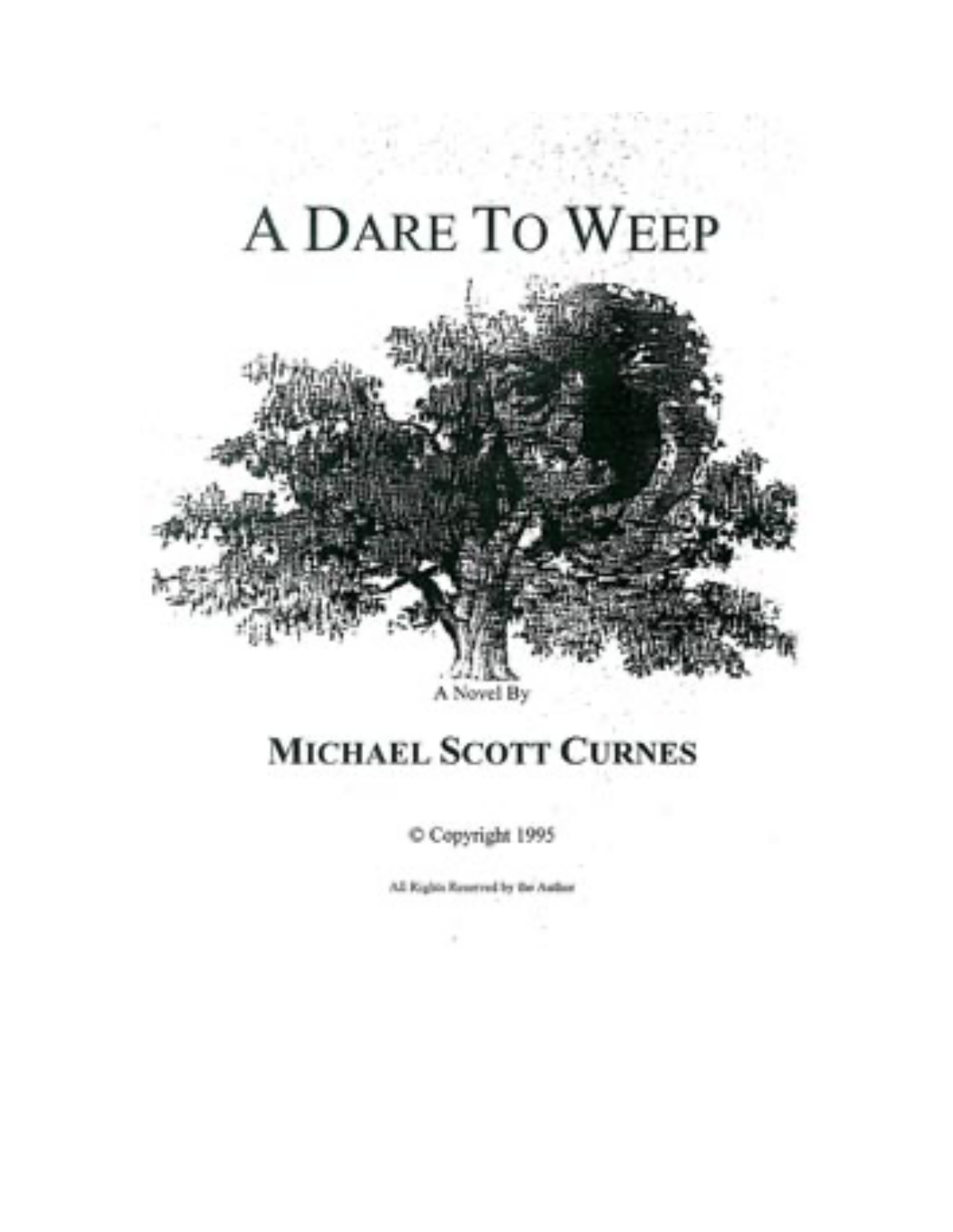# A Dare To Weep

A Novel By

### **Michael Scott Curnes**

© Copyright 1995

All rights reserved by author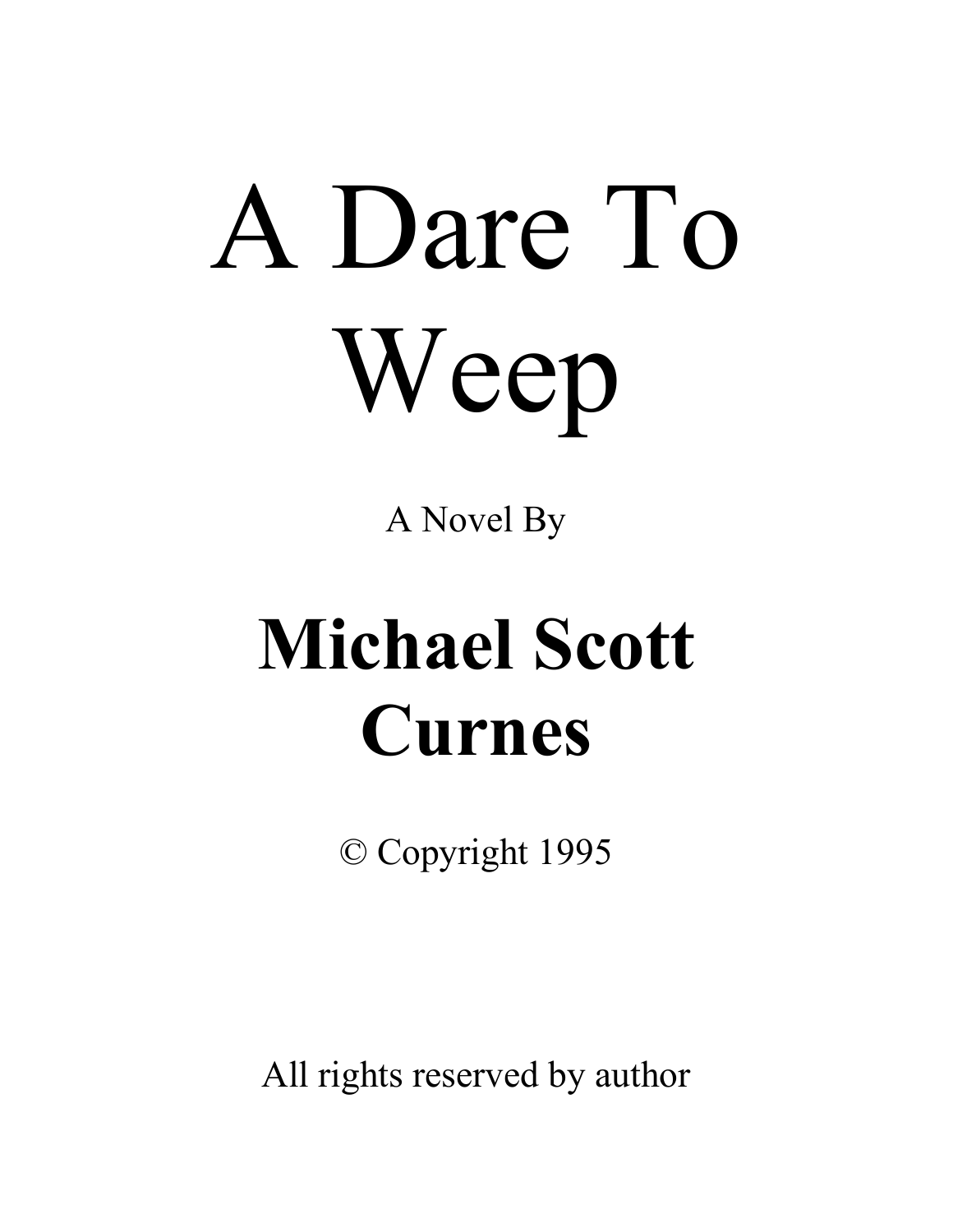# A Dare To Weep

*For my Southern boys:*

#### **Russell Derrick Campbell William John Bishop**

*without whose inspiration, support and occasioned love, such romantic notions would have been incomprehensible.*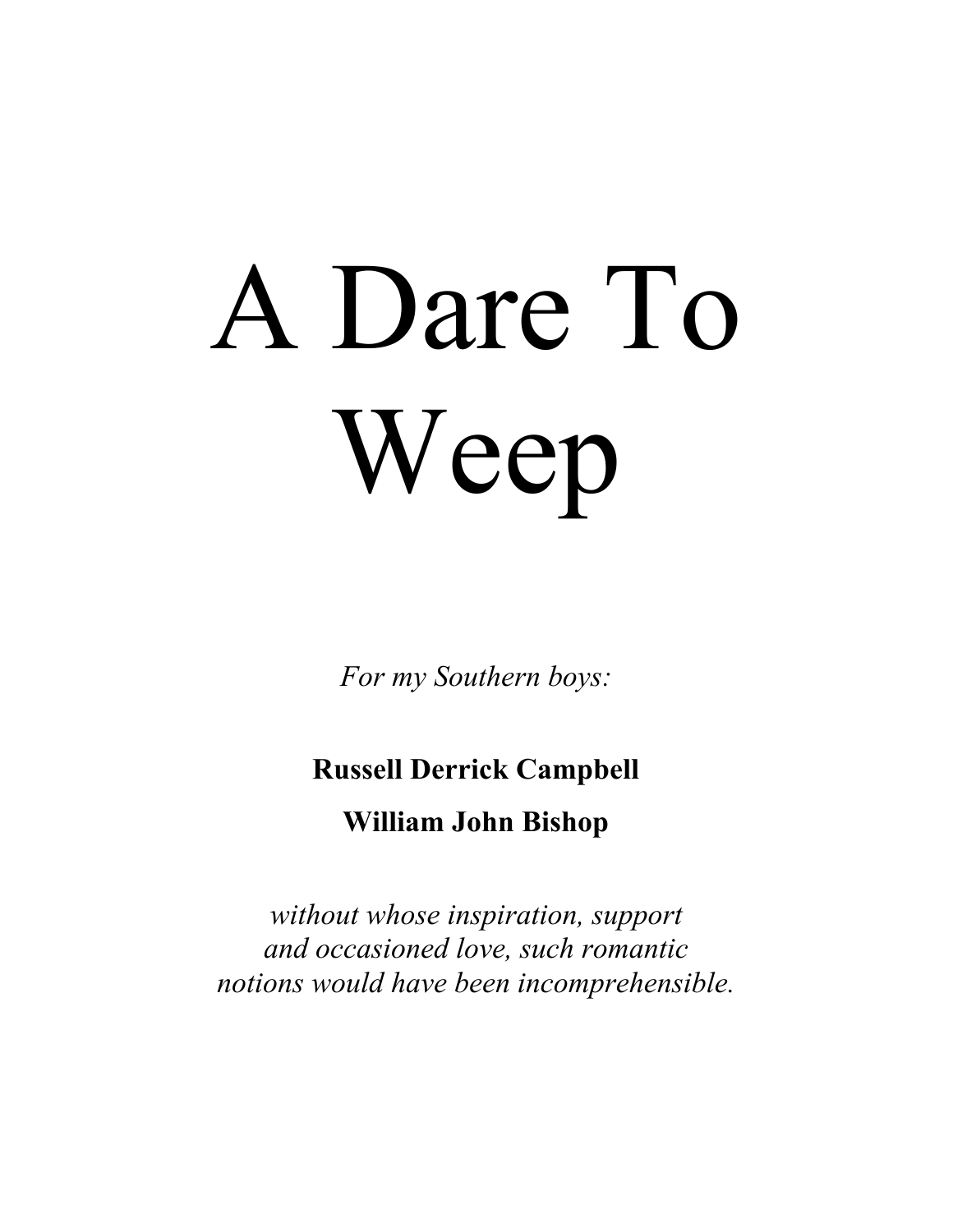## $\bigcap_{n \in \mathbb{N}}$

This is an odd, though nearly abandoned story, smuggled in clandestine manner through the Southern ages as the vagabond whisper of a lost generation. Once rumored maliciously from behind the raised, bone white hands of tightly corseted women, long since decayed, whilst proud, genuine God fearing men, at war or in the fields, dared not diminish the celebration of their seed with such blasphemous tongues—it has survived, despite the meddling of historians and the altered recounting of those who claimed the privilege of serving witness. Fore among the lingering scent of the rotting magnolia blossom on the ageless forest floor, wafts a memory every bit as pungent, and every bit as sweet as a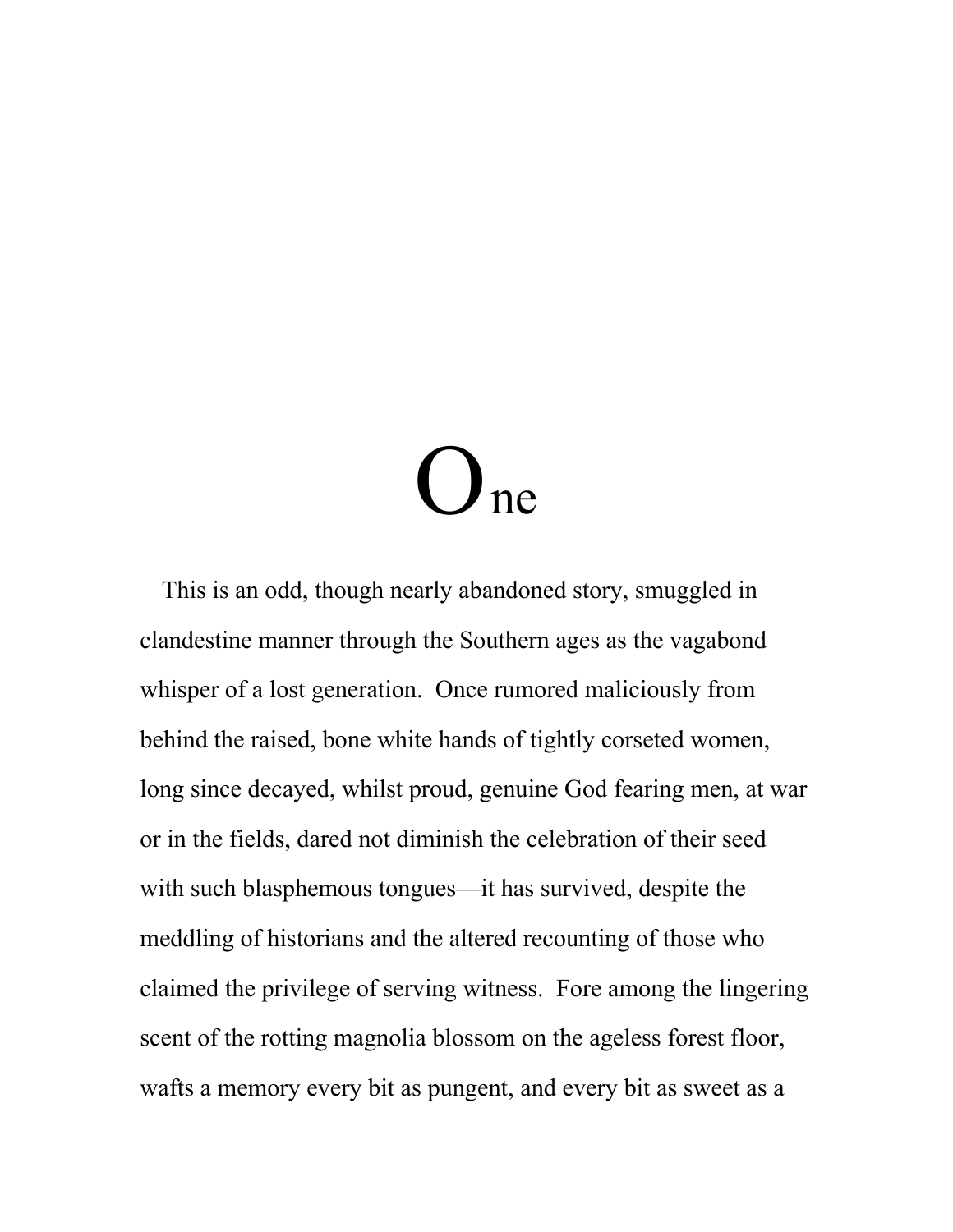thick river breeze swooping o'er the banks of a Georgia cotton field high for pickin'. And from the dusty plantation graveyards and humid, overgrown trails of an unforgiving time, rouse the echoes of unsanctioned love and the reveille of moments thieved so many years ago, honored then but briefly by a court of live oak trees in full Spanish moss regalia and the ever-running, clay orange waters that flow like late mornin' syrup beyond the boundaries and past the secrets of this lawless land.

And so it goes that it was in the crisp air of a golden Georgia Fall in the Year 1843, that two steaming sons would emerge into history on the 26th day of October. The two deliveries, having occurred within seven and three quarters of an hour and less than one hundred feet between them had never introduced two more coincidental souls into such vastly different worlds that would harbor them, through ignorance and tradition, ever so diligently apart.

The first, had been born in a dirt floor shed before a neglected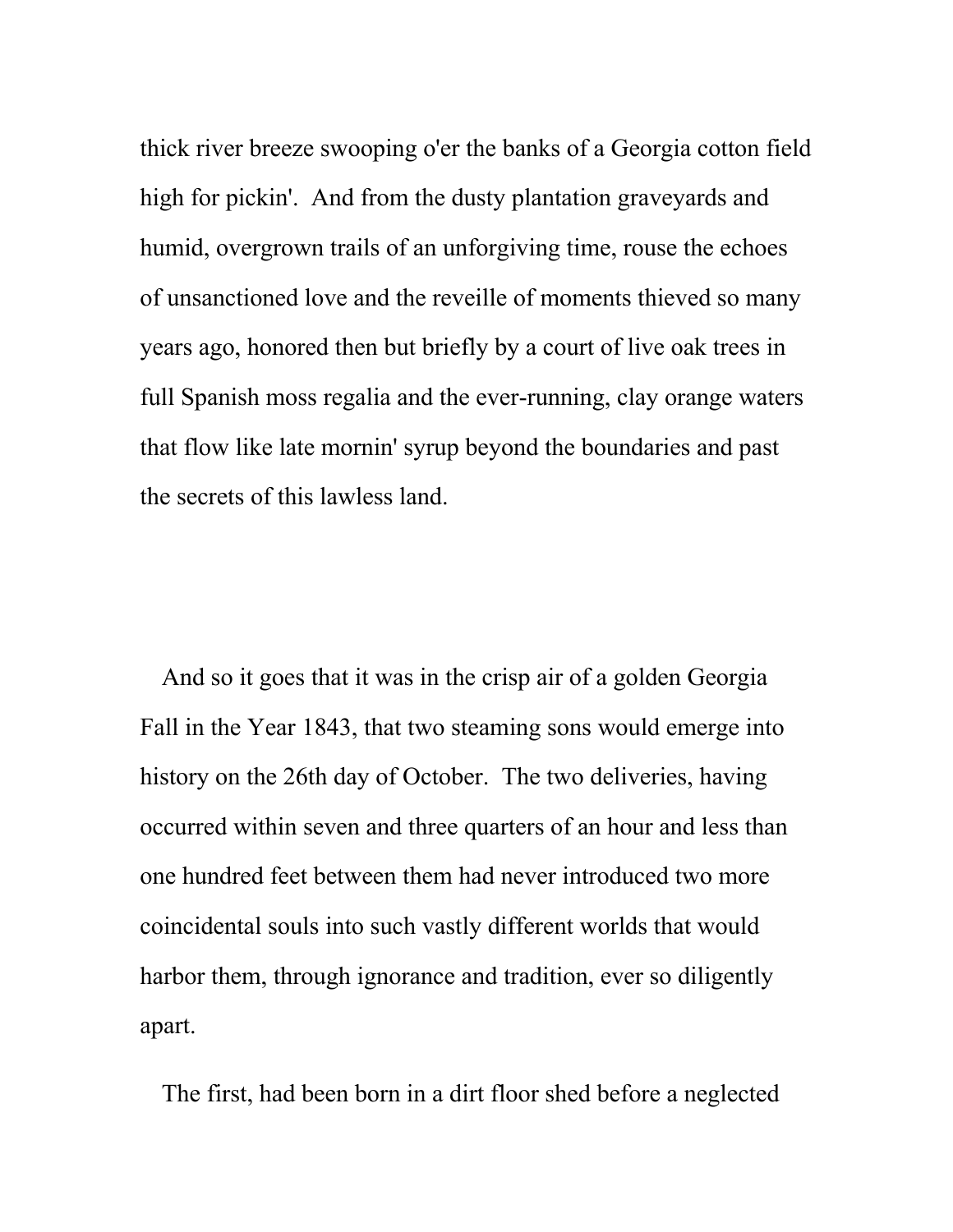fire contained by charred field stones in the center of the only room. Had it not been for the defiled conditions that rallied to permeate the very hope of a new morning, the little one's first smells might have been of tender smoke and fallen oak leaves rustling against the wooden slat walls beyond his shelter. Had daylight not poured through the generous gaps between the wooden planks, his first vision might not have included his proud parents for they were as dark as the blackened rocks surrounding the dancing fire. And though a son pleased them greatly, their pleasure was tempered ever so promptly by the knowledge of this small one's fate. Because—though he was born healthy and strong, and would be kept nourished and warm through the winter months ahead, and would grow into a large and hard working man—he had not been born free. He had been conceived in slavery, born in slavery and would now be raised in slavery and if times never changed, and in Georgia it seemed times never did, this little one would die in slavery, like his parents and his grandparents and his great grandparents before him—proud, humbled, even confused but scarcely free until the day he pushed out the very last breath of captivity from lungs strengthened by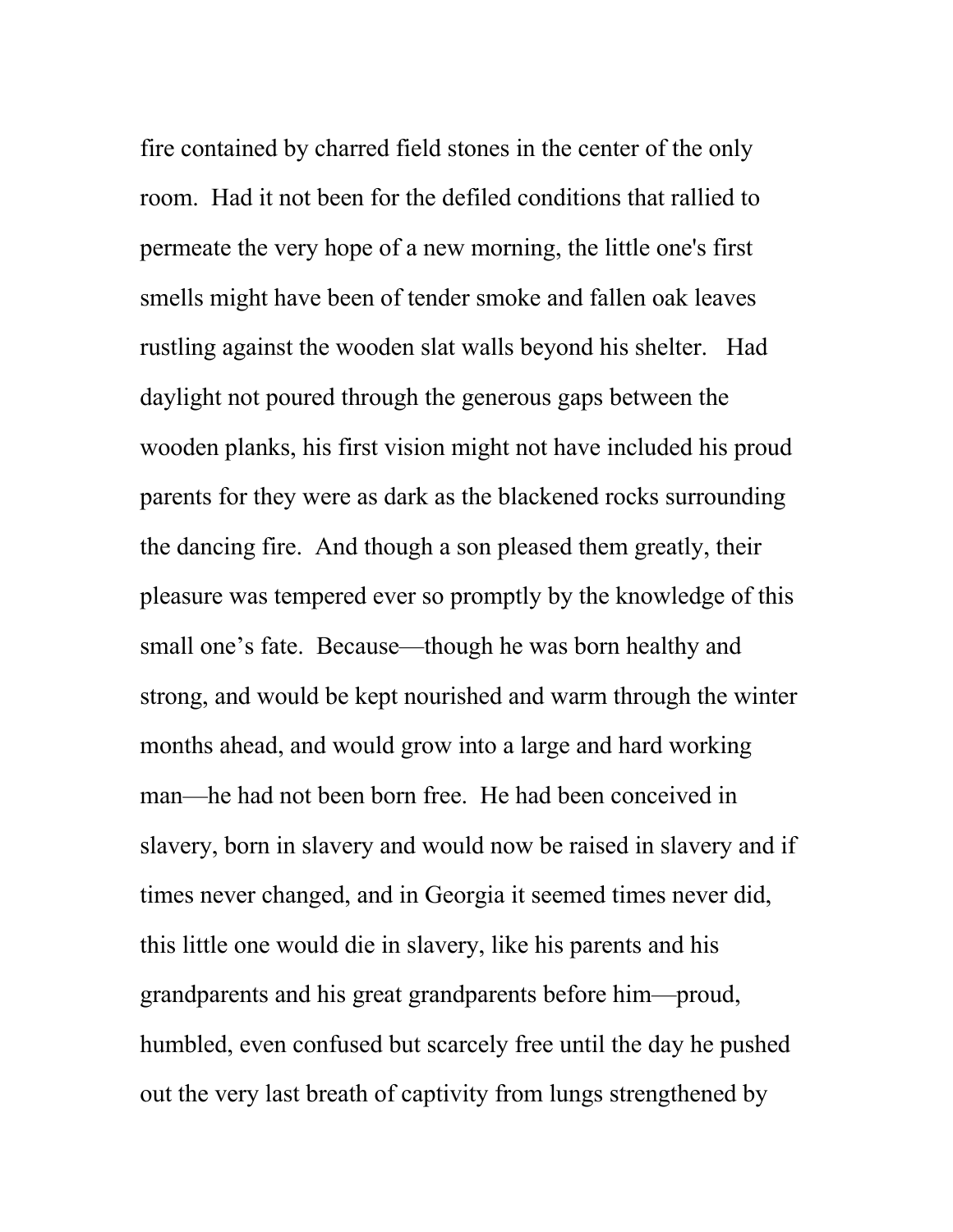decades of service to his white masters. This one would not know the happiness and peace he sailed into this world and this world would scantily reward him for his selfless portage.

For a moment as they held their son up into the narrow light of the sliver moon his parents wondered how they could choose to bring another son into these changeless and dark times and yet they knew the answer at the same time. What choice had they? The little one's father, who the Master called *Ben* , rushed outdoors to spit the taste of his wife's spilled womb from his mouth. He knew why, all right. 'Cause the Massa done told him to. Ben, whose given name was *Tonaben Wuliku* , remembered the Master's words and he spit again. "You put a baby in that woman of yours, Headman Ben, or I'll put one in there for you," he had threatened the long bitter winter before. Ben had told his wife, *Reina,* to start behaving sick in the mornings long before they ever knew iffin' she was carrying a child. Still, the Master would threaten Ben.

"When's that woman of yours going to stop complaining day and night and show that she has a *buck* in there?" he would ask on his way to the cotton fields. He would go as far to grab himself in his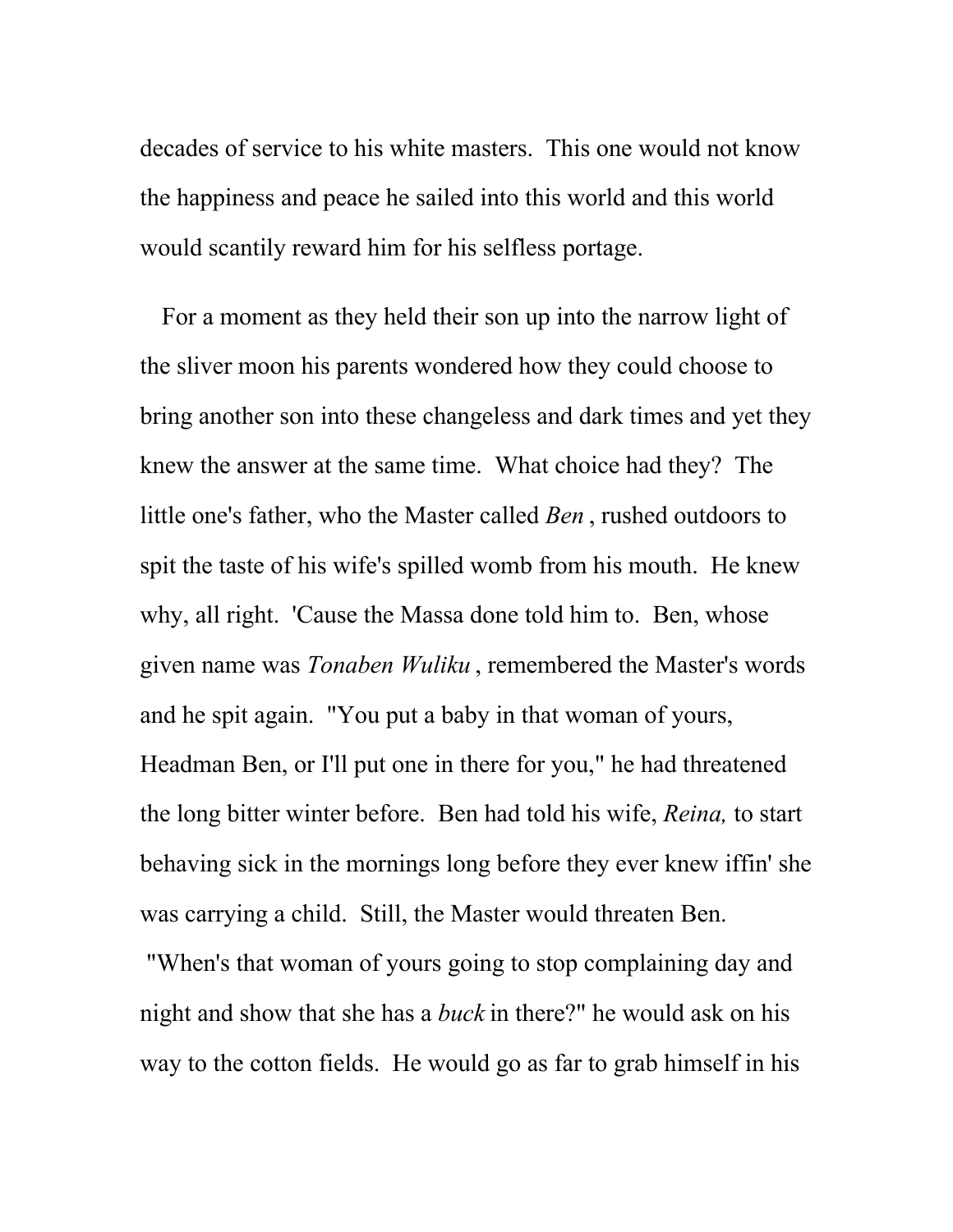pants and shake his hand violently always followed by the threat to make certain she was growing another *buck nigger* for the fields inside her brown belly. And each time, Headman Ben would assure his Master that there was a boy in his wife's womb sure as the cotton grew and that he would be even stronger than he was, someday. "I sure hope that is true, Headman Ben," his Master would say. "You ain't gonna be around forever, you know. I have to keep looking ahead. Always looking ahead," he would preach. From outside his woman's birthing shack, their house, Ben looked though that damned row of monumental live oak trees running down each side of the front lawn of his Master's domain all the way to orange and red and yellow bushes along Line Creek on the other side. He tried hard to remember how many of the Good Lord's trees he had cleared making way for Master's future. He looked northways to the graying brown cotton fields beyond, the fields that would claim his life some summer day in the hot, wet sun, and he knew as sure as his Master's own woman was with child and near birth too, that Master's son would own his son, long after both of them was gone from this plantation. Nothing ever changed in Massa's Georgia. Nothing 'cept the leaves along Line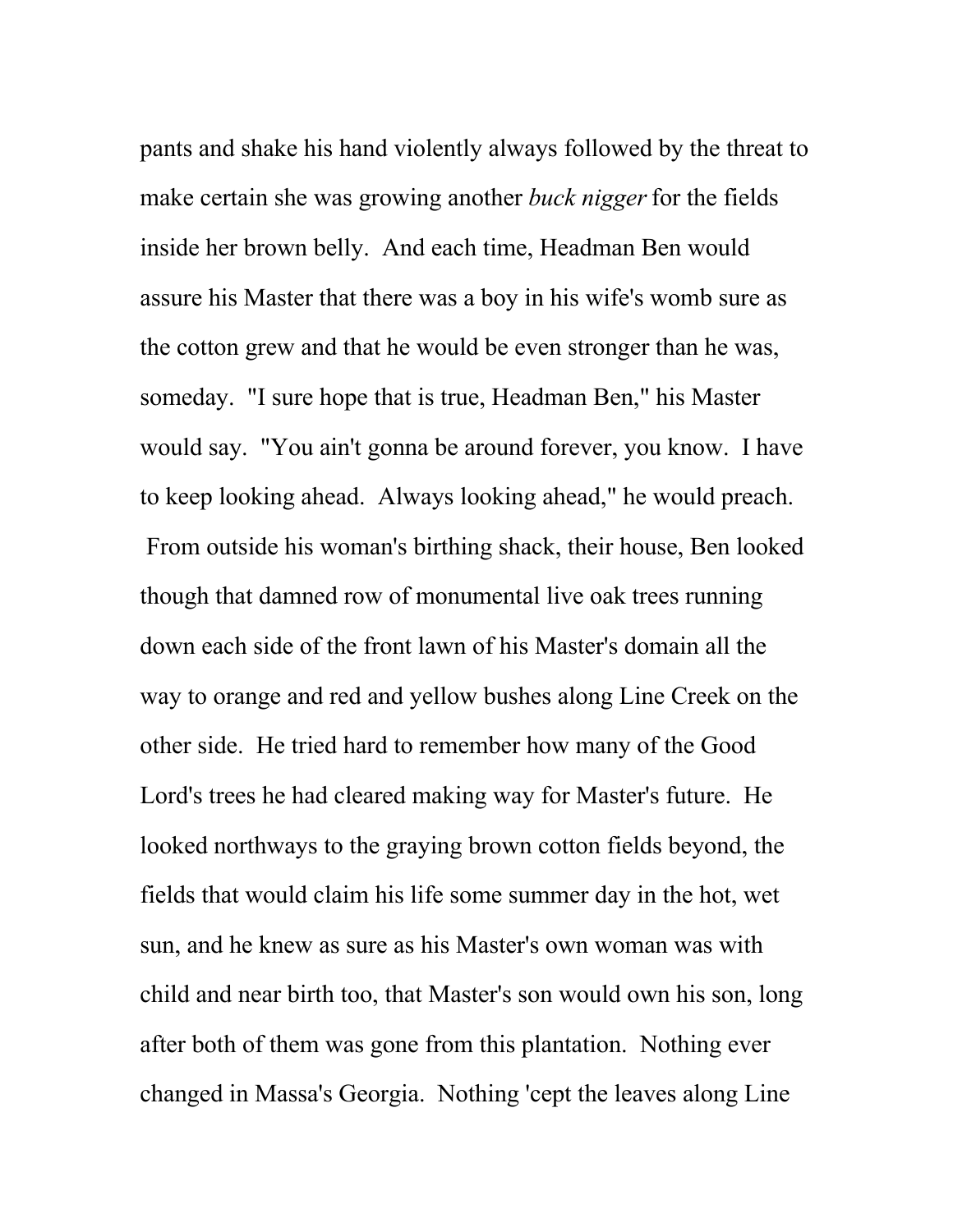Creek and the Flint River, and Ben and his new boy would forever be prisoners between the two eroding, clay banks.

It had not been but five hours since the birth of her own son that Reina was called to the big house to help Massa's wife, Martha, with her own birthin'. Leaning on the edge of the bed for support, she stroked Miss Martha's head and tummy. Not once in this selfish state did Massa's wife ever look into Reina's eyes to ask about her new son. If she had, she would have seen that Reina was nearly white as she was from weakness and exhaustion. Not even three hours of labor longer and Miss Martha had a blue-eyed boy of her own in her nearly all white linen surroundings, the early afternoon sun cutting through a thick meadow haze to beam through lace curtained windows. The smell of rose petals and lavender hurt Reina's nose but she was most sensitive to everything just then and longed for the moment she might be released from duty so she could collapse on the Spanish moss stuffed mattress back in her shack. Massa held his boy into the air, that cord from his tummy flopping into Massa's eyes and proclaimed "This son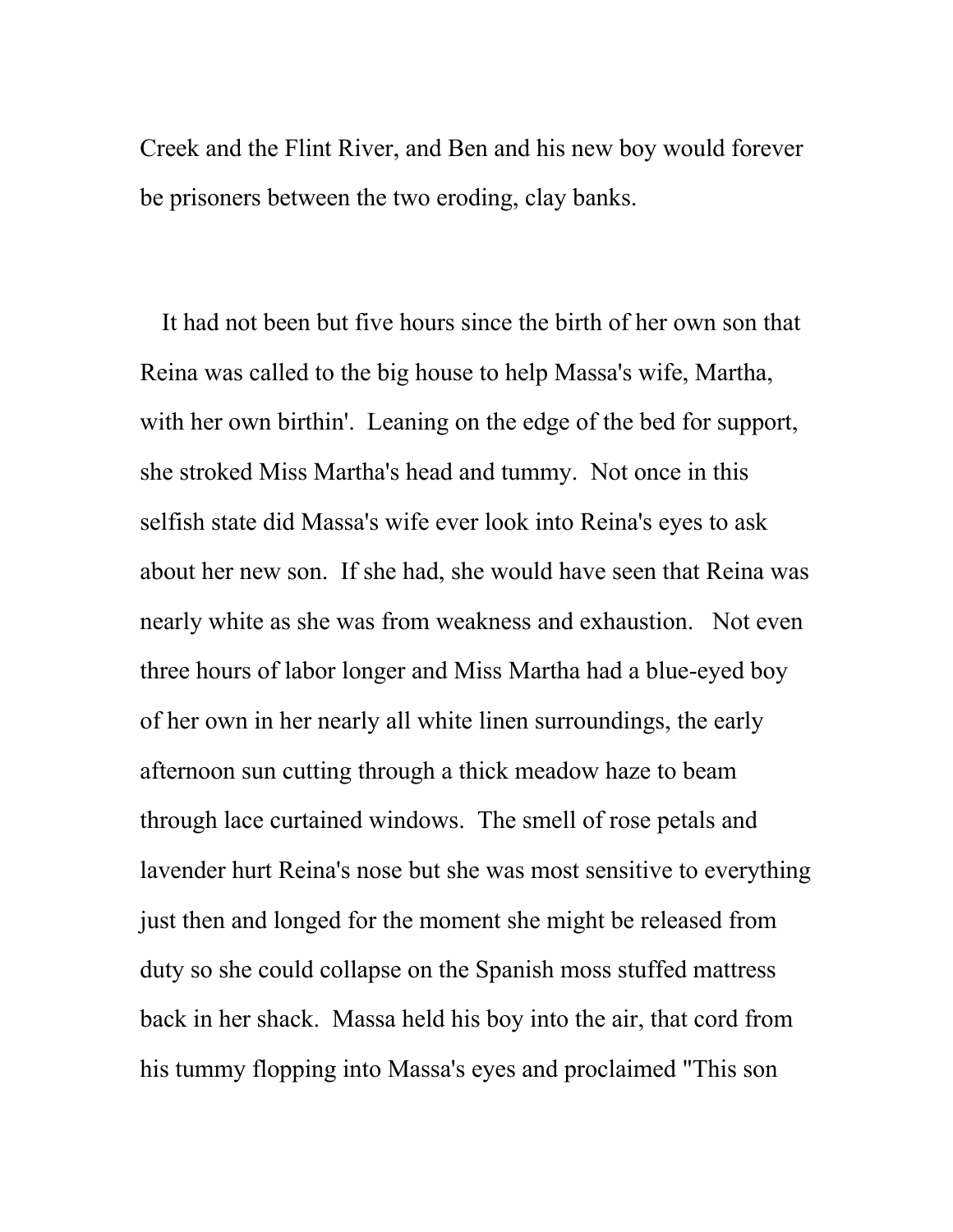shall carry his father's name and his father's father before him. He shall be called William John Bradston the Third and the Lord be pleased." Reina felt faint but kepta smilin'. She had not yet named her own boy but resigned this task until the following morning after she had gained her rest. Massa Bradston patted his wife's head, as proud as the day he had bought this land for his plantation empire. She had given him an heir. Reina took the baby boy from his father and wrapped him in a white cotton blanket while her own son squirmed naked as the hour he was born, atop a dusty mattress in the border house slave quarters of the plantation; just out of view but "not out of rifle range from the plantation house front porch," she had been reminded a dozen times by a bragging and violent boss. Shortly after Martha and her new one fell peacefully asleep, perched on what must have been a hundred pillows, Massa Bradston dismissed Reina for the evening and after wiping her hands on a gray apron and lowering her head in reverence, she stumbled across an October lawn, wet with dew, into the oak tree darkness to her squealing family by the river.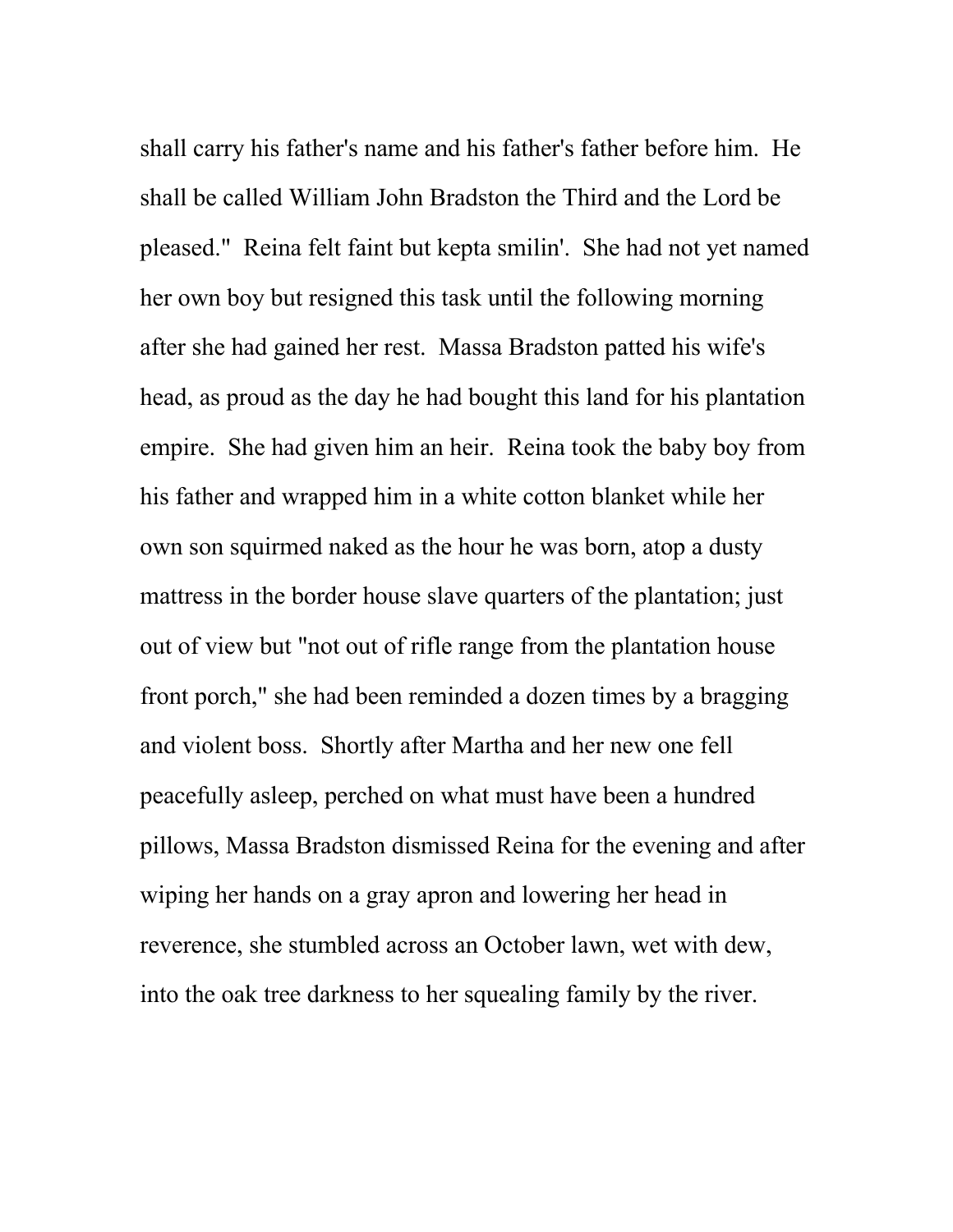A few restless hours later, Martha Bradston cradled her boy in his white cotton blanket humming tunes from her girlhood to soothe the anxious babe. William John Sr. talked softly but directly to his wife's melodic accompaniment. "This boy will be strong, Martha. Look at him! He won't be sickly like his brother, Beauregard. He will rise up to inherit this plantation one day. He will protect us and our daughter, Josephine and we will offer full charge of our descendants into the Lord's good hands and with our offspring, our name and fortunes will multiply." William John Sr. wrestled the drowsy white bundle from his wife's protective arms and carried William John Jr. out and onto the balcony.

"William! It's too cold out there for the baby tonight."

"Ah, hush it, mother. He's with his papa." And William John Sr. introduced his boy to the plantation that would belong to him someday. His arm stretched wide to the west outlining the banks of Line Creek, that had become a flowing ribbon of multi-colored leaves by this time of year. One couldn't even see the water this late in October but knew, like a good preacher, a force mightier than what they could see on the surface, rippled there just the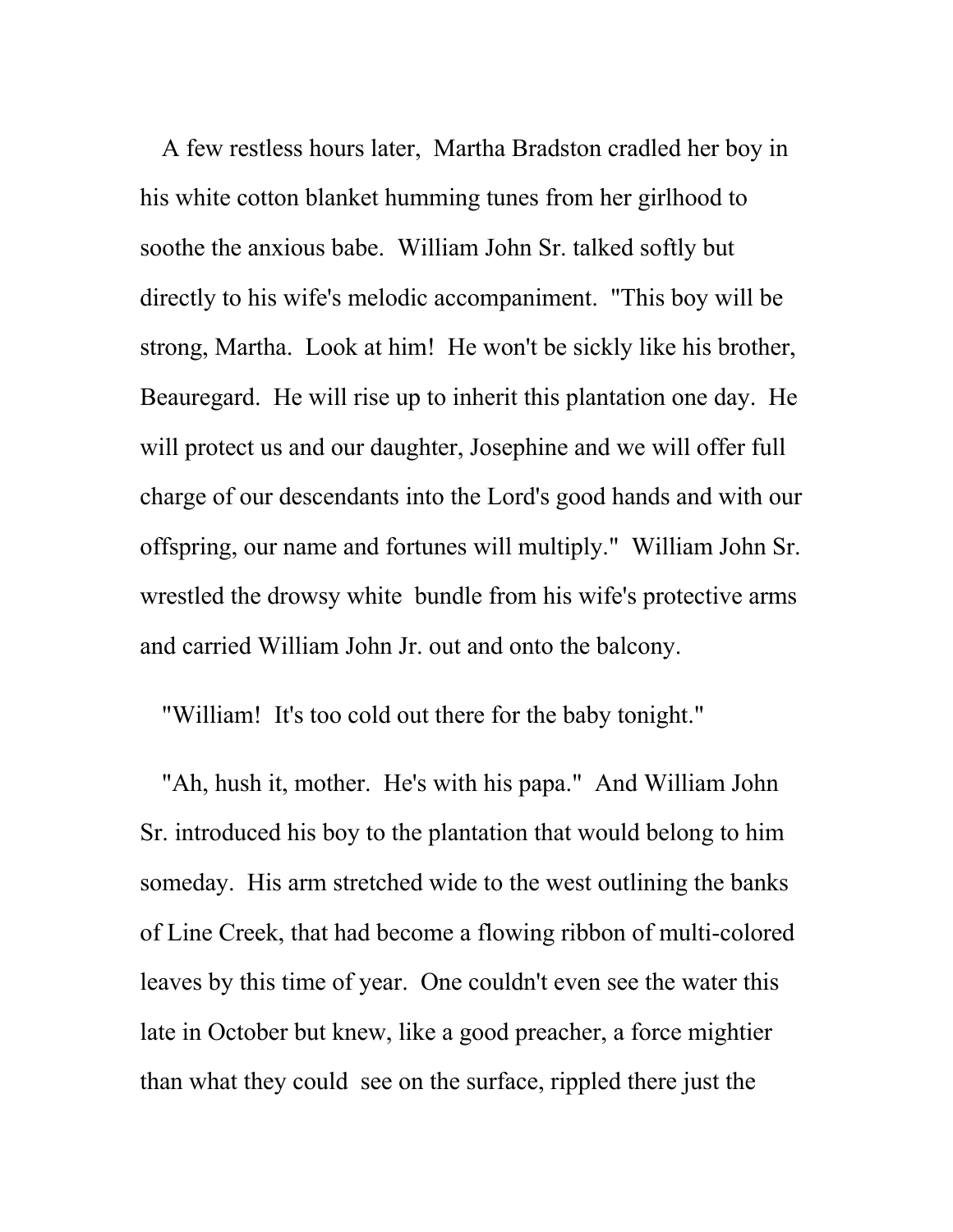same. He pointed forty miles north beyond the acres and acres of cotton fields where his property line was forever diminishing with the claiming of the soft sand banks by the Chattahooche River. He turned his squirming package slightly east to face the headwaters of the Flint River, running swiftly just behind the quarters of his 100 slaves, (he was not yet aware that the day's census had taken his property value to 101 workers). He whispered lightly of his proud possessions into his heir's tender ear. Another full-lunged baby cried incessantly from the slave's quarters to mingle with the leg rubbing choir of the plantation's resident crickets. William John Sr. kissed his Junior between pink puffy eyes and smiled bigger than all of Georgia. Of all his accomplishments in his fortythree year lifetime, it was just possible that the event of his son's birth, could bring it all together in purpose and meaning. He returned his future to the arms of it's mother.

William John Bradston the Second had much to be thankful for that evening, his second and only surviving son withstanding. Fore in his lifetime he had built this plantation from the clay up, in the middle of Indian Territory Georgia, and fashioned a legacy for his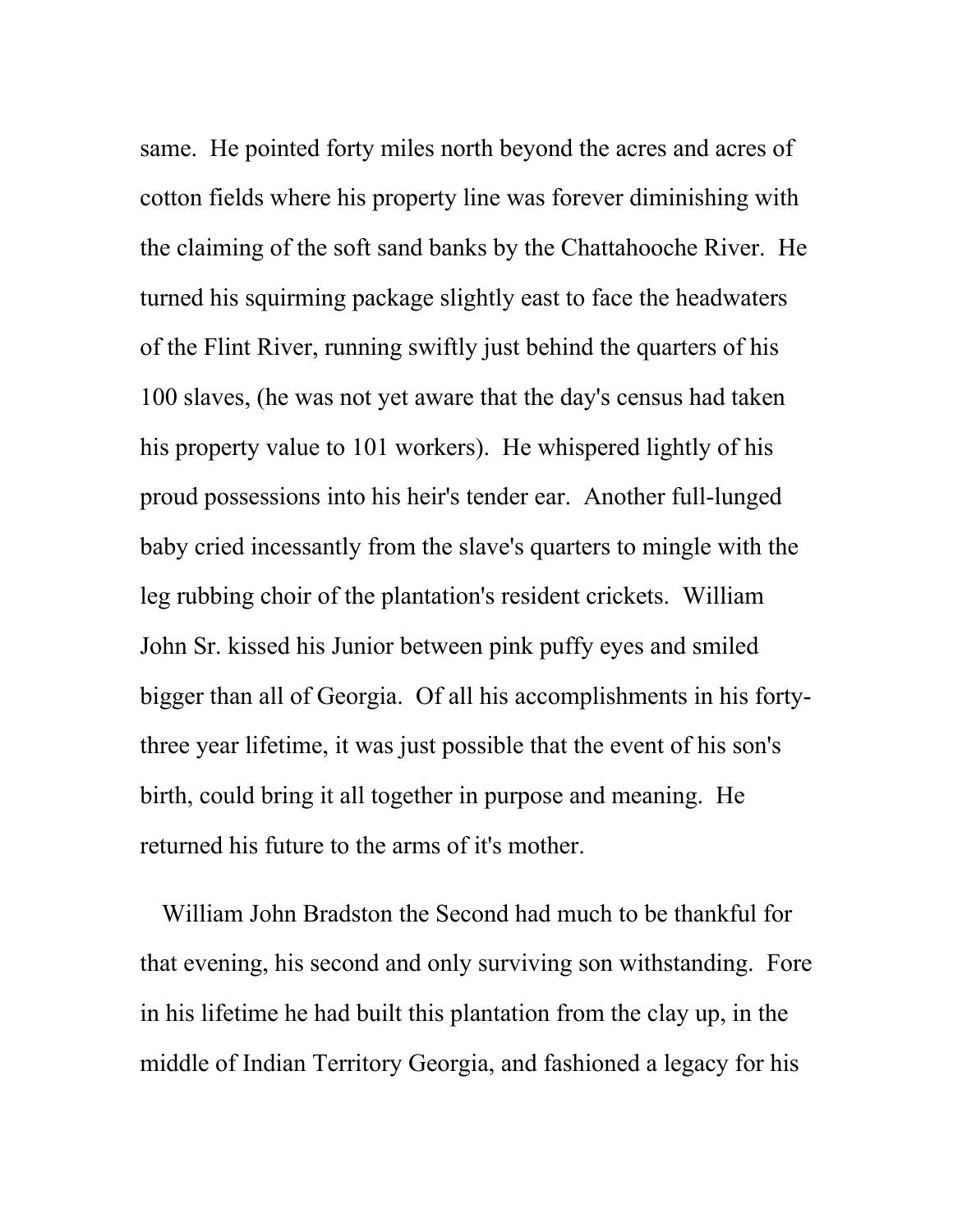son's inheritance. The son of Savannah elite sharecroppers, he had learned the cotton trade and the management of slave labor from his tyrant father. William John the First, a crude man forever embittered by his financial constraints and the fact that he would achieve significantly short of his own dreams of owning a legitimate plantation, instilled higher standards within his son and in true sharecropper tradition, put up one third of the money for his son's Fayette County spread. Misses Martha's Augusta parents with family business holdings in a Savannah River paddle boat company kindly endowed the young couple with another third and William John the Second had earned the last third of the required land payment and the accompanying house he longed to raise by working as the Slave Driver on three cotton plantations. The land itself came about by interesting coincidence and bungle at the hands of William John's own grandfather, Randolph Bradston, who as a senior legislator, in 1795, convinced the Georgia territorial legislature to sell nearly 35 million acres of Indian land to four competing land companies for a ridiculous \$500,000; -land that didn't even rightfully belong to Georgia to sell. In the forty years that followed, the last of the Creek and Cherokee Indians were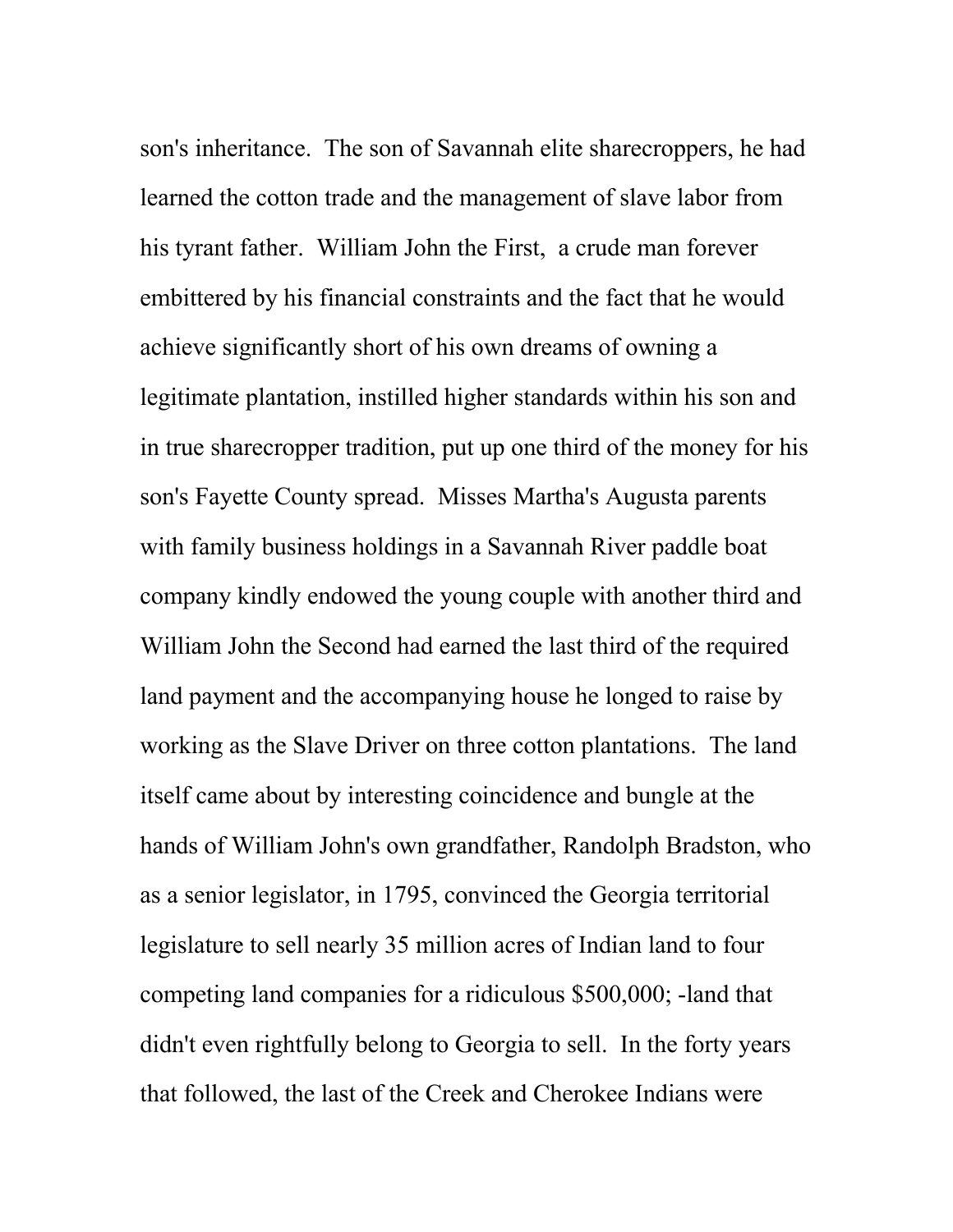forcefully removed from their Georgia and Alabama tribal grounds and were relocated first to northern Florida and finally to Oklahoma while landowners-to-be rushed across the Ocmulgee River to take part in the Fourth Land Lottery of 1821. Only months before had the Treaty of Indian Springs afforded the surrender of Creek Indians from the territory between the Chattahoochee and the Ocmulgee Rivers, so that land surveys could be rushed in preparation for the lottery. As William John the Second was married and the father of a newborn, though sickly minor son that happened to die of cholera before he reached the age of twelve, he was entitled to two draws in the lottery which netted him Fayette Districts No. 4 and No. 5, each possessing 2,970 square feet of land or 202 and one half acres a piece, according to the rectilinear survey of the time. Using a chain that was sixty-six feet long, William John II had measured much of the forty-five chain square property himself. Gliding through the center of Districts No. 4 and No. 5, ambled the strengthening headwaters of the Flint River from north to south. As four fractional lots lay West of his acquisition, he was allowed to purchase all land east of Line Creek and south of the Chattahooche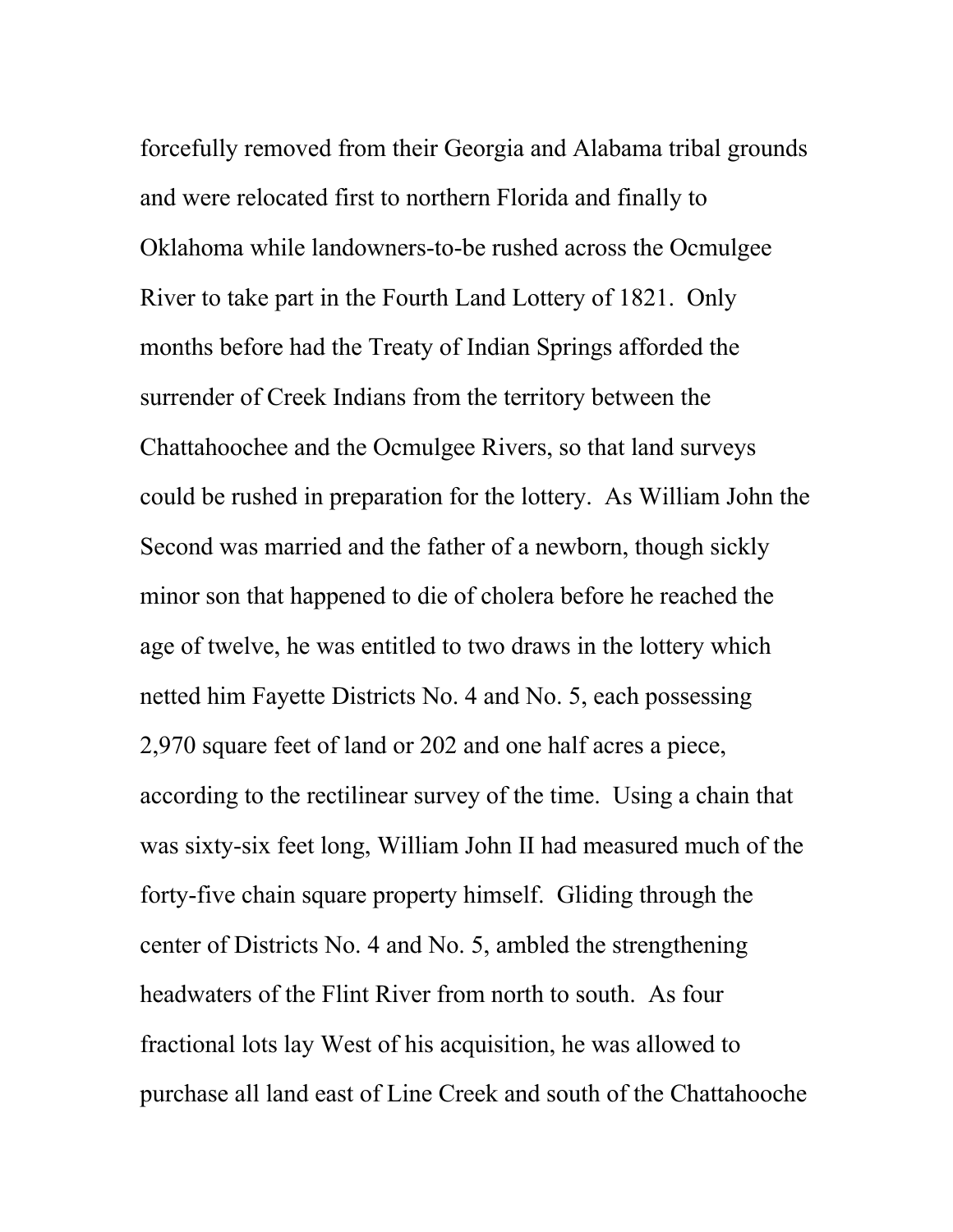River. Line Creek and the Flint Rivers converged six miles south of the plantation house site on a neighboring district. All told, William John the Second's land mass equaled six Fayette Districts and just over 950 acres of fertile silt, deposited there over the centuries by the three main water ways now bordered and momentarily contained by his property. The longest distance of his new holdings measured forty miles north and south and 19 miles wide east and west. The jewel of this southern crown was his twelve room plantation house nestled between Line Creek and the Flint River seven feet above the flood plain, which he designed and built exploiting his first thirty seed slaves; a brawny breed he had either been presented, had swindled or had purchased by the most questionable of slave dealings. Among these first aborigines was *Tonaben Wuliku* , a wedding gift from William John the First. By his strength and loyalty, Tonaben was appointed Headman of the new plantation slaves and given the nickname, Ben. A descendent of *Tolo Wuliku* who had worked William John the First's cotton fields and of *Timamalo Wuliku I* who had been purchased off the boat in Savannah by grandfather Randolph in a lucrative slave trade established by none other than Virginia's Sir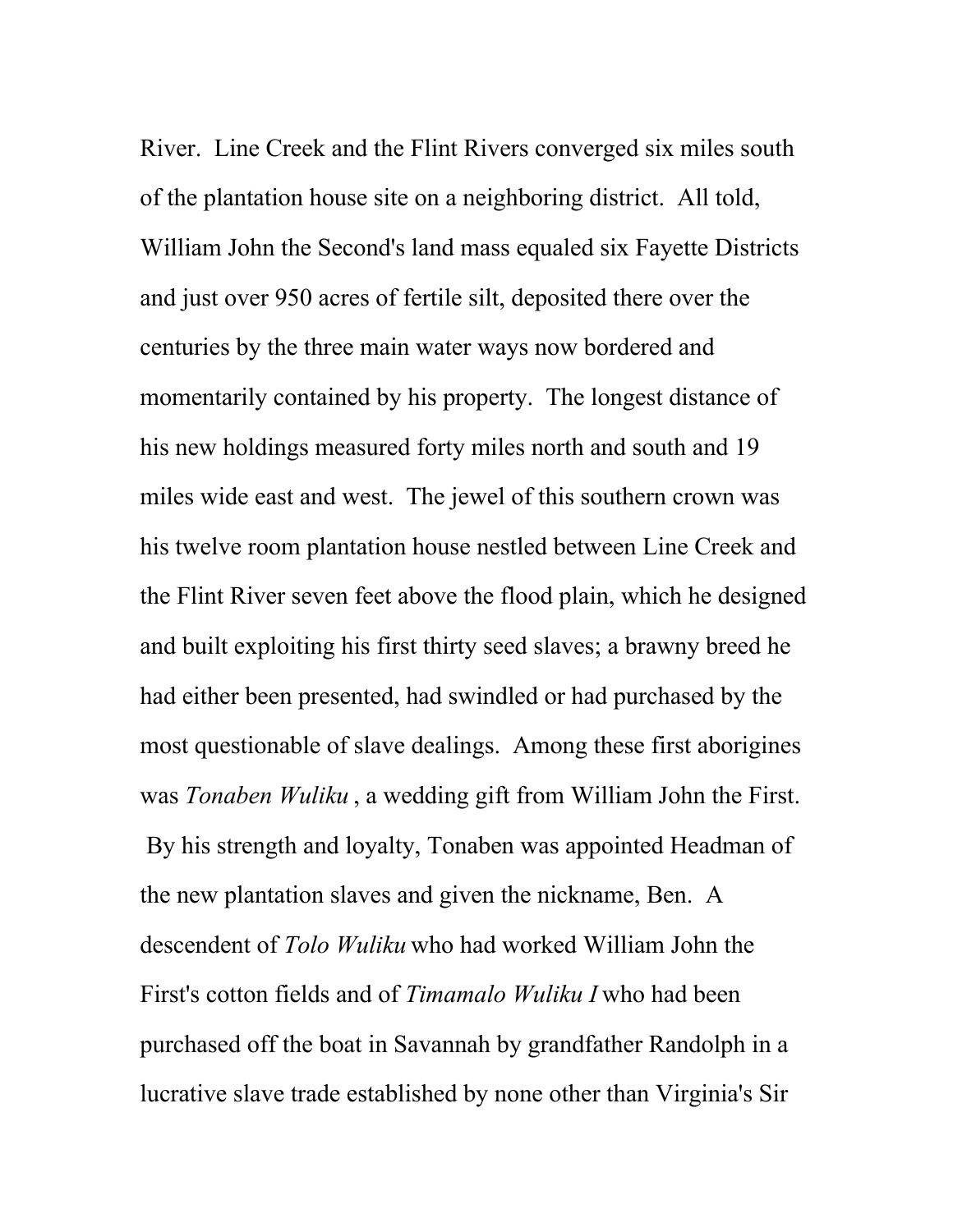Winston Bradston, the new baby's great, great grandfather. The Bradston and Wuliku families had paralleled each other for the better half of a century, though neither conceded familiarities and it is possible that neither side even knew or simply lacked the courage to face the pain of such brutal ties. There had been much slave suffering at the hands of the Bradston's who claimed such a brief history of domestic slave ownership. Black slaves were prohibited in Georgia until 1750 when a number of charters were reformed to permit, among black slavery, fee simple lands and the introduction of sweet rum. Randolph Bradston was among the first slave owners in Georgia, whose black descendants would manage to survive and multiply by mandate for three generations under the calloused thumb of Bradston dominion. It had been long contested that Headman Ben's wife, Reina, had been the illegitimate daughter of William John Bradston Sr. himself, though this slight scandal had not born confirmation aside from the sudden gift of status afforded her mother who was brought into the plantation house at once to serve William Sr.'s wife, Leta. And so, Reina, was raised serving in a plantation home before she was handed down like a revered family milk goat to William John II, to toil at the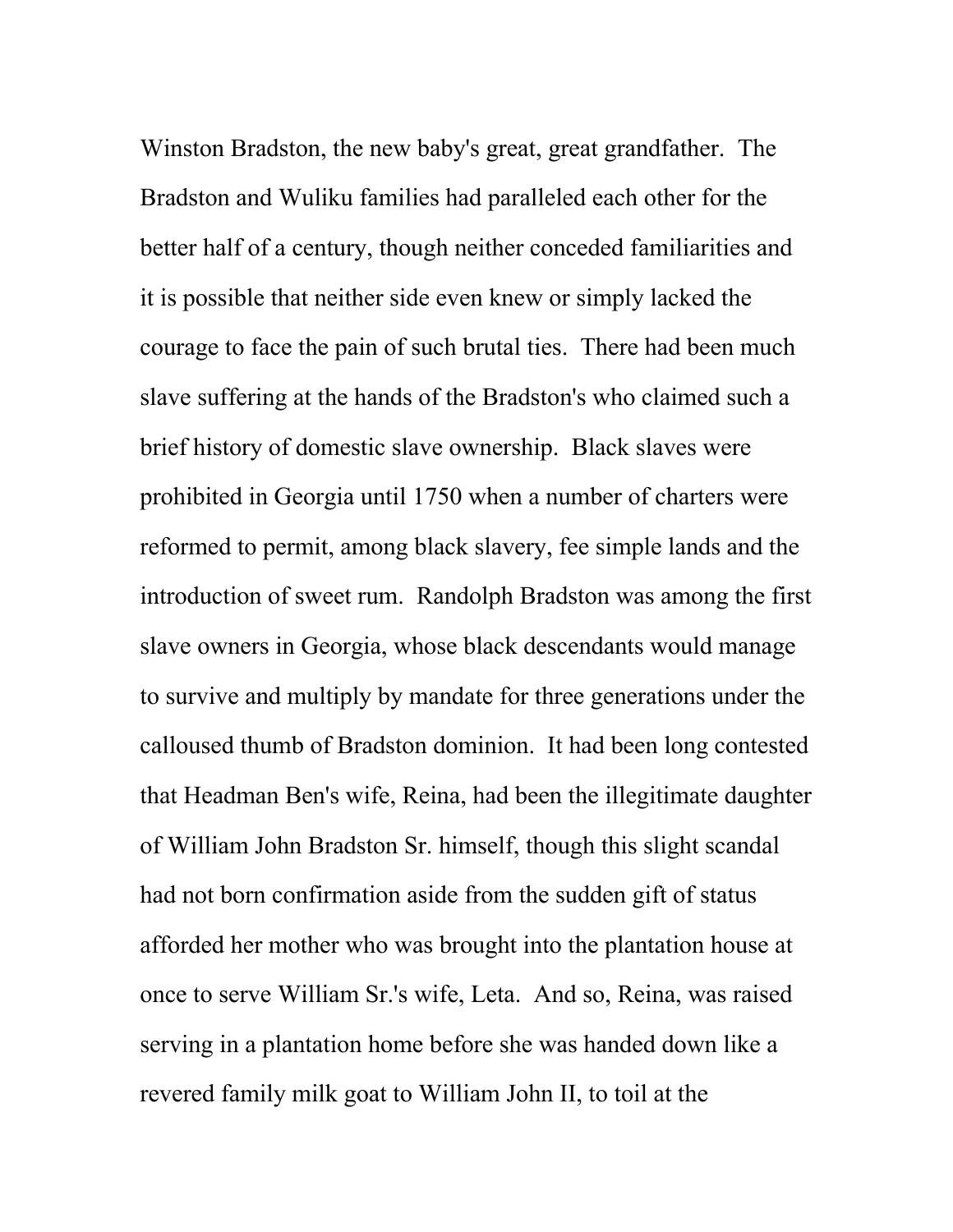Bradston-Fayette Plantation with her hard working husband, Ben.

The night's new father, leaning on the second floor bedroom balcony railing, watched a deer with its Spring born fawn emerge from the crudely hewn line of live oaks to eat the wet grass that carpeted half an acre, before the evening's coming frost. Headman Ben had nearly snapped his back clearing most of the trees that had grown for hundreds of years near the spongy confluence of Line Creek and Flint River, leaving his best mark for two straight lines of eight full grown oak trees on each side. The house, which Headman Ben also built, with some thirty captive others, at William John the Second's unschooled direction, sat atop a slight mound of hardened river clay, wheeled from the saturated banks of the Flint, to provide a seven foot foundational advantage over all its owner could survey. For a decade after the house was built and after the yearly cotton had been baled and sold, Headman Ben would direct the levy building on both waterways to ensure the protection of Bradston's mossy empire. Twice in fifteen years the river and it's tributary creek forged new courses to the front lawn of the plantation mansion and twice in fifteen years, William John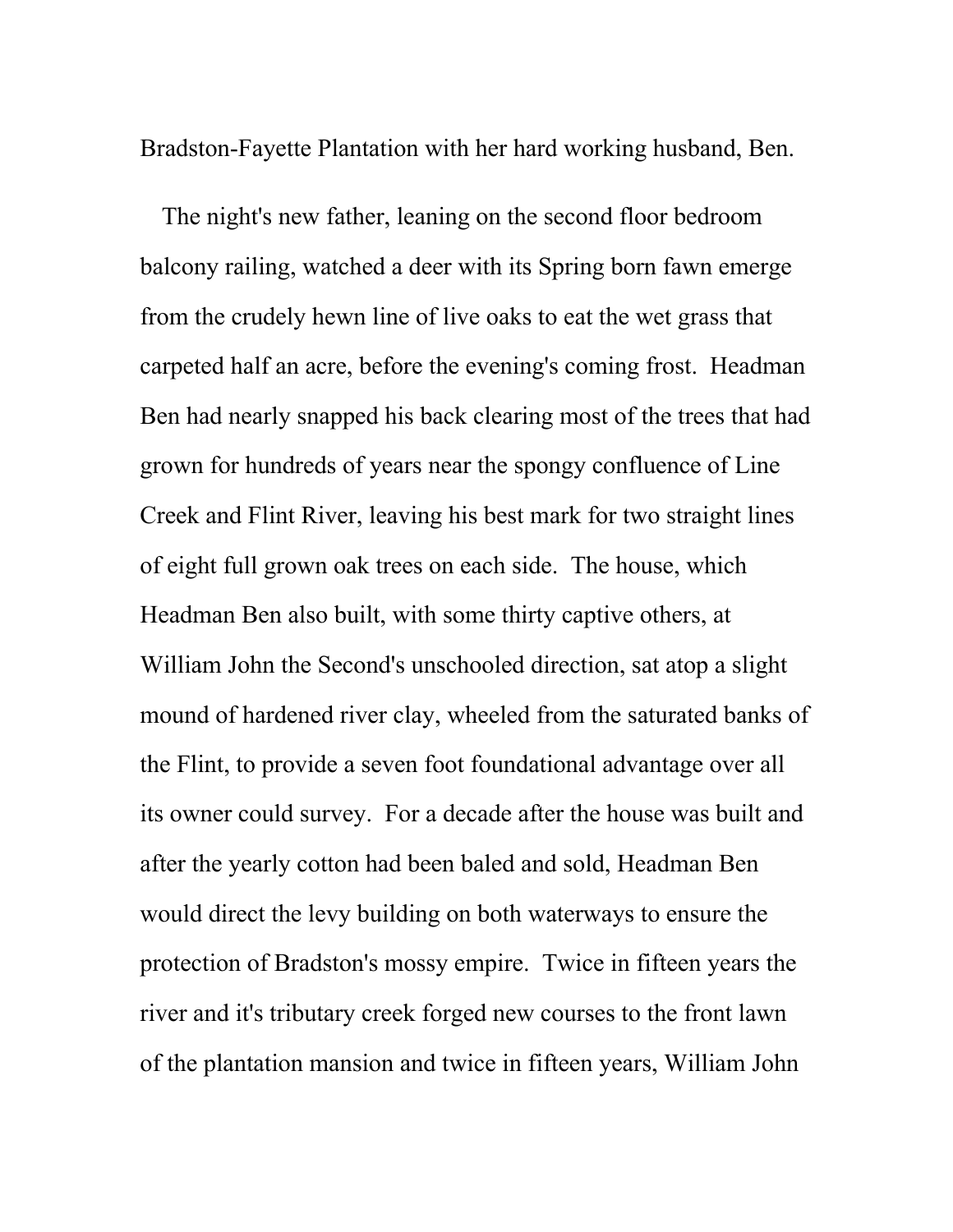Bradston grinned at the top of four wide porch steps, while Headman Ben and half the slave camp nursed open, pussing blisters and task strained

muscles, their own feet sunk and decaying in the mud of their rudimentary cabin flats.

W.J.B. II momentarily turned his back on his land holdings to return to his wife and child as two slave men sprang from the oak shadows to catch the confused fawn with their bare hands. Its tender neck snapped in the moonlit fog like a twig underfoot, its mother bounding over the opposite levy before splashing dazed into a swollen Line Creek. The fawn's warm blood mixed with weakened mother's milk, would provide protein to three new slave quarter babies born in the past forty-eight hours and nourishment to their exhausted and nutrition deprived mothers. Winter would otherwise proceed to feast on their diminished states hastening to guarantee that the Negro population growth in the Fall would have nothing to show for it come Spring. The Bradston men had made long, historical practice of reducing this desperate act of nature to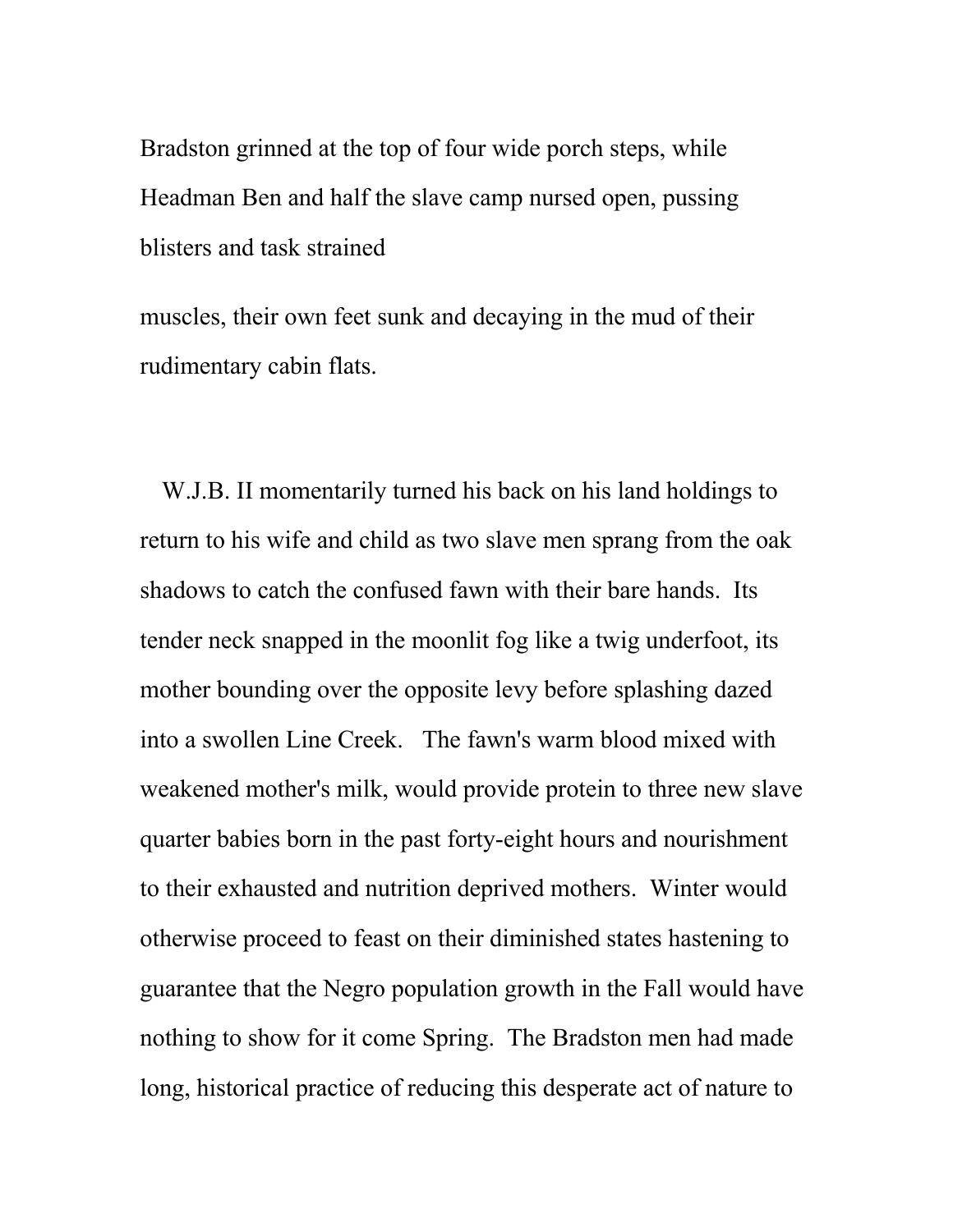nothing more than a creature against creature struggle where the strong survived any way they could.

And while the Bradston's and the Wuliku's attended to the needs and whims of their newly born offspring, Misses Martha's brother, James Meriwether, half clothed and smelling of stale liquor, amused himself by spying upon the Bradston fourteen year old daughter, Josephine, who was bathing the long day away, through gentle lace curtains separating her from the chilly night air and the wrap around balcony outside. There had always been something not quite right with James Meriwether. Though he was twenty-two years old, he had ceased to develop in the mental sense around ten years of age when he had nearly drowned in the Savannah River after falling off his grandfather's paddle boat. Following the vicious murders of her parents by an uprising band of mistreated slaves six years earlier, Martha convinced her husband to board her orphaned and dependent brother. Under William John the Second's attention, Jim was groomed to take the lead as the Bradston-Fayette slave driver. But encountering at least one skirmish each month which often resulted in excessive brutality,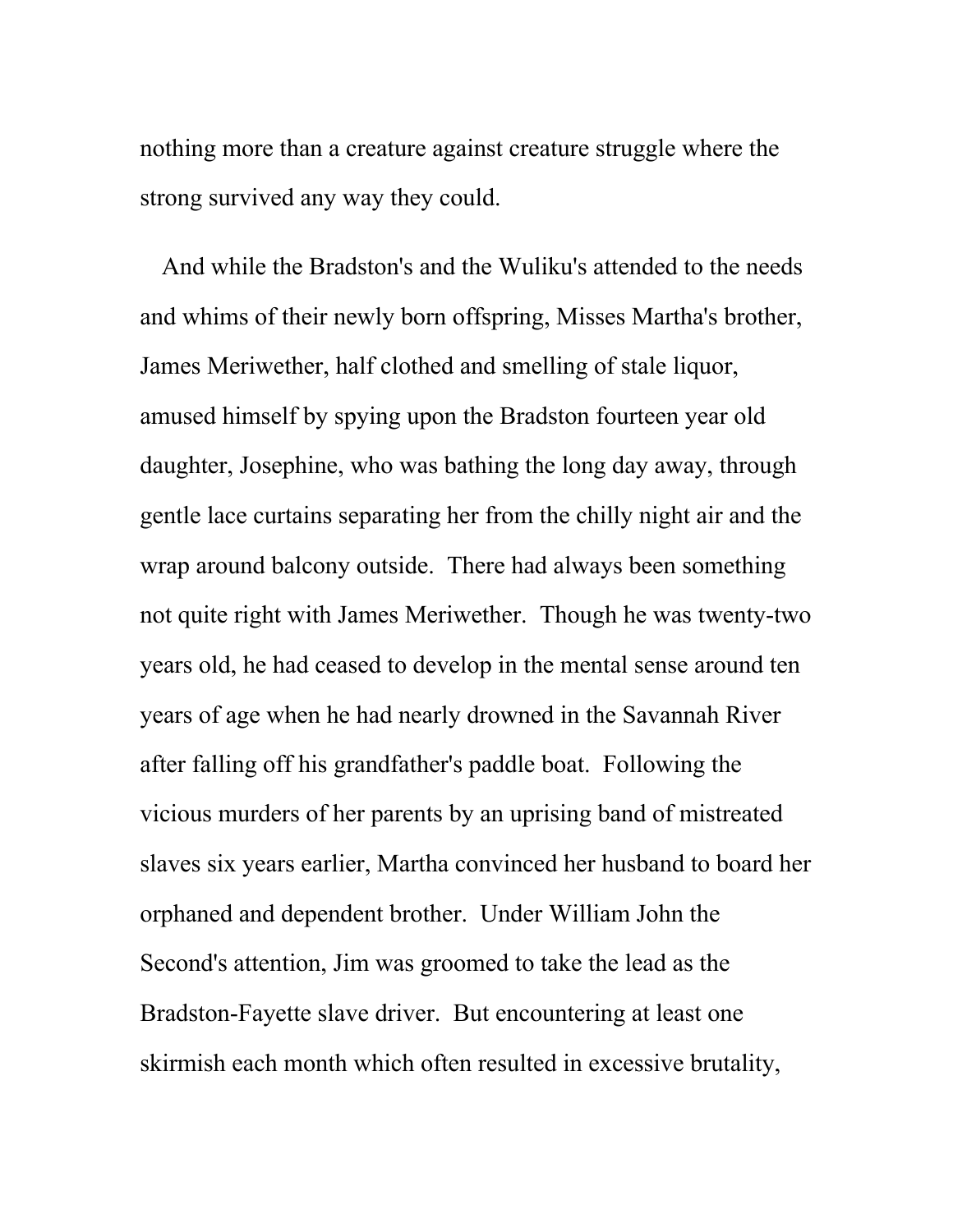should have disturbed Master Bradston, but family leniency and even encouragement for Jame's aggressive behavior in many circumstances, allowed the wanton abuse to continue. James most revelled in the administering of corporeal punishment which, by Georgia law was not to exceed twenty stripes per offense but often became exaggerated under his unnatural enjoyment of the moment and his inability to count. It was not likely that William Bradston would have been as blindly impressed with the other pastimes of his brother in law, among which was his unfortunate obsession with the gratification of his childlike mind and his awkwardly adult body.

It was sometime after the Harvest Moon had climbed high above the ripples of Flint River and the last oil lantern in the plantation house had been snuffed with a gentle blow, alerting the house crickets to commence their orchestrated vigil, that Headman Ben and his exhausted wife, Reina pulled tightly into each others arms under a tattered blue blanket discarded by the Misses of the big house a full year of seasons ago. In whispers too weak to stir their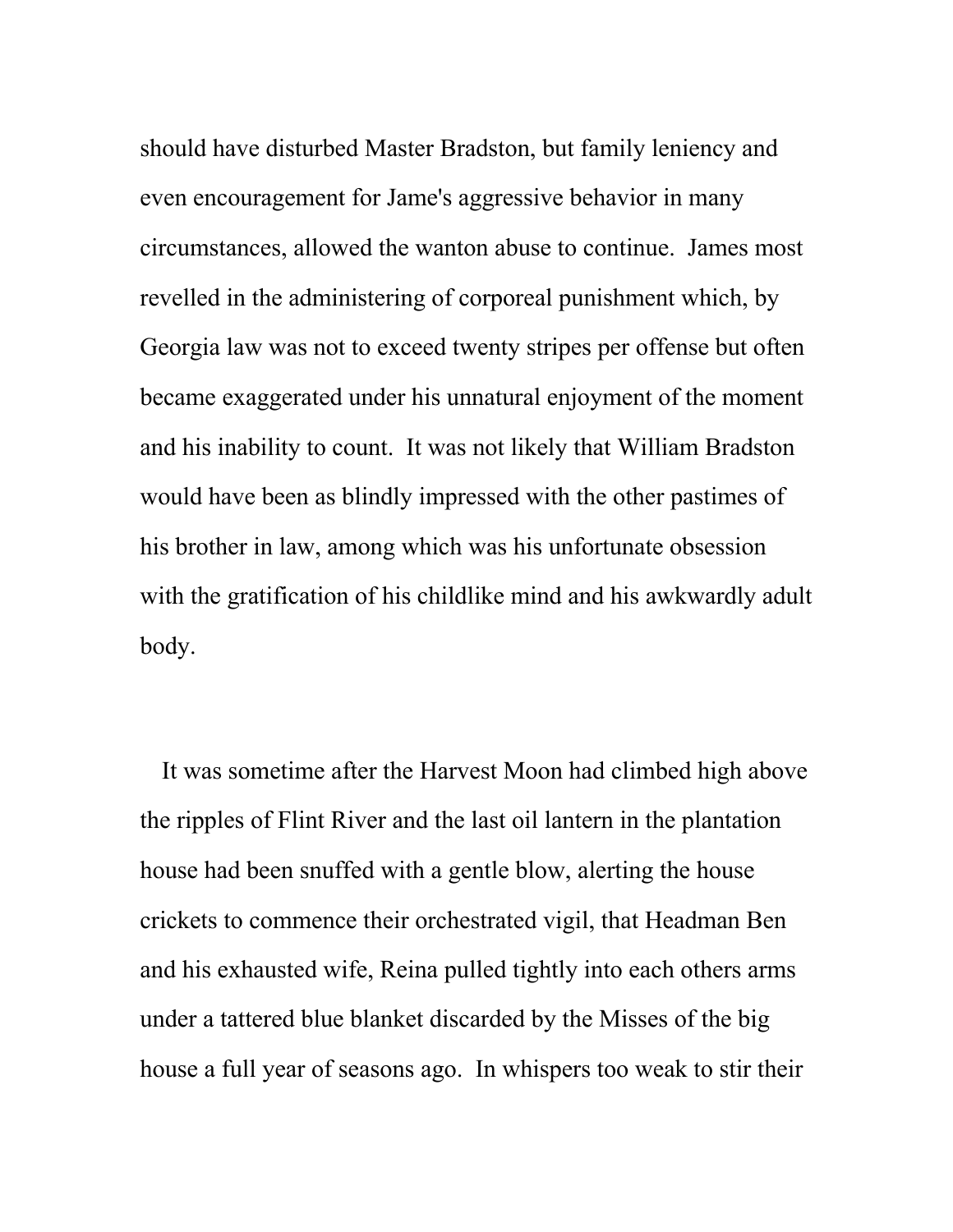little man in his nest of burlap strappings next to their lumpy mattress on the floor, the two discussed the proper naming of their newest world arrival. "We called his brother *Motala* after the father of my father's father," Ben reported boastfully of his African Congo Chief ancestry. "We shall call this little one *Timamalo Wuliku* after another very brave ancestor, -Motala's son." Reina scarcely budged her approval in her husbands arms, the balance of her loins feeling as though they had been dragged beneath her on a rocky, fifteen mile walk. Son naming was husband's work. She would at long last sleep, her day's work more than complete. Timamalo would be a good name, in honor of the first Wuliku brought to the new world.

And they nick named him *Willy* as they had nicknamed Motala, *- Mo.* Massa did not favor African names he could not pronounce. Their boy would please Massa greatly and the next Massa after him, who likely slept that very night, seven hours younger, as anxiously as Willy, in Massa's big house, scarcely a muzzle shot away.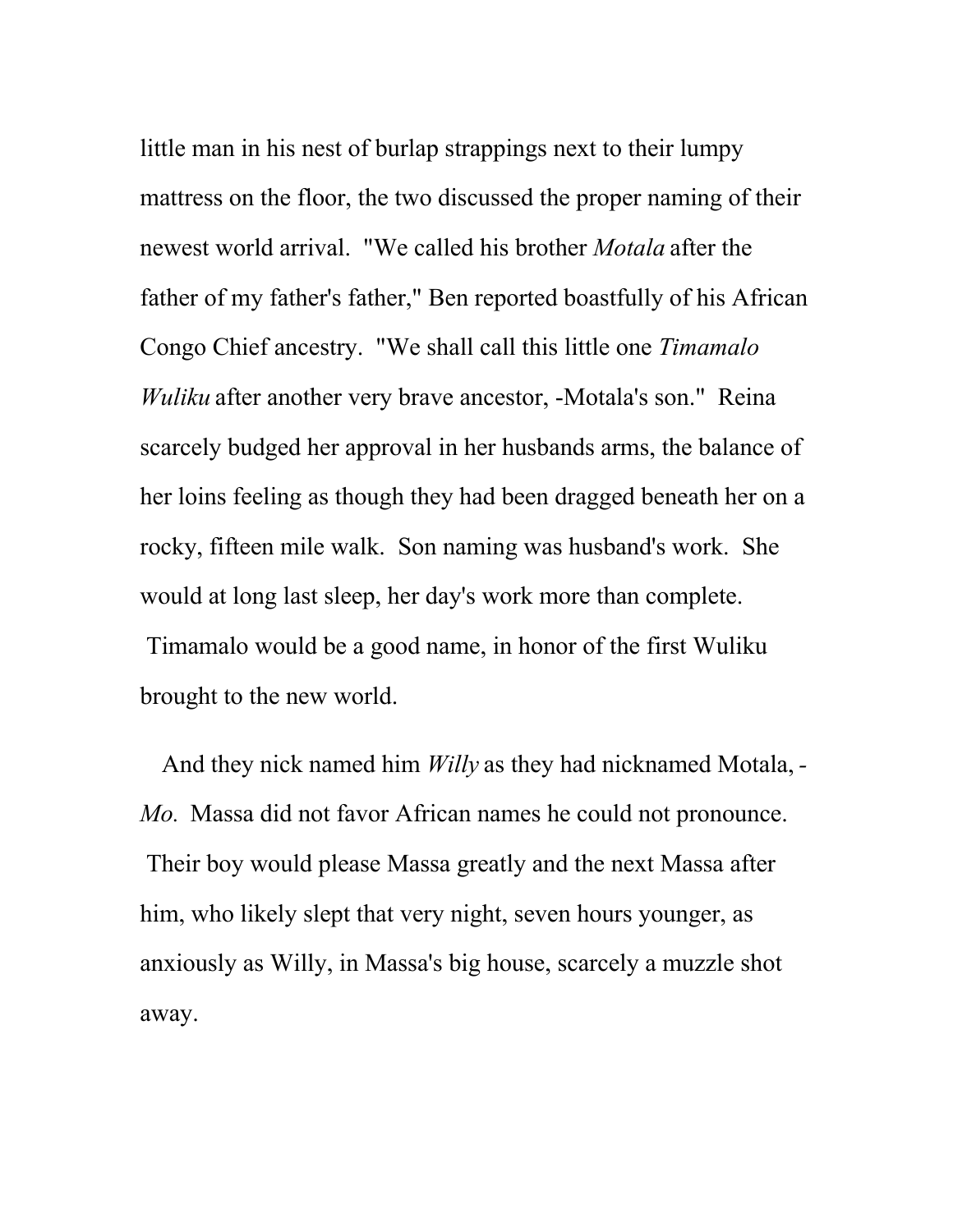### Two

It had never rained so hard in all of young William's five year life than it did the night before his birthday party in 1848. His growing disappointment only worsened in the absence of his father who had been standing in the center of the front porch watching ripple after ripple dash against the bottom step of his twenty year old fortress seven feet above a vengeful swamp.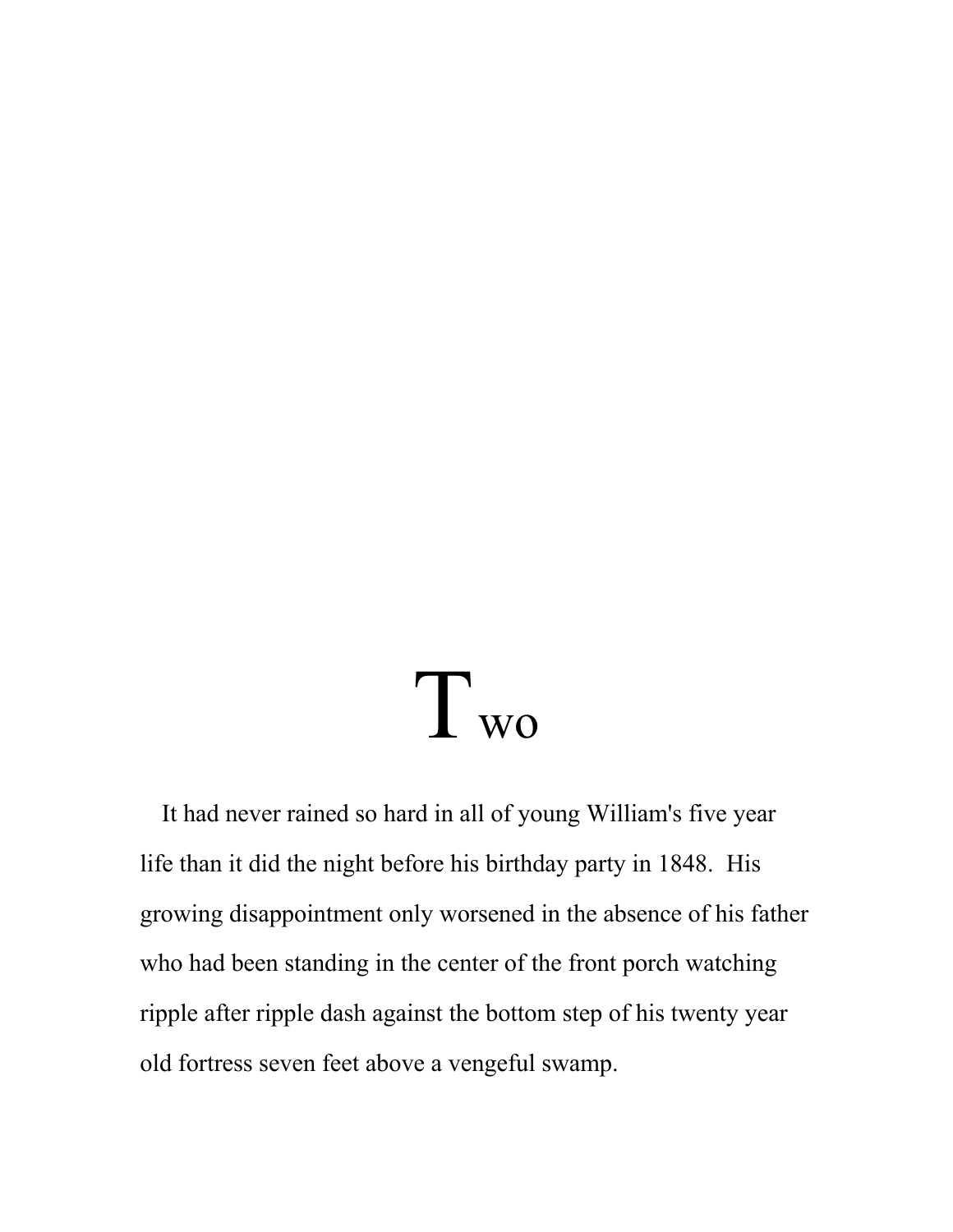"What will happen if the rain does not stop?" he must have asked his reading mother twelve different times. And twelve different times she put down her book and tried to give him one more way she planned to save his special day, in case the rain kept raining. But all little William, since nicknamed *Beau* after his dead brother, could think about was the stocky pony that had arrived on loan from a neighboring town, spending a wet night with the other animals before his party engagement. He would give every present that would be his tomorrow, to spend ten minutes with that wet pony tonight. Perhaps his father could be coaxed into checking on the animals in the

middle of the storm. But alas, his father could not be moved from the bow of what was quickly becoming his unintended ship. From between sheets of driving rain, came Headman Ben splashing bare footed across the submerged lawn.

"Massa," he panted, trying to capture his breath. "The levy on the Flint done be broke in two places. All Massa's niggers are workin' to stop that River but the womens and chillen are," he paused to breathe and rephrase his request. "They underwater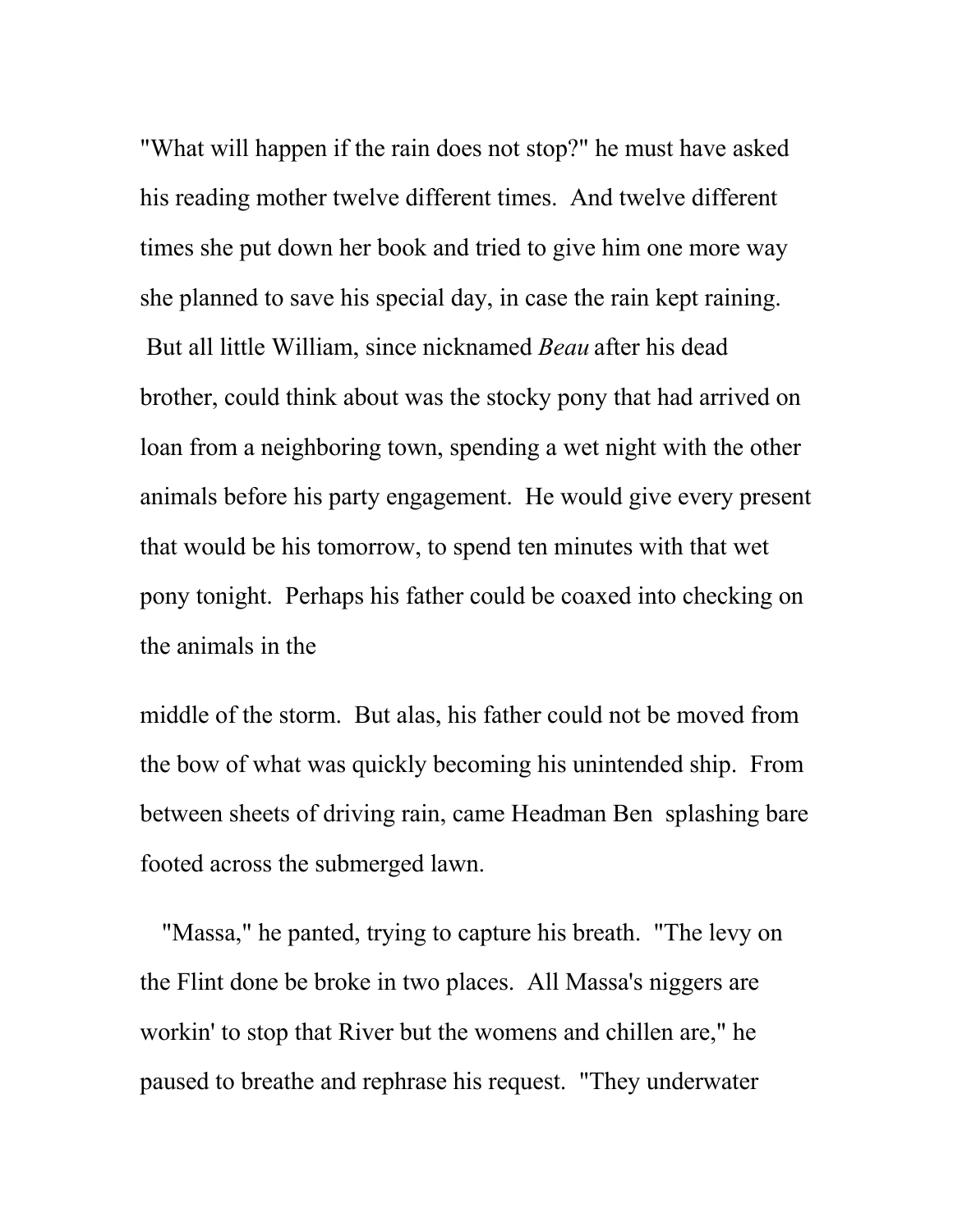Massa. It be bad, real bad."

-Another gasp of air and, "Headman Ben wondered if Massa might have the womens and chillen move to the porch of the big house for the night, just 'til the rain be stopped." Beau watched Headman Ben reveal more white in his eyes than he had ever seen a black man show. He hoped his father would say yes. What excitement that would be to have so much company on such a rainy night before his birthday. But William John Senior didn't even pay a glance in Headman Ben's direction when he snapped back in the clearest reproaching tone.

"You know better than that, Headman Ben. All those kin of yours tracking their muddy flat feet onto this white porch would be back breaking for your wife, Reina to clean up. Why cause her more work than she already has in her pregnant state." Beau's father prepared to dismiss Headman Ben with a roll of his eyes. "You get back to that levy, Ben. Stop this water from reaching the next step or I'll whip the lot of you."

Without an ounce of good timing, Beau piped up as children often do. "I will help Miss Reina with the porch, papa. I will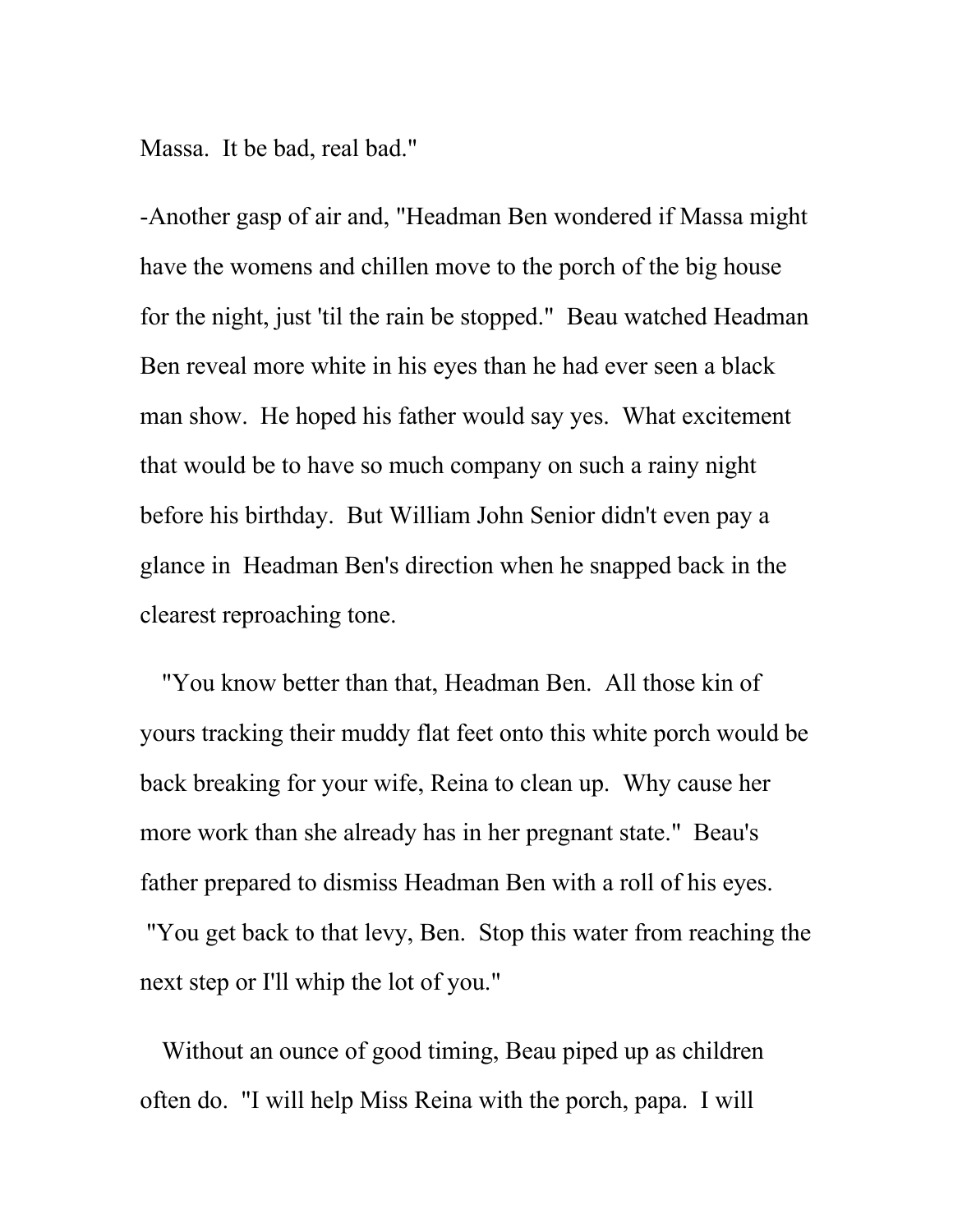spend my entire birthday cleaning this porch, you'll see. Let Headman Ben's people pass the night here where it is dry. I can help, papa. I'm almost five years old."

His papa looked down at him, to stunned to argue with that disrespectful reasoning and embarrassed at the same time to have had his authority questioned in front of a slave. The whites of his own eyes grew like chicken eggs before layin' time and for a moment Beau just trembled, wondering if he would be allowed to turn five years old after all. Slowly, his papa turned to Headman Ben. "All right then. Headman Ben you tell your women and children they may pass the night on Master Bradston's front porch and," he emphasized clearly, "you let your wife know not to worry about the mud on the porch, cause little William Junior has offered to clean the porch on his birthday, -by himself!" With that, he left the step of his night long vigilance and stormed into the house. Beau forced his tiny face into a slight smile with raised eyebrows and Headman Ben splashed into the night beyond the live oak trees. Beau sat on the top stair cradling his head in his hands balanced by elbows planted squarely on nearly five year old knees.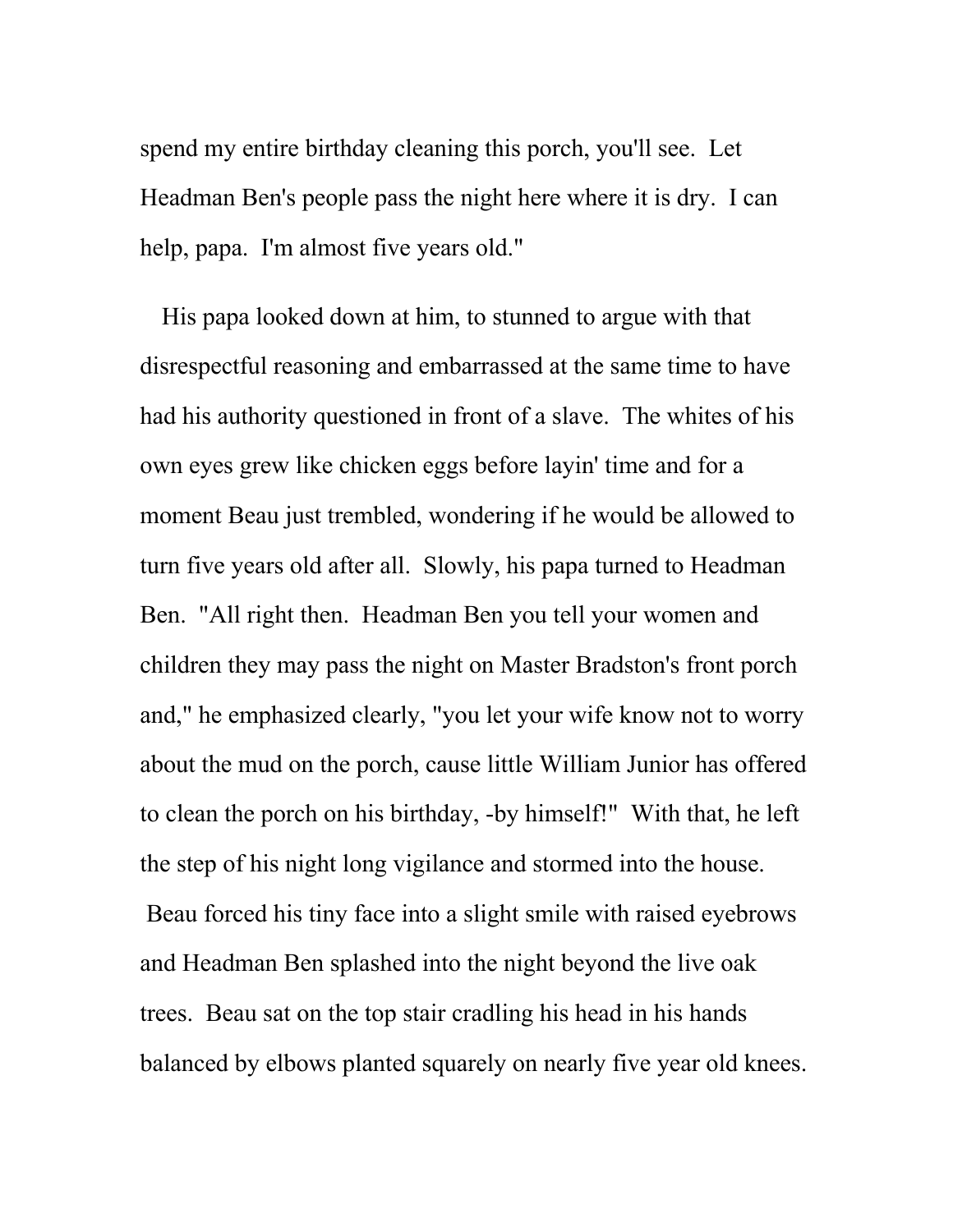He had angered his father. If there were a single lesson his first five years in this house should have taught and prepared him for the next five, it was to stay clear of his papa's temper. After all, he could tie his boots, comb his hair and pee all by himself.

Certainly, avoiding his father was the lesser of these big boy accomplishments, yet it duly escaped him. Within minutes, new waves reached the second step below him, pushed by the rush of many dozen slave women and their children wading toward the big house. Beau looked up and began waving his hands frantically.

"Wash off your feet! Wash off your feet!" he screamed, wishing to amend his offer, but they divided on either side of him scrambling for dry sections of the columned porch, not hearing a discernable word he screeched. After the first fifty or so had sloshed past him and began chattering like his grandmother and aunts on his mama's side of the family, he stood to survey the ruckus better and looked down at the white spot on the wide steps of the front porch; -a spot the size of his nearly five year old bottom. His eyes suddenly watered but he knew better than to let them flow and only aggravate his papa further. Instead, he bit his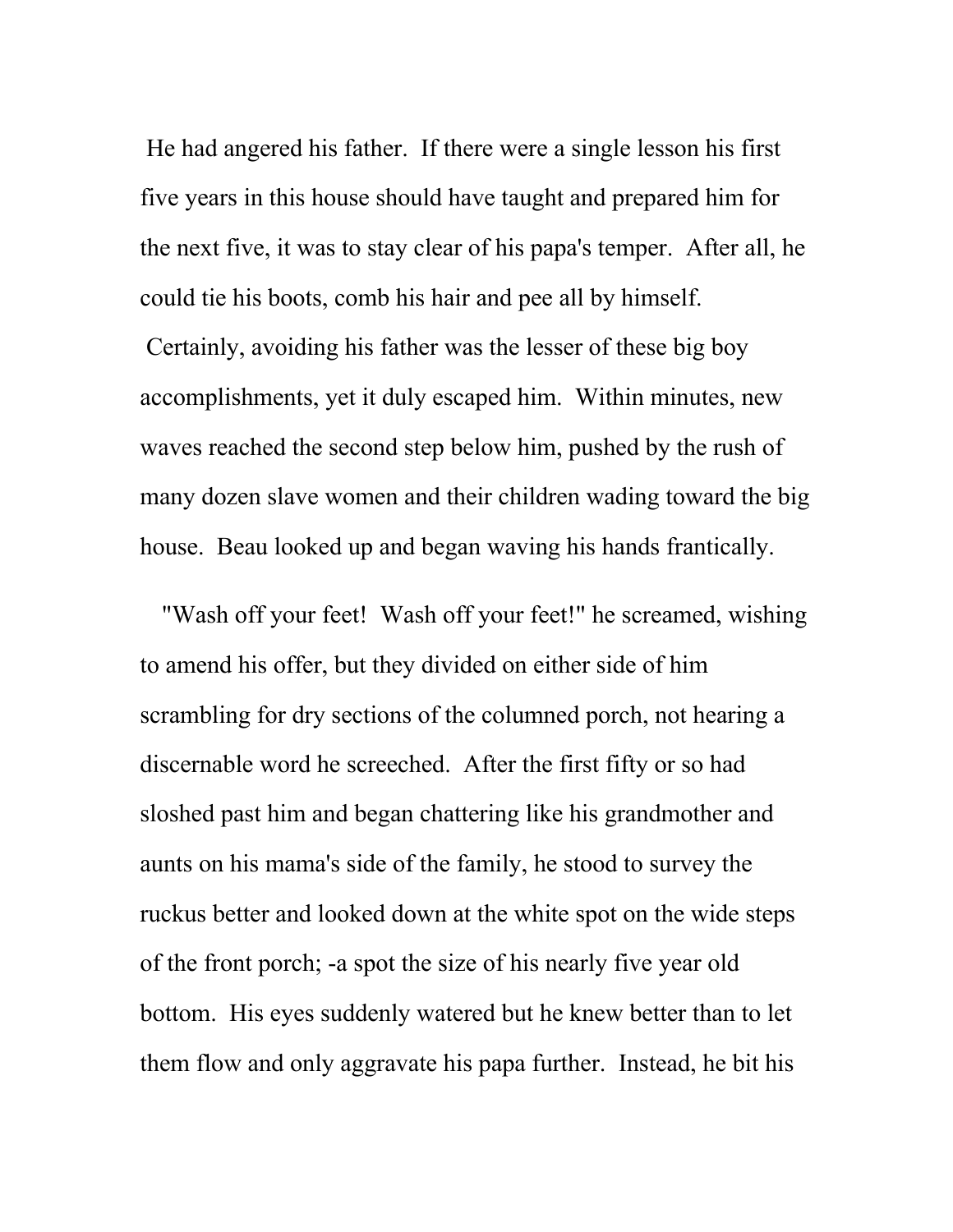upper lip, a trick he had learned years ago, to conceal the secret emotions that could wage full scale battles just behind his dark olive eyes. Sometimes he bit his lip when he just needed more time to think through a problem, like when his mother explained a few weeks ago that she was getting fat in the tummy because she was making a little sister for him to play with. Rather than come to understand why his mama had eaten the tiny girl, saving her in her tummy until he felt like playing, he bit his upper lip and walked away. So, he squinted real hard now, looking at the mud flung as far and wide as that great porch extended above the lagoon still churning below, and walked away, his upper lip trapped between two rows of five year old baby teeth.

Headman Ben was having trouble rounding up his small family and he knew he didn't have much time before he should be getting back to that troubled levy. His back would not support another whippin' but his boy was missing and he feared that damned river done swallowed him up. He sent his swollen misses waddling off toward the big house lookin' as though she was a carrying an autumn pumpkin in her apron. "Willy!" he yelled into the driving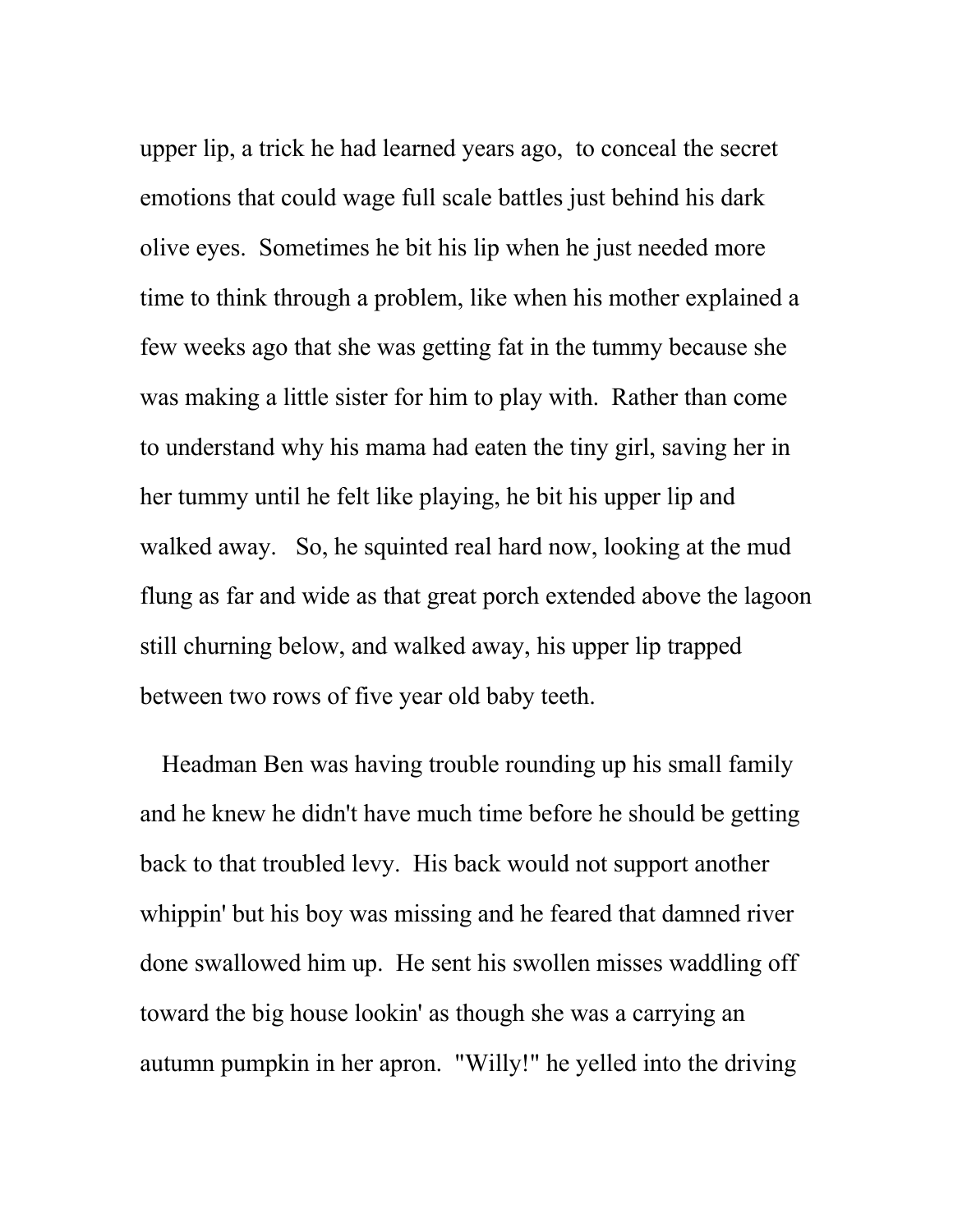rain, his voice coming back at him too quickly to be carrying very far. He raced through the mud

toward the levy. "Anyone seen my boy?" he screamed, nearly hoarse from the cold and all that running. His breath was visible in the chilly, wet night and he was up to his ankles in water the color of butterscotch. He could think of no better way to invite pneumonia into his heaving lungs but he had to find that boy or accept that the river done carried him away. His woman, Reina had only given him two boys and he hadn't seen *Mo* since Massa done sold him to a plantation owner in South Carolina somewhere, on account of that bad leg that caused him to limp to the fields. Willy's older sister, Rose was about to be joined by a younger sister, according to those feelin's Reina was havin'. Ben couldn't bare the thought of all those women without a son of his own, and trudged back toward the slave quarters hollering his boy's name over and over again. He paused against the slimy trunk of an old tree that had been spared his axe in younger, more fit days. His heart thumped like Congo war drums before a battle, he had to imagine of course, having been two generations removed from his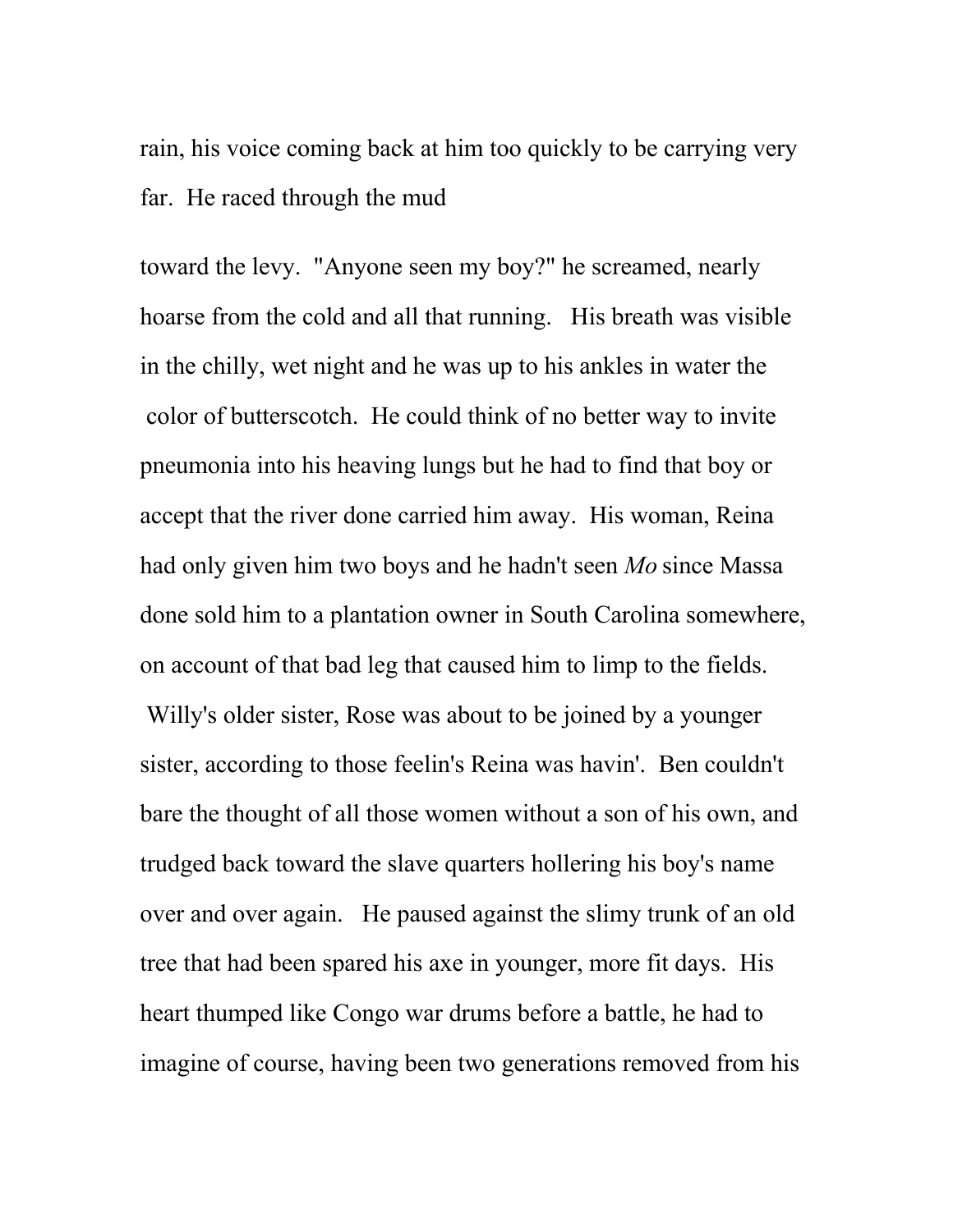homeland and any first hand knowledge of what Congo drums must've sounded like. But Willy's great grandfather, who was the first Wuliku in this new, brutal world, had been raised in Africa and it was by him that Willy was given his honored name *Timamalo Wuliku* . Ben became insistent that moment in the rain and shouted, "Timamalo!" Willy looked up into the streaming darkness from where he sat shivering and proud atop Massa's new pony outside the barn. Hearing that version of his name alerted him that his father must be a boiling angry. He continued to whisper into the fuzzy ear of his new friend.

"I will not leave you alone in this storm," he stroked his mane. "I will stay here and warm your neck through the night," he promised. Headman Ben had just reached the edge of the corral fence. Full of relief and exasperation to see his son, he took a moment to steady his breath as he crept along the fence concealed by the shadow of the looming barn. The sheep and goats grew restless by his sloppy approach in the mud of the pens. "Do not be scared," Willy whispered with unusual eyes searching the vastness of the night. "There is no cause to be scared tonight," he tried to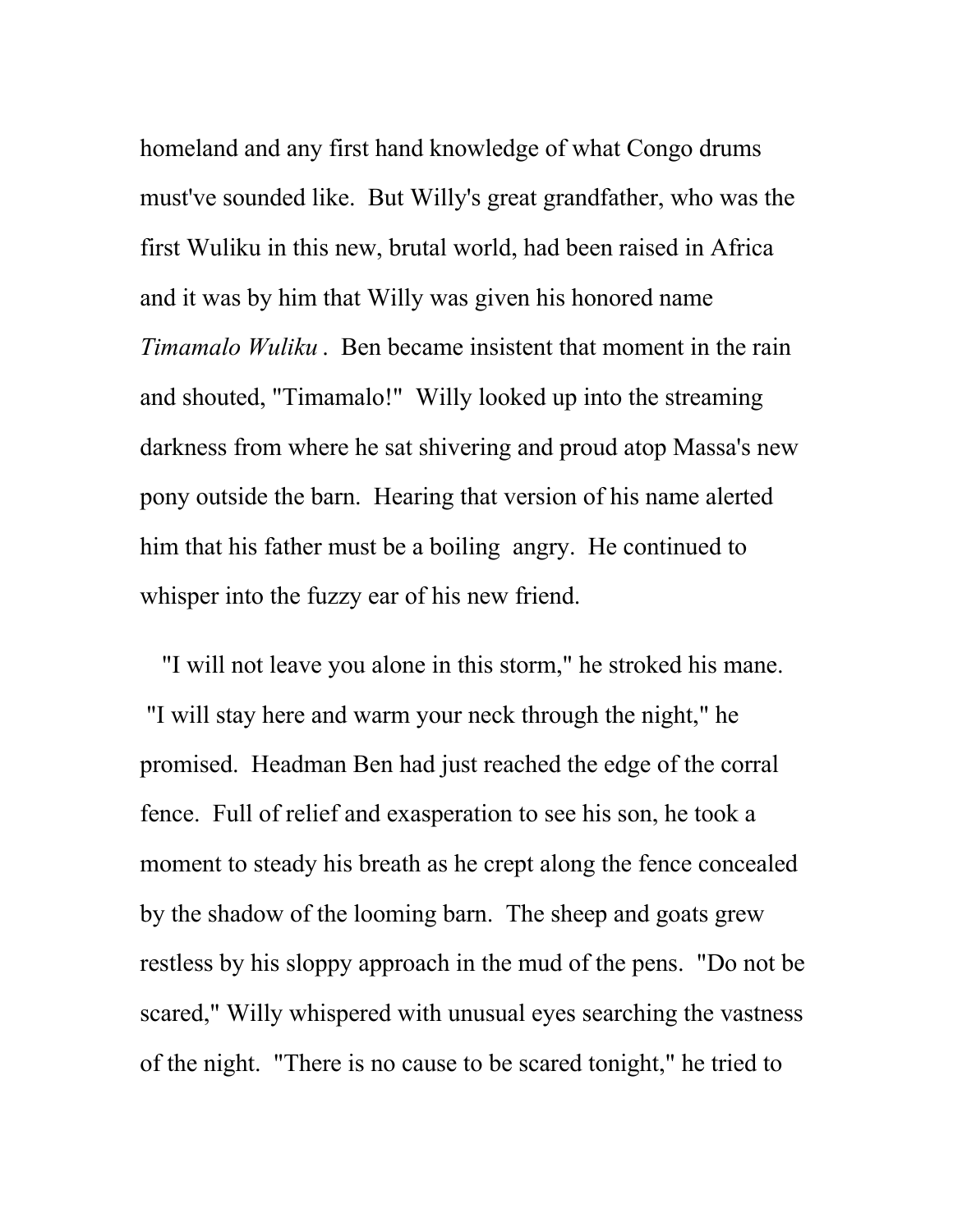reassure his hooved friend. Just then, Ben snatched his boy from the pony's back and Willy let loose a sheik of terror. "A-a-a-y!" The animals mooed, crowed, whinnied and oinked in reckless calamity. Inside Willy's breathless chest, a whole band of them tribal drums commenced a nervous rhythm and Papa Ben smiled, knowing that his boy had a little of his great grandfather in him. The air suddenly exploded back inside five year old lungs that had decided to work again after all. Willy coughed in short sputters until he was able to calm down some. His odd brownish green eyes looked back into his father's muddied own, wishing to see the inevitable punishment that was surely headed straight for him. But as he had made frustrating habit of looking his father in the eyes, his father had long resigned his effectiveness as an enforcer and punishment was most often abandoned. And so it was this rainy, black night on the Bradston-Fayetteville plantation that Willy was raised to Headman Ben's shirt drenched shoulders and carried across that grand lawn, since turned pond, to his frantic mother who was surely strugglin' to hush the slave women and children on Massa's front porch 'fore Massa go and change his mind about his sudden guests. Willy had never been this close to the big house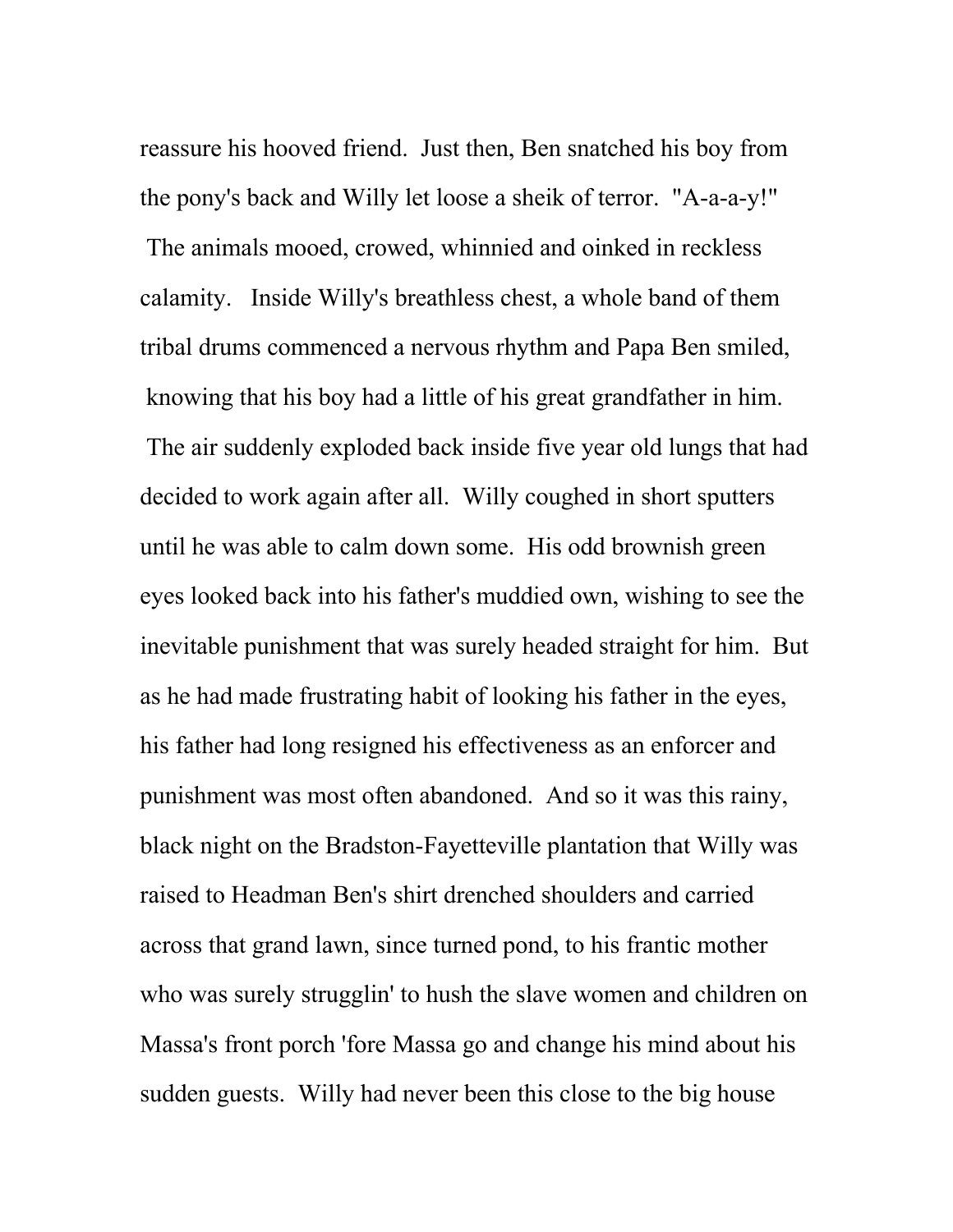and the temptation to cup his hands against those big glass panes was too much to suppress, though he knew it was wrong. Still, he was fresh from a much more serious infraction of sittin' on Massa's new pony and he had not been smacked. He kissed his wet mama on the cheek and snuck behind her muddy dress to disappear around to the dark side of the porch where there was less commotion. There in the windy shadows, he had the sense to wipe his sloppy hands on his trousers before putting them against the glass. He had never felt a window pane before and proceeded to thoroughly examine this new and fascinating surface before he ever realized he could see right through it into the side parlor, cloaked in red velvet cloths with brass tacks running puckered lines in every direction. His eyes grew bigger and his jaw just plain froze open, steaming the window with his own rapid breath. He giggled out loud and wiped a looking hole in his new discovery and the persistent rain from his face. He wished to touch the red velvet he saw there. He imagined how soft it would feel crinkled between his fingers. He raised his hand to his face and smelled Massa's wet pony all over again and figured that crawling around the barn would probably be the closest he would ever get to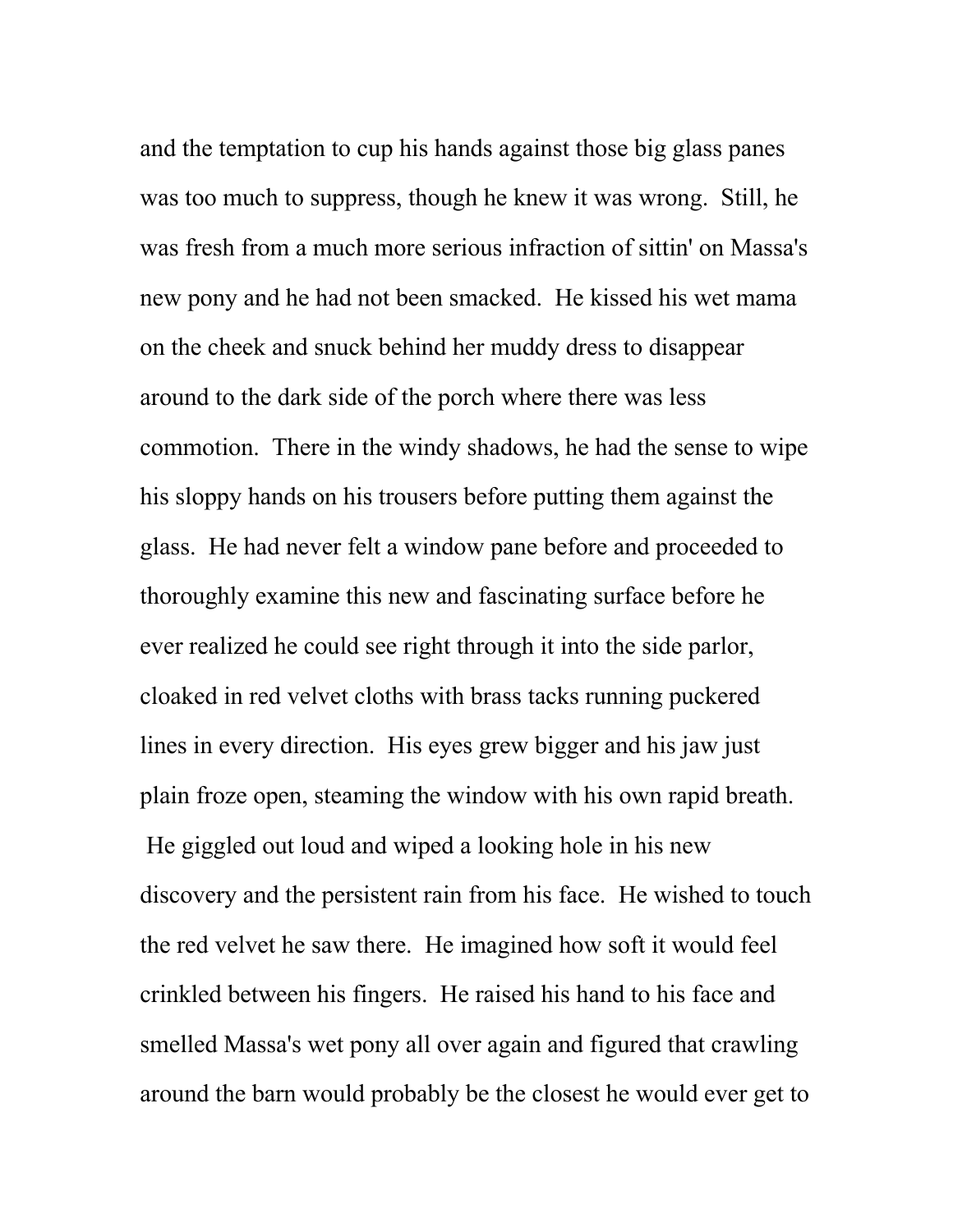Massa's way of living. But that was just fine too. From what he could see, white folks acted pretty strange...

Beau hadn't spent much time with his Uncle James, the plantation's slave driver and his mother's younger brother. For whatever reason, his mother had managed the five years of his life in guarded isolation from this unruly branch of her family tree. Tonight was unusual in that Beau's father was off inspecting the levies and his mama was absorbed in her latest novel. His older sister had spent the week away at his grandparent's house in Savannah and Beau had grown particularly lonely. In a gush of energy he had abandoned his general moping campaign and commenced a run of the house on the eve of his fifth birthday to investigate matters that had become quite engaging downstairs and outside the side parlor on the porch. He had moved toward the window for a concealed look when he was intercepted by the large dirty hands of his

uncle who had startled him.

"If it isn't the little man," Jim announced, delighted for company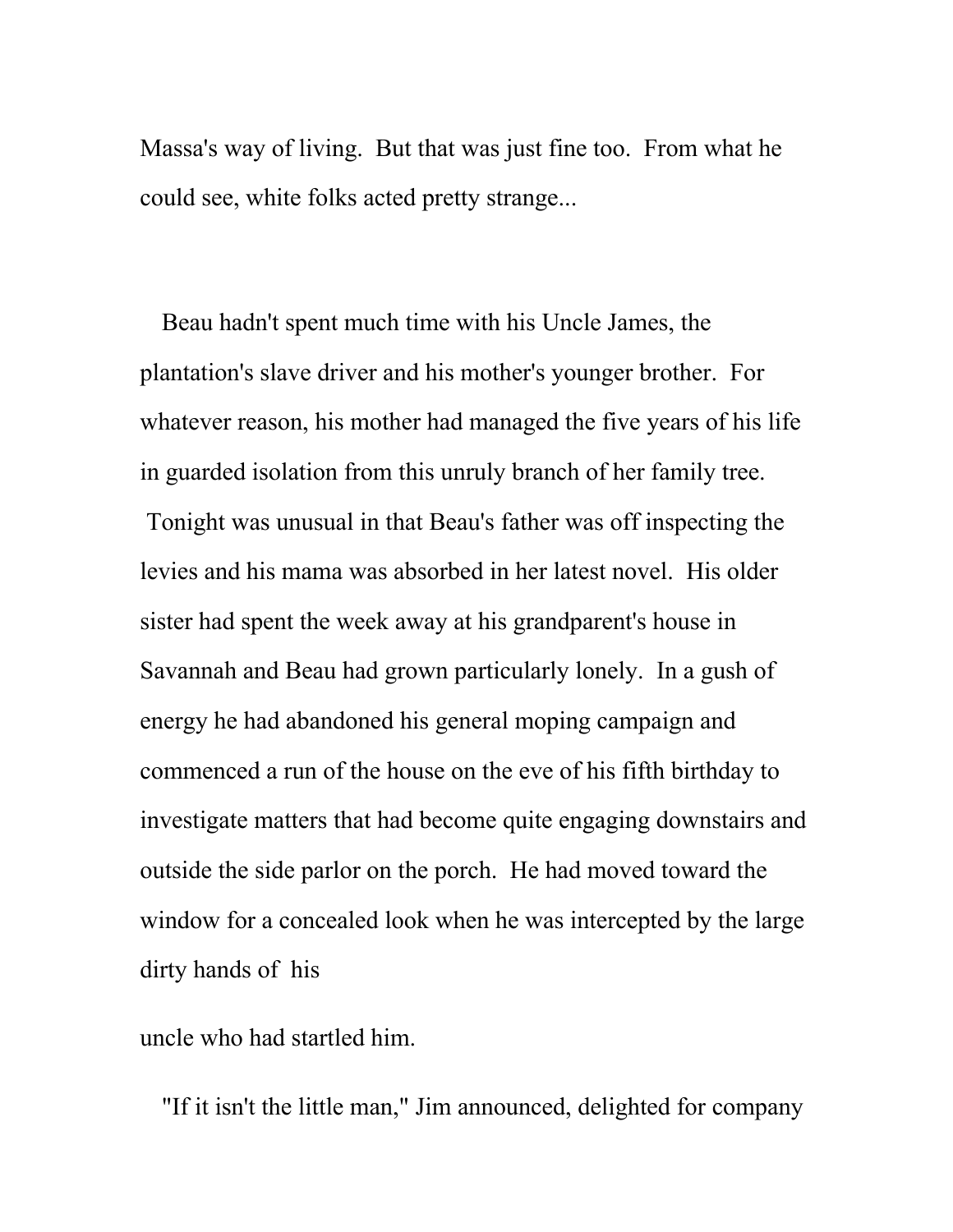of his own. "Why I think you've grown taller this week."

Beau wriggled some in his uncle's grasp as he watched his eyes to see if indeed, this growth had transpired as reported.

"I am very serious, Beau. You are definitely taller. Let me take a closer look." Uncle Jim lifted him with fumbling hands under his arms. Beau could smell the liquor on his uncle's breath, but it smelled sweet tonight, like candy. James sat him down on his lap. "Nearly five years old, Master Beau. You are very close to receiving your first special secret. Do you know that, young man?"

"What kind of secret, Uncle James?" Beau pulled the hair from his eyes. His cheeks burned a candy apple red from his abbreviated expedition which had been waged quickly and cunningly around the first floor. He did not like being held at the moment. There was far too much going on outside with the storm and the visitors on the porch to be stuck in a sitting chair with his drunk uncle.

"Do you know that you are not only growing taller but that you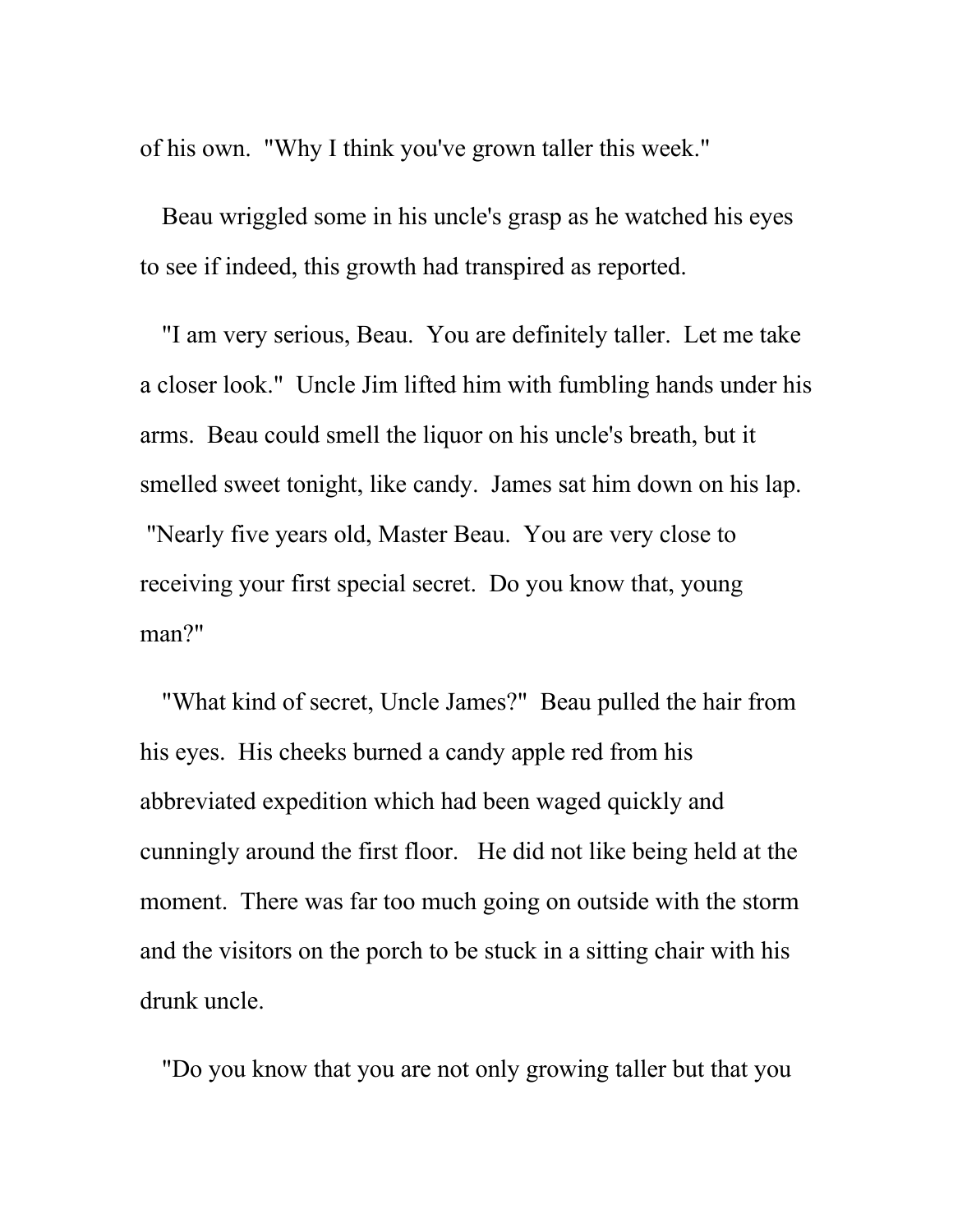are growing in other ways too?" His uncle whispered, holding Beau's chin so that his eyes focused on his uncle rather than darting from window to window, which were their inclination.

"What do you mean?" Beau squirmed in his uncle's lap until he was more comfortable.

"Well, your hands and feet are getting bigger aren't they?"

"I 'magine," said Beau. "I cannot be sure. Do you think they are bigger?" he asked

holding his hands up close for inspection.

"Why yes, Beau. But something else is getting bigger too. Do you know what that is?"

"What? Tell me," he demanded anxiously.

Without speaking, Uncle Jim took his finger and wiggled it between Beau's legs until he had grabbed the little man. Beau giggled but his uncle hushed him with a hissing finger to his lips. "This is part of the secret," his uncle whispered, moving his finger around.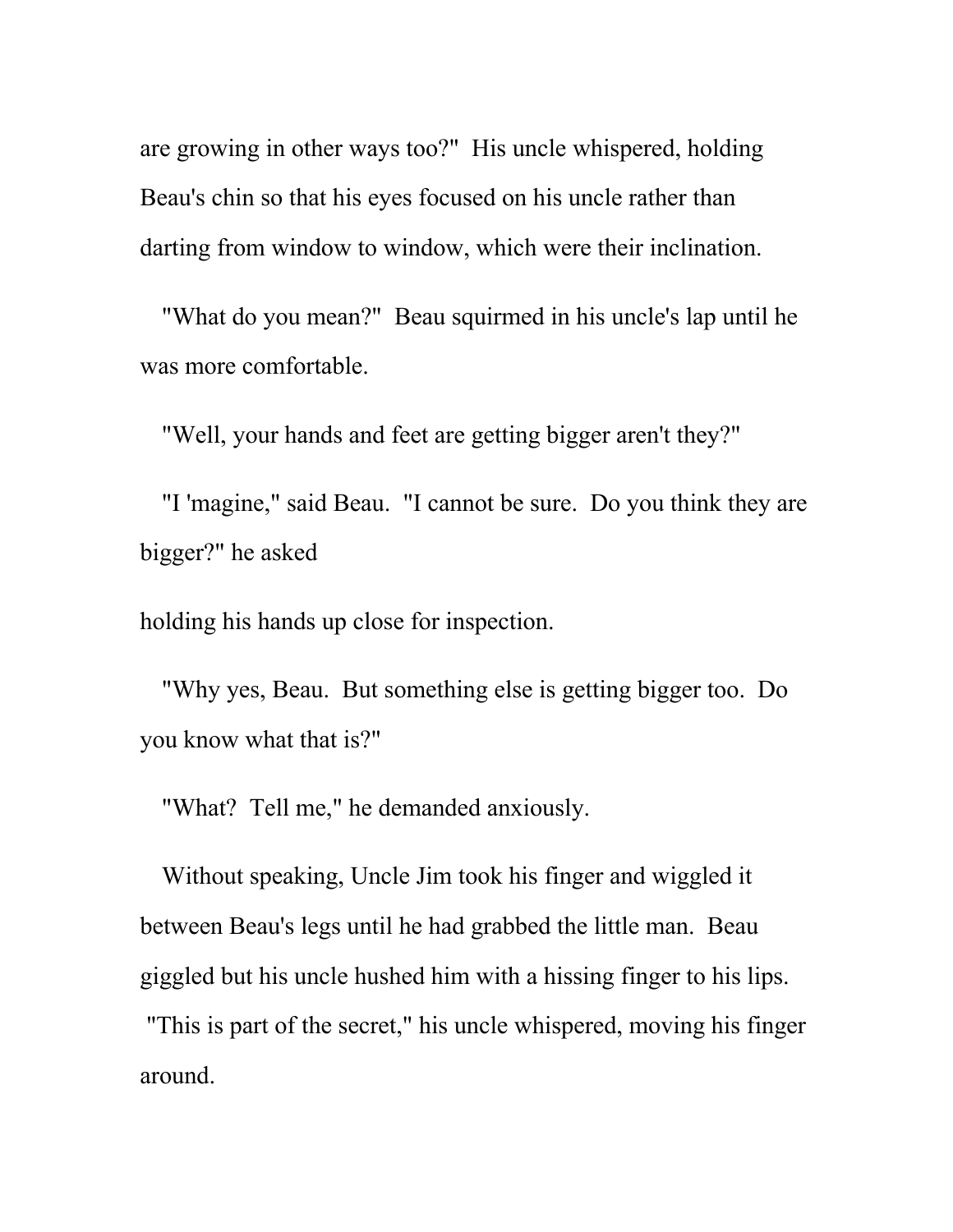"How do you know if it is getting bigger," Beau asked very confused.

"Well, we would have to take a closer look of course, but it is supposed to grow."

Just then, at the end of his uncle's fingers, Beau sensed his little man was growing and suddenly all the feeling in his five year old body seemed to be located between his legs. "See now. Do you feel that. You are growing there right now, aren't you." His uncle smiled showing big yellow teeth and his dimples. Beau reached up to his uncle's face and stuck his finger in the crevice in his cheek. His uncle laughed softly. Beau wiggled again where he sat. His uncle sure was bony. "Shall we take a look?" he asked with big eyes, his fingers beginning the delicate process.

"It tickles."

"Of course it does. But it is a good tickle, right?"

"Yes." Beau's eyes were suddenly glued to his uncle's hands working between his legs. It felt as though he would never stop growing there and he was almost afraid it would grow and grow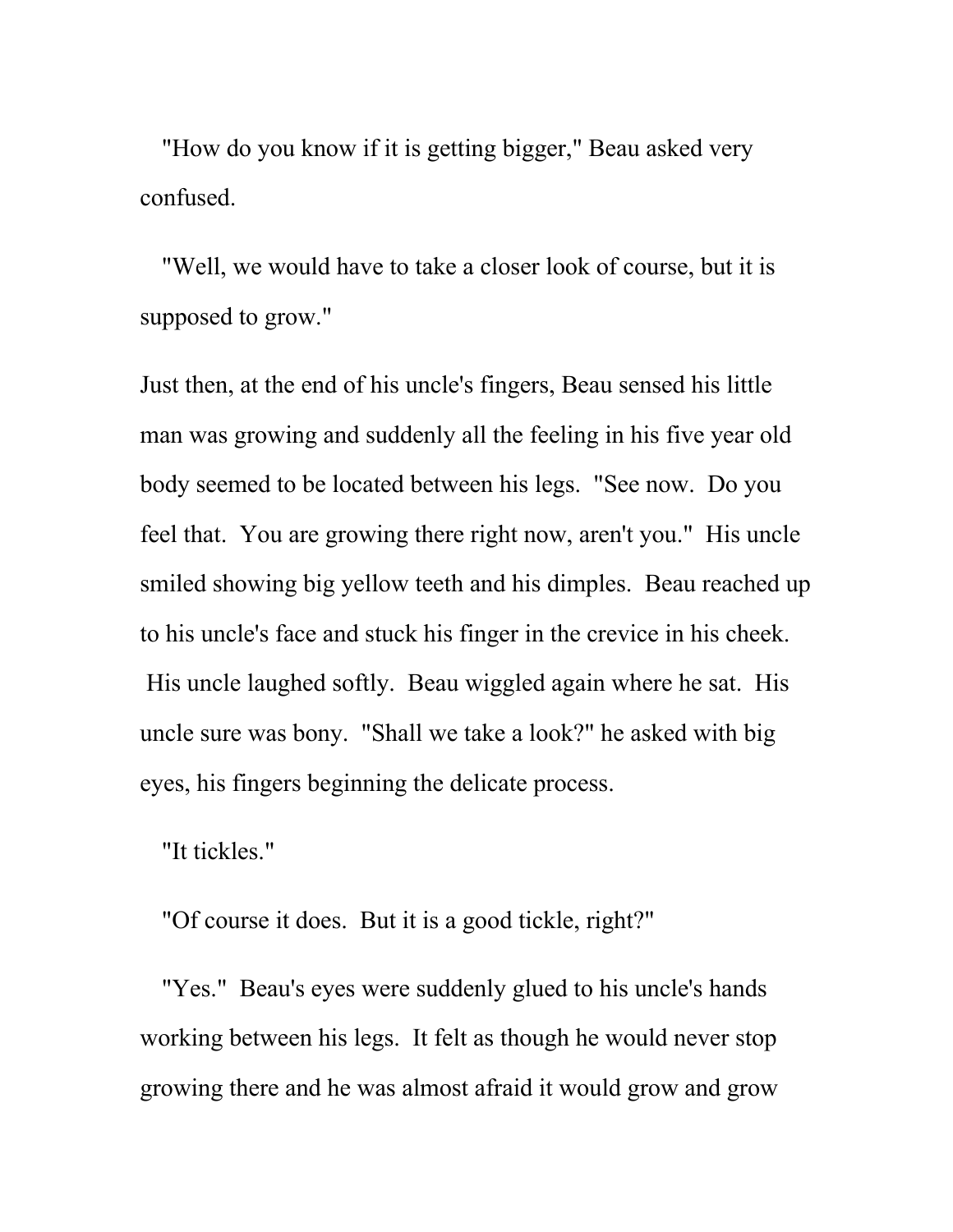until it was too big to walk. His uncle would know what to do, and he waited with shallow breath.

"There he is. My, my," his uncle cooed proudly. Beau was shocked at first by his uncle's

touch but waited for his assessment all the same. "Do you know what to call it?"

"It is my *willy* ."

"Of course it is. And a nice willy it is, too."

"How big will it grow?" Beau suddenly asked when it seemed his uncle was not coming forth with information fast enough.

"Do you really want to know. I can tell you, but this will be your first special secret with your Uncle James. Do you understand how important that is?"

"Yes," Beau answered swallowing hard and reverently.

"Well, let me see your hand." He took Beau's tiny hand and pressed it against his own pants. Beau tried to determine what was in there but could not fathom the deformity that seemed to be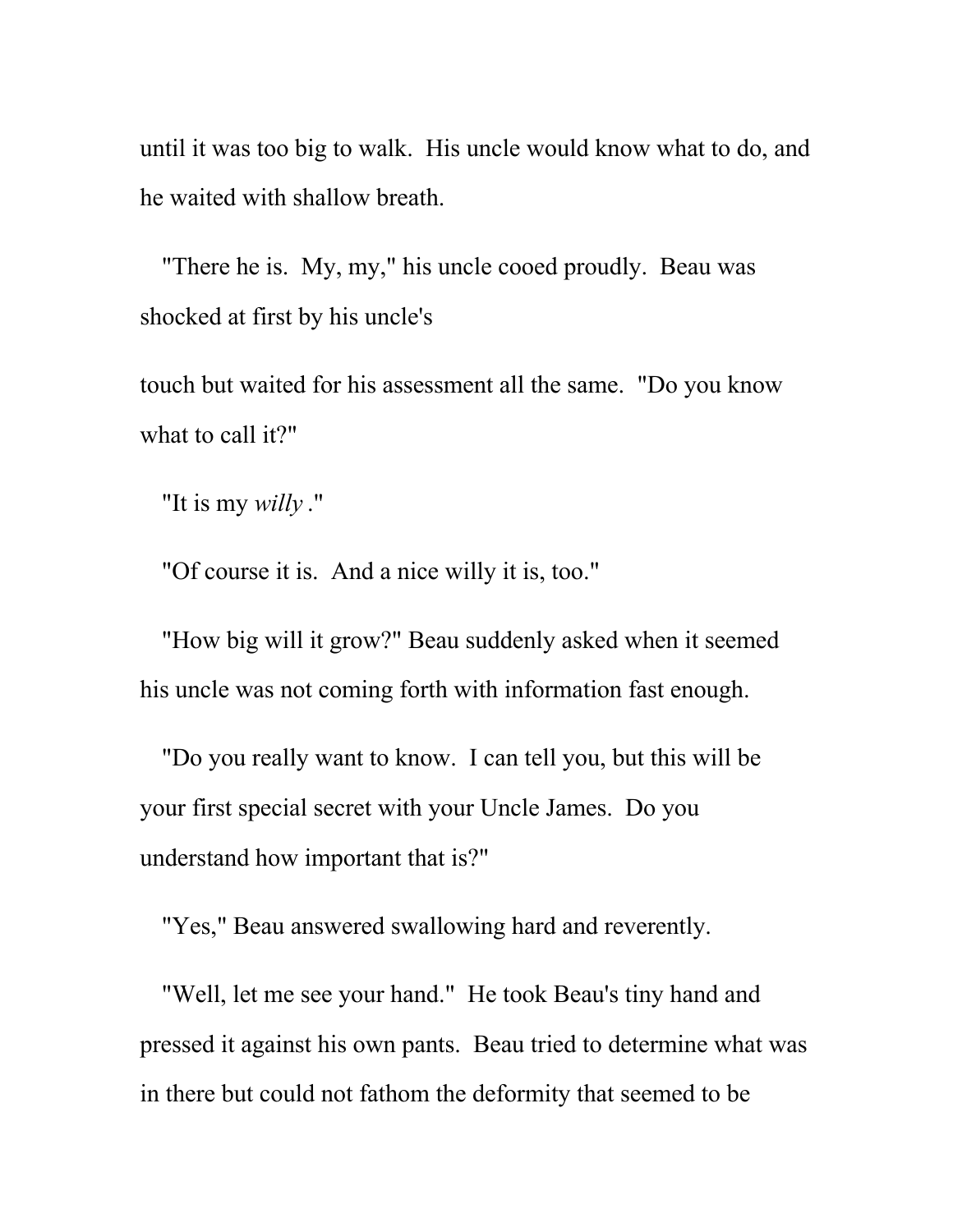housed there. "Soon, very soon, your willy will grow to be as big as mine." He continued to manipulate Beau's curious hand.

"How big is that?" Beau asked growing a little panicked."

"Can you not tell with your hand?" He positioned Beau's hand and helped him squeeze around his manhood.

"I think I do not want to be that big then," Beau admitted. "Can I go outside and watch the rain?" He had half escaped his uncle's hold before he had asked permission to leave. Uncle Jim grasped his arm tightly.

"But Beau, you want to be this big when you grow up," he advised him, grabbing himself with his man sized hand. "You will want to grow as big as you can because that is power. We will see this together when it happens, I promise you." James smiled, rubbing himself.

"Okay!" Beau slipped free.

"William John!" James commanded and Beau stopped his anxious feet on the wood floor. "You will be five tomorrow and you must keep this special secret with me. Remember that." He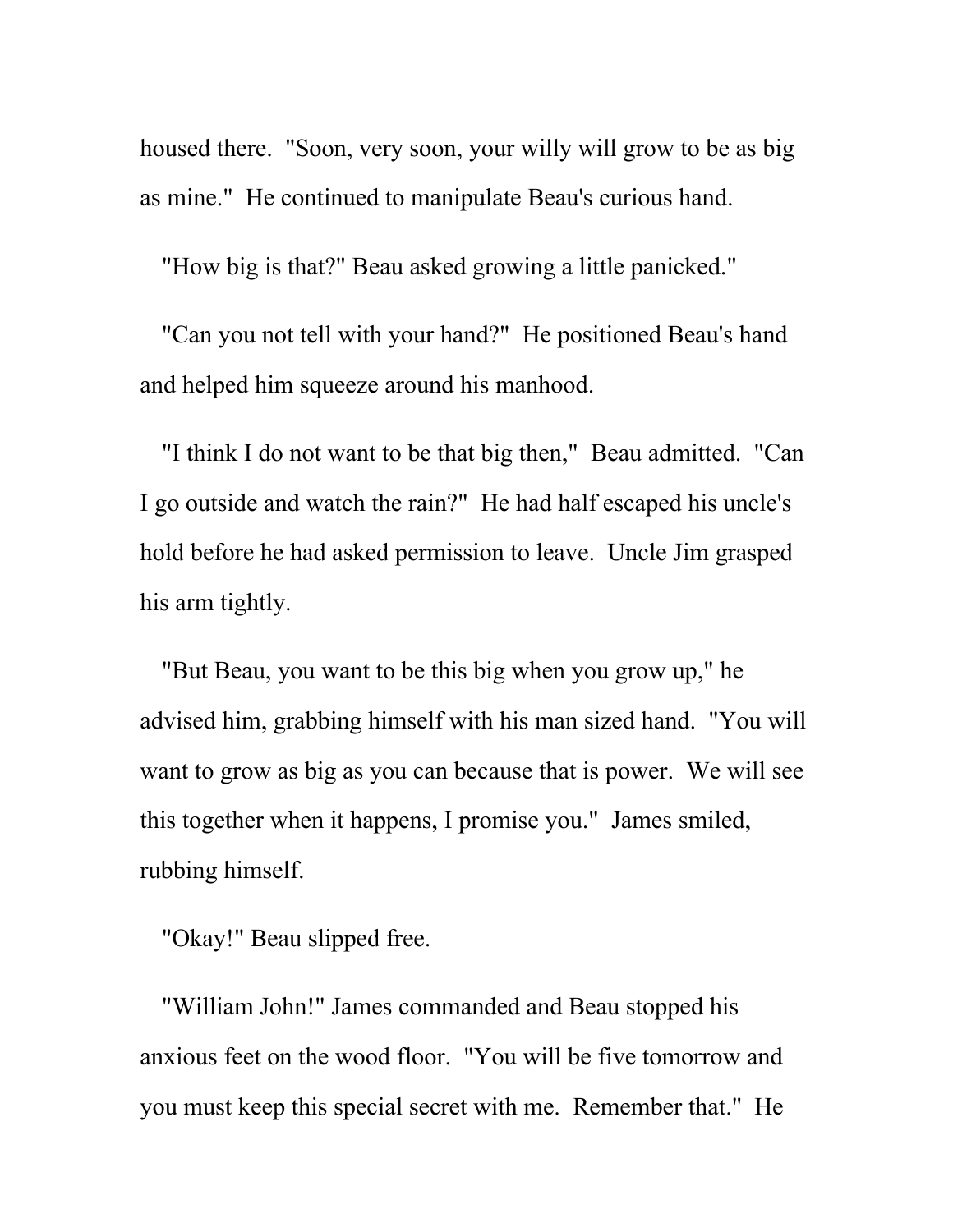pointed a quivering finger at him.

"I know," Beau answered insistently, already in flight.

Willy rubbed his eyes and realized for the first time that the day's activities had finally combined to make him very sleepy. He crept around the backside of the house following the slave driver who oddly disappeared behind a red gingham curtain into the pantry off the kitchen. Willy watched the fabric curtain begin to shake as though some strange convulsion were occurring within and then he jumped back from the window as the awful moaning began. He hustled back toward his pregnant mother and wedged himself between her and another slave woman, both sitting with their wet and tired backs to the outside walls of the big house. His mama patted Willy's sweating head, assuming with motherly impatience, that he had been foolishly playing in the rain. She shook off the night's persistent chill and drew her son closer to her bosom. It disturbed her to think she was growing another baby she would have to raise when there seemed so much more she still needed to teach her headstrong Timamalo.

From where he lurked behind the heavy draperies in the front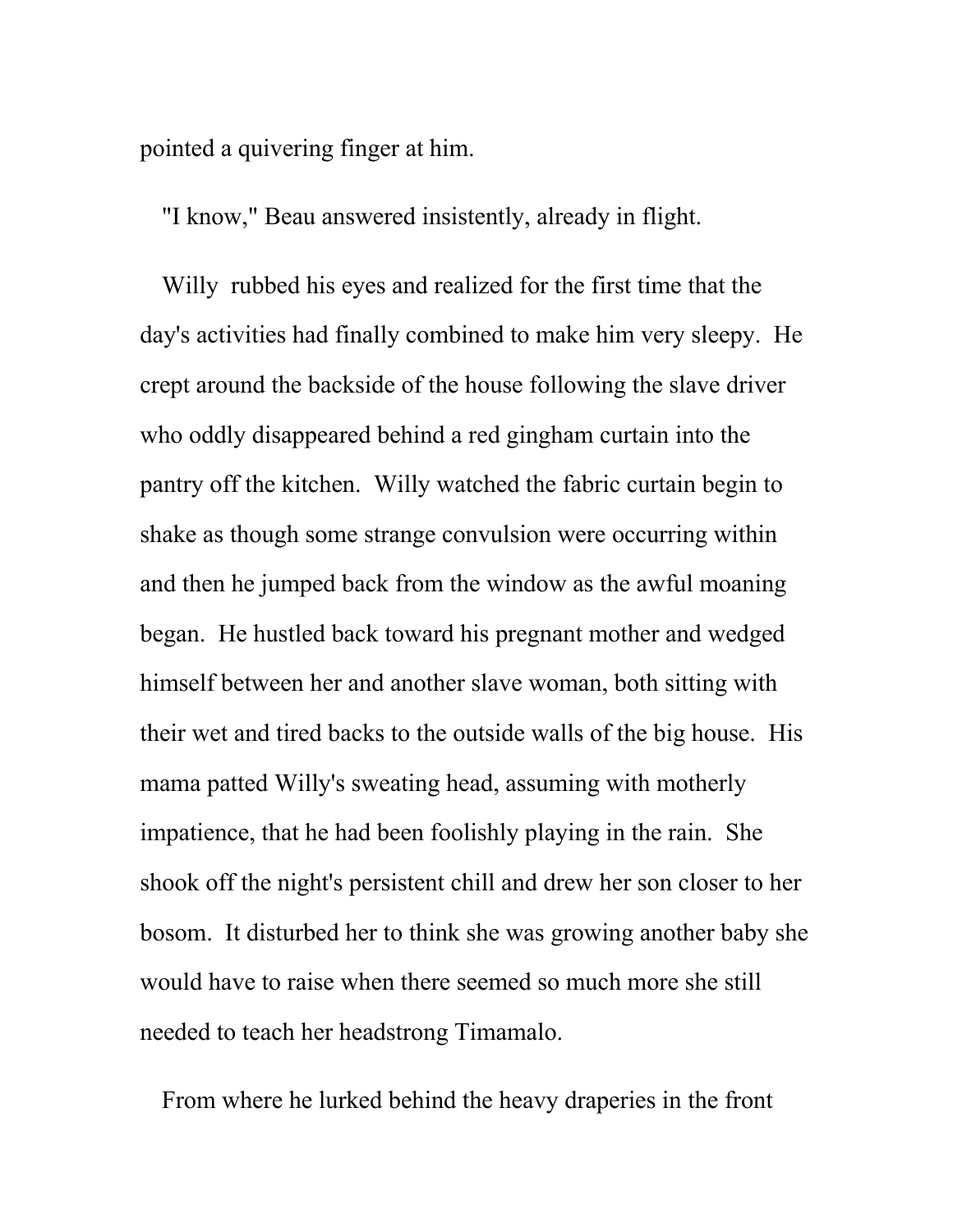parlor, Beau watched the water rise to the third step of the front porch. He could now count to five and observed there were only five foot tracked steps remaining before that swollen river would wash the dark visitors and their even darker mud right off the landing. His ears were troubled by the muffled cries of black babies nuzzled so closely to their mothers they could scarcely breathe. It didn't set quite right with him that he should be so warm and dry inside this big empty house while so many were not, just a rattling glass pane away. He sought his mother's counsel.

Lanterns danced a frantic ballet in the windy air, hung on leafless branches or held by hands at the end of awkward bodies sliding down the muddy slope of the levy. Surplus cotton was relayed to the levy breaks from the barn twenty chains away. Lighting flashed every few seconds exposing the trail of bobbing bales that, at the river's intended edge, were quickly mixed with mud and used to fill the seeping spots like adobe brick. Much yelling could be heard from the second floor window where little Beau, now officially five years old, having stayed intrigued long beyond midnight, had joined his mother.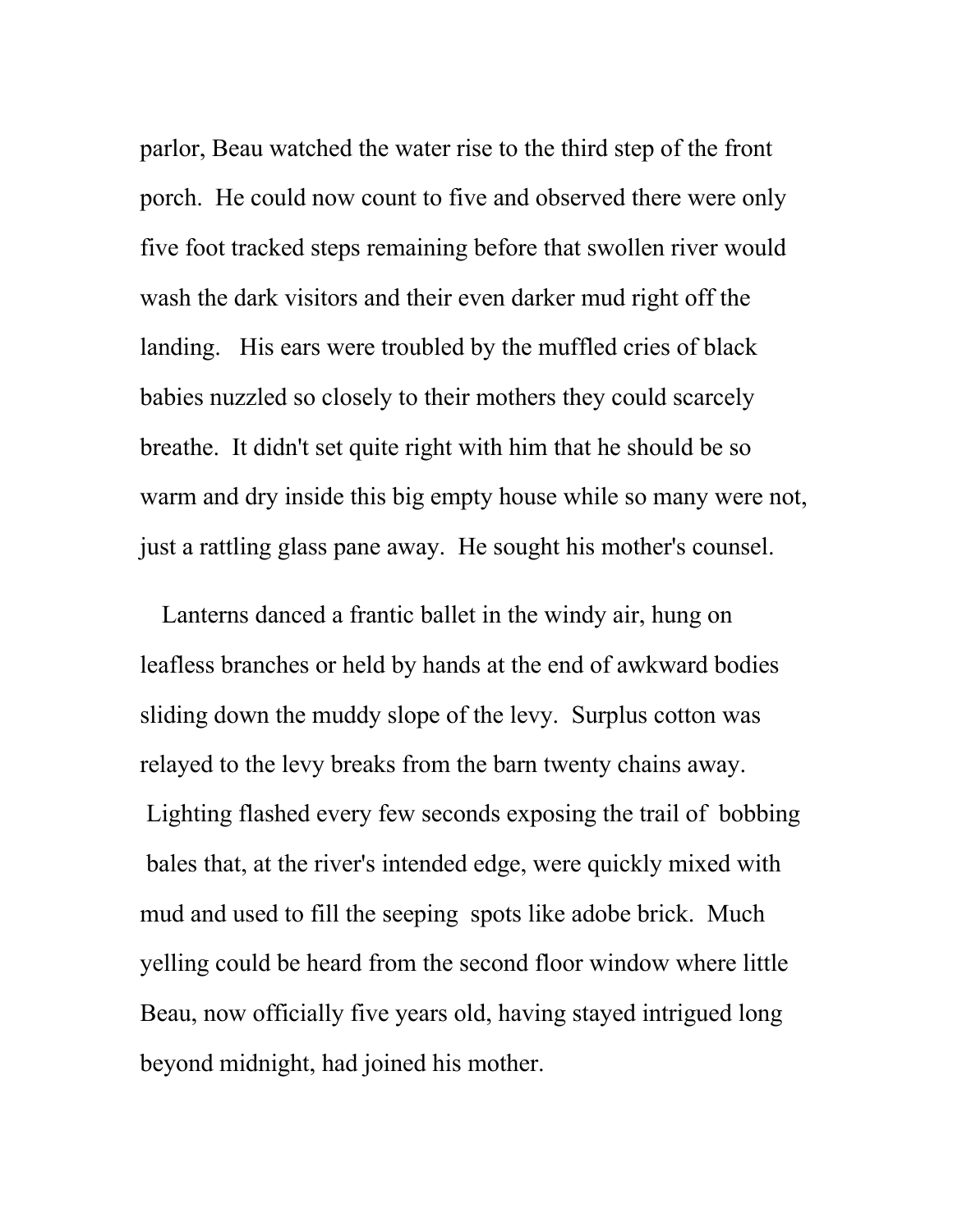"Sweetheart, I think the circus has arrived just in time for your birthday celebration." She pointed down toward the Flint River.

"I don't get a birthday this year, mama." He looked up into her face with the saddest eyes she'd seen in five years. "Papa says I have to clean the mud off the front porch after the slaves go home. It will take the whole day, I imagine." He appealed, however obviously, to her intervening desire for justice in the world. She did not rightly belong on this plantation, in this life, and she had made historic practice of challenging the law of her husband's land. She pulled Beau tightly to her side, gently nuzzling his ear and the cheek of his face into her tummy bulging with child. Beau tried real hard to concentrate. His mama had told him to listen carefully to see if his sister was talking to him from inside her stomach, and he tried to listen as regularly as he could, but he was a busy five year old, and such things were often forgotten. He bit his upper lip.

"Now you tell me why there is mud on the front porch and why you have to clean it up

tomorrow." She liked to take smaller pieces of the story so that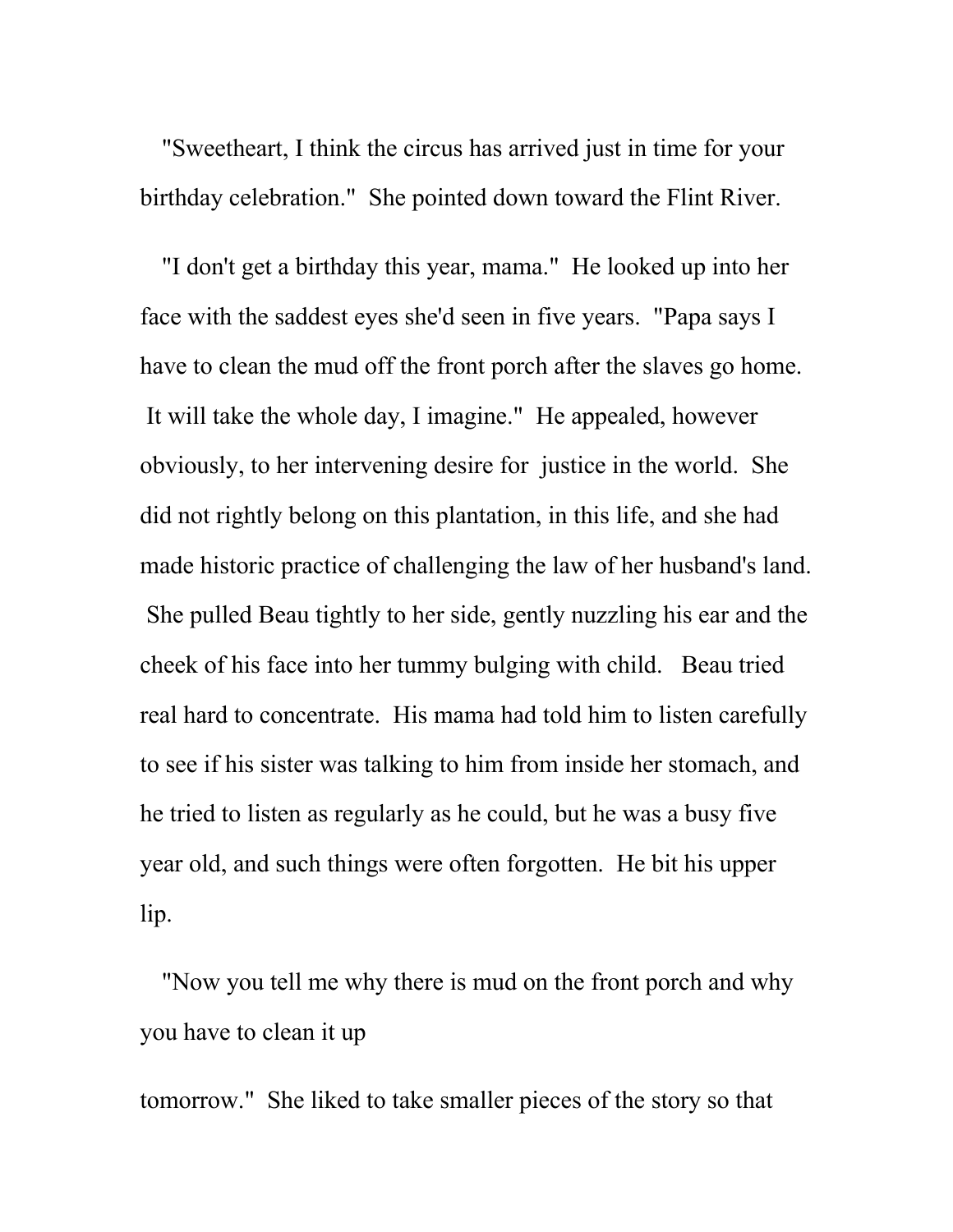she could understand it better. It almost always meant that she would see things the way Beau saw them, if he presented it right.

"Well," he prepared. "Headman Ben came to the porch cause his women and children were all wet."

"Be-cause," she corrected him.

" *Because* his women and children were all wet. He was afraid they would be swallowed by the angry river."

"Did Headman Ben say that?" she asked suspiciously.

"He did," Little Beau replied with an anxious and grown up wag of his red head."

"And then what happened?"

"Well, Papa said no! He said it would bring too much mud to the front porch and that the

river could just go ahead and swallow the lot of them."

"Did your papa say that?"

"He did. And then I said I would clean the mud off the porch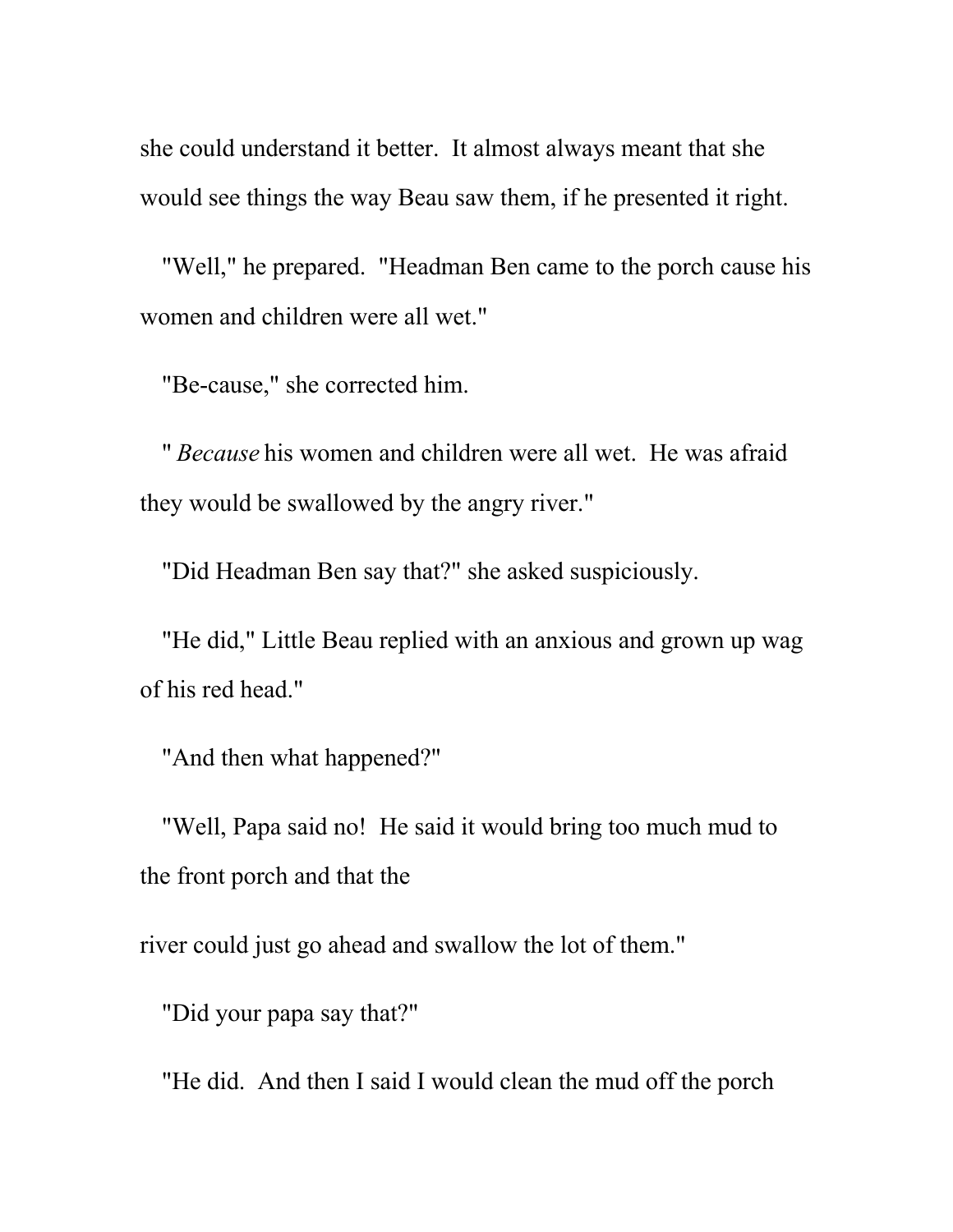'cause it was cold and windy and nobody should be staying in all that water."

Mrs. Bradston cleared her throat and cocked her head signaling her son to correct his English.

" *Because* it was cold and windy, mam." He amended himself.

"Hmm," she sighed. "It sounds to me like you volunteered to clean the mud off the porch on your birthday."

"Yes mam, but..."

"But," she claimed her thought back, "you did the right thing and sometimes you have to work real hard for the something that is right. Do you understand that, Beau?"

"Yes, mam." His head hung low and she lifted it with a warm finger to his chin. "And I am very proud of you. What you did is something I would not expect from a *six* year old." He half smiled though not forgetting the consequences of his five year old bravery.

"But they are still shivering, mama. It must be very cold on the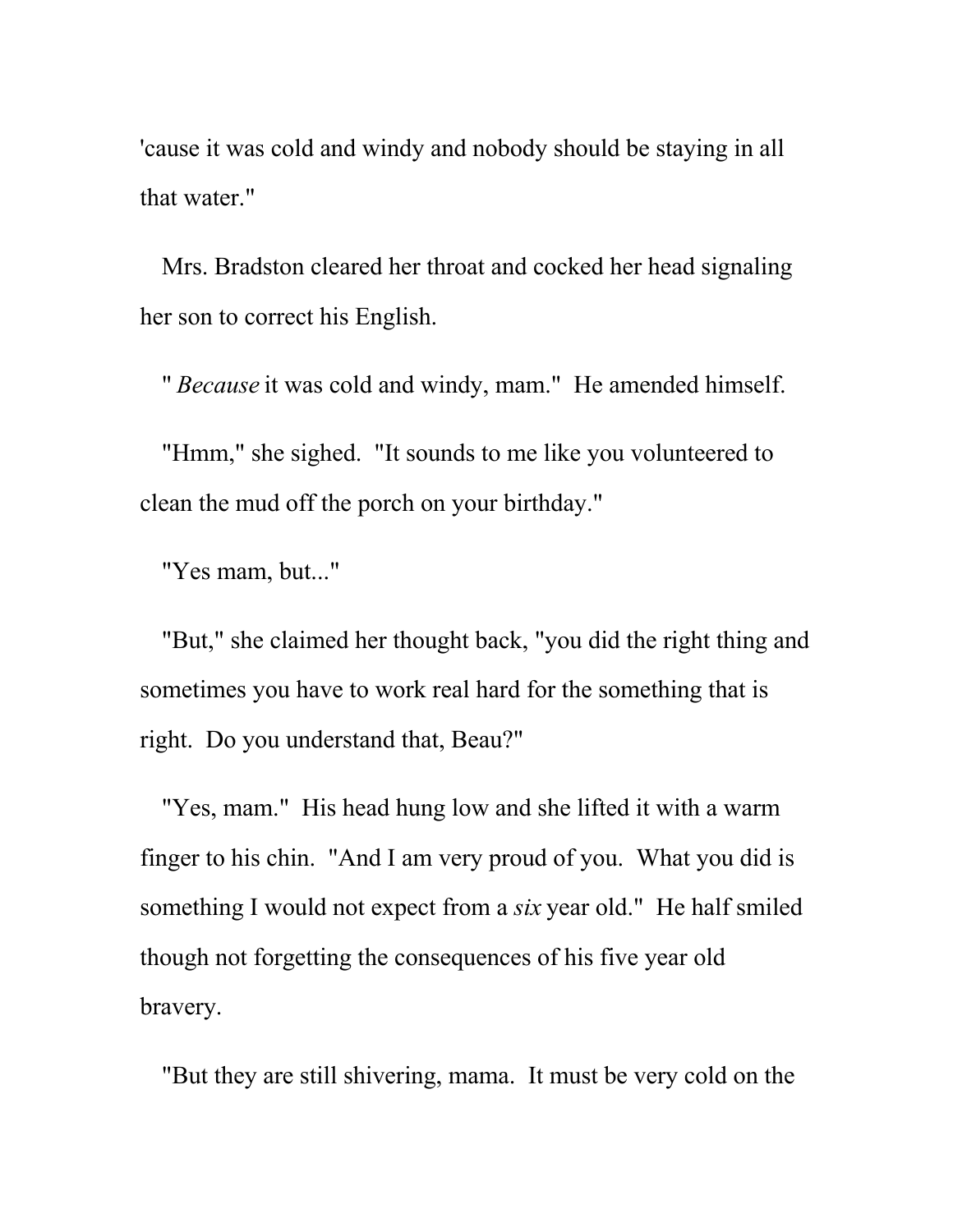porch tonight with the wind and the rain and I was thinking about those old blankets in my play dresser that I use to use to make Indian tepee's, you know, -when I was four years old..."

"Yes-" she prompted him further.

"I don't need them now that I am five, do I?" His eyes and forehead squinted into a question mark. His mama raised a hand to her mouth to conceal a smile that surely blossomed there.

"That depends on if you want to wash blankets too, after you clean the mud from the porch, that is." She stroked her chin.

"I see," Beau struggled to maintain appearances of being suddenly grown up. "Thank you, mama," he whispered, kissing her on the cheek as she bent, with great difficulty, at the waist she no longer had in her pregnant state, to hug her little man. Then he disappeared down the hall to his bedroom. He had become very sleepy doing the right things. He climbed onto the top of his bed and smiled slightly as his head hit the pillow. Though he was very warm, he could still hear the shouts of the men down by the river and the crying of the slave babies on the front porch. The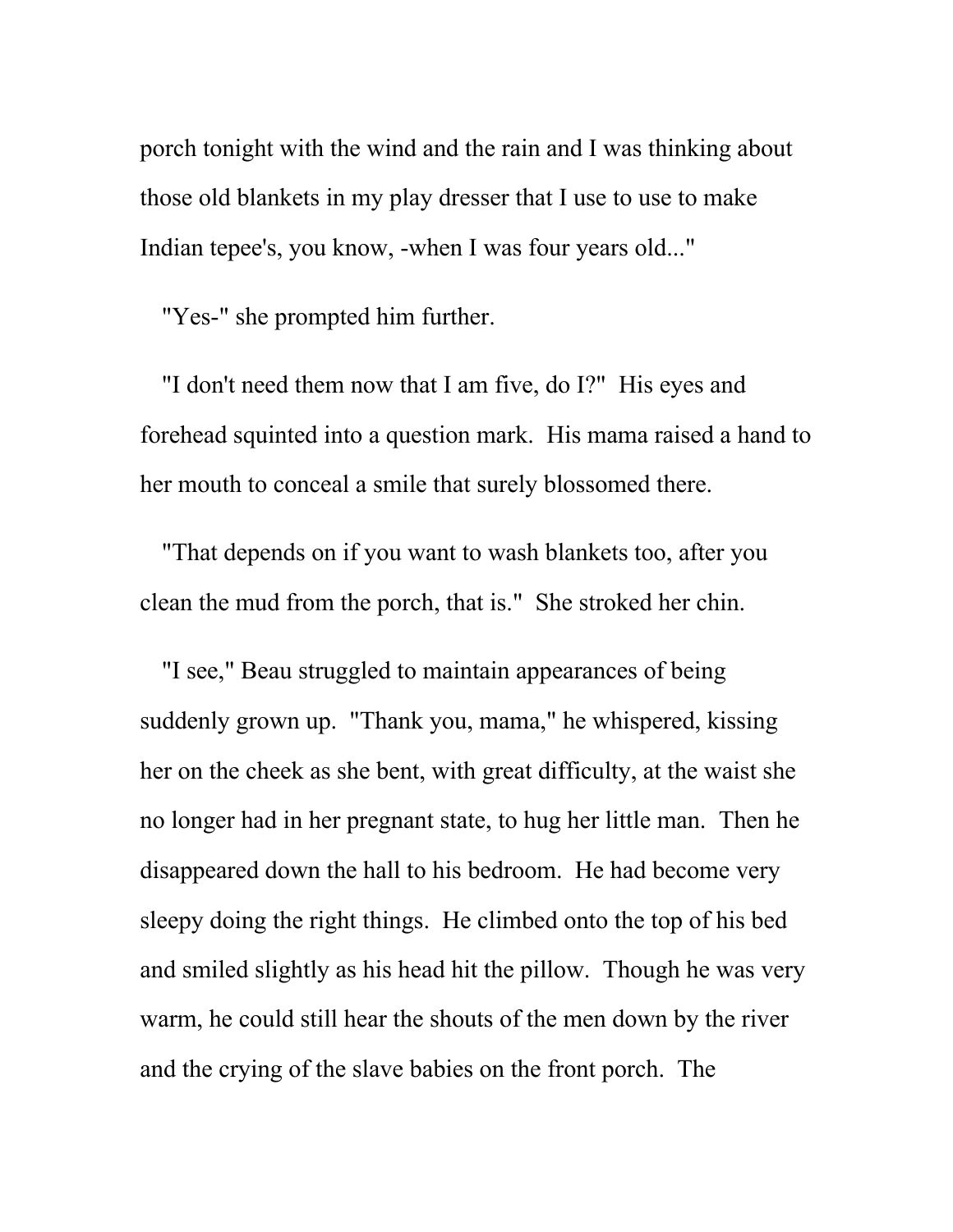wind still threw rain against his bedroom window and rattled the shutters on either side.

Lightning tossed strange shadows onto the ceiling above him every other instant and he jumped with every flash, giggling slightly at the game that kept him barely awake. He was five years old though it seemed very hard to believe. His day had finally arrived in the disguise of a spooky, rainy night and though he felt just a little uneasy about it now, it was here. Rubbing the temptation of sleep from his tired eyes, he scooted to the end of his narrow bed and reached deep down into his toy trunk and lifted his play covers from their resting place. Sufficiently loaded with blankets piled so high he could scarcely see a path in front of him, he started for the light of his bedroom door. He looked back just as a bolt of lightning popped outside his window and he spotted his special blue baby blanket next to his pillow. He wouldn't need that tonight. In fact, now that he was five... Well, there was no more discussion and to the top of his pile it went.

He took the stairs so carefully, expecting each one to send his bundle and five year old body somersaulting to the bottom. But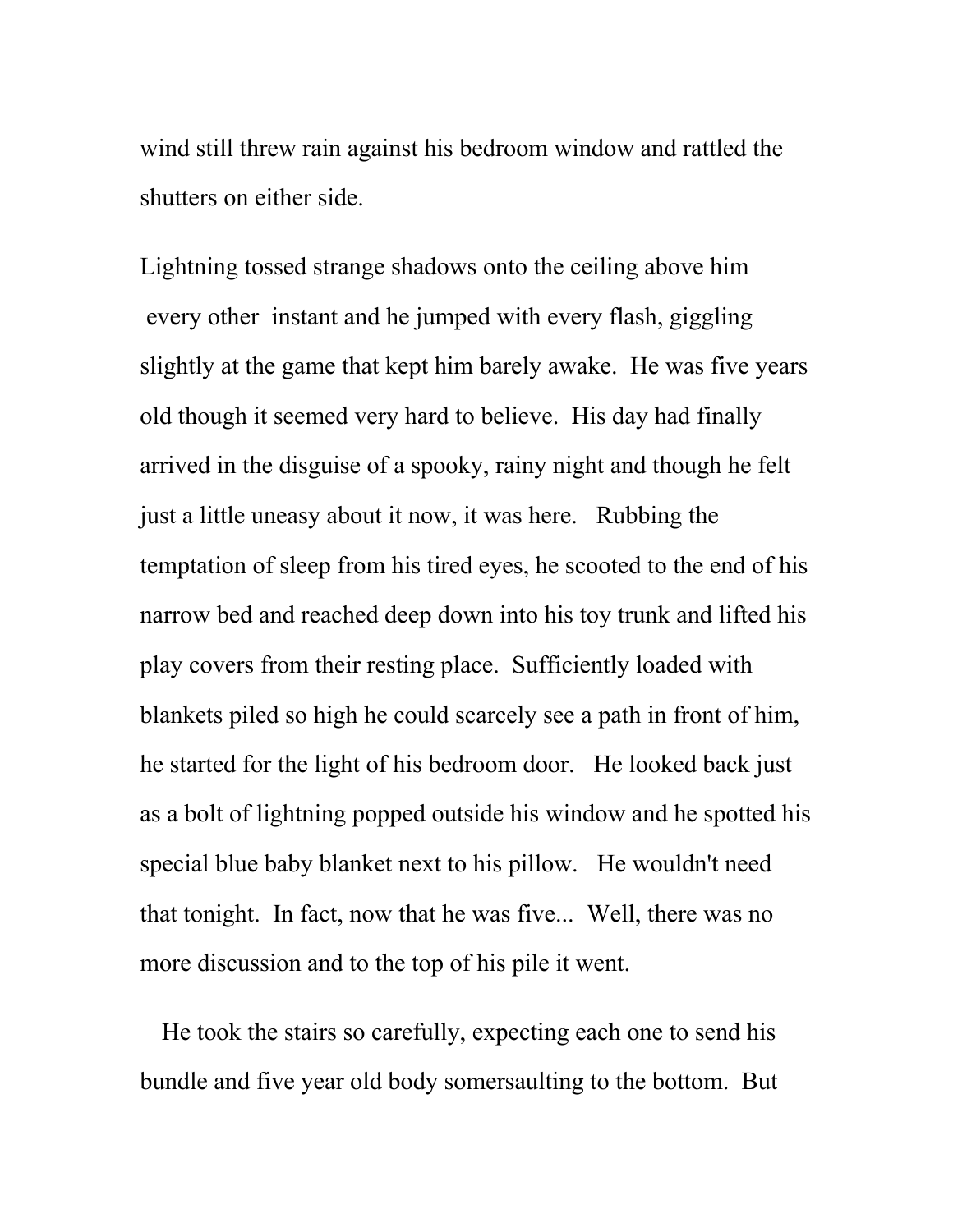his passage was surefooted and he emerged on the

windy porch, a near sudden saint among the slaves, and had it not been for the muddiest feet of all belonging to his own father just returned from the levy, Beau would have been a celebrated hero and not the devil's own seed, as his father surely thought, trembling there in his rage.

"William John Bradston Junior! Just what do you think you are doing?" he demanded with a barrel voice cut short by a temporary cold building a stronghold in his lungs. Beau's red haired head retreated into his blanket shell like a swamp turtle on the defensive and all he could manage to say in the presence of such authority was,

"You better ask my mama."

His father groaned, stomping his clod feet purposely short of the jute rug. Beau squeezed his green eyes tightly shut and squeezed hard until his upper lip felt as though it would fall clean off. His papa disappeared inside the house managing to slam the screen door against the force of a mighty wind that persisted in holding it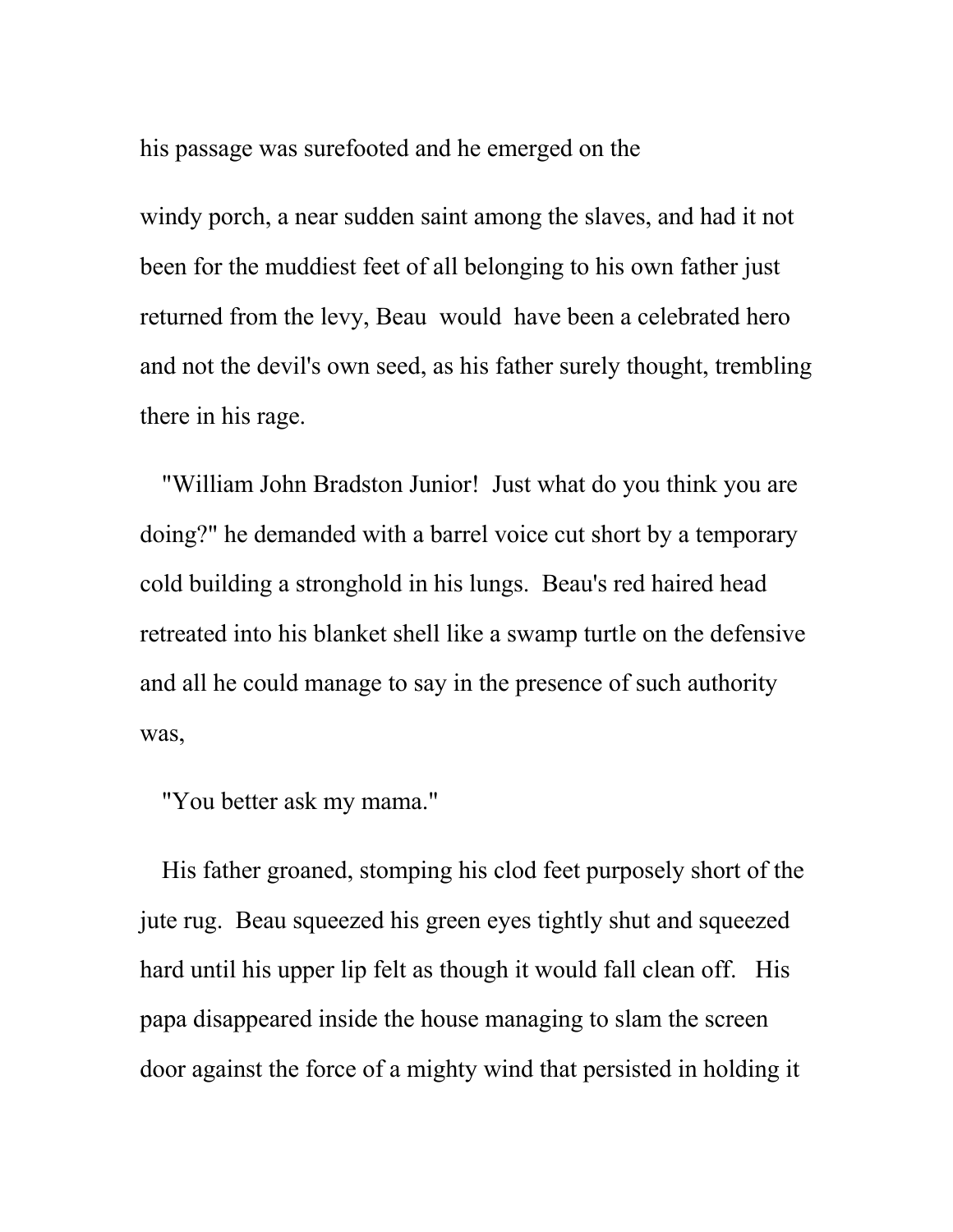open. Beau quickly walked through the black women and children until he reached Miss Reina to present his contraband bundle before it was recalled by powers higher than the need to do right.

"Oh Massa Beau, you be in a heap-a trouble over this. I can see that now."

 "But your family is cold, Miss Reina, and I cannot use all of these by myself."

Her water and wind cracked hands accepted the two armed gift and Beau turned to beat a path to his bedroom when Miss Reina stopped him. "Wait Massa Beau! I recognize this one." She extended his special blue baby blanket and for a moment he had a second thought to take it back but decided to just touch it instead. "You have to make certain that one goes to somebody special tonight, Miss Reina," he said, yawning as big as a five year old awake long past midnight. Miss Reina winked and waived him off into the house before dividing out the play covers for the babies and children, -mostly wet, sick and cold. Upstairs, from his pillow, all but exhausted, Beau spied a lone twinkling star between the clouds and made a jumbled birthday wish for a white porch, happy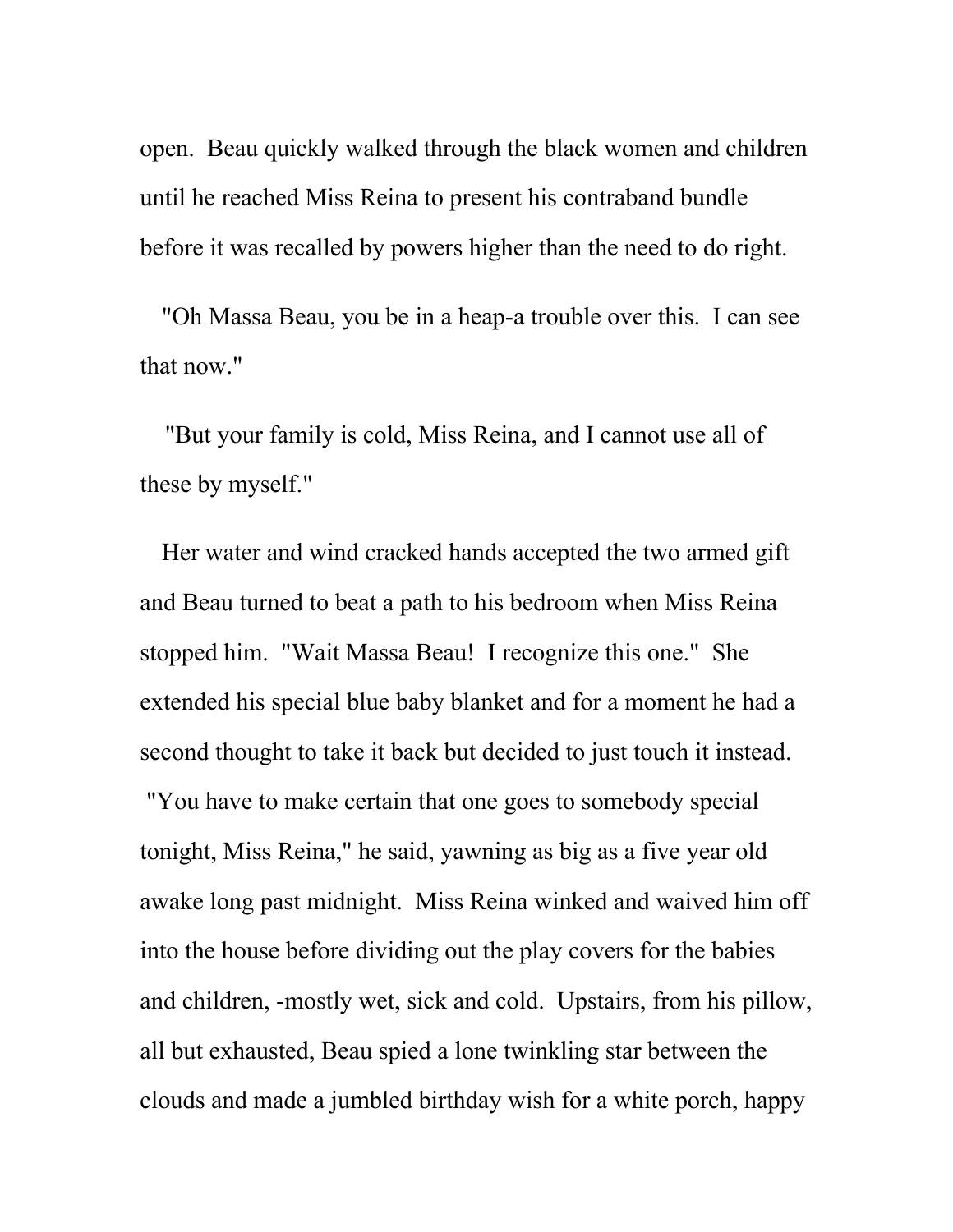hours riding his party pony, clean blankets, a bed grounding chest cold for his father and mounds of berry ice cream before a blazing sun went down on his birthday; and he fell at last, asleep.

Willy batted his eyes struggling to focus as the rooster hollered his mornin' greetin' from

the fence outside the barn. Of course he thought instantly of his new friend, Massa's pony, and wondered how he had fared through the cold, cold night. His eyes, scarcely open, revealed the

blueness of a new sky that did not seem quite right somehow. It was not on account that the sky spent the whole night spilling its clouds, nor that the blue seemed more blue than he could ever remember. Perhaps, he thought, it was because it seemed so close today that he might even touch it, and in fact he did just that before discovering that his head was covered by a new blue blanket. One corner tucked under his mama's folded arm and another corner wedged behind his own back nestled against the wall of the big house, formed a tepee just like the Indians he had seen in pictures, in the books his mama had borrowed on over-nights from the big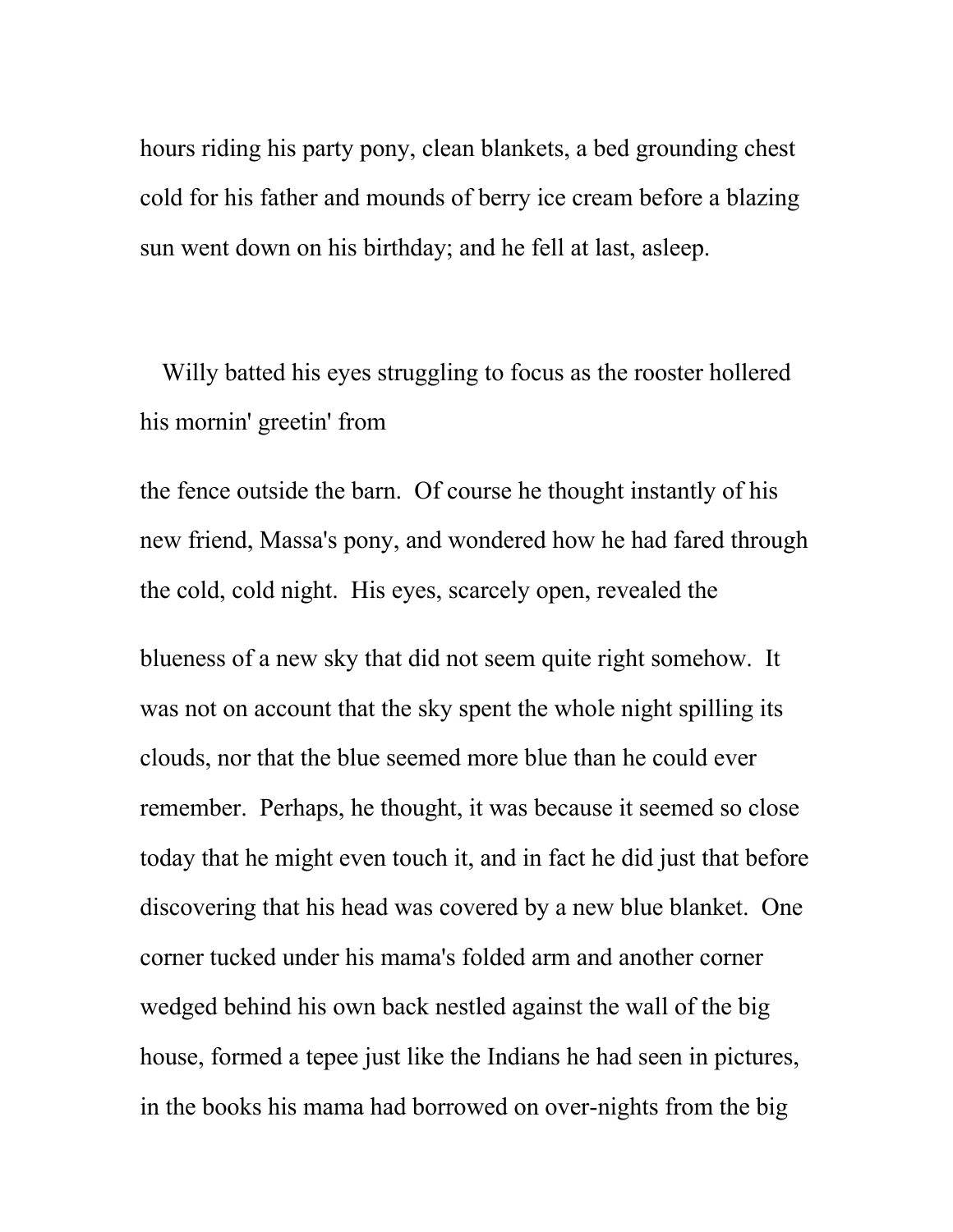house. Massa Bradston's wife was real good about keeping Reina in books and from these books, Willy's mother taught him about the pictures, 'cause she could not read like Massa's wife. And though it was illegal for her to give books to the slaves, Miss Bradston simply could not hold back her love for books and knowledge. Willy's mama had always said that she was afraid that if she didn't act like she was paying her attention to Massa Bradston's wife, she would turn right around and give all those teachings to the animals in the barn, just because she couldn't keep them to herself. And there was something about learnin' too, cause Reina would go straight home and give it all to Willy. And though little Willy didn't have nobody to share things with yet, he knew that he would teach somebody something, someday. "That's why we're all here," Reina would explain. "God put us here to learn and to teach others and there ain't one of us getting on with matters until we done a little bit of both, you see." Reina always ended her words with "you see." And it was never like a question neither. You saw things mama's way or you might as well be blind as a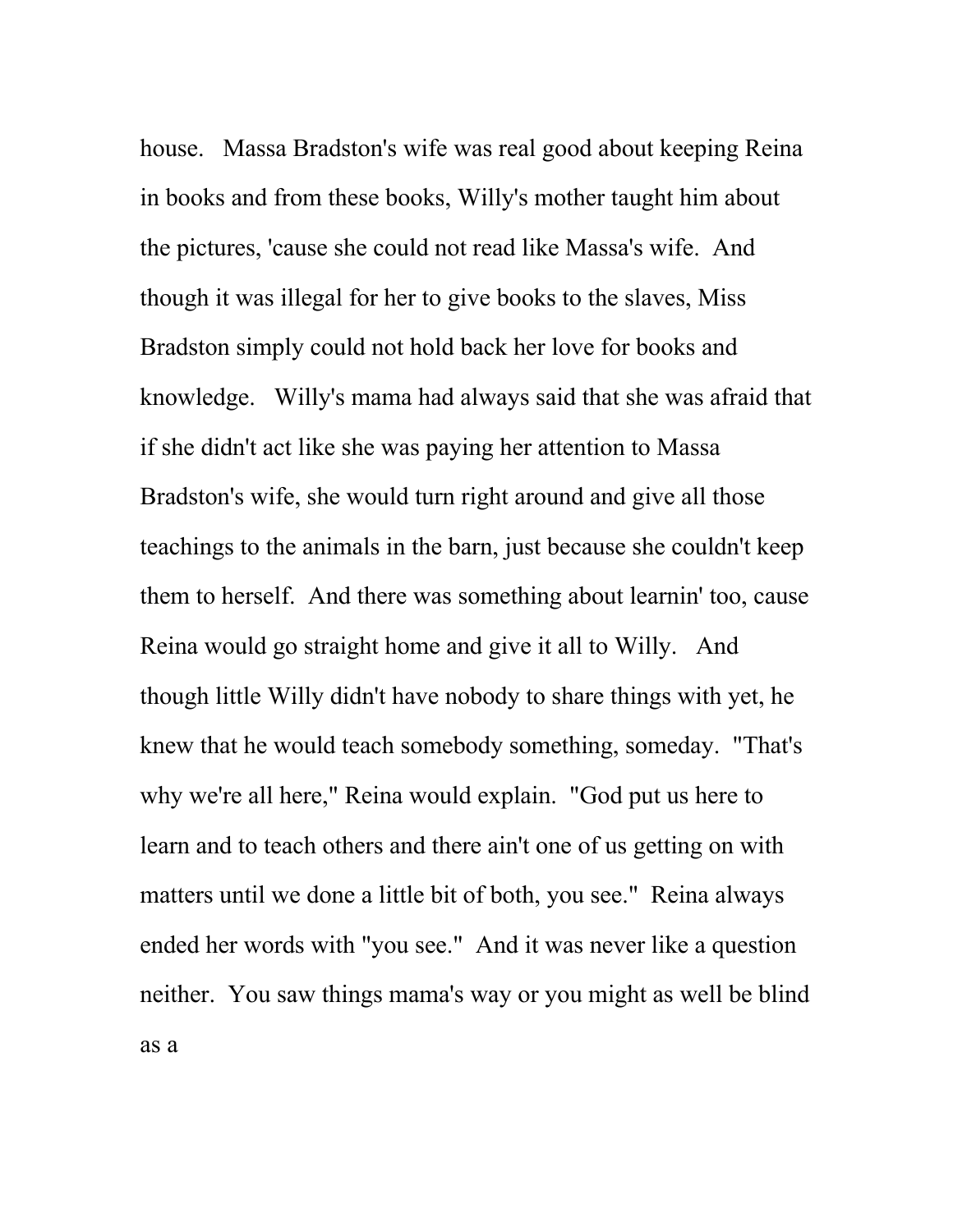cave bat and she reminded you of that with every sentence that came from her serious mouth. Willy couldn't tell you whether his mama had any teeth exactly. He didn't remember seeing them revealed by even the slightest smile in the five years he had been watching for them. But she was pretty all the same; at least, to Willy. She had told him that she smiled with her heart and that the people who really loved her, would be able to see that. Massa Bradston had never seen that smile. That much was for certain. And in those matters, no love was lost between them on the Bradston- Fayette Plantation. Massa done sold Reina's oldest boy to a South Carolina farm and he was stirring things again by saying iffin' that baby in her tummy be a girl, he's gonna sell her off too.

 Willy had heard his folks arguing about this, one night last week. It wasn't likely he would ever forget his papa's desperate words when Headman Ben had said, 'he would sooner drown his new baby in Line Creek than let her innocent little body turn one brown penny for Massa Bradston.' Those words scared Willy, though he didn't let on. He figured those who really loved him would see that in his heart and spare him.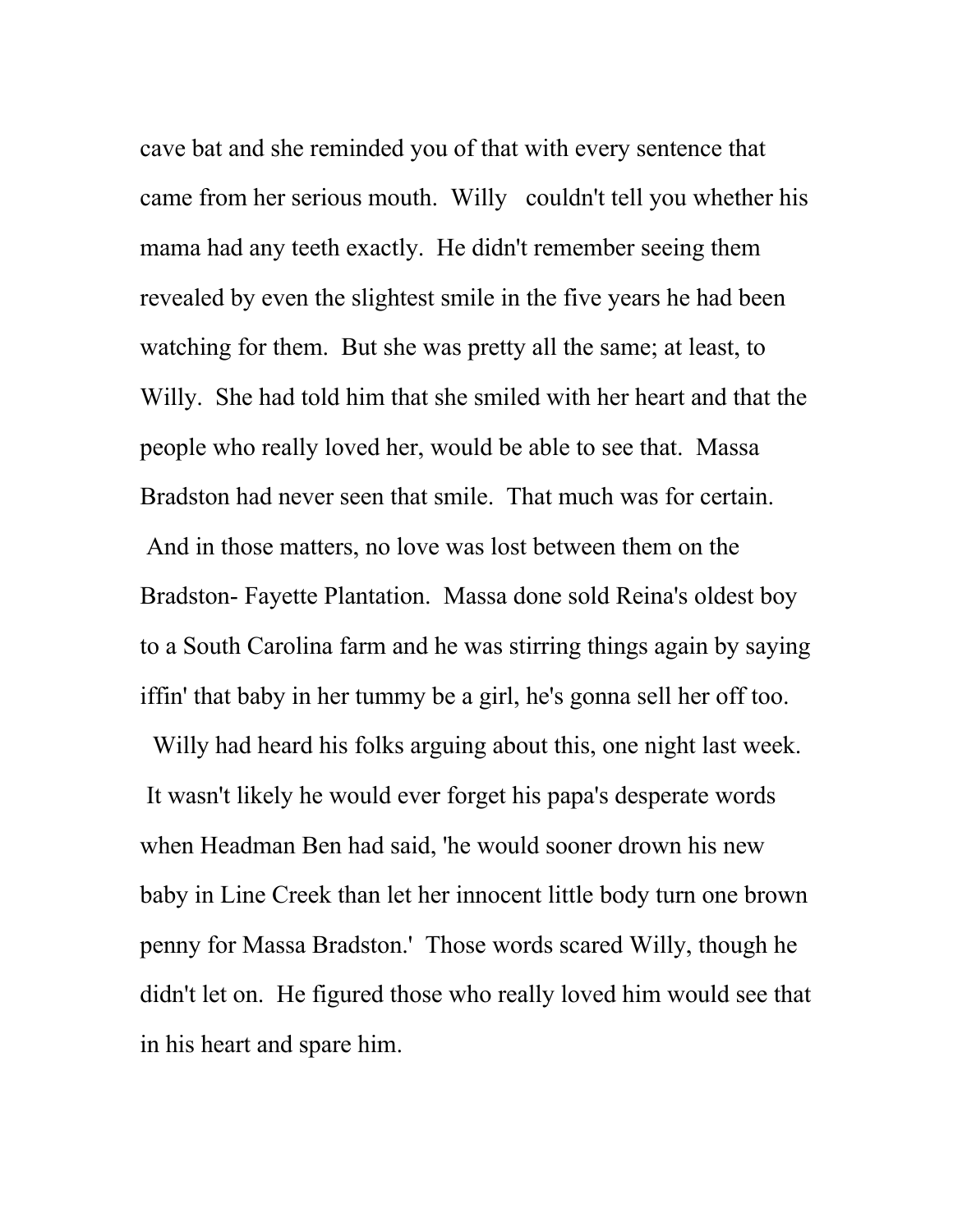But today was his birthday and he hopped to his bare feet and gave his mama a great big hug, bringing a smile to her weary heart. She tied his blue blanket around his neck giving him a

magnificent cape for the morning's proceedings. Willy felt like a Congo chieftain and strutted about the porch amid scurrying black women and children in a frenzy to get off Massa's porch fore he come down to kill them all for sleeping there or something. Willy couldn't be bothered with their problems today. In fact, if Massa Bradston came down those stairs this minute in some rage, Willy would just have to put him in his place for trying to spoil his special day. But the funny thing was, Massa *did* happen to come down those stairs at that very moment and Willy

scooted down those porch steps so fast that he was a blur. It was then that Willy saw the most amazing thing in his entire life. Massa's boy carried a big wooden bucket and brush onto that big porch to clean up after his muddy feet. Willy sailed under his father's arm to watch. Massa's boy never looked up from those planks but started scrubbing and scrubbing to get that porch clean. Willy figured he must want to do it seeing as though he wasn't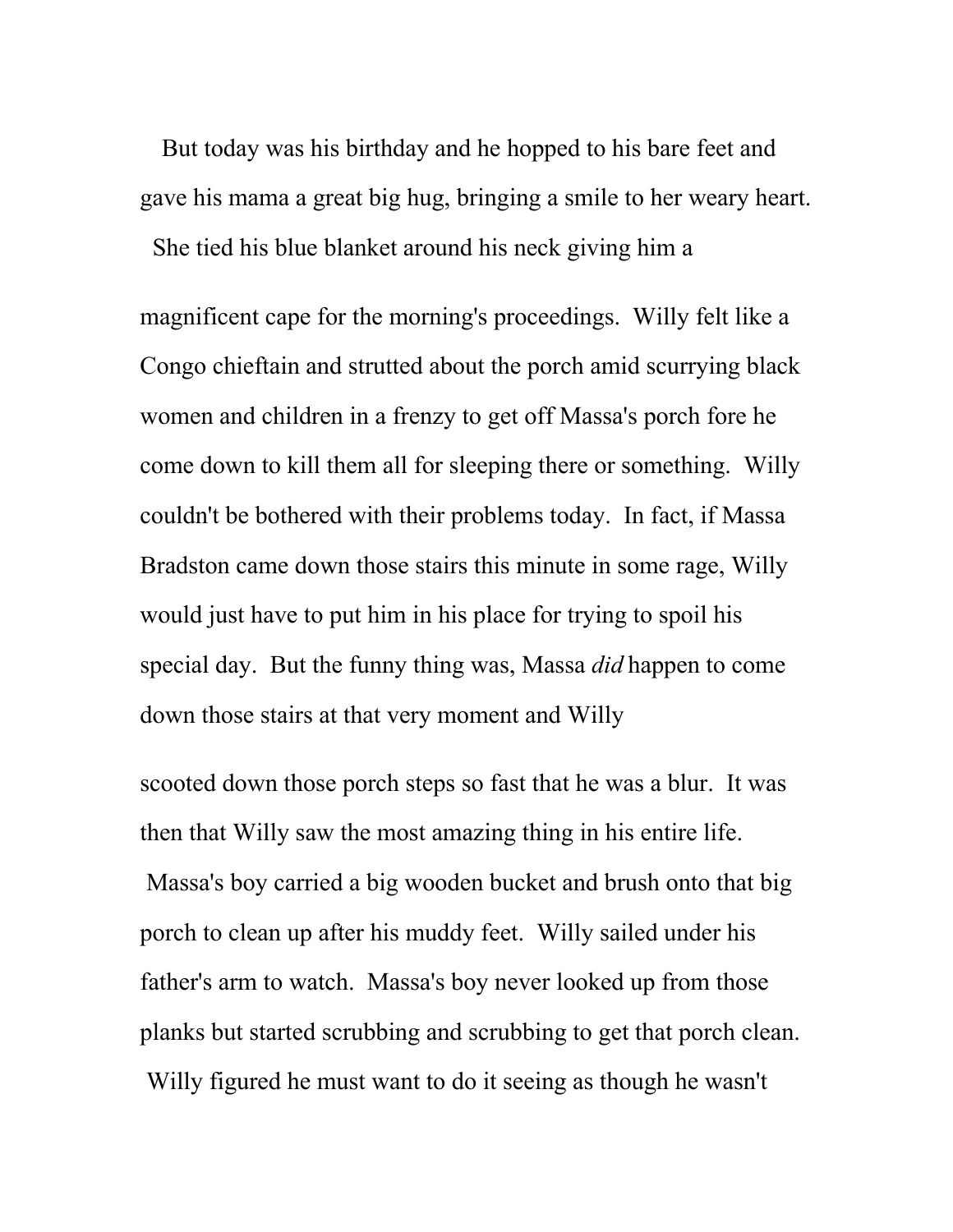crying or screaming, but it seemed ever so odd to him, all the same. Massa yelled out.

"Headman Ben! There's a pony in the barn. Once your men are working on the levy's, I want you to take that pony back to Mr. McPartlin's plantation in Palmetto. My boy's made other plans for the day."

"Yessir," Willy's father hollered back as Massa disappeared inside the house. Willy didn't understand what could possibly be wrong with Massa's boy. He never imagined two boys could be that different cause he would never choose porch scrubbin over pony riding, but something was the matter on that front porch, all right. Willy felt sorry for Massa's boy for not knowing better.

Beau spent most of the morning , his arms aching and his heart breaking, waxing that huge porch. Every time he felt a tear, he squeezed his eyes and clenched his lip and scrubbed twice as hard until the tear went away. For a while it almost seemed that his day could be salvaged if he just scrubbed a little faster but when he thought he was nearly done, his father pointed out a whole new set of young'un footprints running around the side of the house to the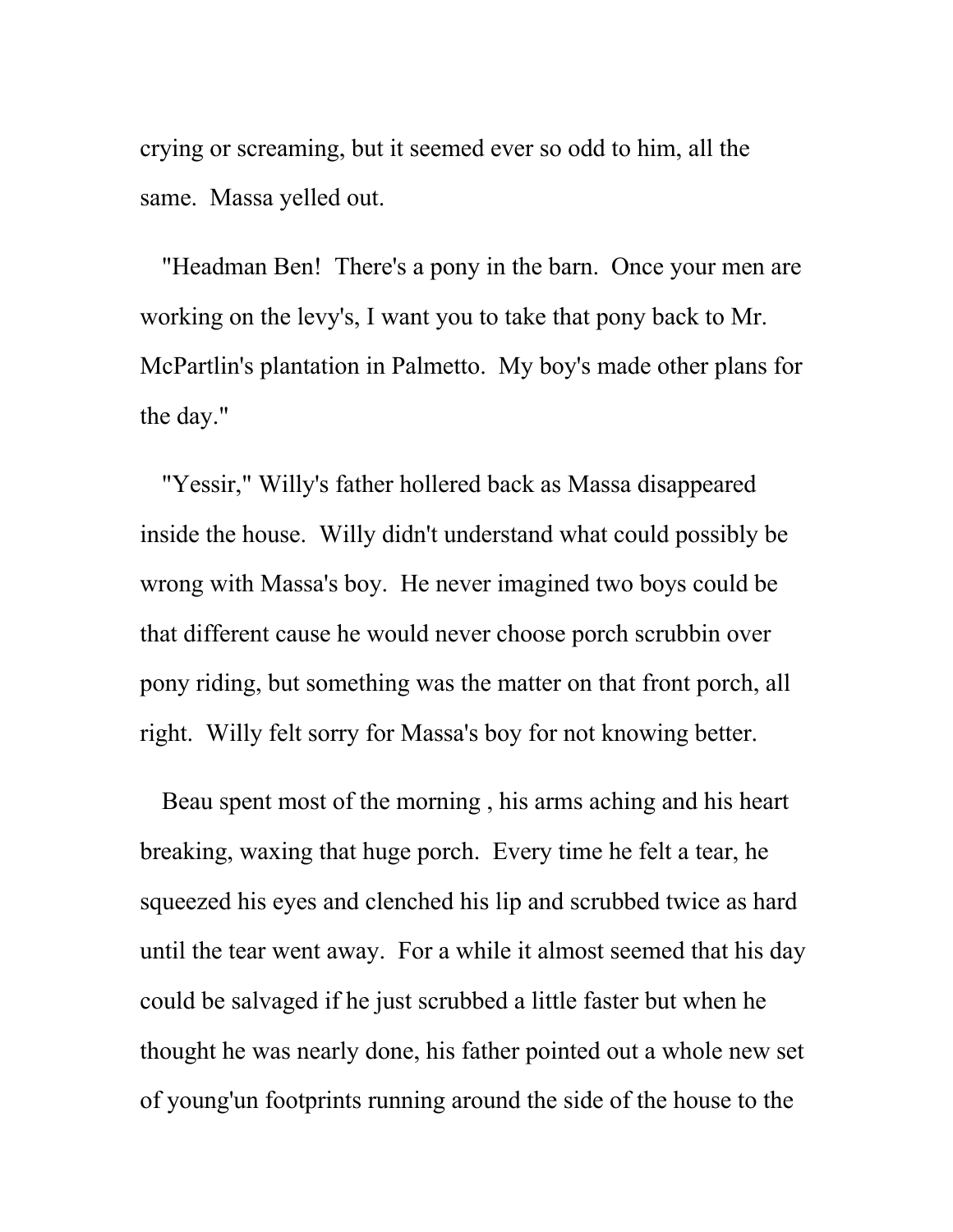parlor window. And it was at that very moment that wise old Bradston took dramatic opportunity to wish Headman Ben and his boy a safe journey as they traversed the lawn in the direction of Mr. McPartlin's plantation, five miles away. Beau could not withstand the temptation to look at his pony one last time and there, on it's back, he spied Ben's son, showing every white tooth in his black head as he rode there, a blue blanket tied at his neck and waving slightly behind him as though he were the crowned prince of the West Indies. Beau felt his face turn red as his hair as his eyes welled with spoon size tears. He squeezed them as tightly as he could, refusing to make contact with the eyes in his papa's evil head and when he opened them again, slowly and deliberately, those tiny mud footprints came into blurry focus and he scrubbed, harder now than ever. It is quite possible that it was that particular day and at that very moment when Beau learned to hate his father, fore all the plantation and possibly all of creation must have surely known, he was a formidable man to be hated passionately. It so happened that until that revealing second, Beau hadn't taken the time to look up to him nor gained the perspective to look down at him. Ignoring him and avoiding him had worked for the first five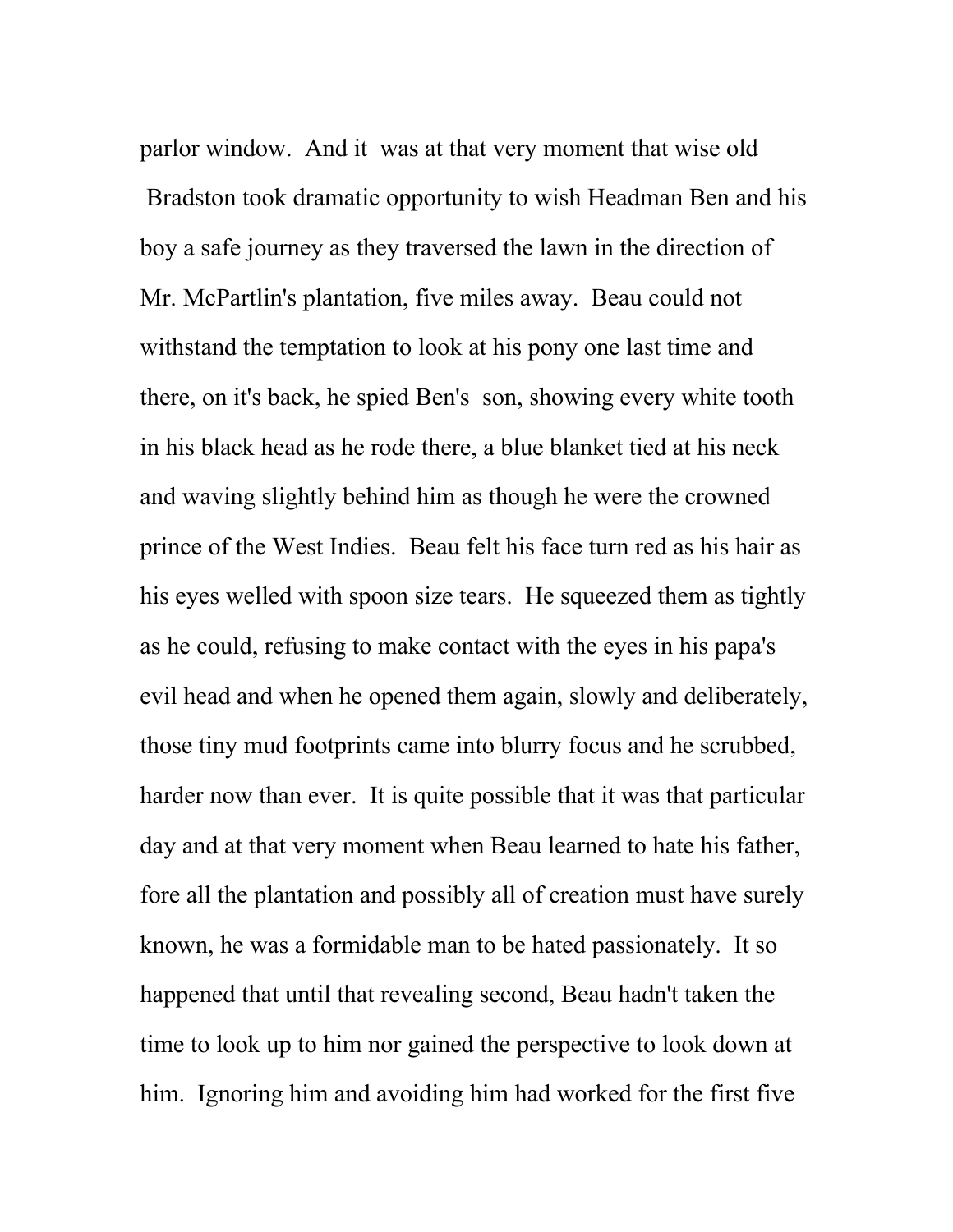years of his life but it became clear that it would be worth every effort to intensify this budding disdain and parade it out in the open every once in a while on those very special occasions, not unlike a fifth birthday party, when he would least expect a mutiny and be most susceptible to his son's own betrayal. His father's lessons had been abundant and William John Bradston the Third, gritted his baby teeth, nursed his calloused tiny hands and learned them well. Through watery green eyes and a head cocked ever so slightly to afford a vanishing view of his birthday pony as it clopped its way through the mushy grass, Beau daydreamed about Headman Ben's boy and took sudden delight in having provided him a new blue cape and that four legged ride across the grand lawn. He wiped print after little print off the white planks of the porch and felt the strangest pleasure at having sacrificed for a black boy he didn't yet know, but with whom he sensed a wildly thrilling connection.

 The pursuit of this friendship would prove a respectable first blow to his father's scheme of things when it came to plantation life. Somehow, among the mud and brown soapy water that swilled about his tender ankles, Beau managed to wring a smile from the rag that was to be his birthday tapestry. And in that instant he all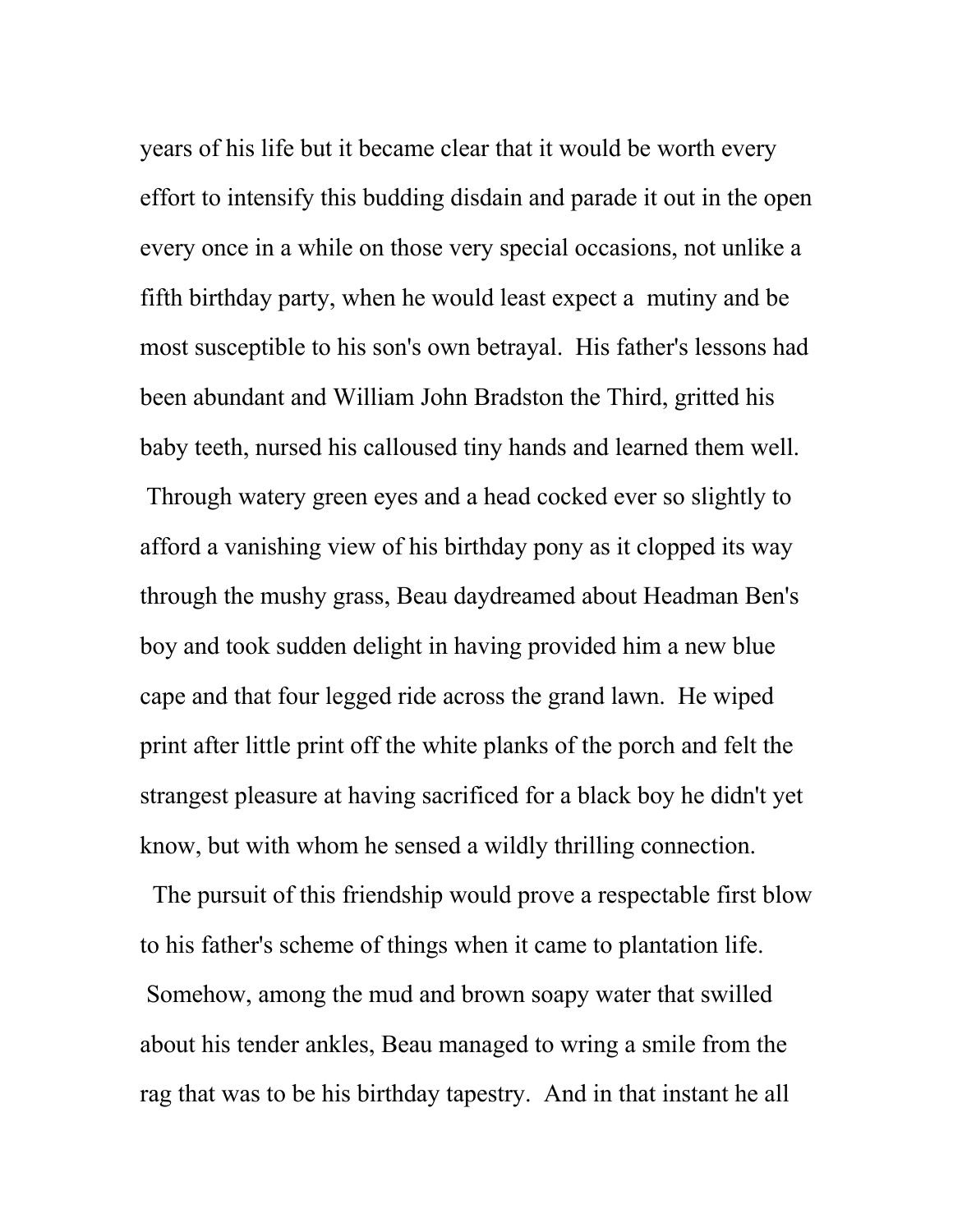out waved to Ben's boy, who had turned his dumfounded gaze back toward the house, most likely from latent guilt. It was as if that five year old Bradston boy understood that from that moment forward he needed to live just beyond his father's grasp.

Willy didn't know what to make of his birthday morning. -A new blanket without holes, hours on the back of this prized pony and now Massa's son waving at him. Had the entire world done changed overnight in the rain? He waved back reluctantly, yet full of intrigue.

"Just whadya think you doing?" His father snapped the reigns causing the pony to jerk back his head. Willy jumped, nearly losing his balance on the wide back of his barnyard friend. "That's Massa's boy! You don't just wave at Massa's boy. Specially when he's in a heapa trouble 'o'er letting you and your mama track the bottom of that damned river onto Massa's porch. Here you sit on top of his birthday pony while he polishes your foot prints from the floor of the big house. He's gonna be Massa someday and you gonna be just one-a his niggers unless you show respect. And you better hope he forgets this day when you went ridin' off on his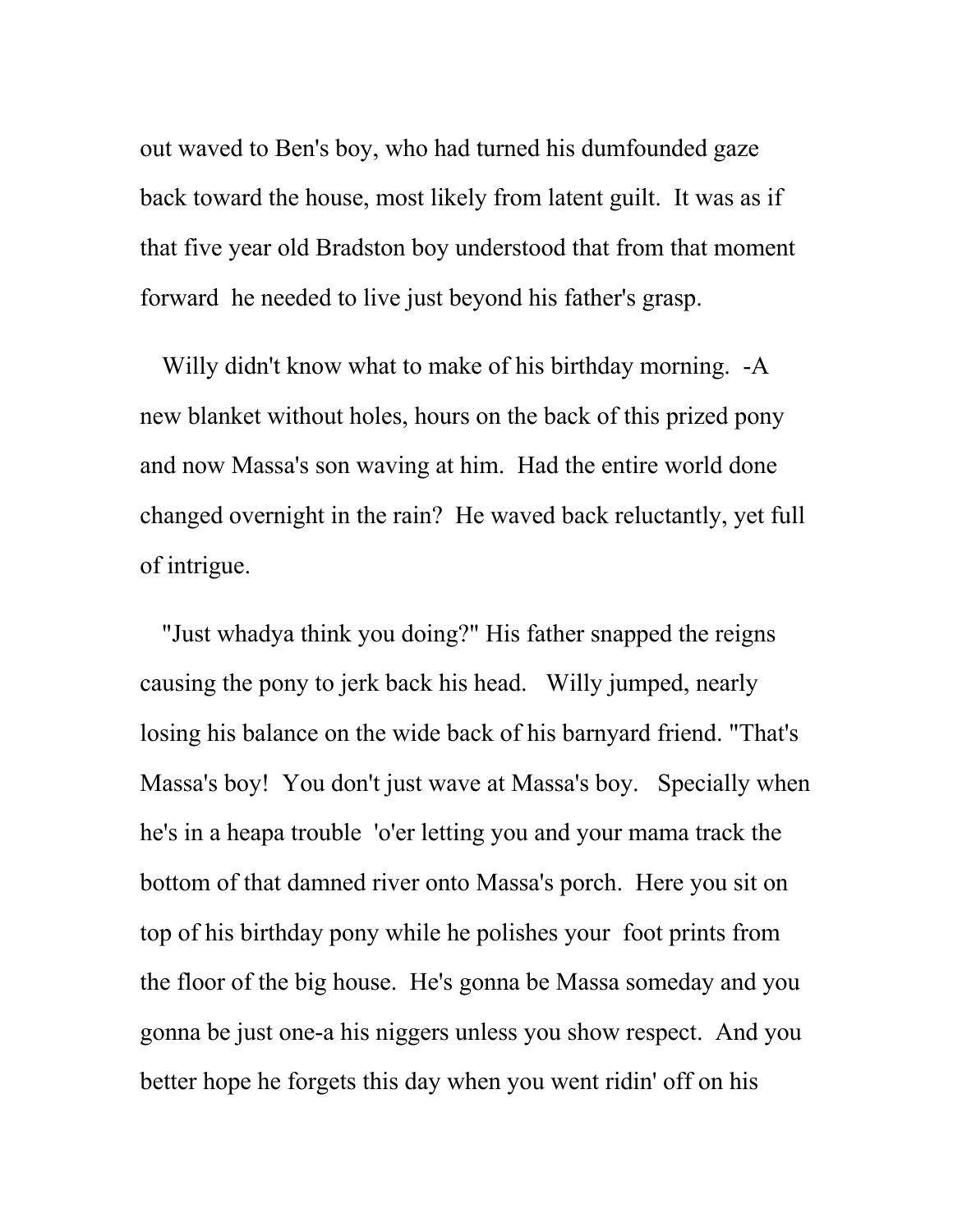pony. Now you climb down from there and you walk beside me ''til we be out of li'l' Massa's sight."

"But how can it be his birthday when it is my birthday today?" Willy jumped off the pony, his blue cape rippling in the descent. He looked back over his shoulder then looked straight at the ground when he thought li'l Massa might still be watchin'.

"Massa's wife done berthed that boy a few hours after your mama gave us you. You be older by half a day, no more, but Massa's boy is already older than you can ever be."

"How's that?" Willy jogged a few steps to catch up to his father's gait. " I'm a whole head taller than he is and I ain't spending my birthday scrubbing Massa's porch neither, so I must be smarter too," he offered in his obvious defense.

"Whoa there young fool!" His papa cautioned him, trying to hold back his smile. "That mouth'll be your ruin. You mark my words, Timamalo. Birthday or no birthday, if you want to keep having them, you better start respecting the boy who one day'll be the man of all men for thirty miles." His papa gestured widely.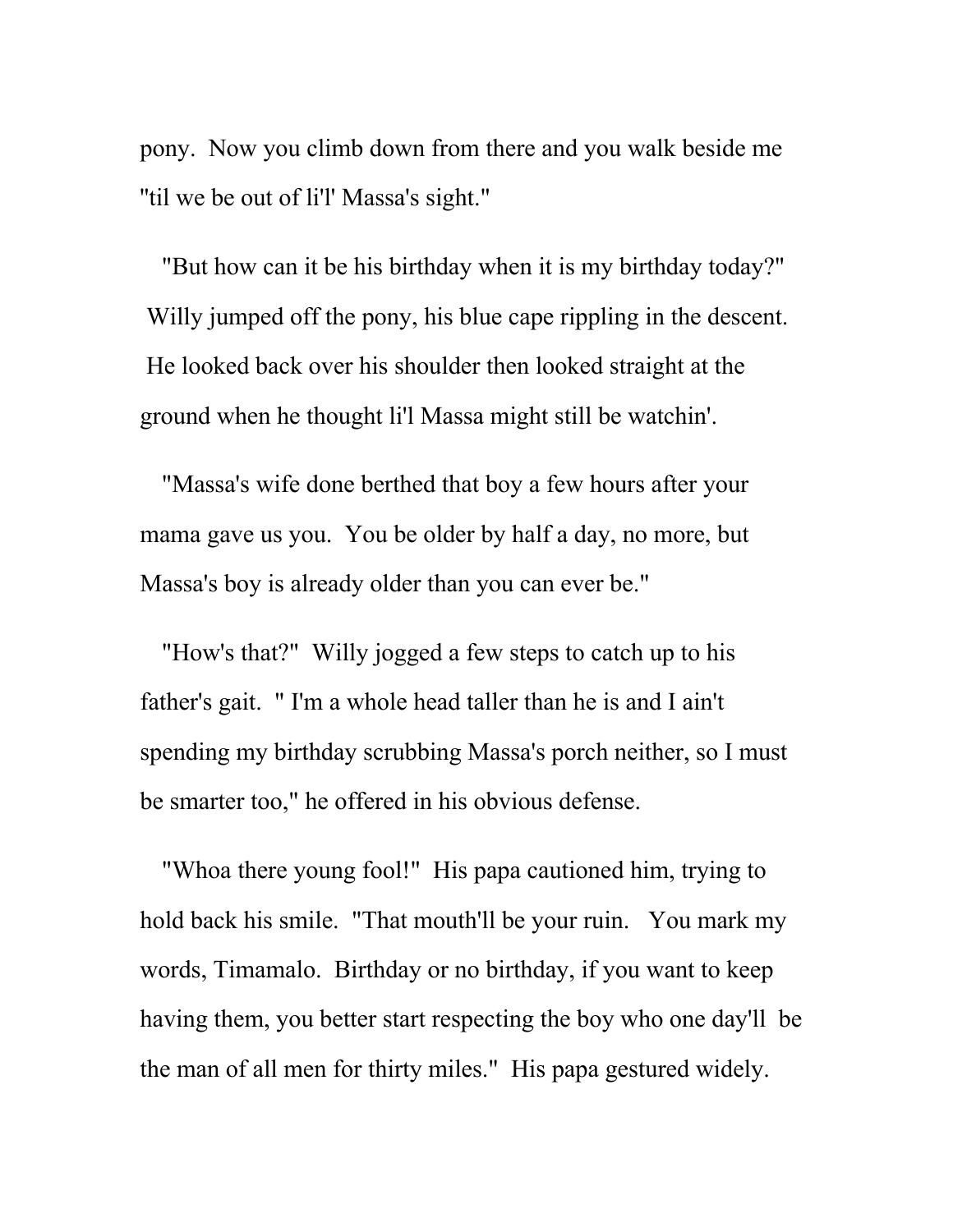You may think you be the smart one now but pretty soon you stop learning when all you gots to do is pick Massa's cotton and stop Massa's rivers. 'Don't much need a brain as a good back when it comes to your future. But li'l Massa needs to keep learnin' cause iffin' his niggers ever know more than he do, they be free and he likely be dead shortly after."

"Mama done told me I could be free someday, iffin' I wanted it bad 'nough."

"Well, I guess that means your mama and I just didn't want it bad enough I reckon."

"I reckon so," Willy talked through the biggest yawn his father had ever seen, already more a man at five years old than he had ever been. Once they'd passed the giant oaks, Ben lifted his boy onto the pony's back where he napped for three long miles.

The sun darted behind leftover clouds from the night before. The porch was white again,

the birthday pony was gone. Beau had watched the hole between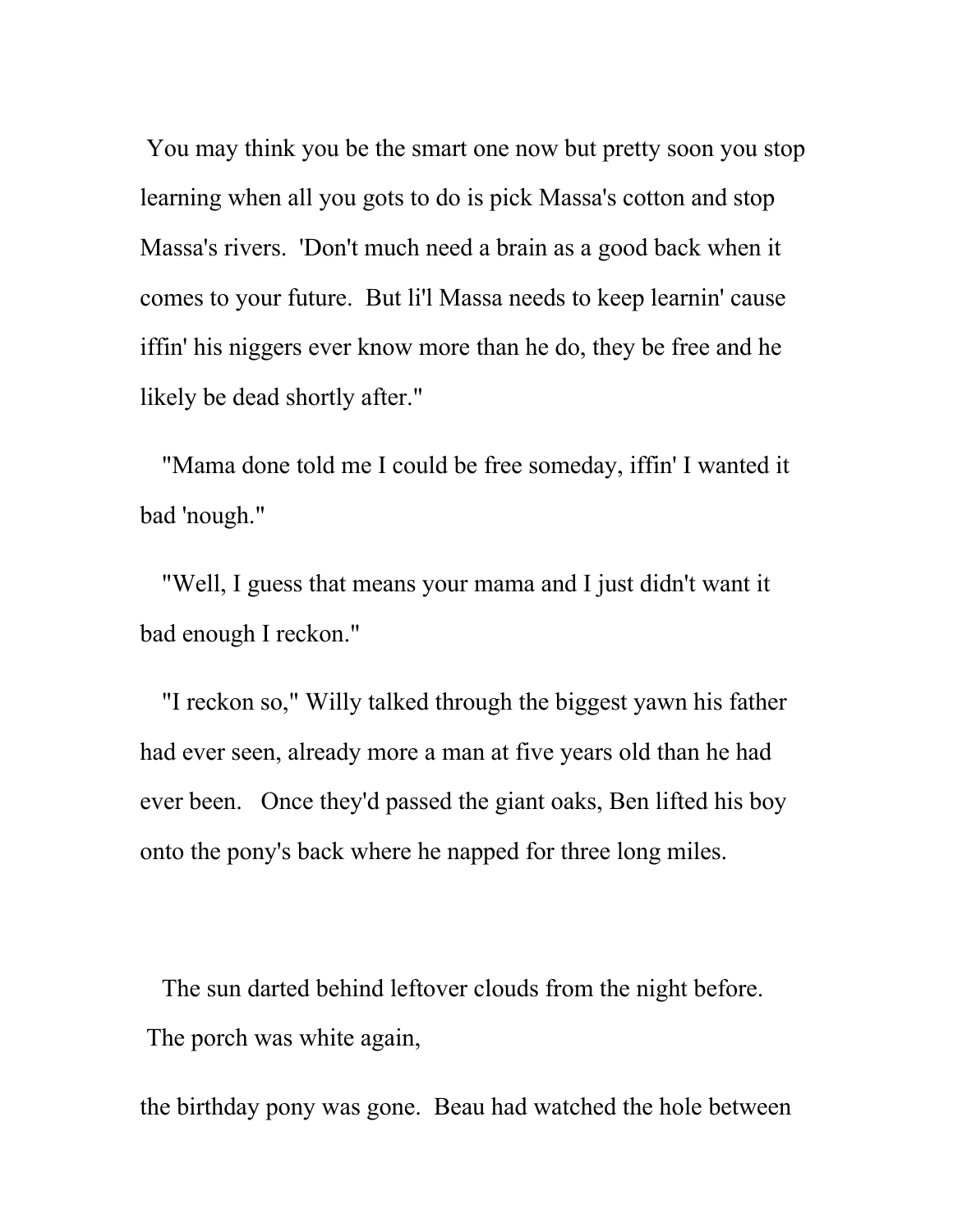the oak trees for nearly an hour in case Headman Ben chose to double back, inviting him into the forest for a concealed ride. But the green leaves on the oaks scarcely wiggled in the afternoon wind while the dark, gray branches of the more vulnerable plant varieties seemed almost frantic in their naked dance. This had been the most terrible day of his five year life and though it already stood alone in the journal of such matters, Willy's mama went into labor just before supper time surely timing the whole event to carry on right through the cake and wild berry ice cream. And even though he didn't understand much about having babies, he reasoned enough to figure it must have been another part of his father's plan to punish him, all on account of letting the black folks sleep on his porch. While his mother's screaming and moaning chased the moon across a hazy night sky, Beau snuck off to bed, having grown most tired of sobbing without audience, behind the giant curtains of the front sitting room. To make his birthday complete, Uncle James appeared in the bedroom doorway with the only present Beau had seen all day and though the appropriate hour had long since passed to celebrate the miserable occasion, he modeled his birthday underpants like the Emperor's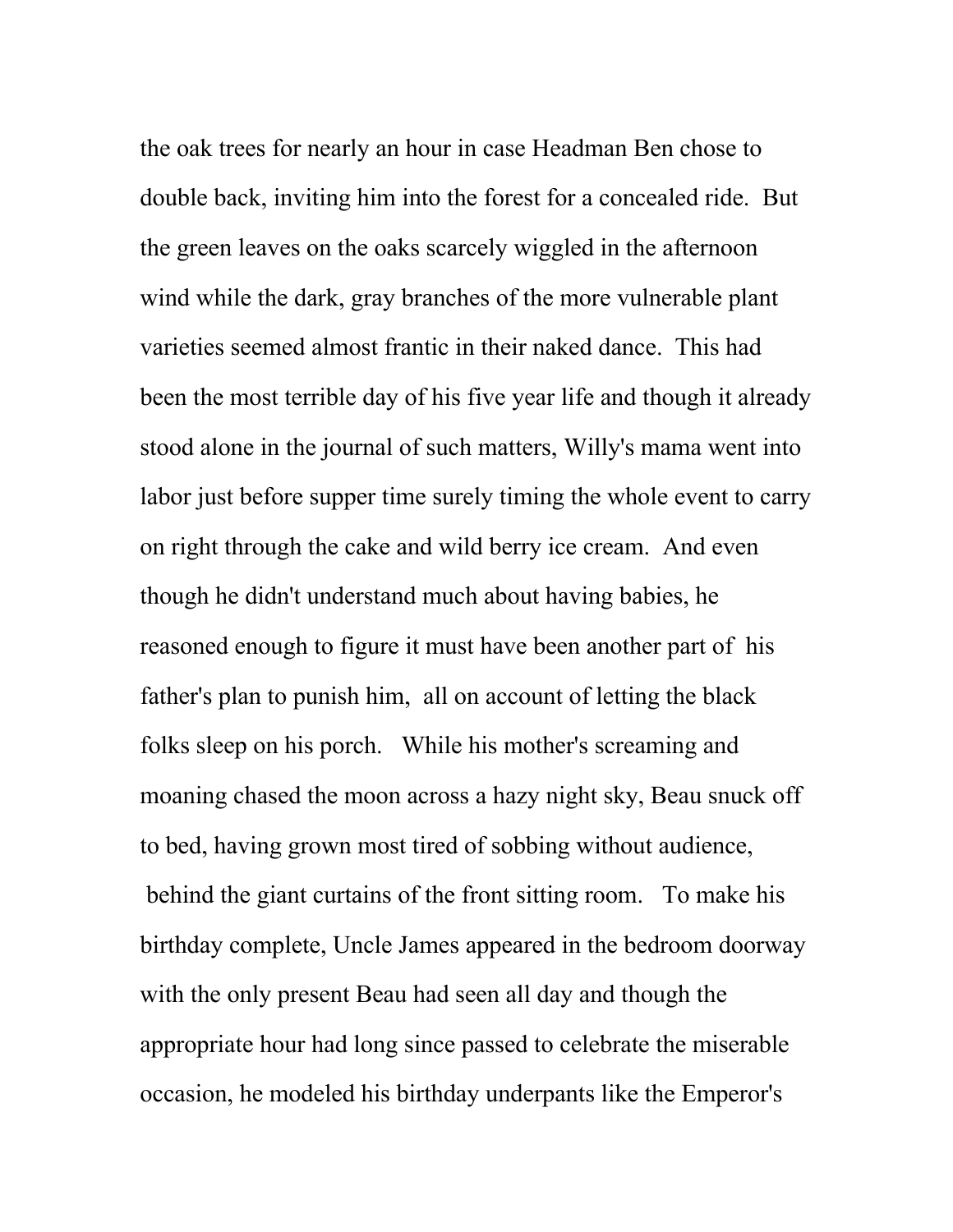New Clothes.

Not two weeks after the birth of Massa's new daughter, Rachel, and on a cold, windy night following the first snow of the winter season, Headman Ben, ill-possessed and enraged, brutally wrestled his own newborn daughter, Magnolia, from the desperate arms of his shrieking wife, and carried her deep into the woods where he stomped a jagged hole in the Line Creek ice and held her tender brown body there, just under the surface until the forest and his frightening world crashed silently about him.

## THREE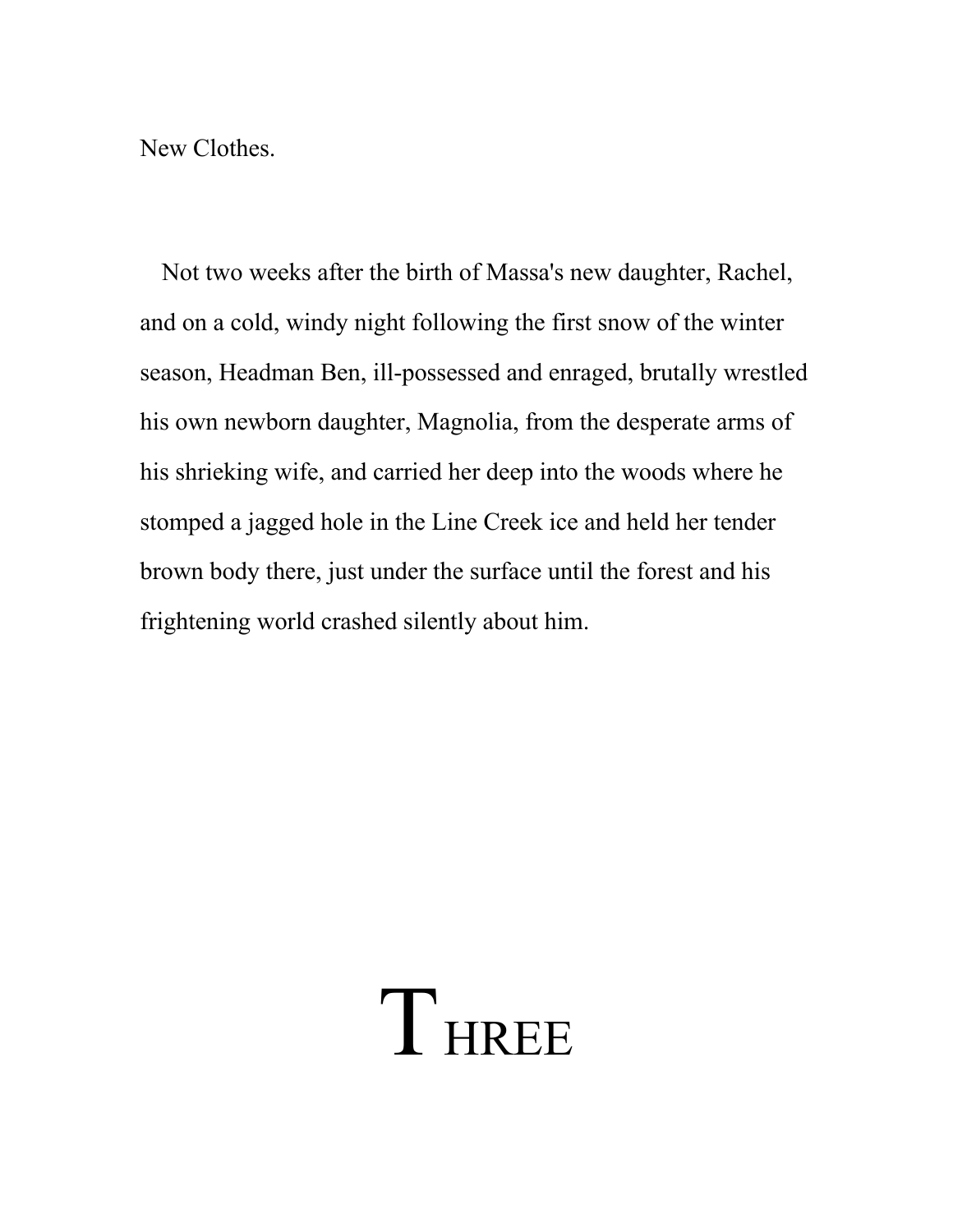And the cotton grew. Planted in slight mounds six inches apart, the tiny green seeds would yield eleven hundred pounds of short staple cotton per acre. Of course, all this cotton had to be ginned and as the fibers of this particular variety were short and wrapped tightly around the seed, the process was tedious. Bradston had planted long staple cotton in the early years of his plantation but the yield was disappointing and everyone on the coast had already switched to green seed. Cotton had been a tricky commodity for Bradston and it hadn't always grown.

It had been a long Southern fight to regain moderate prosperity throughout the region following the Revolutionary War with Great Britain in 1813. Horrendous inflation had plagued the land for five years before cotton returned to an all time and encouraging high of 33 cents to the pound in 1818. Bradston had watched the fledgling cotton industry for many years, seeking counsel from planters and buyers every time one paused to lend a sunburned ear. He had paid close attention to his teachers and the moment he had a chance to practice his lessons, he invested. It had taken four and a half long years to clear the rugged Fayette County land of its oak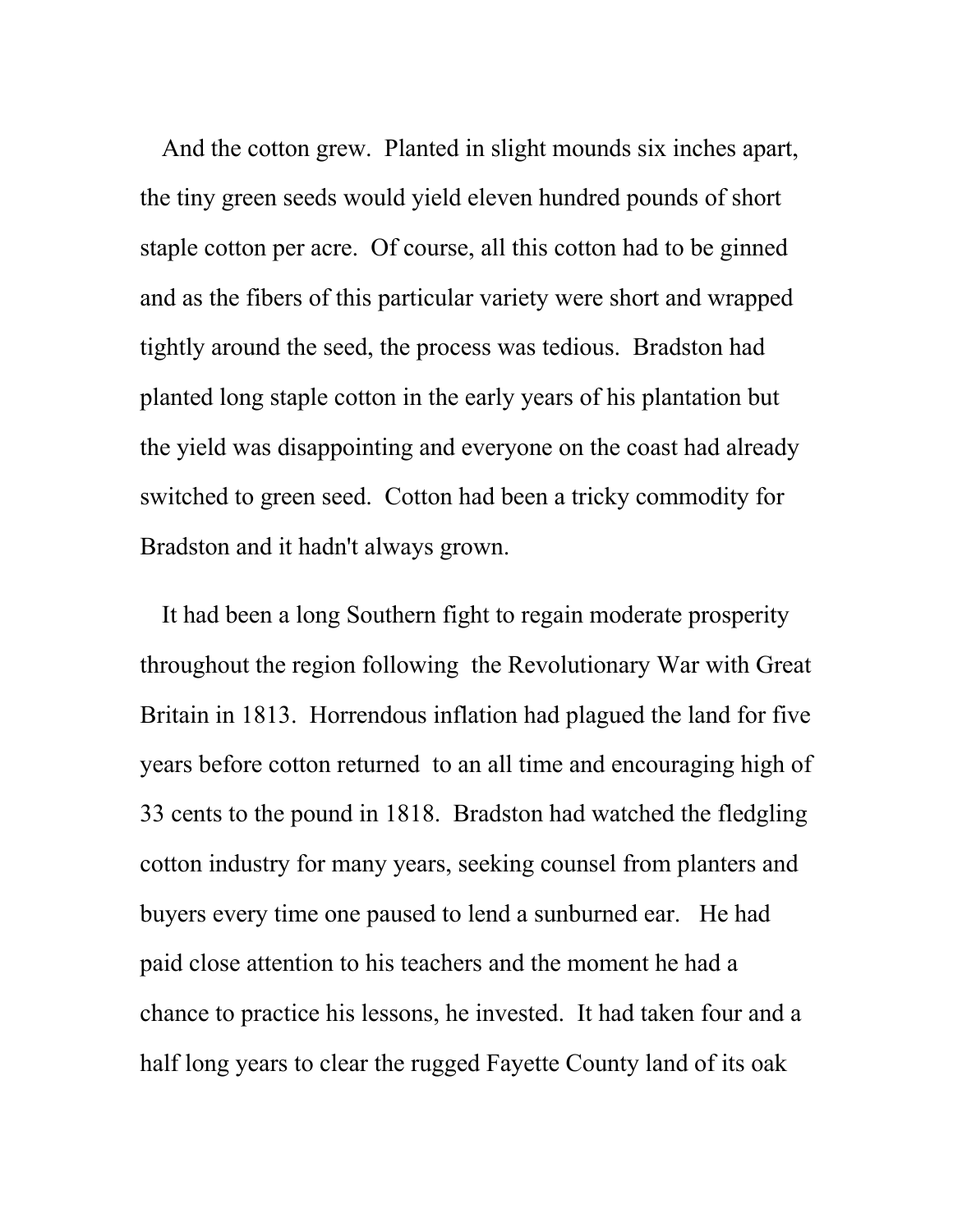and hickory groves and prepare the soil for planting. Bradston had been told that he couldn't grow cotton between the Flint and Line Creek, that the soil was too moist and the rivers unpredictable, but his stubbornness prevailed; -that and the fact that he frankly had no option but to develop the low grade land he had squandered his family's last penny to obtain, or risk losing it all. Cattle had seen him through those first lean years along with the sale of hardwood to mills in Macon and Augusta. Bradston's first cotton crop came up just when the average New York price for Upland Cotton seemed to stabilize at a respectable 15 cents to the pound, though this was half the price of cotton when he had first dreamed of making it rich off the land. The next decade had been spent dreaming and sweating of just getting by. Cotton dropped to less than a dime to the pound before momentarily rebounding to 17 and a half cents to the pound in 1835. Then, as a result of gross over-planting, surplus cotton and a diminished demand from the textile mills in Virginia and England, the nation experienced its first Cotton Crisis in 1839 and cotton plunged to the root depth of five and half cents to the pound during the severe depression that followed in 1845. Had it not been for the good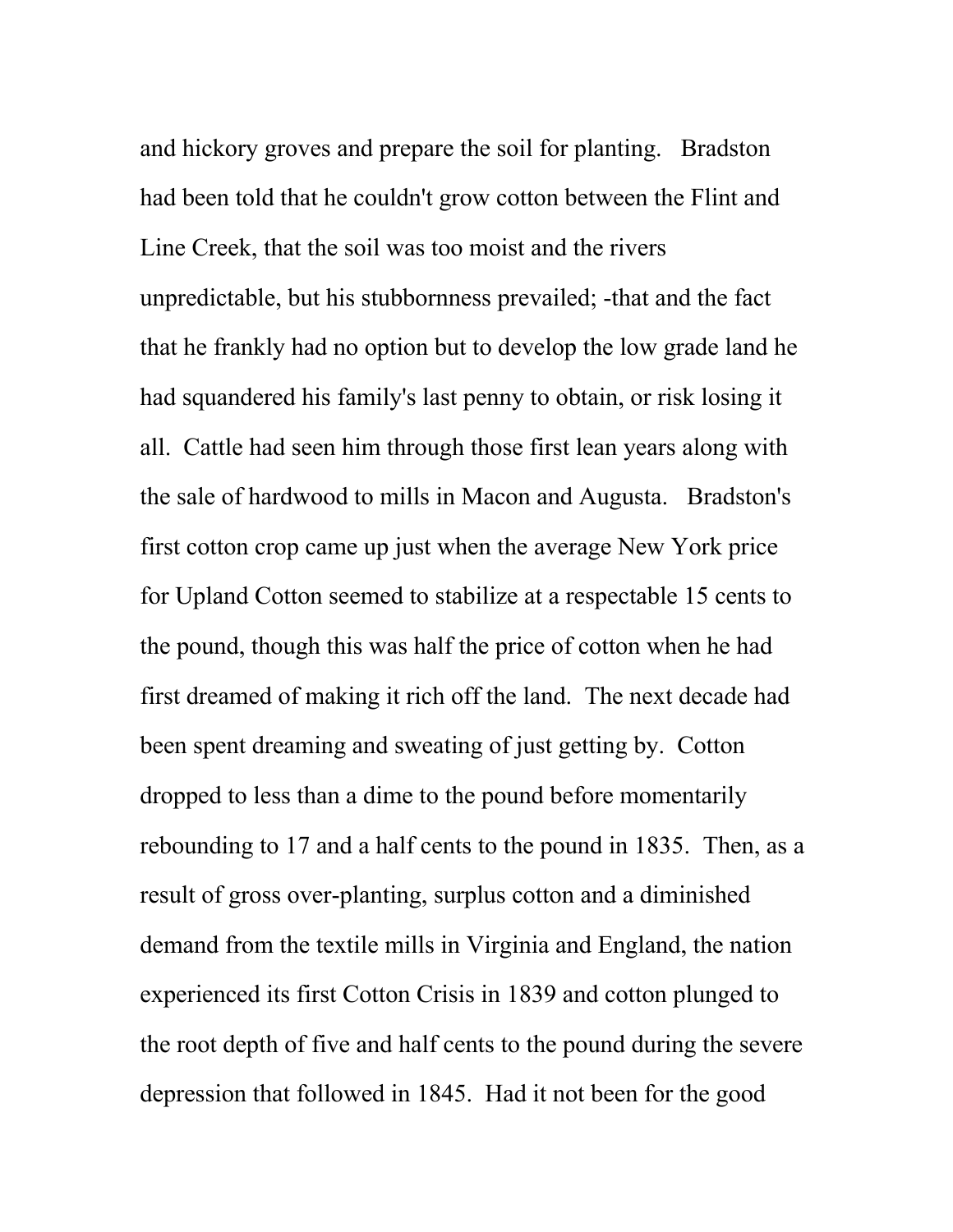price on slaves and the fact that Bradston made nearly a thousand dollars per head selling off his hands to eager Texas developers, the Fayette Bradston Plantation would have surely perished, and Bradston now had a hungry two year old son for which to feed and care. He reasoned Headman Ben would just have to understand his need to sell his oldest son to a Carolina plantation holder. The way Bradston saw it, Headman Ben should have had a great deal to be thankful for that he was spared this liquidation. But Headman Ben didn't quite see things Bradston's way, regardless of Master's argument that he still had his new two year old, Willy, to replace sixteen year old Mo, just lost. No, Ben didn't understand the white man a'tall.

It had been ten years since Reina had delivered Ben his second son and already Willy was tall 'nough and strong 'nough to work with his father in the fields, but Reina babied him and insisted he work by her side in the big house, out of fear of having him be snatched away if ever he got someplace where she couldn't watch him. Master worked that way and she done had her reasons. But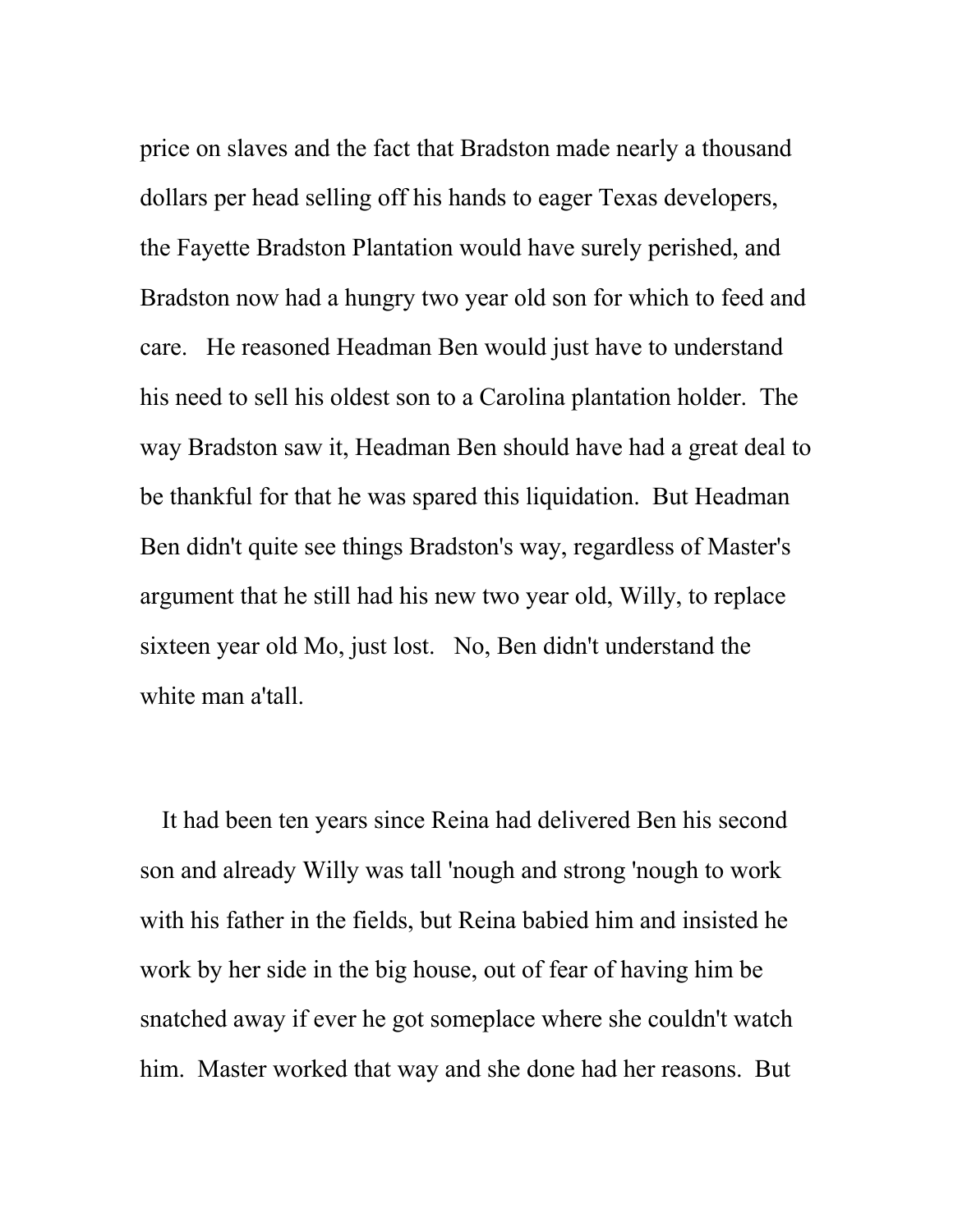Willy felt more a prisoner and more a slave inside the white walls of that ol' house than he ever would have felt straining his back and blistering his feets in Master's fields. He longed to be outdoors where he could smell the sour animals and run as fast as he wanted along the squishy creek bed. His legs were growing long and they were s'posed to be for runnin' so it didn't make much sense to keep 'em cooped up in trouser's serving the tea and pastries to Missus Bradston and her daughters and visiting friends from the other plantations. They ached the whole day long to be doing something 'sides what they was doing. You see, Willy was one of them fine looking black boys, -his mother had told him over and over 'gain, with struggling eyes and a wickedly perfect smile that revealed the whitest and straightest teeth found in these parts. He was meant for showin' and Missus Bradston demanded he be trained for her private social reserve. This, of course rained fire from Massa Bradston who rather preferred to groom Willy for leadership in the fields, on account of his shortage of good stock following his slave selling years. And Willy used to stick around his parents shack just long enough at night to listen to them argue about the tensions he was causing in the big house. -How Massa couldn't bare to look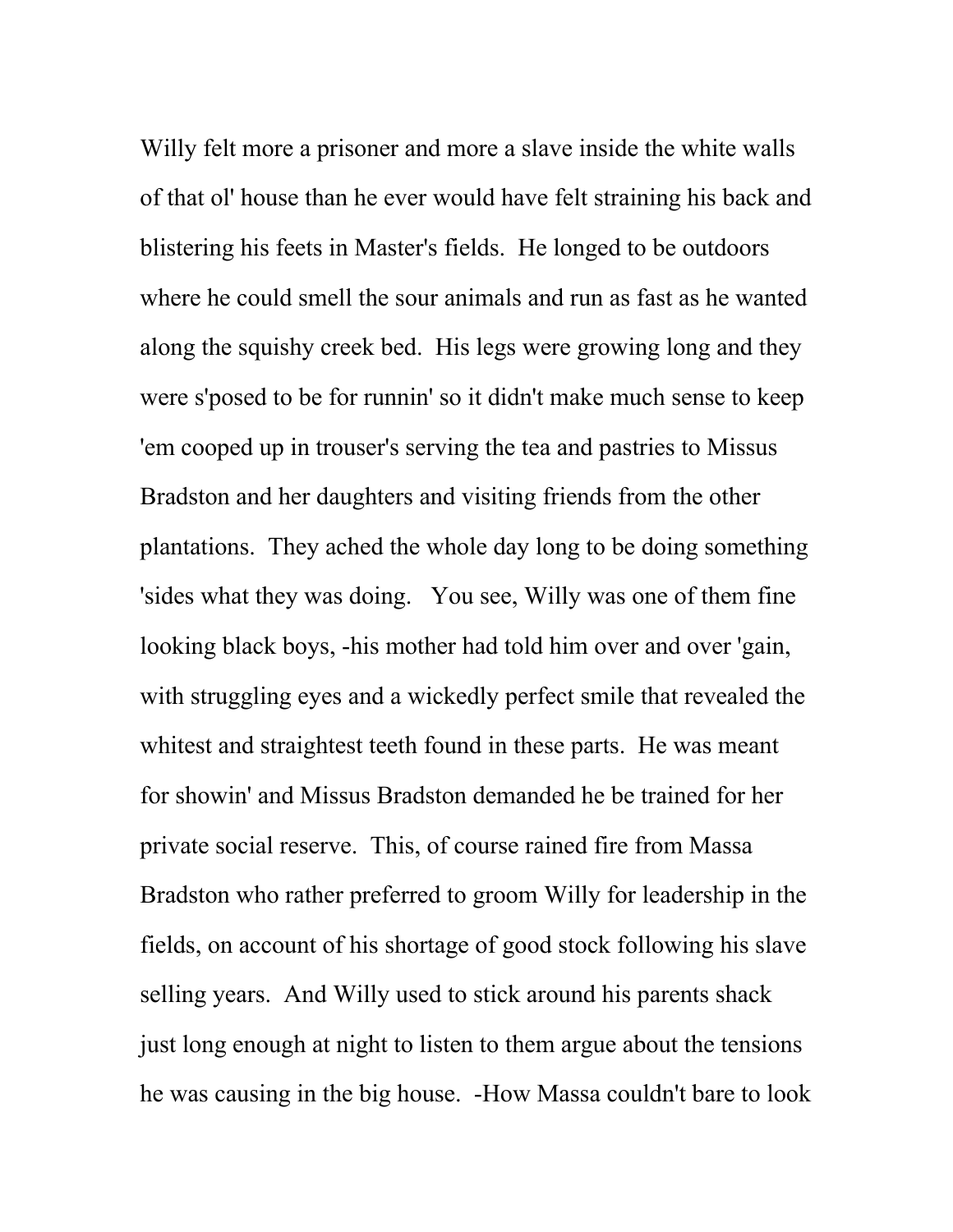at him without teetering on the edge of rage that he wasn't being put to better use and how the Missus would set her eyes cold as gray clouds and threaten a storm the South had never seen if he took one step toward destroying another of Ben's children. And Willy would listen with his ear pressed tightly against the sawripped lumber forming a crude wall between his room and his parents, while the same argument persisted on driving, yet a second couple, to blows. And Willy understood, as sure as his father's chapped and shaking finger waved inches from his mama's nose, that the four master's in his life would be reduced to one on his thirteenth birthday when Massa Bradston would see his end of a three year compromise and Willy would spend his days in the fields where he rightfully belonged, according to the men in this savage debate. Until that day, the women wallowed in their victory like the pregnant sow rolling in the Flint River mud in the split rail pen behind the barn.

And when Willy had heard the day's update and considered the foreboding outcome, he bid his flushed parents good night with an exaggerated yawn before crawling from his mattress onto the floor,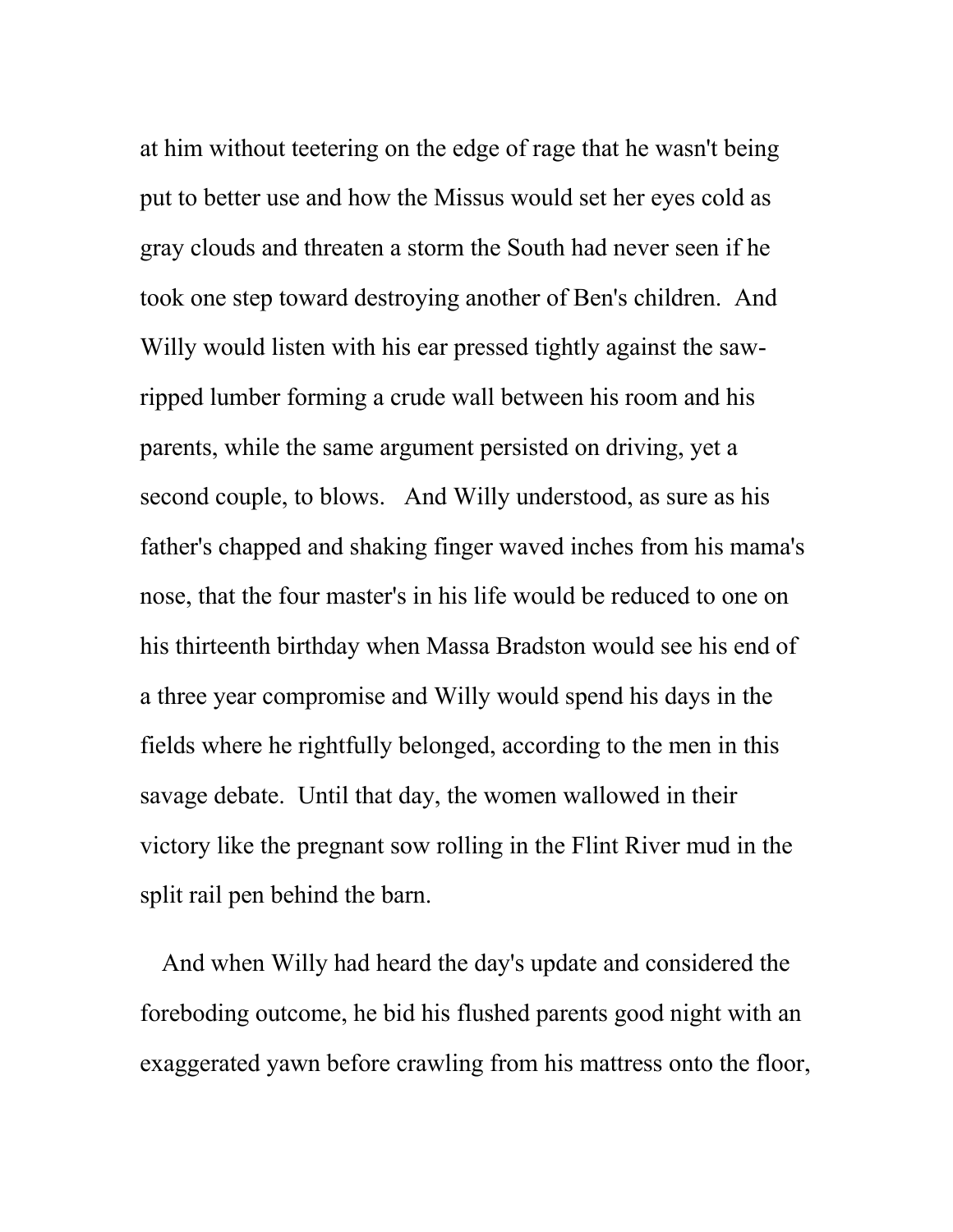and out between a couple of loose boards in his own pen, to race barefoot through the hollow night of what remained of his youth. He'd dash first to visit his animal friends, sprinting like mad to lose the scent from Miss Martha's lady things that clung to him like the wet stubborn clay to his papa's thin soled boots. To run was to breath and live for this ten year old and he could not run fast nor far enough to get away from his demons. At the fence, he climbed to the top rail and with wondrous balance walked around the corral. He still remembered a rainy night many years ago when he had found a friend in a misplaced and shivering pony. The wind had started to blow slightly and he paid more attention to his footing on the rail. On other nights he had walked the fence around the whole corral twice before falling and tonight he was determined to make a new record for himself, wind or no wind, as he was feeling particularly sure footed. The many varied species of animals had grown accustomed to his nightly display and scarcely raised a hoof to acknowledge him tonight. The half moon darted in and out of clouds that held no rain as though it played night games of its own. A startled smile sprang across Willy's face as his foot slipped and then recovered. He winked at the moon. It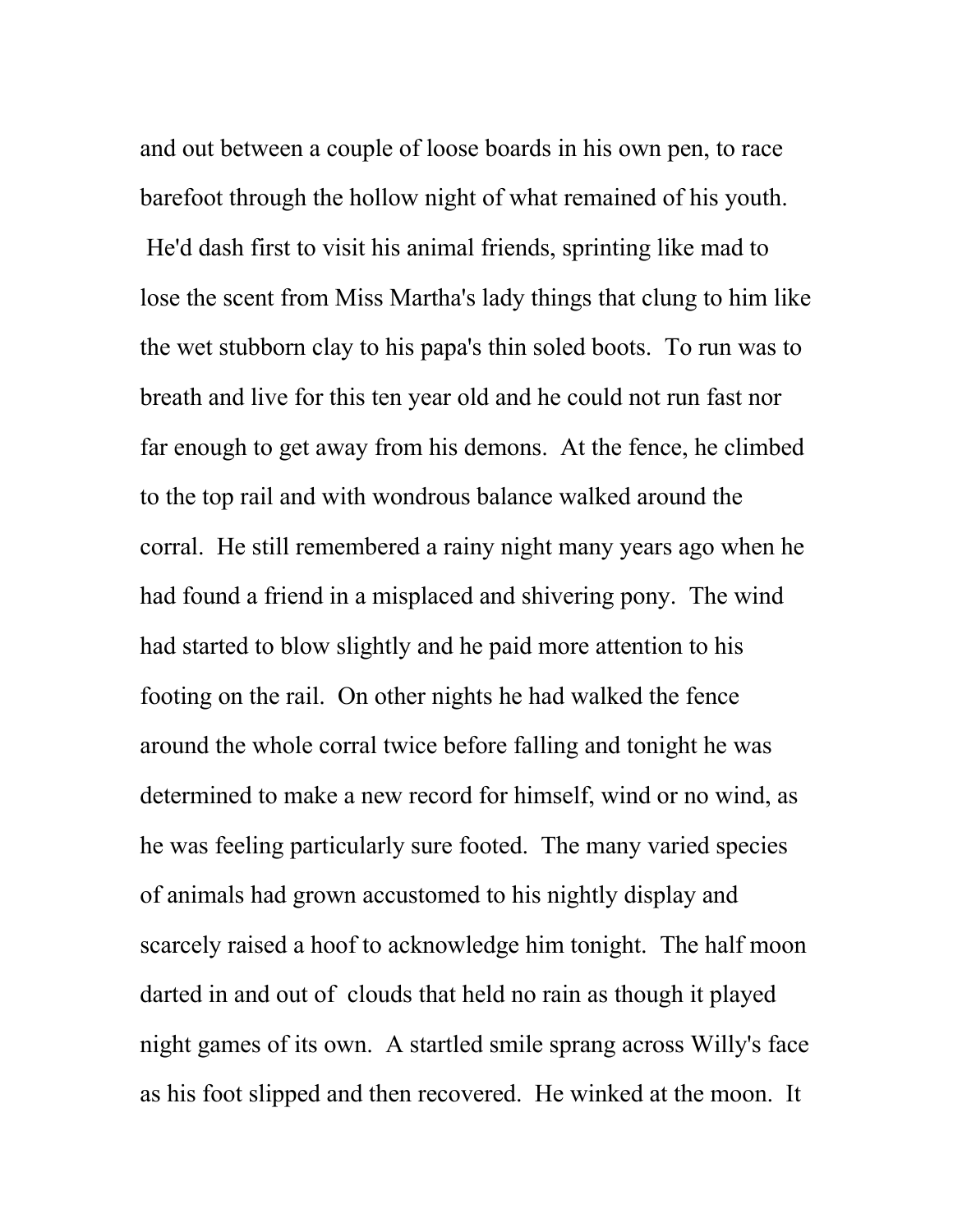was nice to have company. He grabbed a deep breath back from the foggy night air and stepped over a post. The sow stirred slightly in her muck below and the horses suddenly nudged the gate almost nervously. Willy drew his eyes into a squint just before he toppled off the rail and landed with a squish in the mud next to the giant pig. She squealed, not altogether pleased to share her mud bath, and then seemed to settle some when Willy didn't move. He heard an angry voice and slowly opened his eyes until two white and frightened ovals appeared in the mud. Only feet away, the slave driver James wrestled with a stubborn ewe whilst Willy quivered in the steaming muck. The big ol' sow grunted some and nuzzled the ten year old in his tender side, certainly pushed at having to share her mud hole, but she didn't give away Willy's position to the slave driver and soon settled down on her knees a few inches away. Willy peered through the ground haze and tried to understand just what his eyes were seeing. The driver was fumbling with his britches and cussing up a thunder storm as he pulled back on the rope looped around the sheep's shaggy neck.

 The animal bayed frantically into the stark night as her hind legs were heaved over the low railing of a broken fence, rendering her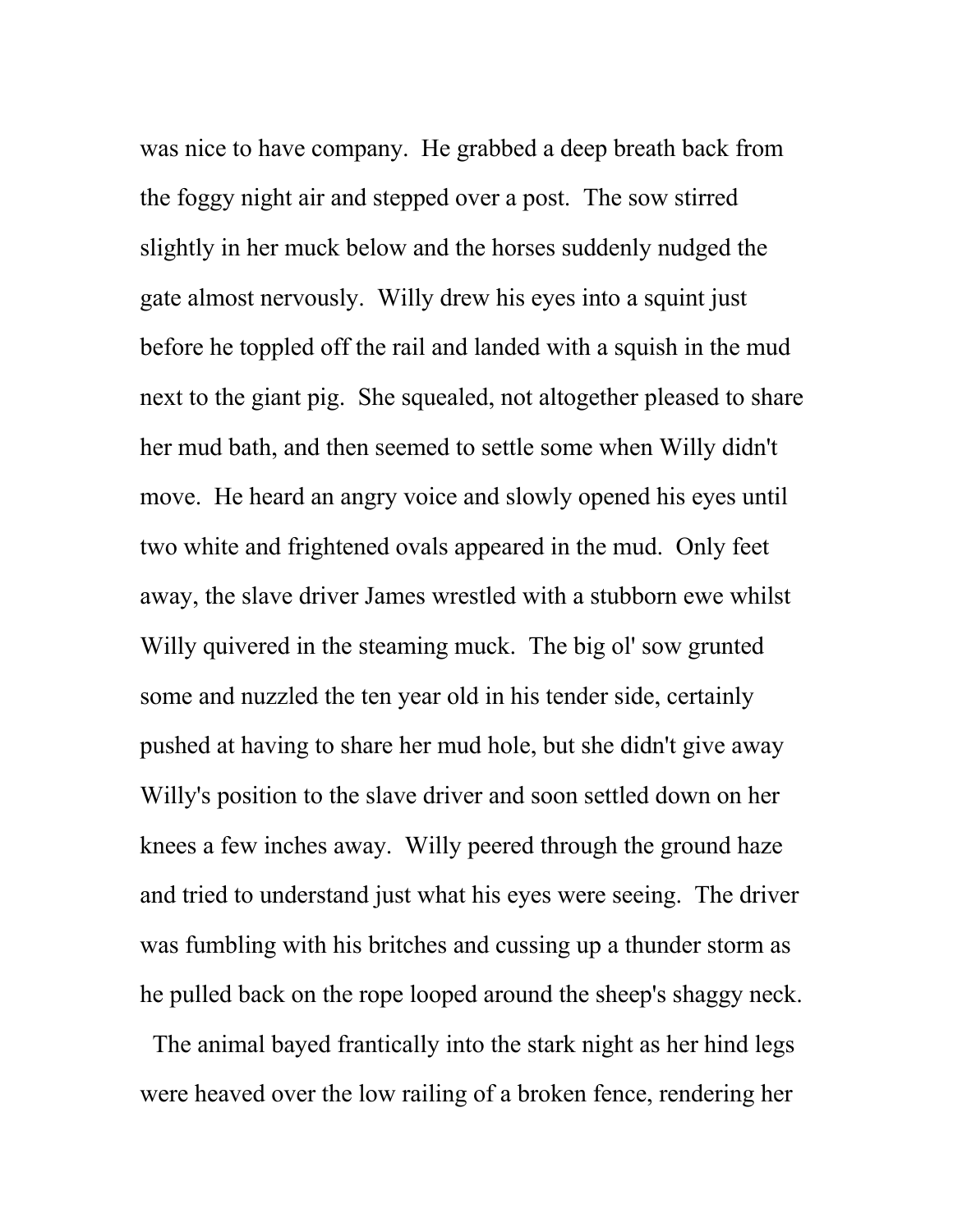stationary. Slave driver James began panting and groaning so, that Willy knew he just had to get a closer look somehow. He pulled himself quietly through the sludge, his heart racing like a cotton gin at the end of a long harvest day. Soon Willy spied the reflection of the evening quarter moon on the white mounds of the slave driver's back side as they pushed and pushed his lanky body into the matted wool of that poor sheep. Fascinated with this display, Willy had pulled himself clean out of the mud and had slithered within ten feet of the driver. His child's eyes suddenly doubled in size as he realized that Driver Jim was forcing his *manpart* into the end hole of that shocked lamb. A brown liquor bottle danced atop the loose rail before falling to a flat sheering stone and shattering with a *pop* amid the ruckus. Willy had giggled in the back of his throat but jumped when the bottle fell and his snicker got knocked clean out of his mouth. His lungs collapsed as the slave driver lifted his head seeming to sniff the air. Willy squinted, hoping to conceal the whites of his eyes as his soft brown body lay still as a parlor rug on the shadowed ground. The slave driver wiped his mouth and loosened his grip on the animal. The sheep scrambled off the fence and darted into the darkness of the pen.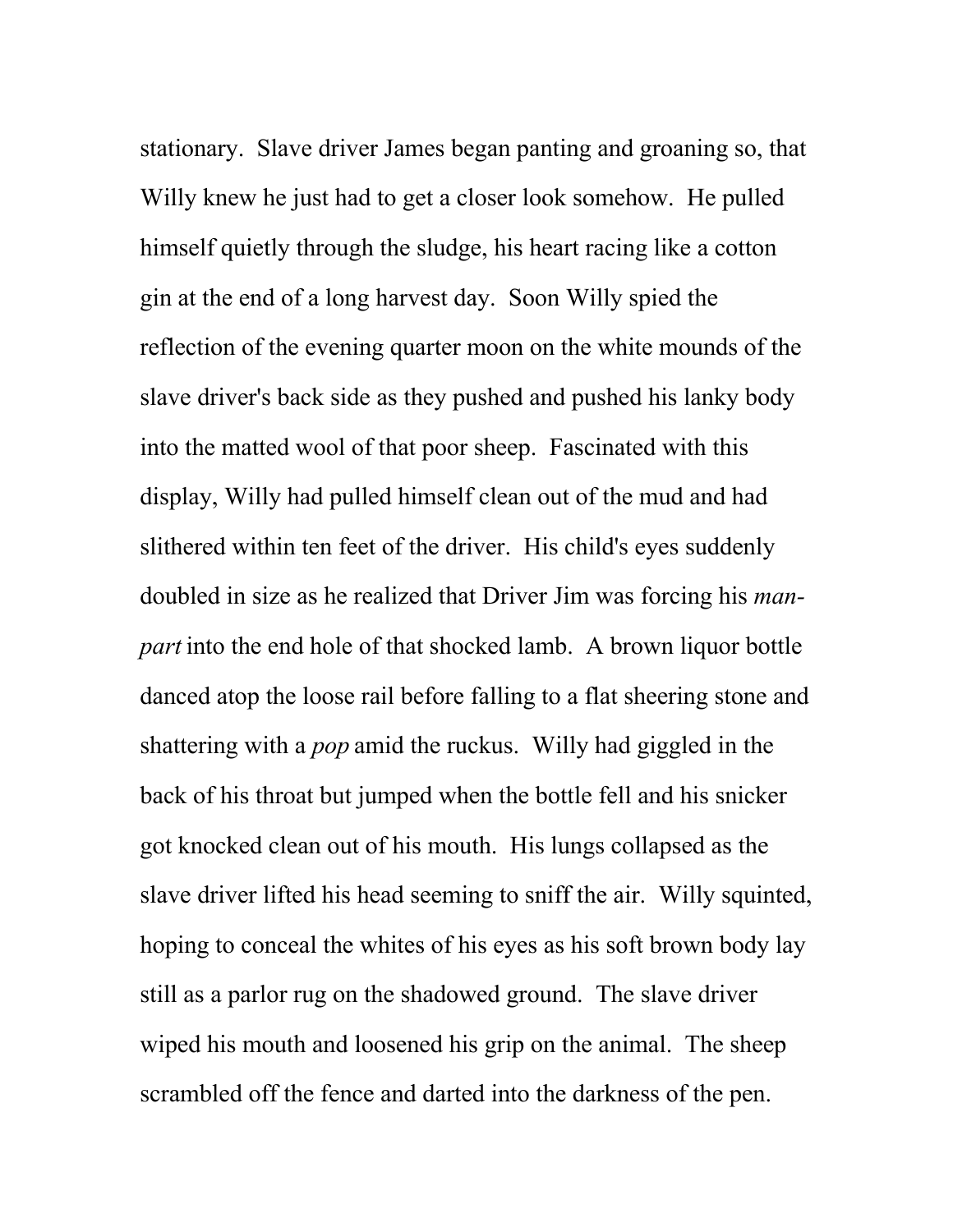Willy cringed as the driver turned his nakedness toward him, his manhood as hard as an oak limb and his frame as tall as the barn door. "Why you little nigga-" he raised his voice with every word until his mouth snapped shut and his body lurched toward Ben's boy. Willy rolled under the fence and struggled to his knees and then his feet before whipping like a thunder wind into the stillness of the fog-strangled night. The Driver hopped 'o'er the fence, gathering his pants back around his waist and disappeared into the brush after him. Willy scrambled over fallen limbs and through thickets that sliced at his arms and legs like razor blades. His heart pumped with the speed and rage of mule-tail blood, fed to him in the milk of his own mother. He darted through the undergrowth possessed not only by a hooved spirit familiar with this timberland maze but also with a vivid imagination of what would surely come to pass if ever he were caught by the mad and evil slave driver.

 His bare feet slapped the mud puddles they couldn't jump and dodged the rocks that wouldn't move, before his ten year old body lost the balance of his twelve year old legs and went sliding and tumbling face first onto a pebbled shoal of the Flint River. Stunned, he tried to right himself just as the driver's hand suddenly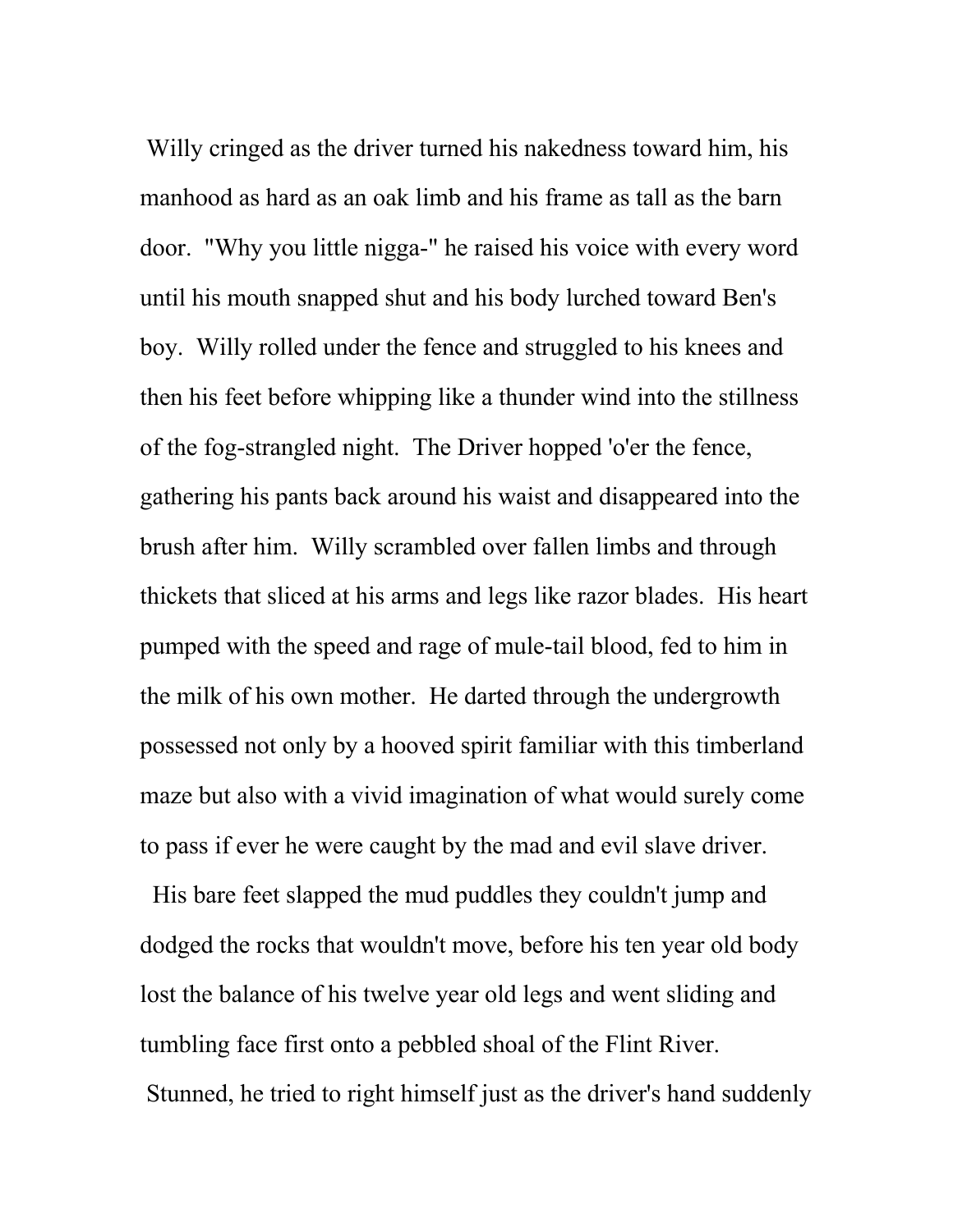shackled his ankle and jerked him back to the ground. The wind tumbled out of his chest to settle amid the shiny stones, alternately washed by the ebb and flow of the Flint's whim.

Willy's head was forced down into pebbles that gave way like the marbles he'd watched Massa's son play with, on the big porch, the driver's hand as big as Willy's skull. His mouth sputtered in the shallow water as his overalls were tugged from his shoulders and ripped low about his legs. He smelled the driver's whiskey breath that pushed into the chilly night from two angry nostrils and a clenched mouth. He felt the driver's chapped hand exploring roughly between his cramping legs until he found the spot where food comes out when the body's done with it. Willy gasped just as an arm of the river tossed another wave over the glossy shoal. It felt as though the slave driver had reached his hand up into Willy's stomach as he coughed and spit until he realized that both of the driver's hands were pressing his face and arms into the rocky beach. The driver's weight crushed the tiny boy with a thrust that drained the blood from Willy's head. "Bah like a sheep, nigga. Ba-a-a-h," he hollered into Willy's ear. Willy's focus came and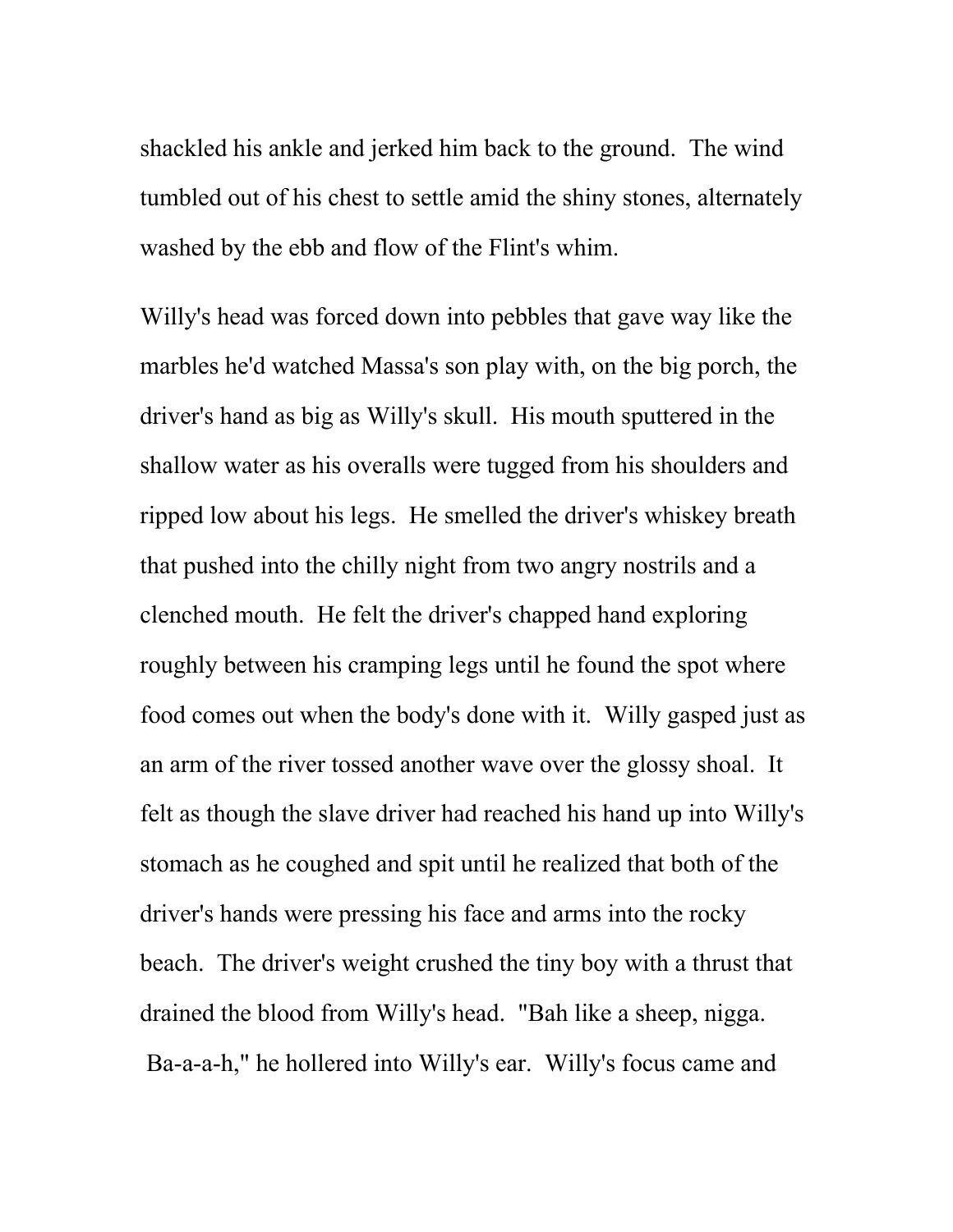went as the driver pounded his muddy, chestnut body into what would surely become its watery grave. "Baaah," he repeated over and over again between fits of angry laughter. "Ba-a-a-h."

Somewhere across the Flint, a dog barked in the distance jarring Willy back into consciousness and throwing the driver off guard. Willy scrambled beneath him until his backside was free of the driver's manhood and he splashed his way into an upright, though temporary position, hobbling along the water's edge as the driver's hand rushed to manipulate the bounty of an evening's rage from between his legs. He groaned ferociously in the dampness as his hand issued forth the cream of a thousand churnings. Willy stumbled deeper into the confusing woods. His nighttime playground had betrayed him and he had lost all innocence. These woods, this Georgia and his life would be forever altered. He could still hear the slave driver wailing into the fog but he pressed on even though his stomach ached dull and true well below his boyish and naked waist. His eyes, the sweet color of a pale southern rue simmering in a copper kettle, were open river-wide and dry as rocks in a fire pit, as they pierced a frantic trail through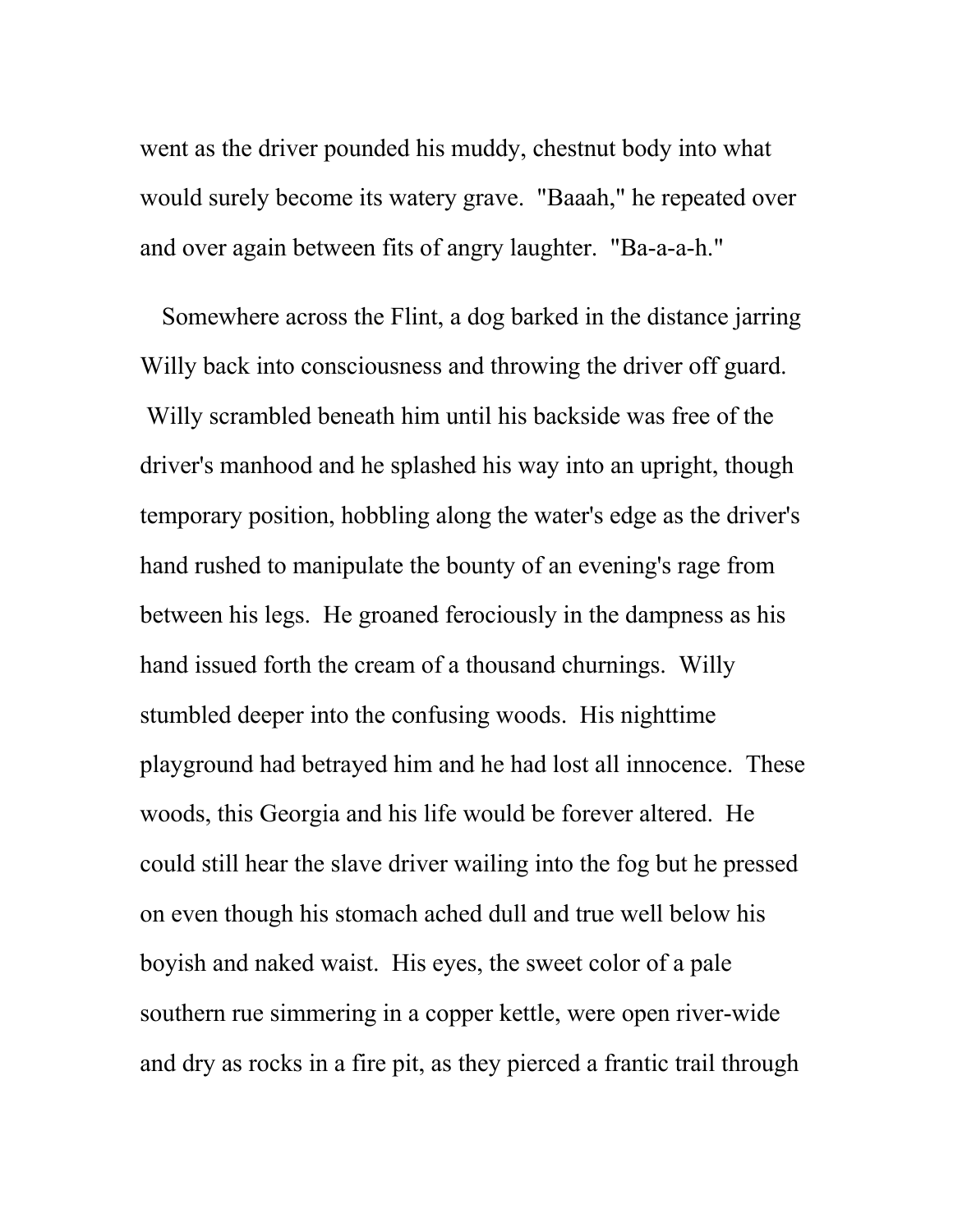a lush undergrowth of fear, thorns and desperate uncertainty. His heart felt as though it had been rammed clean into his throat and the sound it pounded there tricked Willy into believing the slave driver's deliberate feet thumped o'er the mossy ground just behind his clumsy own, which kept him running headlong into the wicked blackness of night for more than two hours. When the oaks gave way to hefty-trunked cypress and the moss began to splash beneath his bleeding feet, Willy collapsed in a muddy, bloody, chestnut heap. It was some time later, in a pained and unconsciousness state of shock, that he crawled between the stately trunks of a mismatched oak and cypress tree to find shelter in an oddly situated hillside cave.

The sun was surely 'shamed to rise over the Bradston Plantation the following morning and would have likely preferred to float behind the darkest of late summer clouds, but it shown a glorious August morn and Beau was anxious to rub the sleepiness from his moss green eyes to greet the day. He had been awakened by the rapping of Headman Ben's gigantic hand on the plantation house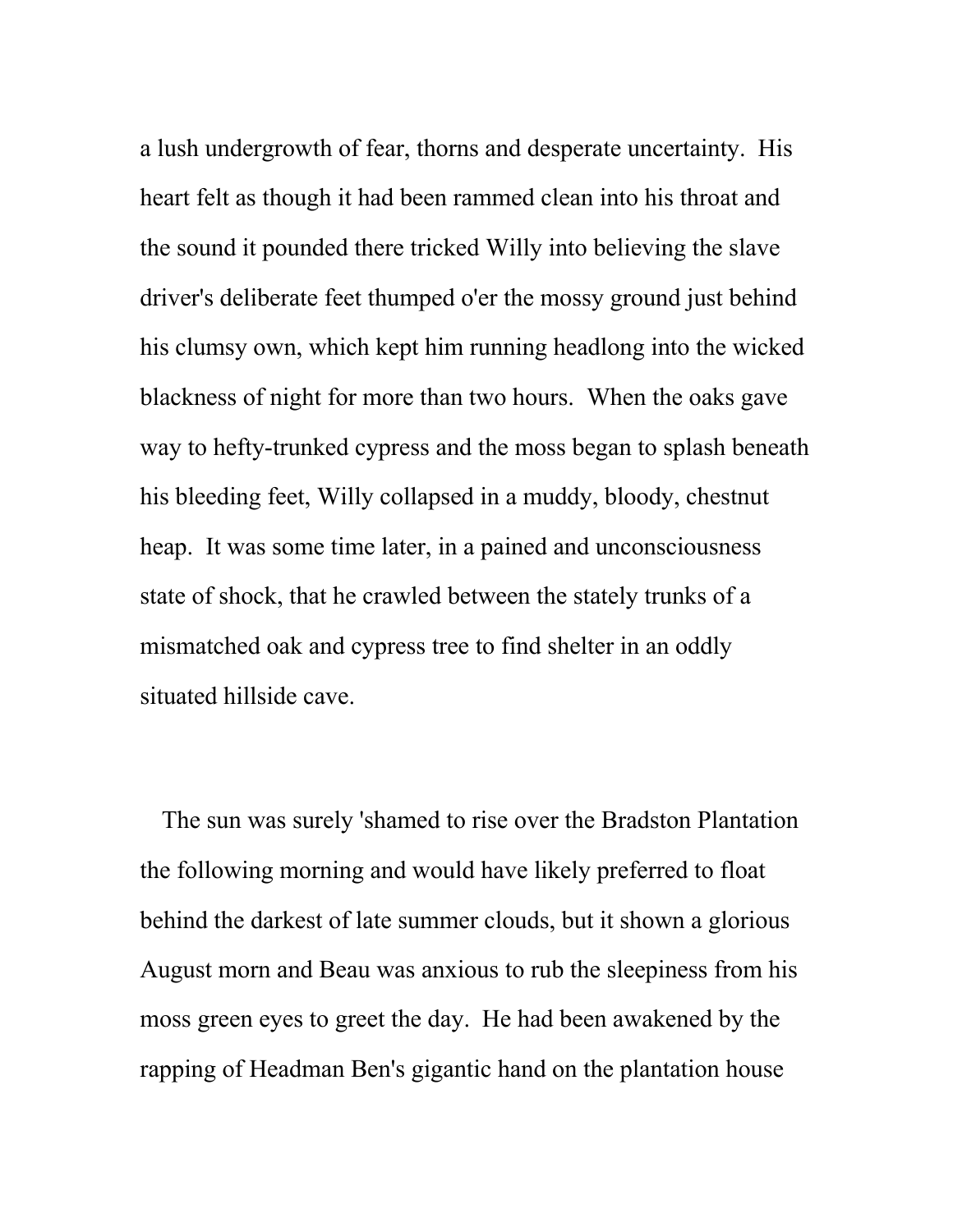door. In the excitement, Beau pulled a foot straight through the worn fabric of pajamas already two years too small and scrambled to the top of the stairs to discover what was so urgent about Big Ben's tone on such a perfect summer day.

"Massa Bradston, weez missing two boys in the slave camps this morning. My *Willy* and The ol' Widow Clark's boy done disappeared from their beds during the night just passed. They be fine boys Massa Bradston, the same age and size, and I just knows that you didn't come and sell them off in the night, did ye?" Ben's forehead rose into wrinkles deep 'nough to plant cotton. Beau put a hand to his mouth. A'course he'd seen Ben's boy before. He even regular talked to Reina about him on account of their birthdays being on the same day in October. -Boys his own age didn't just disappear, did they?

"Ben I assure you I didn't do no sneakin' off in the middle of the night to sell your boy, nor Widow Clark's boy neither." Beau's father explained softly. "Now I am certain these two boys you speak of are off playing on this fine morning, no doubt in mischief as boys that age usually are, but they'll be just fine. As soon as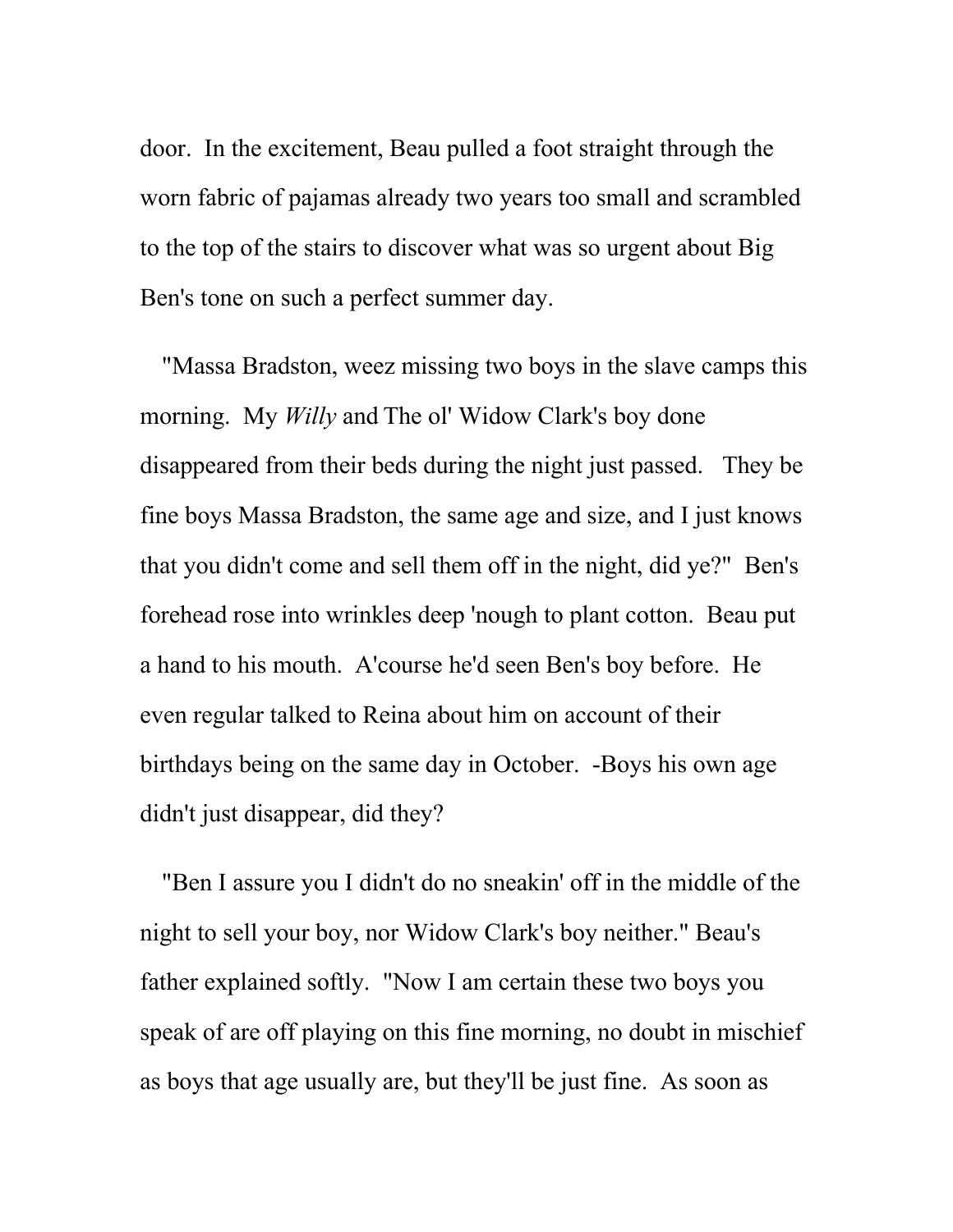they get hungry, they'll be home. You mark Massa's words, Ben. Mark my words."

"Thank you Massa. You probably be right as rain." Ben offered a slight smile and turned to leave, knowing all along that his wife and the Widow Clark weren't about to settle for that explanation though he half believed it himself. Beau's father waved him off the porch and returned to his breakfast in the side parlor. Beau's pajama top was already off and thrown into a pile next to his bed by the time Headman Ben reached the trail running along the east side of the great lawn. He glanced out his bedroom window every few seconds as he changed into clothes appropriate for the day. If there were boys missing, and it seemed there were, Beau's mission was clear. He bounded down the long oak staircase nearly hollering into the parlor as he descended the steps two at a time. "I'm off explorin' today, papa!"

"Now, Beau, you listen to me-" his mother began to plead until she heard the front door slam behind her little ten year old terror. He was his father's son and there was no use trying to alter the course of his momentum. She shook her head in useless defiance.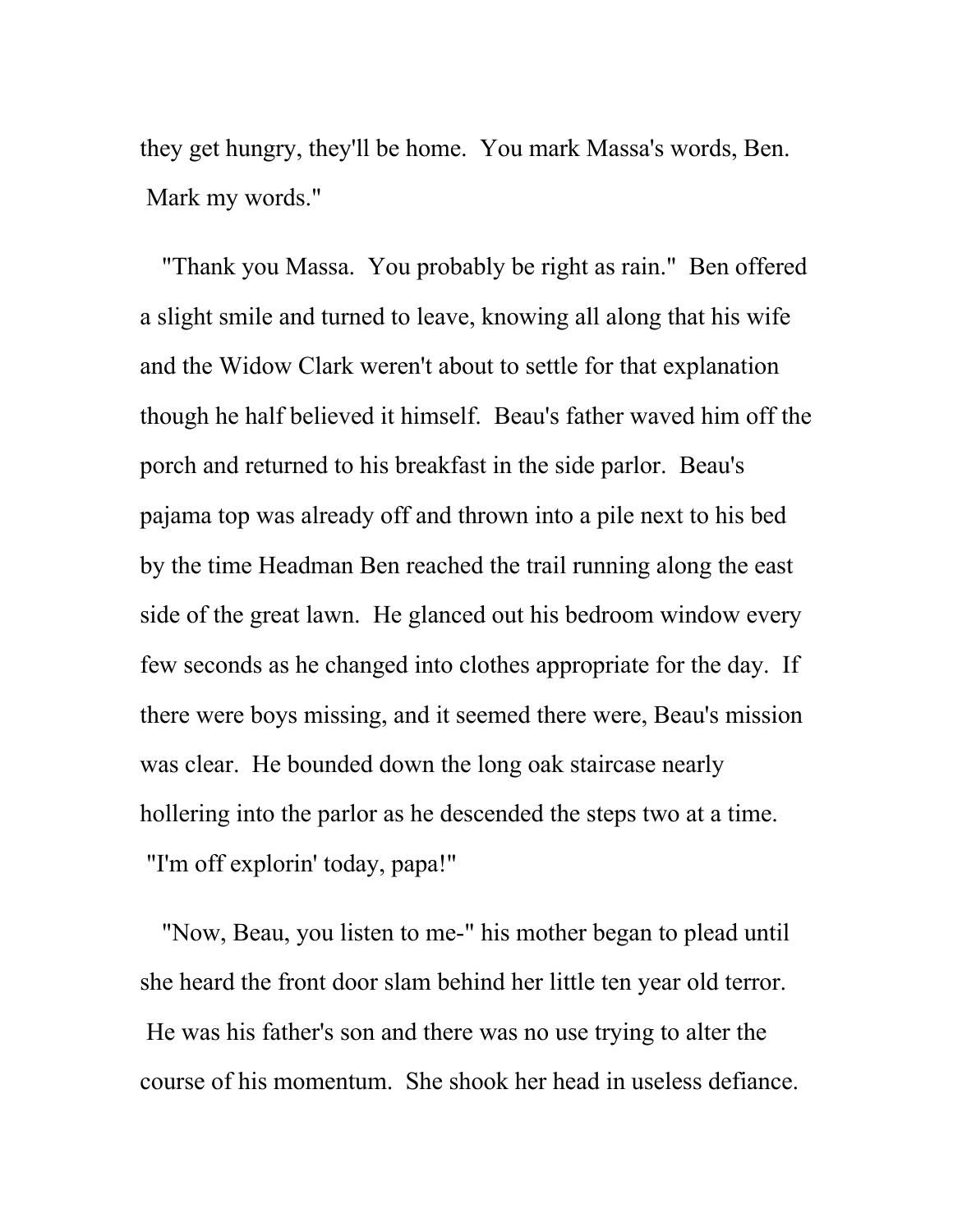Beau practiced his speed racing, which usually included forgetting to breath, forgetting he was human and ultimately forgetting his balance, but he was working on it and he caught up with Headman Ben in no time at all. "Headman Ben!" his lungs gasped as he grabbed the old black man's arm for support.

"Why, Li'l Massa Bradston, -what's your hurry this morning?" Ben asked rubbing a red gingham hanky to his broad nose.

Beau sized up the frame and continence of the respected man and looked him square in the eyes, cleared his throat and said, "Mister Wuliku, I understand your boy is missing this morning and I would like to help you find him."

Ben cocked his head. "They'z making you a proper gentleman, isn't they?"

"Yes sir," Beau answered, wishing to keep the old man to the point as time was wasting.

"I 'magine your papa is right when he says the boys are probably just being boys. So never you mind about these matters. The good Lord'll bring the boys home when He's good and ready."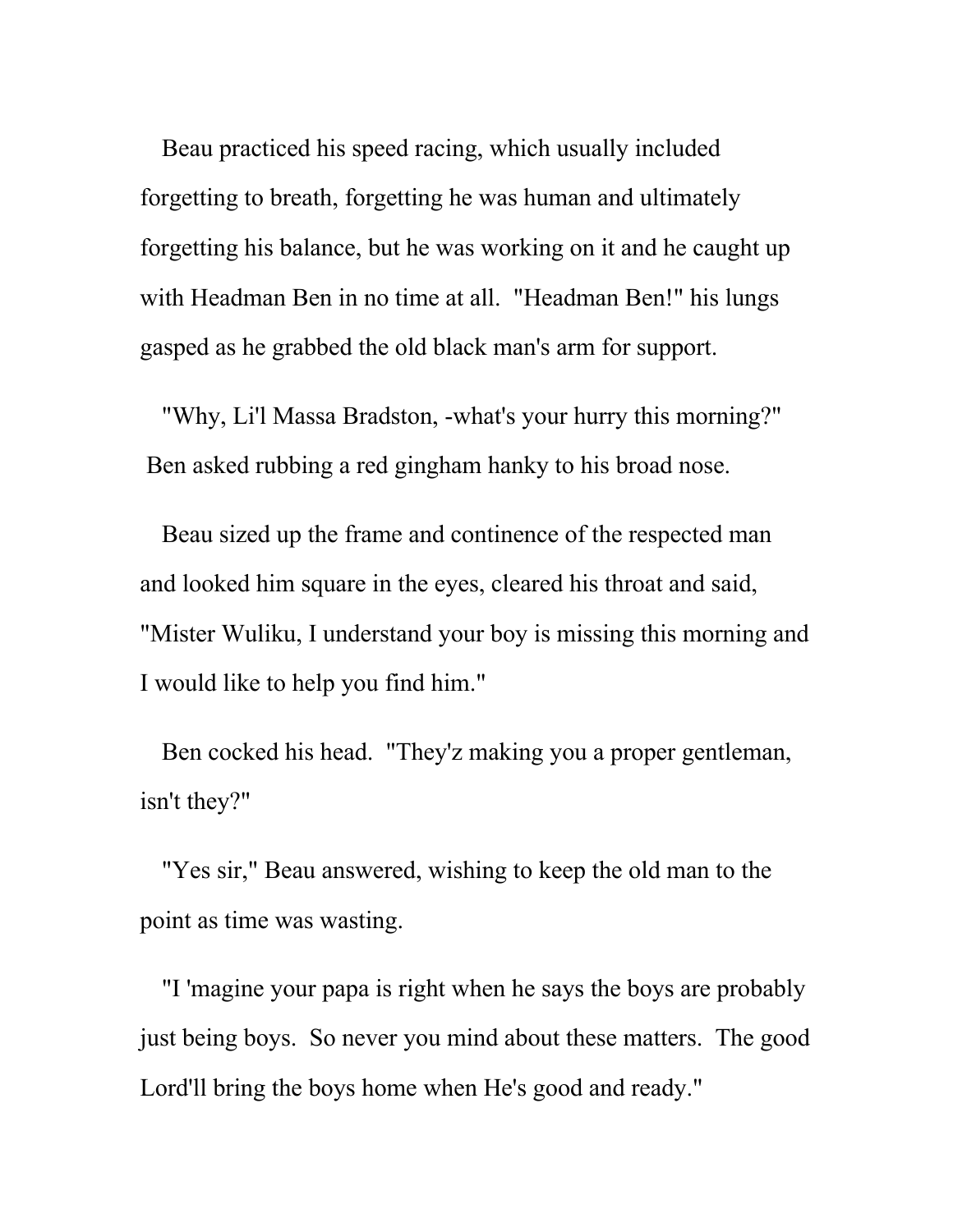"Yes sir." His mission dashed, Beau kicked a small stone all the way to the barn before picking it up for the day's pocket collection. A sunning frog found himself terribly exposed in the middle of the boy's path and a frog leg short when it came to out jumping eager hands. Beau stroked his moist head and watched the field crew make their way across the meadow in route to the harvest in progress. The frog seemed as needful for attention as Beau was, and croaked softly in his gentle hands. From the side door to the big house, Beau spied his uncle still dressing as he jogged to join the slaves. Beau was already learning to avoid this strange relation and crouched behind a rotund milk cow as he passed buttoning his shirt. Beau teetered on growing legs that didn't sustain any one position longer than ten seconds on a clock before having a to stretch and as he fell sideways to release a cramp, his frog and fist squished in the thick mud outside the animal pen. Between the back leg and utters of this spotted beast, he watched his uncle look toward the barn and smile for no particular reason. Beau and the cow didn't move and after his uncle had disappeared and Beau extracted his hand from the mud, neither did the nearly forgotten frog. Beau jumped to his feet and raced the creature to the Flint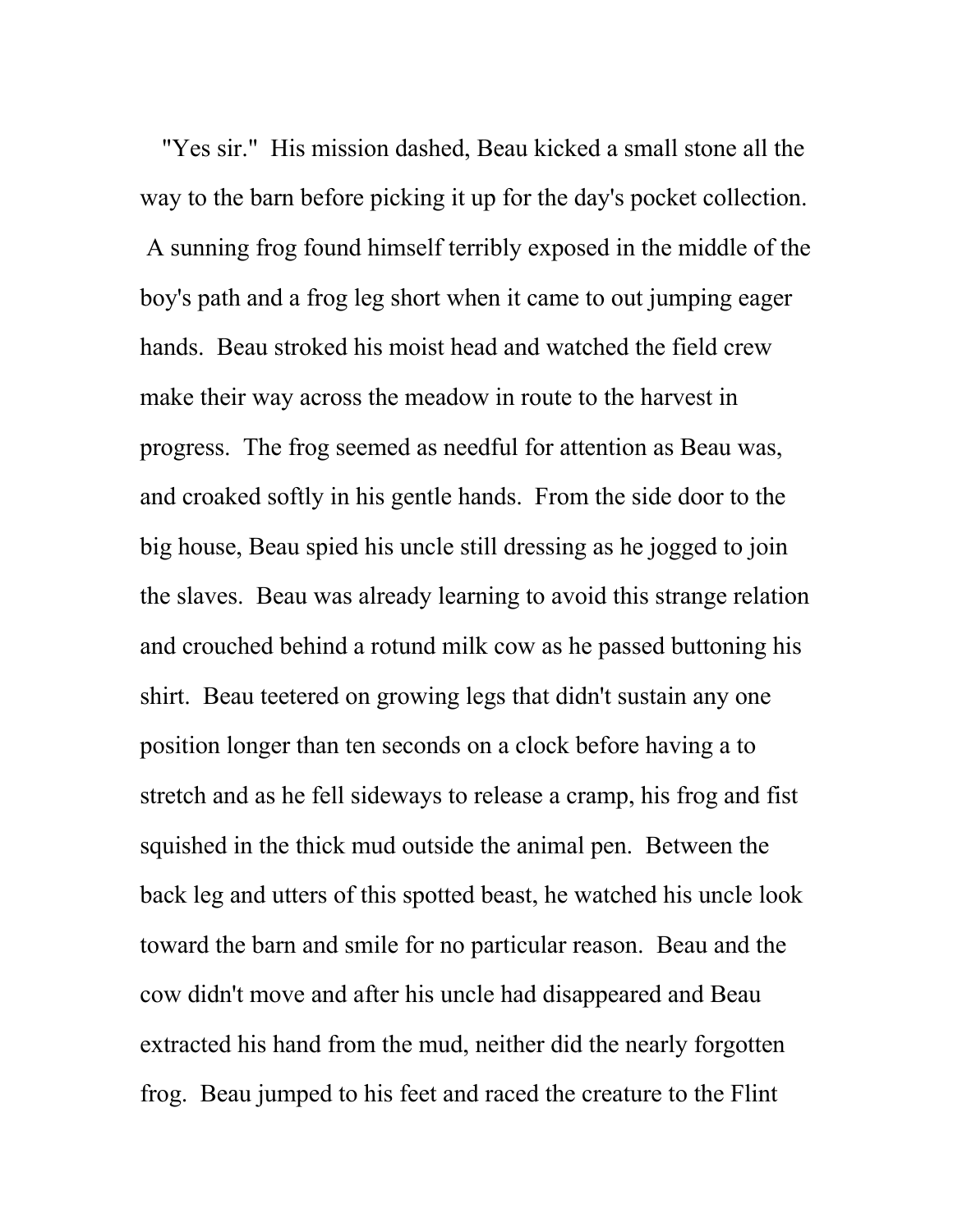River's edge where he splashed off the mud and watched disappointingly as the lifeless, yellow belly frog floated away on top of a sluggish current dusted heavily with dogwood pollen. Beau hated his uncle. He seemed to ruin everything good.

The tips of the long, wide blade grass arched over the slouching bank to be tugged by a tepid river that always had other places it should be wandering. That's the way Beau felt in his world, tucked safely away inside a fifty foot circumference about the front porch, while the brown marsh crickets begged his exploration, just beyond the boundary trees. He skipped a series of flat rocks across the rivulet until it looked as though a lace table cloth had been cut from a dusty, pale fabric to glide o'er a table of rich mahogany graining. The ten year old boy sneezed three times in an instant and thought longingly ahead for the cleansing autumn rains his father seemed to dread out loud at most every meal, until his cotton was dry and packed away in the oversized barn.

 Through a portal in the pollen blanket scarcely inching its way through the glen, his itchy eyes stared without blinking, as they did nearly three dozen times each day with attention designed by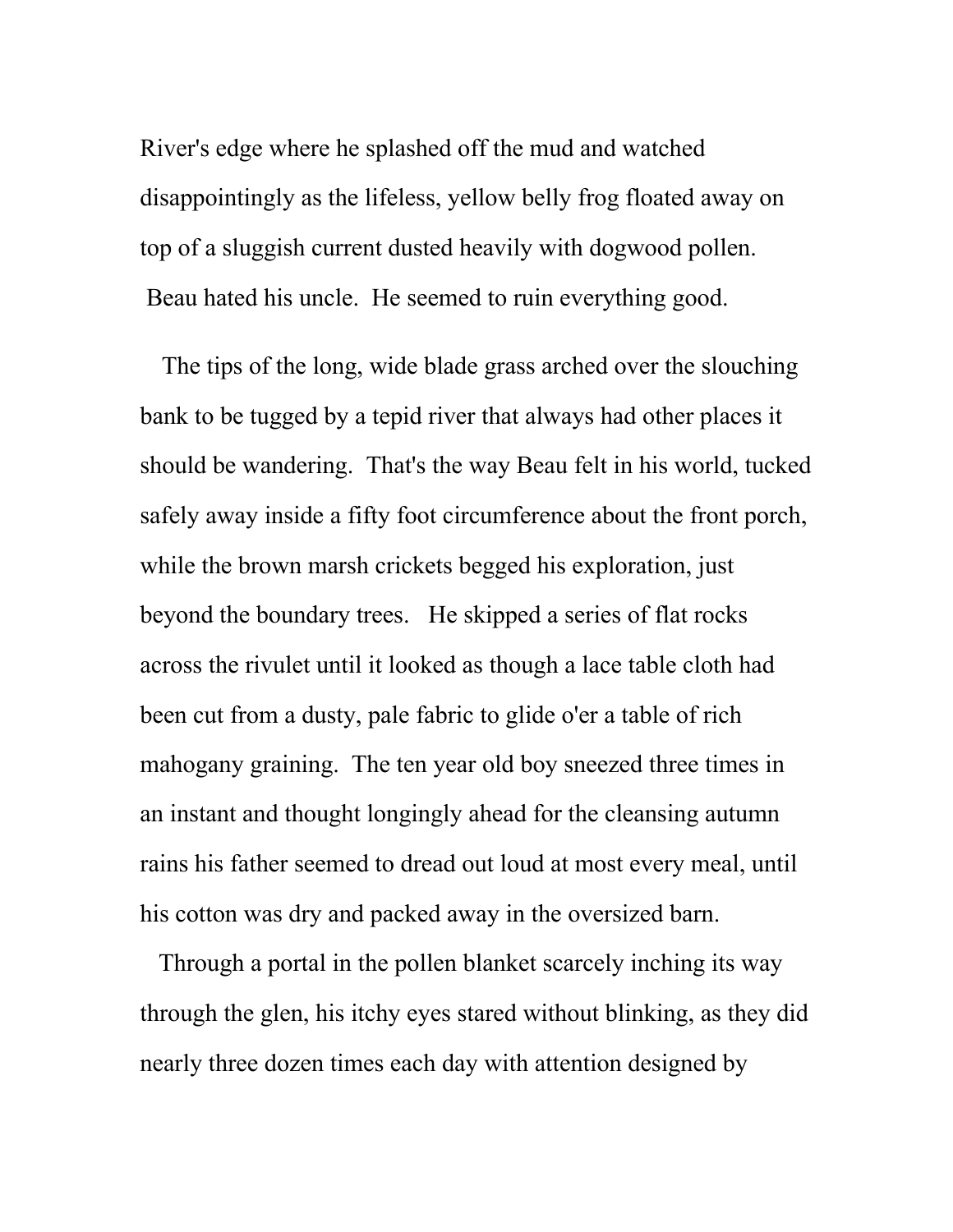laziness over matter and with boredom over thought. His mother had already spent a frustrating summer trying hopelessly to engage his conscience and had more than oft' accused the boy of sleeping with his eyes wide open. So be it unknown to any in his encircled dominion, -that it was in this cold and green-blue state, that he conjured peace from the madness and escape from his captors. His eyes watered and he blinked his heavily lashed eyes into focus. There, in the pollen window, as the breeze stopped blowing and the birds held their beaks, the swollen face and then the body of a black boy floated to the slimy surface, his eyes and mouth wide open. Beau scrambled backward up the sandy bank unable to coax any air into his lungs for several moments. His lips mouthed the words *Ben's son* but no sound was made. The black boy's body, nearly ashen white already, began to move with the river. His upturned shoulder sliced through the mossy green surface like the fin of a shark Beau had seen in picture books. He had never seen a dead person before; plenty of dead farm animals and a few animal skeletons in the woods, to be sure. But this was somebody he knew, maybe not well, but he had seen him alive which was very much different from the way he was seeing him now. He kept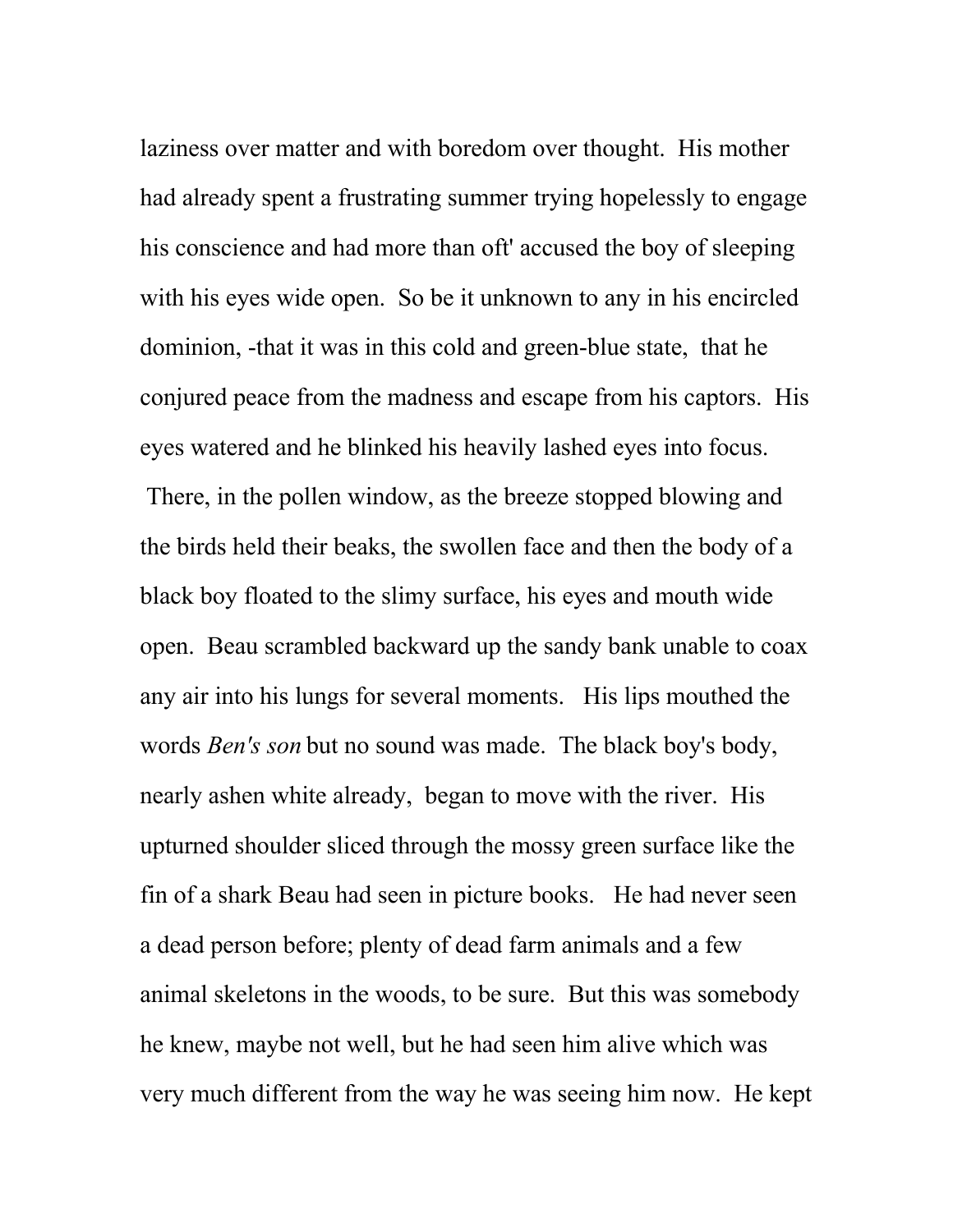his eyes on the boy as he floated toward the bend where the river turns back toward the main house. When Beau's brother had died of Scarlet Fever at the age of twelve, Beau was too young to understand life let alone the reality that it eventually ends. He was bundled off to the McPartlin Plantation twelve miles away with his older sister Josephine, one starless, foggy night. He remembered the eery full moon that tried to cut through the mist and oak canopy, -the moon his sister had said was the eye of God seeing everything. Rachel had not yet been born who would later provide the only source of stability in Beau's life. Josephine went a bit crazy for several months and actually never returned to the image of the sister Beau thought he had remembered before his brother's death. What Beau would never discover had nothing to do with his brother but rather with the personification of everything bad that had ever occurred on the Bradston Plantation; his uncle James, who had raped Josephine and vowed to slit her throat if ever she spoke of the incident that night as her own brother perished in a violent sweat in the adjoining room. Truly it was that which the eye of God must have seen that evening, that disturbed her so profoundly for so very long.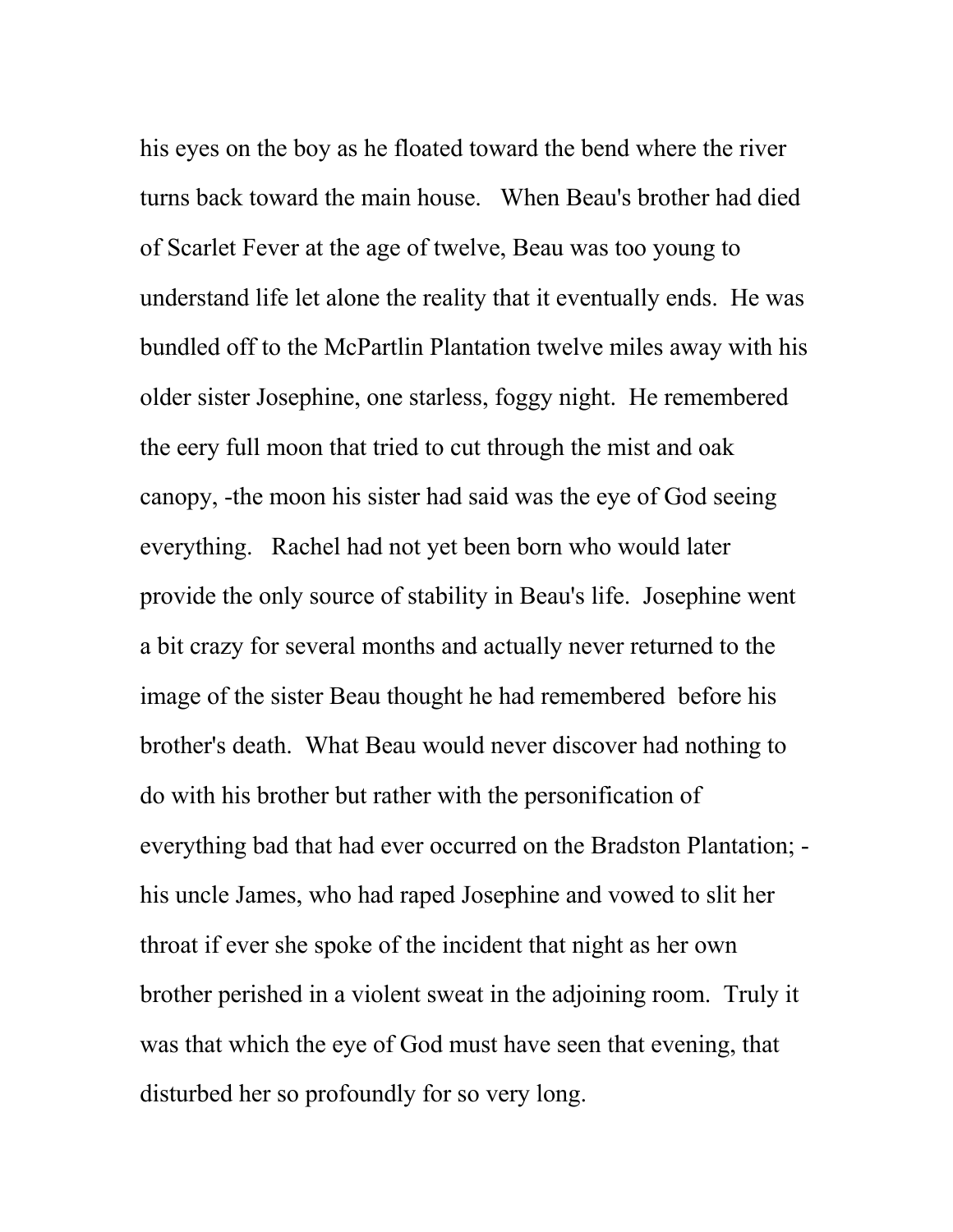Beau moved to position himself further down the river bank where he could keep watch on the boy's drifting body. Somehow Beau understood that the river conspired to remove all evidence from the Bradston Plantation and that there was likely someone who wanted it that way. He didn't scream for help nor did he make any attempt to intervene. He was peacefully mesmerized with staring at the body as it turned over and over in the slow current. He could tell that the boy wasn't wearing any clothes as his rump would bob up every once and a while like an old hen's brown egg boiling on a stove fire. After a moment, he raced further downstream to where small rocks formed a narrow beach. He waited while his heart thumped uncomfortably in his throat. And he watched as Ben's unlucky son tumbled down the Flint River toward him. At some point in the next ten seconds, Beau's brain dispatched the ten year old into the knee deep waters that had transported centuries of sediment into the lowlands, to retrieve a body his own size, that the lowlands could simply not have. This boy belonged to Headman Ben's family and it was part of the Bradston Plantation. It would be staying here. He reached out to steer the body to shore and was startled by the touch of his skin.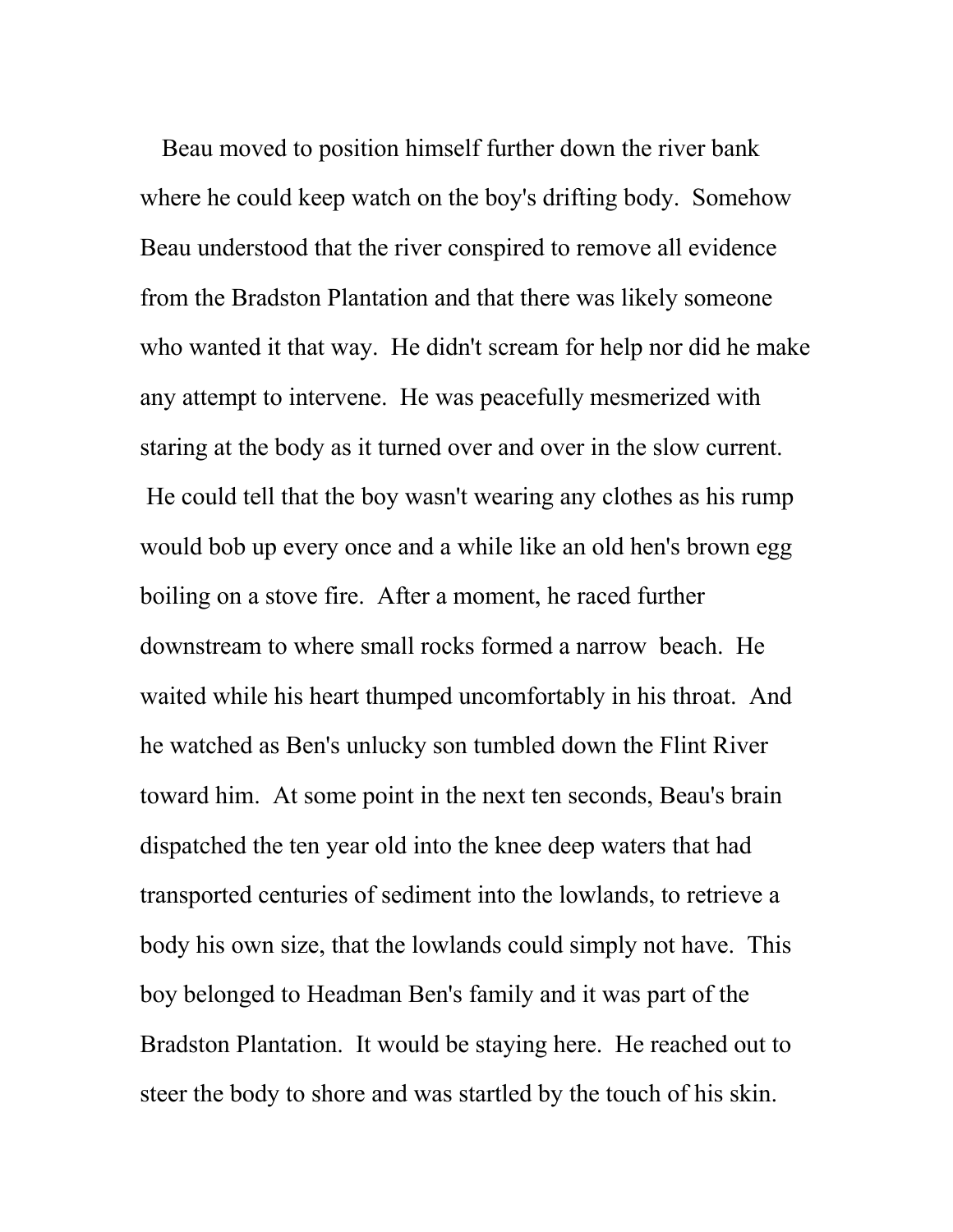As he pulled the body onto the rocks he remembered his fifth birthday and the smile on this boy's face as he rode the birthday pony intended for Beau. He remembered Reina telling him some years later that her son's birthday was on the same day as his and he had always felt good that at least he had been able to ride the pony that day. Beau was profoundly sad for Ben's family and suddenly very sad for himself. He had often thought about wanting to play games with Ben's son as he was the only boy on the plantation his age. He had even thought they would one day laugh and splash in the Flint together on some unbearably hot summer day, though this was not what he had in mind. Yet each time he mentioned these thoughts to his mother or father, to Reina or Headman Ben, he was discouraged to the point of forbiddance. And he had heard it all: - *Bradston's don't mix with the coloreds* and *-it's not good for your role development* to - *our boy wouldn't know how to behave around you white folks* and *-it just wouldn't be proper-none for the both of you to carry on liken you was friends*. *-Libel to upset the balance of things*, *-that's what it do* . The way Beau saw it now, this colored boy could have probably used another set of eyes looking out for him, even if they were blue or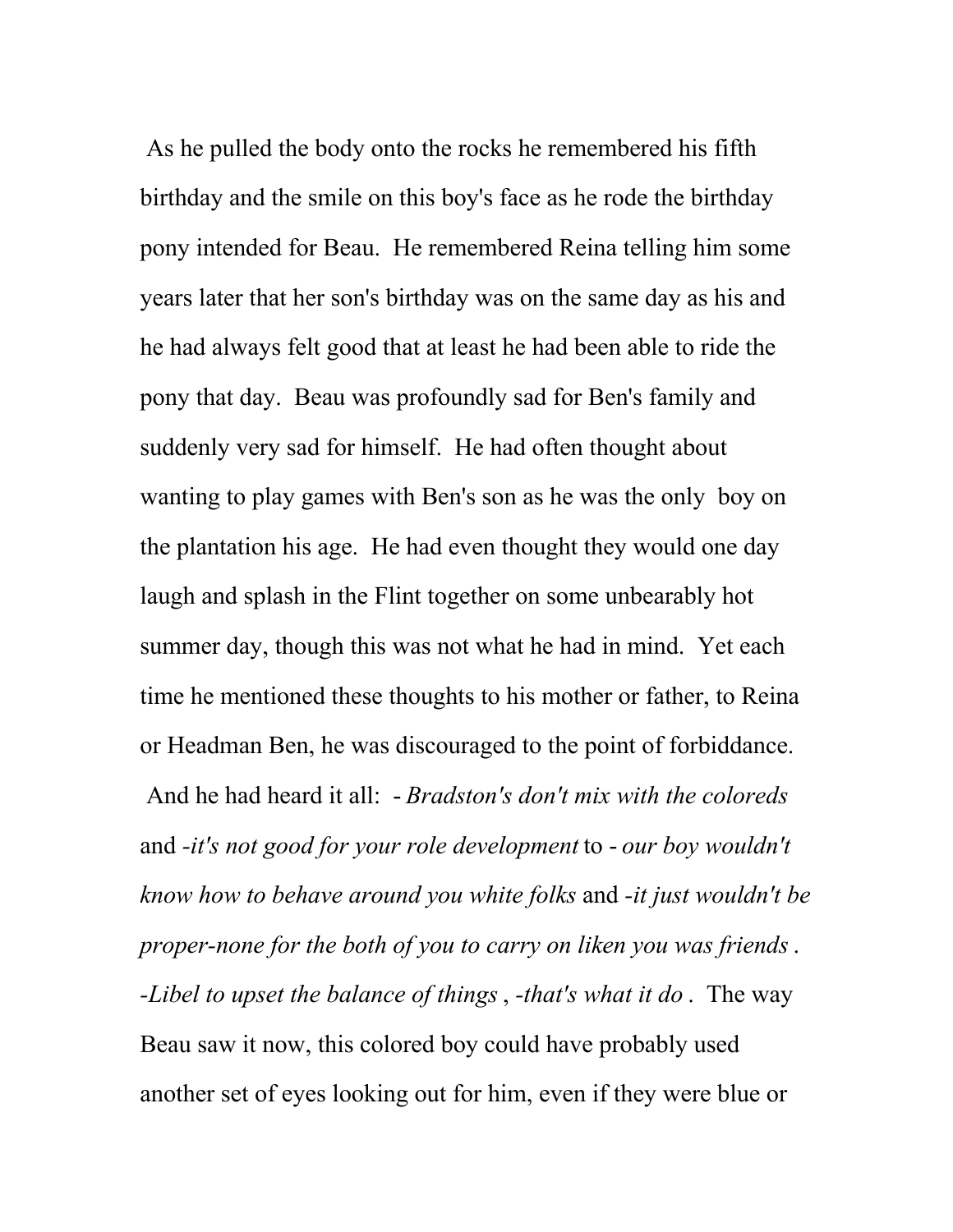green. He didn't understand grown-up reasoning much. -Mostly because it never seemed to hold up to what Beau already knew or was about to figure out anyway. He was at that age when he just rolled his eyes a whole lot or stared off into space. He took a deep breath and closed the eyes of his friend who probably had as much use for seeing grown-up things clearly right now as he did. Beau put his fist to the boy's chin and gently pressed it toward his nose until his mouth closed. A good part of the Flint River drained from his puffy lips. Beau had never been this close to Reina's boy before and he was momentarily content just to see what this playmate of his could have looked like. For the first thing, he didn't see how they were all that different. Beau was nearly as dark as the boy after spending all summer in the Georgia sun. They both had two eyes and a nose, two ears, a mouth, two nipples, belly buttons that stuck out... -okay, well they were a little different down there. Beau checked himself to be sure and conceded that he wasn't nearly as big as Ben's son in the region where his uncle liked to play. He wondered why that was. His uncle James had told him several times that he was growing nicely there and his uncle checked regularly too. Beau looked closer and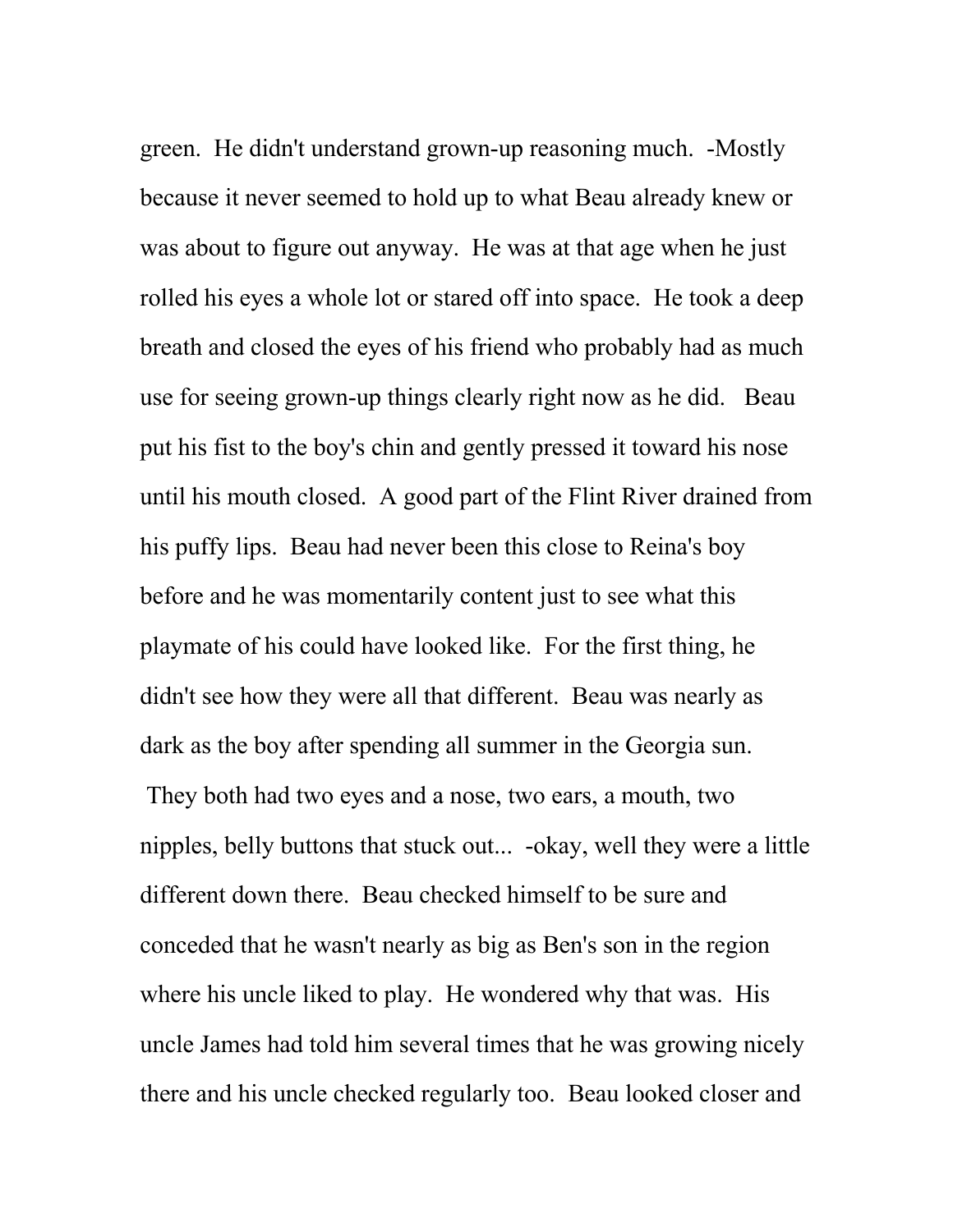saw the blood around some ragged skin and several leeches. This boy's ball sack had been hacked off! Beau jumped back and grabbed himself in sympathy pain. Instantly he wondered if the boy could have hit a stick or a sharp rock in the river? -Or worse, did somebody do this to him? Beau walked away ten steps then back the same ten steps in sudden anger, not sure what to make of any of this. What had this boy been through in order for them to come together at this place? He took a quick breath and closed his eyes feeling as though he were going to throw up if he didn't hold entirely still. He lurched toward some bushes and threw up anyway. Tears threatened to spring from his head surely forced out by the confusion that swelled there, but he stood his ground and refused to cry. Ten year old boys didn't cry on this plantation. On this plantation, ten year old boys were no different from five year old's or two year old's. If there was one rule to be obeyed and five others to fudge on every now and then, it was that boys do not cry. And he didn't neither.

Beau decided that it wasn't doing him nor the colored boy any good to just wait, so he left the river's edge to tell Headman Ben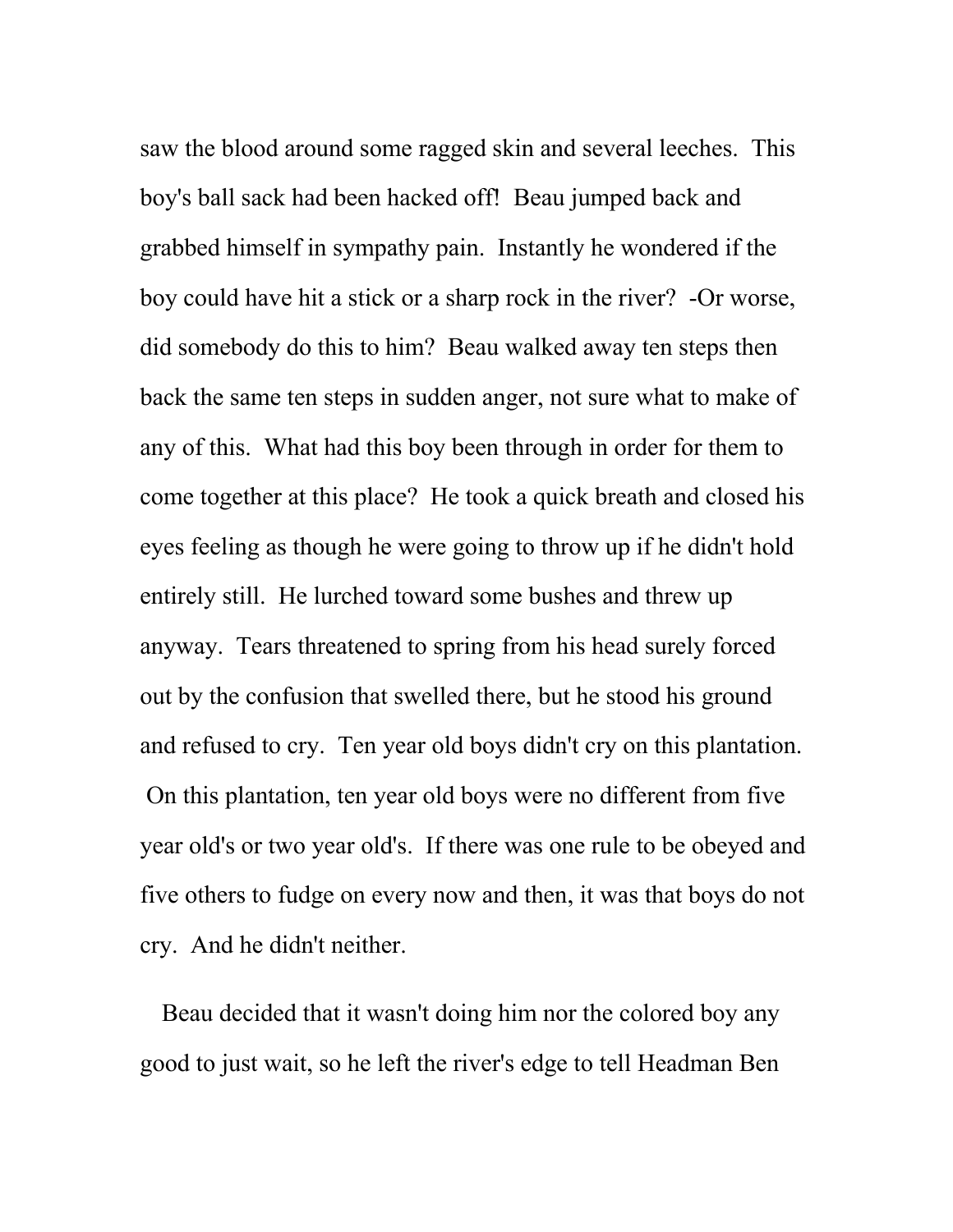that he alone had discovered his boy; -or rather, his boy's body, as someone with a knife and an angry heart had cut the *boy* right out of it. With that thought, Beau's gate turned into one of his fast runs, at which he was getting better all the time.

Right as rain, Ben thought to himself. Right as rain? It hadn't rained in Georgia in seven weeks. Those boys weren't yonder playing anymore than the cotton that grew in a straight row between his legs, was going to pick itself. He stretched his aching and sun blistered back into an upright position and squinted into the midday sun. He had twenty-five men, forty women and twenty-eight children out in this heat today, but he should have had 30 chillen of picking age, -thirty. The slave driver James took notice of Ben's break and walked down the row to challenge his pace.

"You missing a boy today, ain't ya, Ben?"

"That's right," Ben bent back over and continued to pick the yellow-white balls from the sun crumbling vines.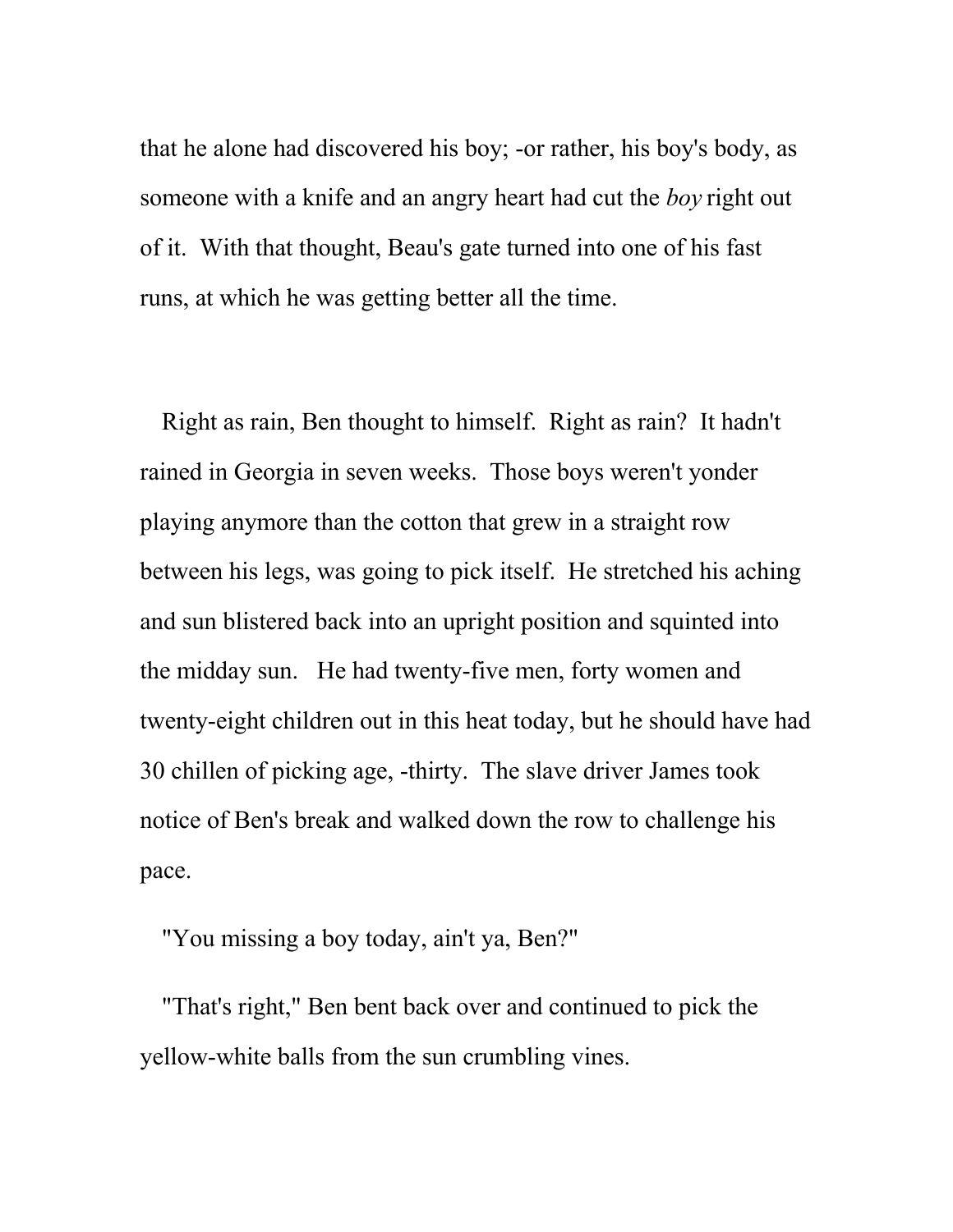"And where do you s'pose he is?" James asked with a crooked grin, grabbing at his manhood to stop an itch.

"Can't find 'em, Driver Jim." Ben paused for a moment wiping the sweat from his brow. A drop fell to his broad foot and vanished instantly in the hot dust that had collected there.

"Tis odd the boy not showing up in the field, knowing, like he does, what happens to nigger slaves that don't show for the day's work." James stated, acting somewhat surprised.

"Yessir." Ben continued picking cotton to avert the eyes of the Driver.

"I see. Well in that case, Headman Ben, I think it only appropriate that you speed up these niggers to make up for that missing boy. He was one quick nigger, that boy was. You tell 'em to work faster, Ben."

Ben cupped his chapped hands around his mouth and hollered in every direction at once with that magical voice of his that sounded like somebody yellin' into an empty rain barrel. Satisfied with his reprimand though troubled by this new information, James walked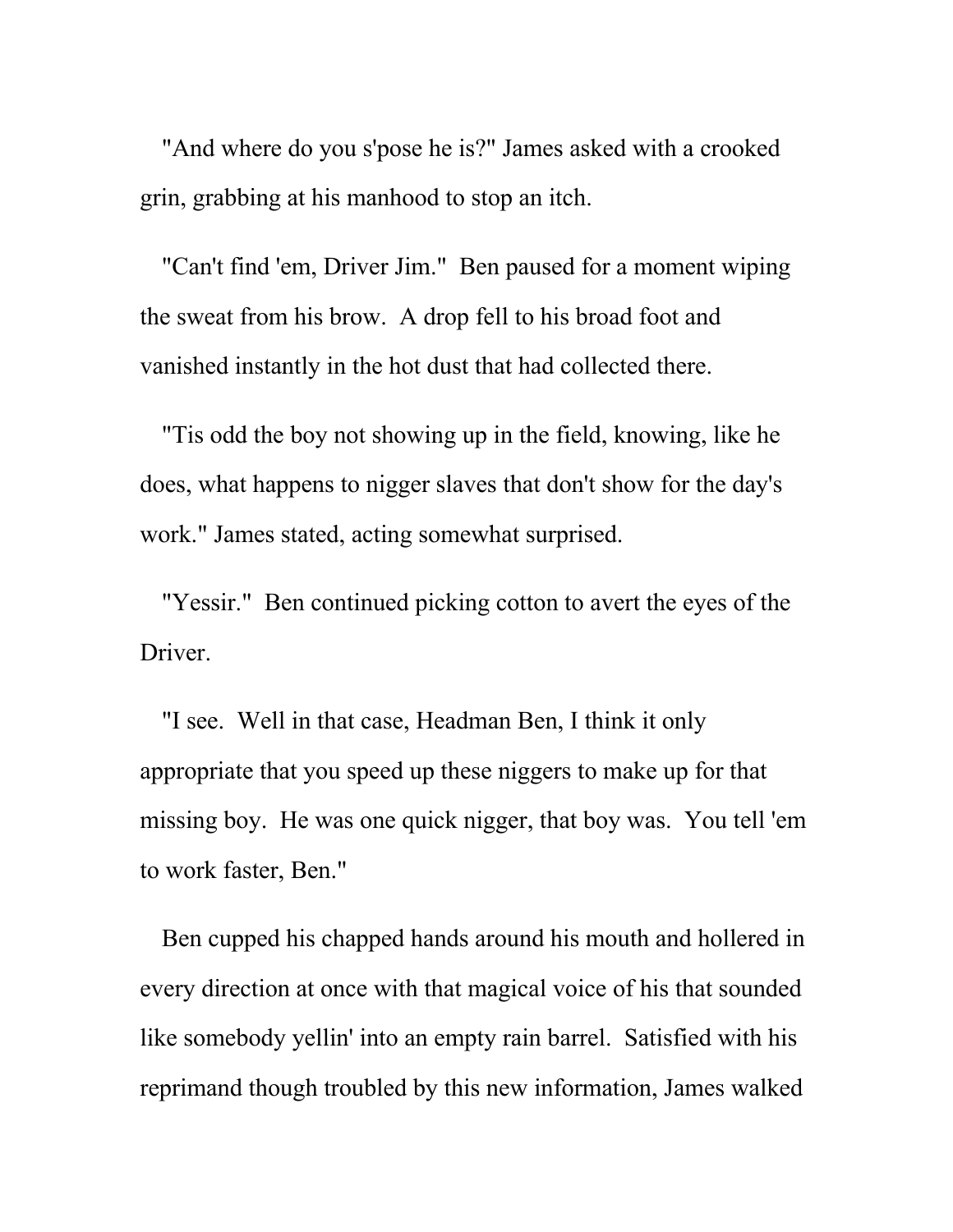back to the trunk of his shade tree next to the fields and continued his whittling. That boy had been very quick, he thought out loud, recalling the chase that had followed his escape last evening. For nearly an hour, James had followed the direction of every twig break and bird cry this side of the Flint. It was only after he'd nearly given up and headed for the big house, that James spotted the young slave taking a piss just beyond the slave quarters. It was then, that he surprised him from behind, slapped his giant hand over his mouth and dragged him kicking into the woods to the bank of the Flint River. The boy was whimpering by the time they entered the water but James knew this black lamb had to be silenced. He had seen and felt too much to remain a boy. He forced his head under the surface and held it there for four or five minutes, long after there had been any struggle. And then, as he had done for more years than he could remember, with every game or livestock kill, he took out his hunting knife and savagely claimed his prize. James had a special place in the forest where he would stash these new editions to his growing collection, perhaps later that very afternoon. He raised his head from his whittling diversion to see his favorite nephew bounding through the cotton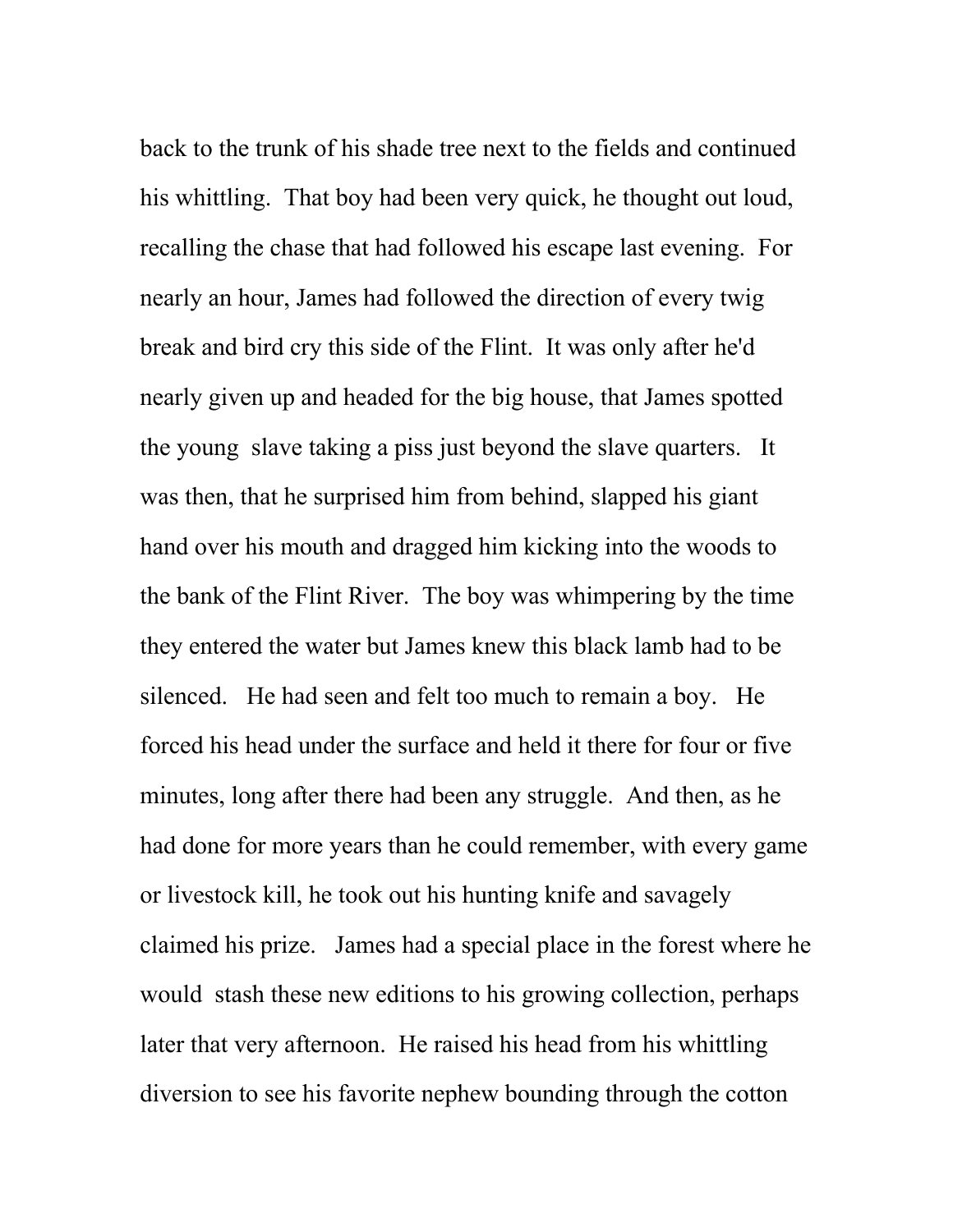fields. It had been a delight to watch that child grow and James could hardly contain his impatience waiting for him to become a man. The slave driver had been imprisoned on this plantation for nearly fifteen years without contact to the outside world and if it came to it, he would grow a mate from infancy who could return his affections and satisfy his monstrous cravings. Then he would feel human again.

Beau, scarcely winded from his flight across the plantation, tugged at Ben's tired, but muscular arm. "Headman Ben. You have to come with me right away." Ben hesitated, looking over at the slave driver who had started to get up. "Uncle James!" the ten year old yelled. "Father needs to see Headman Ben immediately. I've been sent to get him." He turned back around to the aging black man and looked him in the eyes. "It's your boy, Ben. Come with me." As they left the field, Beau looked over his shoulder to make sure his uncle didn't follow them. The driver looked nervous but he was already trying to recover the field momentum, that had come to a near standstill with Beau's arrival. The Widow Clark would have left her skin behind to pick cotton and done without it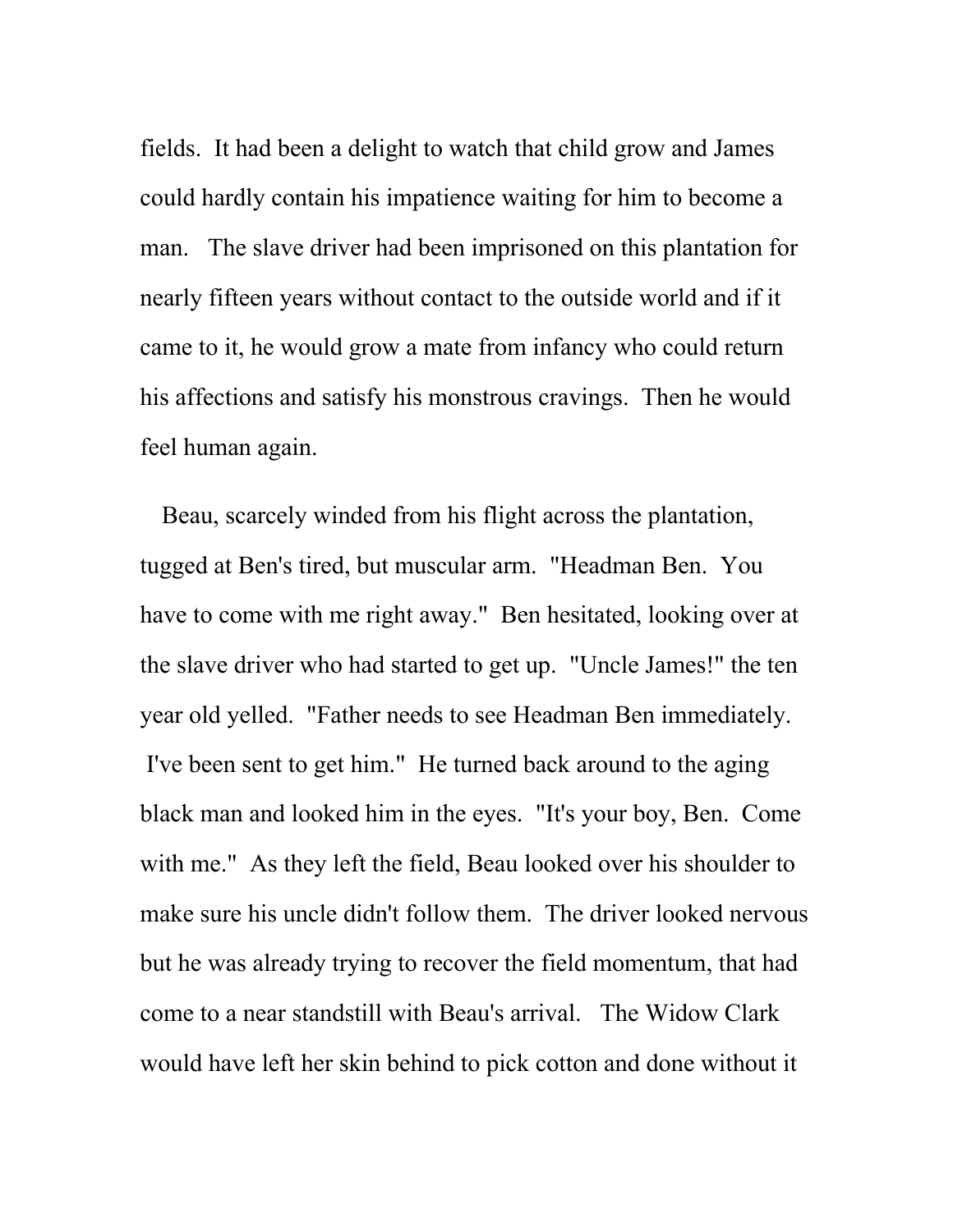the rest of her days if only she could have gotten out of that field to look for her boy. The waiting was agony and she feared the sun would turn her mad before it set.

Willy's eyes opened reluctantly, stuck together by a mask of mucous, river algae, cave dirt and sweat. It had been a nearly impassable night of fevers and shaking and pain that a ten year old could never have imagined, but at least for the moment, he had succeeded in erasing the details from his consciousness. He sat up suddenly to see where the devil he was and gasped in pain from the weight on his bottom. Oh, his bottom; -he remembered after all. And he hadn't died as he surely thought he would. He decided to stand to relieve the pressure on his backside and realized his nakedness and walked to the wall to pee. It hurt. He could see the sun of a new day pouring into the entrance of his hideaway and wondered what panic he had caused by not being in his bed or in the field today. His mama had been begging the Master to allow her boy to work with her in the big house. He knew that his disappearance would jeopardize things. Older slaves got whipped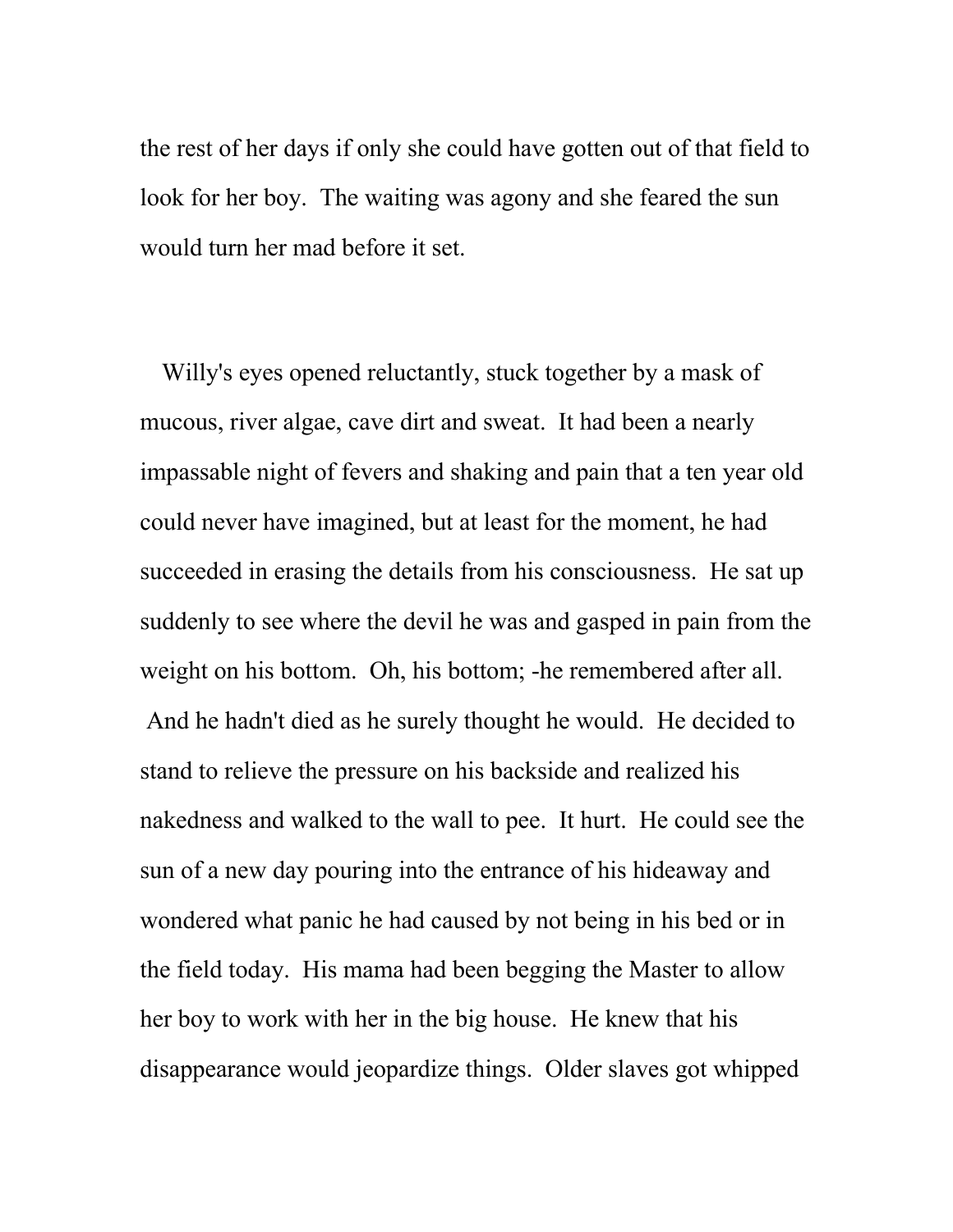if they missed a day in the field. Then Willy figured that iffin' the slave driver laid his eyes on the likes of Willy, he'd kill 'em for running away. Hell, Willy spit on the dirt floor of the cave, he was good as dead. He knew in that instant that he couldn't go back. He'd wait for night to come and he'd go. He didn't know where, but he'd go.

Along the wall he spotted a long shelf that had been carved in the hardened clay and on this shelf were several eggs of different sizes. Some were very large. He picked one up and examined it. It was shriveled and caved in on one side. It wasn't like any eggs Willy had ever seen before and he couldn't imagine what had been born from them. Some were smaller and looked like dried plums that had been sitting in the sun a whole summer long. He quickly lost interest beyond the fact that someone else had been here before him. He walked to the edge of the cave and to the long circle of light that pushed its way inside like a parlor rug in the big house. He hadn't actually realized how badly he smelled until he got his lungs full of fresh air and could make a comparison. He saw the dried blood on his legs where it had mixed with his own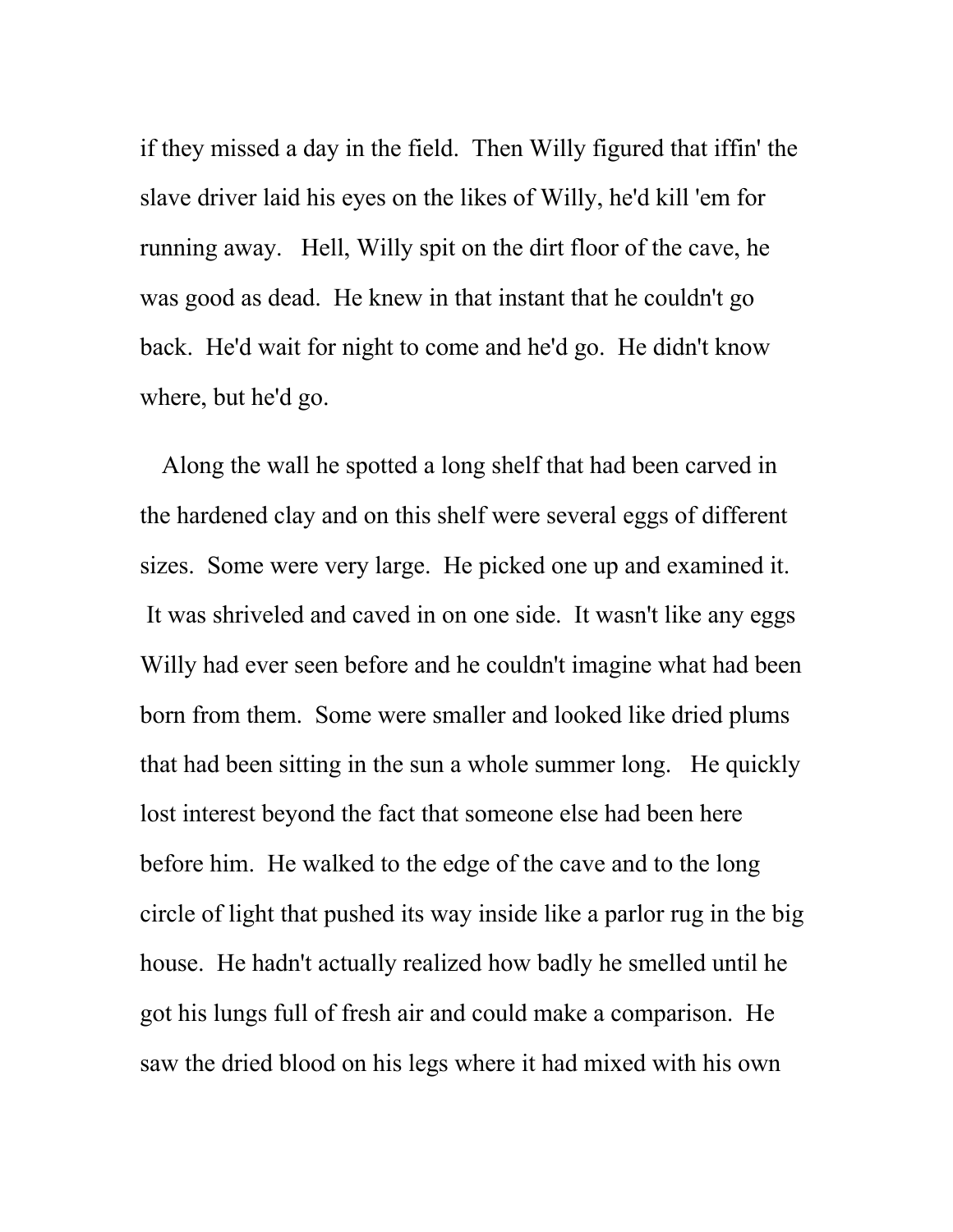end and he saw the river. Willy wasn't much for looking bad under any condition and he walked cautiously out from between the trees into the day. Through a bog of mud he trudged, watching his footprints disappear behind him. The mud felt cool and safe but he had his eyes on the river. He waded in until the water lapped at his chest and he began washing himself. He felt instantly better though he kept a constant watch on the trees and the trail for any movement there. Willy knew the river and he knew how to swim across it when he had to. And he knew how to hide under the grassy banks when he sensed danger like he did last night. His mama had always told him he had the ghosts of many ancestors trapped inside him showing him the way. Willy knew to believe it. Now, he had no choice but to trust it.

The air was thick with the scent of freedom. Willy had escaped the arms of the Slave Driver and tonight, he would escape again. But he needed food and he needed clothes. He was hungry. He crawled from the cool river and into the warm mud bog where the wet earth swallowed his body as efficiently as it had removed his footprints. Willy allowed the mud to find every crevice of his ten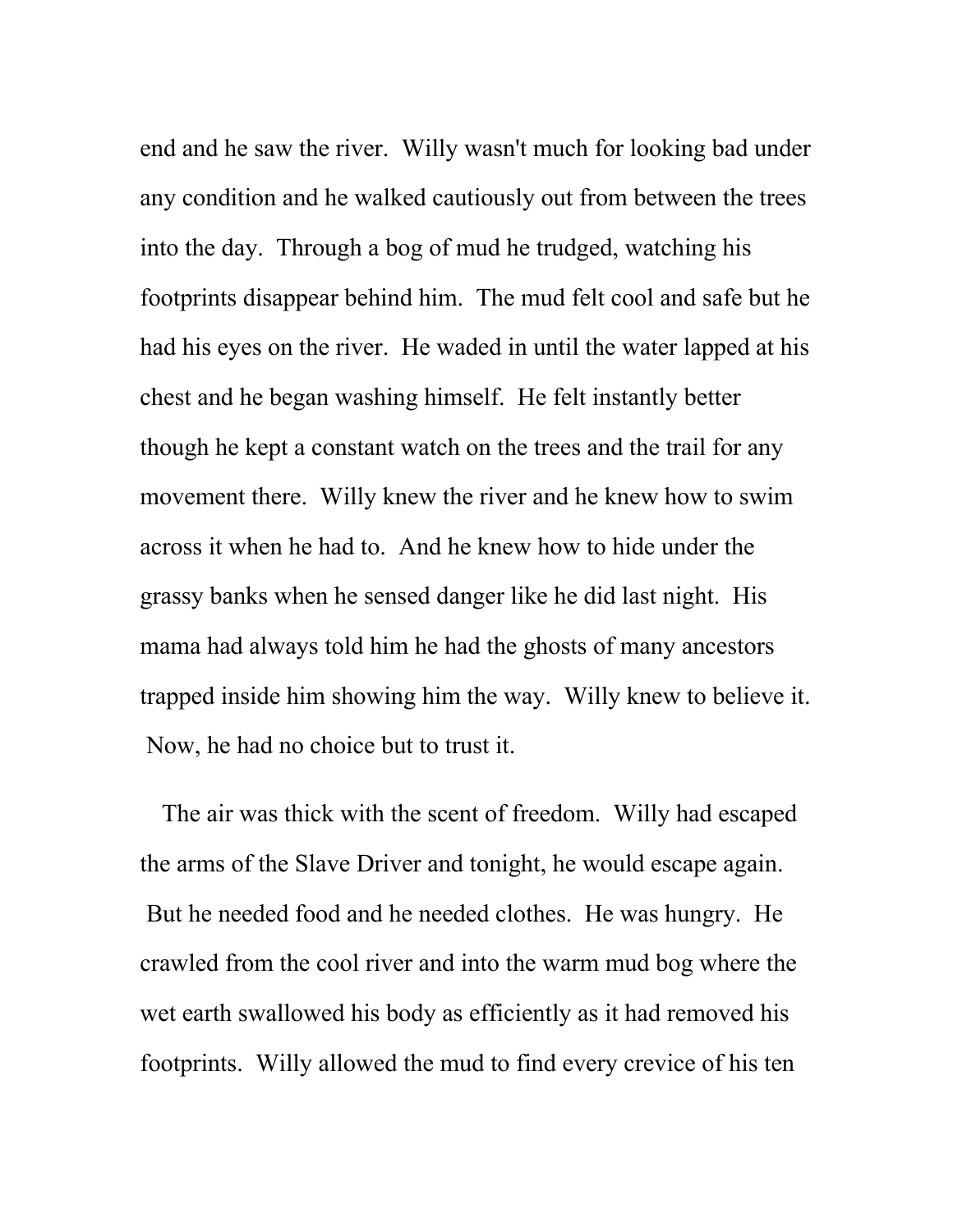year old body and the mud excited him. The part that made him a boy, became hard and anxious and as he pressed it deeper into the inviting clay, he remembered the slave driver. Willy began to mimic his anger and the animal like ways he had used his man parts on him and the sheep outside the barn. His head stretched into the sunshine as his black bottom and legs drove deeper and deeper into the soft river bank. Willy was alive with feelings he had never felt before, feelings the slave driver had taught him, and he pounded his body into the earth until it felt as though it would break into a hundred pieces if he didn't stop but he couldn't stop. His eyes rolled back into his craning head as the earth sucked the boy out of his heaving body leaving behind the shell of a man. He spasmed in short breaths trying to inflate his new lungs. He was alive.

A branch snapped and sounded like thunder. Willy didn't move. His eyes strained to cut through the timber, to see the animal or man who could make such a noise but saw nothing. Slowly he brought handfuls of mud to his face to cover his forehead and cheeks and chin. He had discovered the clothes that would get him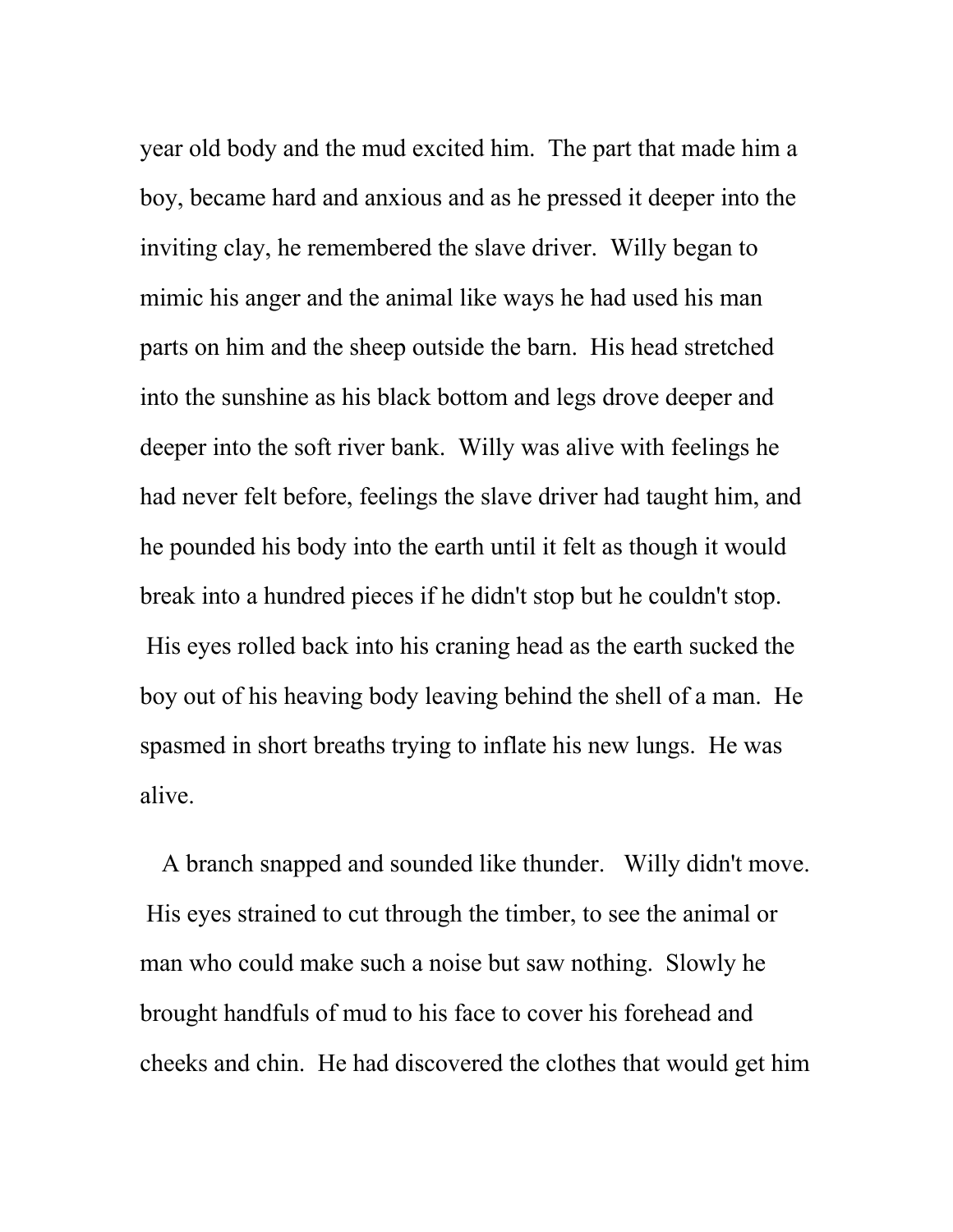through the day and into the night. Still, he scarcely moved. There! At the entrance to the cave, barely six leaps away, he spotted the Slave Driver as he ducked his head to go inside. Willy slowly lowered his head until his chin and mouth disappeared in the muck. His eyes closed to mere slits until the whites had vanished and he stared like a frog in the midday sun. In a minute, the driver emerged and hurried back down the trail without any interest in the river, in the mud, in the sun, the frogs, the trees. Willy listened as sticks and rocks signaled the driver's retreat back into the woods. The sun had started to dry the mud on his backside, but he didn't dare move, not even when his skin started to itch beneath the baking mud. The woods had now betrayed him twice but he was mastering the art of staying still.

For nearly a half hour longer he laid there in that bog until he feared it would harden solid and trap him. He pried his body from the wet clay and stood, fascinated by his transformation. He walked a few yards to the trees and posed before a thicket of slender trunks, sure he could confuse Nature, by the way he looked like a trunk himself. He laughed, feeling very much like a boy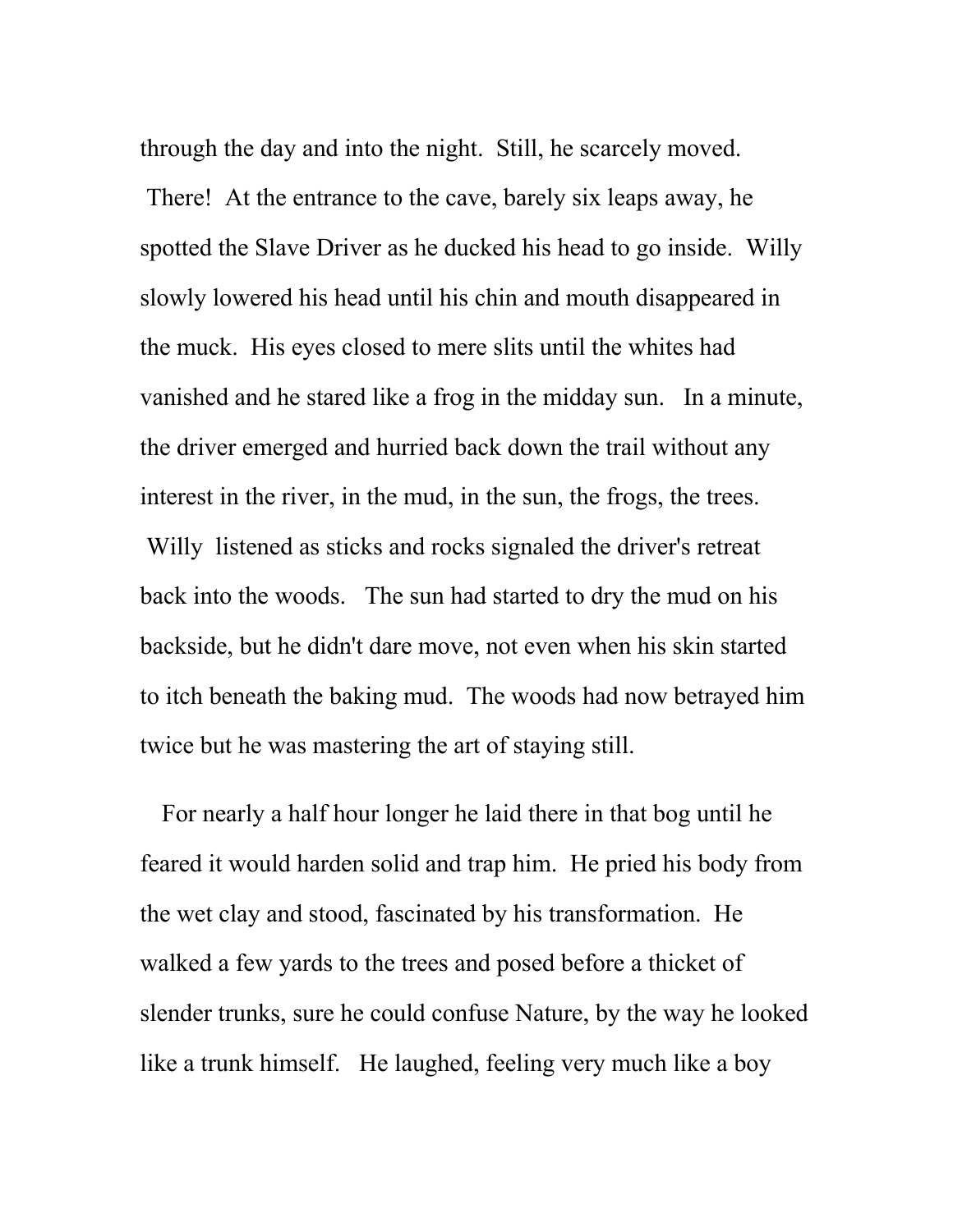again, and sat on a large rock where he carelessly but helplessly fell asleep in the strong, yellow sun.

After pointing Headman Ben in the direction of his son's body, Beau doubled back to watch his uncle from the trees next to the cotton fields. Even for a ten year old, he knew his uncle pretty well and could usually tell when something disturbed him. He hadn't seen him for more than five minutes when he had gone to the fields to get Ben earlier, but he had a strange feeling that his uncle just might have something to do with the disappearance of those boys. Beau was beginning to gather the pieces.

Remembering that last night he had refused his uncle's advances for the first time, causing his uncle to leave the house in a rage, Beau deducted that with the discovery of the boy with his privates cut, all of this madness could possibly be his own fault or, at least now, had become his responsibility. He followed his uncle north along the Flint, keeping a safe distance between them. It was odd enough that the Slave Driver left the slaves unattended in the fields, especially in Headman Ben's absence, but his uncle was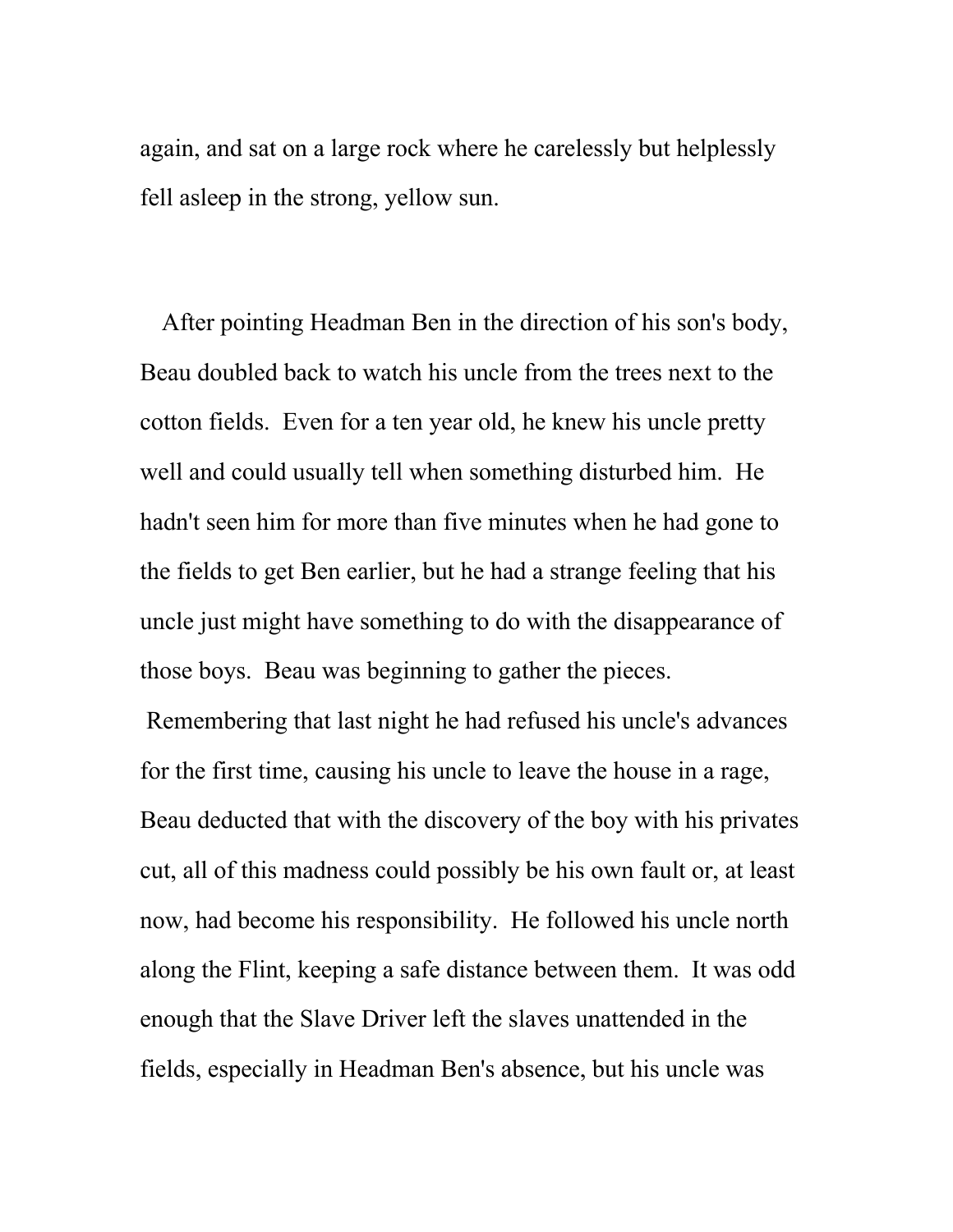running through the woods like a frightened swamp deer and it was everything Beau could do to keep up. Fortunately, Beau knew the river trails well and the river even better. After an hour he realized the trail was about to end at the river's edge and his uncle would be forced to return back or he could cross the river to pick up the trail on the other side. Across the river wasn't Bradston property and Beau had only explored there once before. The river would be easy crossing this late in the summer, he reckoned, but hid himself in some bushes just off the trail about 200 yards short, just in case his uncle doubled back without warning. He didn't have to wait long either before his uncle strolled by whistling a common field tune as though he had been out for his Sunday walk. Beau sat still as a rock for several minutes before he was satisfied that the forest had become quiet and safe enough for him to resume his investigation. He noticed that the heel from his right boot had fallen off, which would cause him to walk funny, but he didn't delay and headed down the trail to the point where it disappeared into muddy shallows fed by the passing river. His greenish-blue eyes braved the brightly glistening water to search for the second body which Beau sensed was around there somewhere. He waded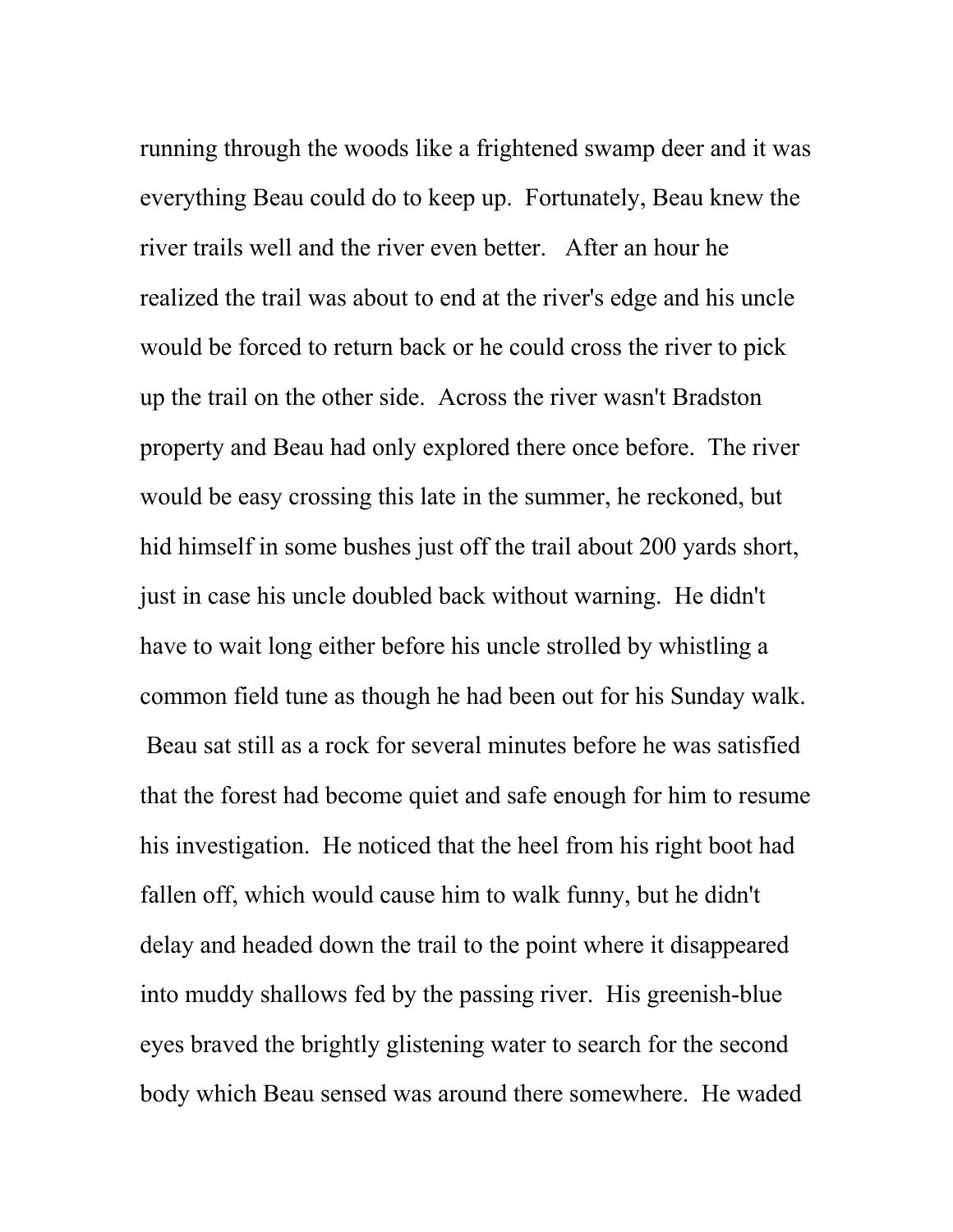in until the water passed his knees and he combed the banks on either side finding nothing. He was perspiring and the water, ever so slightly cooler than the day was hot, felt wonderful. Beau eased back dipping his whole body in, clothes and all, until the Flint gurgled past his lifted chin while the rest of Georgia baked beneath the sun. In an instant he could have forgotten the day and the time and the reason why he had come to this particular stretch in the river, had the reason not hauled open and sneezed less than eight feet away! The Little Bradston jumped from fright sending a splash of river into all directions including his eyes. He heard a yell and rubbed his eyes in time to see an old log stand itself up on the rock next to him before running into the trees. Beau scrambled out of the water holding onto his britches. He spotted the log as it darted from tree to rock and he took chase. It was a marvelous discovery and whether this log was a wild boy or a stray Indian, Beau was determined to catch it as it dashed in large circles about the end of the trail. The missing heal on his right boot made him faster than he had ever been before and he found he was gaining on his prize until suddenly, it vanished! Beau slipped to a stop in the river mud where the chase had began and shot looks in every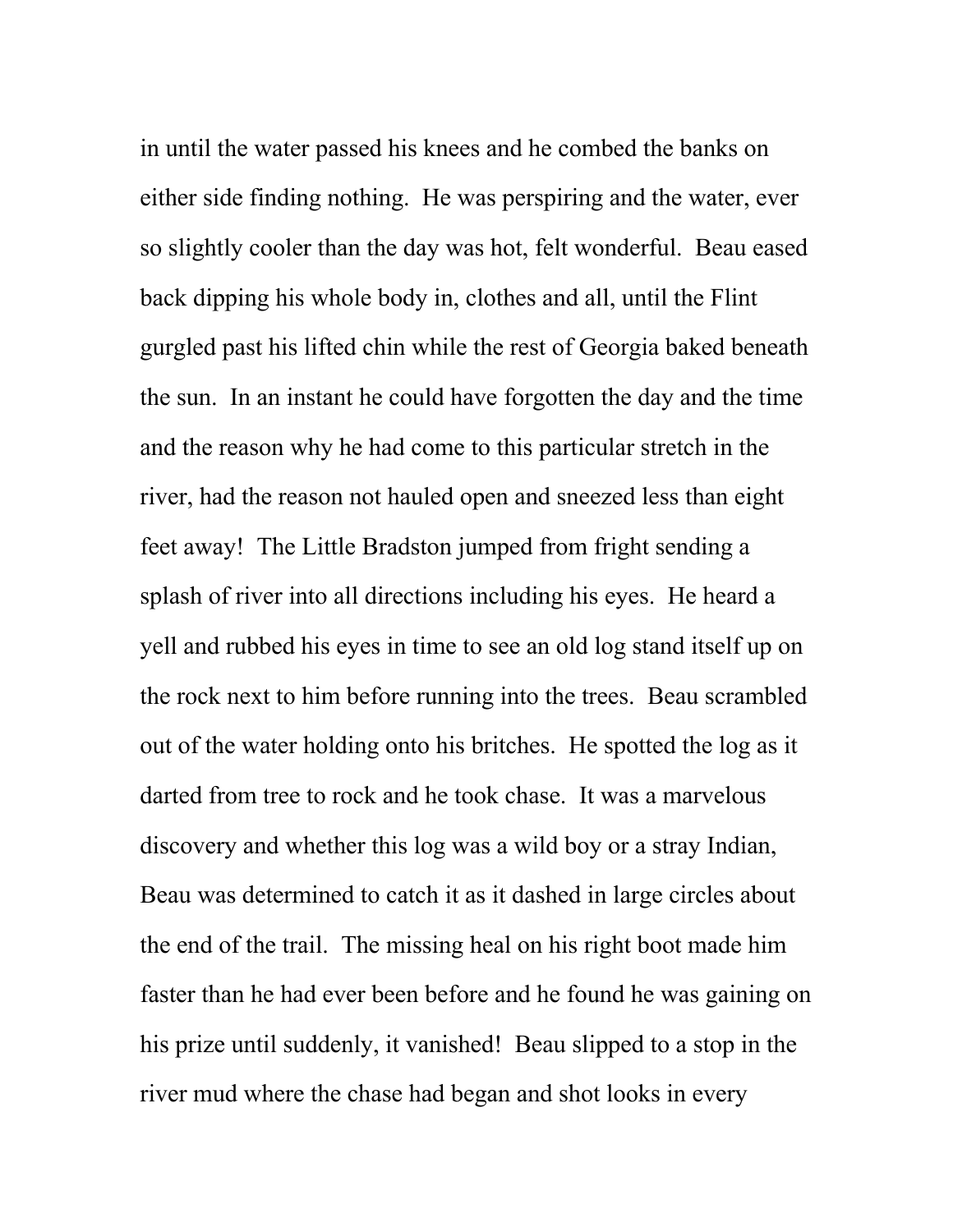direction. His heart thumped madly and a smile crept onto his determined face. He was looking for a wild boy or an Indian. He needed to be looking for a log. He blinked his eyes and searched again, very carefully. There, to his left was the only tree in the forest with shoulders raising up and down as his muddy chest filled and expelled rapidly. Beau slowly turned to face him, avoiding any sudden movement, as though he could calm the creature.

Willy had only known such fear once before in his life and even that experience was scarcely twelve hours old. Still, short on direction in these matters and out of breath, he wouldn't move until Master's boy moved. He was terribly anxious to discover the character of this white boy as he had long watched him from a cautious distance and realized early that he didn't seem to have the hate of his father in his eyes. But he knew how quickly the eyes of the white folk could change to rage. He swiped his dry lips with a pink tongue and tasted the mud there and recalled in that instant that he was still naked save for the mud. Embarrassed, his hands flinched to cover his boy things causing Master's boy to jump suddenly, just before he gave away his first smile of the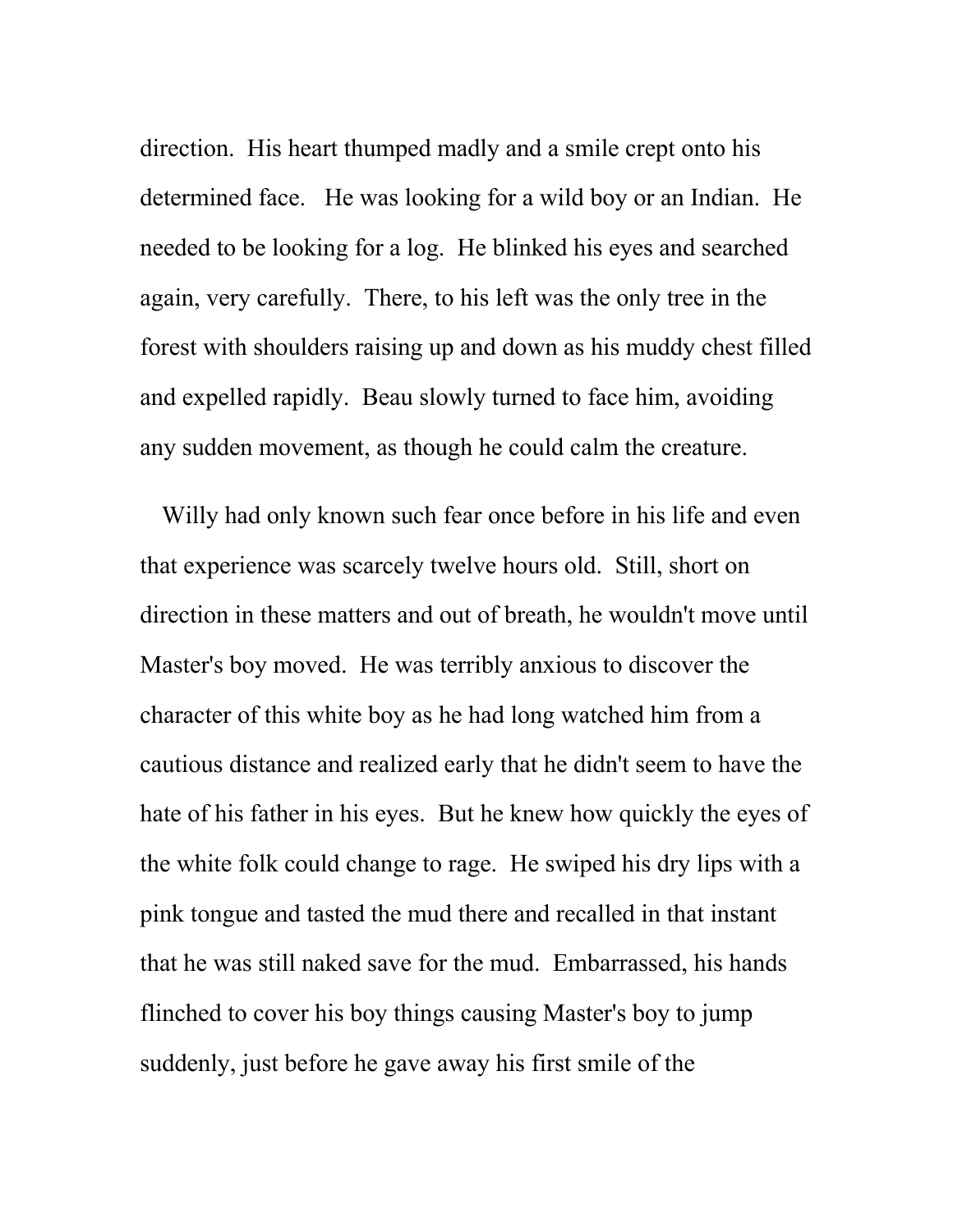confrontation.

Beau thought he recognized the eyes of Ben's family under all that river mud but he couldn't be sure anymore. He thought he had been sure that he'd pulled Ben's son from the Flint earlier that morning and his heart raced as he recalled Ben telling his father on the porch, that two boys were missing, not one. It seemed silly to just be standing there staring at each other and when the other boy moved his hands to cover himself, it seemed even funnier still. Beau took a slight step toward him hoping to confirm his identity.

Willy took a solitary step backward reminding himself that his instinct to investigate would need to respect his instinct to flee, if cornered. He could see the Bradston boy shaking behind an inquisitive smile and he relaxed slightly allowing his lungs to breath again. In ten years he had never stood face to face with this boy that had been born on the same day. He wanted so desperately to talk, -to ask the questions he'd long daydreamed of asking. He wanted to run again, to chase and be chased until the sun slipped down the other side of Georgia and it would be time to go home for supper. Willy knew in his heart that this is what boys were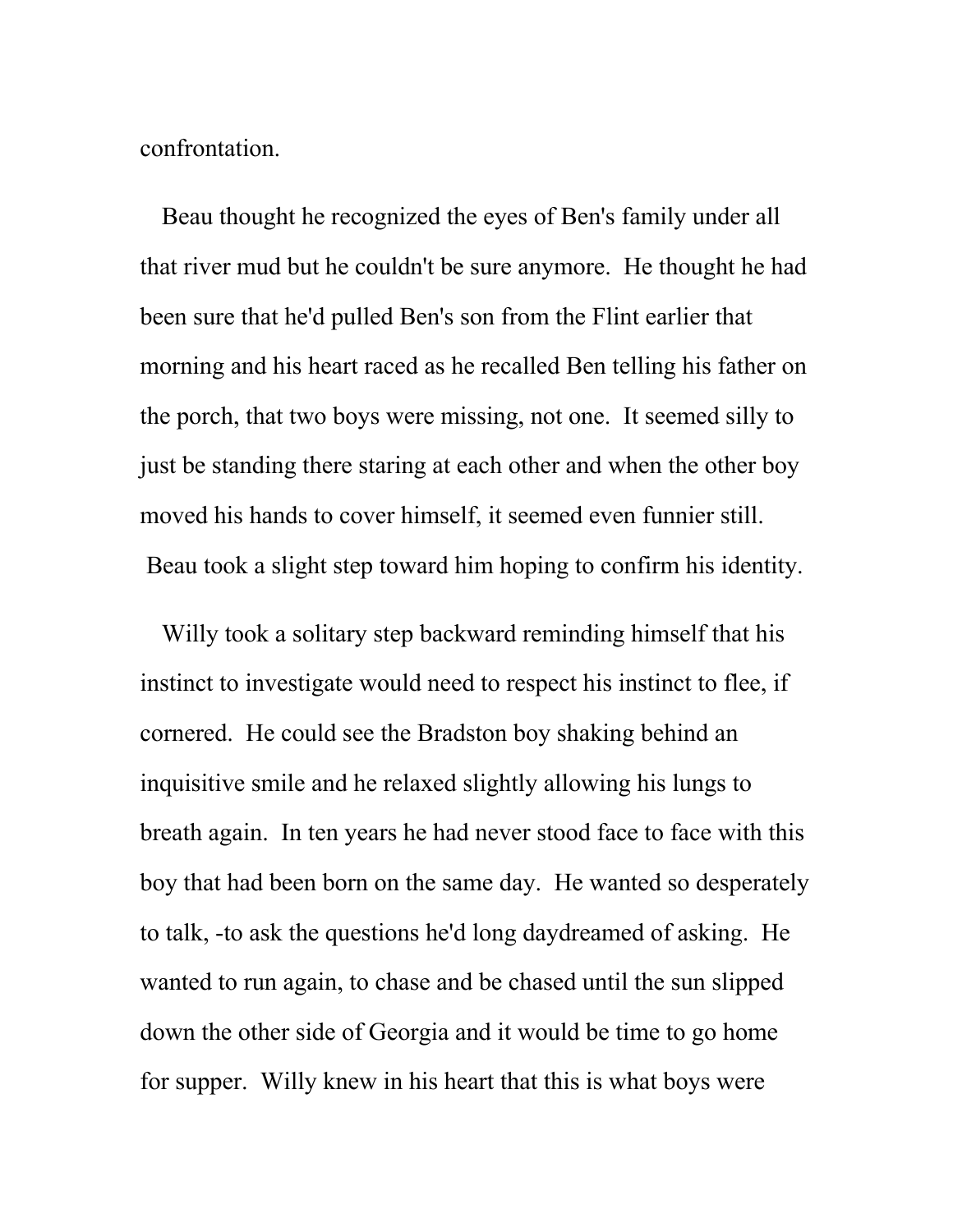supposed to do even though he had nothing whatsoever in his lifetime to base that on. Instead, he was hungry and his bottomside ached and these were things that a ten year old shouldn't have to worry about.

Ultimately Beau spoke, with a voice unsure of his years. "Do you know who I am?" He asked.

Willy shook his head yes. Beau took one step closer. Willy stepped back.

"Do I know who you are?" he squinted raising his forehead into deep rust curls.

Willy shook his head yes and stepped back again, for good measure. He found himself pressed against the trees leading into the cave.

"I would never think to hurt you," Beau struggled for reassurance.

Willy had been hurt by absolutely everyone all his life and wondered how anybody could even make such a promise. He stepped back again.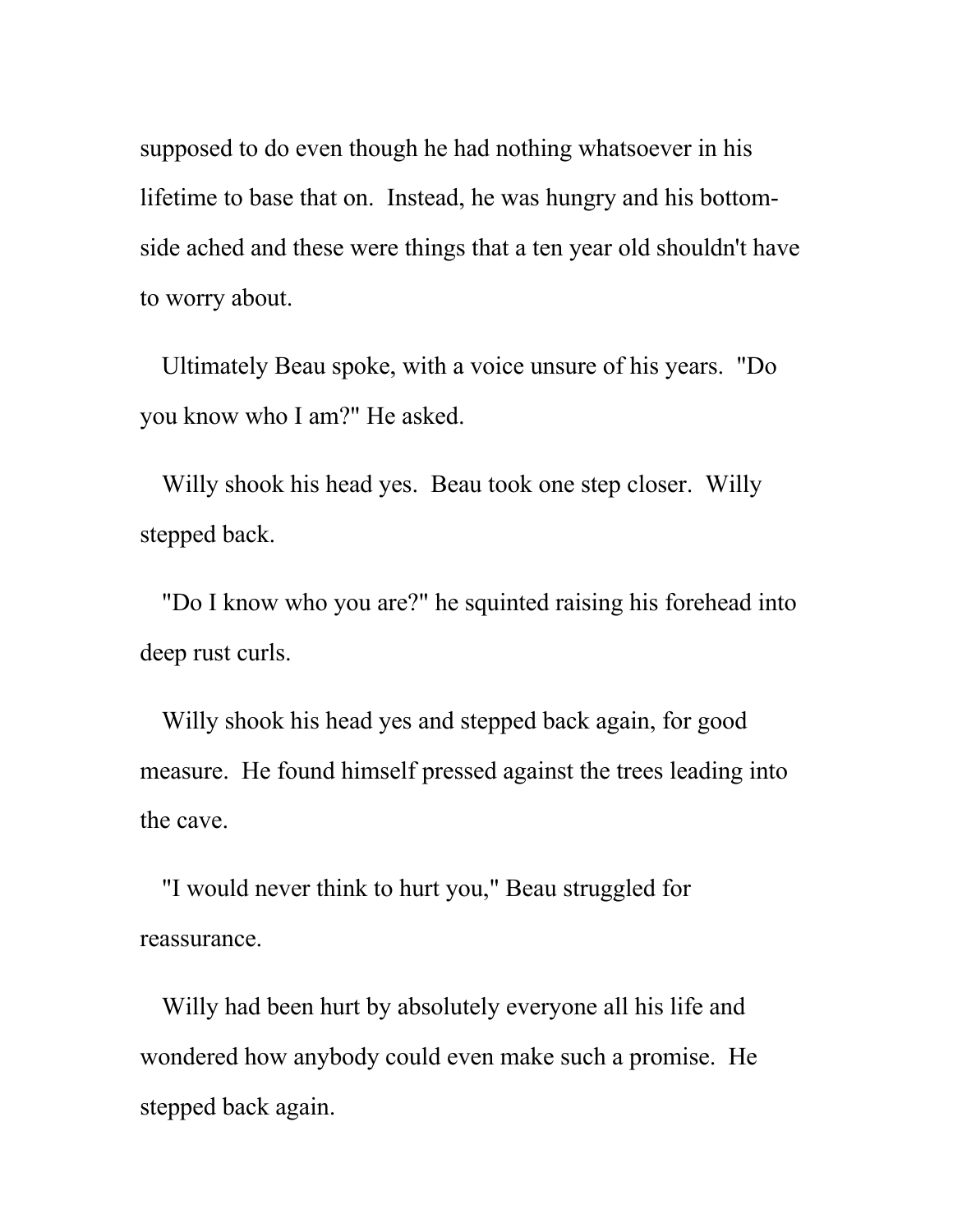Then from out of the trees and from behind the sun came a voice so horrifying, so bass and defiled, that it flushed the blood from Willy's head and he collapsed backward into the mouth of the cave. Beau shot a lightning glance toward the trail coming out of the trees and spied his yellow-toothed uncle half-smiling as he did only when he knew he was about to play dirty with his nephew. "I caught you, didn't I," he grumbled waving the heal from Beau's boot. "You followed me out here didn't you?" He approached grabbing Beau by the front of his shirt. Beau could tell that he was nervous and angry and he stuttered when he answered.

"No. I-I- I just went walkin'. That's all."

"You're lying to your uncle!" James raised the boy from his feet and stood him on a large, river-smoothed rock. Their eyes were on the same level. The rancid smell of bourbon rolled from his dripping tongue and Beau turned his head away. "You've been snooping, haven't you?" You followed me to the cave, am I right?" His uncle raised his voice and shook his hand holding the boy's clothes. Beau glanced over to the trees to make sure his friend had gotten away. From this new vantage he could see the entrance to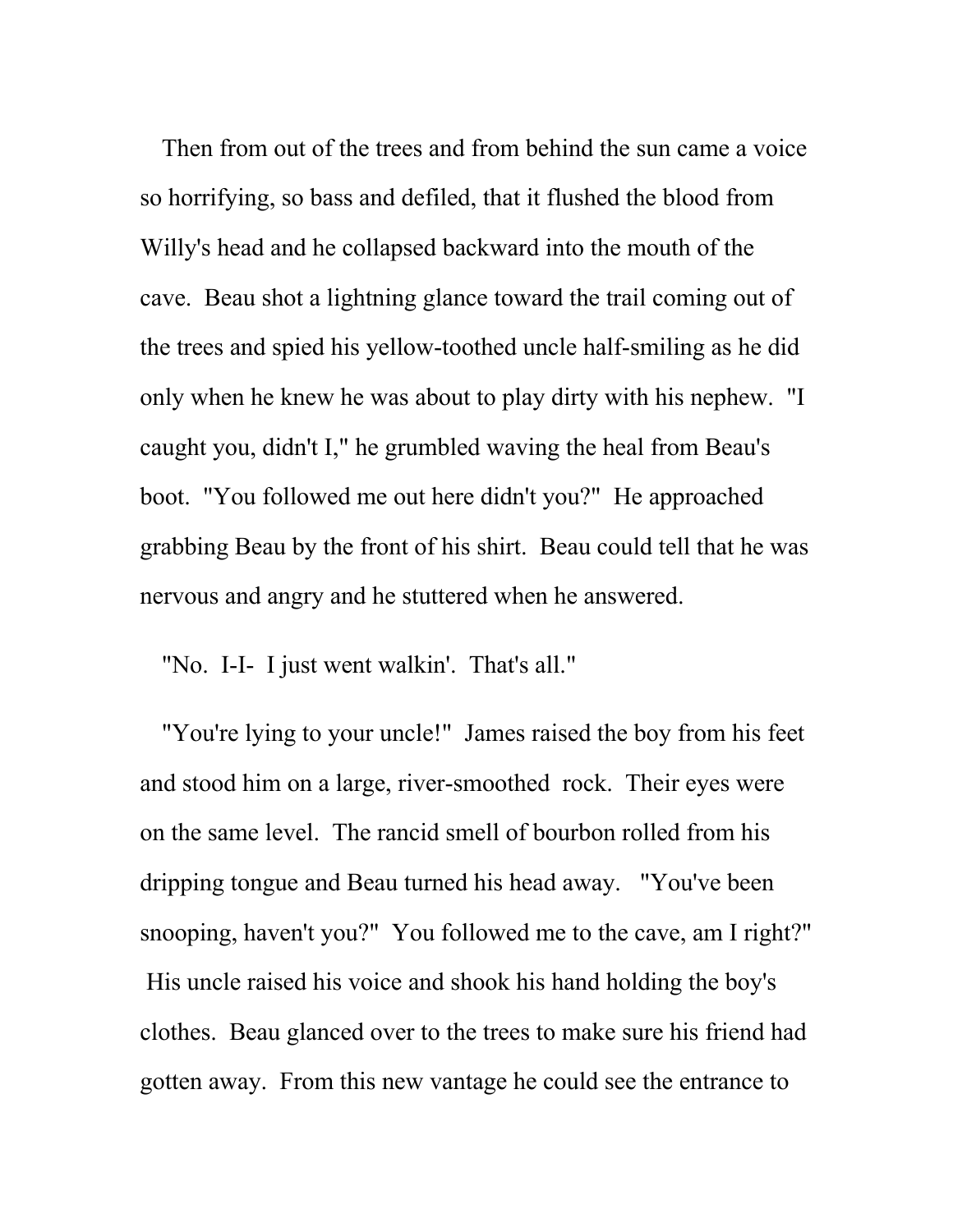the cave his uncle spoke of and trembled. "I am right!" his uncle deducted by the look on his face and the direction in which it stared. "Well, let's go in together and see what we can find-!" His uncle yanked him from the boulder and began to drag him toward the cave.

"Wait!" Beau screamed, before he had ever thought about what to say next. "That's not why I came out here." His uncle relaxed his grip on the collar and Beau proceeded to smooth out the material as his explanation developed. "I followed you, yes. I, I was afraid you were mad at me for not letting you play last night. I didn't want you to be angry." Beau bit his bottom lip for fear the truth would leap out of his throat like vomit from a thousand fevers. His uncle stopped and turned around very slowly. His teeth grew to the size of Indian corn in the Fall as his free hand sailed from no where to cradle Beau's crotch with a firm and approving squeeze.

"Is that so?" the whiskey-soaked relation whined in a gentler register. "Well, that changes things doesn't it, young man?"

"Yessir," Beau cringed.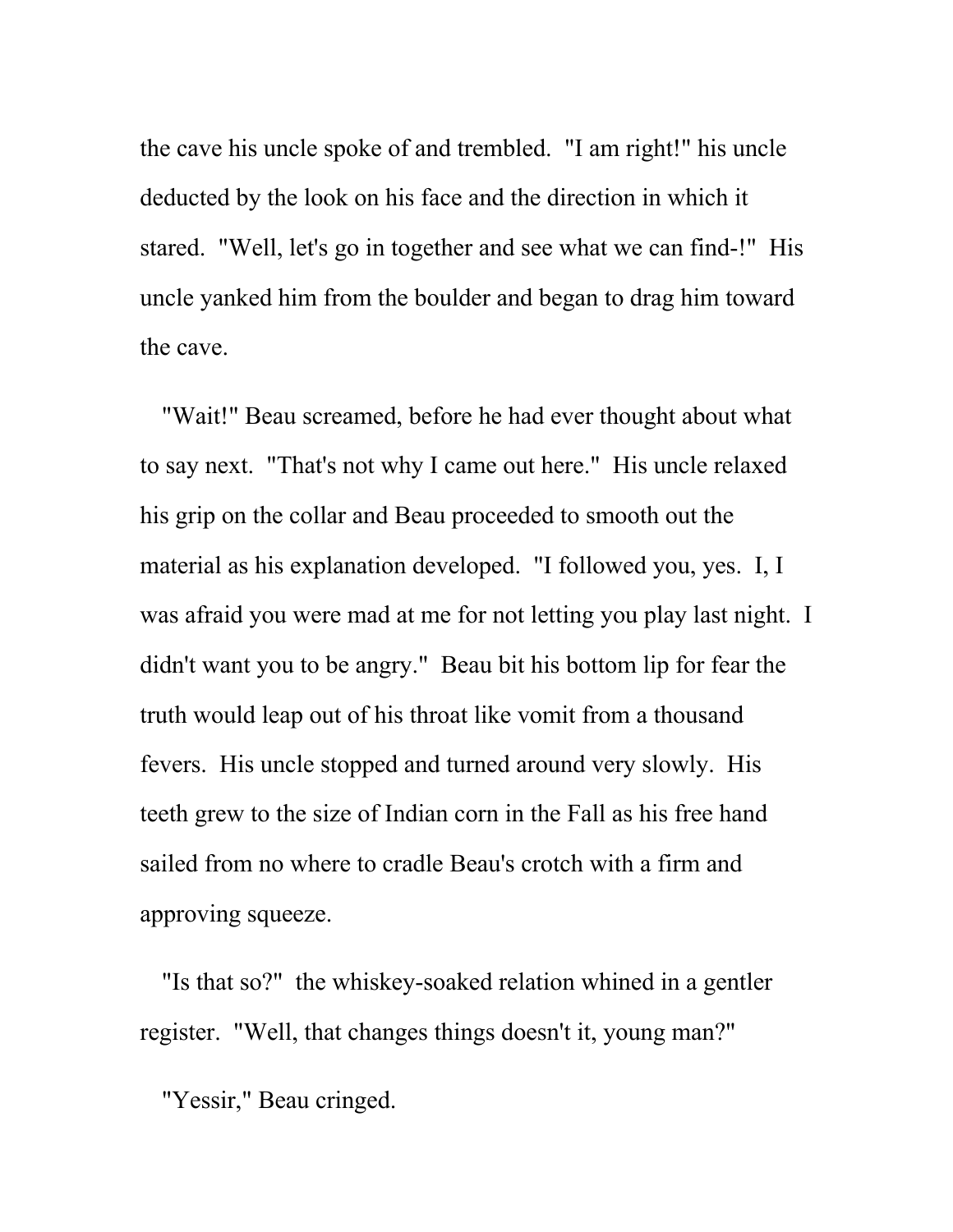"Then I'd be honored to show you my cave." His uncle gestured broadly toward the concealed entrance beyond the guarding trees and Beau took a step back.

"Uncle James," he gasped. "I don't think I would like going inside a cave," he panicked. "Let's do our business out here next to the river."

His uncle picked him up in laughter and carried him toward the cave. "Don't be a girl, Beauregard. I know what you have between those legs of yours." He fondled roughly. It took every muscle and pore in Beau's nervous body to resist his will to fight but he knew he needed to distract his uncle by providing him pleasures if Ben's son was to make it out of the cave alive. Beau laughed loudly as he forced himself to play out a struggle in his uncle's strong arms. He wanted his frightened friend to hear their approach from where he surely trembled inside the cave.

Willy inched his way into the deepest recess of the hole until he was crouched down in standing water. The sound of the driver's voice dispatched him in a rage that could kill with bare hands, but he waited, taking quick sips of air between heart beats. He could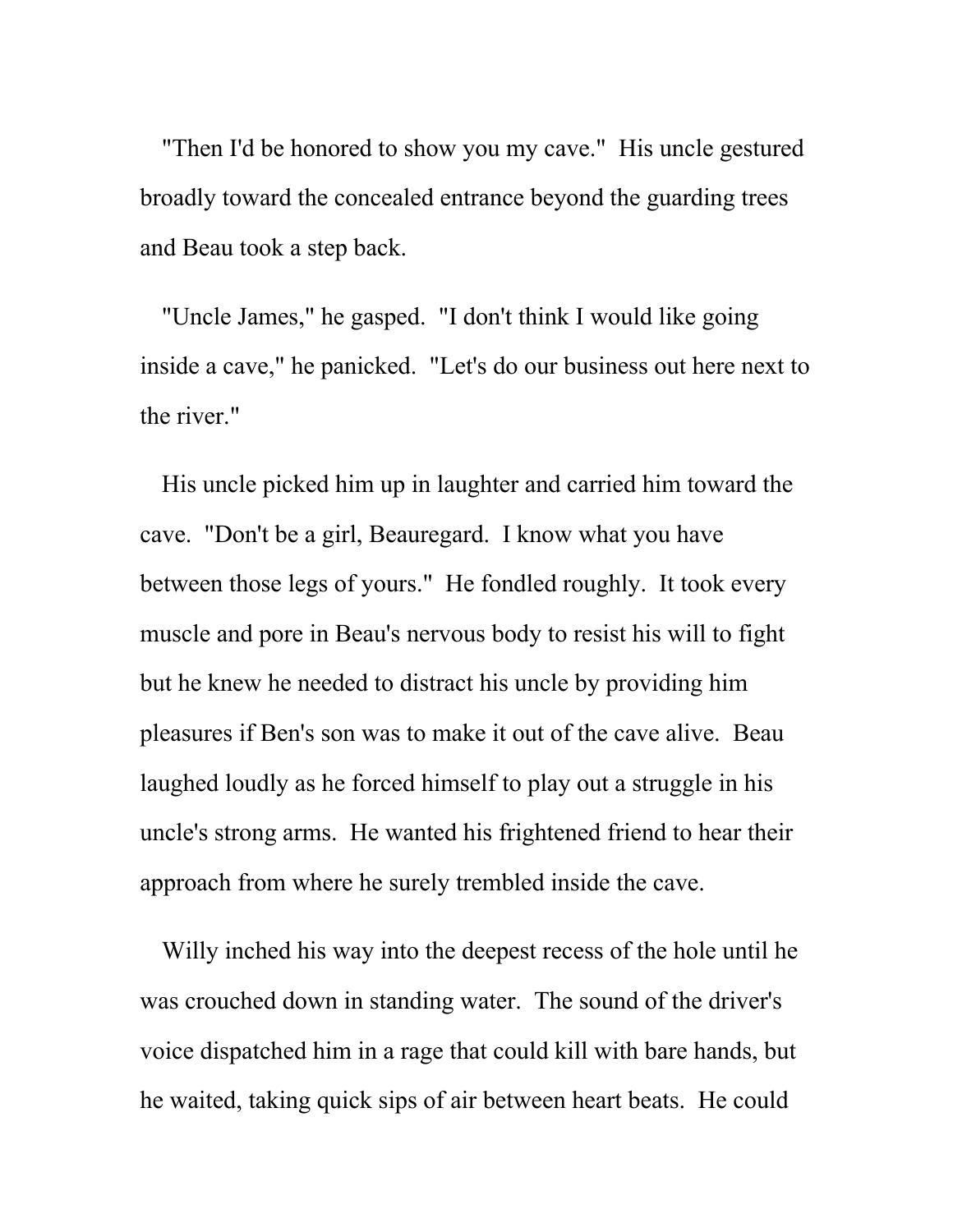see the daylight streaming in angled lines through the entrance. He pondered but could scarce remember the night he had passed there, in and out of fevers and delirium. Voices grew closer and he could hear the boy, strangely laughing. His eyes adjusted to the darkness and he saw, all too clearly as the driver laid Master's boy on the cave floor and lowered his age ten overalls. Willy withdrew another foot and found the water deeper and cooler as it penetrated the muddy sheath that had been his second skin, -his second chance. Would he be blessed with a third?

"It's been several weeks and I know that you are bigger than the last time we played," his uncle fiddled with his under pants and Beau was embarrassed that Ben's son would know this, see this. It never occurred to him that Ben's son had watched he and his uncle in their games before, on a rainy night from the muddy Bradston porch, nor that Willy understood better than most, the helplessness of the vile situation. "Ah, yes. Much bigger as I had suspected," his uncle praised as Beau lowered his under-drawers and flung them to the back of the cave where he hoped his friend could make use of them in his nakedness. The driver chuckled in a low voice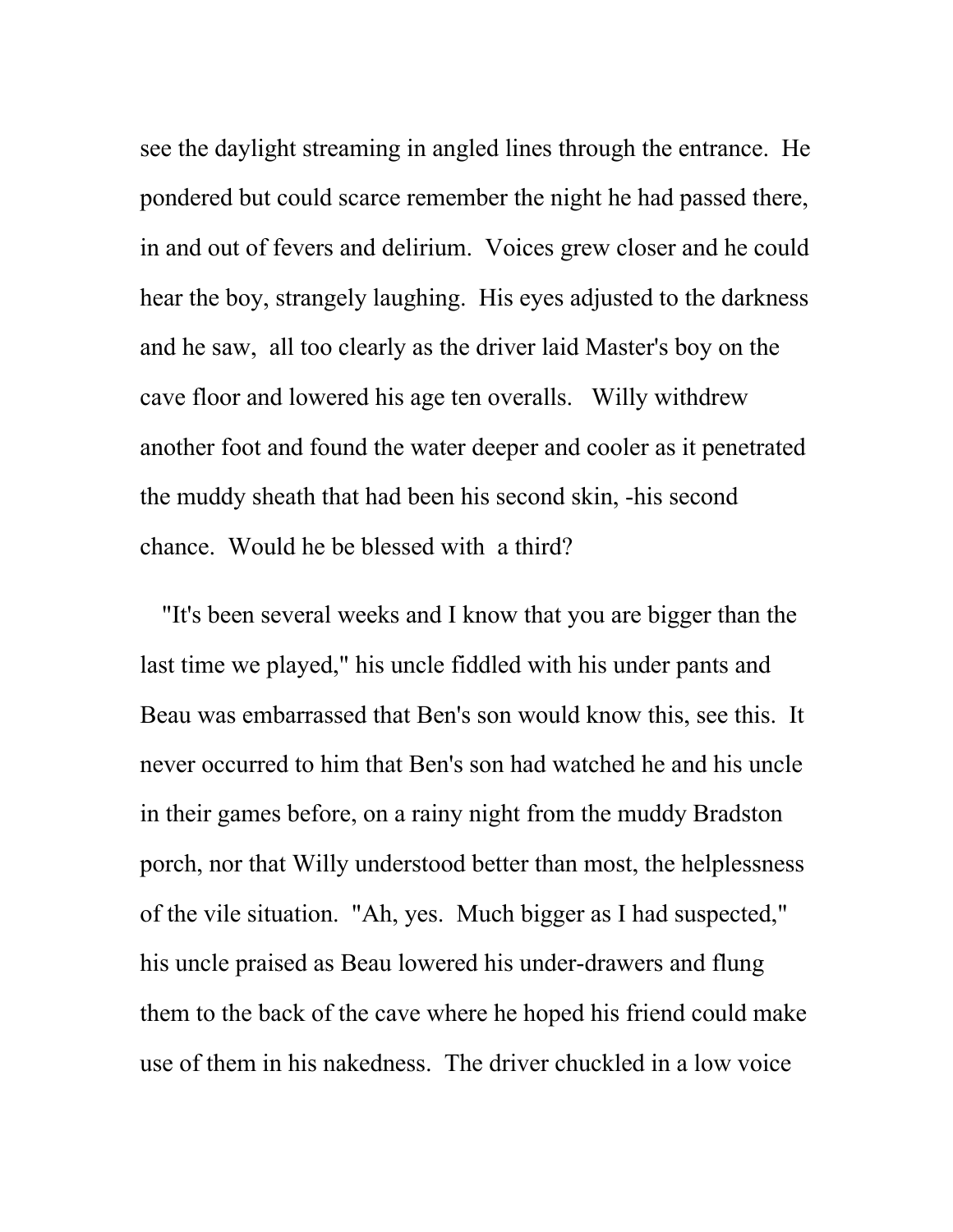at his nephew's apparent willingness after so many years of frustrating resistance, and buried his head between the boy's white legs, sniffing voraciously. He tugged at his own pants to free the monster there. "Why isn't your little man strong?" he prodded with clumsy fingers.

"Dunno," Beau responded clearing his throat. He turned his head and prepared his mental escape as he had always done, removing himself from the predicament with thoughts of butterflies and bullfrogs awaiting his capture. He squinted into the blackness at the back of the cave and thought he saw the white of his shorts slowly disappear. Then, his uncle did something he had never done and put his mouth over his little man. Beau gasped from the sensation and began to squirm. His uncle held him down while his mouth explored the wonders of a ten year old. In no time, Beau was *strong* down there, the way his uncle liked him. He tried frantically not to think about his uncle's yellow teeth or stinky whiskey breath, but it was impossible.

"How does that feel, Beauregard?" his uncle asked wiping his grinning mouth with the back of his hand.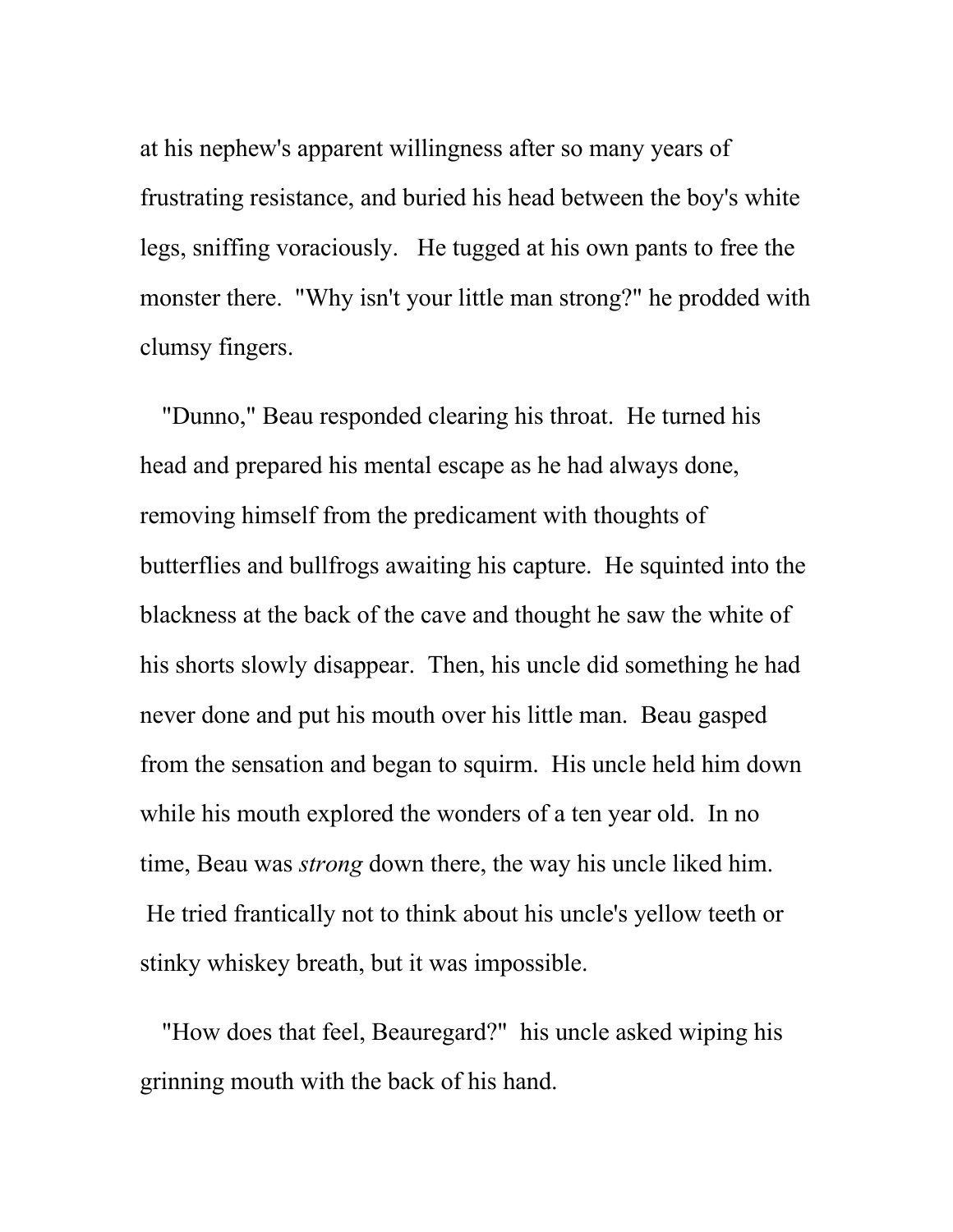"O-kay, I guess." Beau wasn't sure how he felt. He thought perhaps he would throw-up and feel better, but he didn't. His uncle straddled him below the waist and kneeled tall above him. His hand was now touching his own business and rubbing it back and forth.

"I 'magine you heard about that missing nigger boy this morning," his other hand moved the tender skin of his nephew's boyhood up and down.

"I found him, you know." Beau volunteered.

"So I heard. So I heard." His uncle paused a moment. "Did you notice anything strange about the body, -in this area?" he pinched Beau between the legs.

"No sir." Beau fidgeted beneath the weight of his uncle knowing that if he knew to ask about that, he knew a lot more. His mood began to change and Beau grew increasingly nervous.

"But now that the boy is found, everything will get back to the way it was, huh?"

"I reckon it will." His uncle sent a finger between Beau's legs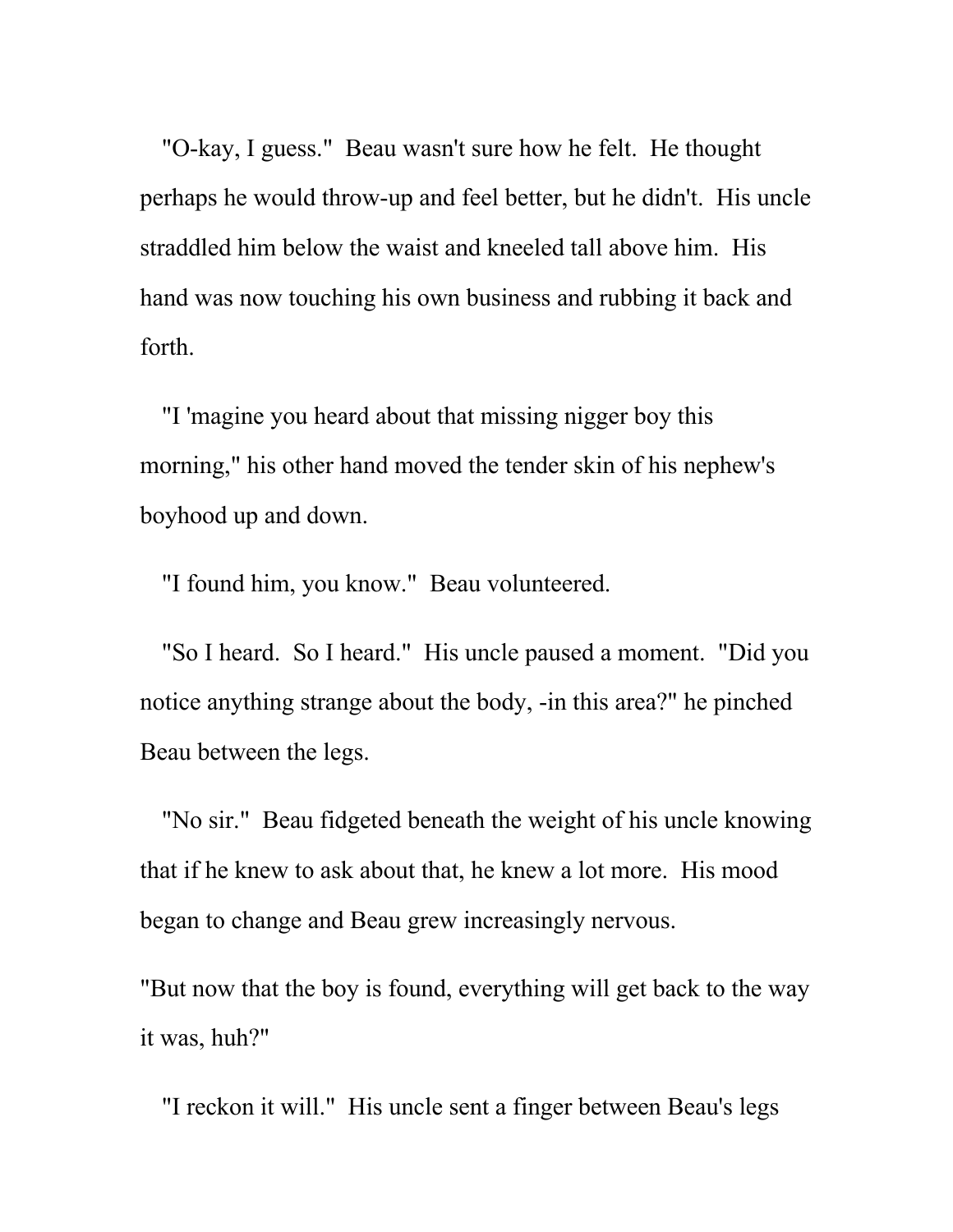and pushed around a bit. "I reckon it will," he repeated as his nephew winced.

Willy grabbed the boy's underwear and slipped back even further into the water until his eyes and nose were just above the surface like a gator on Lower Line Creek. What body was they talking about? He had to think hard for a moment to make sure they wasn't talking about him and that he was still alive and not dreaming all of this. But why hadn't Master's boy told the driver about him hiding there? Why wasn't his folks tearing up the woods to find him? He figured that if they found a body and things would get back to normal like the Bradston boy said, then none of the rest of this mattered, and he could go back home. He allowed his head to gently slip under the water. When he opened his eyes there he could see light coming from somewhere. He stretched his leg toward it and thought there might be a passage into the river if he could just hold his breath long enough. He let his head float back into the cave where he quietly rubbed his eyes and drew a series of deep breaths into pulsing lungs. He listened to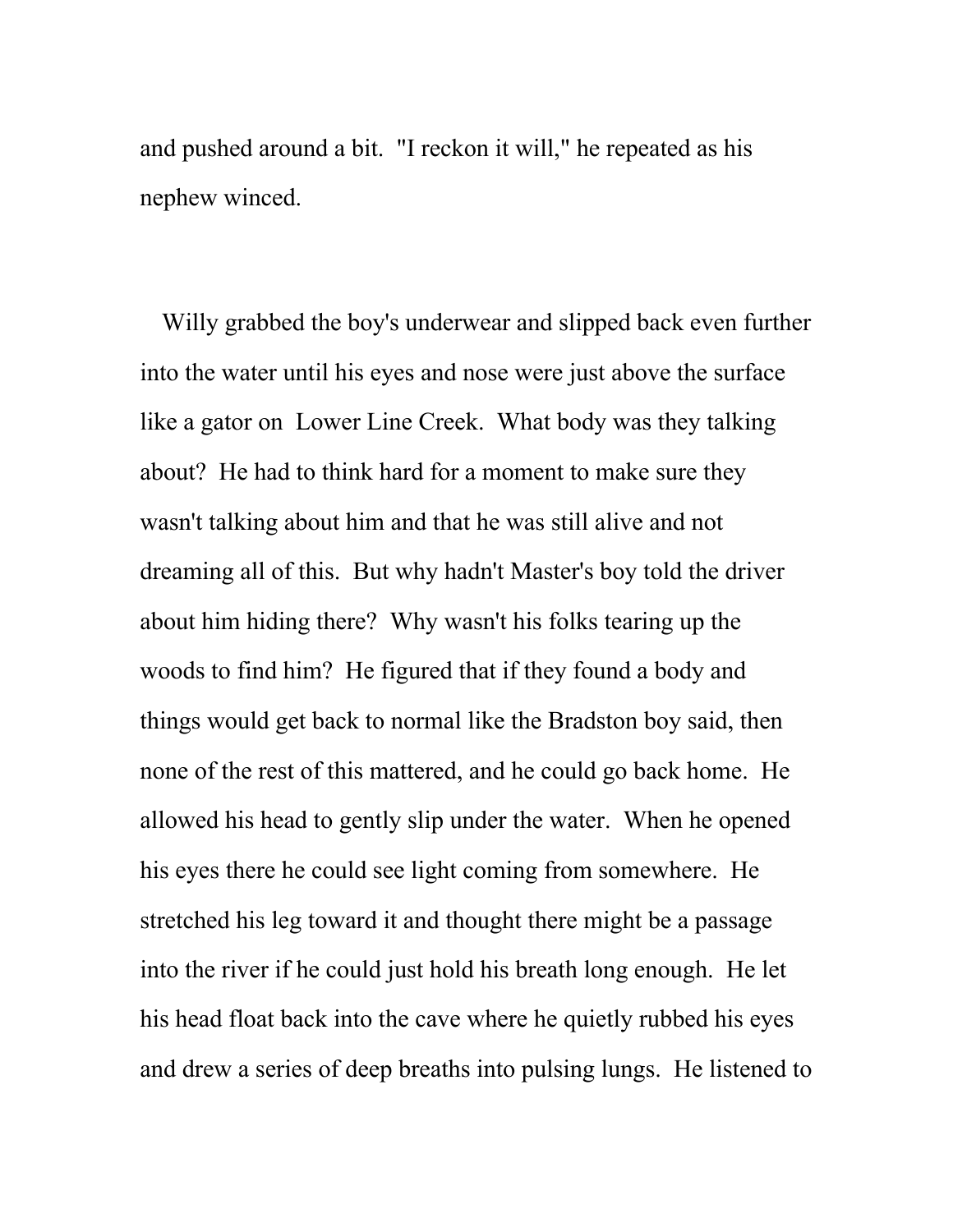the driver's voice and managed patience to reserve revenge for another day. He worried about the Master's boy even though he couldn't help him now and it seemed as though that ten year old was in more control than he had been. It was possible that Willy would never understand the sacrifice this white boy was making for him and while this weighed heavy on his conscience, it would have to wait for another day.

"Now put your mouth on it, boy. -Just like I did to you." The driver held his nephew's head at an angle most uncomfortable from where he sat upon his tiny chest. Willy watched the boy shake his head. "Put your mouth on it!" He yelled, forcing his man into the boy's astonished face. Willy shut his eyes and filled his lungs praying there would be a passage from this madness for both of them. He allowed his body to sink into the hole and with eyes wide open, he felt his way through the narrow opening that seemed for sometime to be getting smaller. In the blink of his eyes he knew he could panic. The underwear in his left hand caught a rock and Willy tugged to free it, unwilling to let go. With another blink, he couldn't turn back. Yet another blink and the passage spilled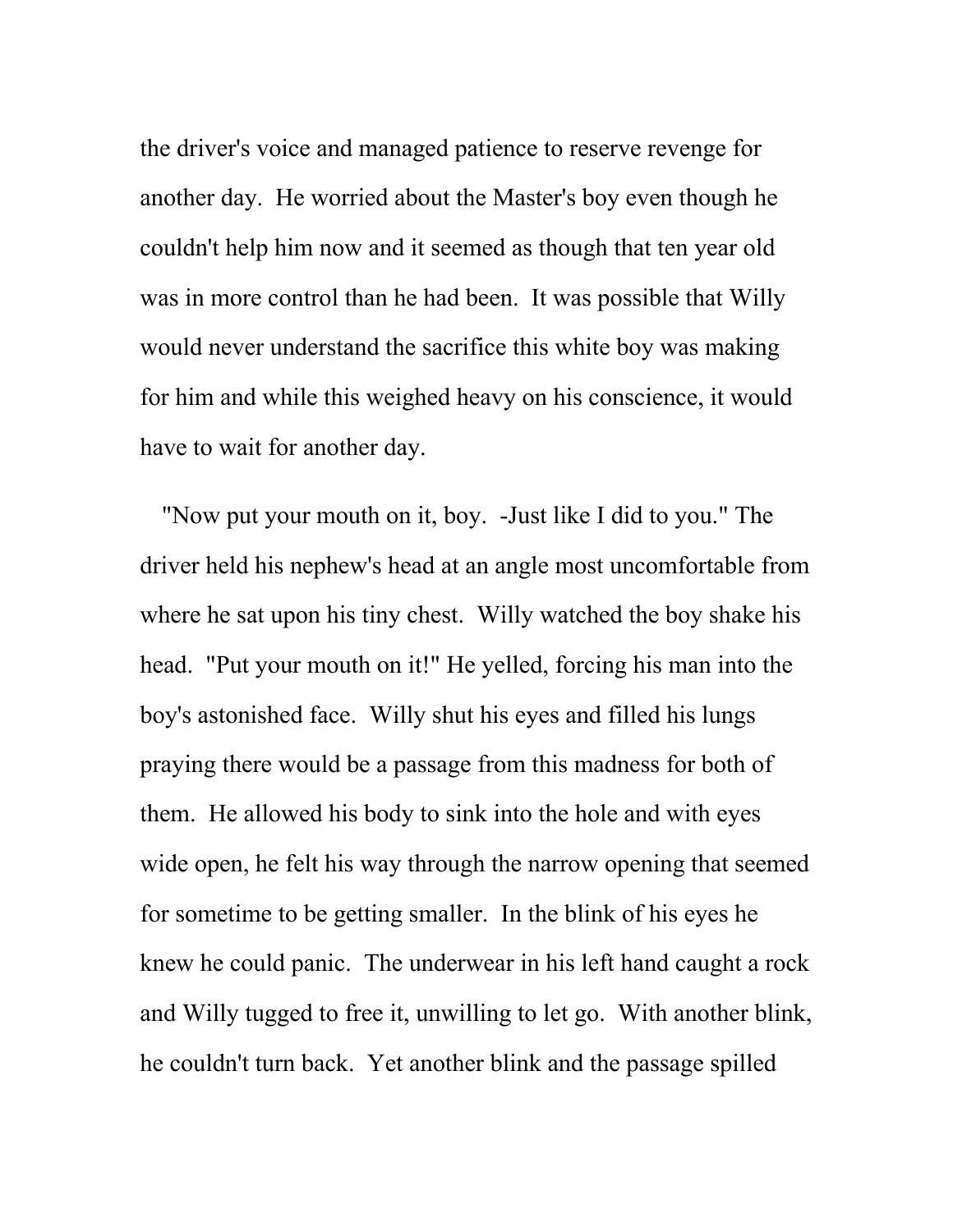into the open river where he paddled to the life-giving surface. He would be spared again.

"Thank you, Jesus," he managed to gasp before hitting his head with the dullest thud against a grand river rock in the middle of the only rapids on the entire length of river. His face flopped back into the water as the current sped his tumbling body to a sand bar on the far side. It wasn't for another minute, when the river bottom began to rise beneath him, that he awoke on his knees, choking and coughing. He instantly checked his hand and the under britches were still there. He pulled them onto his legs and raced through the forest toward home.

"That's more like it," the uncle grunted.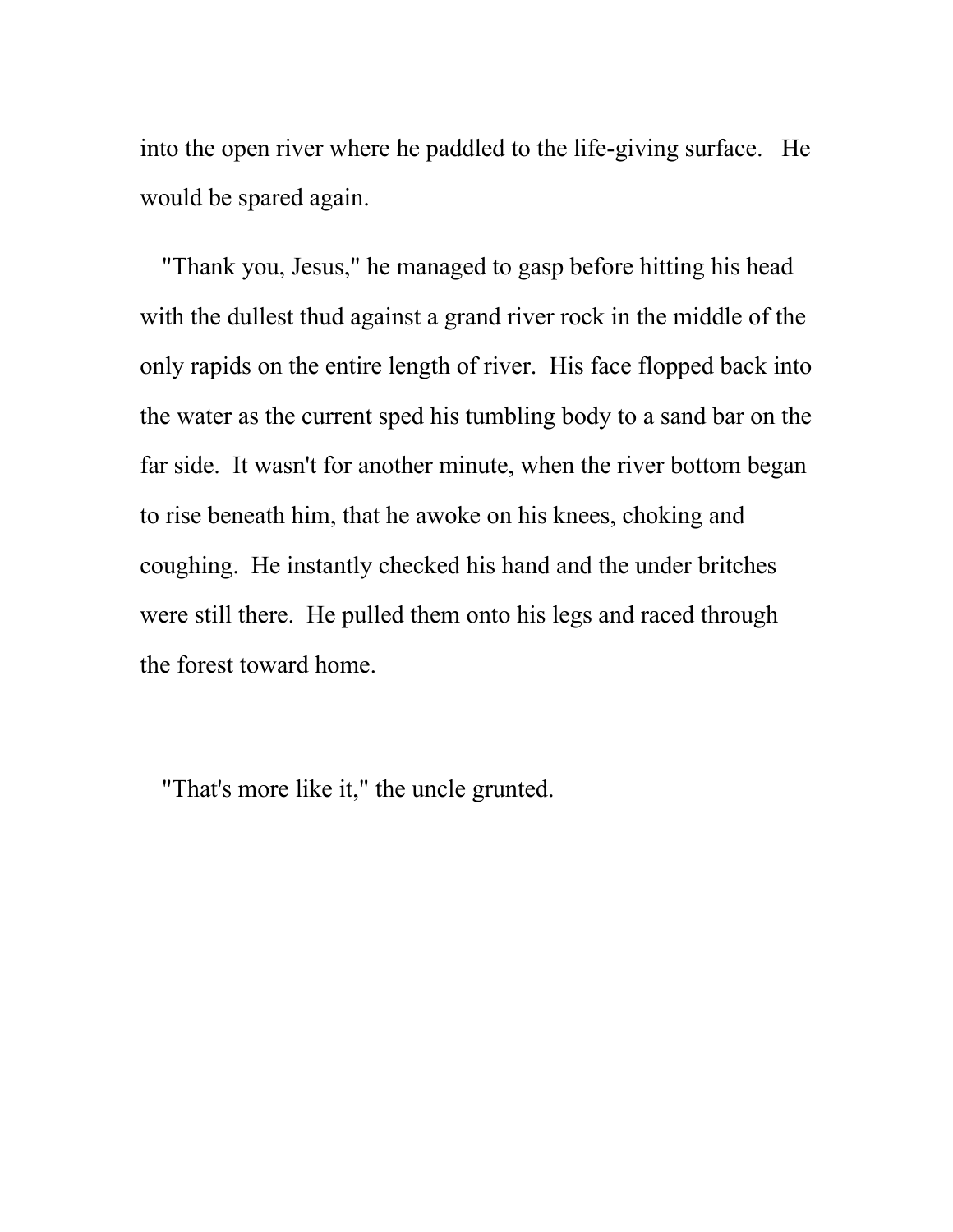## $F_{\text{our}}$

The next five years were remarkable and sleepy in a Georgia sort of way. While the cotton surplus of earlier years headed for disaster with the leeching and erosion of the sterile red clay, William John Bradston the Second, turned to distilling brandy from the peach, apple and cherry orchards planted nearly twenty years before, between the Flint River and Line Creek behind the plantation house. Cotton still managed to come in at 520,000 bales for Georgia that year, in 1858, despite the dead soil that now plagued three-quarters of the state. And as more and more of the neighboring plantation owners approached desolation, the more and more appealing the taste of Bradston Brandies became to them. But even the liquor didn't numb the losses for farmer McPartlin, who had shared the West Bradston Plantation border of Line Creek for thirty years. They say Uncle James, of all people,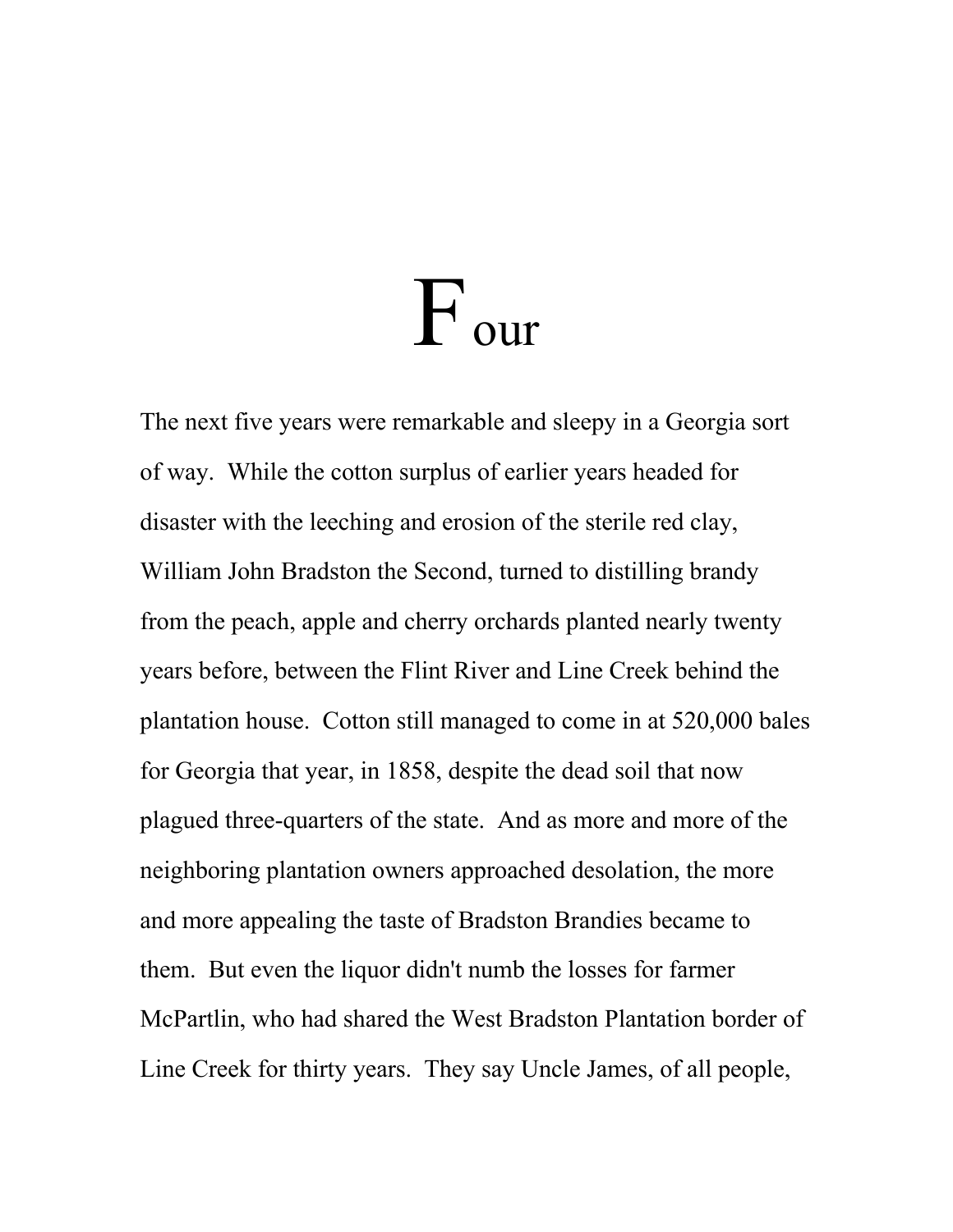found him hanging by his Irish neck, just the other day, from a Live Oak Tree in front of the old McPartlin House. Beau often wondered what else his sick uncle had discovered hanging on the fair-headed man. The two had seemed peculiarly close after his wife and children had left him to move back to Savannah and as his drunken uncle was not as obliged to take service from his nephew as he had been during the younger years, Beau reasoned he was getting on with someone somewhere else, -which was fine by him.

The junior Bradston had grown amazingly fast following that incident in the cave five years before and while time may have stood still on that central Georgia plantation, Beau Bradston had not. Nearly six of the king's feet tall on his fifteenth birthday, Beau was becoming a fine looking man. His red hair had burned in the field sun to a roasted auburn while his eyes had wrestled blue for green over the years to now cast purposefully somewhere between. In deep thought, he often set his jaw at an angle not square with his mouth and the grin that resulted there, bore his popularity with the frequently visiting lady friends of his mother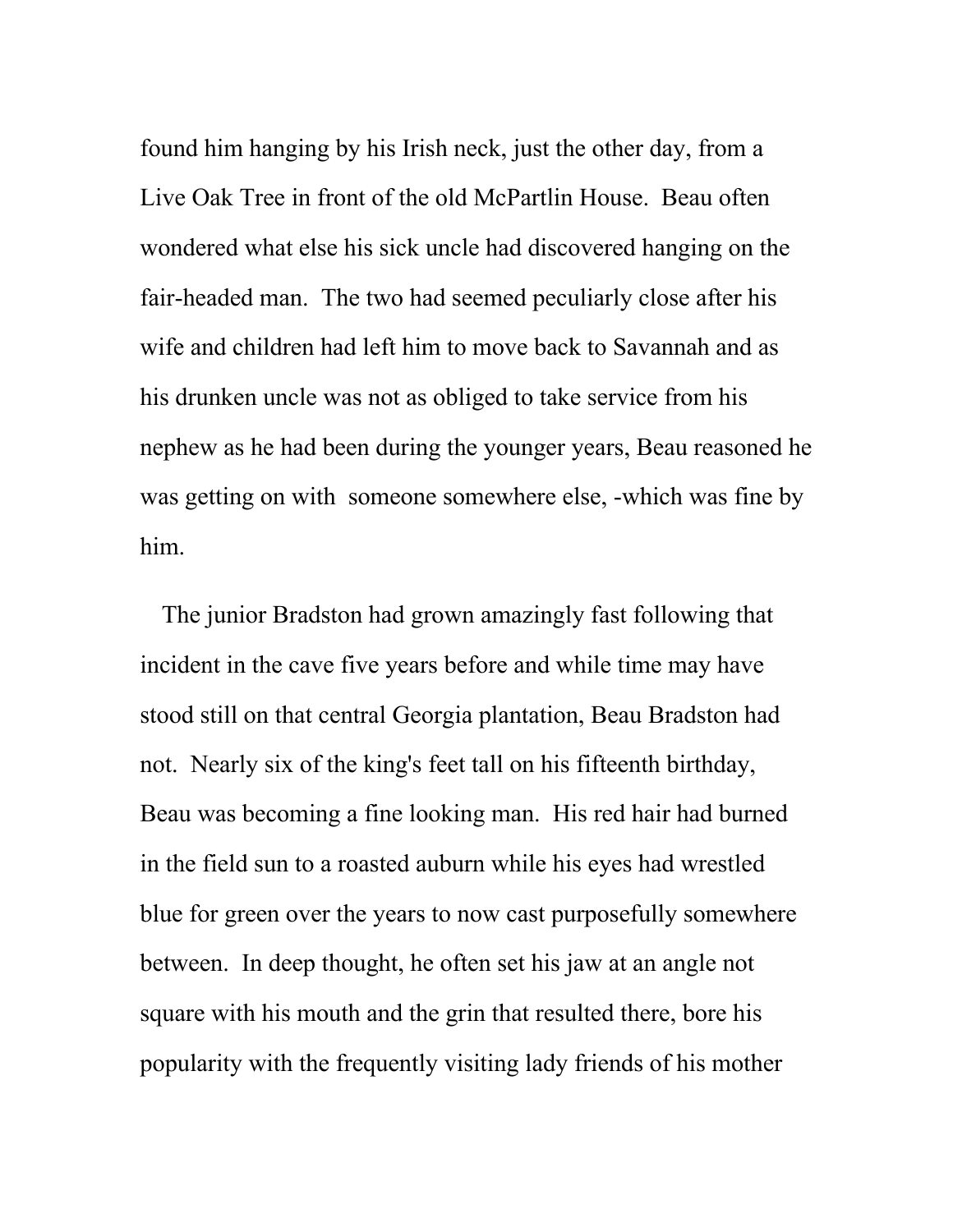and sisters. His broad shoulders and back had been crafted by hard work in the fields where he had chosen to spend his daylight hours toiling in the relentless sun where he could watch the sweatglistening muscles and the determination of Headman Ben's mysterious but headstrong seed, Willy. For reasons, Beau had not been able to understand nor reconcile, the friendship that seemed inevitable five years earlier, had not transpired. Their lives surely conspired to keep them apart. Reina had pulled her son from the big house to work in the fields with his father, almost overnight. Any of Beau's early attempts to catch the slave boy alone were dashed by Headman Ben or his own father who had become more adamant about the necessary division between the white and black, free and slave classes. Beau did not care for the brandy monsters that had invaded his life. But brandy was money and cotton, of late, wasn't. The cotton weevil had claimed an early harvest at the Bradston plantation and brandy was the only hope to make things better, or at least make them seem like they was. At night, working late hours in the cellar of the house for the biggest monster of them all, the young Bradston carried cask after cask of fruit alcohol from cellar to wagon, improving his arms and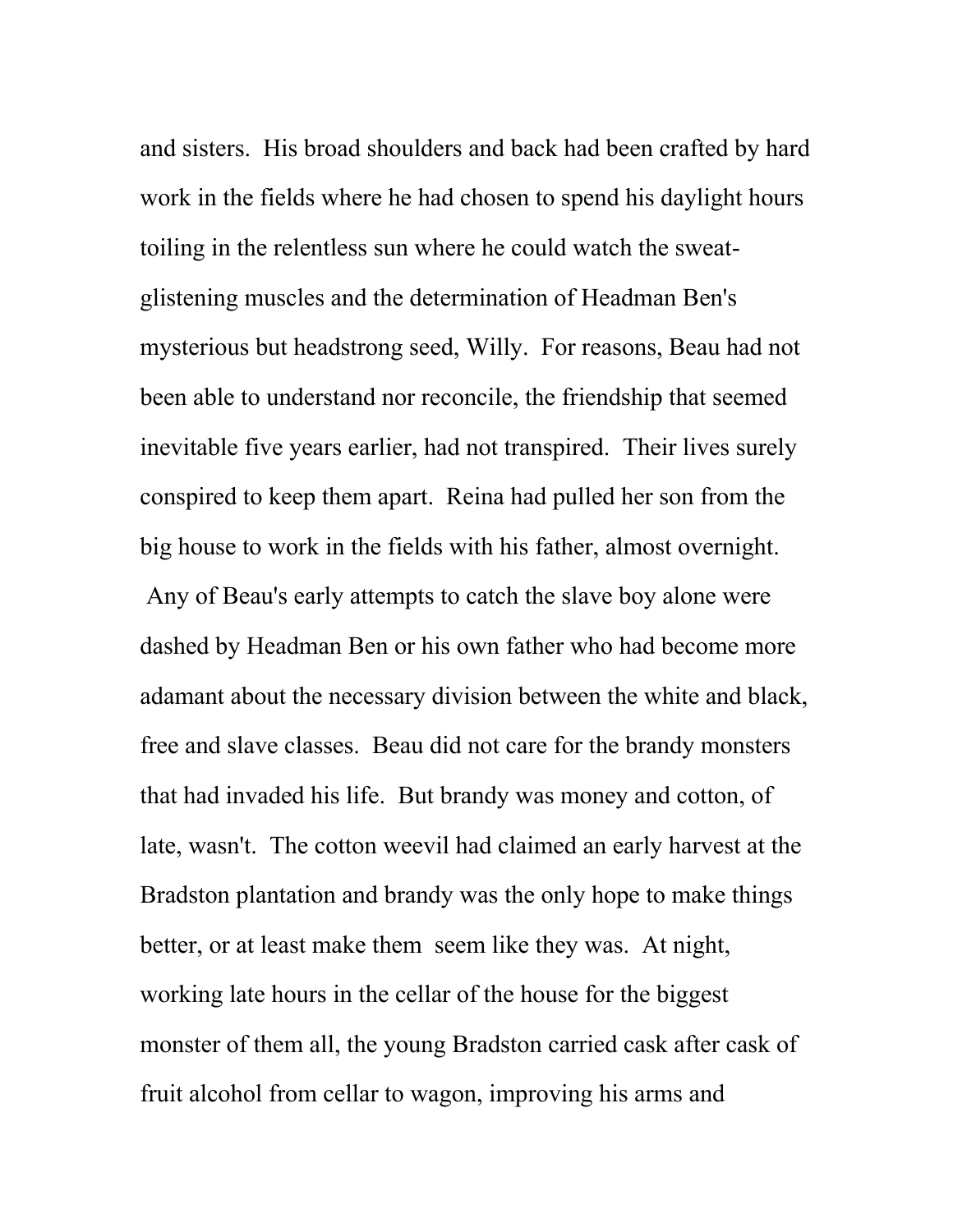widening his chest which seemed to be of significant interest to his tutor, whom he secretly longed to impress. In the absence of his mother and father who had never taken a doting interest in his development and the shadow of his uncle who had suddenly stopped, Beau struggled to catch somebody's attention. Big things were happening and they were missing it.

Twenty-two year old Magnus Telfair, had been dispatched from Augusta in the Spring of 1856 following a return from very successful studies in New England, to provide lesson instruction to the blessed Bradston children. While his avocational preference would have been to be a school master in comfortable and respected Augusta, he lacked the age and maturity expected of such positions, and had been advised to gain experience as well as discipline, in the interior of the state. He immediately found the plantation master to be a drunkard, his daughters to be frightfully above their upbringing, and Martha a little too involved in her adventure and romance novels to exercise a hand in family matters, but Magnus also discovered that he did favor the boy who seemed to go much out of his way to please the family tutor. In the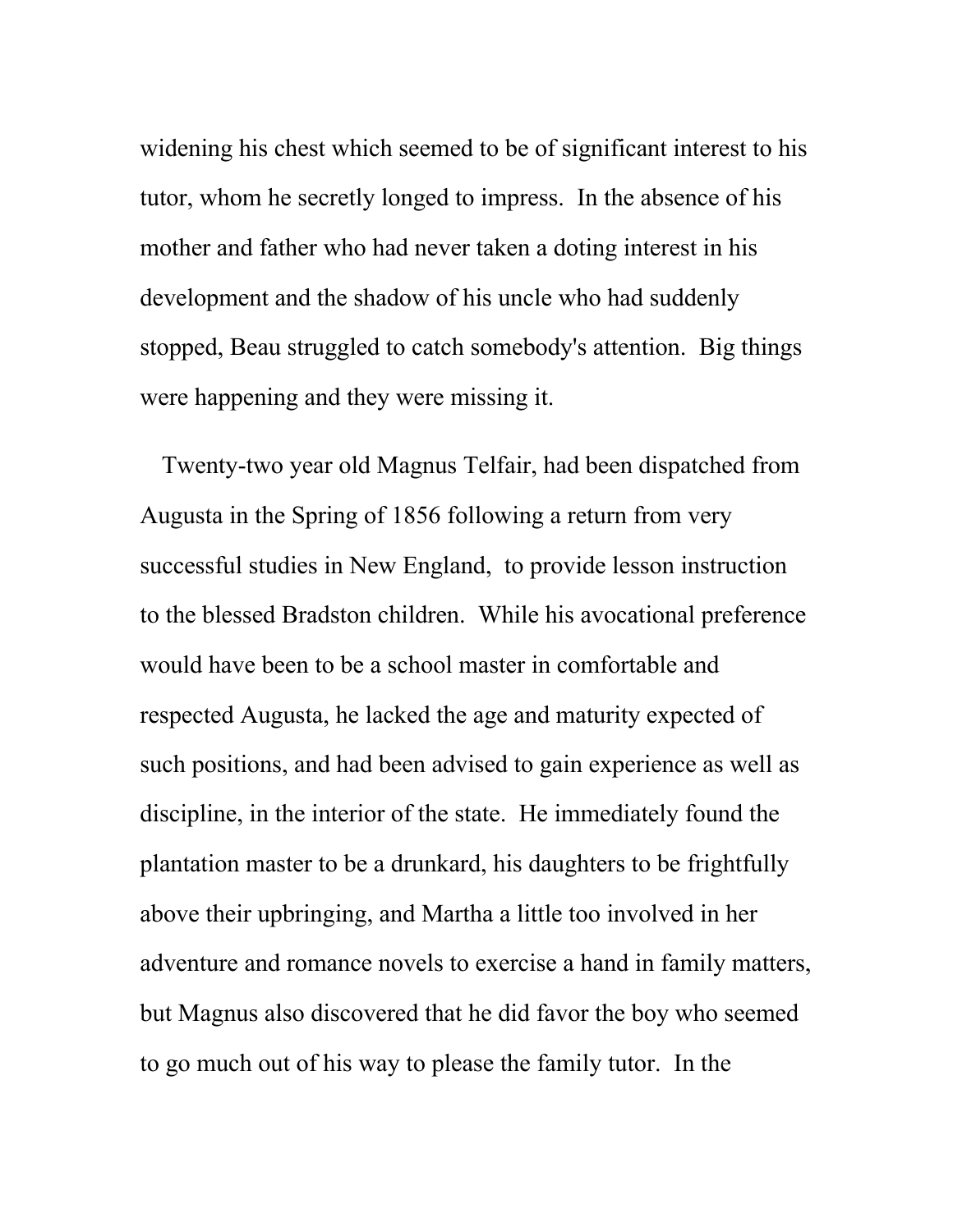beginning, he had done well to fight his affection and interest in the red-headed child but as the boy grew and responded to his lessons with an almost passionate voracity, Magnus had become increasingly disturbed by his feelings. Unfortunately, these feelings often discovered manifest in odd and awkward compliments he would pay about the boy's physical development, which Magnus regretted but could not prevent. It was his reward at the end of every six, well behaved weeks, that he be allowed to return to Augusta for a weekend with his subversive and somewhat controversial school friends, Lee and Issac, more affectionately known, at least on every sixth weekend, as Lady Everlee Chartreuse and The Dresser. With a wink and a seven hour wagon ride back and forth, Magnus was certain that he could continue to distinguish between his two very different worlds.

The Reverend Doctor Charles Colcock Jones, had made a mighty powerful name for himself throughout the whole of the South and if ever there was a sign of the wondrous miracles from God, it was his visit to the Bradston Plantation in the Spring of 1854. Folks everywhere called him the *Apostle to the Blacks* and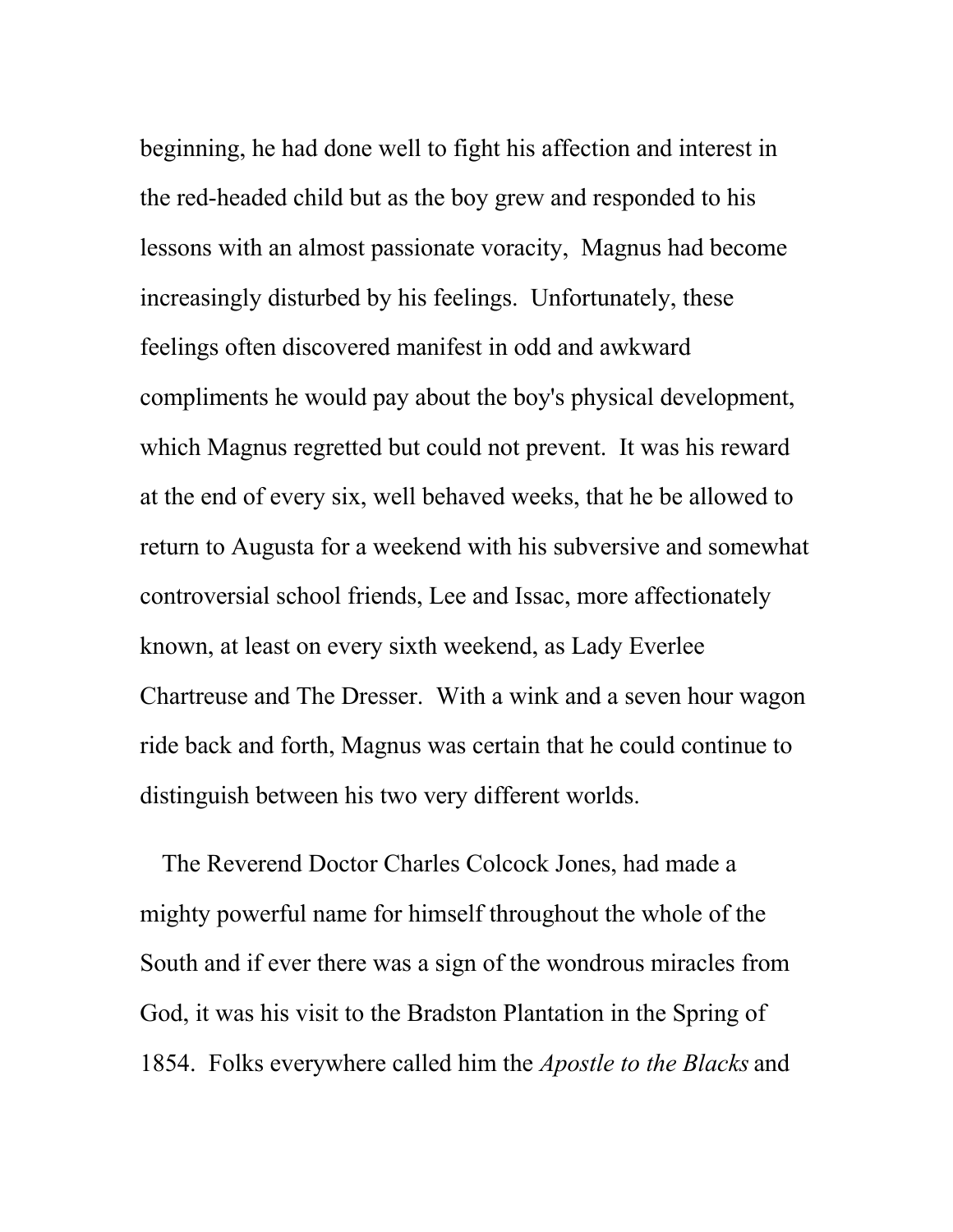while he mostly made the plantation lords nervous, he had a way of calmin' the coloreds that nobody could explain. When the Reverend Jones pulled into Fayetteville County, Headman Ben's boy hadn't spoken for six months except'n his sleep and Reina was convinced sure as fire that the devil done won her boy over.

'Course Ben figured it was on account of the murder of Widow Clark's boy that his own son would hold silence all those months and he learned to respect the grief his boy seemed to be carrying. He and Reina would listen in on him when he was sleeping to learn the answers to the riddle that was their boy. When he spoke it was like he was having a conversation with a good friend of his, like the Widow Clark's boy, but in his sleep, Willy called this friend of his *Li'l Massa* . In the morning when Reina would ask her child who the *Li'l Massa* was, he'd stare at her with those pumpkin colored eyes and say nothing. Every day, for six months before the Reverend Jones arrived, the Second Timamalo Wuliku, said nothing.

On the rainiest night in March, Headman Ben and his wife, with one of their hands on each of the boy's shoulders, walked him to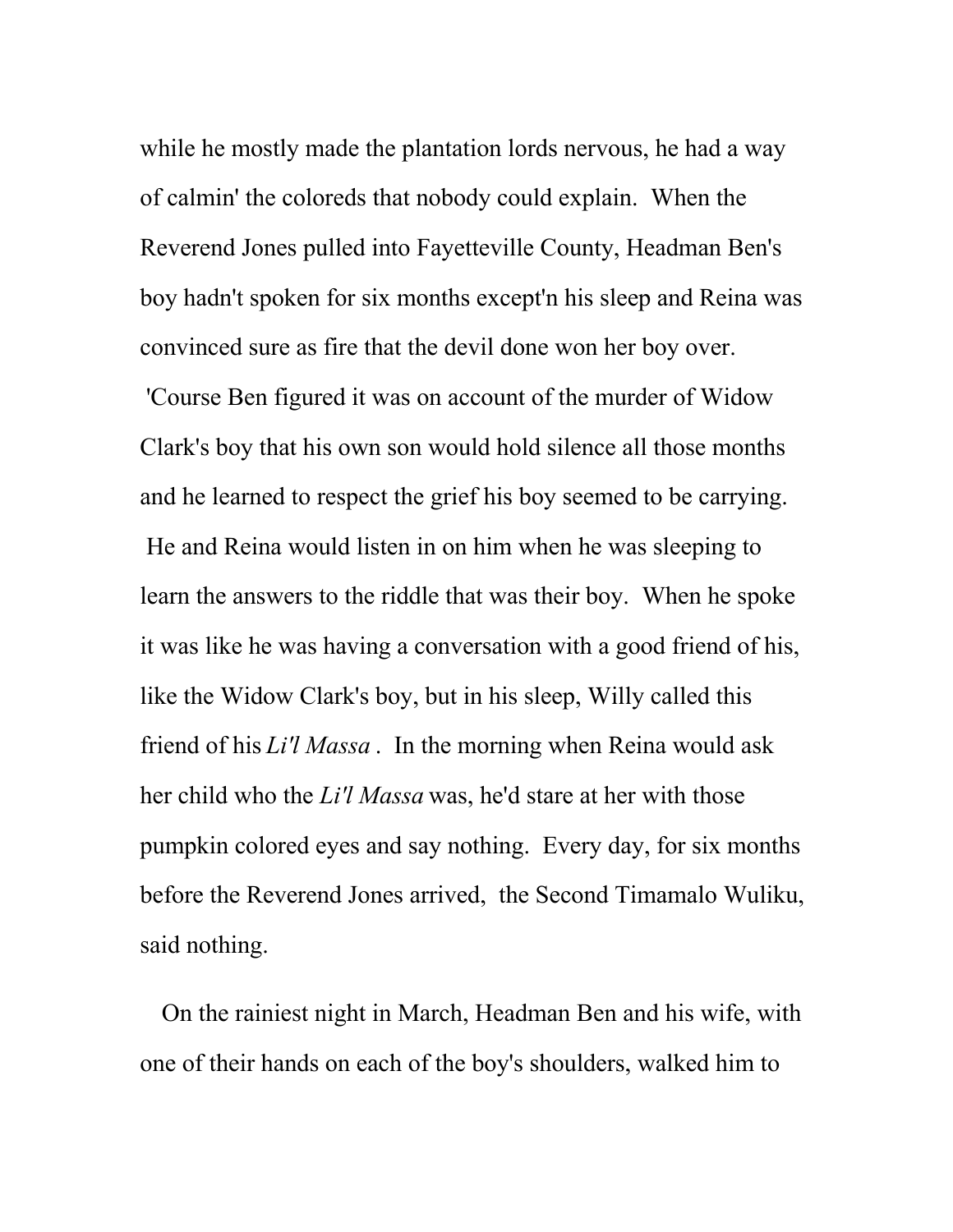the barn where the Reverend Jones had called a meeting with the slaves. They were looking for answers but would settle for a blessing. It would be the first time in Ben's memory that the slaves had been allowed to meet together in one place. Master Bradston didn't much like it when the Negroes got together, so he prohibited it. It must have been another sign of Reverend Jones' amazing grace that he done talked the plantation owner out of the use of his barn for the evening. Ben had a feeling it would be a good night for a few miracles. He patted his boy's head as he introduced him to the Reverend Dr. Charles Colcock Jones. The Reverend done put the hand of Jesus on the boy's head and said, tell me your name boy. Willy spoke his name and his mama rocked back. "Sweet Jesus!" she shouted and the rafters shook with thunder. A few of the women folk passed out cold on the barn floor and the Revered looked upward, his hand still gripping Willy's head.

"In the name of Jesus, I cast the demons out of this boy's body that he may live and glorify you, Lord!" Again, thunder shook the barn and spooked the animals outside. The Reverend told everyone to gather 'round for his message and to hear the Word of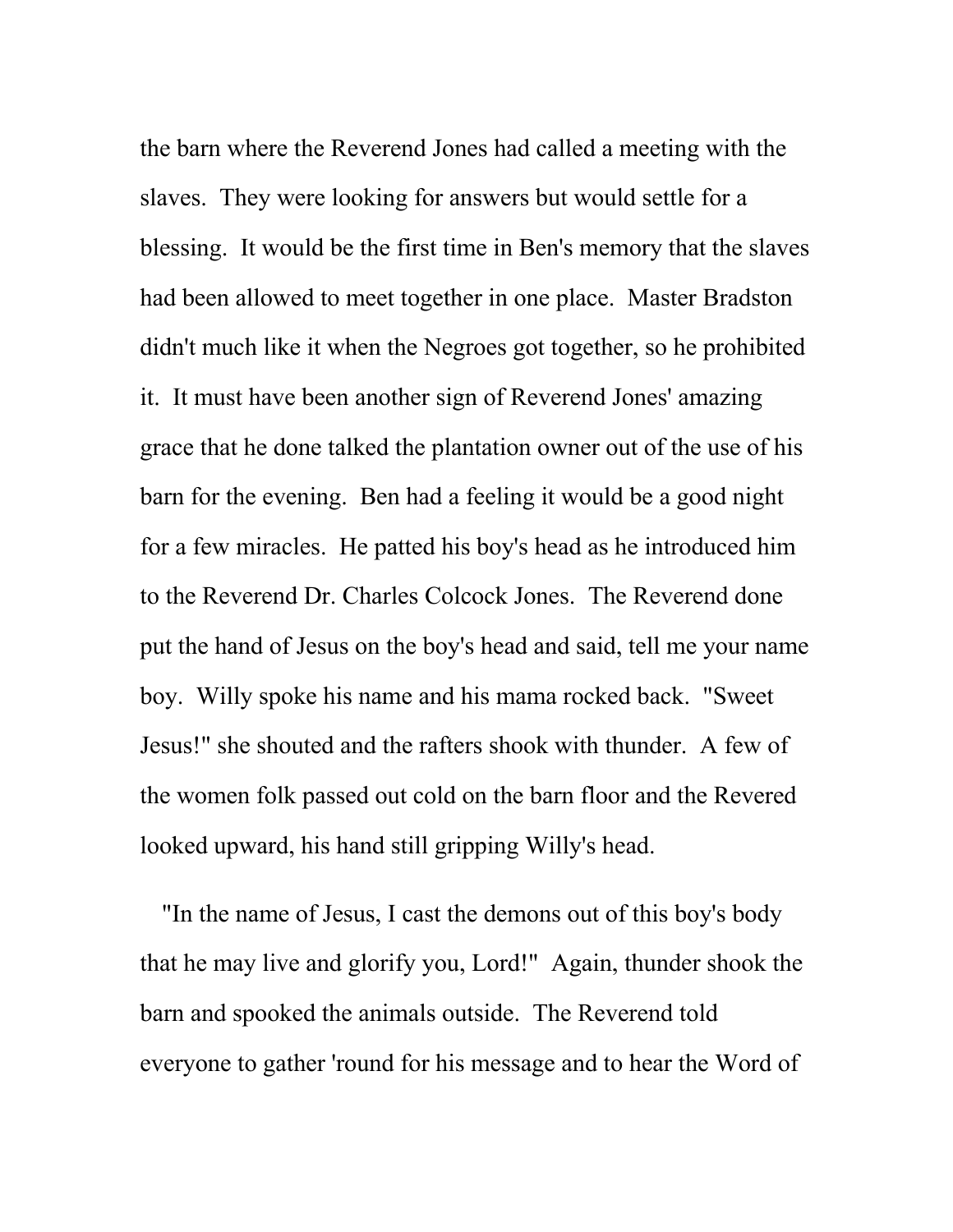God. After he spoke and the singing got going, he pulled Willy aside and asked him what had been troubling him all those months. Willy announced to the Reverend Doctor Charles Colcock Jones, that he had seen the face of God on the head of Widow Clark's dead boy before they buried him by the river, and that the sight of it had seized his voice box. He went on to explain to the preacher that he believed the face of that violated ten year old body should have been his own, but when he looked into the open box and it wasn't, he figured that it must've been a miracle if not the very face of God, Himself. The Spirit of the Lord done washed clean through that boy and he kept right on talking just like he'd been saving all those words for just that moment. The good Reverend took advantage of the first breath Willy had taken in several sentences to compare him to Jacob. "In Genesis, Chapter 32, Verse 30: it says, - *'for I have seen God face to face...'* " But before he could finish the scripture, Willy finished it for him.

" *'-And my life is preserved,'* " he delivered, folding his hands and bowing his head.

It seemed safe to any observer in the church that the Reverend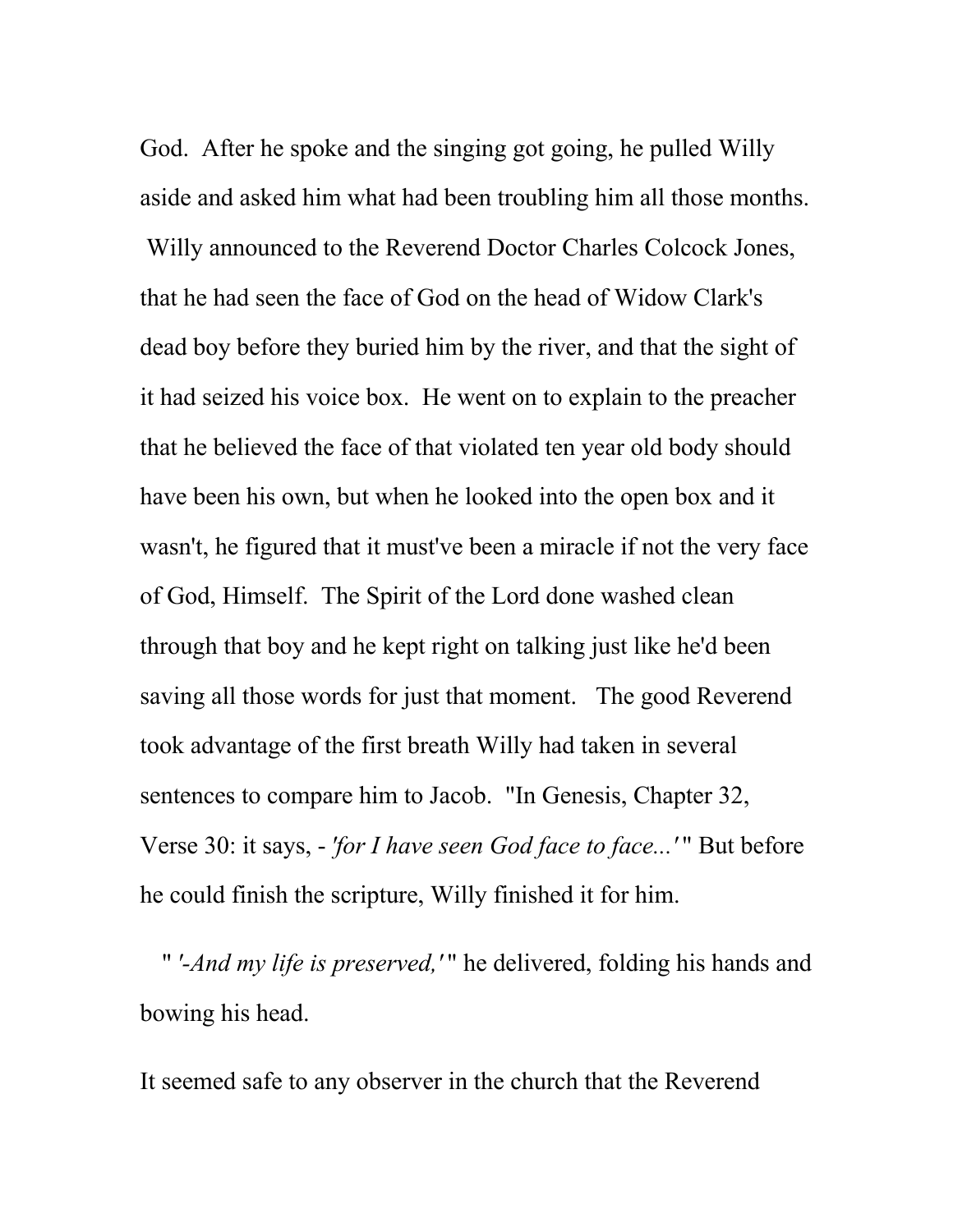Doctor Charles Colcock Jones looked rightly astonished.

"You know the Bible, boy?" he asked in high notes not of a farming man. With an outstretched arm he drew Headman Ben and Reina closer to him. Together they encircled the troubled boy.

"No sir." Willy continued to look down.

"Look at me boy. Just then you finished a scripture I had started." The preacher looked to the parents. "Are you reading him the Bible at home?"

Headman Ben grew flush. "No sir," he admitted in shame and the Reverend could tell he spoke the mysterious truth.

"How else is there to explain this then?" The Holy Man crouched down to Willy's level looking him straight in the eyes with a hand to steady the boy's chin. "Unless the boy is studying on his own...like it says in the Book of Proverbs, Chapter 9, Verse 17: *"Stolen waters are sweet and..."*

"- *And, bread eaten in secret is pleasant* ," Willy added. Reina steadied herself on her husband's shoulder and the Reverend burst into spontaneous clapping.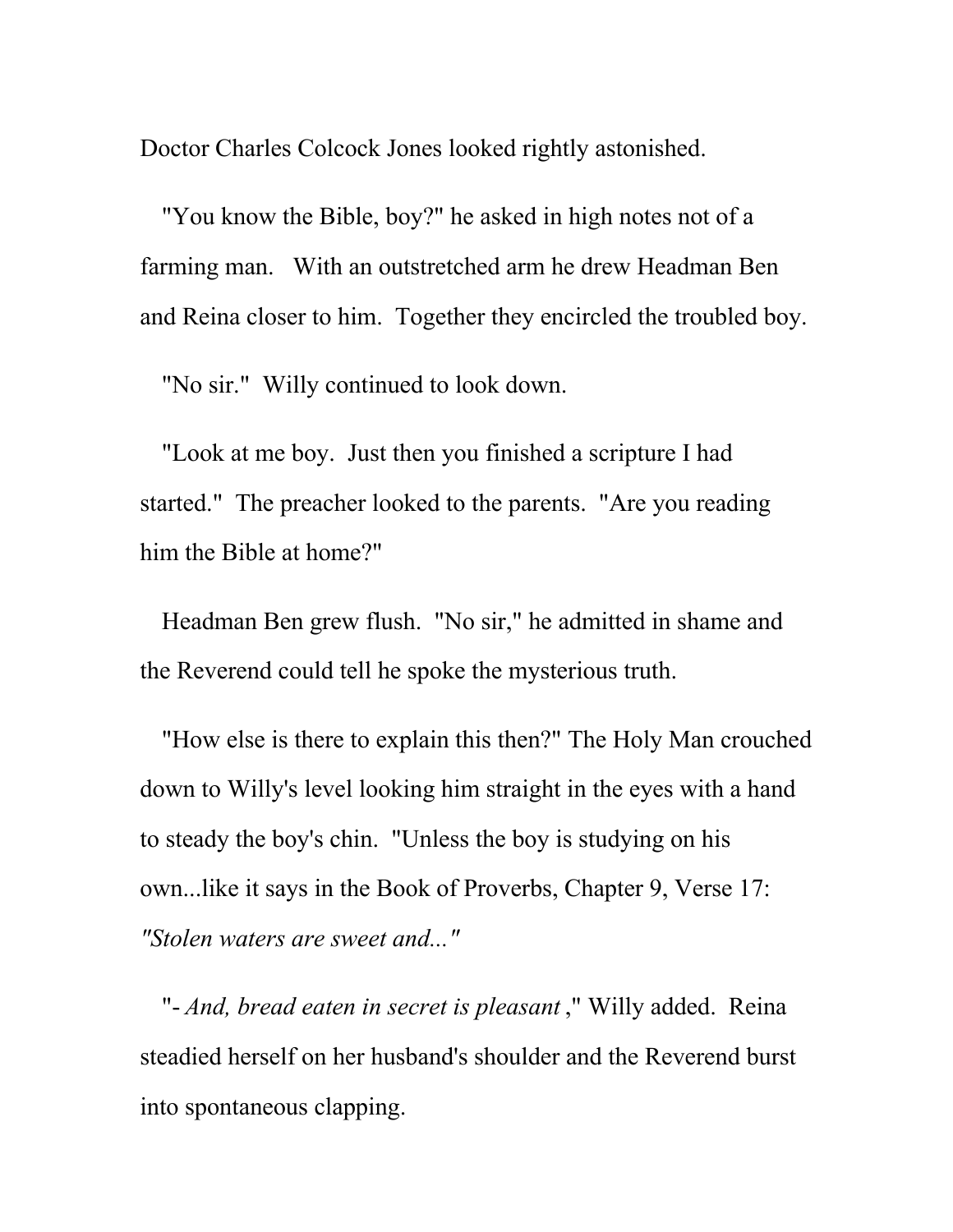"How delightful to have a scholar among us on this rainy night," the visitor had commented in a loud voice to draw the crowds near. And while Willie was delighted to have the burden of silence lifted from him, he was peacefully disturbed by the new manifestation that had taken its place, which he could no more explain than could the visiting man of God.

In the months that followed Reverend Colcock Jones' revival, Willy received a lot of attention from the other slave families who mostly wanted blessings or cures for what ailed them. It was never as though Willy knew what he was doing and aside from finishing the passages that somebody else would start, Willy never remembered the scripture numbers and he couldn't recite a full passage by himself, even if it was one he'd already done. After a while, when folks discovered they could get no more from the boy, the attention he was given began to decrease. People don't hold interest in a miracle they can't understand if it doesn't give them something back and after a year or so, Willy was returned to his silence. In the years that followed, the Reverend Doctor Charles Colcock Jones visited the Bradston-Fayetteville Plantation two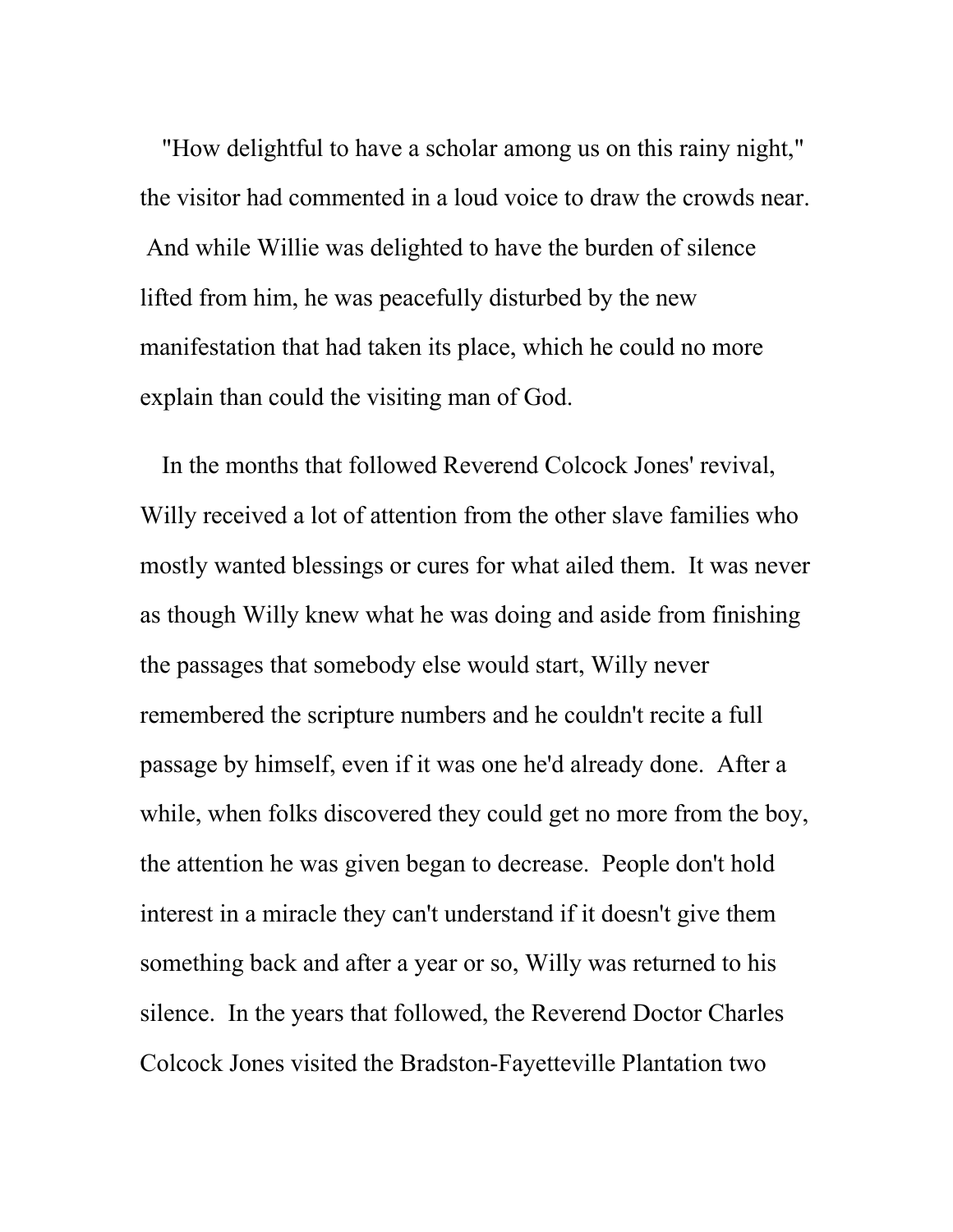more times, each visit a little more concerned that his prodigy well was running dry. Anymore, the scriptures weren't something Willy thought about or had the call to practice daily. At the age of fifteen, all Willy could think about was freedom. And in his field meditation, he was just as everyone else; he had no use for a miracle unless it could get him something *he* truly wanted.

Matters had gotten worse for the slaves from where Willy saw things. The Driver, who could never know nor be forgiven the truth of that night five years ago, turned more into an animal every day. The breath jumped out of Willy's lungs each time they came within five feet of each other and had it not been for the year Willy spent delivering the Word of God, Willy's size would have overtaken his sense of good and there would have been one less mouth to feed and listen to, on that plantation. Every bit as tall as the driver was stupid, Willy knew that he might never be free of the state of Georgia but he would be free of Driver James. He had the hands that would see to that dream. And every time the driver called Willy by his nickname the *Nigger Prophet* , Willy would grin, mostly cause he could see the future; -the future of the slave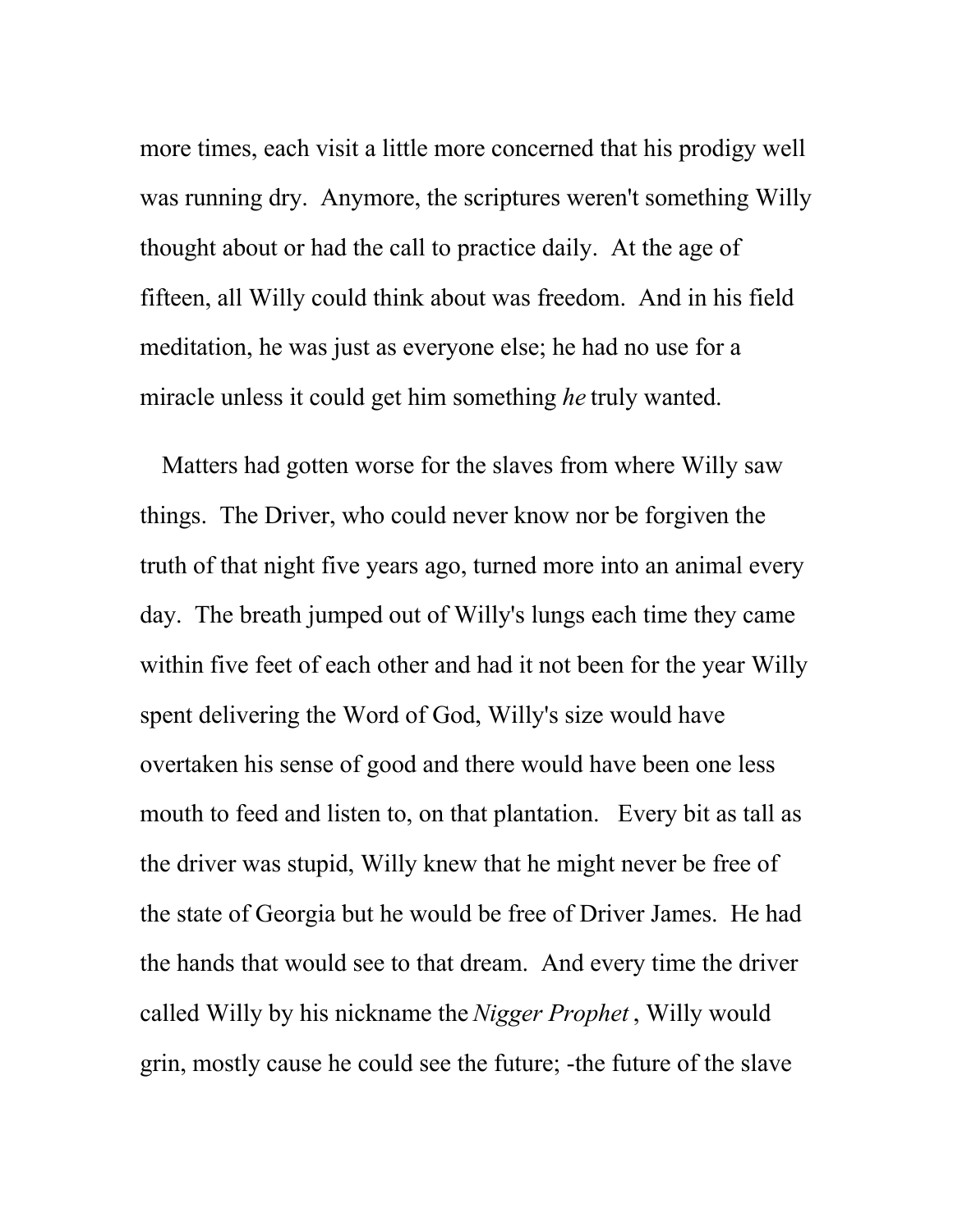driver anyway.

He had never known how best to thank Massa's son for his sacrifice that day in the cave, what with him not speaking until the preacher arrived, but he knew just as sure as his teeth had been forced down into the earth by the weight of that devil driver, -one day he would know how to convey his gratitude and Massa's little man would know how to accept it. Until then, he could wait and he could prepare.

It was early Fall in cotton country when the brilliant yellows and rusts and reds and oranges of the air were usually offset by the white cotton clouds perched on withered stalks in the dried fields. Every year for at least the past six, Master Bradston had promised to give the weary fields a rest and he had bargained again to the crop gods if only they would give him one more bountiful yield. He had long reasoned that if he could just surplus half of a harvest in the barn to get through next season, he could be true to the gods and true to the earth, both of whom threatened to abandon him. But this season, with the efficiency of the weevil, they did.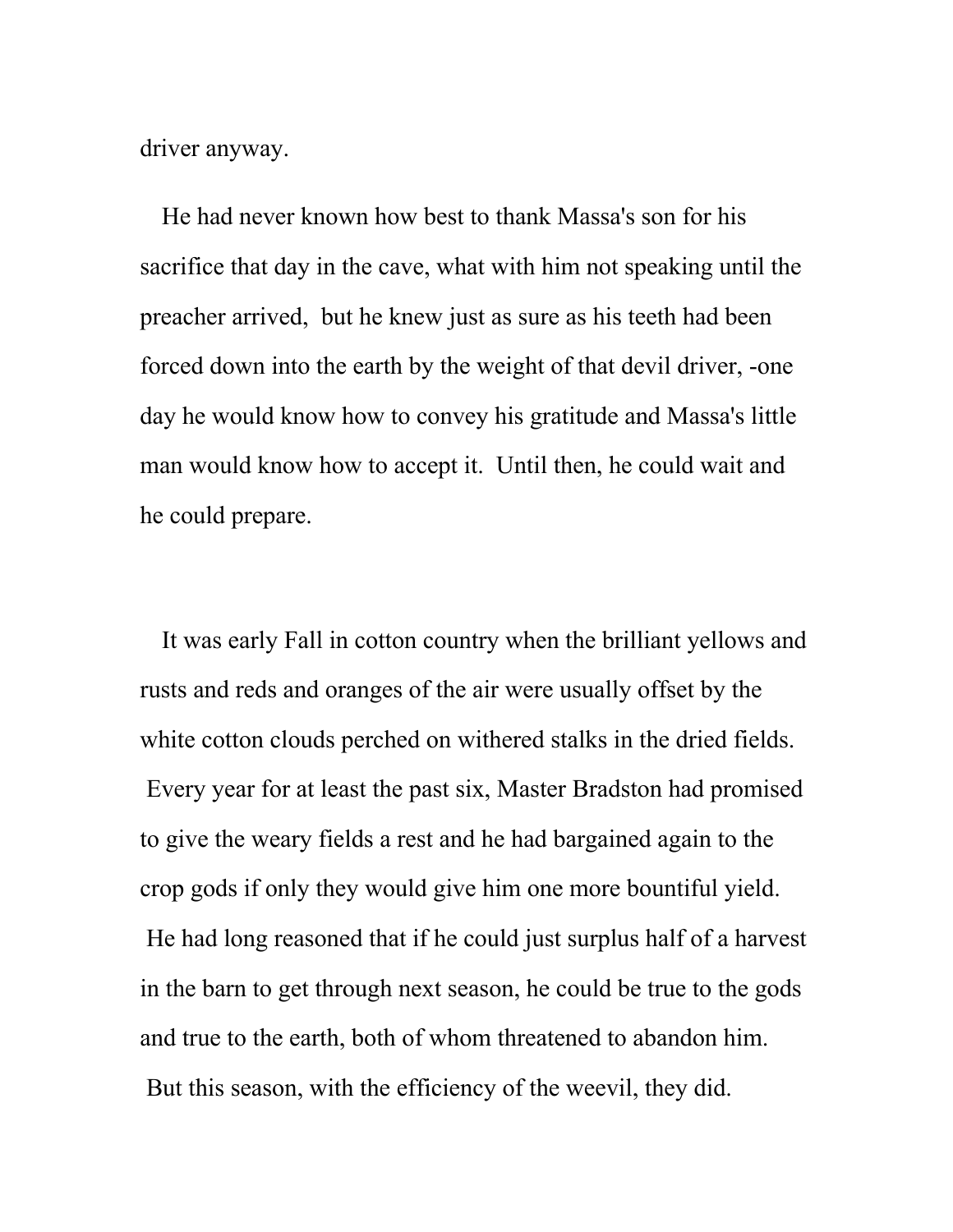Bradston was forced to sell off slave after slave to survive. To finally ease the madness, he even trimmed several acres off the plantation in order to buy more brandy bottles, build more liquor crates, and hold any prayer for salvation for a profitable distilling harvest. And even though the liquor profits could have been even higher if only the distiller and his slave driving brother-in-law could limit their own consumption, Bradston knew that the following season, he would be forced by hardship to plant again, to distill again, -to drink again. Georgia dealt him few choices.

The white women of the plantation were buzzing like fat honey bees during hive building time. Josephine, the oldest Bradston child would be married on the plantation in two weeks. Her suitor was the portly and life-loving son of Georgia's territorial vicegovernor, the Honorable Jonathan Wilkontny. Mark Wilkontny had been raised in politics and even pursued law at some fancy college in New England though he elected not to practice it professionally once he returned to the South. He was a fair hair shorter than Josephine which should have complicated their eventual union, but he was entitled to more money than Josephine's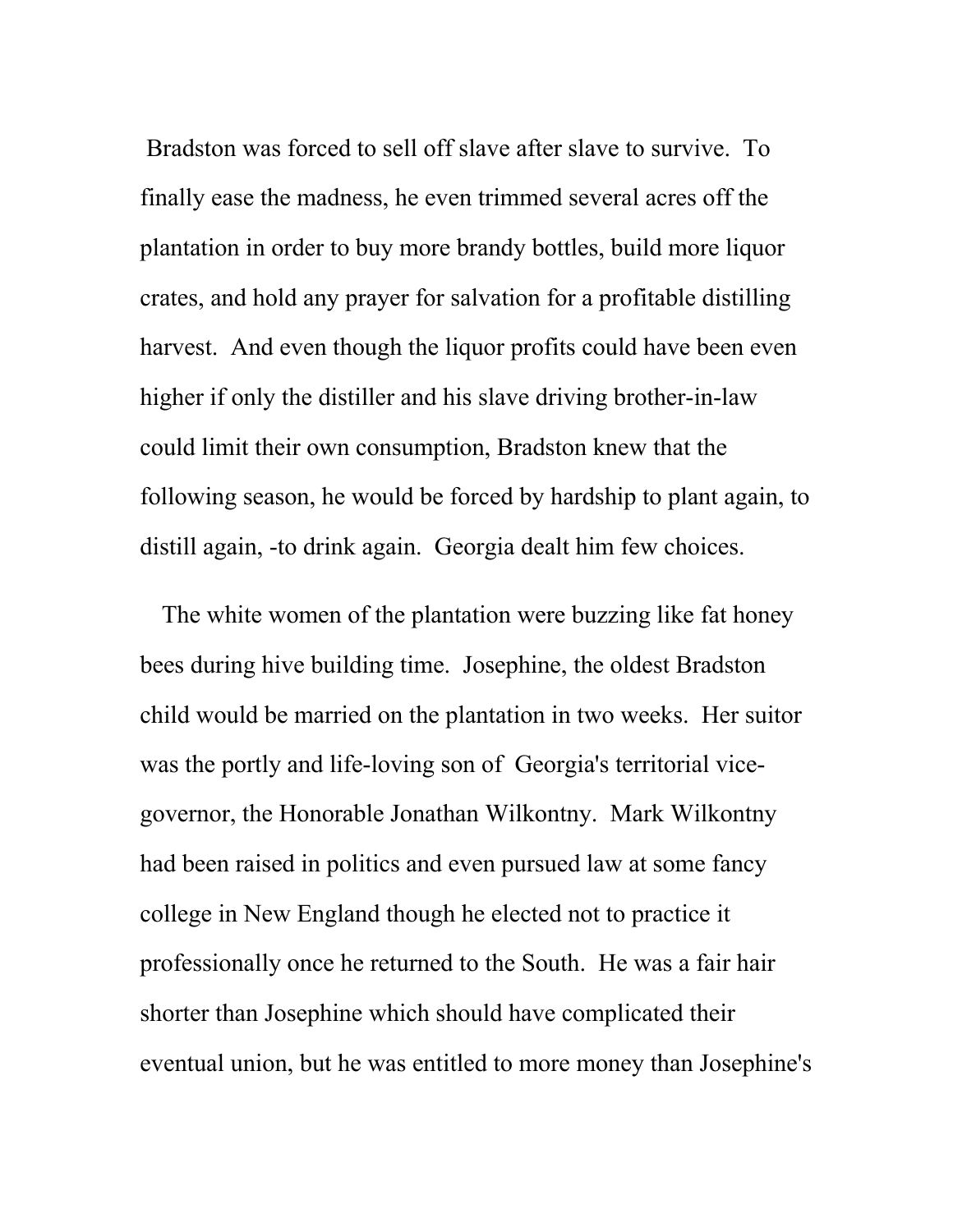father had ever seen and that had a way of improving his stature in the eyes of many. Beau couldn't determine if his sister was actually in love, but the couple laughed until well into most evenings which Beau took as the first of many signs.

Magnus, the tutor had been moved into Beau's bedroom so that Mark could spend the evenings at the Bradston-Fayetteville Plantation during the weeks preceding the big day. Beau liked Mark very much and was glad to have him as part of the family. He was one of the few people that could make him laugh, and not just laugh, but holler in fits when the joke was particularly funny. But what Beau respected most was that Mark didn't seem intimidated by his soon to become father-in-law, and of all his traits, Beau hoped most to learn from that one. Sharing his bedroom with Magnus wasn't going to be bad either, as far as he was concerned. It was sure to provide him round the clock attention, for which, he was adolescently desperate. The shock to both boys came, however, when Beau's single bed was replaced with a wider one.

"Your grandparents are coming from Augusta for the wedding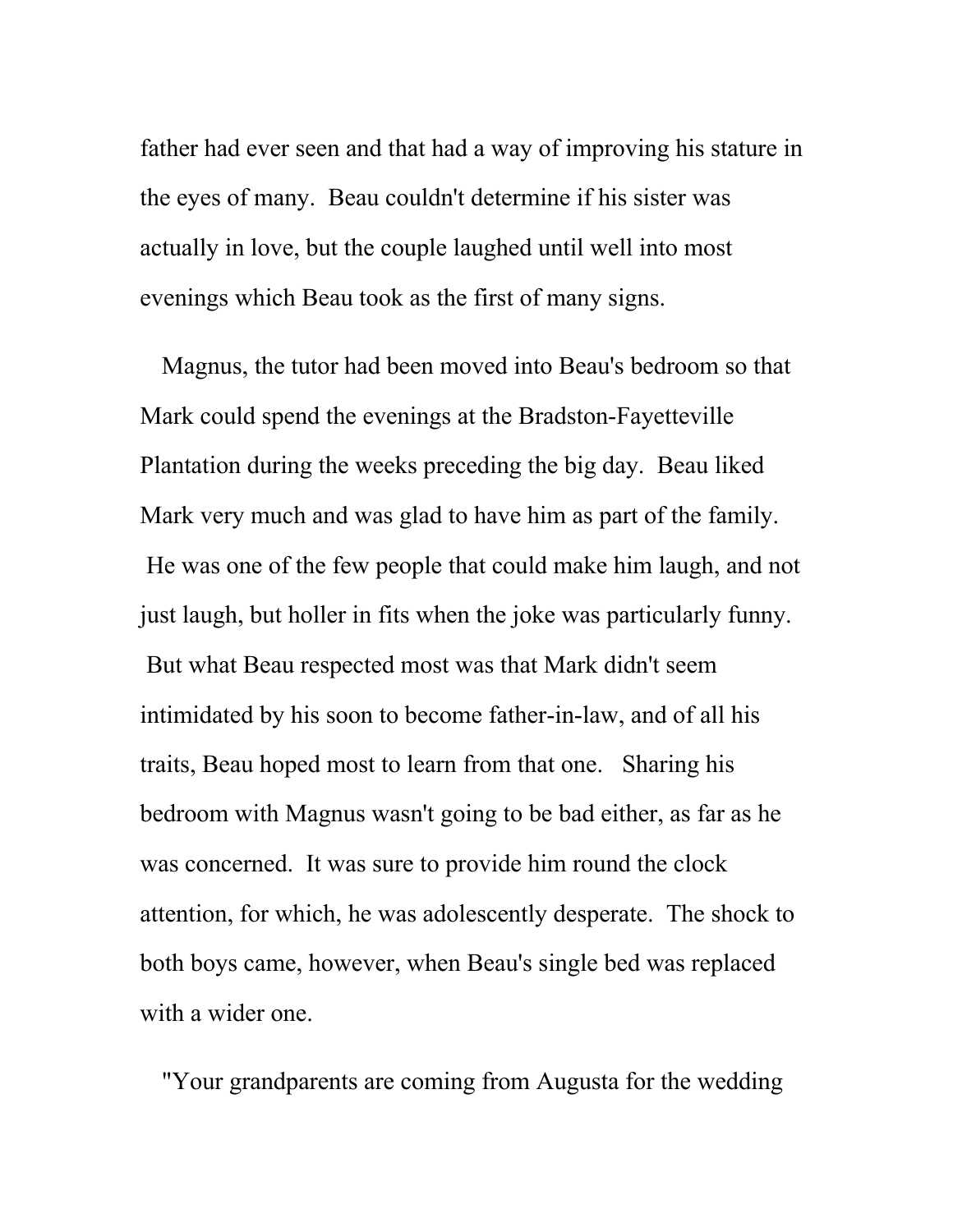and they won't sleep in the same bed. It's only temporary," Martha explained to both of them after interrupting the day's lesson. The blood rushed from Mr. Telfair's face as she left the parlor. Beau looked up from his mathematics text with a grin.

"I don't snore, if that's what you're so worried about," the student offered.

"You do so," his younger sister, Rachel, argued.

"Quiet, quiet," the tutor warned. "Back to your lessons!" Magnus rose from the table and walked to the side window. He couldn't help but wonder what the Lady Everlee Chartreuse would have to say about these arrangements, and that frightened him.

Reina had known a lot of pain in her forty-three years and carried most of it with her each of her days, so she found it terribly hard to be acting all happy around the Bradston's on account of this wedding. The slave woman was cursed with a heart too big to wish evil on anybody and while she had it better than most slaves on the plantation, she would have no part in her Master's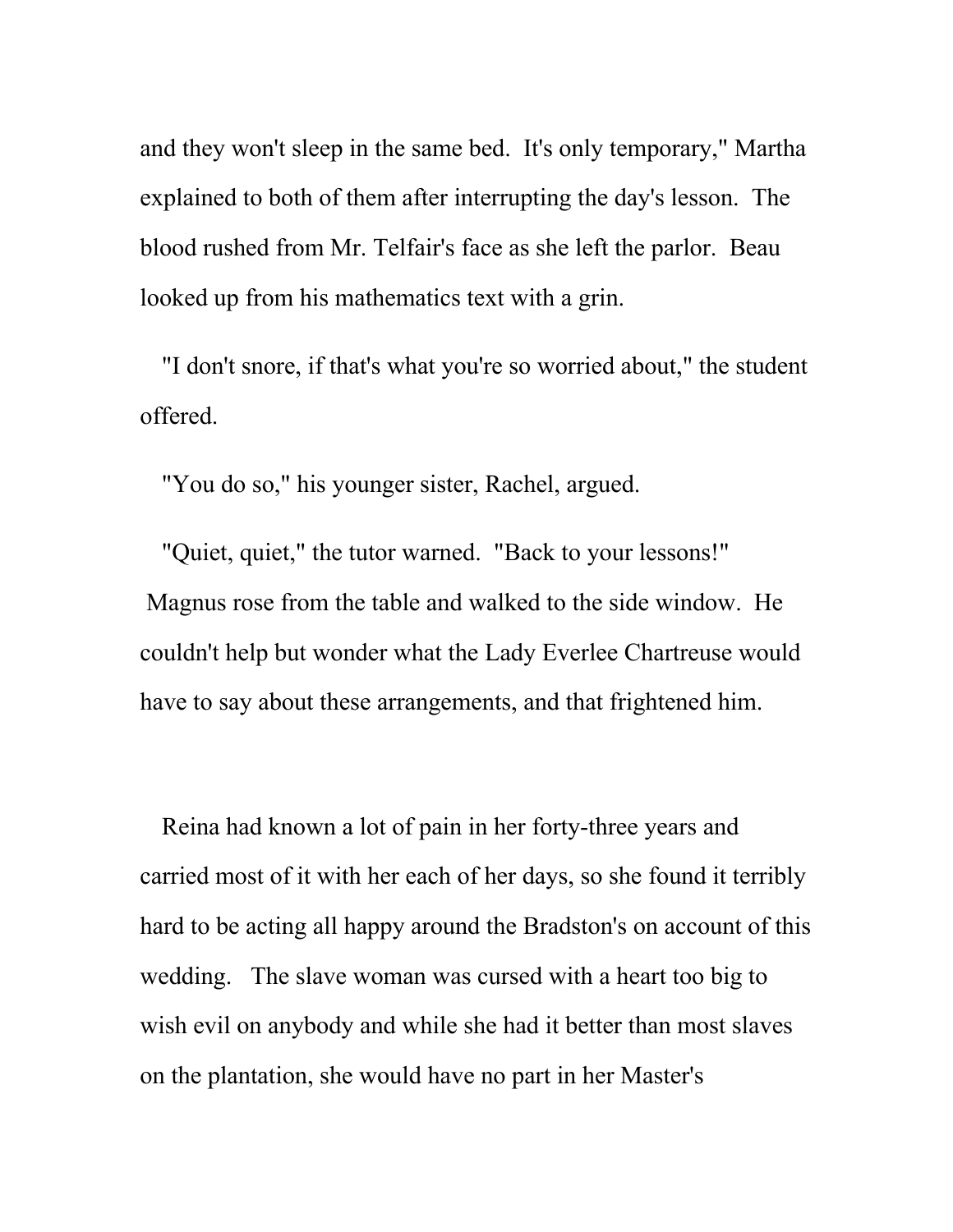happiness, even if she did practically raise the bride by herself. -No. Massa Bradston done sold her oldest boy, which she hadn't seen since, and he put the devil in her husband's head to 'llow half of Line Creek to flow into their baby girls' lungs. And recent, she done heard Ben talking to the driver about all Massa's hardship and how Ben's own back wouldn't be supporting many more harvests and Massa needin' a 'placement real soon. Ben feared Massa would sell him further down the Flint iffin' he saw a 'portunity.

 No. She only had two babies now, and she was saving all her blessings for them.

She often thought too much and today, doing the laundry on the back stoop of the plantation house, was no different. Sometimes her breathing got to be so aggravated that she could work herself into a frightful dizzy spell. Sometimes Reina even lost her balance and fell, but today, as she was sitting in the sun, rubbing the soapy linens against the tin washboard, she realized there wouldn't be far to fall no more. She'd already sunk down 'bout as far as she could go without becoming a grub maggot for scraps.

It would be time for Rose to be takin' a husband soon. Iffin' she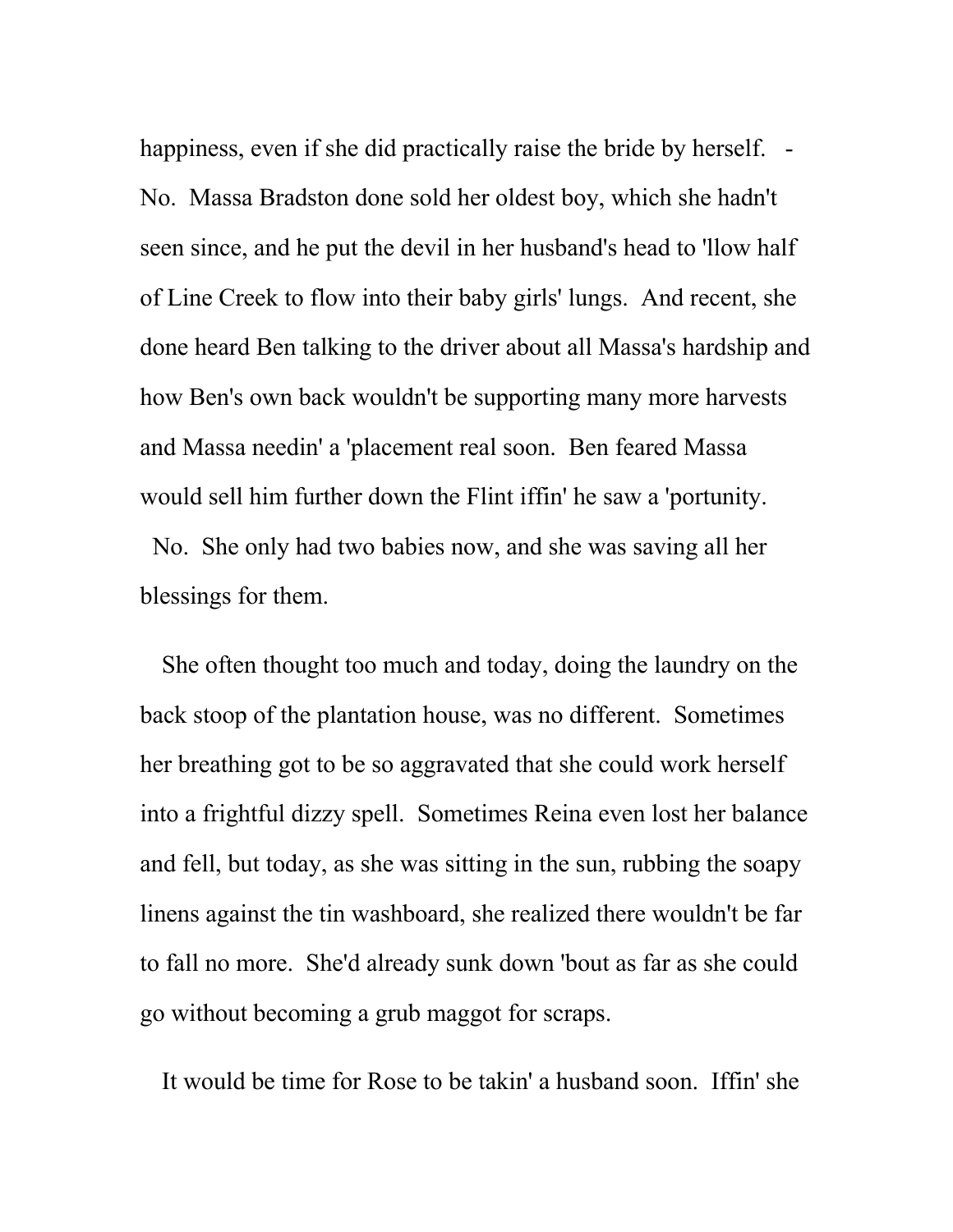didn't come up with one on her own, Massa would surely be stepping right in to pick one for her. It wouldn't be like him to waste not one minute of her child-bearing years. He done never gave those fields of his a rest 'tween seasons and he wasn't about willin' to give the slave women a rest neither, even if it meant he had to put babies inside 'em hisself. She had been counting on her daughter's union with the Widow Clark's boy 'fore the accident. He wasn't near as smart as her Willy though he was three years older too, but she knew he would have treated Miss Rose right by God, which made her all the angrier that God took him. She worried too about her boy. When Willy was still working with her in the big house, she could keep him frail and unnoticeable but being in the fields for these past five years had made him tremendous strong and of good stock. Master would surely come calling 'round the time of Willy's next birthday. Slave boys were considered men at sixteen and slave men were expected to be makin' slave babies. Reina knew that her boy was made for bigger things somehow. And still she could do nothin' about nothin'.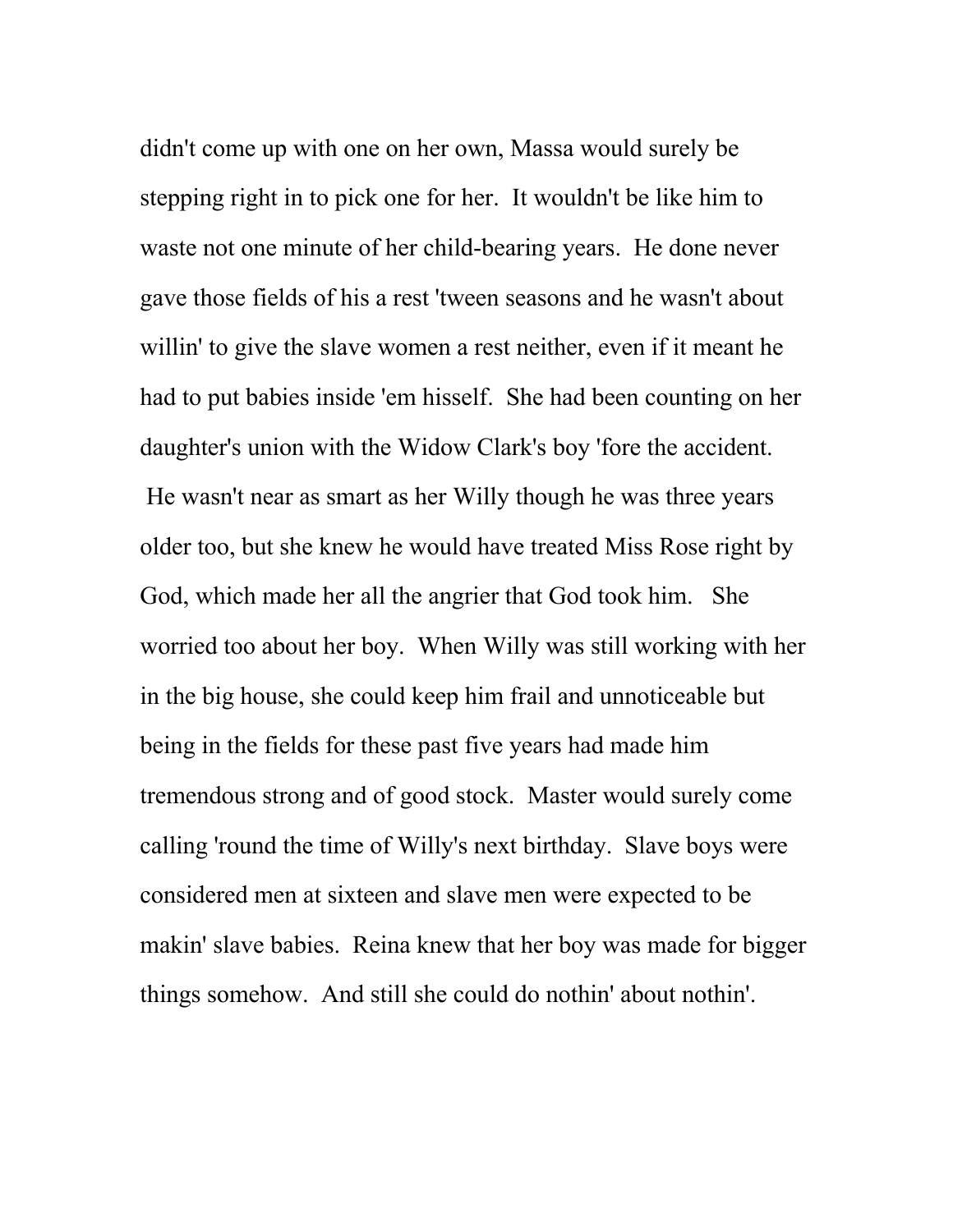It wasn't like Beau to fuss over getting to bathe but after dinner and his chores in the brandy cellars were finished, he took over the bathing room and it wasn't his scheduled night. For years, the girls had bathed on Saturdays, Mondays, Wednesdays and Fridays while Beau, his father and lately Magnus, shared the same barrel water on Sundays, Tuesdays and Thursdays. Beau often bathed in the Flint when he found himself offensive after a day in the fields or a particularly damp night in the cellars, but this was a Wednesday and he had no business bathing in the house. His future brotherin-law, however, had the entire family engaged with another of his many long and hilarious stories in the side parlor, and Beau reluctantly stole away. Magnus had already gone to bed immediately following dinner with complaints of a headache and Beau was anxious to join him, though he didn't know the reasons why exactly. Beyond curiosity and a drive to win his tutor's round the clock praise and admiration, Beau had not considered the motives his uncle might have had in the same situation. Magnus had yet to excite Beau like that and yet there had been something, almost like strings, between them for over two years now. Beau appraised himself in the dressing mirror. It was very strange to be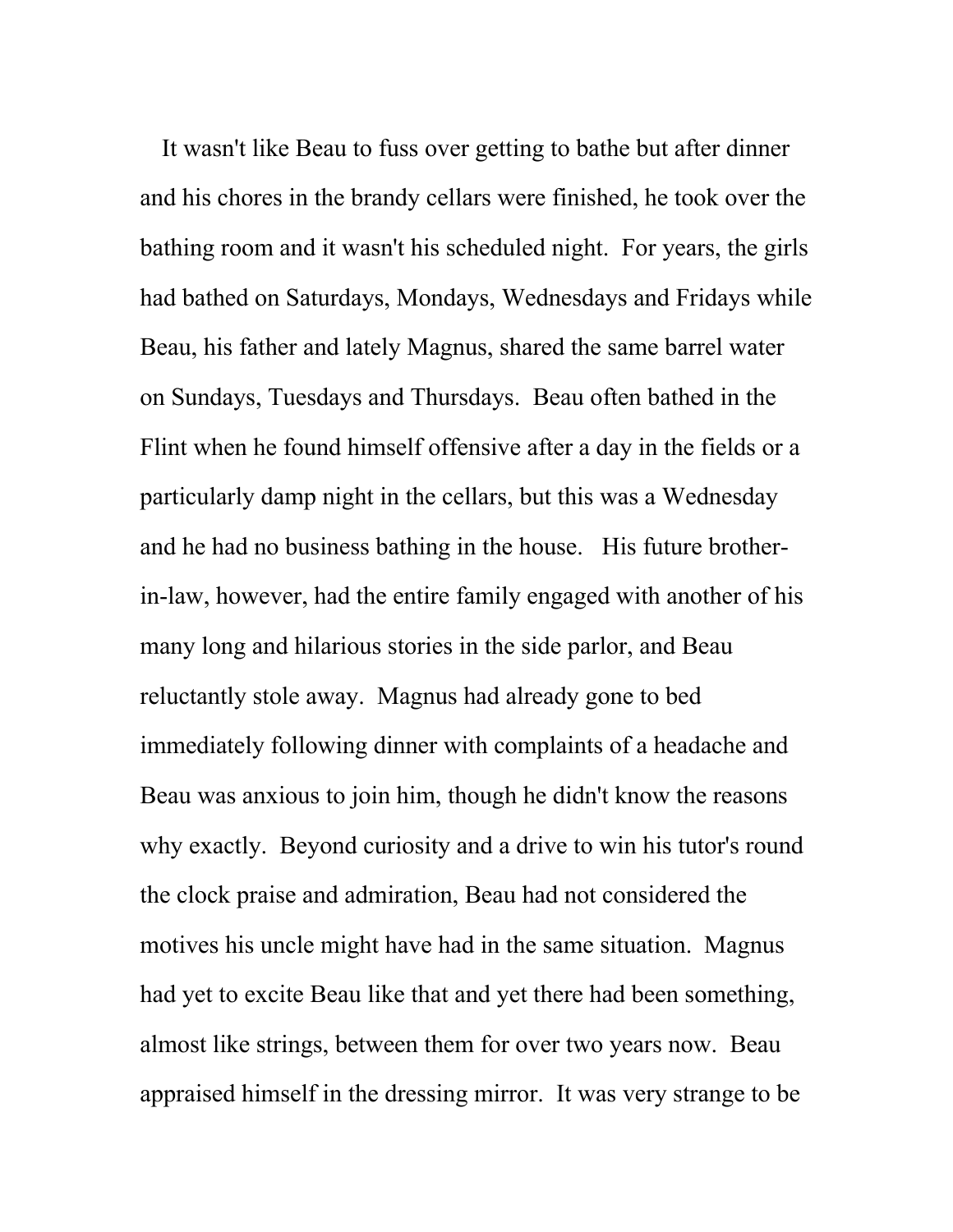bigger and taller and wider and longer, but most of all, it was strange just being older. He made a playful face and bounded off to his bedroom.

Magnus had decided it would be best to feign unconsciousness and pretended to be sleeping soundly when he heard the door to the bedroom creak slowly open. He feared his shaking might reveal his nervousness but he quickly settled into long, relaxing breaths as he felt the covers pull back and the fifteen year old climb into bed next to him. For five minutes neither of them stirred, flinched nor scarcely breathed. Then Magnus suddenly and unintentionally crunched down on a peppermint candy he had been sucking to freshen his breath; -surely another sign of his chronic impatience.

"Are you awake, Magnus?" the student asked.

"No," the tutor answered.

Beau nudged a leg across the imaginary boundary that separated them, connecting with the long flannel of his tutor's sleeping gown. "You are awake and you're going to absolutely roast in that night shirt of yours. You should really sleep in your underpants like I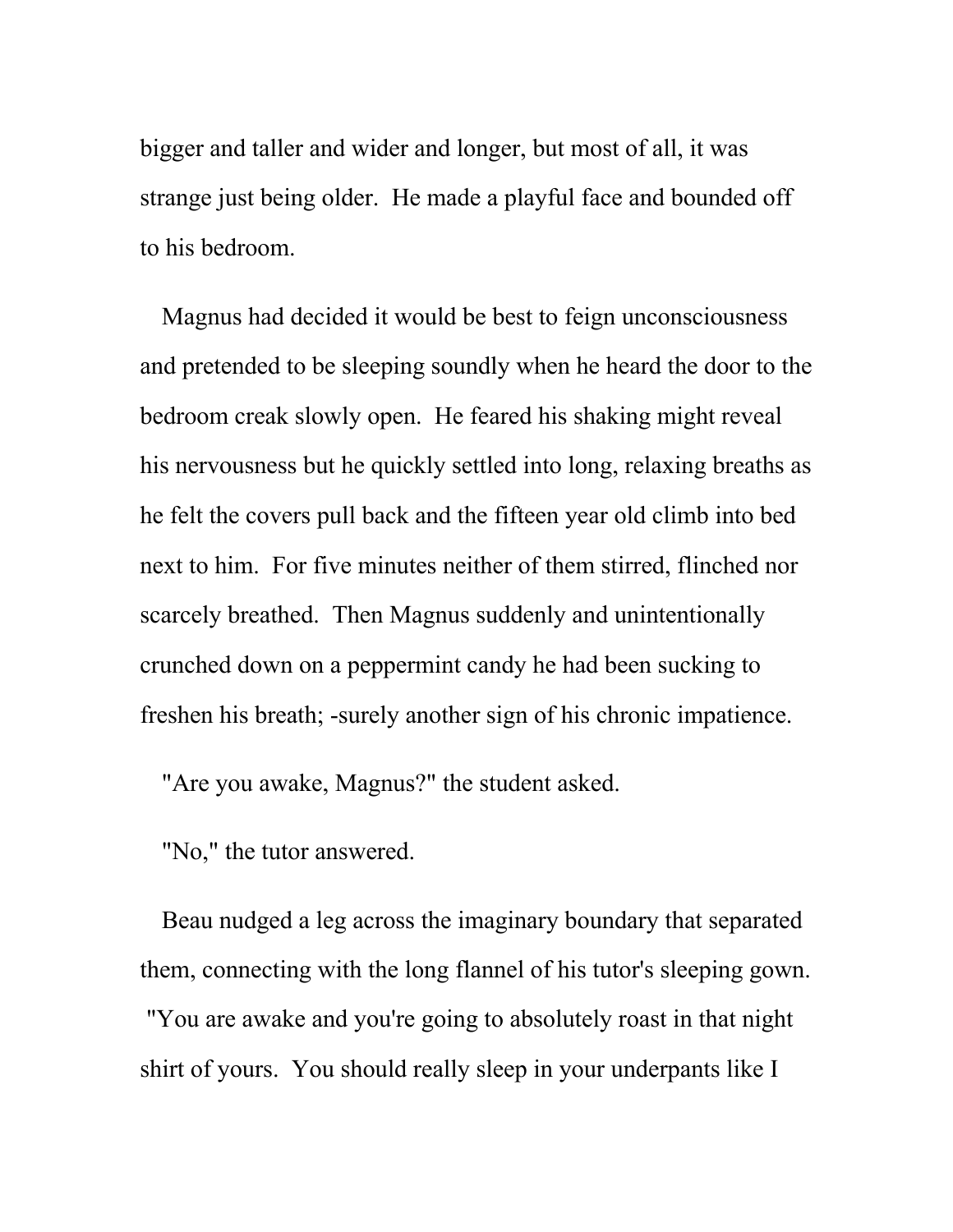do. It's better for your system."

"My system is just fine but I most sincerely thank you for your concern. Now, good night!" With a smile concealed by darkness, Magnus turned his body on it's side away from his bedmate.

"I'm telling you," Beau insisted, "it's August in Georgia, there's another body heating the bed tonight...you're going to be too hot!" With that argument stated, Beau bounced across the bed to straddle his tutor to wrestle him out of his bedclothes. Tiny fragments of peppermint candy hit the wooden floor as all the air Magnus had held tightly within his aching lungs, expelled under the pressure of that six foot distraction of his. He tried to wiggle his body from the jaws of a vice but found the boy's touch igniting. He made concerted effort to keep from laughing out loud as he struggled to overcome the attacker.

"This is most inappropriate," he was finally able to utter in a reprimanding whisper with his face inches from that of his pupil. His eyes widened in mock defiance as they gazed betrayingly into the desperate eyes of a redheaded boy innocently cast in moonlight but bathed in the heady scents of a full grown man.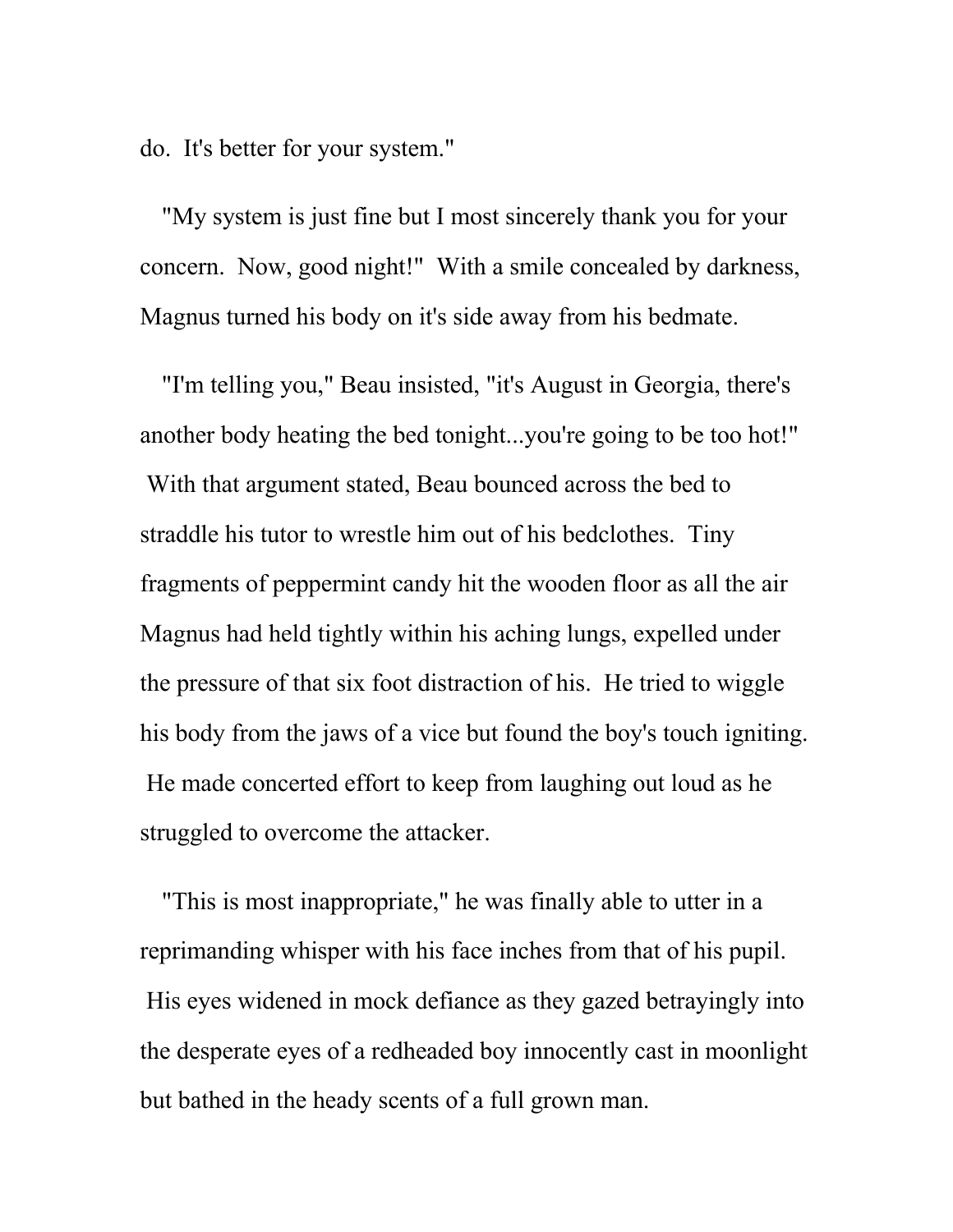In a move more revealing of his boyhood, Beau reached between the legs of his tutor and grasped the pole that hardened there. "Something doesn't think this is so inappropriate," he countered with a grin as big as the tension throbbing between them. Once Beau's cheeks caved into two irresistible dimples and he tightened his grip, the tutor closed his eyes with reluctant abandon allowing their heads to collide in the first kiss to mark the boy's coming of age.

Beau hadn't kissed anything beyond his mother's powdered cheek and he didn't really know what prompted his need to kiss his tutor now, but his whole soul seemed drawn toward the mouth that had spoken and taught, smiled and frowned, praised and cautioned him for the past year and a half. He knew at that moment that he had always been drawn to it and now that it seemed the quickest route to his tutor's heart, he employed his tongue to get even further. The tutor moaned with pleasure and as it had always been Beau's will to please him, he found encouragement to probe further and harder still.

Magnus managed to free his hands from the sheets that detained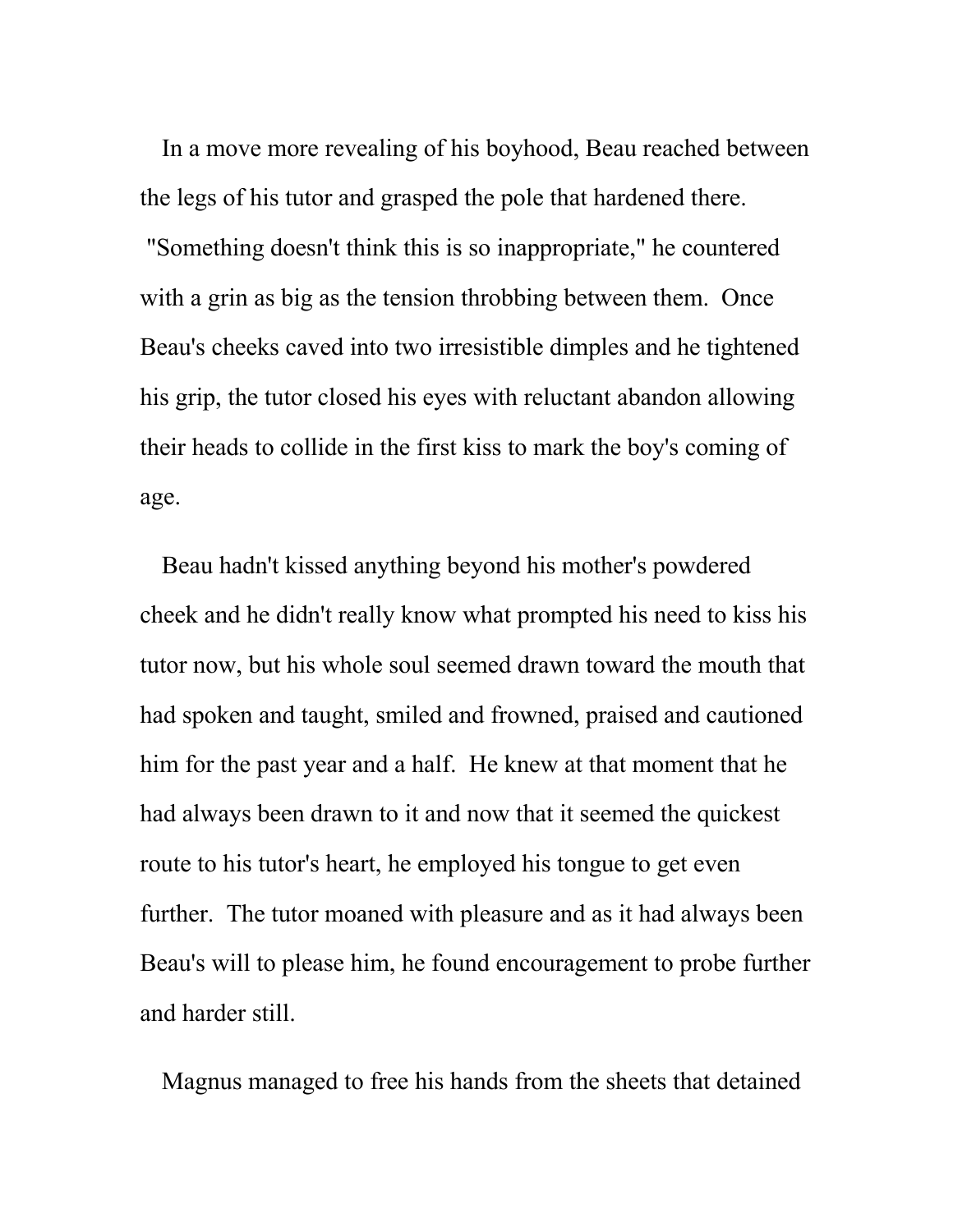him to firmly immobilize Beau's head. He pushed it away from his mouth to speak but words weren't available. His eyes darted from Beau's eyes to his mouth and motionless tongue a half dozen times before his arms cooperated, returning his mouth to Beau's.

Beau adjusted his position to bring his midsection to press on top of his teacher's flannel mound. Again, the air forced it's way past the tutor's lips this time to expel in his student's mouth. Beau silenced his conflicting protestations with redirected lips and push after push with his sturdy hips. The sensation ricocheted through the fifteen year old's body like a musket ball fired into a rock ravine. He was sweating awkwardly in the moonlight and his breathing was almost as if he had some diabolical pneumonia and every breath needed to be coaxed from deep within his chest. He knew his heart must have swelled like everything else on his body, putting undue pressure on his lungs and his brain. He had never felt like this before, not with his uncle, not by himself. He fought the sensation to scream into the darkness that was his bedroom, even though it was the most natural response his body could expect to make under such magnificent circumstances. He was keenly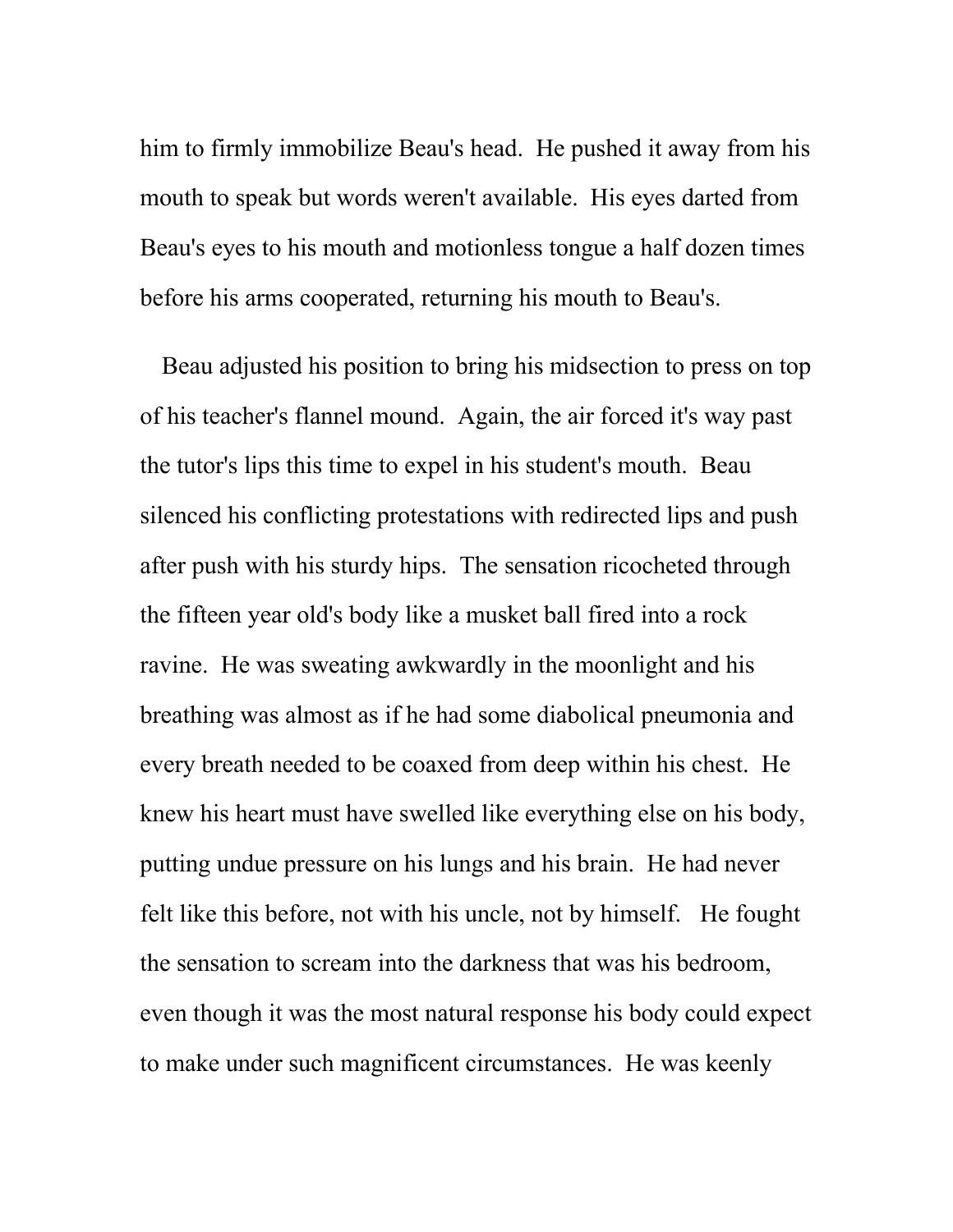aware of the pulse of his heart as it scampered through every vein in his body and pounded a savage cadence inside his ears, as he also monitored every place on his skin that touched, rubbed or slid along the matured contours of the flannel wrapped and panting package that shared his bed and mirrored his desires. He had gone to bed, a child. He would greet the new day, a man.

Fumbling for the flat buttons of his sleeping gown, Magnus rolled the boy onto his back and sat himself upright atop the fifteen year old's midsection. He could feel the exuberance that flexed there beneath his spreading cheeks and while he longed to take the boy as he had taken other men in Augusta or Savannah, he realized that he could scarce afford the consequences of being discovered an aggressor in this situation lest he be destroyed forever by scandalous public judgement. But did he dare accommodate this child in kind? Could they love unencountered and unsuspected by the other five inhabitants within the very house of his employer this night? Was it wise he trust this emblazoned youth with the secret maintenance of such a blasphemous union? He pulled his sleeping gown over his head and his sudden nakedness betrayed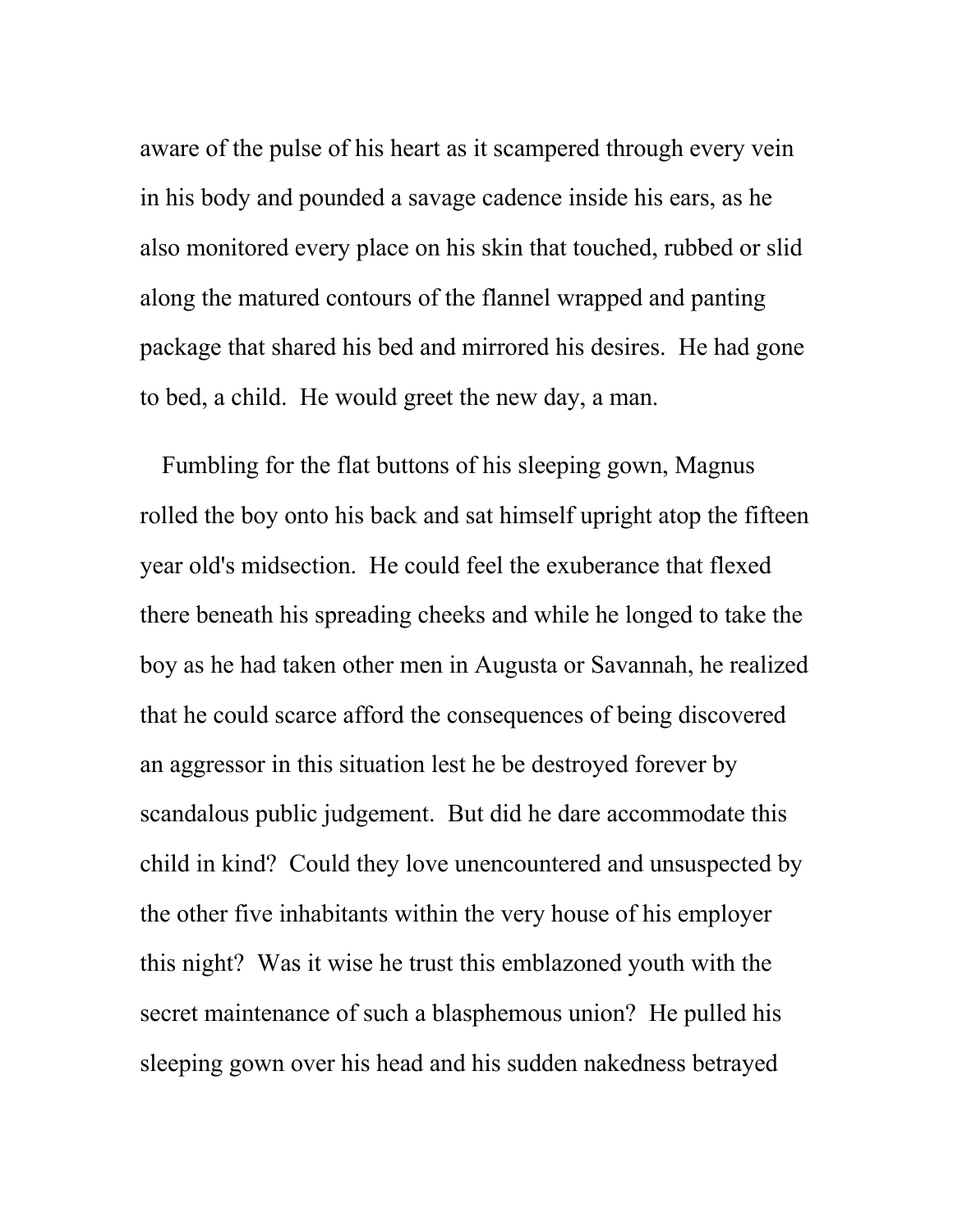his better sense and nullified his need to question anything again. The boys hands went swimming o'er his sufficiently hairy chest and stomach as the tutor of children arched his back to encourage wanton exploration. He noticed the child's breathing seemed almost uneasy, staggered. He lifted his weight slightly, though it was already pounds less than the child's own. His student's hands wrapped about his slender waist and pulled the trunk of his body toward his rusted orange head, which was propped clumsily against the headboard and a few pillows. At first, the tutor failed to notice, for he had never expected that his 'twixt leg appendage would find its way inside the mouth of such a young and unpracticed student, but there, beneath him, exhibiting remarkable dexterity and imagination, the Bradston boy took significant measure time and time again. The tutor caught himself thrusting, almost aggressively, into the freckled face of his eager protege and jumped back in horror, landing on the boy's privates. Beau cringed in a flash of pain and in that reflex of shock, bounced his teacher back onto his chest, where he took him carelessly deep into his mouth and made his mark with two rows of deliberate but gentle teeth. Magnus trapped his breath which would have surely become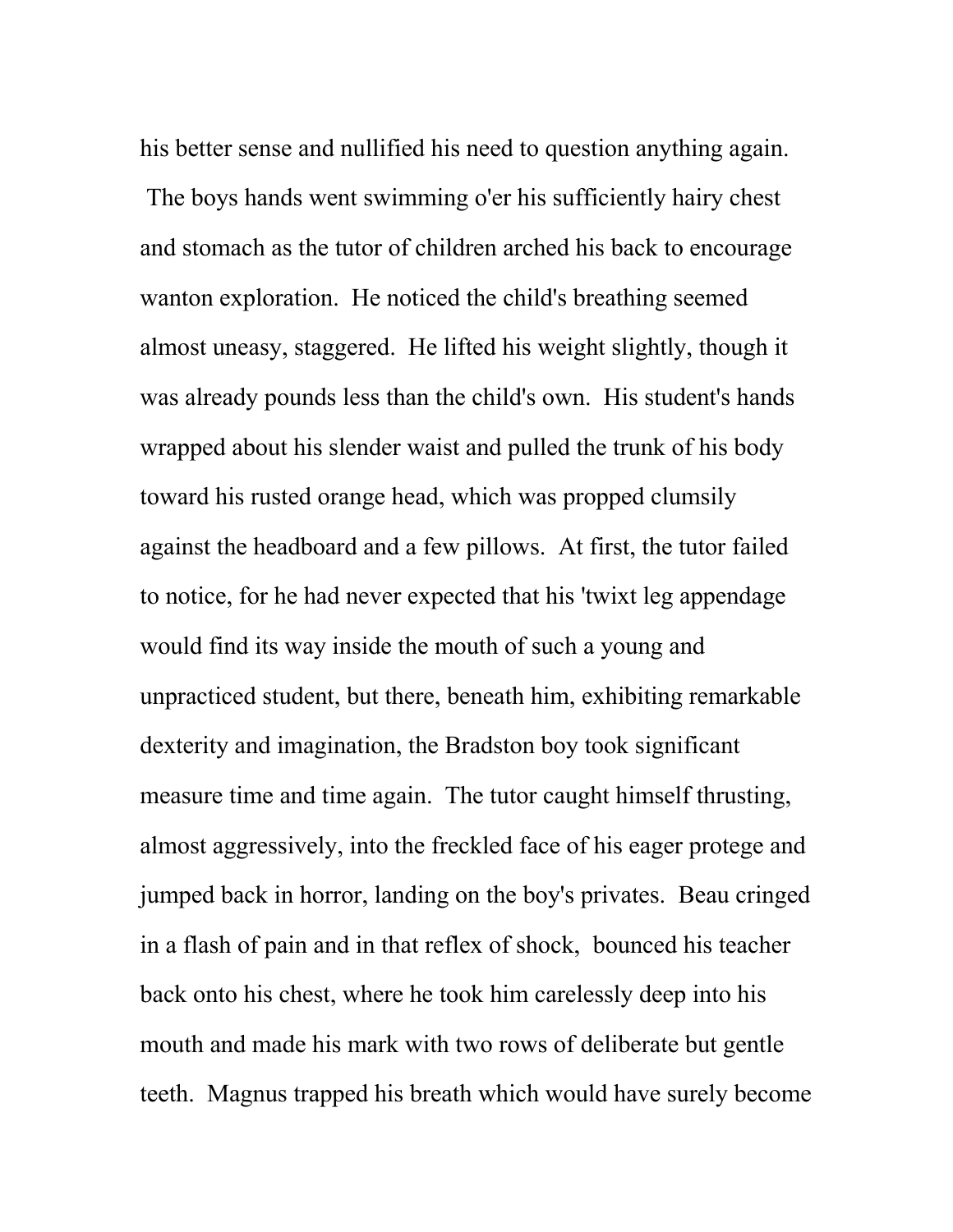a yell, then lowered his body to claim his catch. Beau had kicked off his under garments and Magnus was delighted to press against his nakedness. And in this moment he stretched to reach his pupil's ear. "Where did you learn to do these things you do?" he almost demanded to know.

Beau whispered back biting Magnus on the ear. "Do you think you are the only teacher in Georgia?" Magnus could see his teeth smiling in the dim moonlight beneath him. They kissed again and the tutor felt suddenly protective and uncomfortably challenged by Beau's prior involvements. In an instant it became clear that he would have to take Beau where he had not been with anyone before. He knew he had his trust. It was but a short matter of time before he would be able to claim his heart and his devotion as well. The tutors kisses began to leave Beau's lips and venture down his chin and on to his neck. Magnus circled the Adam's Apple with his tongue and moved toward the boy's budding torso. He encountered hair already thriving between the two fields of muscle and around large nipples each the size of a Union dollar piece. He licked down the boy's left side and crossed to his navel, which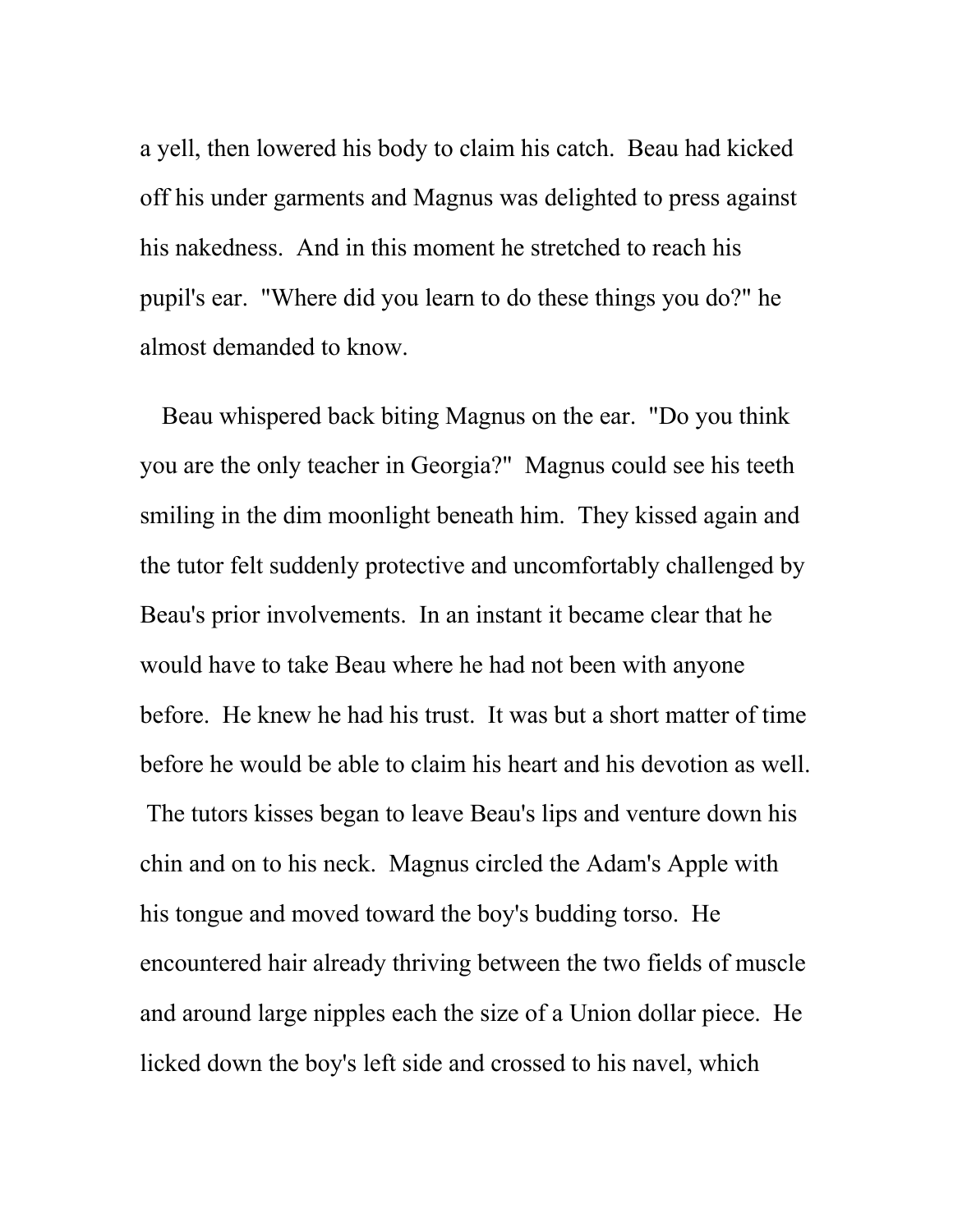protruded slightly. The sweet, pungent smell of his groin begged a hasty descent but the tutor dallied a spell, building anticipation while testing what little was left of his meager restraint. He wondered what he was doing with this child, -this boy pretending to be a man. His Wesleyan upbringing had not sufficiently prepared him to refute all carnal temptation and while he had spent months imagining the unspeakable, this manifestation of it bewildered him beyond clear thinking and any hope for immediate repentance. He lunged for the boy's groin rubbing his faintly whiskered face through the promising crop of harvest orange hair that bristled there. High on his cheekbone the fifteen year old's proudest physical achievement in recent years, bobbed like a metronome during a split-time waltz. Magnus dodged his head a couple of times before pinning it to Beau's waist in an open mouthed kiss. Beau arched his back almost convulsively and the object of the tutor's desire rammed past his teeth toward his gullet. He contained his cough with a tightened and full mouth but the student could not have anticipated the pleasure he would know in these moments and groaned most audibly. In an instant, the two held every muscle and paused their lungs awaiting the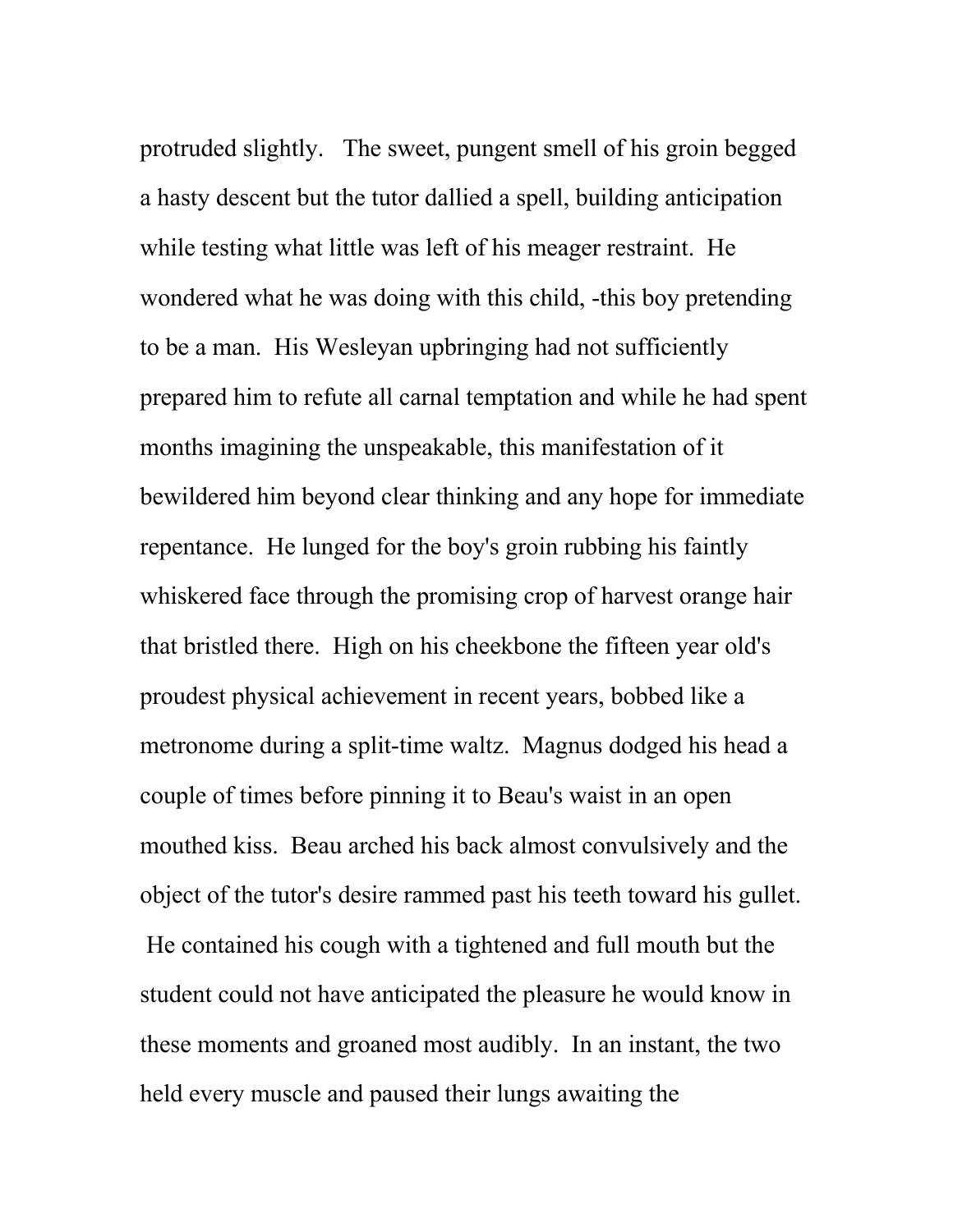reprimanding footsteps that would surely attend to the troublesome noises from within their bedroom. There was silence and all the house seemed encased in slumber.

Another minute passed and Beau began to thrust himself gently into the throat of his instructor's mouth. Surely his own eyes had rolled clean into the back of his head and he must have been the nearest he ever would get to dying because his whole body tingled like Heaven. It was very clear to him amid the helpless euphoria, that his dirty old uncle had been doing something all wrong for this to feel so very different and right. Beau craned his head to watch the magic as Magnus moved his head up and down, up and down. Beau could see his teacher's hand as it worked on his own extension and imagined that it would be possible to give him the same treatment at the same time. In a playful jolt, Beau swung his long legs and twisted at the waist to get within tongue's reach of his prize. A softer hum vibrated around Beau's barrel as he set to work on the tutor. He reveled in the conflict between enjoyment and providing pleasure and felt that the two collided with a breath stealing somersault somewhere in the middle of his stomach. He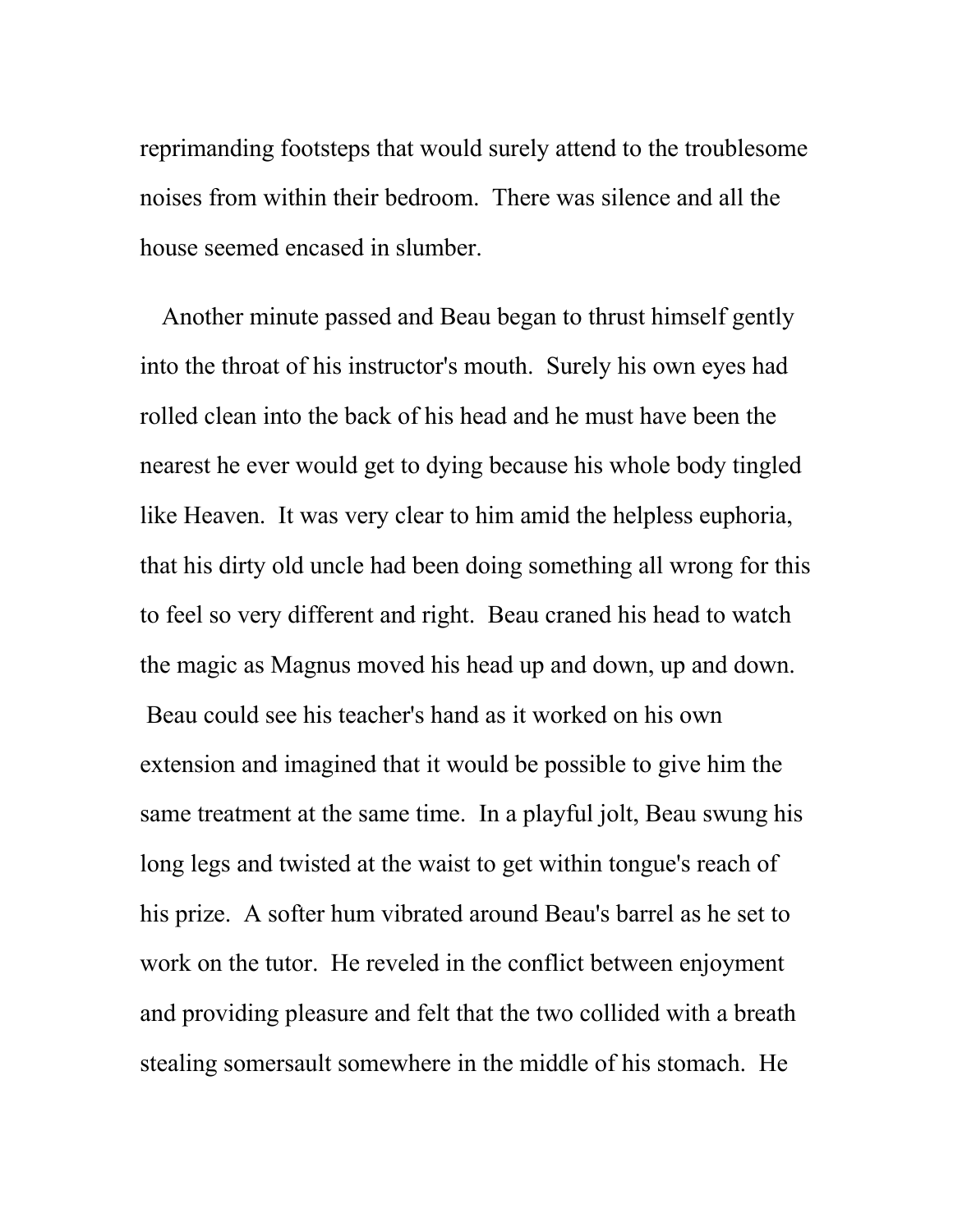reached up with both arms from underneath the tutor and must have squeezed the life right out of him because Magnus popped upright taking business into his own hand and shook wildly as the whitest, hottest gravy Beau had ever seen, landed in spoonfuls about his stomach and chest. The tutor shuttered for a moment over him, breathing irregularly, before collapsing into a lifeless heap on his side. Beau just stared at the scattered spewing on his body that looked like fine powdered sugar frosting in the moonlight. He took two fingers and dragged them across a decorated nipple, bringing them back to his mouth where he kissed the tutor's offering as the two tumbled soundly into sleep.



The wedding was never intended to be the event of this half of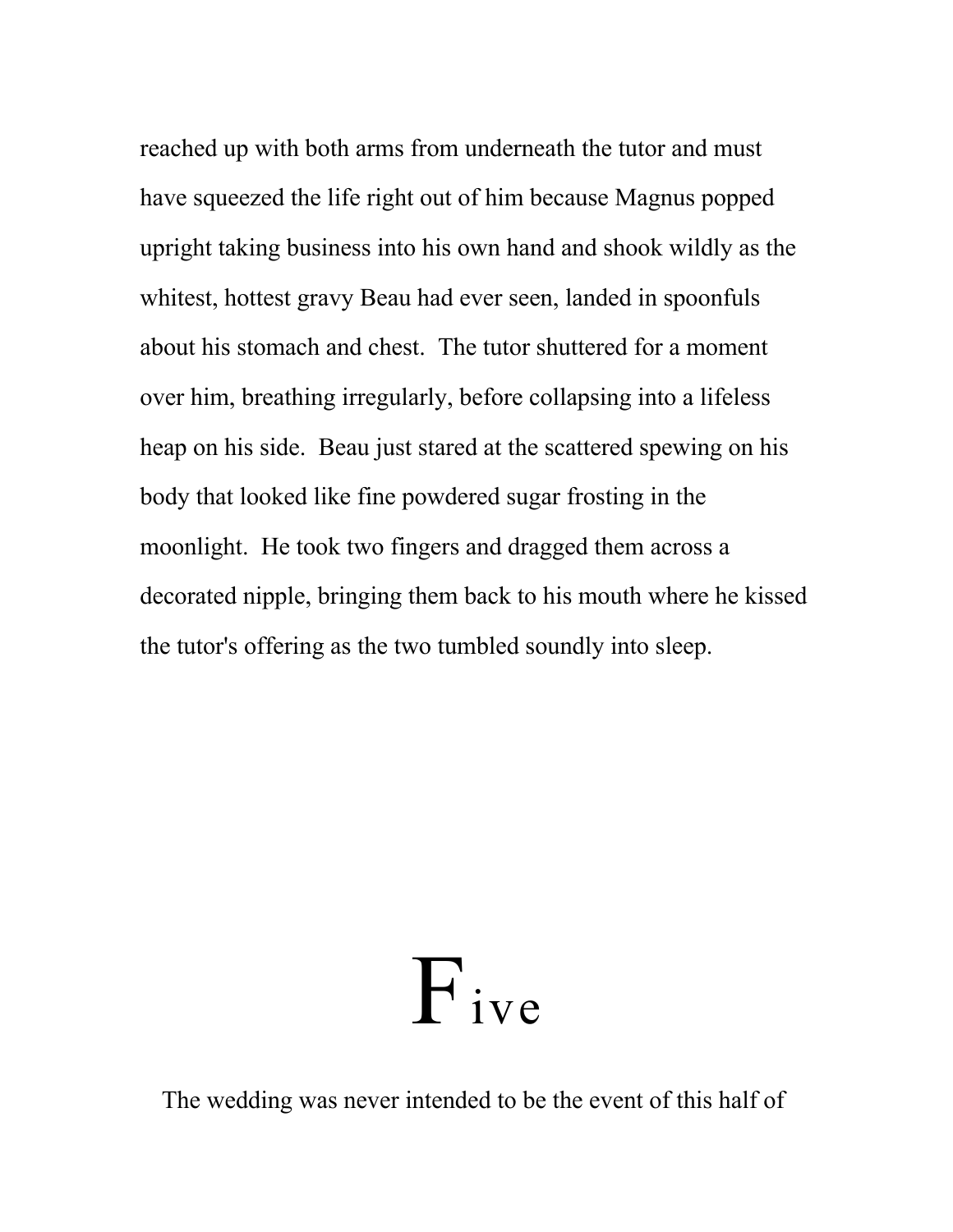the century, but as more and more of Mark Wilkontny's wealthy relatives committed to making the journey by train to Atlanta and then by carriage to Fayette County, the more William John Bradston II felt he had to put on aires. The cotton was coming in better than expected, prices paid for it were higher than predicted and brandy, well the brandy flowed thick as the Flint River year round, 'cept in the winter months when the canning reserves eventually run low as the temperatures and folks start screaming for cold remedies and belly warmers. But it was still mid fall in Georgia; a beautiful time for a floral wedding with magnolia blossoms as big as a man's hand, dogwood sprigs, hyacinth clusters and late blooming lily flutes all twisted and tied and bundled and hung in wonderfully sweeping live oak garlands that seemed to stretch for anything that would hold still or take a nail. Josephine had been a walking blush of emotion for days while the slaves and family spun dervishes about her preparing for the big day. Her husband to be played yard games, practical jokes and rode horses from sun up to sun down, nearly collapsing from exhaustion at every evening's meal. A quarter hour nap after supper and he had miraculously regained enough stamina to take him oft' well past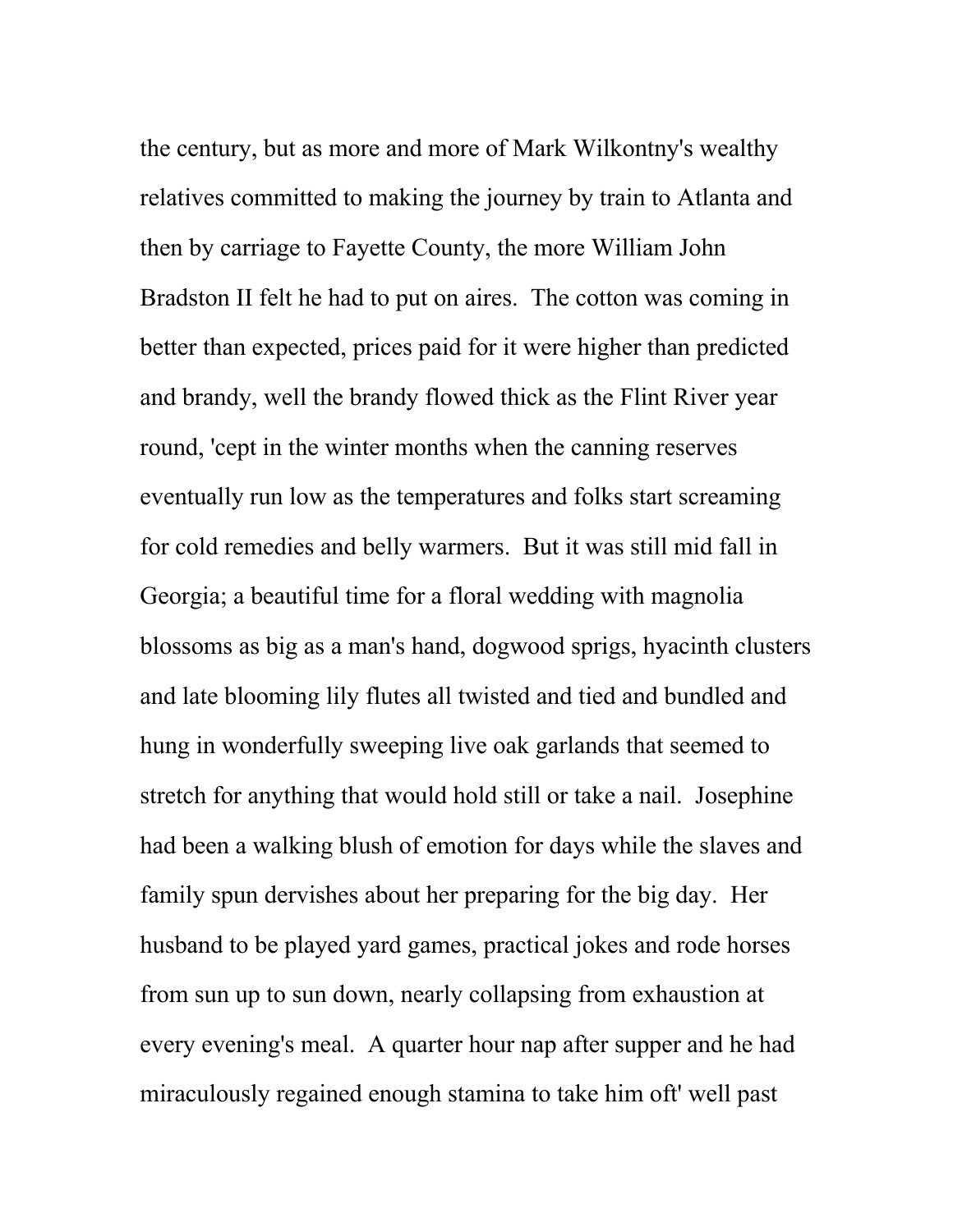midnight, usually drinking fire brandy and chewing the fat with his father in law on the front porch. To Beau who clearly idolized him, Mark seemed the most generous person he had ever known, always giving so much of himself to everyone around him, which was probably why folks were always around him. Mark could look into your eyes and make you believe you were the only other person in Georgia worth talking to. Beau had to respect that. And while the marriage to his sister would assure years of brotherly companionship between them, Beau could not help but resent the fact that Mark was too good for his sister and that she would make him suffer dearly for the privilege of her shrewd hand.

On the eve before the wedding, Mark moved his things into the boy's room on account of a tremendous influx of Savannah and Augusta relatives that suddenly transfigured this remote plantation into a center of considerable census. While engaging his tutor every night for several weeks had been fantastic sport, Beau welcomed the diversionary intrusion, though Magnus acted remarkably put out. Mark had suggested that he sleep on the floor as he was the imposer. Beau loudly insisted the groom-to-be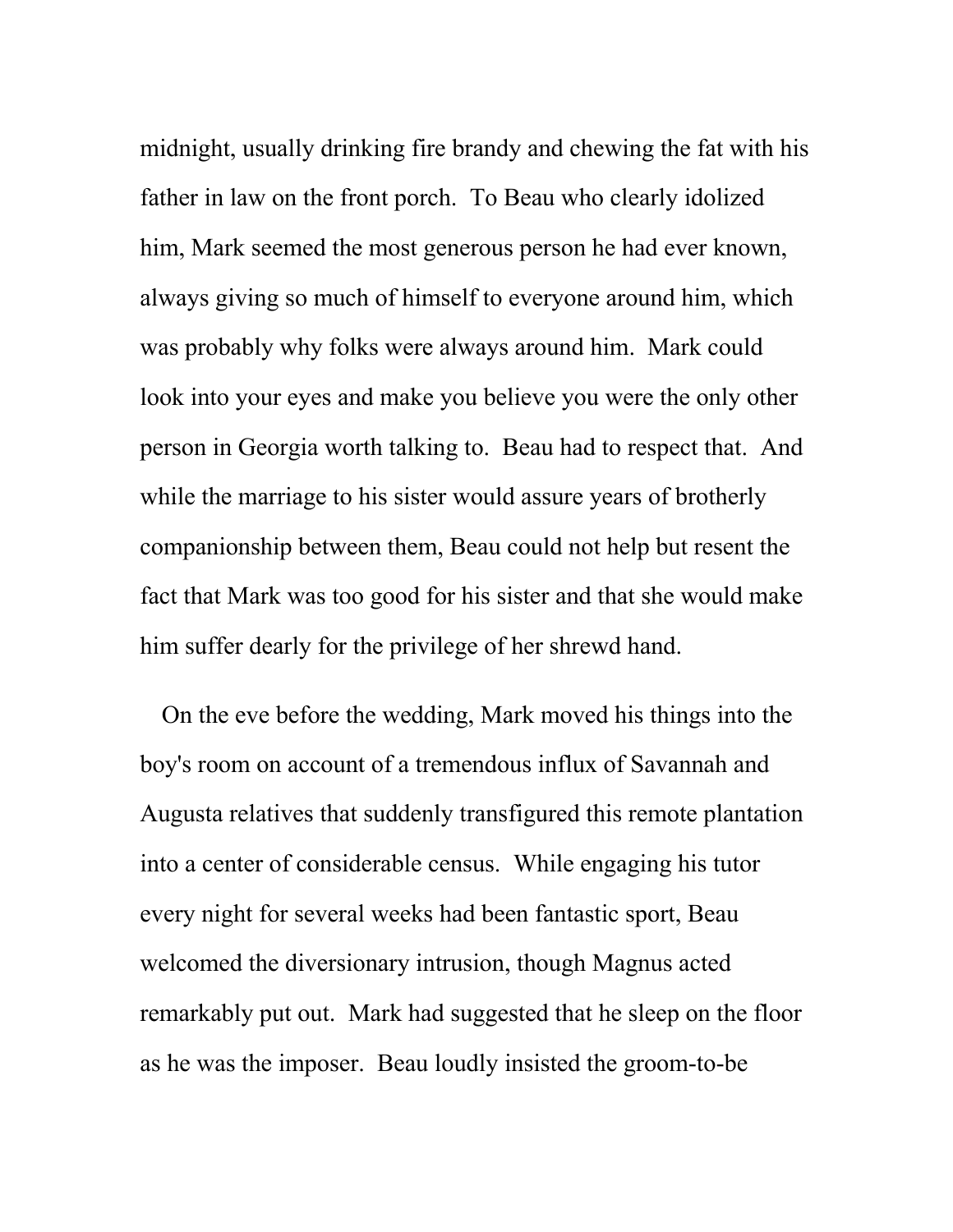should have the bed as it was likely the last good night of sleep he could hope for. Magnus made repeated declaration that he would be just fine on the fainting couch in the parlor downstairs, which seemed appropriately dramatic to Beau who couldn't help but roll his eyes at the martyr's decree. In the end, the three drew hay straws and the Bradston heir was relegated to the floor of his own bedroom. Mark and Magnus shared the bed. With his arm casually flopped over the edge of the bed, the tutor insisted on attempting to arouse his pupil laying beneath him on the floor but Beau batted his hand away, even though the attempts were beginning to work. For no other reason than to listen to him finally sleep after giving so much of his day away to others, Beau had wished to share his bed with Mark. It was certain that Magnus didn't care about sharing the bed with the groom half as much as he cared that Beau wouldn't. Beau didn't know what to make of this behavior exactly. It made sense to leave the bedroom for a late night walk among the wedding fixings, to gather some thoughts. He would not be alone. On the front porch, where the couple was to be married, he encountered his sister praying to God to bless their union. Beau knelt down beside her and offered a short prayer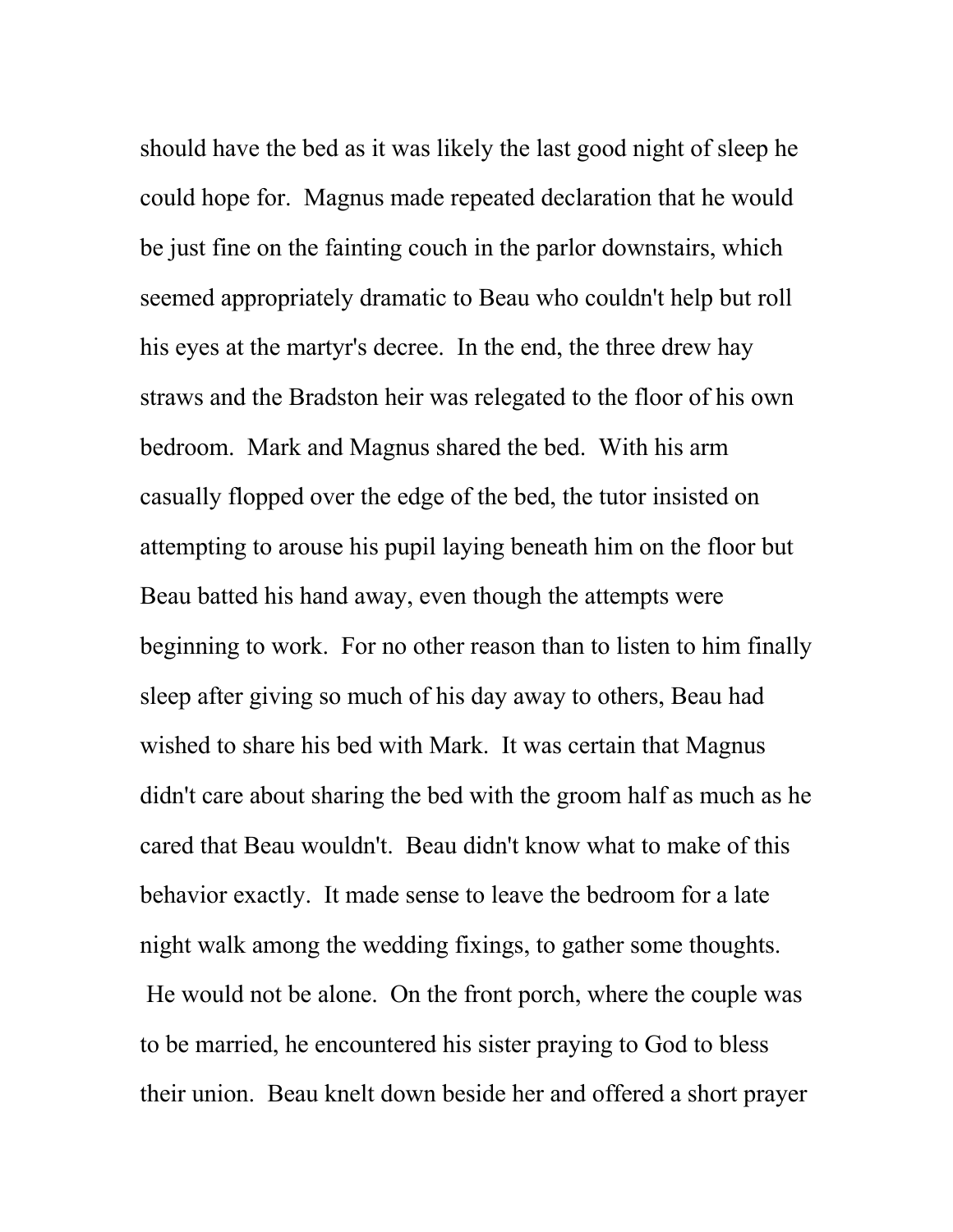that God would give Mark patience. He kissed his sister on the forehead and left her for the main lawn that was already busy assembling the dew for the big day.

Once Beau had passed the neatly positioned rows of fifty wooden folding chairs that he and Headman Ben had set up earlier that day, he broke into a fast run trying to hold his breath until he reached the edge of the grass, some 300 yards away. He didn't know why he was always playing these games but he felt it might someday be important to have controls and be aware of his limits. As the air began to run out and his lungs started to tighten, Beau shut his eyes and pushed harder and ran faster. Thump! In an instant his face was pushed into the grass where it, alone, seemed to slow his body to a stop. He had no breath in his lungs to lose and therefore his first response was a series of spits and gasps, expelling grass from his mouth and filling his chest back up again. Before he had a chance to focus into the night to determine what he had tripped over, it had jumped up and started to run away itself. Beau rubbed his cheek, now sore and stinging red. His heart had yet to recover from the shock of the encounter with the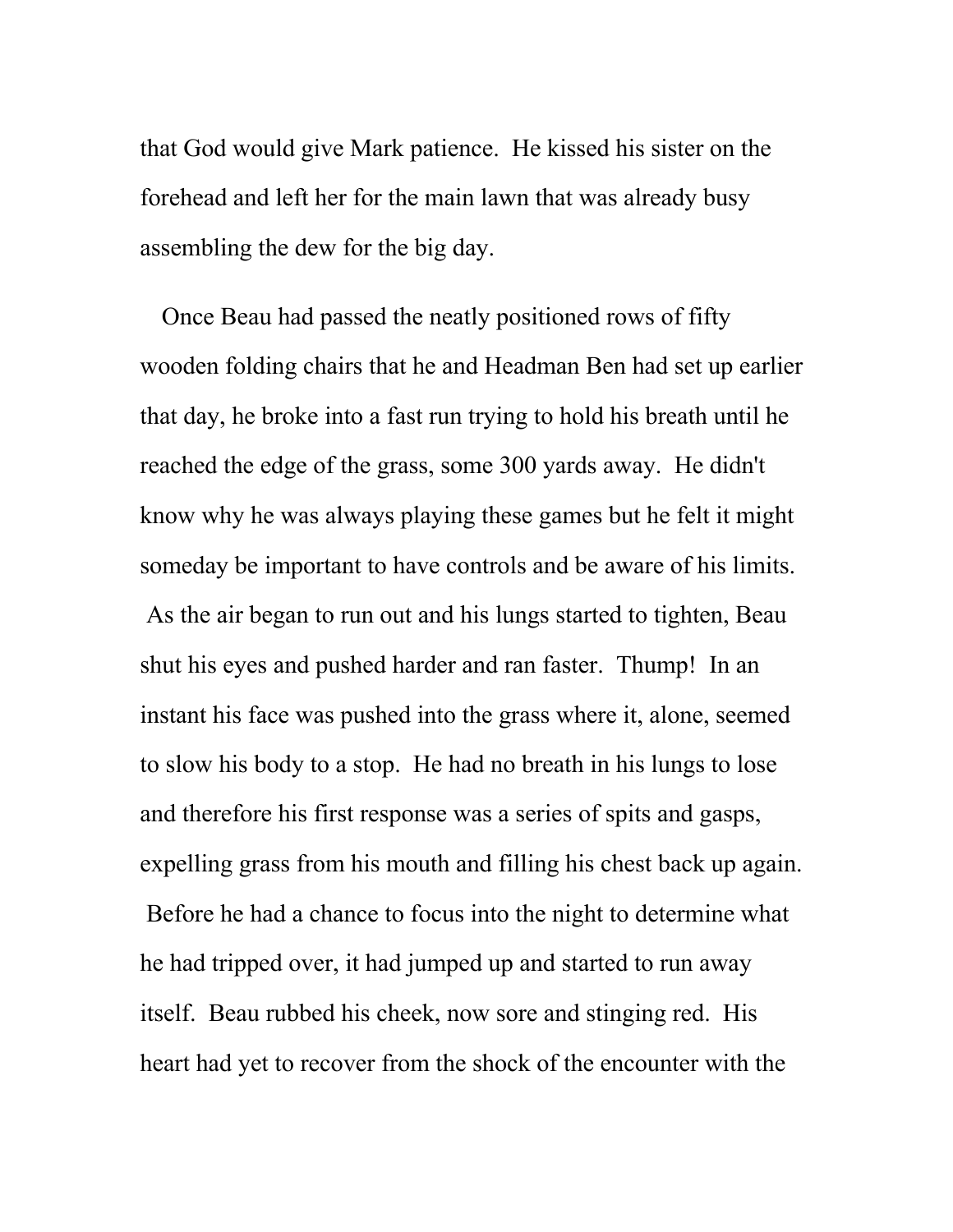ground when the human log that had been strewn in his path, stopped running away and started to run back toward him.

"I'm sorry, Massa Beau. 'You be all right now?"

"Willy?" Beau asked, starting to stand. The slave extended his hand to help but a light head convinced Beau to sit back down for another spell. "Willy, what are you doing out here in the middle of the night, laying around in the grass?"

"Uh, I need to get back now. Good night. Uh, and I'm sorry." He turned to leave.

"Wait another minute. Sit here with me at least until I'm feeling better." Beau was desperate for his sympathies and an excuse to speak to him after all these years.

"Massa?" Willy asked as though he thought the Bradston boy might have hit his head a bit too hard to be requesting his company.

"And stop calling me that! I'm not your master." His head now throbbed with alternating sharp and dull pains.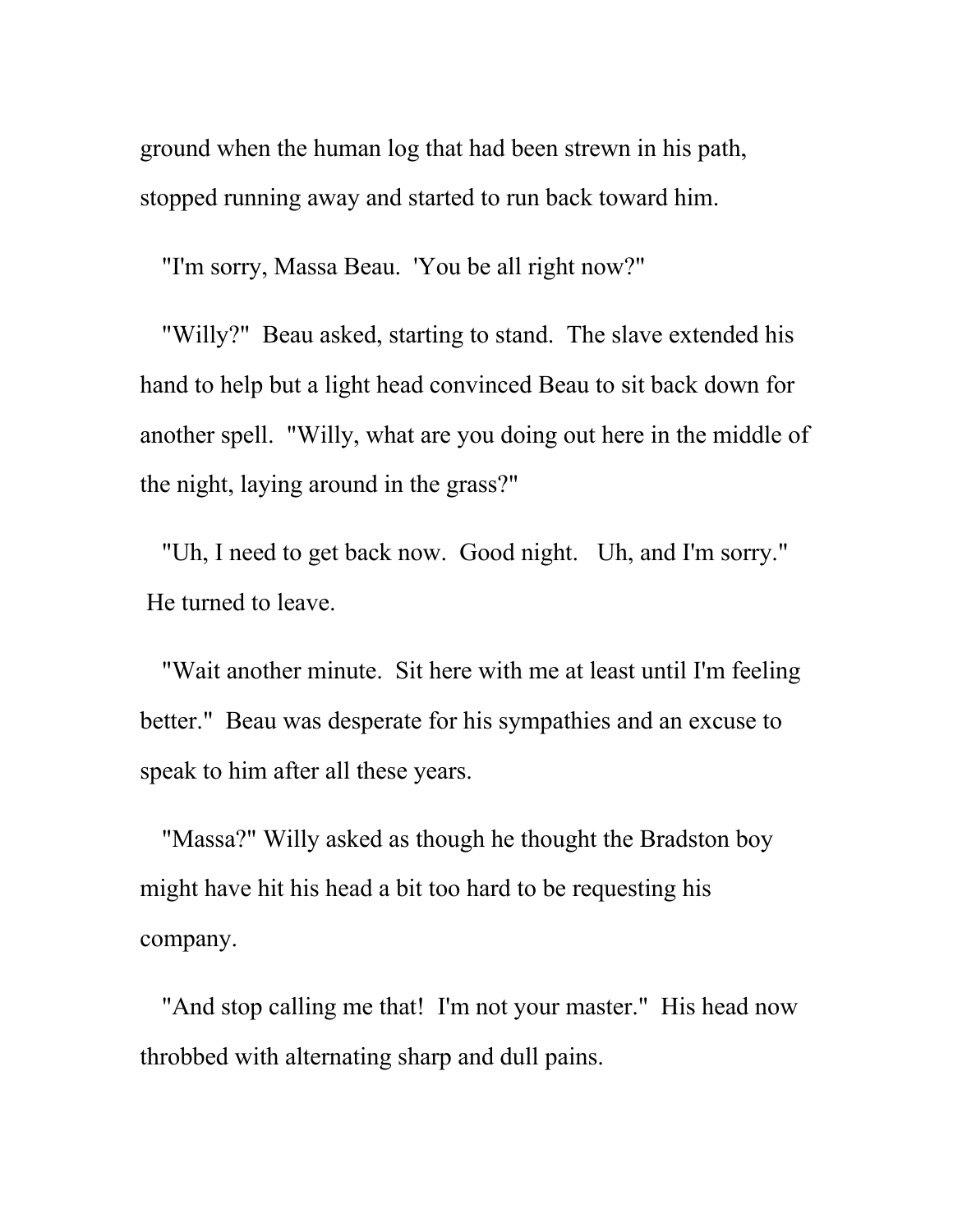Willy didn't move. "My papa say's you will be someday."

"Well Headman Ben is wrong then, isn't he? Say, I thought you couldn't speak or something, seeing as though you never thanked me for saving your black ass five years ago. Sit down, I said." Willy crouched down on the backs of his lower legs. "It's a good thing I'm not your Master too. You don't listen very well. -It's okay to sit, "Beau spoke very slowly. " I'm not angry with you."

Willy leaned back on his arms until he could be considered sitting, but he wasn't about to look comfortable at it. Beau managed to shuffle his aching body toward him until they sat facing each other. "I didn't talk in the beginning. It wasn't 'cause I couldn't. It was cause I didn't want to, but I have thanked you every day 'o my life since then. You have to believe that. I look toward you in the fields or the barn or in the big house and my heart says it over and over again.

-Thank you," he said out loud.

Beau shrugged his shoulders discovering what was sure to become a good size bruise there. Willy reached his arm toward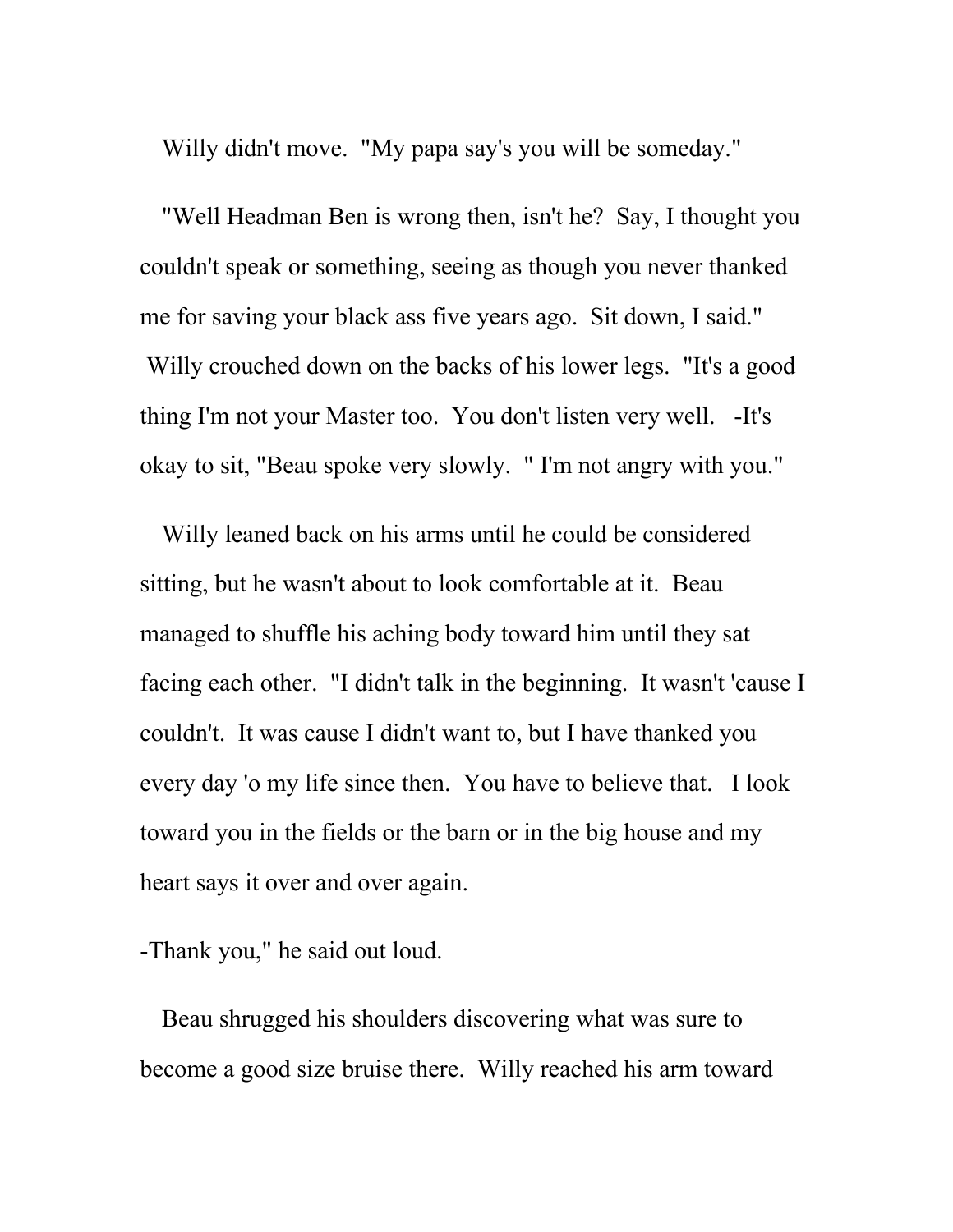him and with his longest finger, gently swiped a small trail of blood that issued from Beau's nose. He brought the finger back to examine it closely before announcing "it looks just like mine," with all the amazement in the land.

"Well, of course it does," Beau laughed, momentarily distracting Willy from his study. Willy tried to smile as he reached his hand behind his back and under the ragged cloth shirt to present a sample of his blood on the other hand. "Dear God! What has happened to you boy?" Beau sprang to his aid despite the soreness of his own body and examined the shirt that was blood soaked from behind. He carefully lifted the shirt away from the wounds to examine the slave's back. Beau gasped. It was clear by the lash marks that he had been whipped, and whipped recently. Beau took Willy by the face with two hands and asked "Who did this to you? My God, who did this?"

Willy's eyes got very large as though he were trying to suddenly hold back the tears that certainly belonged to pain like his. But he didn't cry. He'd spent half the night laying on the front lawn where the cool evening air had started the healing process that he had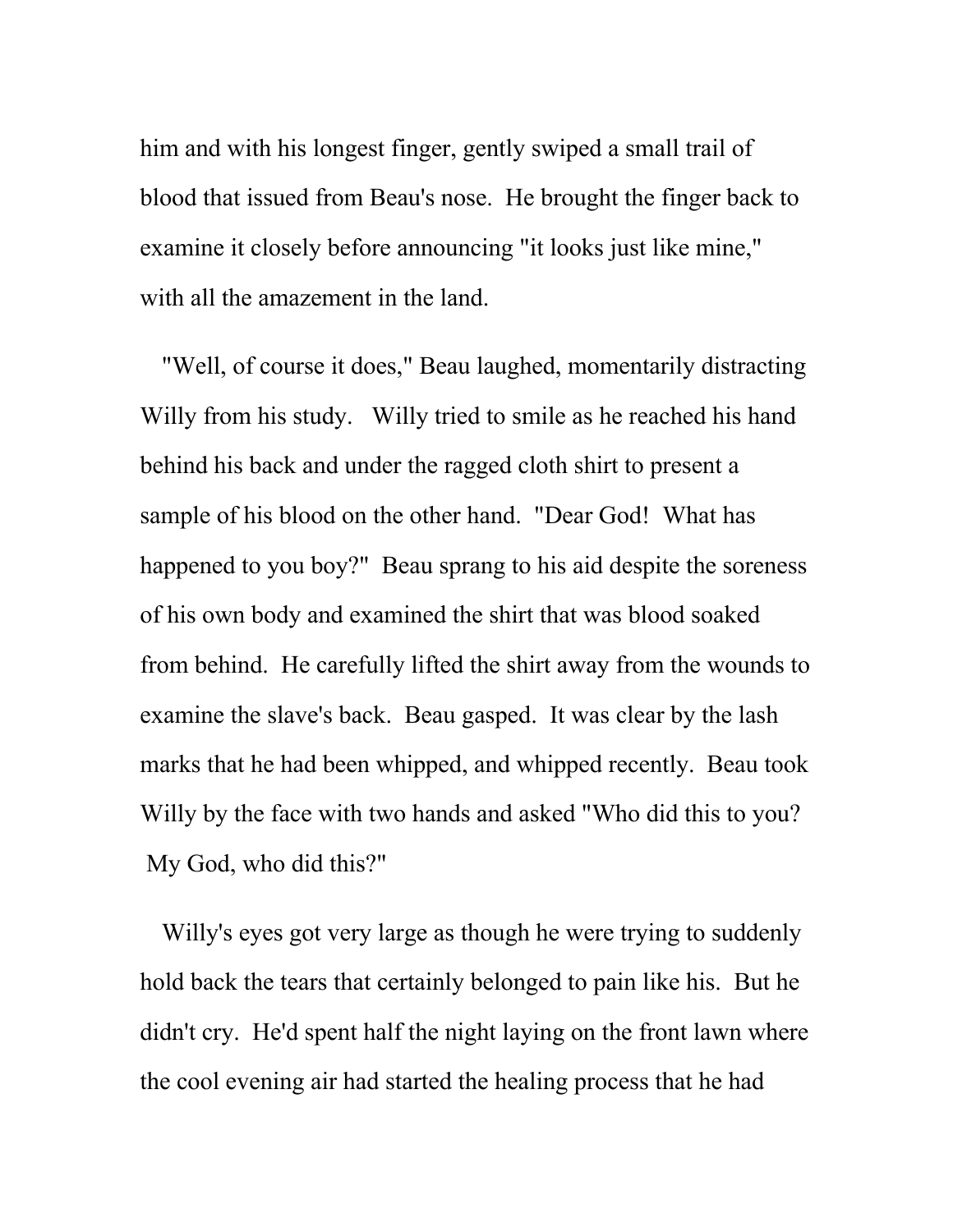known all too well by the looks of his back, bleeding in most places, still scarred in others. But he hadn't wept. Beau saw into those round, squash colored eyes and was mesmerized by the parallel life that dwelled there. Even though these two had been born but seven and three quarter hours apart and their skin touched now for the first time, between white hand and black cheek, the distance between them was not travelable by everyday men of either color, and still they managed to attach somehow in that moment, beneath the common stars and moon, each certain in knowing that the other cared to make the journey that led to this revelation in the grass. "Tell me who did this to you and I will make him an enemy of mine, too," Beau stated confidently with narrowed eyes. "You must say, Willy."

Willy had started to shake and Beau employed more muscle to steady his friend. "The Driver has whipped me before. They say he is your uncle but I think him an animal if not the devil!" Beau placed his hand over Willy's mouth and tried to calm him, to lower his voice. Willy licked his lips and talked softer. Two times before tonight, the driver dragged me and some slave girl from the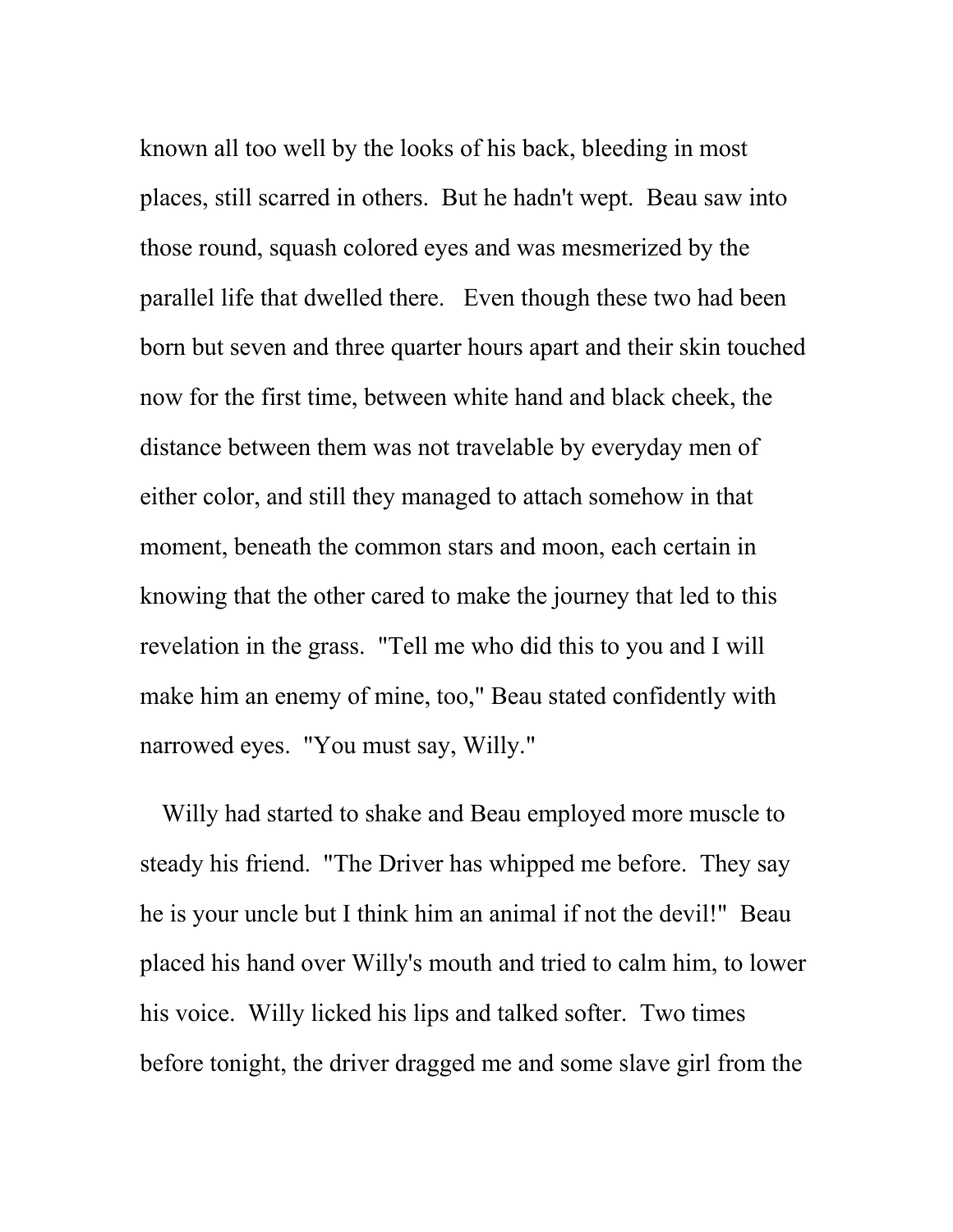quarters out into the woods where he says for me to put my seed in the whore to make more slave babies, 'cause that's where slave babies come from. -From whores, he tells me. I tried but I be too scared, too nervous to put the seed in. So he ties me to a tree while he puts his own seed in my sisters, and then he raises the devil on my backside with his whip."

"I'll kill him. I should have killed him before but I'll be sure to kill him now. I'll kill him now!" Beau nearly yelled. This time Willy put his trembling hand on Li'l Massa's mouth.

"But the Driver didn't whip me this time," Willy tried to explain.

"No one would blame me either. Not my mother, not my sisters, certainly not you or your family. They will make me a saint if I succeed!"

"Now, you're the one not listening." Willy raised his bloody fingers to Beau's face, only a hands length from his own. He suddenly remembered the pony, the cave, the blue blanket all at once and looking this closely into eyes that blue, was nearly enough to cause him to pass out, but he held his focus. "This time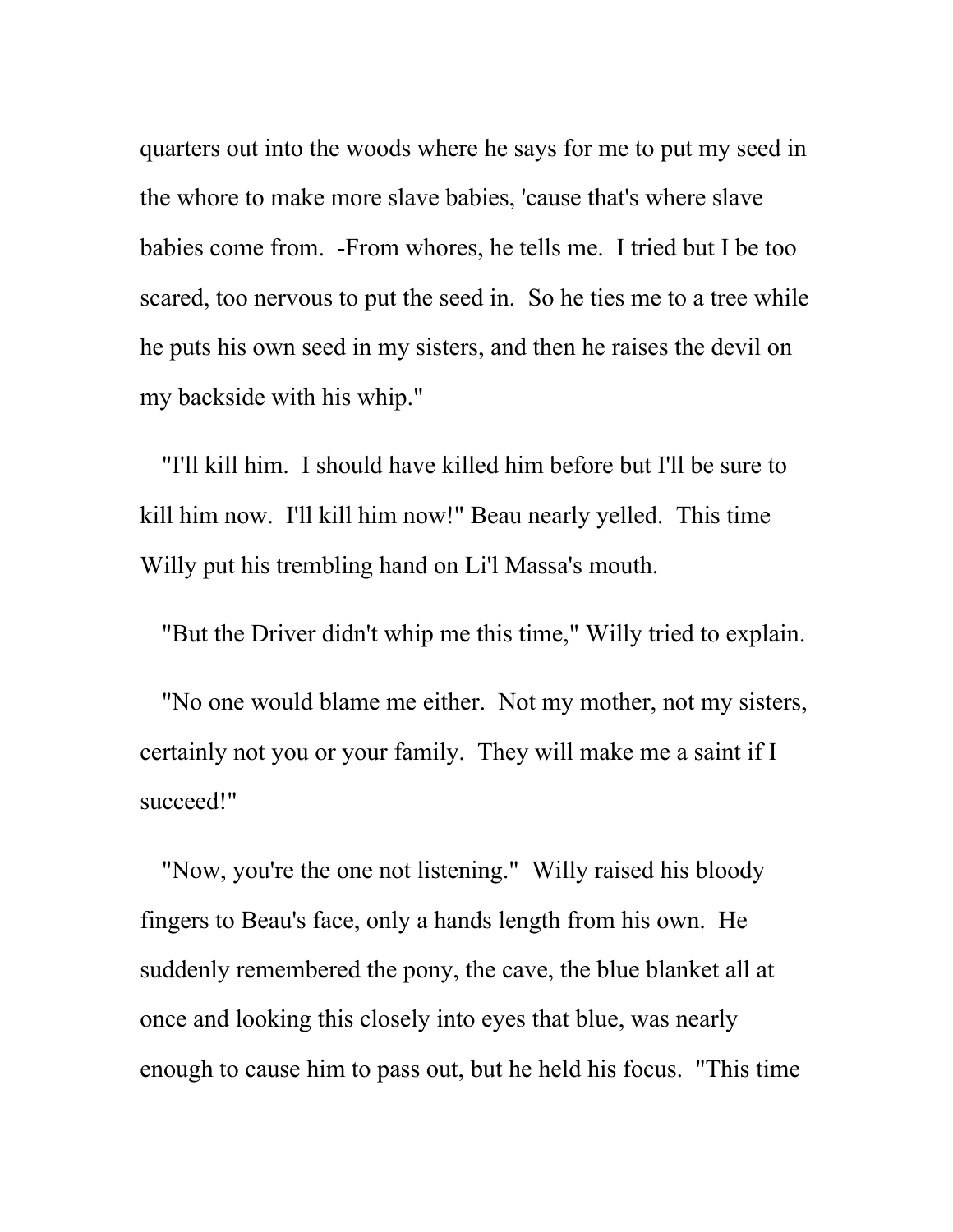though, he brought someone with him to the woods. Again he commanded me to put my seed in the girl but just when I got started, the other man he pulled me off of her. See, he wanted to plant her 'nstead, and afterwards, the Driver told him he better whip me, cause he'd done never whipped a nigger before and the Driver, he felt it was 'portant he learned how."

"Was it that wretch McPartlin from the plantation across Line Creek?" Beau felt the sting rise in his face. "It was that bastard, wasn't it?" He demanded identification and he'd wield his revenge.

"No!" Willy nearly growled, his voice deepening with the night. "It was the one who takes your sister's hand in the morrow. He did this to me."

Beau had never felt more uneasy in his stomach than he did standing next to Mark on the front steps of the plantation house. Music was being played by a string quartet that the oldest living Bradston had brought in from Atlanta. The bride was expected to be coming down the grand staircase from the upper floor at any moment. Beau squinted defiantly. The sun was blinding hot for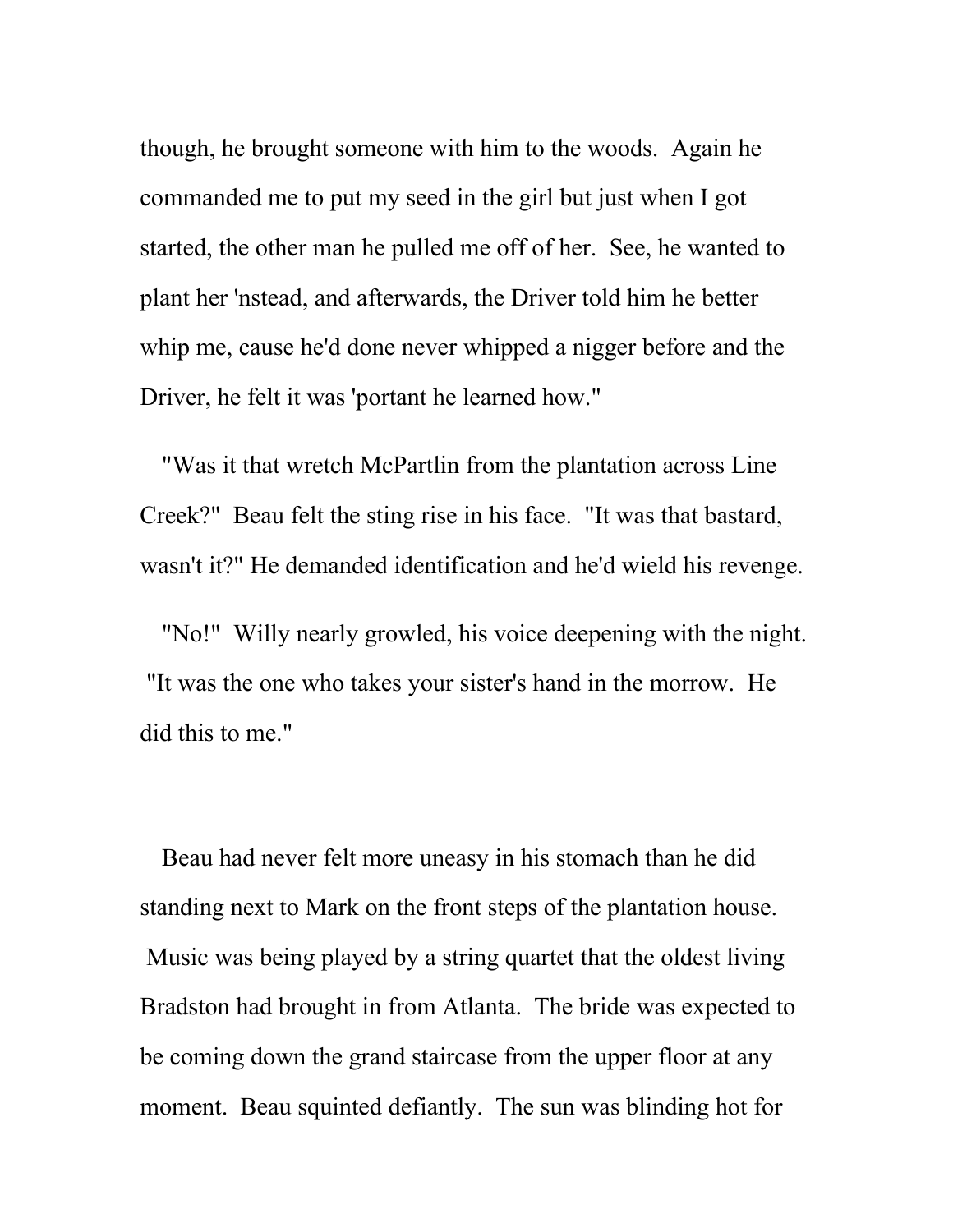ten-thirty in the morning, irritating the swollen eyes that had seen no sleep, of the man who was to stand up for the devil on his wedding day. Beau had not said so much as good morning to his brother in law whose honor had flown in the face of all things decent and good in Georgia, among which Beau had always only been able to enumerate two: honesty, which was rare, and a Georgia Fall which would never be diminished, compromised nor destroyed by humanity. Autumn was all that Beau had left to believe and delight in and thankfully, it would be upon him soon. There was a pause in the minuet before the four hurled their bows into the bridal march. Beau gritted his teeth as he noticed white shoes and the ruffle of a certain dress at the top of the stairs inside the front doors. While he wished his fist could connect with the cheek and nose of the intended groom, he realized that a far more punitive option was descending before him. Blackened eyes would heal but his sister would be a scourge upon his heart as sure as the scars on Willy's back and it was for this reason only that he sought witness this day.

As Josephine and her father neared the porch, her maid of honor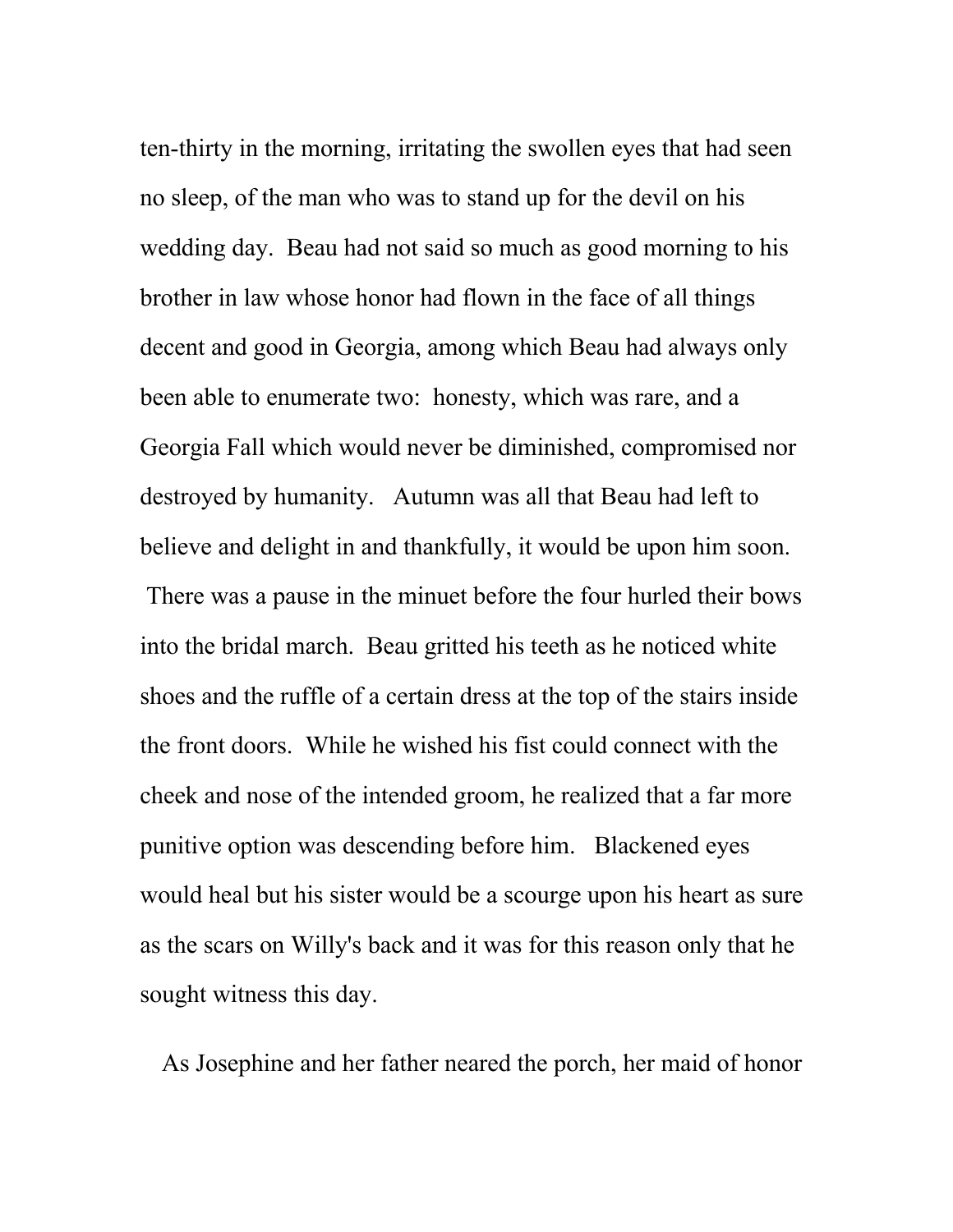and younger sister, and Beau, the groom's best though recently alienated man, turned inward to face the preacher and the doomed wedding couple. From this vantage, Beau could see the crowd, twenty five on either side of a center aisle. He could see Hannah Banks, the prize daughter of General and Mrs. Thelonius Banks, who had long admired the Bradston boy who lived eleven miles from her father's own plantation. He spotted Magnus sitting behind his mother, fanning himself in the undaunted blaze of the morning sun. Beau felt as though he were outgrowing his tutor and in all likelihood, would speak to his mother about it on his sixteenth birthday in another month. It was easily acknowledged that quite possibly the only thing he had learned in his studies since their bedroom discovery, aside from how protective and demanding his teacher could become, was that one should be cautionary with awareness as too much can spoil the finer delusion.

But it was beyond the rows of chairs, twenty-five on either side, that Beau's eyes should meet with the renegade slave they called Willy. Standing proud and proper a full head above his mother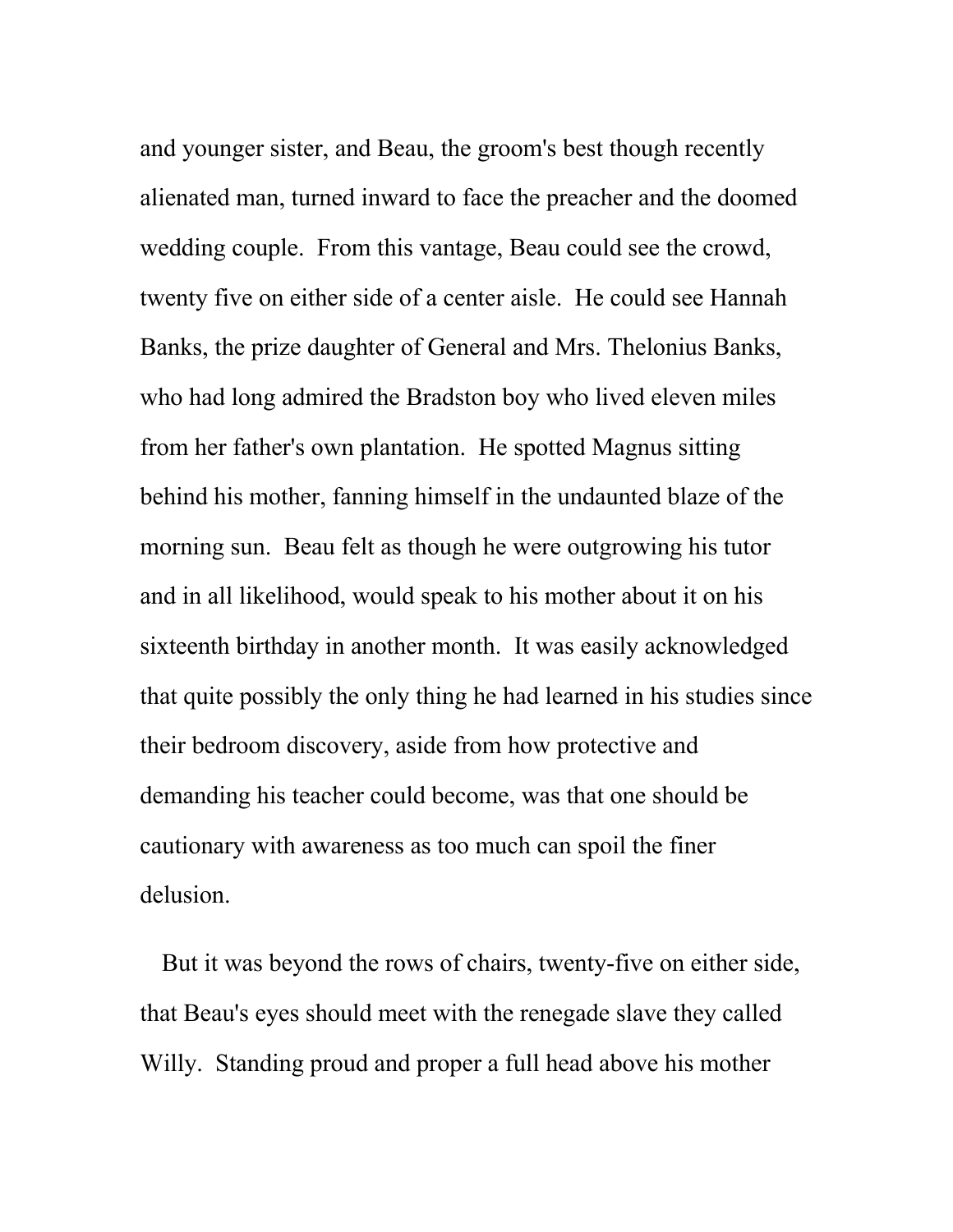Reina, the two were dressed in their serving whites and polished shoes so fine that it was easy to forget the scars that surely raised puss on his backside and hatred in his soul. Beau smiled into his direction hoping to provoke a return acknowledgement but Willy, looking frightened, looking angry and looking betrayed, simply looked away.

"The ring, Beauregard!" his sister Josephine had snapped, charging into his daydream like an Indian elephant synched in white lace and satin, her yellow and twisted tusks poking out from under a delicately crocheted veil. Startled, Beau fumbled for the ring deep in his trouser pocket and slapped it into Mark's outstretched right hand. In that instant, Beau saw the blisters and callouses of a mighty adversary and knew that this very hand had raised to change Beau's world and his guarded image of it forever. He feared at that moment that he might vomit profusely adding a calico flare to the elephant's wedding gown and the groom's consciousness but by bending his knees and taking a deep breath, he managed to retain the contents of his stomach and remain upright for the next fifteen minutes of the ceremony. When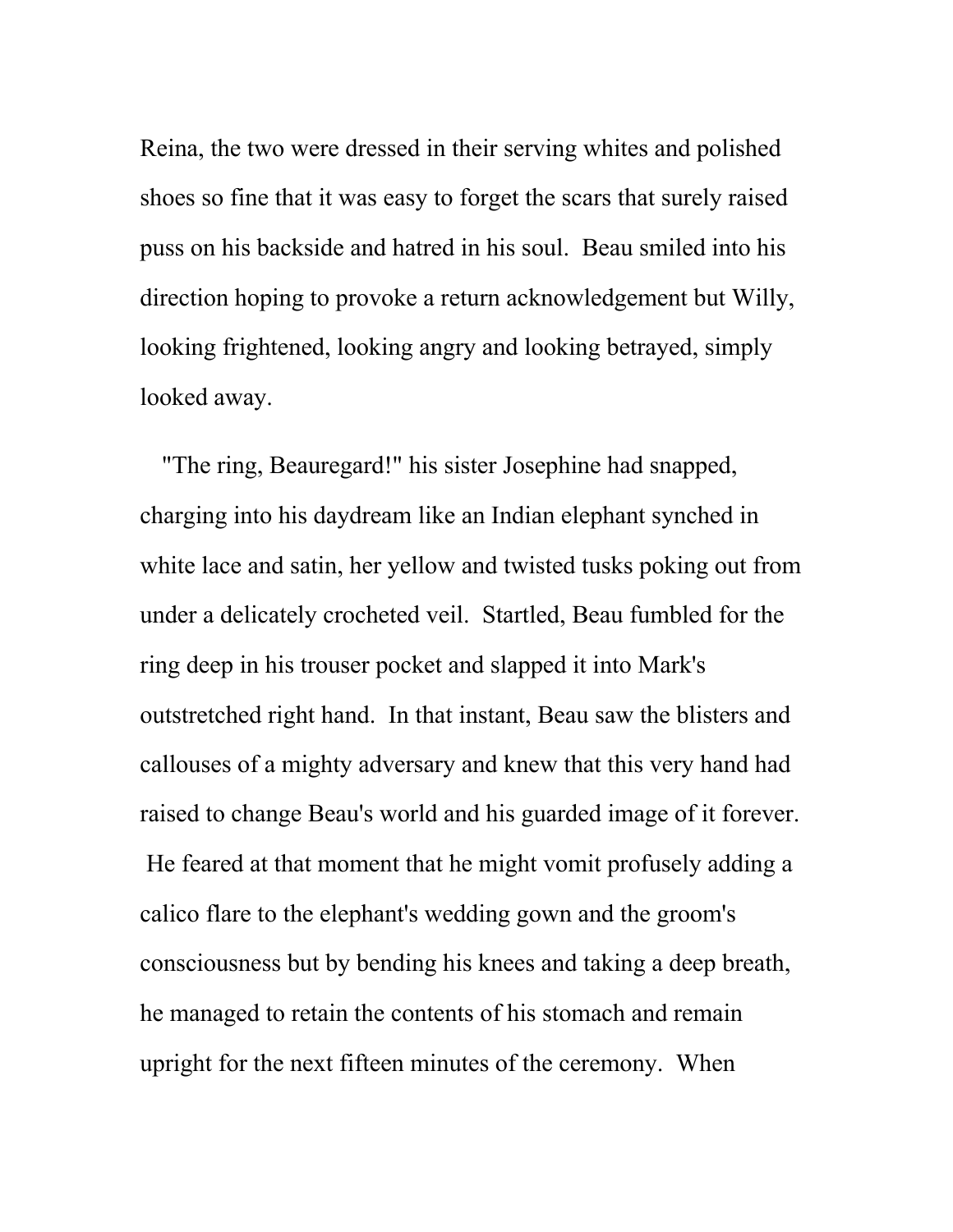finally, it was over and Satan had kissed his concubine on the trunk, Beau excused himself to find Willy.

The grand white house was suddenly awash in a sea of guests trying to escape the heat and the thick, wet air of the Georgia outdoors. Even the string quartet had squeezed their way into the side parlor and had begun to play from their repertoire with an enthusiastic tempo. Brandy swirled in wide bottomed glasses while the finest champagne available in the Port of Savannah bubbled to the crystal rims of heirloom fluted stems. The hickory vapors of roasting hogs and wild turkeys, from spits being hand turned behind the house, wafted through the crowded rooms to tempt those who had forgone breakfast in anticipation of the ceremonial feast. Slaves scurried everywhere, filling glasses, setting tables. Beau encountered a hundred obstacles in his search for one man and though his intended route was straight to the kitchen, it seemed the collective will of the people to thwart his mission.

"Toast, a toast!" the throng chanted, shoving a champagne glass into Beau's hand. He had not thought of his formal obligation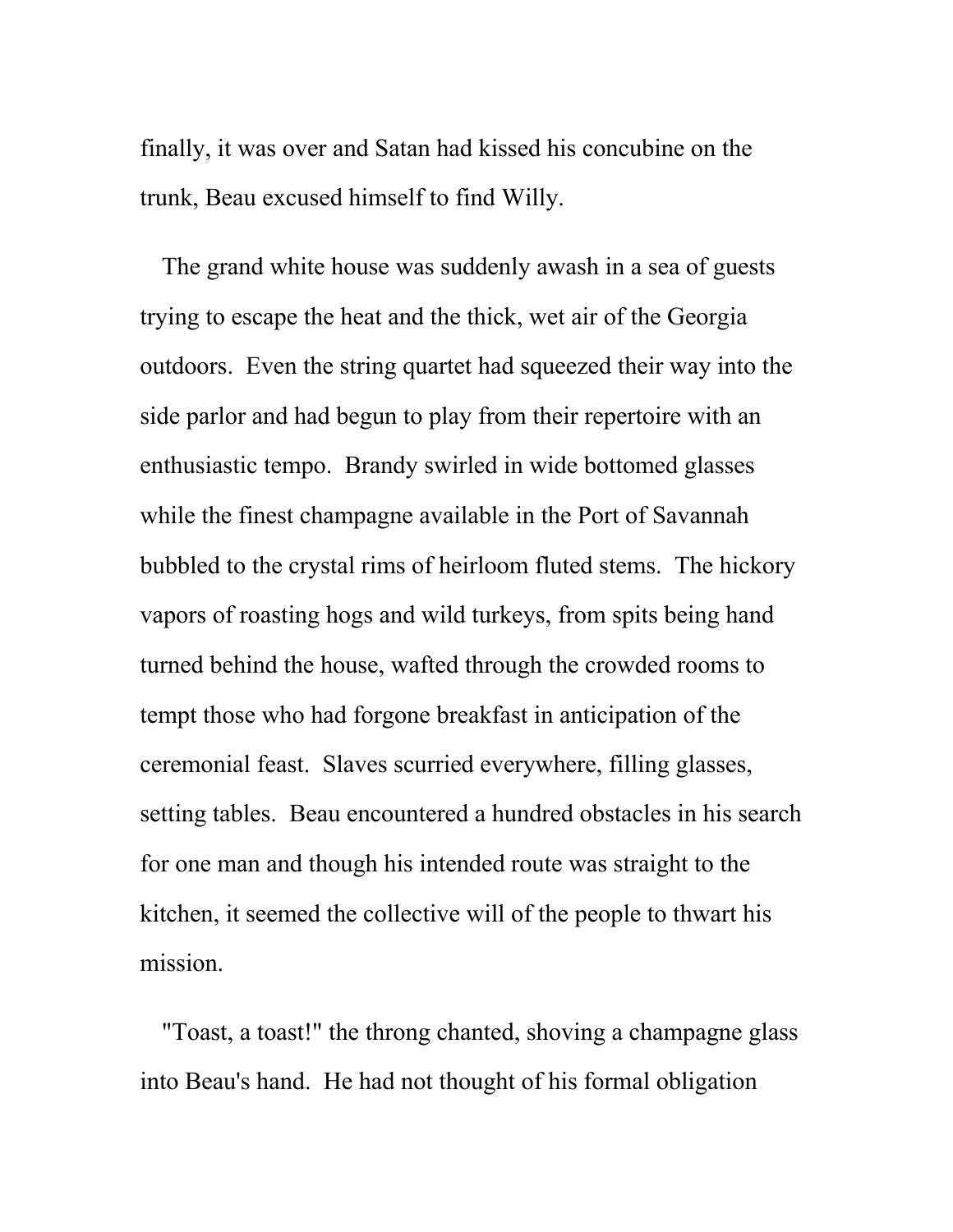since speaking with Willy earlier that morning and while his prepared speech to toast the wedding couple had employed a necklace of attribute and witty rhyme, Beau desired nothing more than to fashion those lies into a noose that would make his sister both a bride and a widow on this most appropriate of days. The room grew quiet as Beau cleared his throat to lynch.

"How many of us in this room, -in this house, can say that we know each other? How many of us, I wonder, would be surprised to learn, that indeed we do not. Today, a stranger marries my sister, which makes him stranger even still." The crowd laughed and his sister shot him a flaming arrow with her eyes. Willy appeared just then in the doorway to the kitchen and Beau set free all manner of thought. He cleared his throat again, suddenly nervous. "These two before us today, will spend the rest of their lives together but they will only know what each lets the other know." Beau's words quickly eliminated all other ears in the room to climb inside and rattle around those belonging only to his brother in law. "I beseech thee, Stranger: Pray with me for honesty. Pray with me for justice. Pray with me for forgiveness."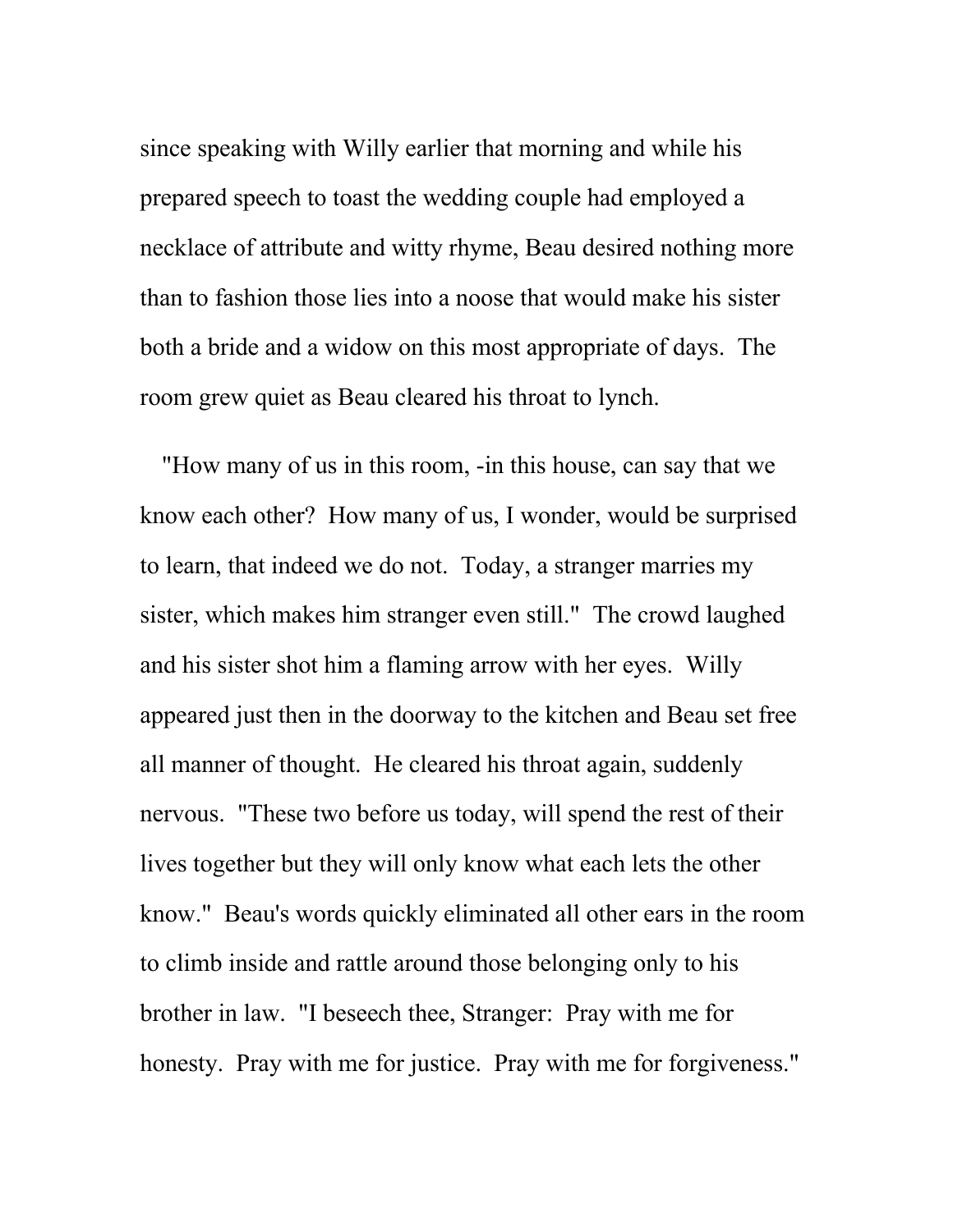The best man's eyes had watered for length of stare, but they dared not flow. The guests, undeniably impressed with the eloquence and depth of the fifteen year old's delivery, applauded both him and the couple as the bride pulled her shaken husband into another kiss. Beau blinked, then looked away toward the kitchen door, but he was gone.

"What is in you, child? You look as though you have seen the great white ghost of Revelations," Reina grabbed her son by the shoulders. "What be the matter with yo' eyes?"

"Mama, don't baby me now! I've got work needs getting done." Willy shook his shoulders loose and walked out on the back porch for some air that didn't smell up like magnolia water. His father was tendin' to the roasting of the meat and caught him off his guard.

"Whatchoo doing back here?" his daddy asked.

"Sure, weeze mighty thirsty over these coals but you be an inside nigger today, Willy," a friend of his father's joined the fun poking.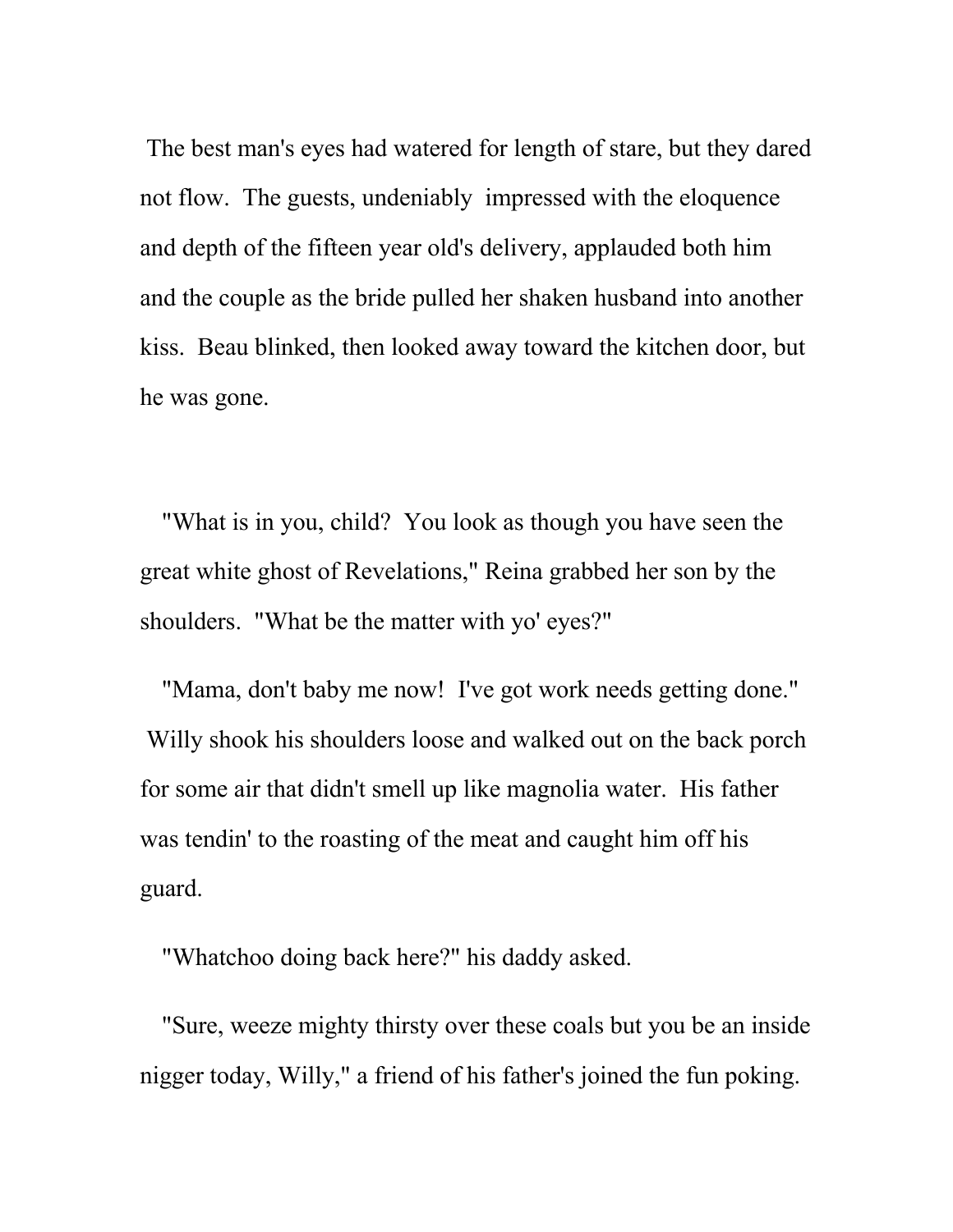"Pay careful that none o' this ash get caught on that pretty shirt o'yours. Be a shame for you to look like us, now."

"Hold your mouth, Little John. Somethin's eating at my boy. He don't look good neither. -Turn this here spit for me awhile." Ben hopped on the porch and took his boy's face into his rough hands. "What is it?" he asked with a firm grip.

"Don't feel good, that's all. Just needed some air." Willy tried to shake his head out of his father's hands.

"Oooh, boy's got him a fever I reckon." Ben hugged his boy. The pressure on his backside made him nearly faint in his papa's arms, but his legs held him strong. Willy didn't know how exactly, but he didn't fall down. He pushed himself out of his father's weakened hold and bent down to get another wooden crate of brandy from the steps leading to the cellar. He couldn't help but think about the cave where it was cool and he could sleep until the slicing pain went away, like the time before. He was thinkin' about Li'l Massa's words too, as he went back into the kitchen, -about knowing someone but only knowing what they let you know. He opened another bottle of Brandy, wrapped it in a white cloth and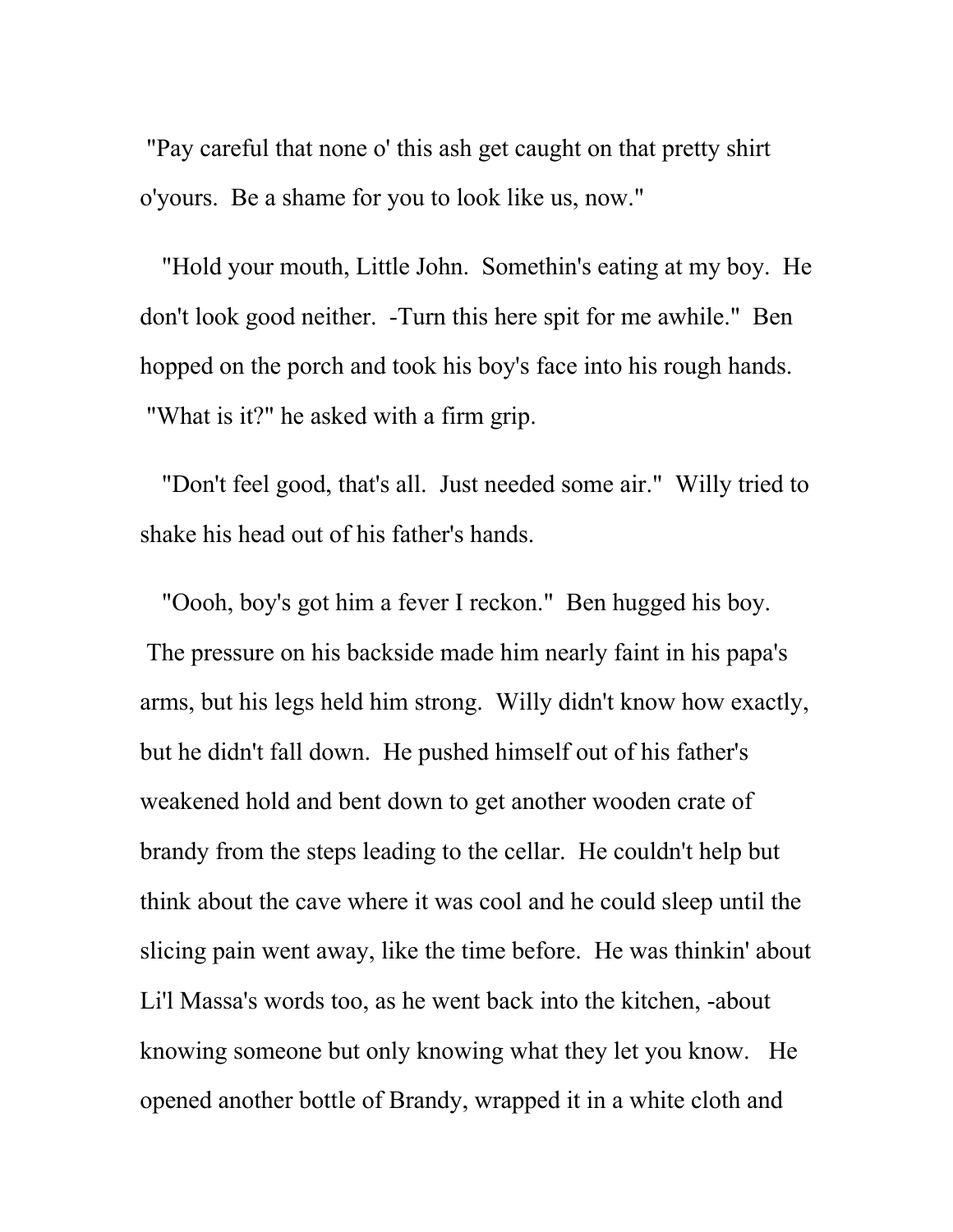wondered if he would ever let him know more.

Grabbed from behind and wrestled into a closet beneath the grand stairs, Beau's search for Willy was tactically delayed by Magnus who proceeded to ravage him with kisses in the dark space. "Magnus!" His mouth engaged, "-Mughus!" he commanded with his tutor's tongue preventing the proper formation of the word.

"God, I missed you last eve. A dozen times I nearly turned into your brother-in-law from habit and I'm afraid I remained hard the evening long. Bit sore today from it, I must confess." The teacher whispered, excitedly desperate to have his affection returned.

"Magnus! Listen to me. I have many things on my mind today, among which, I must confess, you do not have priority. We can talk once we get to bed tonight but there are a hundred people on the other side of this wall, one of whom I must speak with immediately. Now, if you'll excuse me..." Beau didn't much care for acting the adult when he was clearly out-experienced, but things were changing between the tutor and the student and Beau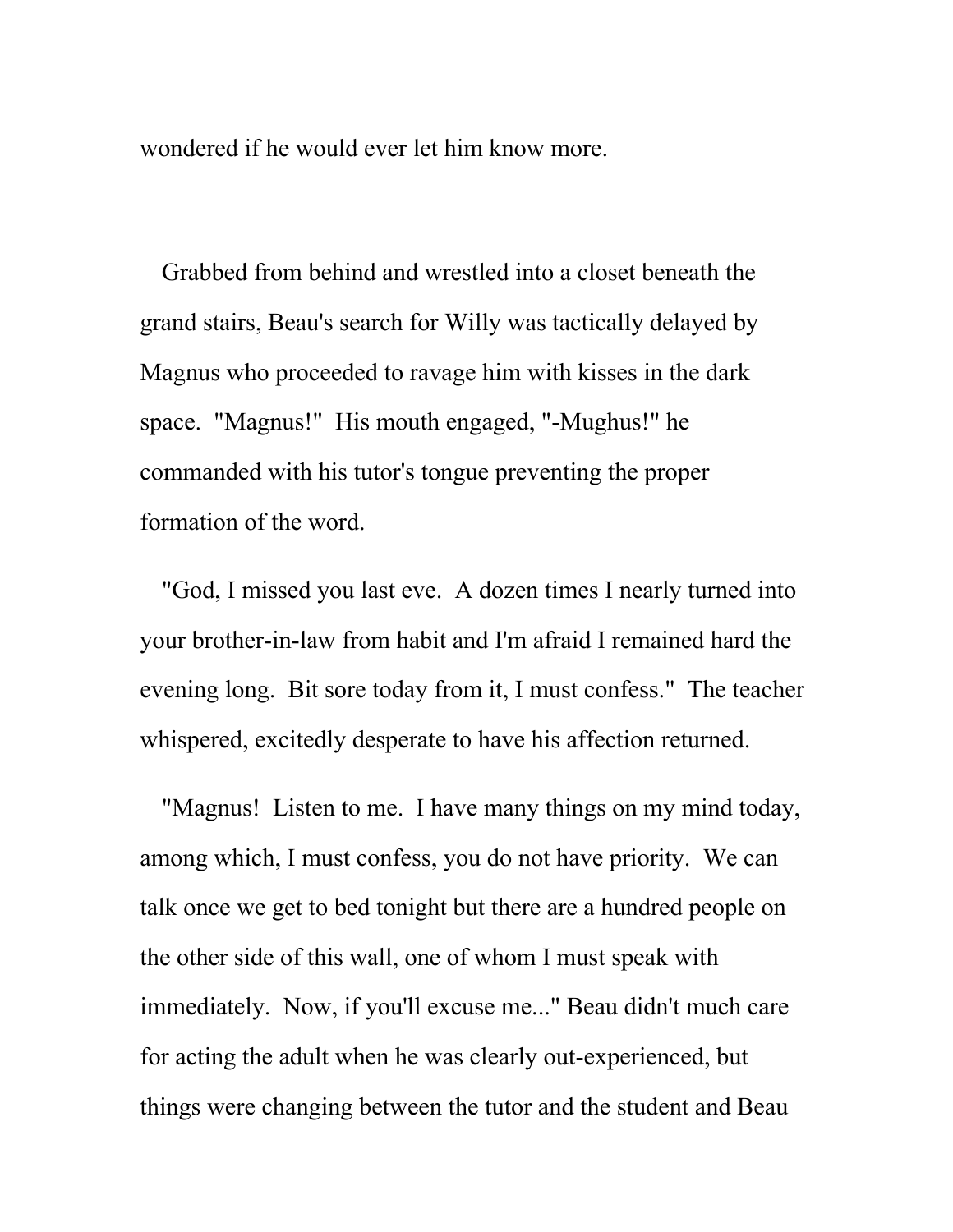was every bit as confused as Magnus, though the latter apparently had much more at stake.

"Let me bid you off properly then," Magnus spoke with clenched teeth tugging at the buttons on Beau's trousers.

"Magnus, no!" It was too late and Beau's undeniable state of arousal bobbed like a surrender flag in the molding darkness beneath the stairs. In an instant, the tutors mouth had encompassed it and Beau's head dropped backward on his shoulders, still amazed at how wonderful it could feel. The stairs creaked and popped above their heads and Beau jumped, struggling to force his cock back inside his britches. "Not now!" he reprimanded.

"Yes, now!" Magnus snapped at him digging his fingernails into the sides of Beau's legs. "Now and every time I want it, you will be mine," he commanded. Beau whimpered slightly as he felt sharp pains in both legs. "Let us not forget who is the tutor and who's meant to be taught!" His voice frothed like an animal, mad with disease. Beau had never been talked to in this manner, not by his father, not by his uncle and the tone offended him. A reflex as quick as lightning carried the message straight into the tutor's face.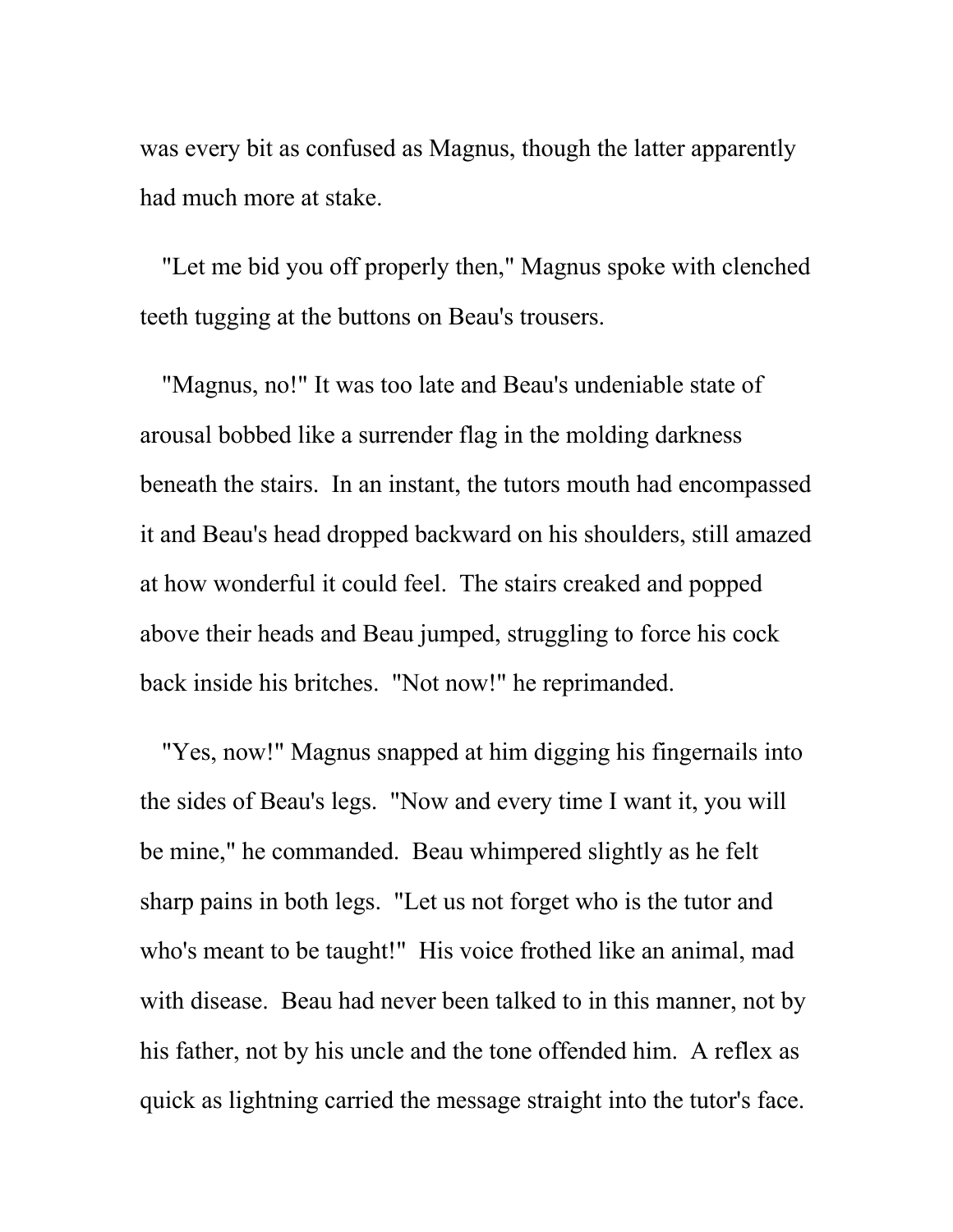Magnus slumped backward on a pile of old draperies and didn't stir. Beau finished tucking in his fancy shirt, rubbed his dispatching fist, and rejoined the wedding party. As he closed the squeaky miniature door behind him, he caught the eye of the finest looking black man he had ever seen on this plantation or any other, and he blushed instantly, hoping that his tutor would be sleeping some minutes longer and not emerge just yet from their inopportune tryst. He smiled at Willy who immediately turned away to serve liquor to the guests. Beau ran his fingers through thick auburn hair and adjusted himself roughly in his pants. Perhaps Willy had known the tutor had been lurking inside the stairs which made Beau curse his father for building such a foolish trap, and his own ignorance for not using it to his advantage before now. He snared a glass of champagne from a passing tray and swallowed twice with a face; too sweet. Just then his father, who had likely been drinking since the night before, threw his bottle bearing arm around his heir and spoke boisterously into the side of his face. The smell was putrid but as Beau hadn't seen his father this jovial in half his lifetime, he consented to his better patience.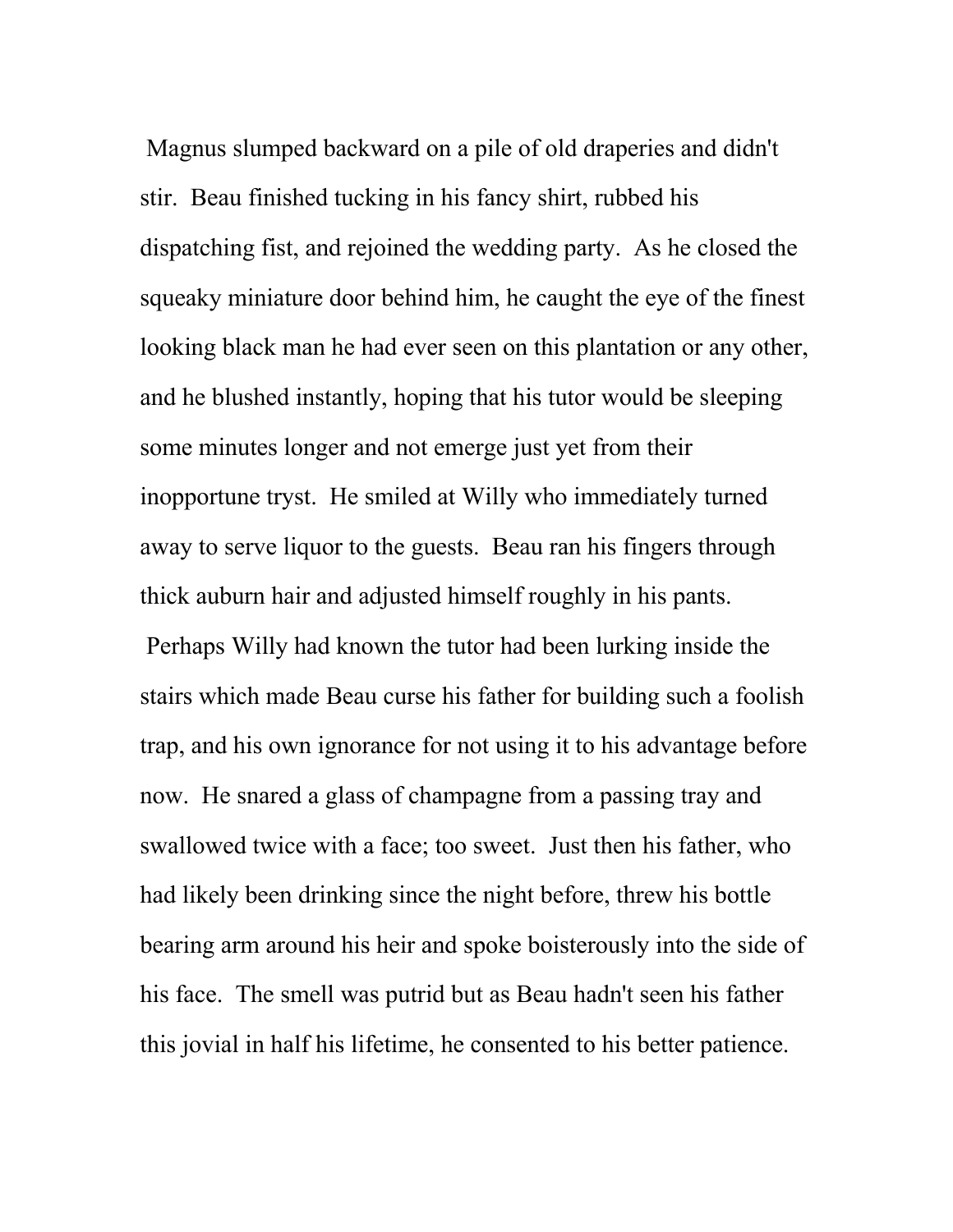"Drink with me, son!" he slurred, passing a bottle of bourbon. "We're rid of her!" He laughed and laughed. As the feeling could not have been more mutually shared between the two, and was further sweetened with the marital reckoning of her suitor, Beau took the bottle and carelessly chugged a half dozen swigs before bursting into laughter himself. When he finally regained composure he noticed Willy across the parlor, watching him again, and he began to excuse himself. "No. Wait, son. I want you to meet Mark's father, the Honorable Vice Governor of the Georgia Territory," he announced in the middle of a belch, grabbing the arm of the groom's elderly father. He chuckled out loud. "Wilkontny, have you met my boy?"

The old man acknowledged that Mark had introduced them the previous evening at dinner. Beau thought to steal away but Mr. Wilkontny used his shoulder to steady himself as he spoke to the senior Bradston. "You know, Bradston" his scruffy, authoritative voice shook lamps on the parlor tables. "Mark had mentioned that you might be interested in letting your Headman go for a competitive price, seeing as your crops haven't been what they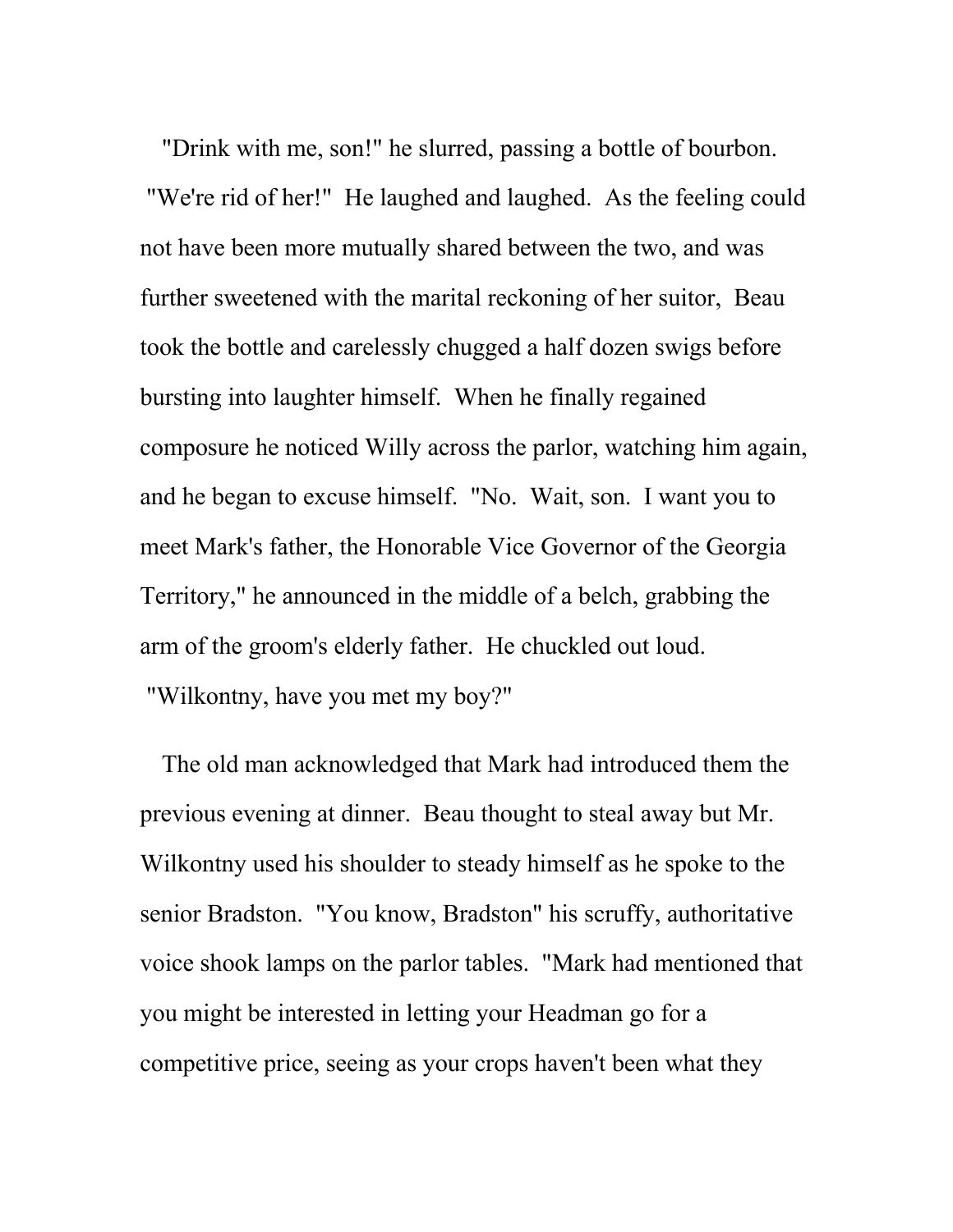once were." Beau's face registered horror at the thought of levying one more injustice on Willy's family.

"Mr. Wilkontny," Beau interrupted, "I can assure you that we would never consider letting our Ben go. He has been a member of this family for thirty years. He will die here and your son was mistaken."

Beau's father was at the same time impressed and distressed to have his son speaking for him, as it would one day, be his lot. He half chuckled as he sometimes did. "I think what my son is trying to say for all Bradston's is that Ben is a fixture here. Things would have to be pretty grim for us to consider cutting off our nose to spite our face, and that's what we would be doing, too."

Beau was relieved to have not been directly crossed by his father, especially on this topic, and politely excused himself to find Willy.

"Correct me, Sir Bradston, but I believe my son and I both know what our families married into, -and pardon me for being so bold, but the combined sum of our families worth divisible by two hardly comes close to your contribution after this year's dread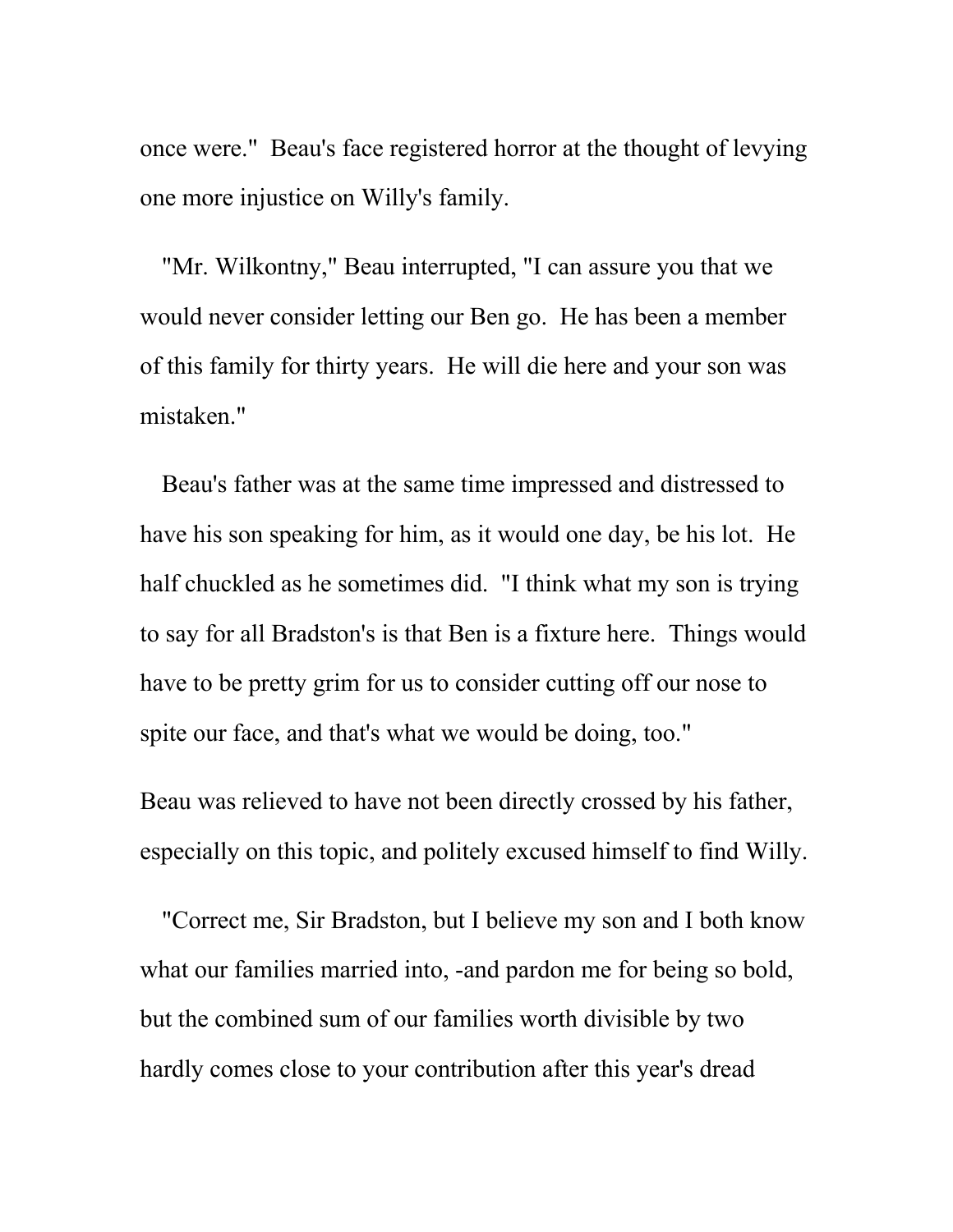harvest. Face it, William, you've enjoyed better times." He patted his counterpart in this union on the shoulder and led him off to the side of the parlor. "I'm prepared to erase this year's harvest from your record books as a blessing on this marriage. I understand from my son that this year's losses, less what you were able to recover with your fine brandy operation," he raised his glass, "amount to \$27,000.00. Making your Ben the most expensive slave to ever wear a bid around his neck in the whole of the Southern Territory, I propose a transaction, one I'm sure you will recognize as fair and irrefutable. He certainly cannot still be worth that amount to you in the fields. I understand that in the heart it must appear a different matter entirely."

William Bradston stroked his chin. "I must say your offer rings of temptation, your honor, but I'm afraid our Headman is not for sale." Uncertainty choked his conviction. Willy shuffled behind them with his serving tray, clearing empty glasses left on every piece of furniture, the mantle and the bookshelves. The fresh wounds on his back thumped the beat of his own heart and with every stretch of that silver tray, he felt his skin strain to contain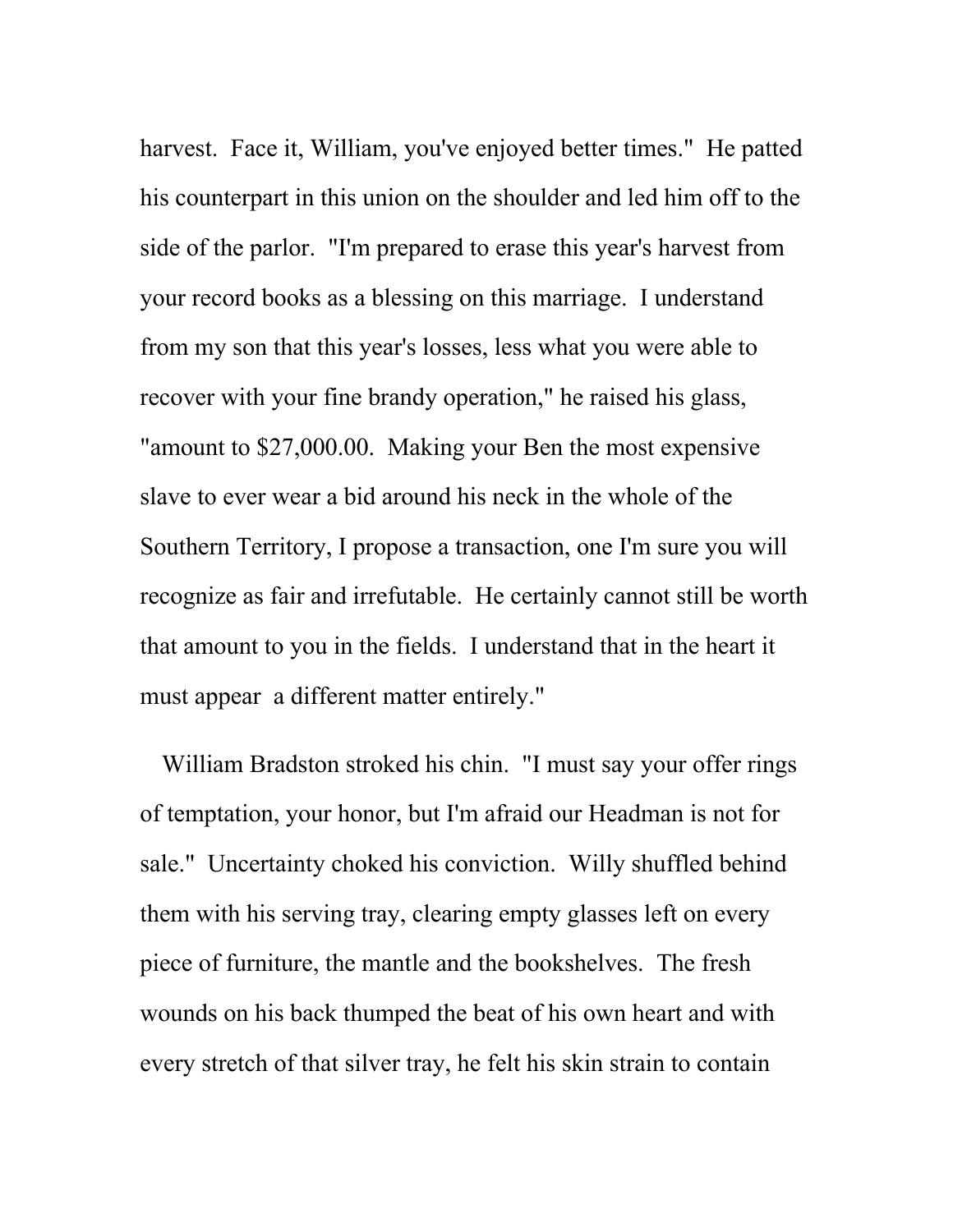everything that was meant to stay on the inside.

"Come now, William. Be a proud man. Not a stupid one," The vice-governor implored him. " I'm offering you twenty-seven thousand dollars! No man is worth that price, much less a nigger." Willy swore his ears could hear that word across a sweltering cotton field on a windy day, he despised it so, and clear as the women chatting up the new bride, he heard it now. "You sleep on it then, Master Bradston. The Missus and I will leave Fayette Plantation with your fine headman at the reins in the morrow." He shook hands with the father of the bride and excused himself. Willy felt as though his legs would snap, finally unable to support the strain of carrying all the secrets of this god forsaken plantation. Certainly he lugged at least one for each of the stripes running crosswise on his broad and muscled back. He leaned against the tall shelf of books, some of which his mama had brought home to instruct him about the ways of creation. He looked to make sure that no white folks caught him resting and spied Beau who had suddenly turned back toward him. Willy stood up straight and prepared to move when he noticed the groom grab the master's son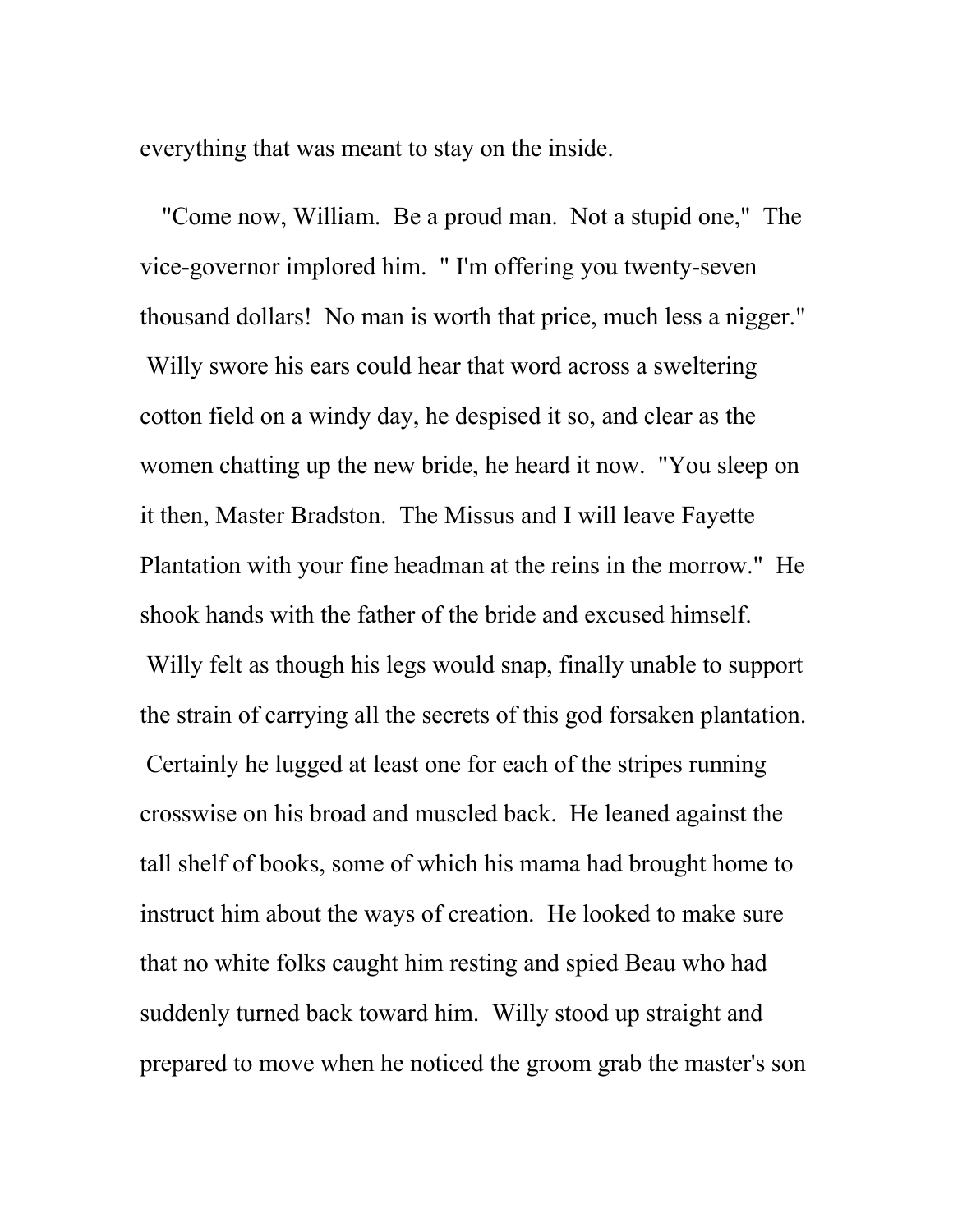by the arm.

"If you have words for me, I pray you, do not mix them. I believe we know each other far too well to play such games, Little Master Bradston." Mark's words were terse and well directed but more importantly, from where Beau stood, having never been spoken to in this manner by his brother-in-law, -they were laced unmistakably with the evidences of guilt.

"I've said what I had to say to ease my mind. My silence speaks to you now only to spare my heart. If you'll excuse me..." Beau wrestled his arm free from the groom's grasp and took a step away before he was spun back around with the force wielded by a slave beater. "You do not welcome the scene I am capable of creating for you at this moment. Unhand me!" the fifteen year old commanded with authority well beyond his years and a voice sufficiently deeper than his given range. "My grudge with you is not a wedge between us but a mountain, a river and a desert. Yesterday I would have braved these obstacles to be in your

company, today I move them into place to keep me from it!" He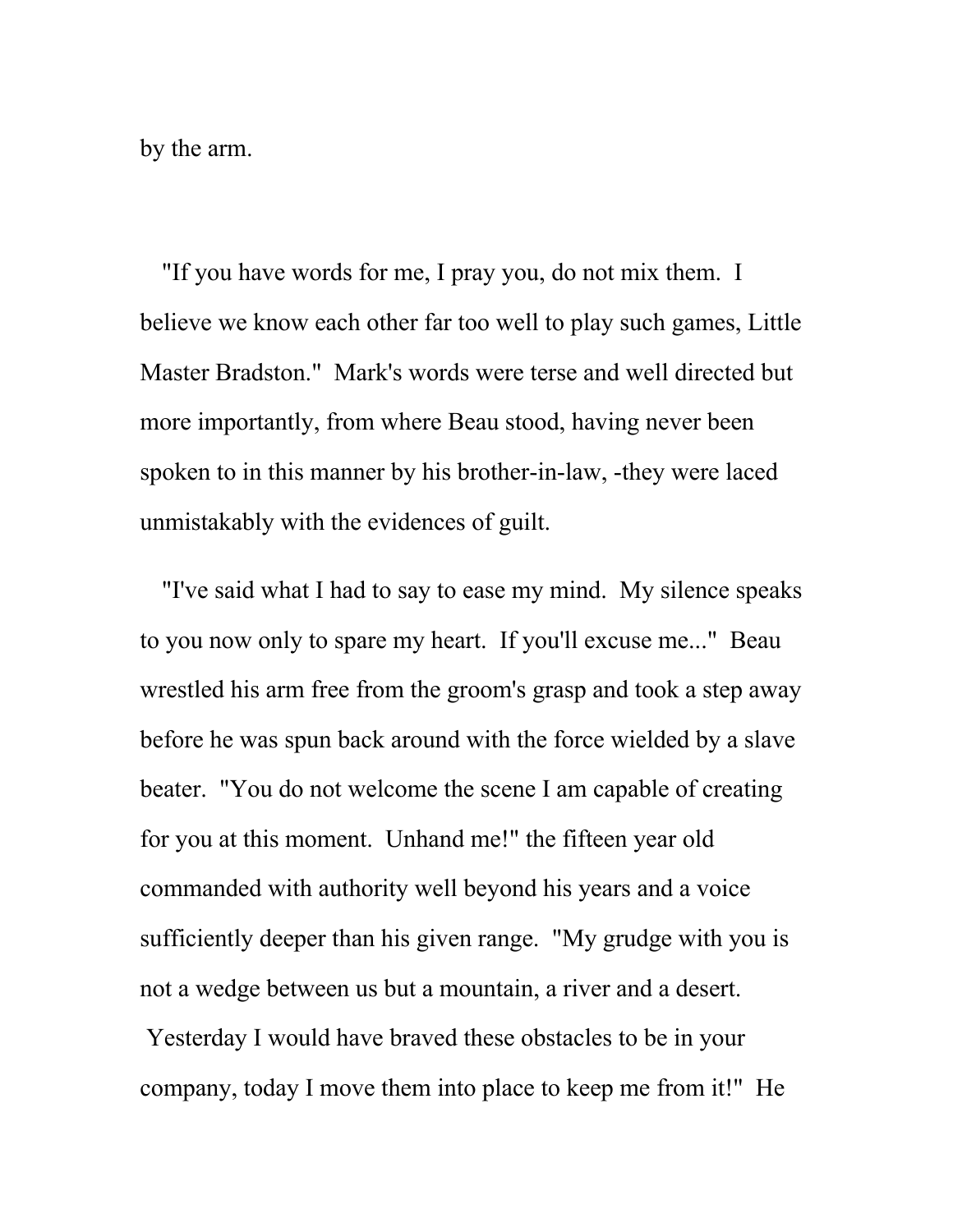turned to check Willy's location and found him leaning into the bookcase. Brilliant red lines of blood ran in every direction through the defeated weave of his white cotton shirt. Beau's body twirled and his fist tightened as it gained both strength and conviction. His eyes darted ahead to fix on the chin of its target and his body followed through with a pop below the groom's jaw, that sent him backward onto the cake table. Appropriate southern gasps filled the air as parchment paper fans twitched into action over gaping mouths. In the commotion, Beau rushed to Willy's side and smuggled him upstairs to his bedroom.

"Don't speak. You must trust me right now even though it appears I am a mad man." Willy held his tongue as Beau instructed, having just witnessed his dealings with the groom. It had never been a conflict for Willy to trust the Master's boy. Trust had been established between them many years ago and Beau had only just done what Willy had fantasized doing for the past fortyeight hours. It was gifts such as these, that kept Beau Bradston in Willy's prayers and in Willy's dreams.

Beau hadn't remembered breathing for the past five minutes,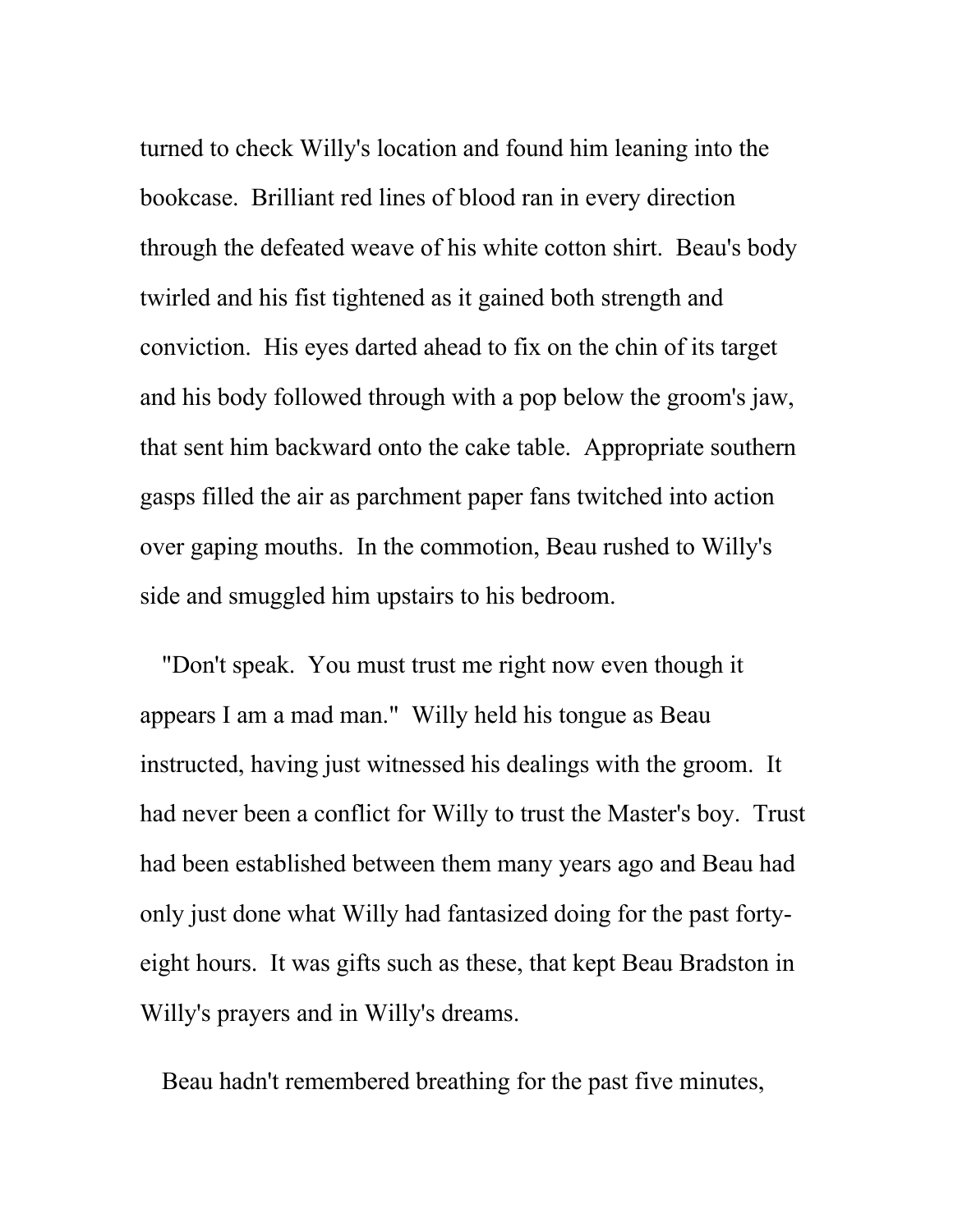what with the second of his wedding encounters sleeping off unfortunate appointments with his fist, somewhere on the first floor beneath them in the big, white house. He would have never characterized himself as particularly violent, but he had never felt these feelings of desperate rage that others stoked inside him lately. This, with the kerosine of puberty flooding through his veins, made him combustible and wholly unstable. He positioned Willy next to his bed, and doubled back to lock the bedroom door. When he returned to Willy's side, he had shrunken to the edge of the bed where he sat for a moment's rest. Beau, swept by compassion, took Willy's face in his hands.

"I wish we could disappear to the cave," he said with eyes that held Willy tighter than hands or arms. "I wish I could take half your pain and carry this burden with you." He began to unbutton the slave's serving shirt that rose and fell with his broad chest. For a moment, Willy stopped the Master's hands with his own, using that fulcrum to bring himself to a standing position before him. With their faces level, Willy released his grip allowing the buttons to be liberated, his eyes locked madly with those of his captor. He knew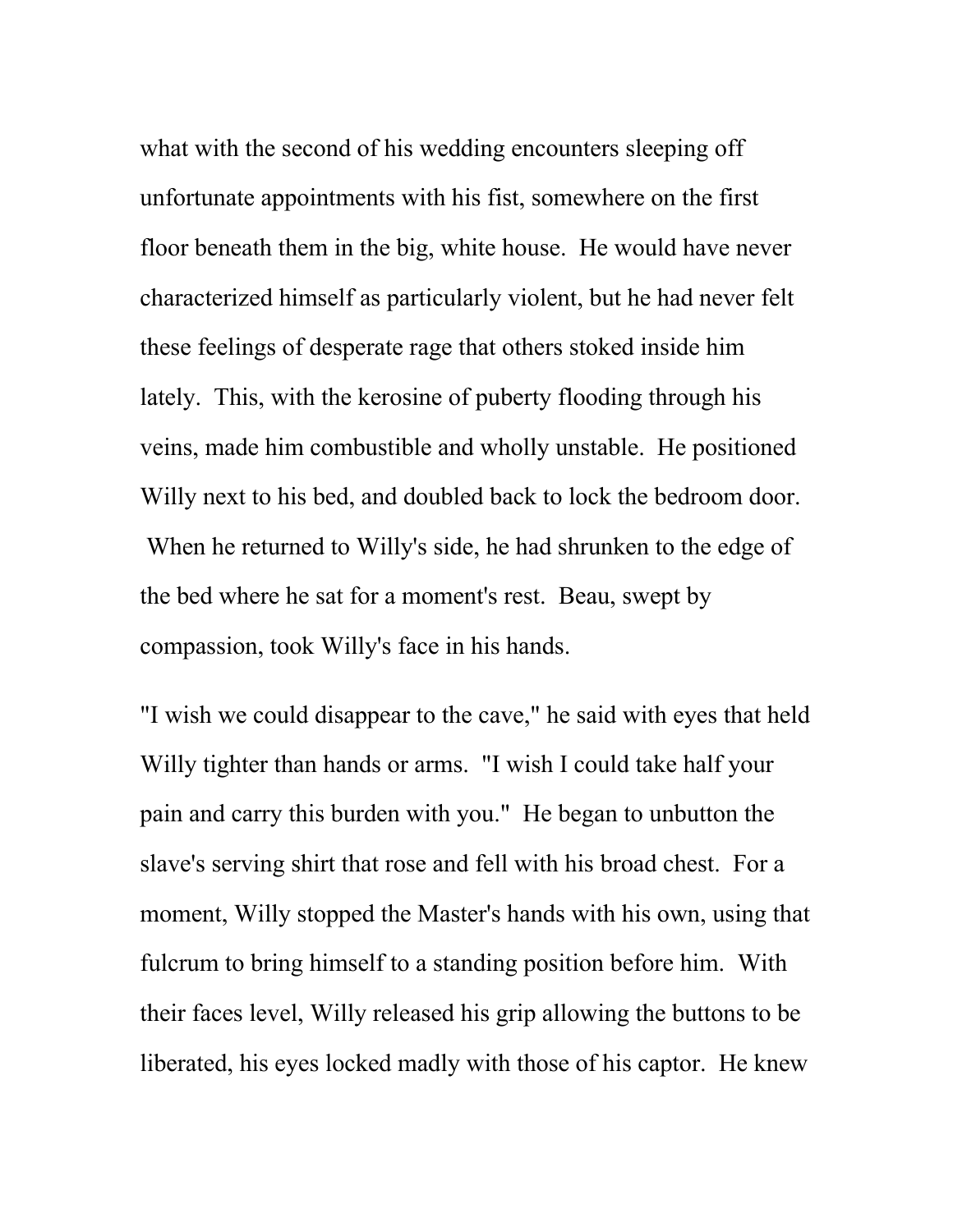his heart would be visible through uncovered skin as it already bounced in his stare and found syncopation in his breathing. Every muscle in his body, including those lacerated on his back, flinched in instinctive anticipation. Beau's hands that had jerked with vengeance now hovered with genteel patience as he separated the back of the shirt from the raw flesh that hung in pieces there. He had never seen the hand print of man more vividly and with greater anguish than he did at that moment while the two halves of his heart ripped in memorial severance. Laughter and resumed celebration squeezed through the floorboards like smoke from a funeral fire. It would be the death of subjugation, if it were the end of anything, he swore through teeth that clenched, like a spring loaded bear trap, in disgust. The edge of his wounds were outlined in tooth-white puss over a startled background of broken sienna skin. Beau poured a generous amount of liquor into the serving shirt from the bottle Willy had set on the floor and dabbed lightly on the long and slicing wounds of Willy's backside.

He followed the lines and counted them in order to exact their numbered revenge and when he determined eleven lashes, he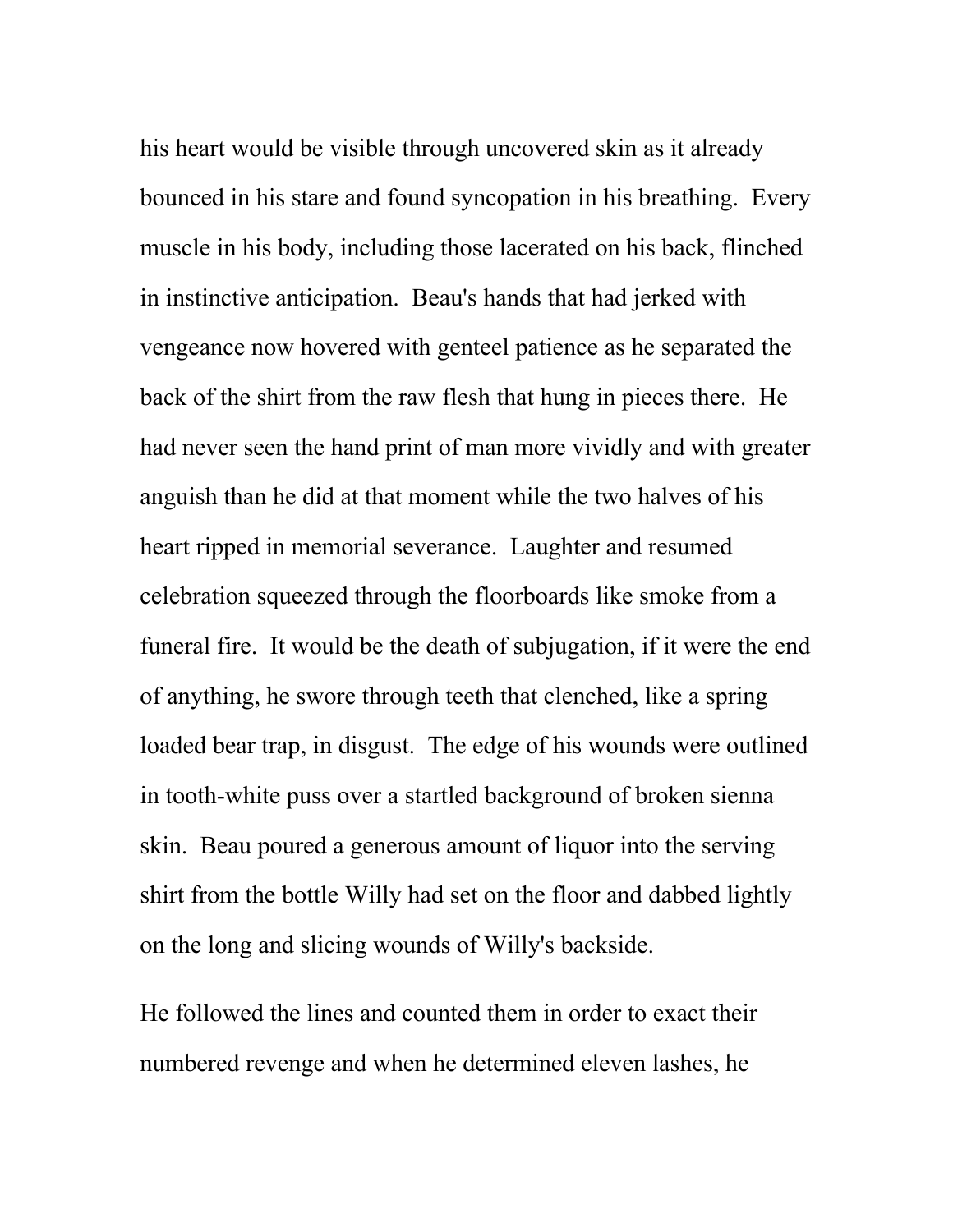brought the liquor and blood drenched shirt to his lips and kissed it, returning the cool promise to Willy's soul.

Beau asked Willy to wait in his room until he returned and then disappeared down the hall to the bathing room where he loaded his arms with cotton gauze bandaging reserved for family emergencies. He carefully wound the dressing around Willy's mid-waist and over his shoulders securing the ends in front of his chest so that the knots would be hidden between the two tables of his muscle. As he imagined the pain his friend endured he marveled at his resolve, while his tearless orange eyes followed Beau's every maneuver and recorded the slightest touch.

Willy had never felt stronger or more proud in the presence of a white man and he was entranced by these feelings and the man who made him feel this way. For a moment, their noses nearly touching, the warmth of their breath on each others lips, they stared inside the others eyes hoping to see the souls trapped just behind blue-gray and squash colored gates. Just as Beau pressed his mouth to the slave's, the handle of the bedroom door that had not been secured following Beau's supply run to the bathroom,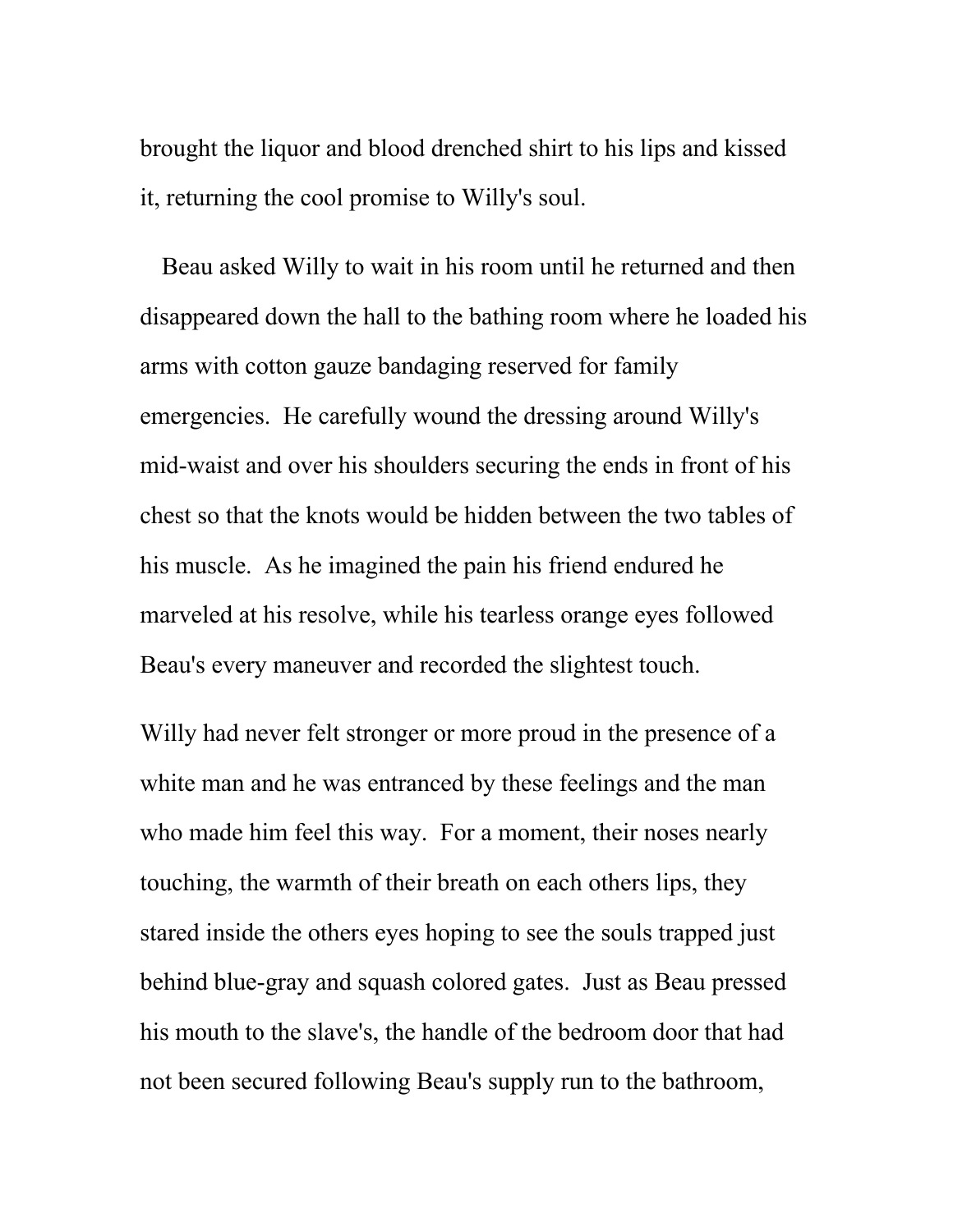turned and popped open. There stood Magnus, holding his face that surely throbbed from the blow that his pupil had landed there. He lowered his hand from an already blackened eye and his mouth gaped wide. His eyes registered dark brown betrayal as they narrowed their focus and an upper lip twitched with the squint of this latest discovery. He turned to leave, yanking the door shut behind him. Beau scrambled for a white shirt in his clothes closet and handed it to Willy, who suddenly was very confused by their brief exchange.

"Are you all right to go back down?" Beau asked quickly.

Willy shook his head, ambushed by his own ability to speak.

"You should probably lay down here for a while, until the pain gets easier to manage. I could tell your mother that I ordered you to rest upstairs, -in your condition," Beau offered in an attempt to salvage the advances they had just made before the interruption.

"No!" Willy protested. "You cannot tell my mama about my back. They will have enough to worry about when your father sells mine to the father of your sister's husband tomorrow."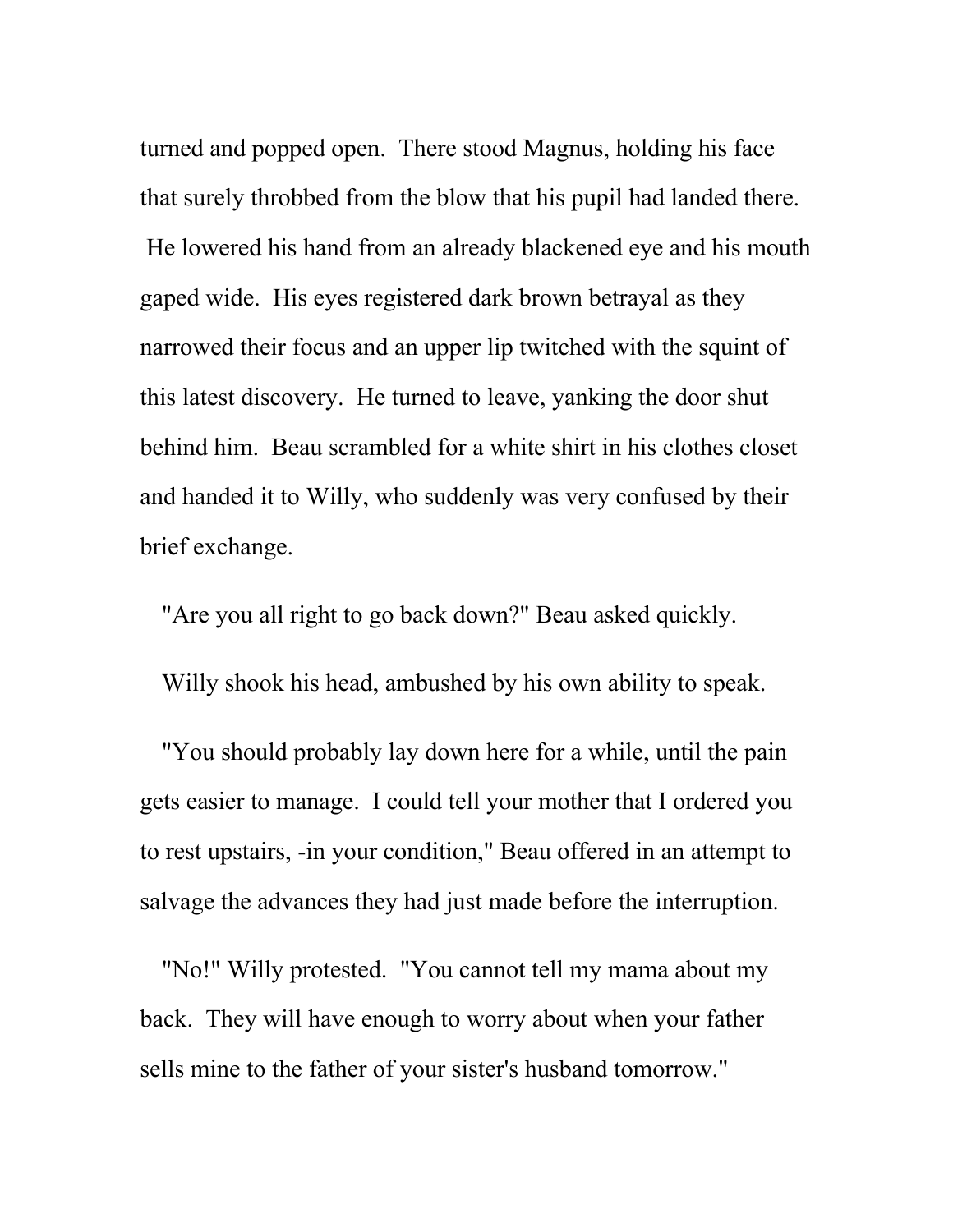"Where did you hear that?" Beau demanded to know.

"I heard your father talking. I understand that there is much money to be gained" Willy steadied himself with a hand on the elevated mattress behind him. He winced slightly, adjusting into his bandages that barely stretched enough to allow him to button the new shirt. He tucked the tails into his worn black pants and smoothed the puckered folds that formed about his waist.

"That won't happen, I give you my word as my father gave me his. Now, you rest." Beau raised a finger to Willy's lips and left the room to intercept the wrath of Magnus.

Downstairs, the party droned on. At once, Beau saw his mother, the bride, his father and Hannah Banks all begin to converge toward the base of the staircase where he had paused to look for Magnus. As it had become perfected habit to avoid the women in his life, Beau bit his lower lip and made straight for his father, which he rightly assumed would frighten away the other mocking birds already in flight.

"Boy, do you have business with Mark Wilkontny?" his father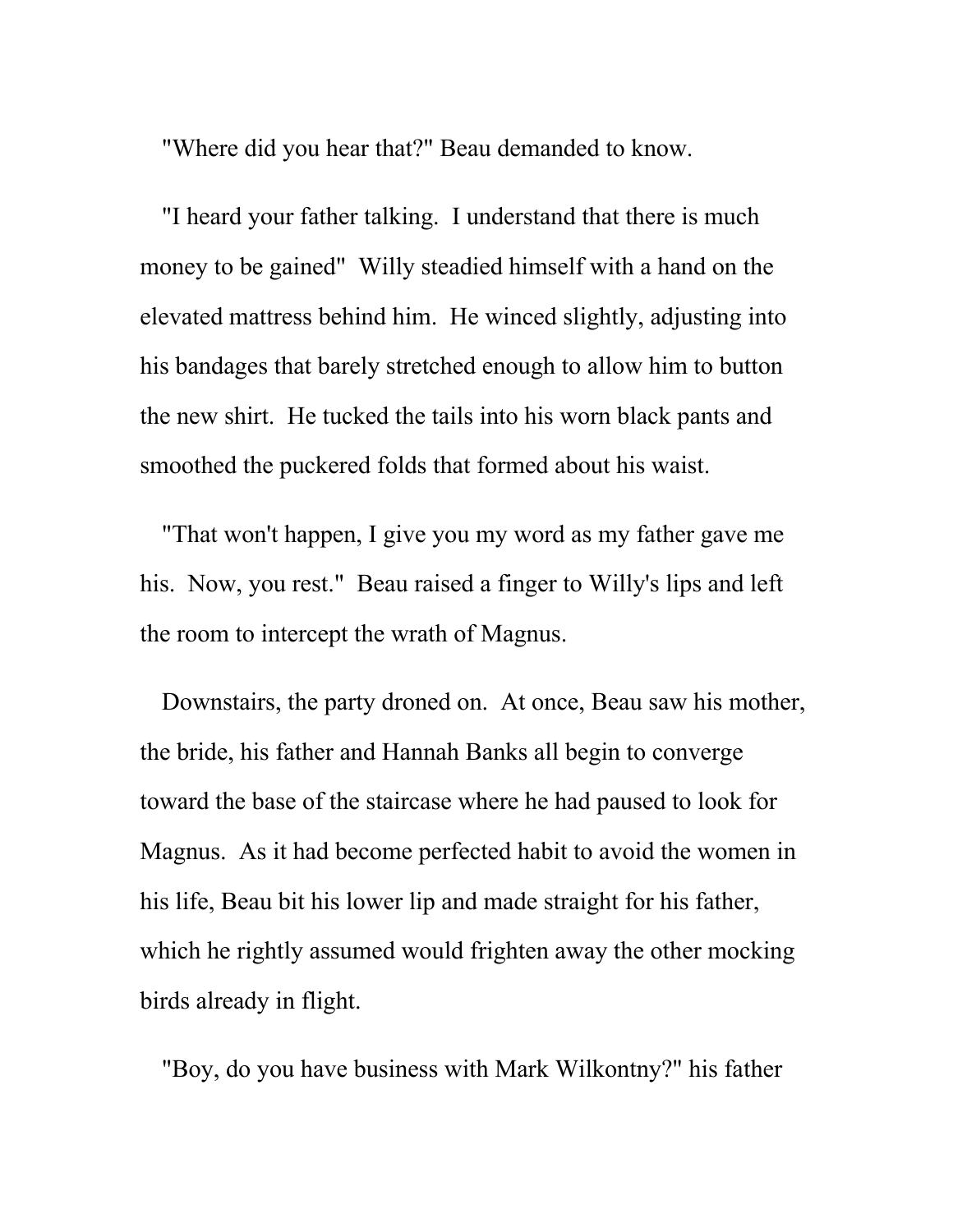barked in a high whisper shaking his pudgy pointing finger until they had reached each other and he could thump it with greater authority on his son's chest.

"Not at the moment, no sir." Beau answered taking advantage of his detainment to further scout the room. His father scowled his disapproval. Beau spotted Headman Ben and decided to take that issue up with his father as a counter measure. "Father, your intentions regarding Headman Ben...?"

"Should be of little concern to you," he finished the sentence and began to turn away, clearly wishing to avoid the matter.

"But father, surely if I'm to inherit this plantation one day, I will too inherit the slave lineage, which makes this my concern. If Ben's fold should be greatly agitated at this juncture, what hope would I have in subduing his next generation and what would prevent them from rising up against me in your absence. Has not the Bradston dominion exacted enough suppression for one century?" As he heard himself speak, he couldn't help but recognize the influence Magnus had been in his coming of age and how he must have appeared as an adult-speaking child in his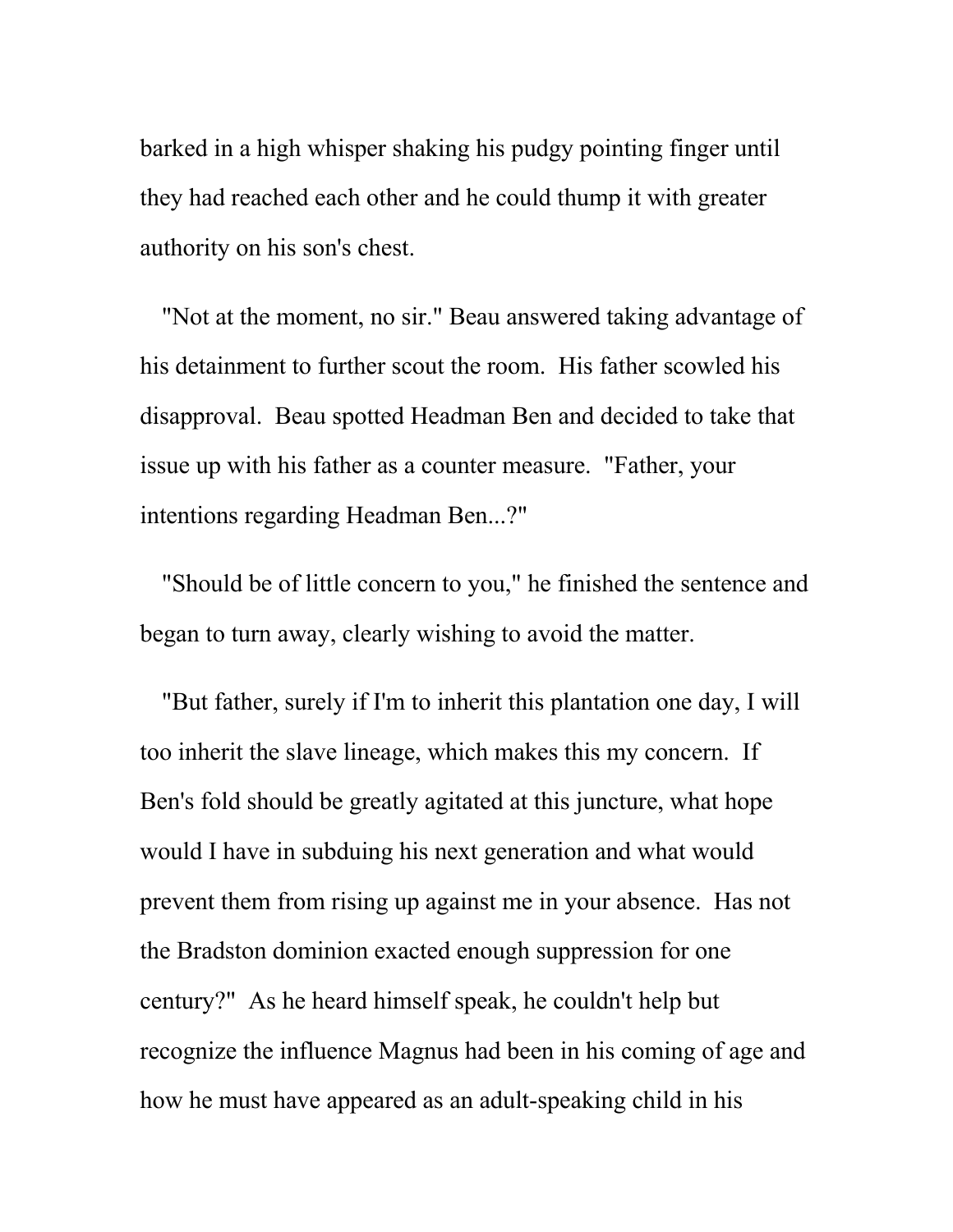father's bewildered ears.

"Now listen here, young man," he stumbled on his words on account of the alcohol. "This plantation is not managed by committee and you had better worry about getting along with me for the next twenty years long before you ever begin to conjure up the notion of having this plantation for yourself. Nothing is given in this life," he preached.

"But everything is taken! That's the Bradston way, isn't it?" Beau turned to leave his father slobbering on his precious brandy. He instantly realized that he had not accomplished the humanitarian intervention he intended and stepped outside for some humid, thick air to toughen his resolve. Already it had been a most productive wedding day and it would likely take him well into the night before he could fix the havoc he'd wreaked. He reasoned that he might as well get started with the repairs by finding his tutor. A sonnet by Kipling, that had comprised the composition lesson the day before, encouraged Beau to check the river bank for his spurned mentor. He left the porch and walked between the folding chairs, no longer in neat rows, no longer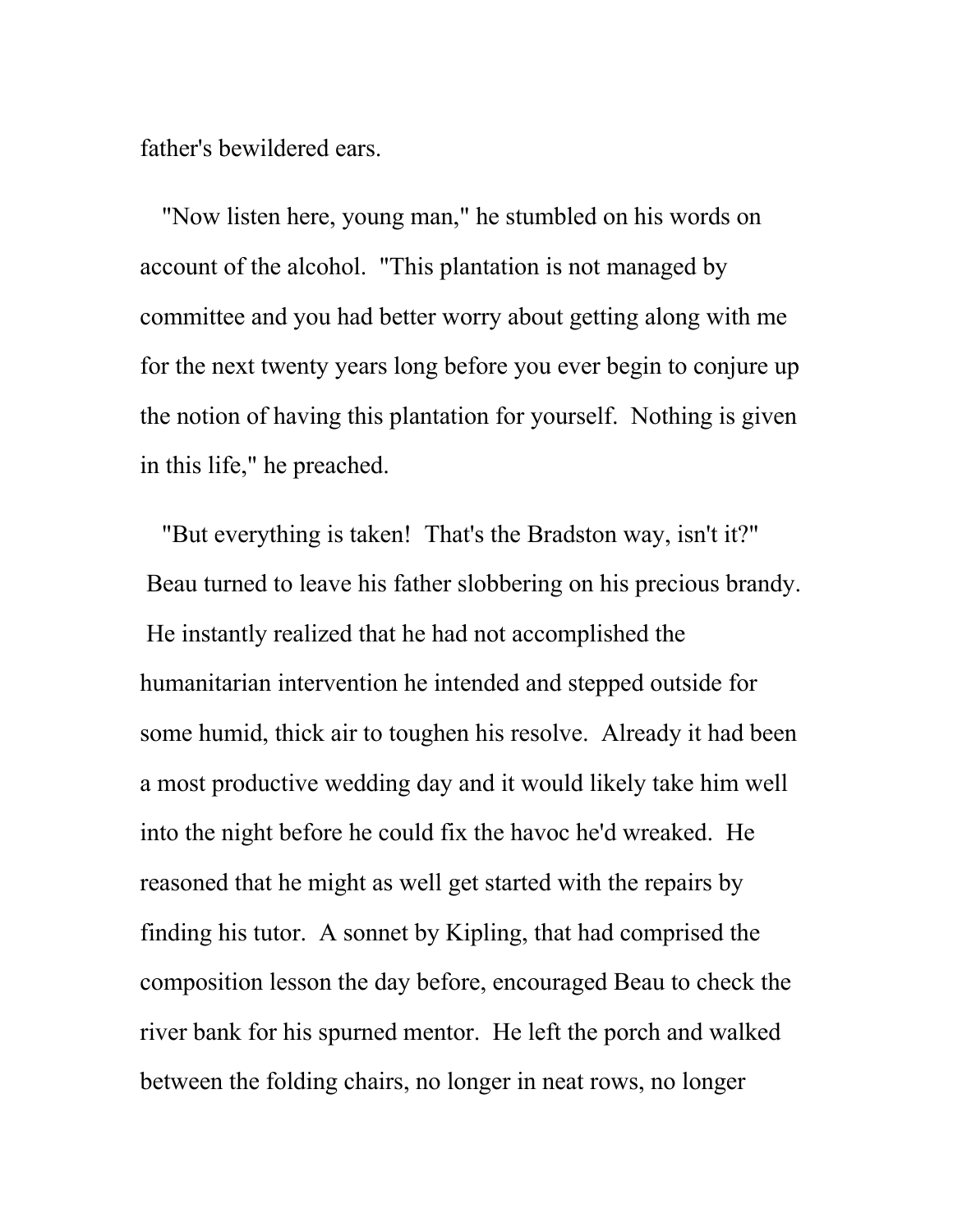pressed in service by the witnesses of this travesty. Beau toppled a chair with his left hand and entered the trees just short of the slave encampment. He could hear the Flint this day as it meandered past the mess that would forever be his father's plantation. William John Bradston the Second, for one, knew he was meant for better things in this life. A possum scurried through the brush and leapt onto a tree in front of him, causing Beau to jump suddenly. He started to laugh at himself and the bundle his nerves had become when his uncle and the groom came crashing out of the bushes to block his approach on the trail. They each carried a mostly empty liquor bottle and didn't or couldn't stand completely upright. Still, Beau did not move from his spot on the path.

"Well, if it isn't the little man of the plantation," his uncle stammered after a moment of awkward silence, which seemed to be the signal for Beau's heart to quicken its pulse. His uncle took slow steps around him as though his nephew were a lesser species confronted by hungrier prey. Beau's eyes remained on his sister's new husband as his immediate retaliation seemed the most threatening. Then, in a move Beau had not anticipated in their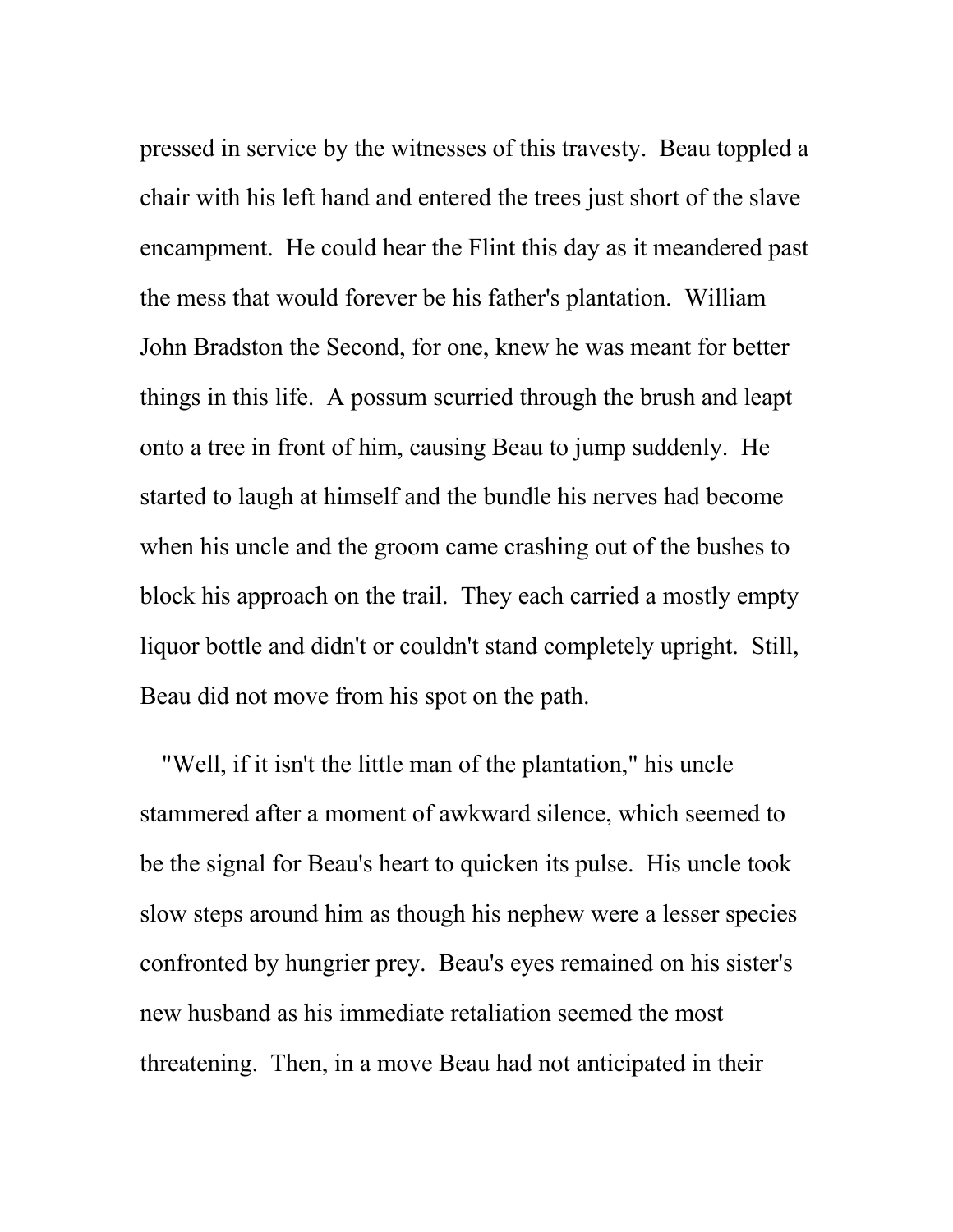obvious state of inebriation, his uncle grabbed him from behind, immobilizing his arms so that he could not fairly fight back. Mark walked closer, slowly at first and then with several quick steps that carried the first blow to Beau's stomach. Beau doubled over as much as his uncle would allow and he expelled a cough and then spit, looking his attacker square in the eyes.

"How belittling this must be for you, Wilkontny; -to beat a fifteen year old under such restraints. Where's your challenge?" Beau asked between staggered breaths.

"My challenge comes in not killing you!" His fist flew again, this time to Beau's face. "An eye for an eye," he retorted stepping backward.

"Then a lashing for a lashing," Beau gritted his bloodied teeth and narrowed his eyes.

"Is that what all this is about, then?" The groom approached again while Beau retracted his right leg behind him looking as though he were trying to back away. One step closer and Beau's leg sailed from a cloud of dust utilizing every muscle in his body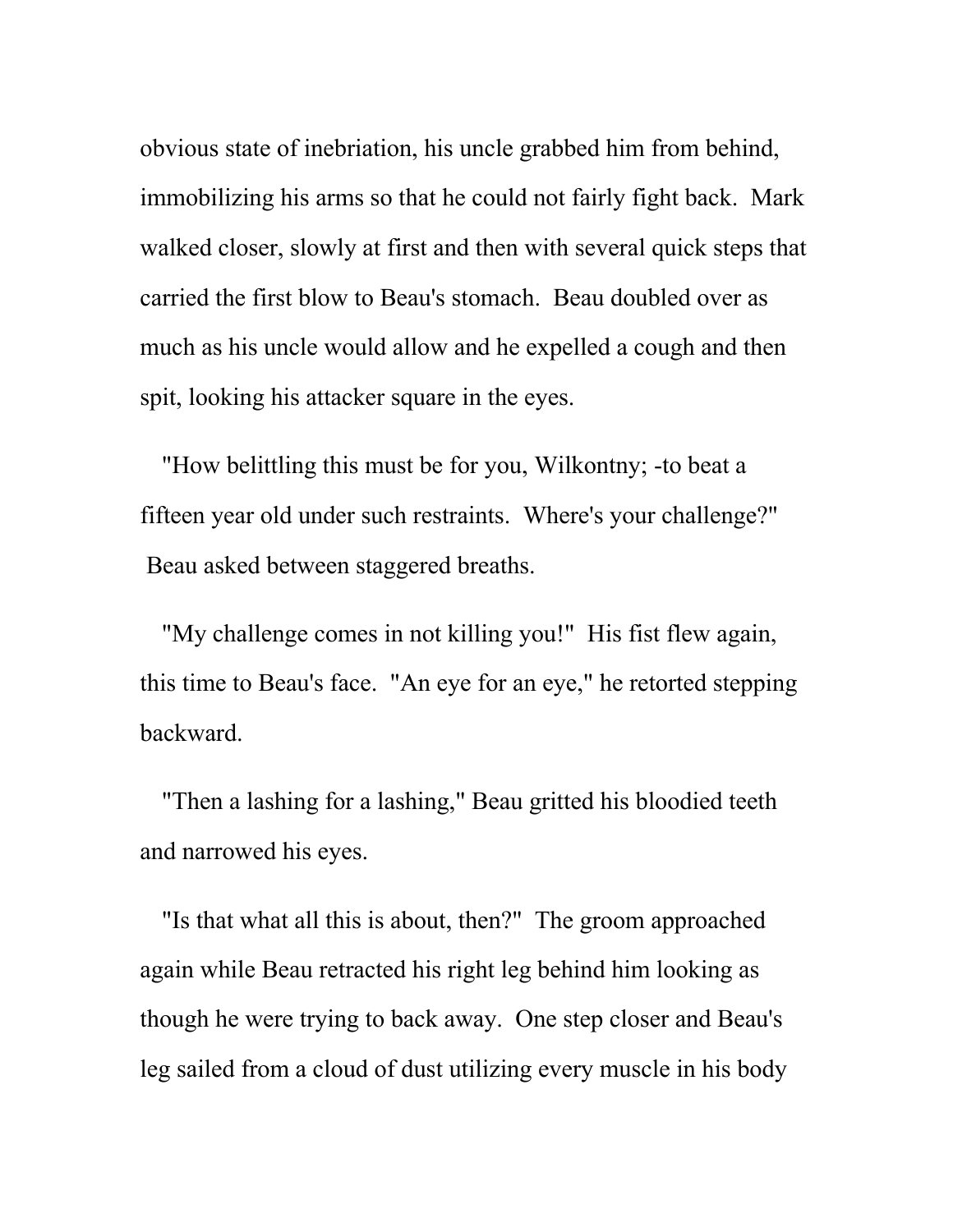to plant his foot with intentioned force between his brother-in-law's open stance. Mark launched forward but this time not to levy a punch but to cradle the source of the sharpest pain he had ever known. He fell to one knee and issued a groan.

Beau smiled through his own pain. "Have a pleasant wedding night. You can consider that my gift to the lucky bride." Mark started to rise to answer the fifteen's year old's mouth, but collapsed on the ground before him. Beau spit again, this time with aim. "Unhand me, uncle!" Beau threatened. "I'd hate to have to talk about your pastimes to others," he threatened. His uncle pushed him away and backed off.

"As much as I'd hate to spoil the arrangement you have with your live in tutor, I am certain." James offered an evil grin.

"And what do you think you know?" Beau wiped his mouth.

"Oh, he's a talker, that one. You'd be surprised what I know. Now, run along before Wilkontny gets good and mad." His uncle stooped to check on the fallen groom and Beau proceeded down the trail toward the river, checking the blood on his hand. *What a*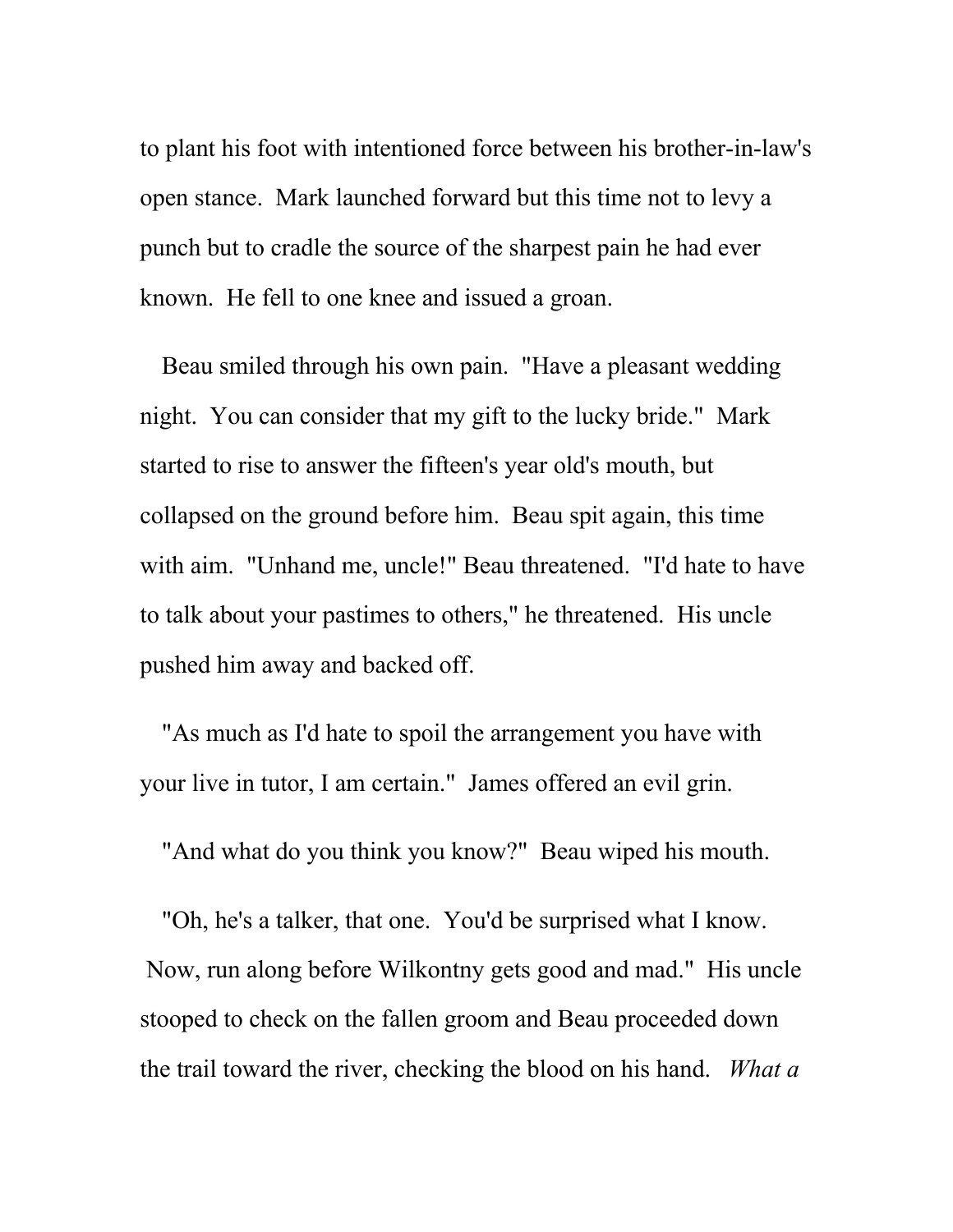*day* , the fifteen year old pondered, kicking a pebble ahead of himself.

True to Kipling, Magnus had camped his moods on a large rock at the Flint's edge. He paused to watch him before making his presence known. Among those things that Beau tagged with confusion, his changing feelings for his tutor, like those that had been dashed by Mark, caused him tremendous consternation and he'd sooner be rid of both of them if Georgia presented its inhabitants with any choices, but he was stuck in the clay of his own indecision.

Magnus must have sensed he was being watched as he stirred uncomfortably in the shadowed sun. Beau completed his approach complete with twig snapping and feet scuffing, so as not to have to say anything that would further complicate the riff between them. Magnus identified the intruder and turned away.

"Have you come here to drown me? One last injustice to add to a broken jaw and a shattered heart. I didn't teach you to be this irreverent. You can just imagine my disappointment." When it seemed he might never finish, Beau interrupted.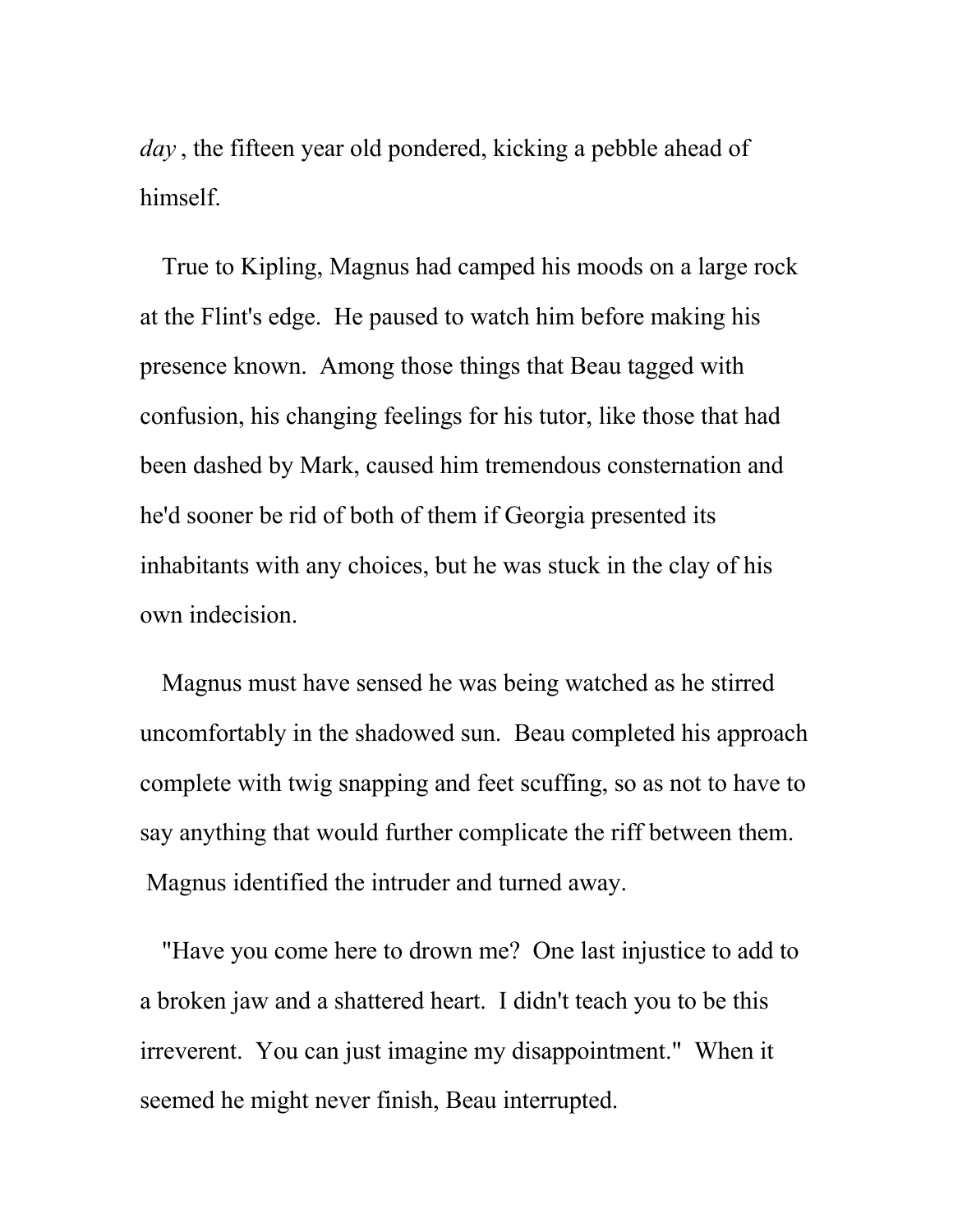"Magnus, I don't know what you thought you saw but I apologize for the way your head must be aching. I'm just a powderkeg today and I'm not sure even I know why. Please forgive me. I-"

"I do forgive you, silly. That's how love is, you see." The tutor opened his arms and motioned the student to the rock.

"I wasn't finished, Magnus. Please forgive me but I don't love you that way. I like the way you make me feel but I like riding horses and I like exploring in the woods and I like the currant jam my mother makes for Christmas, but none of these things control my life like you are trying to do. I like learning from you and I now know that I want to go to school in the Northeast like you did, and I know that I need you to help me get there. I never meant to hurt you with my hands and I don't mean to hurt you now with my words, but now that the wedding is over and Mark and the relatives will be leaving, I think it is best that you go back to your room and leave me to mine." Beau itched at his chin and looked away, afraid to see the tutor's response to these provisions.

"Leave you to your slave, you mean. And wouldn't that be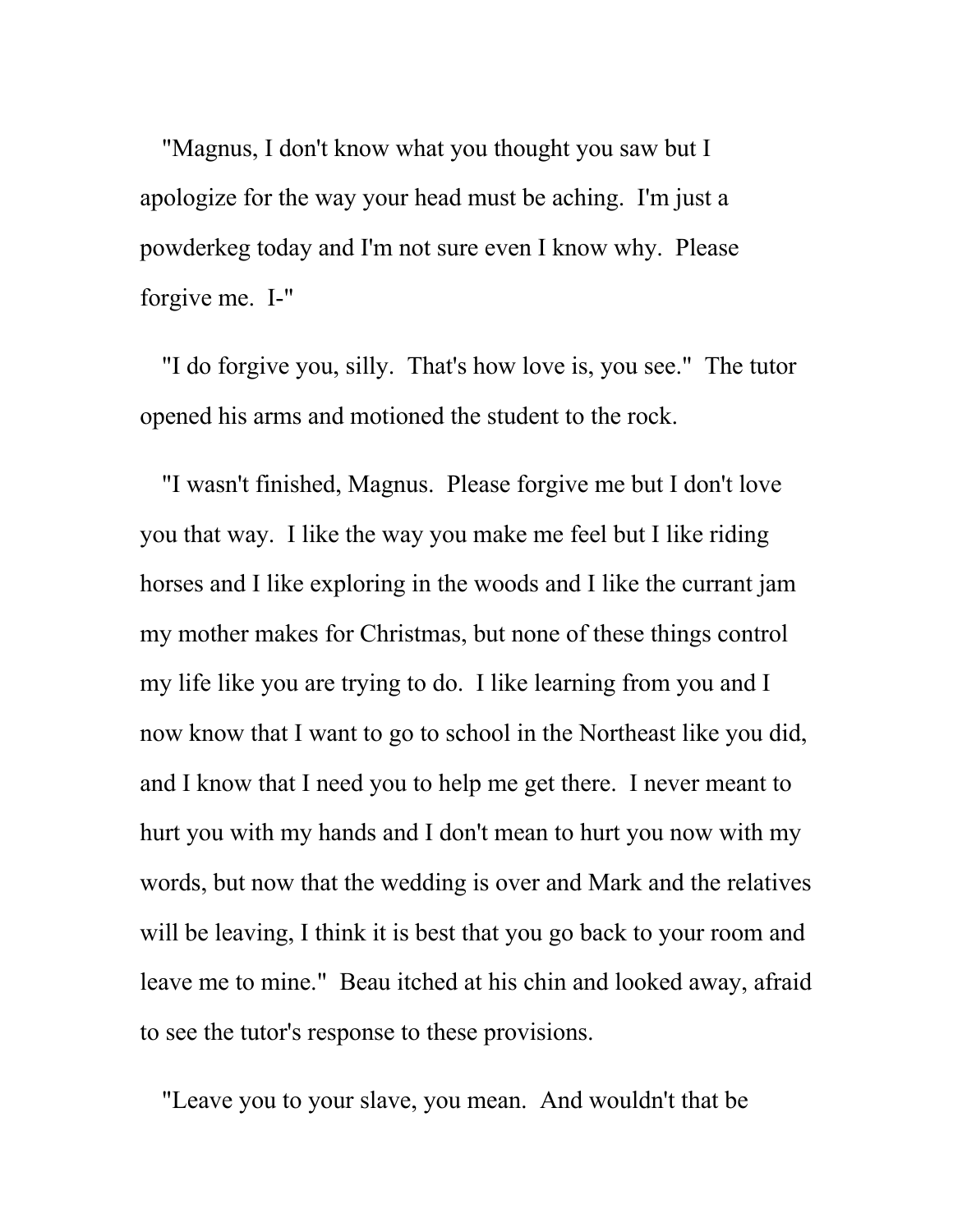convenient?" he snapped back. "Oh, you have much to learn Beau Bradston and I can see this plantation has become far too distracting for you to concentrate on your studies. You won't get to your fancy Northeastern school if you forsake me now." He stood atop the rock. "You think long and hard about what you need and want in this life and you'll see that I am the only one who can get you there. Maybe then you'll think a second time about what I want and need!" He jumped from the rock and rushed past his student on the trail.

How was it that everyone in his life had something to bargain with? Beau must see to acquiring some leverage so that he could fight a fair exchange.

Hours later, as the sun disappeared behind the live oaks and after most of the relatives and guests had clambered into carriages for their respective trips home or to Atlanta to catch the train, Beau smuggled a bottle of apricot brandy from the cellar, across the yard of long shadows, to the slave quarters. He slipped the dark bottle between two planks in Headman Ben's hut, where, he had learned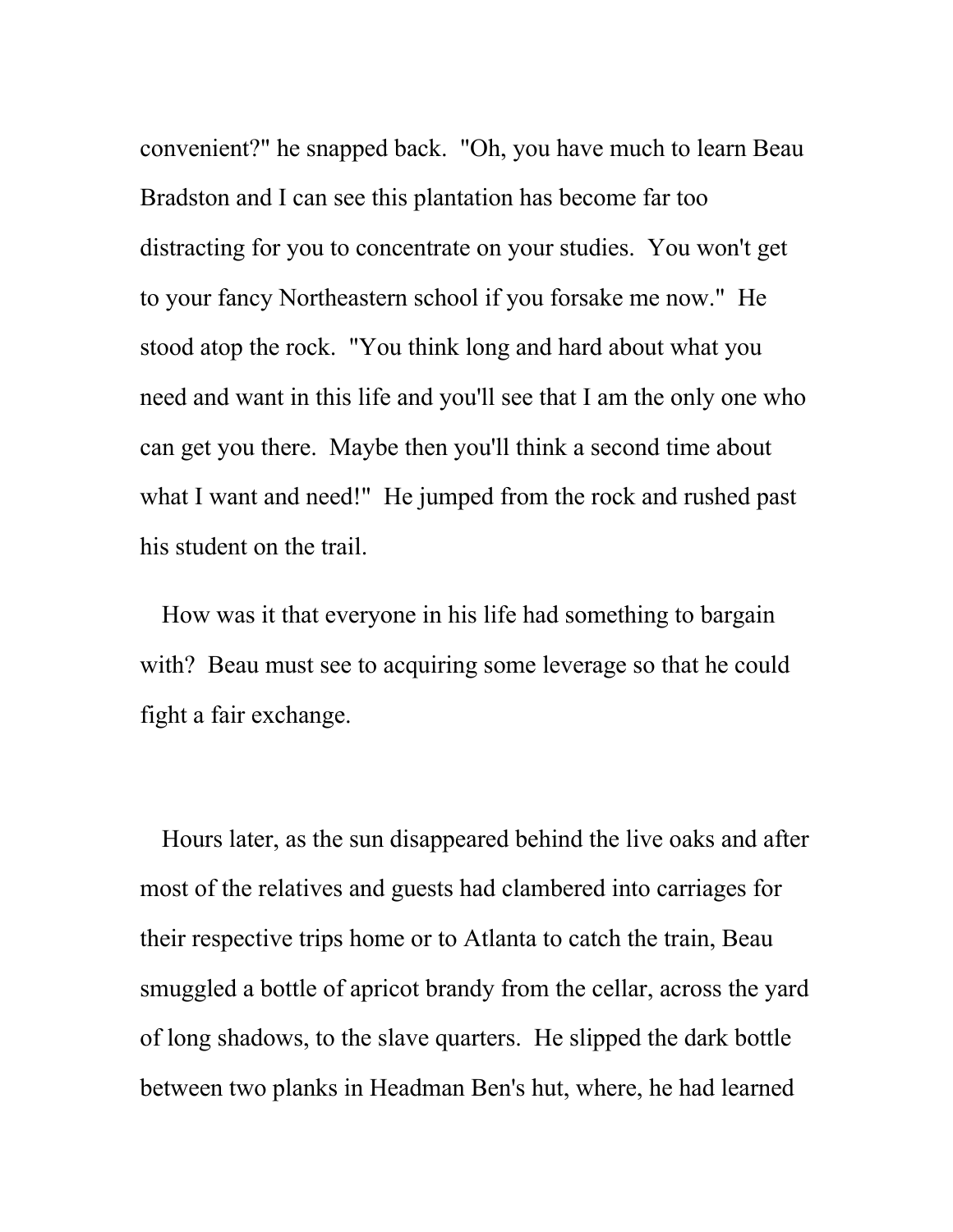from Reina, who organized a small cleaning army, that his Willy was sleeping off the day's strains. Crouched on the back of his legs, he whispered through the boards, "drink this for the pain and sleep true."

Beau bounded back through the trees without knowing if his message and gift were even received but he reasoned that he should be allowed to have one thing go right in his day so he didn't worry about it. When he returned to the house he saw two things that did manage to trouble him greatly: Magnus had cornered his mother on one end of the veranda and his father exchanged hands with Vice Governor Wilkontny on the other; two ominous signs that this day was not yet over. It made some sense to the fifteen year old that if he climbed upstairs and went to bed, he could choose matters closed for the day, so he did just that.

But the stubborn night labored on...

Willy stirred some in his sleep, dreaming of Massa's boy again, whilst he laid on his stomach letting the night air work it's swirling magic on his rutted back. *Chase me in the rain* , the white boy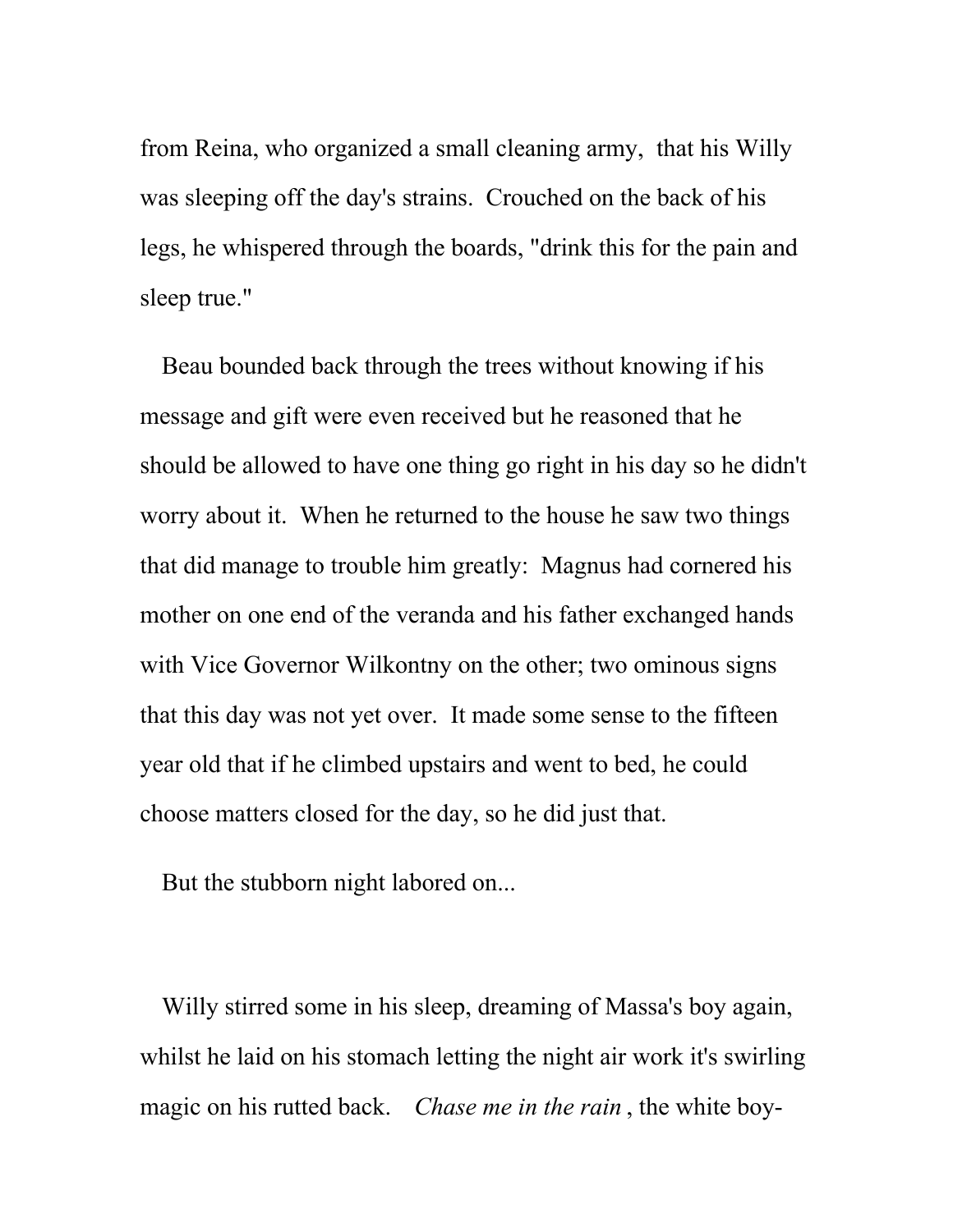man spoke in warming whispers. *And weep true* , he pleaded in a voice so clear that Willy felt his dream breath on his smiling cheek. And they chased each other in a storm, collapsing by each other's side when they tired and weeping openly when they felt happy or sad. Willy woke himself when the dream became too unbelievable, even for his imagination. Men don't really weep like that. He knew better. He shifted some and hit his head with a thump on a bottle that had mysteriously found its way into his bedding. He examined it and instantly feared being discovered with it by someone. Surely he hadn't brought this back from the big house. That would be stealing! *But how did it get there* , he wondered. He heard his mama and papa arguing on the other side of the thin wall and Headman Ben suddenly burst through one of the tattered curtains that separated the three rooms of their shack, allowing light and their argument to spill into Willy's daze. With a kerplunk! the bottle dove beneath the pillow.

"What do you have there, boy?" his papa demanded to know. "Come on, bring it out here for all the world to see. Whatchoo hiding?"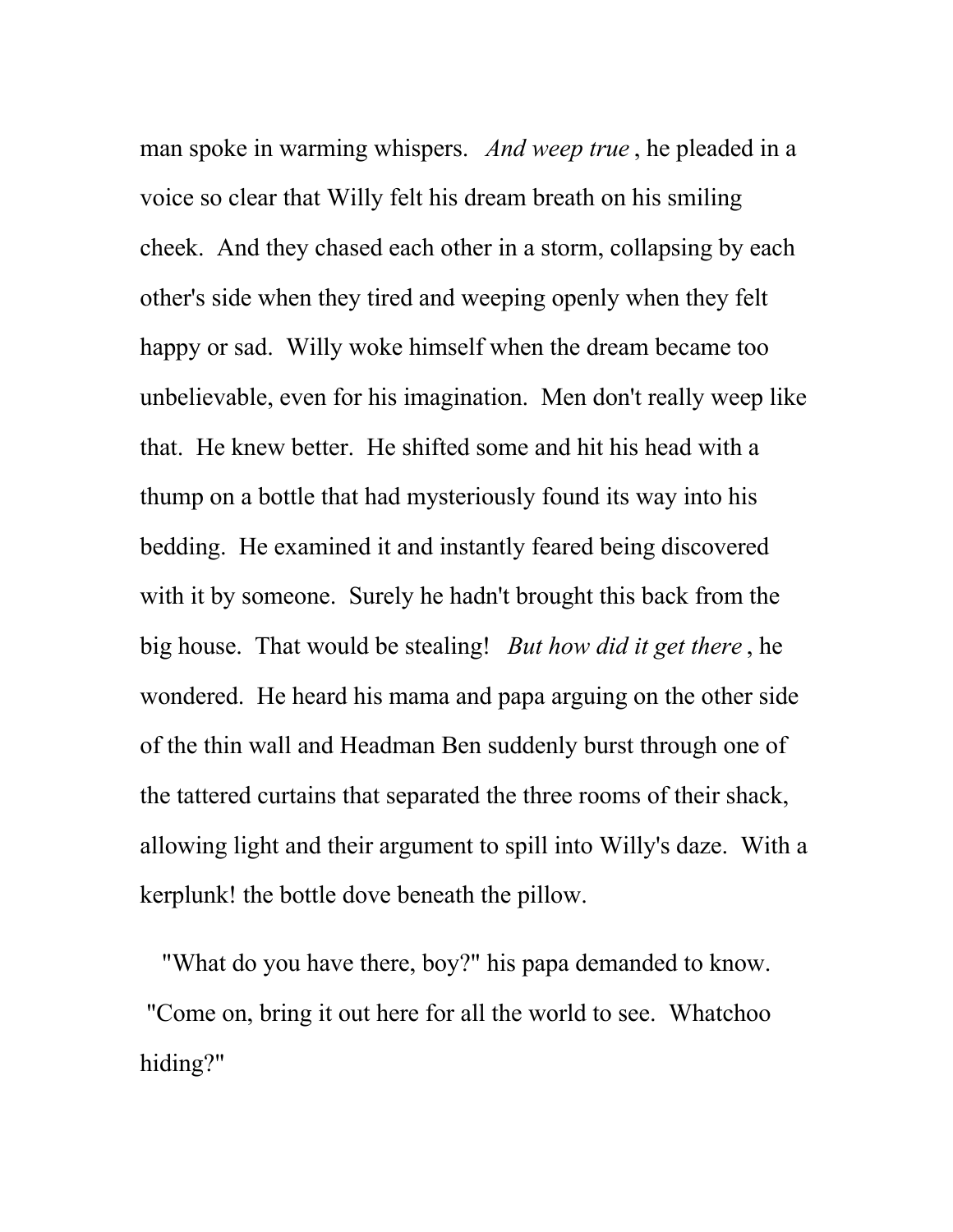"You won't believe me none, papa, but I don't know how this got here...less you hid it here for yourself," it suddenly occurred to him. Willy presented the bottle with the fancy sweet liquor the color of his own sleepy eyes, sloshing around inside.

Headman Ben examined it, pulled out the cork and sniffed it then threw back a swig or two, "just to test it," he had insisted. "Casin' it be poison to kill the stealin' slave."

"Honest, papa. I didn't steal it. I didn't."

"And what be those marks on your back, son?" he asked in a horrified manner. His mama stepped from the shadow of the doorway to see for herself and gasped as Willy turned his back toward the lantern in his papa's outstretched hand. "Who done this to you? Who, boy?"

"Papa, it was the Driver who done it, but I deserved it. Honest, I did." Willy was sweating now and his face began to reflect the lantern's nervous light. His papa drank again from the bottle.

"Sweet Mother Mary!" his papa exclaimed in a voice that shook the shack.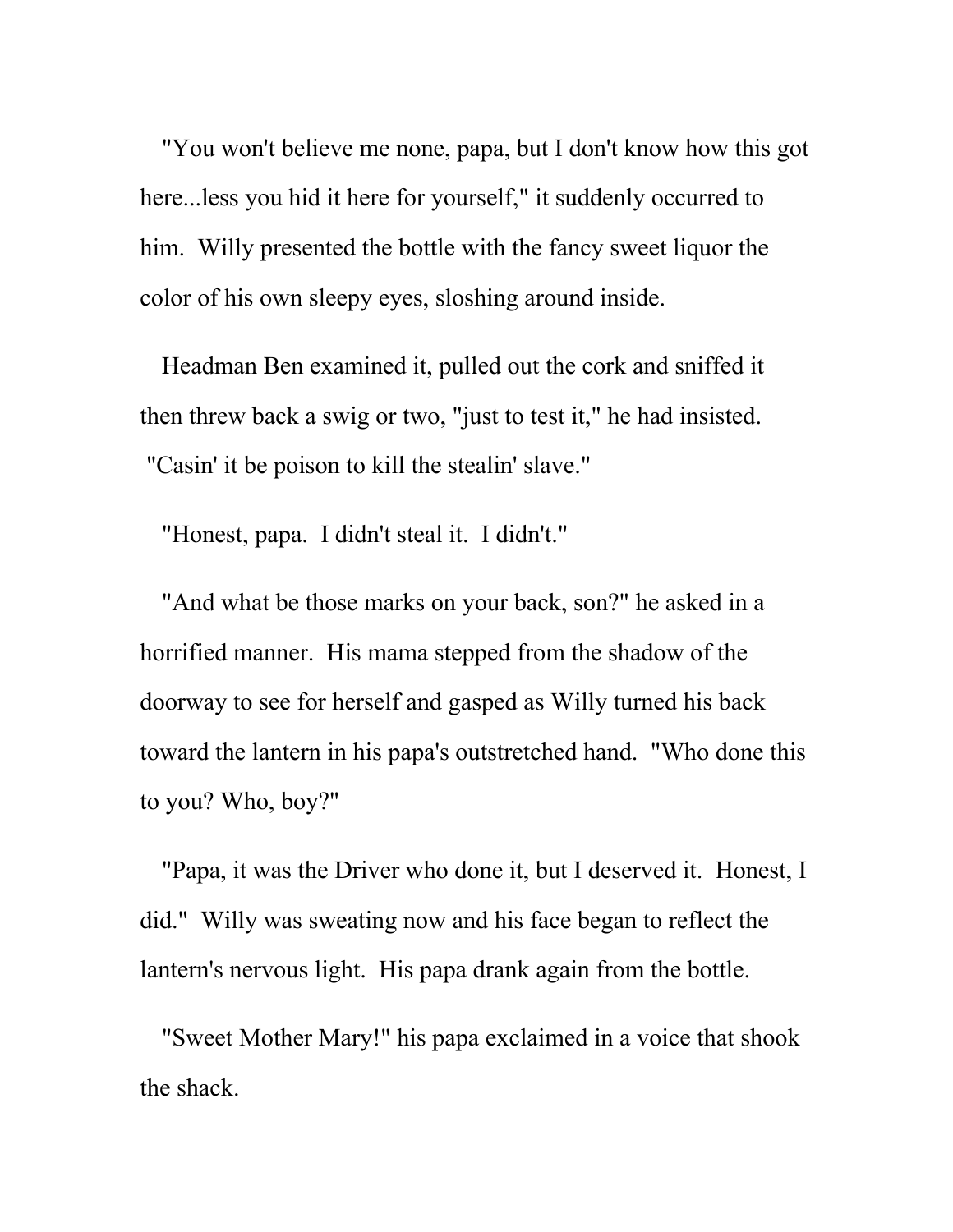"Hush, hush," Reina implored, laying her hands on her husbands shirtless shoulders. He knocked her away and Willy stood up. "Ben!" she shouted. "You get a hold o' your anger. This isn't about me and it's not about Willy!"

"Be still, woman!" he commanded and she shrank further into the corner. "You won't see things the same af'er tomorrow when you don't have no husband no more."

Willy shot a wide eyed stare at his mama who had promised she would say nothing to Ben about the offer the groom's father had made. Clearly this and the liquor already inside him was why his papa stood before him a crazed man now. "Massa's boy Beau gave me his word as his papa had given him his, that you would not be sold." Willy tried to pat at the sparks where his father's rage had already leapt into flames.

"What does that fool Beau know 'bout bizness matters?" Headman Ben shrieked before taking another belt from the bottle. "What does Massa's fool child know bout nothing? -Standing in the cotton fields, picking cotton like he was some common nigger...no smarts a'tall that boy." He tilted the bottle again and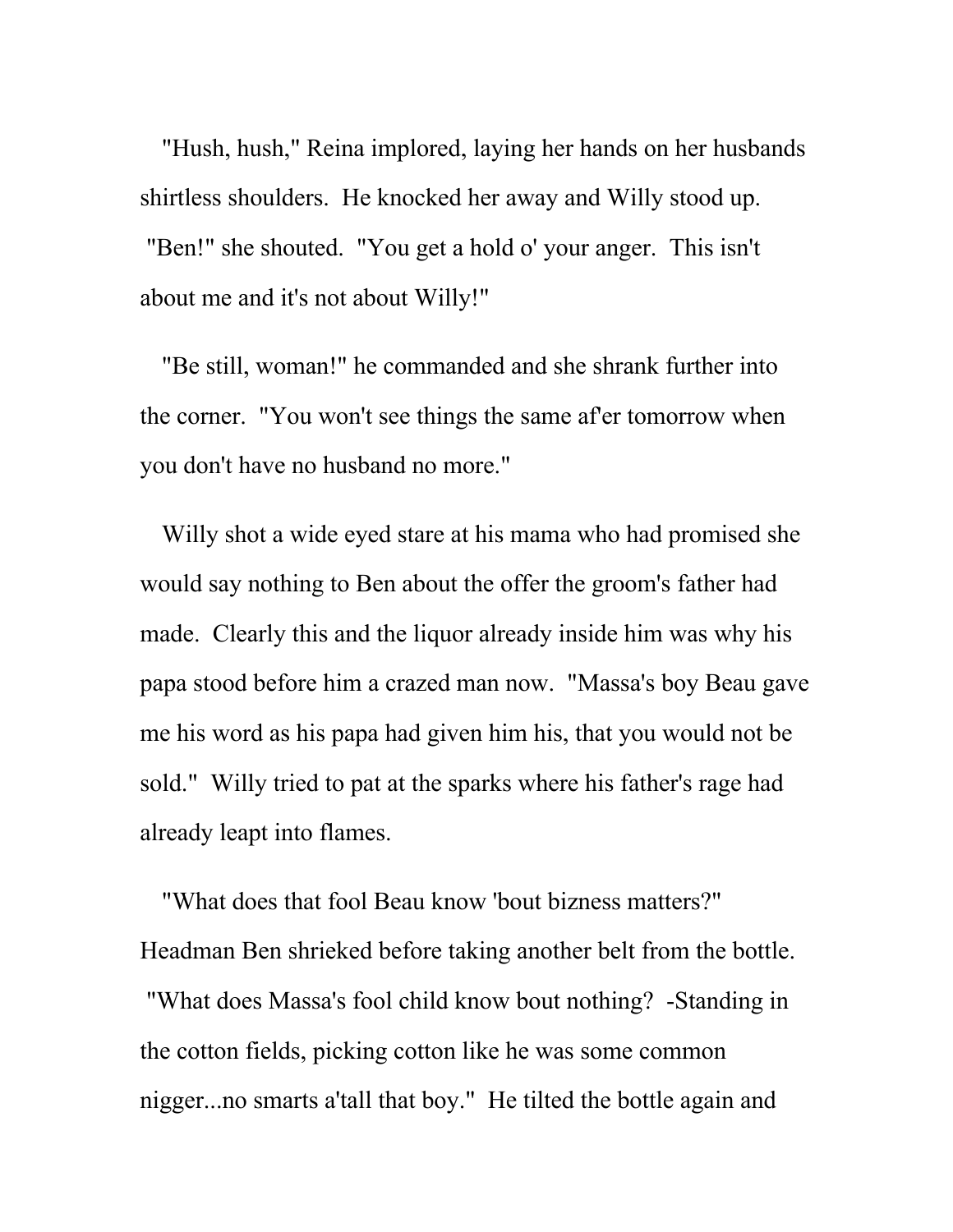Willy moved to take it from him but Ben stepped out of his reach. "And he'll be yo Massa someday and he'll be the one whipping ya when ya don't work or when ya steal or tell a lie to protect yo family," Headman Ben rambled on so.

"You're wrong!" Willy objected, feeling the pain of his back where his muscles tightened to address his papa. "It's gonna be a new plantation when Li'l Massa grows up." Reina managed to coax her husband to sit down on a bench outside Willy's room. She placed a blanket around his broad and burdened shoulders. "You'll see," Willy promised through the curtain separating them as he sat holding his head in his hands. He pulled an age old blue cover up to his shoulders and remembered how he'd gotten that blanket already ten years ago when he slept one night on Massa's front porch. The nights were starting to get cooler. Sooner than not, that thin blue blanket wouldn't keep the cold out anymore than it protected Willy from his father's temper. Both seemed to find their way straight through to his bones. He could hear his mama and papa arguing outside so things must have become normal again. Willy fell asleep sitting up.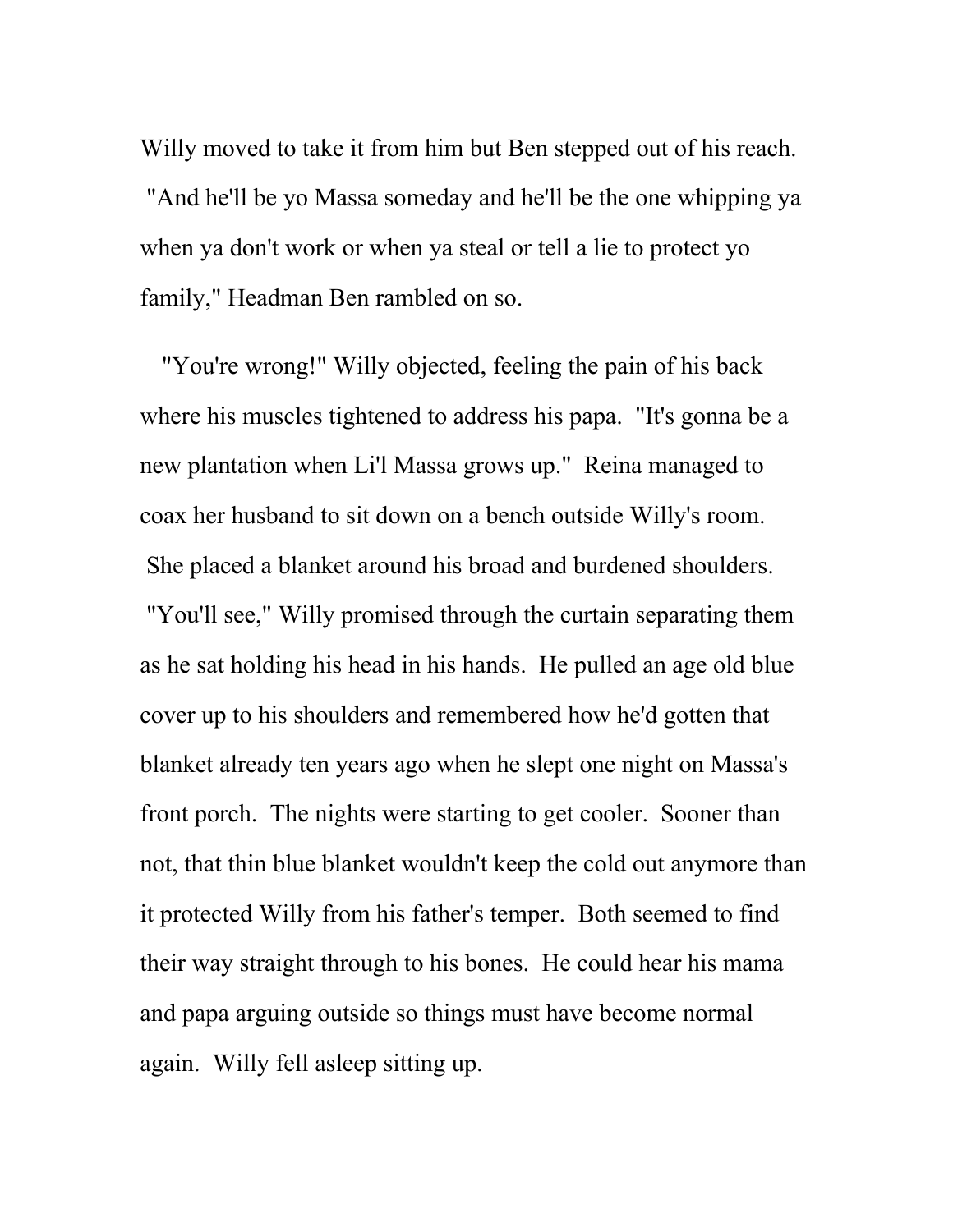Beau lay awake staring at the ceiling. It wasn't like him of late to be sleeping alone and while he looked forward to the peace and quiet of solitary slumber after the day he had just had, he rubbed his aching hand and couldn't help but think of the two men who had occupied his bed the night before. He marveled at how much could actually change in one day. Then he thought of Willy, how their lips had brushed and how amazing it had felt to finally touch his skin. His body suddenly went cold and a shutter worked its way from his toes to his eyelids then back again in an instant until his body was warmed, if not glowing, in the August moonlight. Indeed, touching Willy had been magic. He thought *touching Magnus and Mark that day had been magic too* , though in a different manner altogether. But his hand, the one that ached now with purpose and life, had forged a new beginning for William John Bradston the Second. His enemies had been marked and fallen in a single day and this new feeling of his, so overwhelming, so pure yet madly intoxicating, having taken over each of his senses, filling his head with the softest of goose down and his heart with the richest of wines, had to be love! How strange then, he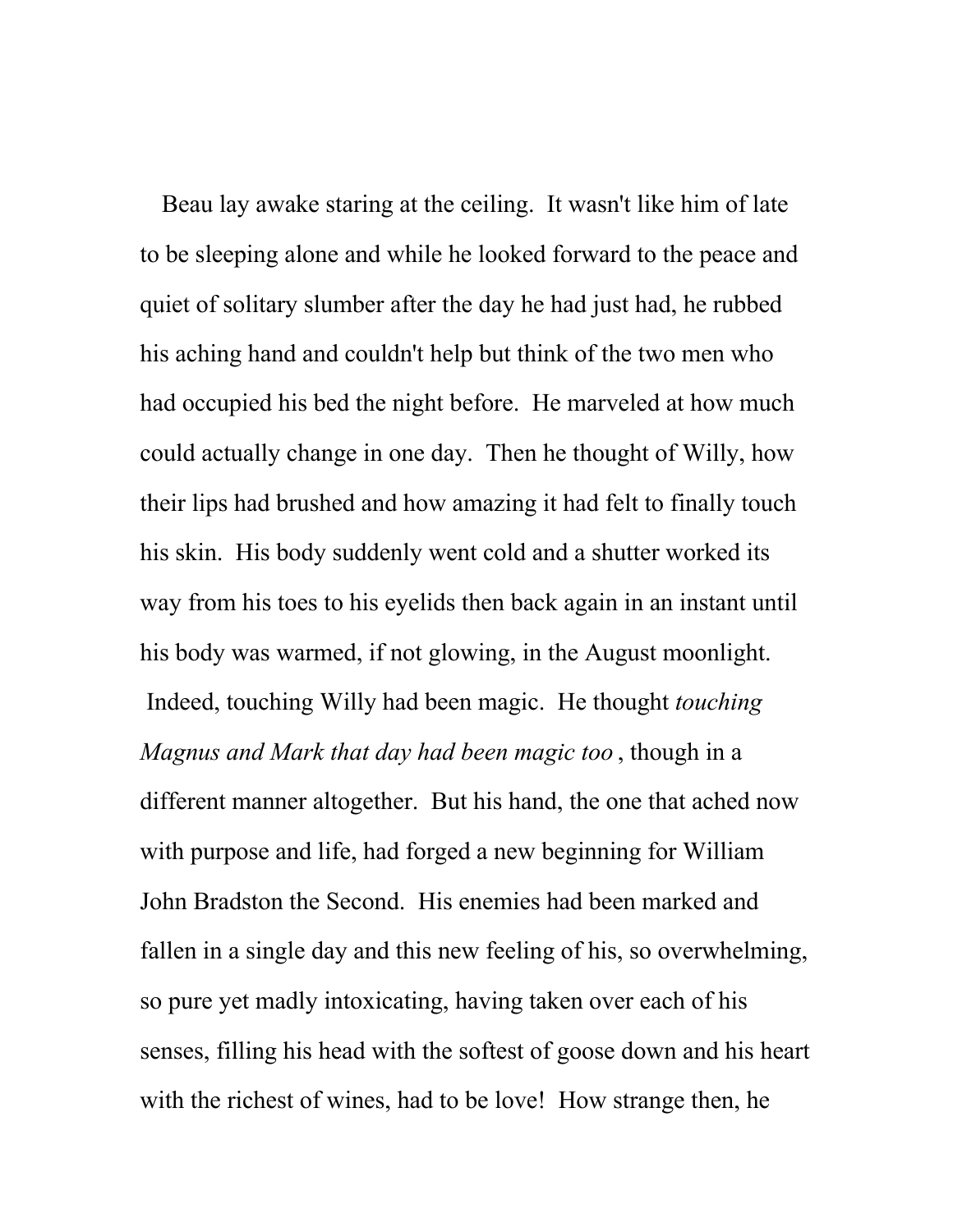pondered, that this feeling should be for another man. Stranger still that this feeling should be reserved for a slave but mostly strange because it could not be helped, averted or explained. And this feeling would be his bed mate, to wrestle and squeeze, to press against and lean upon, to comfort and console, not until Willy Wuliku belonged to him, but until Beau belonged to Willy. A smile bigger than Georgia gave way to a sigh longer than the Flint River.

This much, Beau could feel. This much he understood.

Nobody could say how long they had been sleeping exactly. No one if asked could remember the content of their dreams. When the shouting started, there wasn't a soul on the plantation that would ever be able to claim their innocence again. When the shouting started, the trees, the birds, the river and creek, the barn animals, the slaves, the women, the men and the children, -dozens of children, memorized those cries to insure the shouting would never stop on the Bradston Fayette Plantation. And in fact, *it never has*.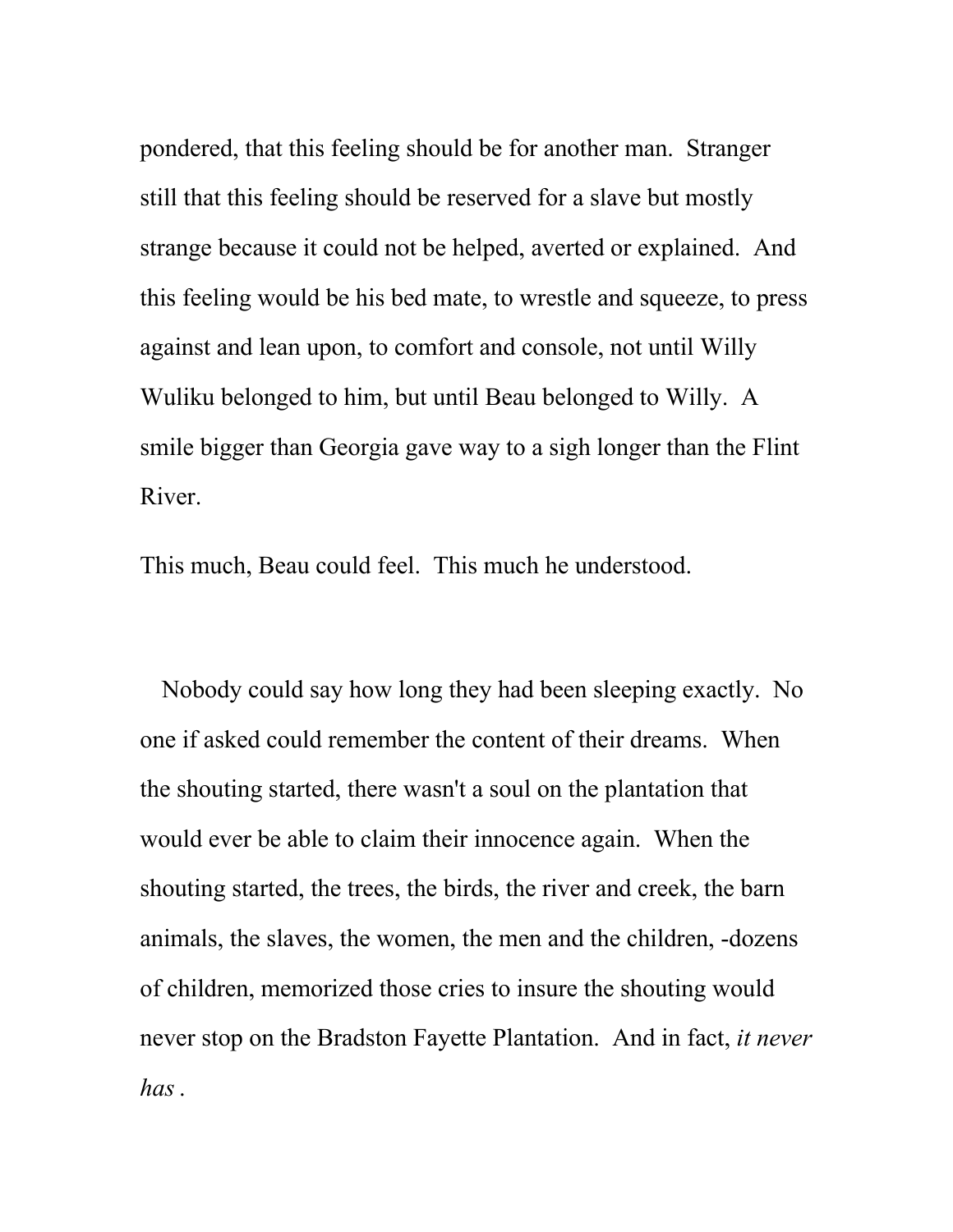First, Headman Ben, awash with drool and vomit of apricot, scrambled from the slave shacks wearing but a raggedy old pair of field pants. His feet, bare as the day he was born, now hardened by field clay and ignorance for over half of the century, scarcely seemed to touch the grass and rocks of this earth in a rage which was not. Jiggling lanterns sprang from every shadow and the shouting grew louder, more desperate. From his window on the second floor of the big house, and only for a moment, Beau observed the frenzy below before grabbing his shirt in a race for the stairs. He neared the landing and could hear guns being rattled from their cabinet. *Boom* ! A warning shot was fired into the air from the Master's rifle on the front porch. Beau joined his father on the steps. *Boom* ! Beau covered his ears but was too late. Reina's screams were higher in pitch and sounded nearly like an animal from the deepest bog in the swamps. She chased her husband, stumbling and falling each time Ben changed directions. Fog had moved in across the great lawn between the separate stands of Live Oak and the lanterns danced in the thin mist. Beau had started to delight in the eery spectacle when *boom* ! His father fired again.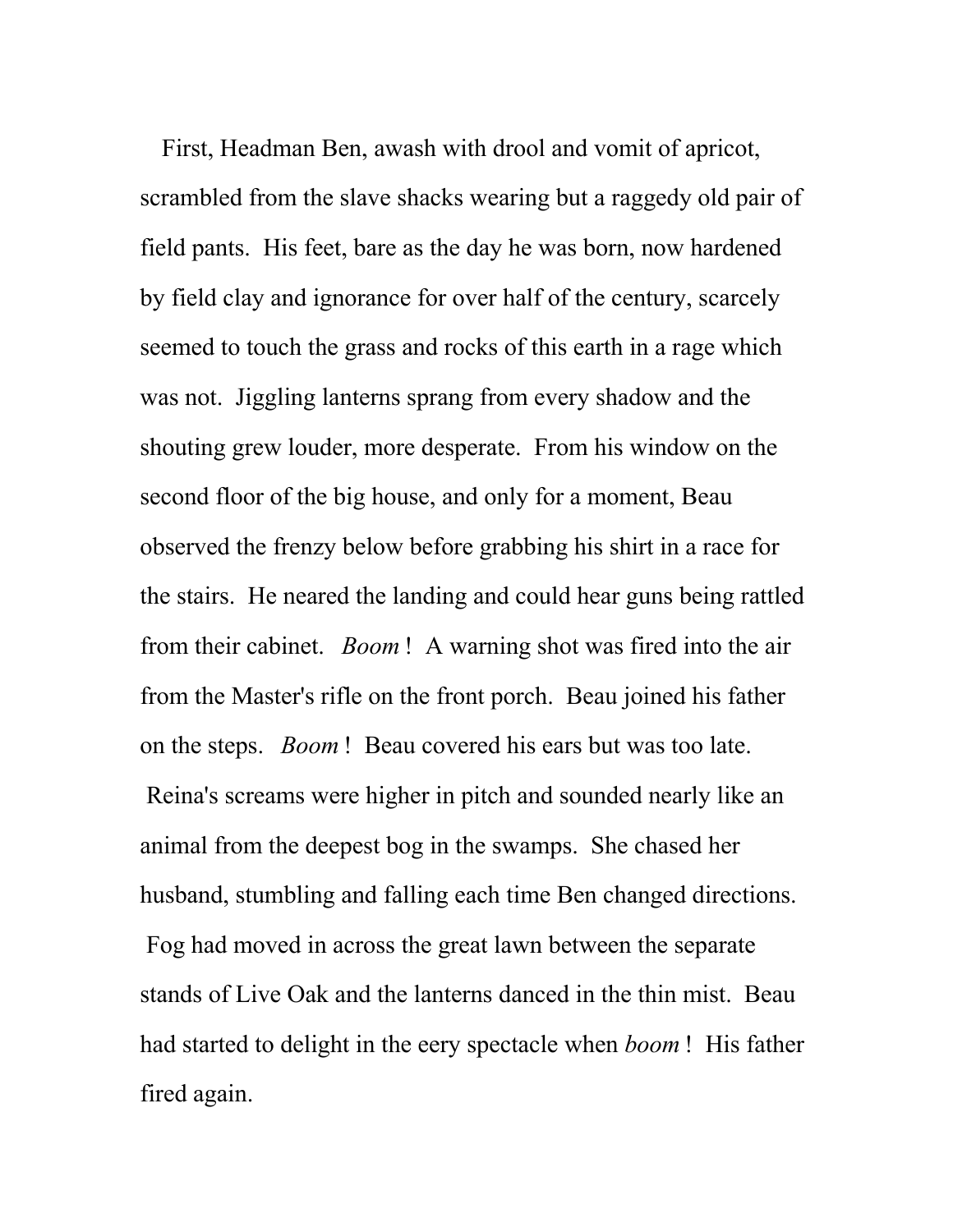"Ben! You stop your legs this minute!" Master Bradston commanded. Ben half laughed and half screamed in his delirium, angling his way toward the Flint. Beau ran to keep up with his father who was joined by the slave driver, his uncle. Reina fell again. This time, Willy, in the borrowed white shirt, untied and unbuttoned, stopped to help her to her feet.

"Stop your papa! He's full o' the devil, he is!" She collapsed in a heaving mass between two gnarled roots of the same tree. Willy wiped the sweat from her forehead and raced after his father. Other slaves between Ben and the river scattered to form a human barricade, -a net to snare their own. Beau, his father and James ambled toward the river in stretching strides while the house's other inhabitants gathered on the front porch.

"I won't leave this plantation alive!" Ben's shouting suddenly made sense before returning to gibberish that was half English and half Zulu or maybe Congo.

"Papa!" Willy yelled into the night helping Beau isolate Willy's ever changing location in the fog. Beau ran ahead of his father in the direction of Willy's voice as he began to fear what the slaves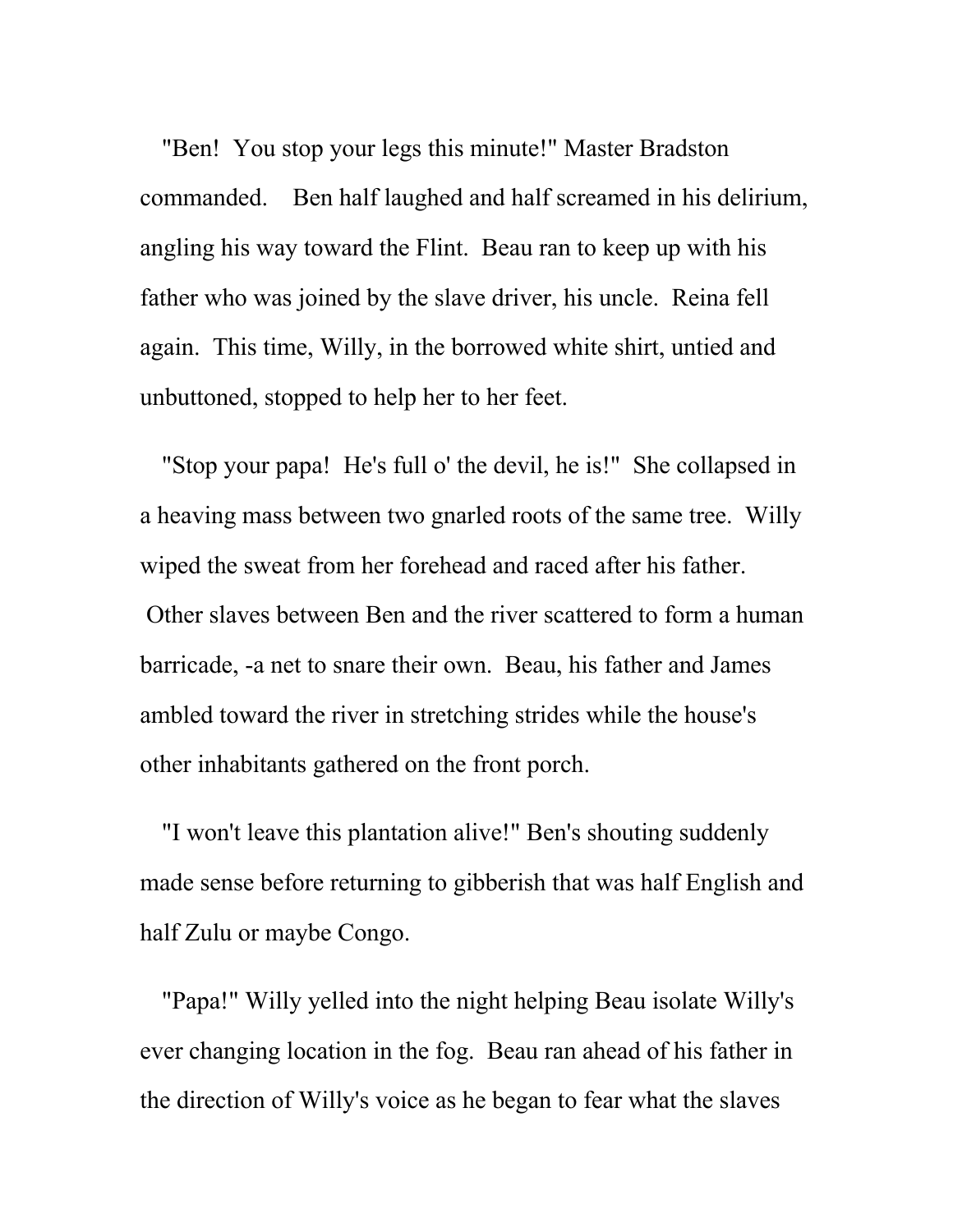must have certainly imagined; that Ben knew what he spoke of. Slave women wailed in anguish along the river bank, all too familiar with the resolution of such matters. Reina's hands clawed at the grass until it came up in clumps in her two palms. She howled into the belly of creation. Her Headman was good as dead.

Beau felt that he should have been able to stop the scenario from playing itself out. He needed to be the hero that won the trust and admiration of a slave's son. He prayed to God as he sprinted through the foggy night, following shouts and screams to an almost certain end. *Boom* ! Again, his father's gun issued it's threatening report. Again, his father shouted in ultimatums. Again, Ben replied in the wet night "I won't be taken but by God!" They were now running south, Beau gathered by a sudden shift in sounds. He heard splashing and the words of Willy begging his father to put an end to the rage. It seemed that Beau reached Willy's side just as his father and James took up their position some eight feet away. The lanterns quickly closed in and the moonlight conspired to light Ben's ill-chosen escape as he flailed in the current of the

chilly Flint. *Boom* ! The Master of the Plantation warned his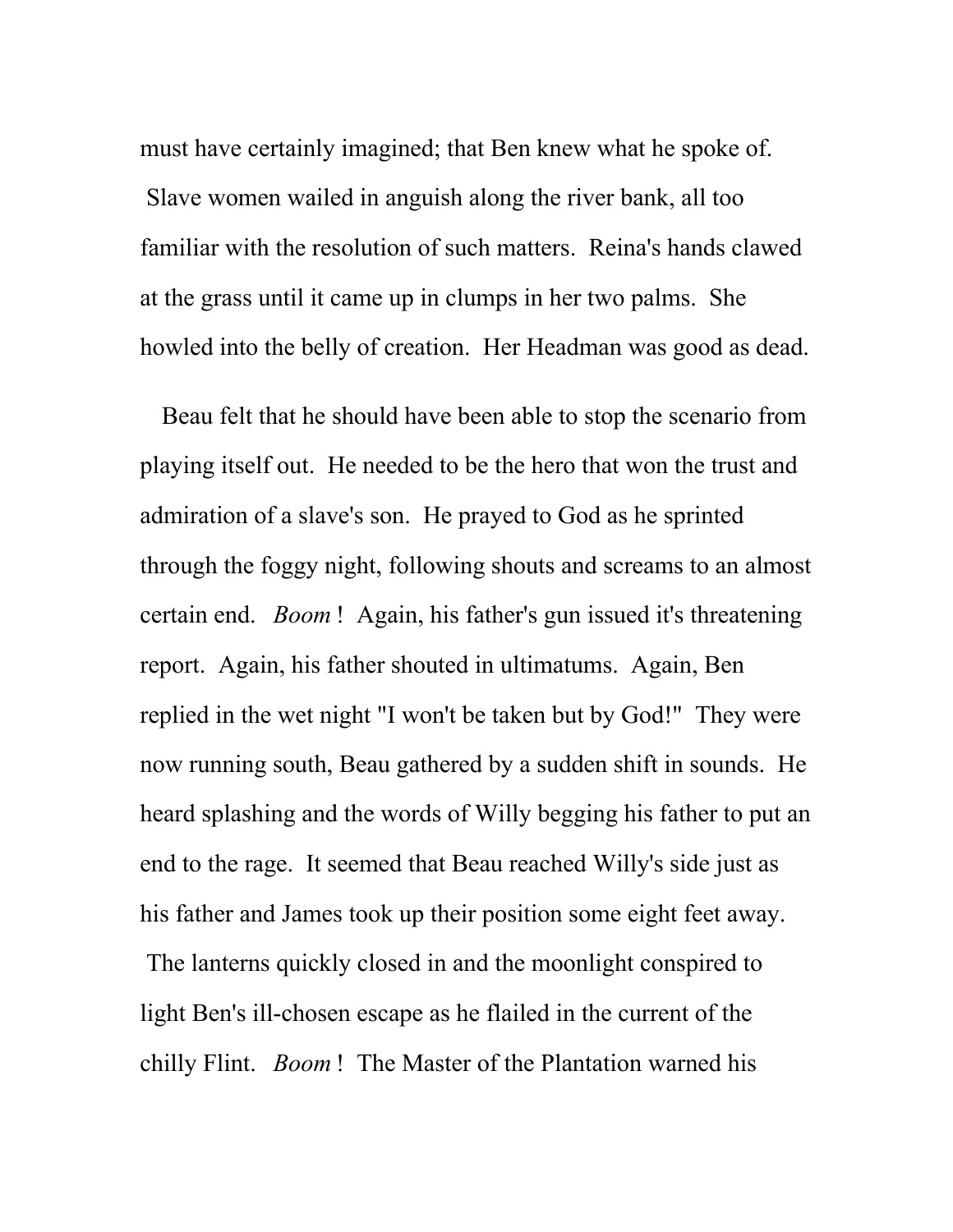slave one final time.

"Ben!" he shouted with one hand cupped at his mouth. "You must see how foolish this is. We can see you plain as daytime. It's over Ben."

Beau reached out for Willy's arm, certain his father would only tolerate a peaceful surrender at this point. He squeezed his reassurance and Willy glanced at him still terrified. For the moment the shouting and the wailing all ceased. But the incessant splashing continued. Ben was not to surrender. In that instant, the senior Bradston raised his firearm and took aim, Willy broke from Beau's grasp and Beau took two leaps and dove at his father shouting one elongated and piercing "No-o-o-o!" They collided with a thud and the discharge tracked to the right. Beau had water in his ears where he and his father had landed close to the bank on a shallow shoal. His father struggled to regain the wind that had been knocked clean out of him and Beau rubbed the river from his eyes to see Willy paddling frantically toward his father who didn't know how to swim. Then like a sledge hammer coming down on an anvil, a deafening sound jumped from the calm that was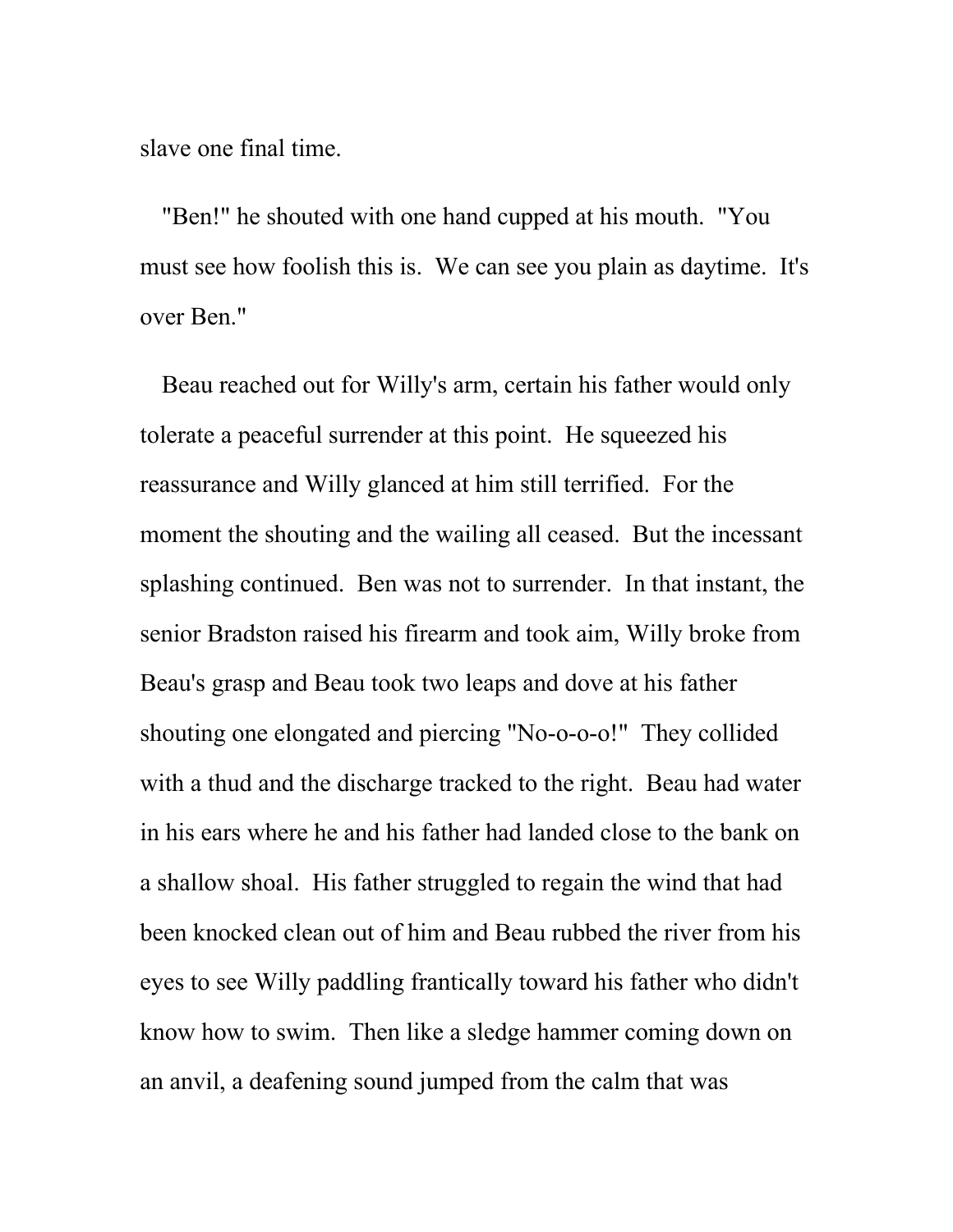darkness as the double barrel rifle of Beau's uncle raised to nuzzle against his bracing shoulder. Beau opened his mouth to yell but only the river rushed out.

*Boom* ! *Boom* ! A nerve driven and crazed hunter reloaded but one barrel. *Boom* ! And the splashing, for all it's commotion and all it's promise, abruptly stopped. Without seeing and without confirmation of the sudden and consuming silence, Beau let his head drop into the inch or two of water as though he had no supporting neck at all. *If one of those shots claimed Willy's heart* he thought under water, *the Flint can have me too.* There were no heroes in Georgia. Beau expelled his pain in bubbles against the pebbled floor, while his ears above the surface of the river strained to hear any echo of hope left in the land. His father grabbed the shirt at his neck and jerked him to his feet as the moon revealed the angriest blue eyes that Beau had ever seen. His father's teeth clenched in rage and his back hand flew from fifteen, nearly sixteen years of restraint to connect with the side of his child's face. Beau's neck popped slightly as his head swung on top of his shoulder throwing his balance back into the river that had claimed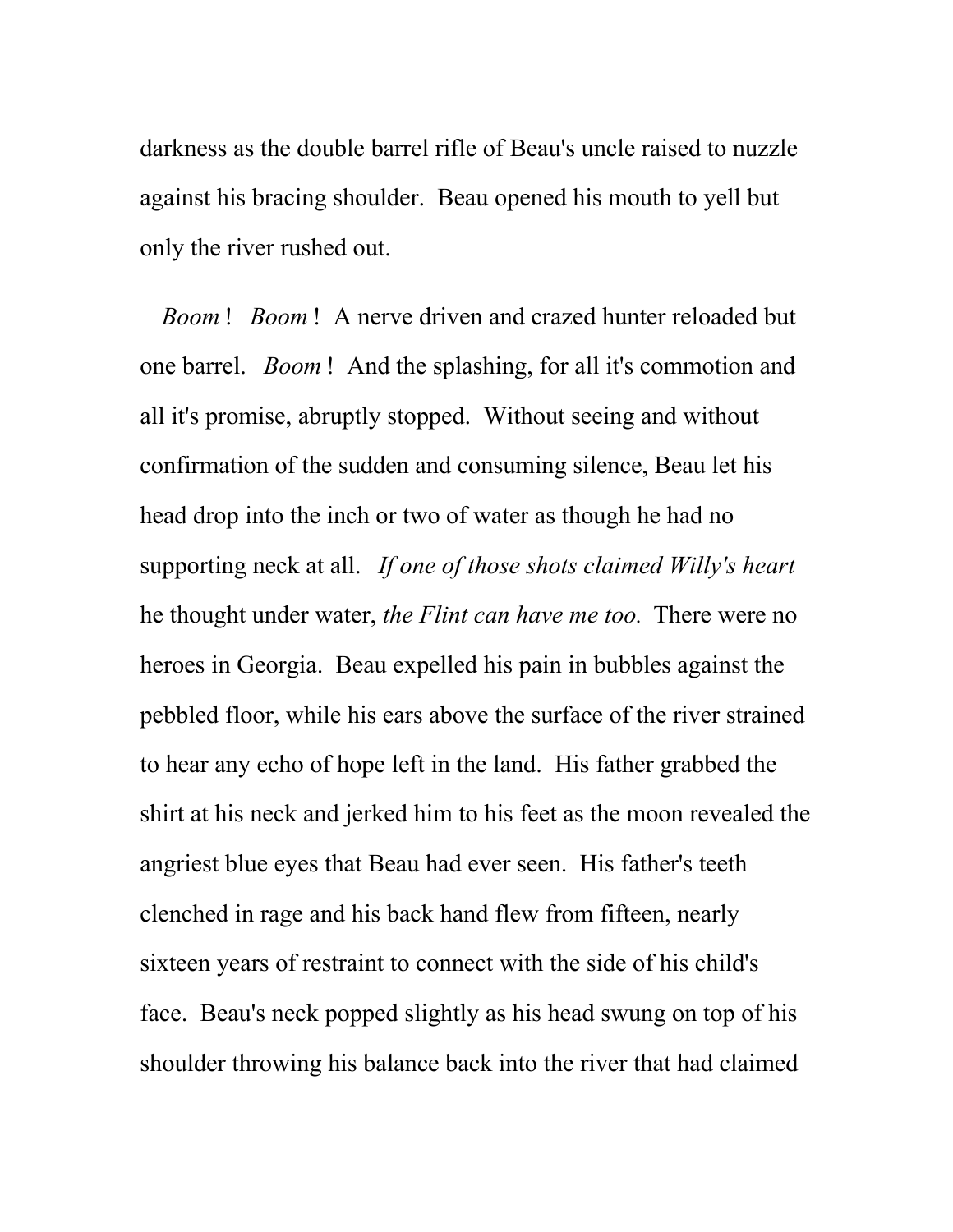more lives than he cared to recall. But this time, he didn't just lay there. He scrambled to all fours and then to his feet where he charged his father not only with the brunt of his nearly full grown body but he also deliberately charged him with the accountability for all things evil. It was this combined force that should have knocked the life right out of him where he stood but his father caught him in a hug that thwarted any intended injury and held him there where he soon exhausted the long day's struggle and broke into heaves. It would have been easy to add tears to the sobs and the spasms that originated somewhere deep inside his chest and had he thought for a moment how he could best alienate his father, he would have let them flow. But if he cried, if he dared to weep in this lifetime, it would be for the keeper of his heart and not for his lousy father. It was foolish for Beau to think his father's embrace held truth or even understanding and the moment the senior Bradston felt his son might be crying he pushed his hands against his chest and shoved him to the ground.

"You disgust me," he snarled, just as splashing was heard on the far side of the river. Beau raised on his elbows then sprang to his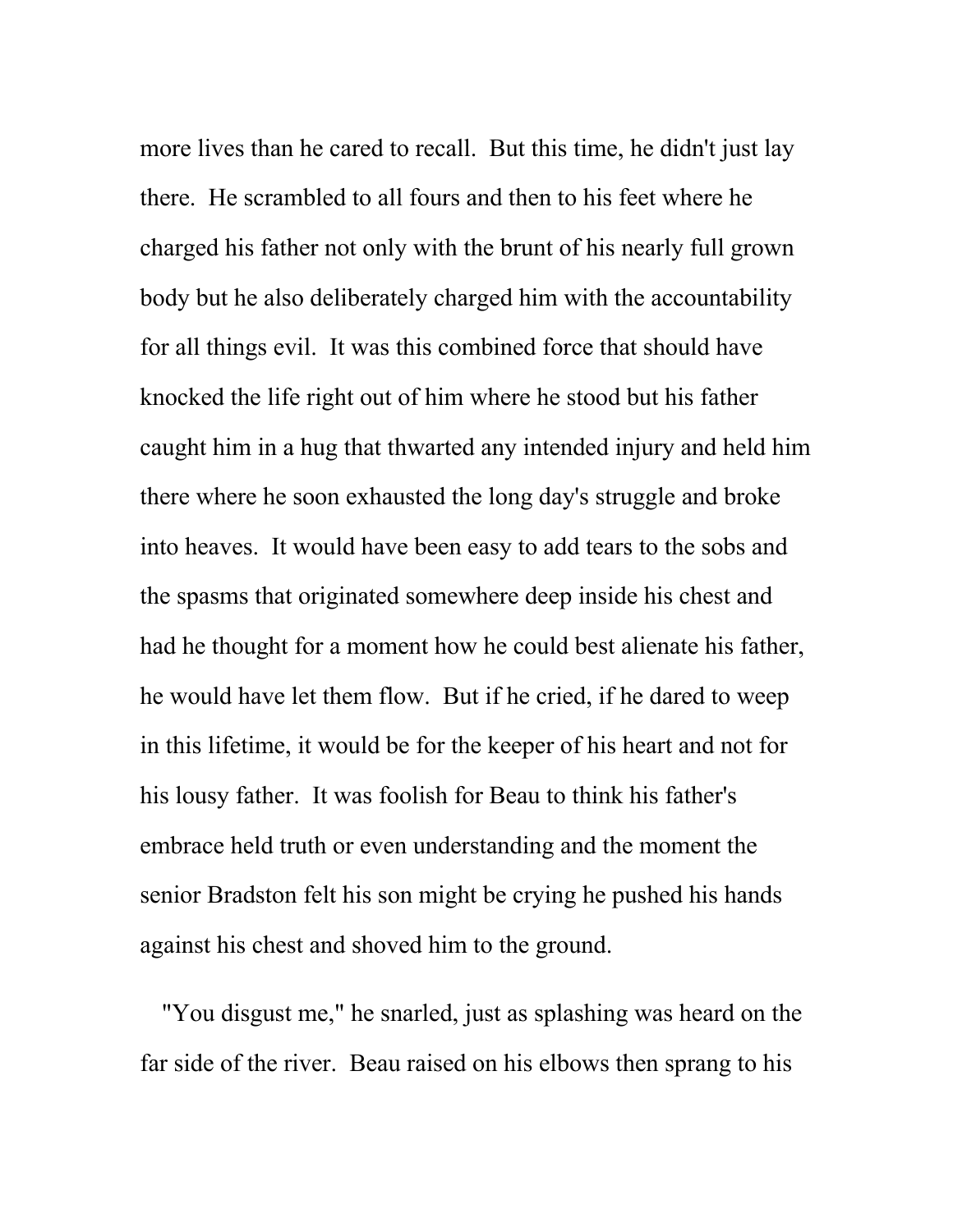feet as the lanterns scarcely illuminated the figure of Willy carrying his papa's body from the river. Willy started to run for the trees on the opposite bank as James fumbled for more lead in preparation for a careful aim. Beau knew he couldn't reach him in time to deflect the shot from where he was propped on the river bank so he threw his head back and howled into the moonlit night like a coyote "Wil-ly!"

At the sound of Beau's desperate voice, Willy stopped, his back flinched and to the river. He knew his chances were slim in the trees burdened by the weight of his lifeless papa and he wondered now if he should have ever left the dark swiftness of the current. As he waited for the report of the driver's gun and the force of its load ripping into his backside, his lips began to move on their own. "Yeah though I walk through the valley of the shadow of death, I fear no evil, for thou art with me." *Boom* ! There was a shot but Willy felt nothing. "Thy rod and thy staff, they comfort me..." Beau had scrambled to his feet and hurled the weight of his body into the knees of his uncle. *Boom* ! "...and I shall dwell in the house of the Lord, forever and ever." Willy dropped to his knees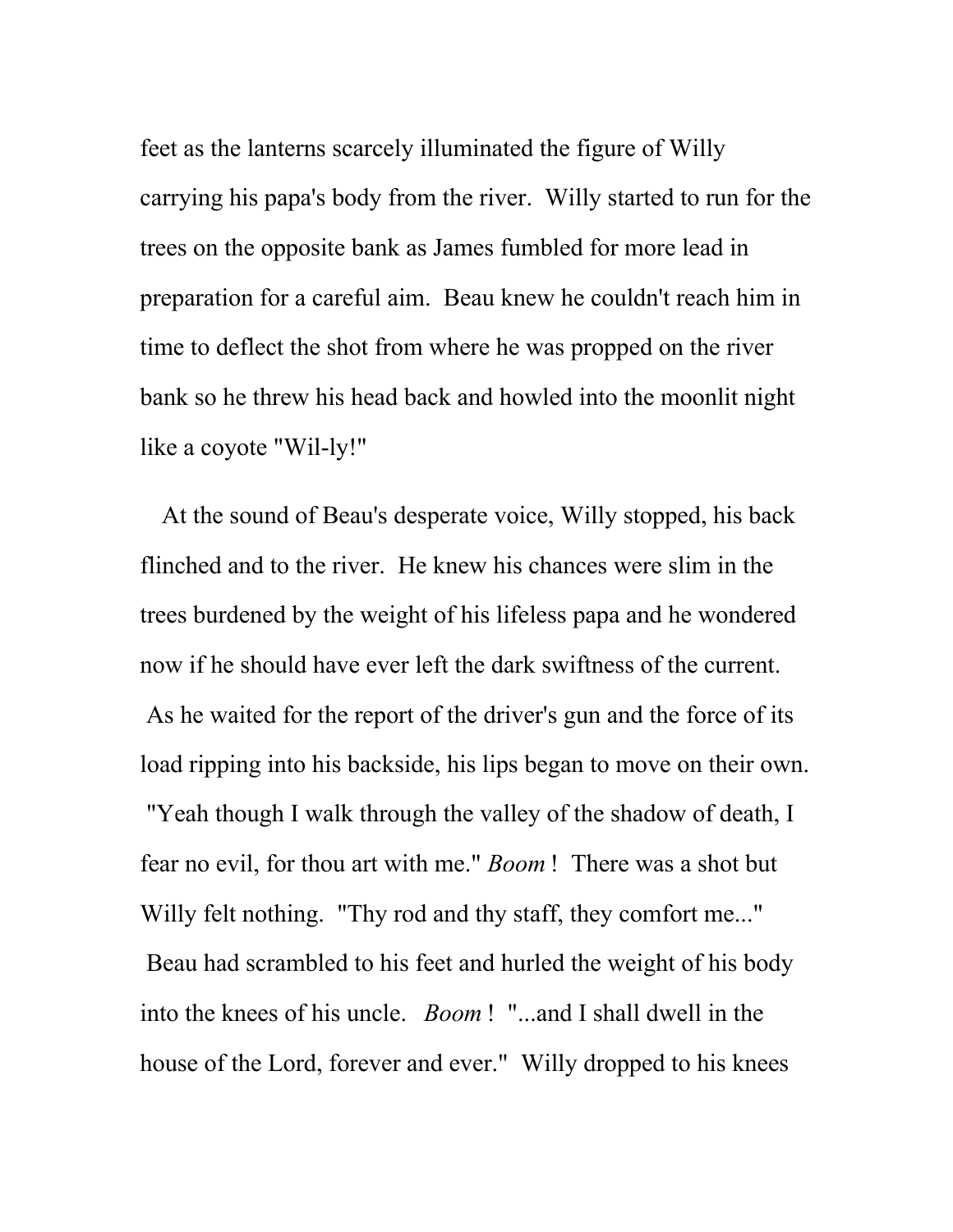in the rich mud and though tears collected like a mighty ocean tide around his eyes, he let not one escape. His papa would not be further disgraced by this final act of weakness. His back stung with fierce pain now though Willy could not tell if it was because of the lashes he had received and the strain of carrying his papa or from the gun just fired, though he feared and accepted the latter. He did not lay his father's body down but rather held it to his chest so that they might enter the gates of the Kingdom together.

Beau watched as Willy collapsed on the other shore and while it seemed they had already been engaged in this struggle for hours, scarcely minutes had scampered by. He rolled into the river until he felt the current nudge him and he began to swim. "Willy!" he cried between breaths and between strokes. It was difficult to gauge his position in the water but the river was too deep and too swift for him to right himself so he tried to look behind him. It was then that he saw his uncle raise his firearm and point it not toward the far river bank but to the middle of the Flint River.

*Boom* ! Willy tensed his muscles as though he would be able to stop the musket ball from ripping through his cinnamon flesh and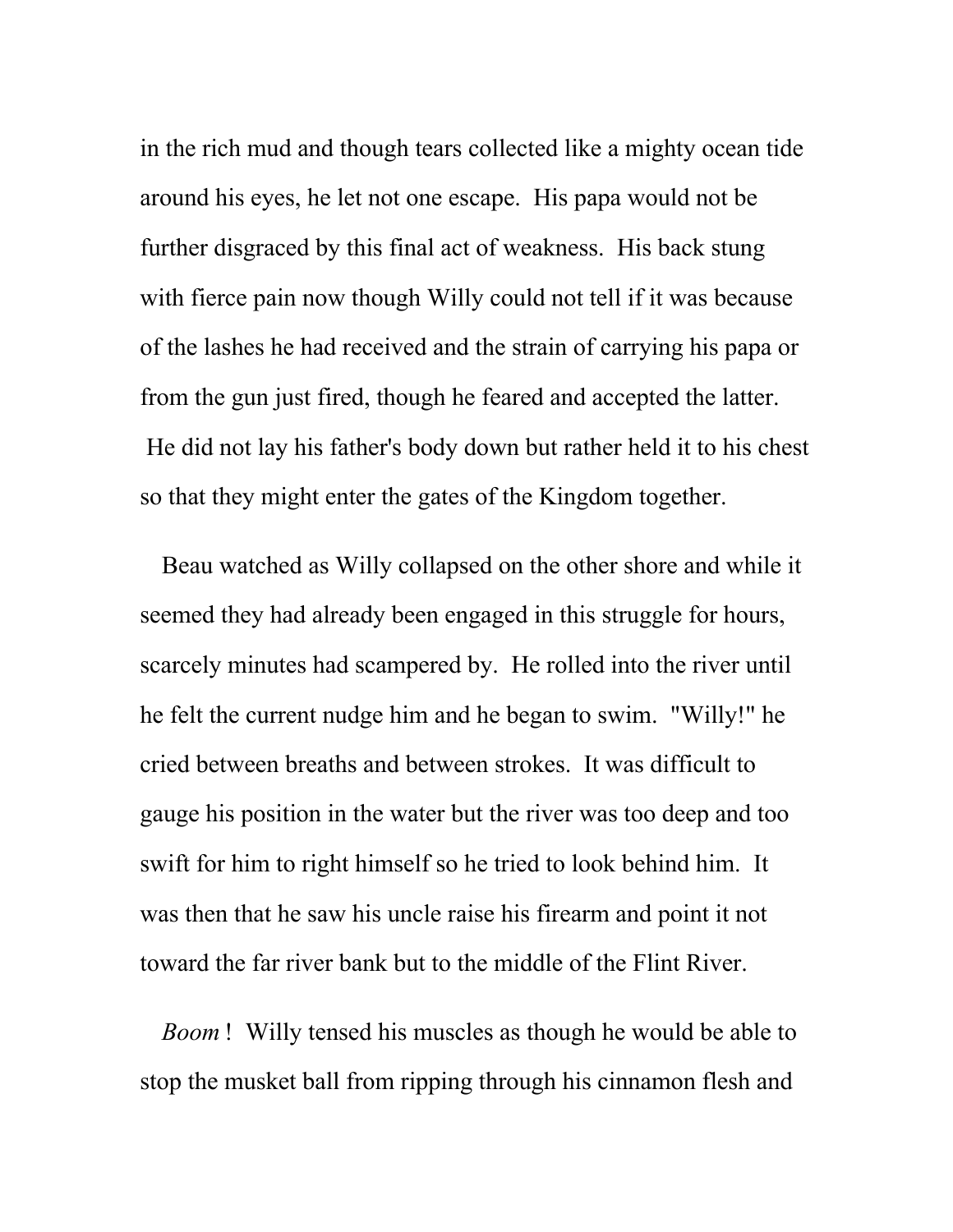he prayed words that were not his own. Beau's head vanished under the surface of the orange running water that carried the stolen clay from a dozen plantations. Willy opened first one sunset colored eye and then the other, surprised to find he still could. He heard Massa Bradston cursing the devil on the other side of the water but did not turn his head to look.

The Slave Driver had not seen the steam engine that barrelled toward him from behind but when the owner crashed into his deranged brother-in-law, you might have almost expected twisted metal and sparks. Bradston's arms swung like the parts of a whirling cotton gin until they were covered in the blood of his wife's idiot brother who lay even more senseless than normal on the stained grass.

Beau had managed to dodge fate by submerging when he had, as the firearm's discharge zipped into the river past his left ear, or so he imagined hearing as he felt his way past rocks and fallen limbs. Beau didn't have time to labor on the notion that his own uncle had tried to kill him. All that was important in all the universe was that he make it to Willy's side before his lungs gave up his final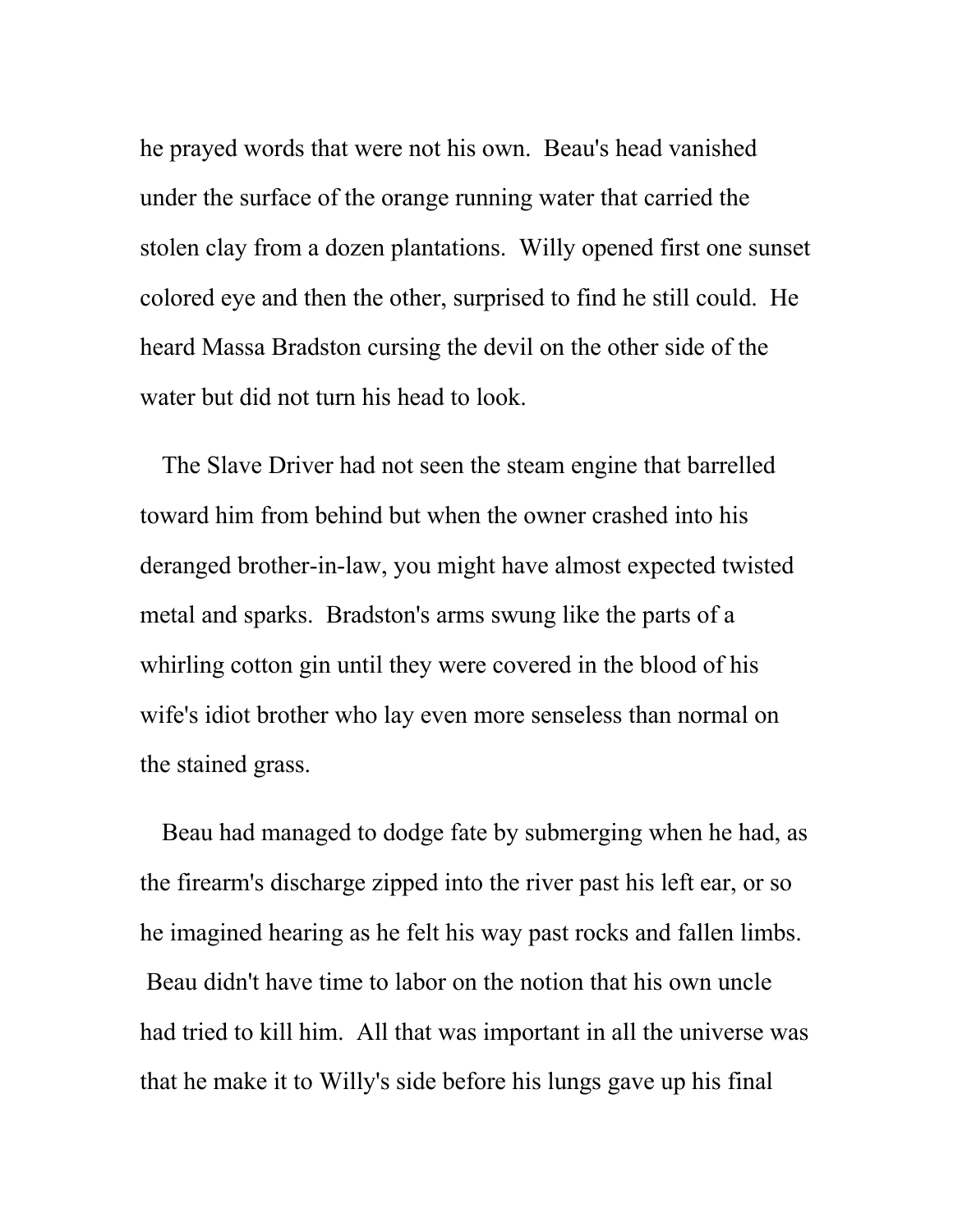breath and before his eyes recording his last memory. All the water in the Flint's reserves couldn't hope to come between them now. He reached the reeds short of the far bank and raised his head just enough to realize his uncle had been incapacitated. He bounded from the water like a cannon ball and scrambled up the muddy bank where that ol' river swayed to the right. He looked back as he scurried toward the kneeling Willy in time to see his father fire his rifle into the air. *Boom* ! Beau stumbled in some brush, startled by the report.

Massa Bradston hollered across the river lined with lanterns held by other slaves and guests arriving from the plantation house. "Boy, you stand up and get your black ass back across this river! You know I won't think twice about shooting you and I don't miss," he threatened with a hand cupped at his mouth.

Beau shouted back at his father so enraged that spittle flew from his angry mouth. "Fire that rifle one more time and it had better be aimed at me because I will kill you myself!" He stopped only long enough to see his father lower the firearm slightly, from the embarrassment of having been threatened by his own offspring in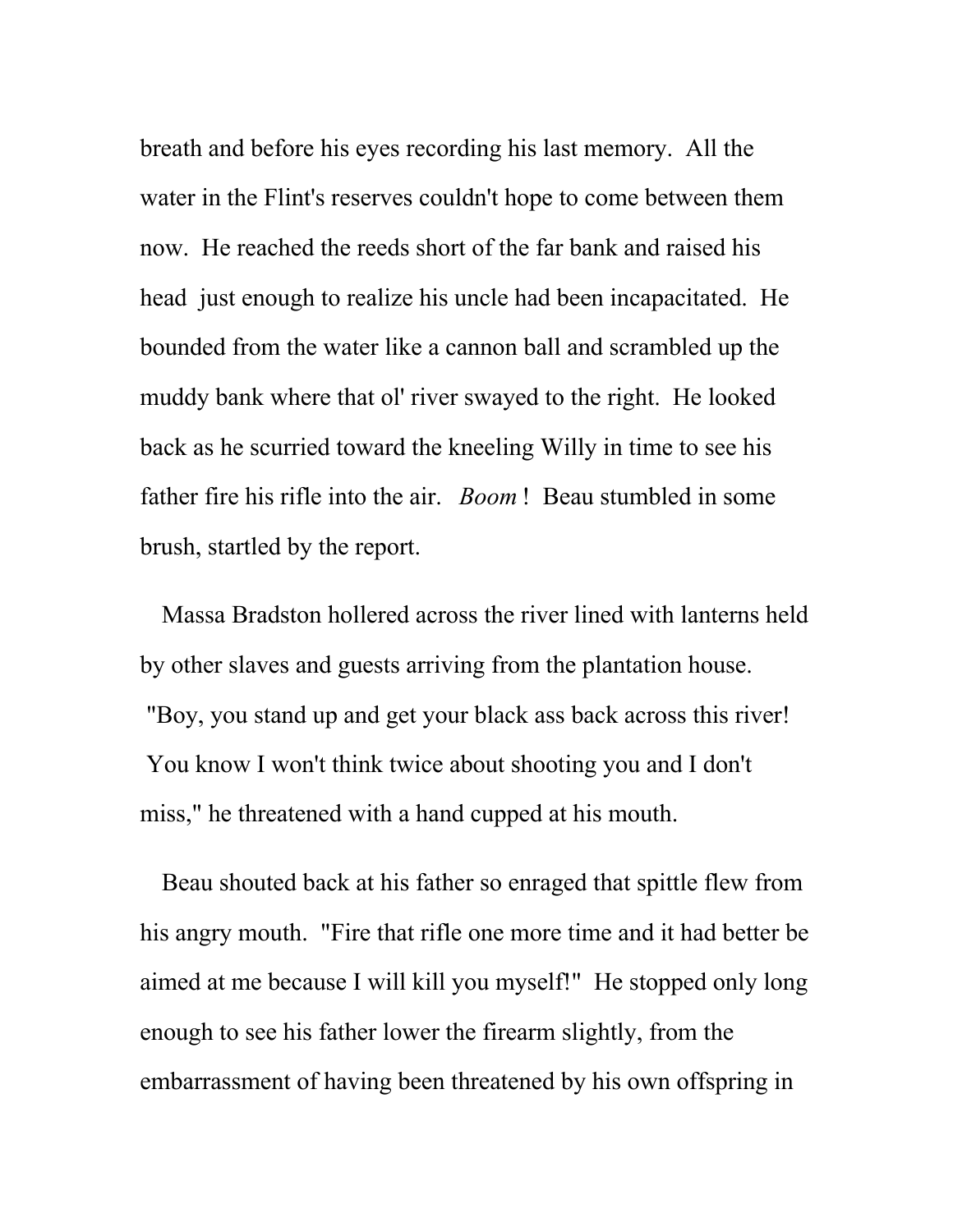front of the slaves and especially his new in-laws. Mark Wilkontny arrived at Bradston's side with his own father trailing not far behind and assumed the muzzle loader of his fallen partner in plunder. Further yon on the grass, Martha had discovered Reina in hysterics and moved to comfort her in her apparent and assumed loss as black veiled clouds came together like giant draperies to conceal the moon's judgmental eye. Somehow the slaves with lanterns along the river bank came to realize that the younger Bradston had managed to get the situation under control and by whispering down the line that nearly stretched thirty chain lengths to the slave quarters, one by one, the lanterns were extinguished, plunging the night along that wicked river into further and more reverent blackness than on any night before. Massa Bradston yelped for the slaves to relight their lanterns but none paid him no never mind as they turned with heavy heads to walk back to their huts and shacks. And in that blackness, Beau reached Willy's heaving side and threw his arms about him as his own knees, protruding through a worn pair of dungarees he'd snatched in haste, sank in the cool Georgia mud. He cocked his head some to hear the whispers on Willy's quivering lips as he clenched back tears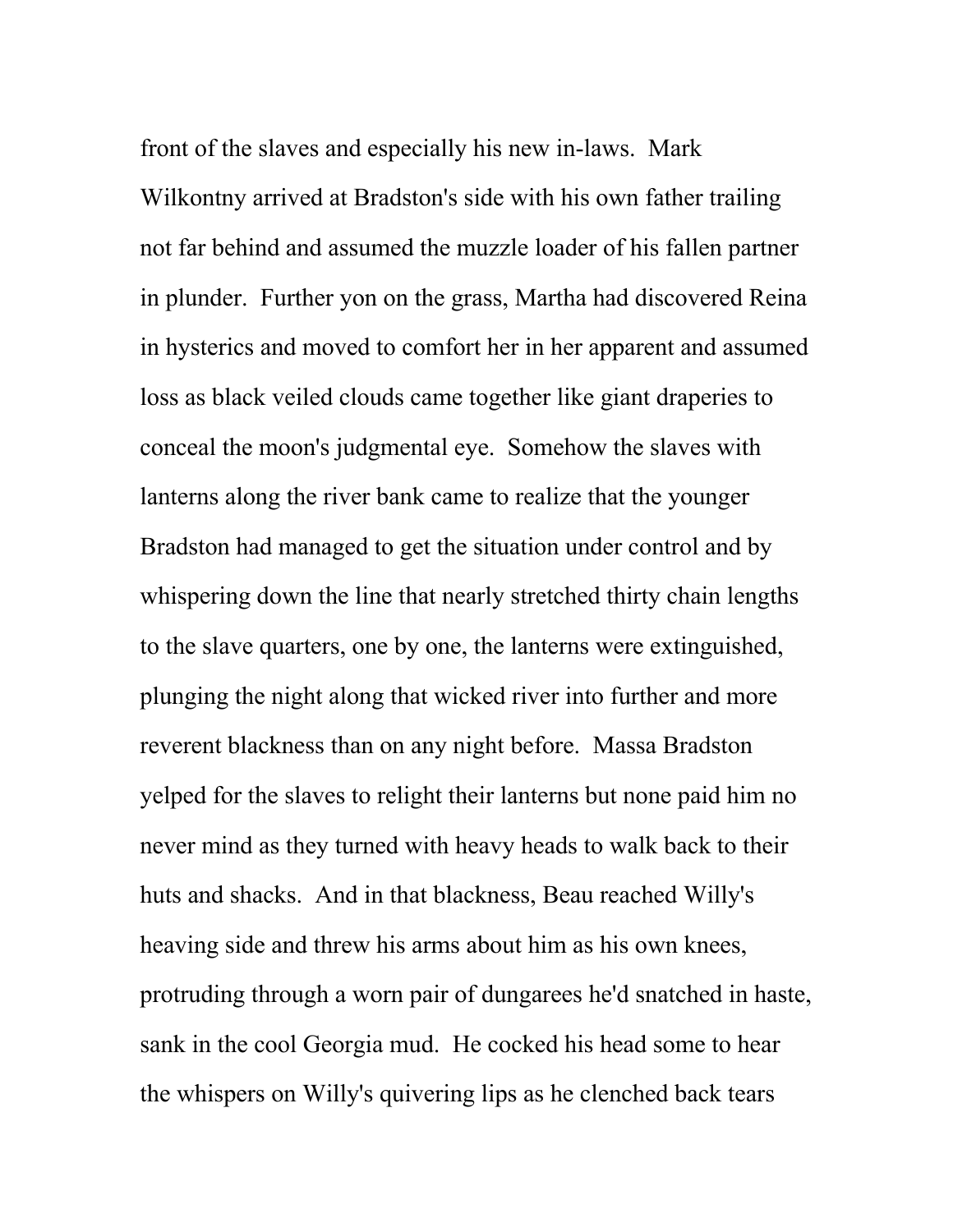enough for both of them.

*Saul and Jonathan were lovely and pleasant in their lives, and in their death they were not divided: they were swifter than eagles, they were stronger than lions. II Samuel, Chapter 1, Verse 23. - For we which live are alway delivered unto death for Jesus' sake, that the life also of Jesus might be made manifest in our mortal flesh. II Corinthians 4, Verse 11. -So that my soul chooseth strangling, and death rather than my life. I loathe it; I would not live alway: let me alone; for my days are vanity. Job, Chapter 7, Verse 15 and 16. -And David sware moreover, and said, Thy father certainly knoweth that I have found grace in thine eyes; and he saith, Let not Jonathan know this, lest he be grieved: but truly as the Lord liveth, and as thy soul liveth, there is but a step between me and death. I Samuel 20, Verse 3. -Where thou diest, will I die, and there will I be buried: the Lord do so to me, and more also, if aught but death part thee and me. Ruth I, Verse 17.*

As Beau listened, slightly nuzzling Willy's cheek with his own from behind, he stretched to support the cumbersome weight of Headman Ben, without putting undue pressure on Willy's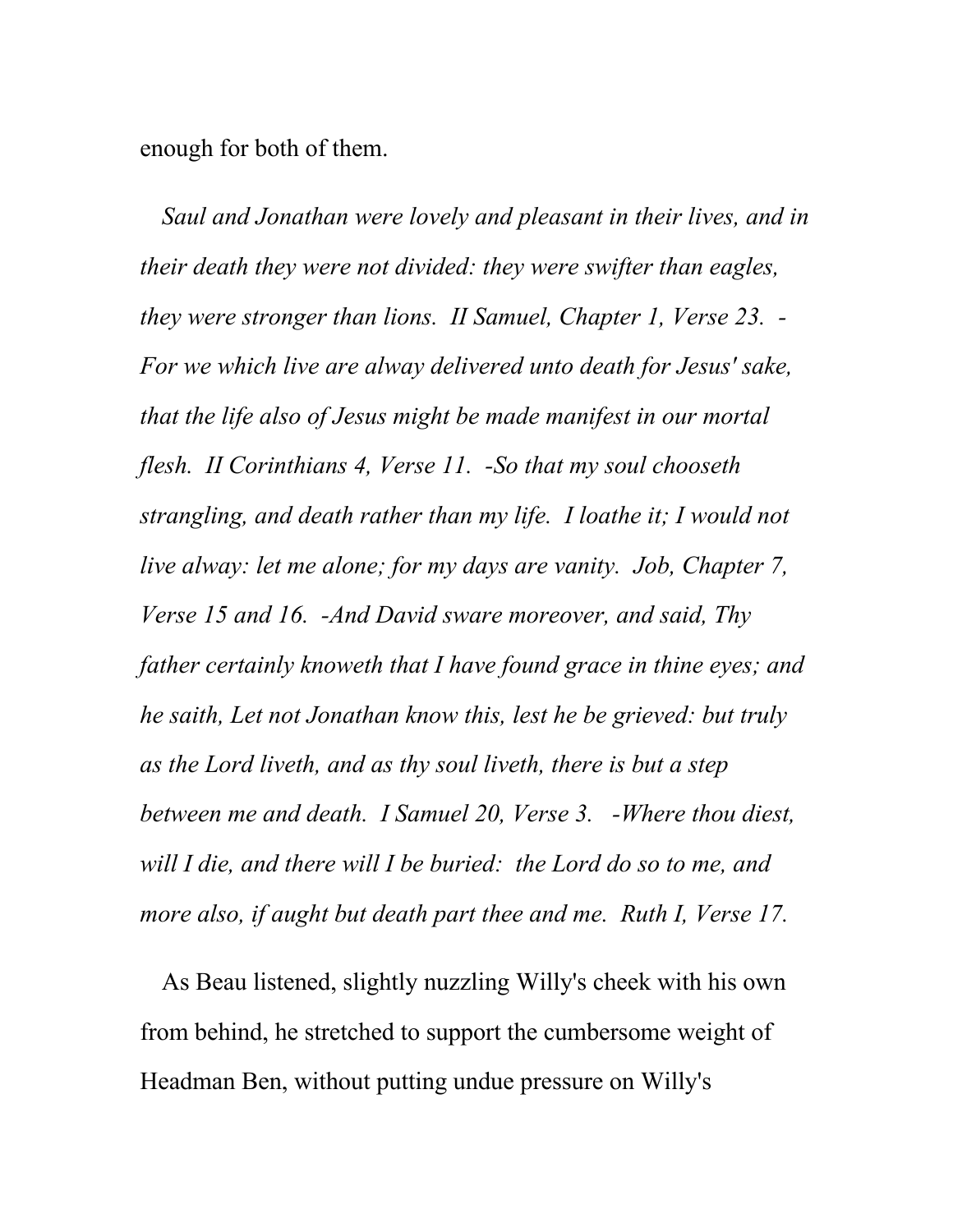splintered back that trembled inside the hollow trunk made by his chest and arms. After taking a shallow breath, scarcely enough to sustain a newt, Willy continued his praying and it started to rain, small droplets at first, but then drops the size of tears. Yes, the size of tears. All at once Beau realized he didn't have to hold his emotion back, so he blinked and two of the largest tears in Georgia dropped from his cheeks, as innocent and natural as rain from the eyes of God, surely ashamed of his creation this night.

*Who can count the dust of Jacob, and the number of the fourth part of Israel? Let me die the death of the righteous, and let my last end be like his! Numbers 23, Verse 10 and Chapter 17, Verse 13 -Whosoever cometh any thing near unto the tabernacle of the Lord shall die: shall we be consumed with dying?*

Willy's words frightened Beau, who knew no more where they came from than Willy did. He squeezed his eyes very tightly just as his chest let lose a sob that shook the three of them. Willy pulled away to turn his face and his fallen father toward Beau who shifted to share the burden. Using his raised knee as a table, Willy freed one of his hands and dispatched it to Beau's tracked cheek.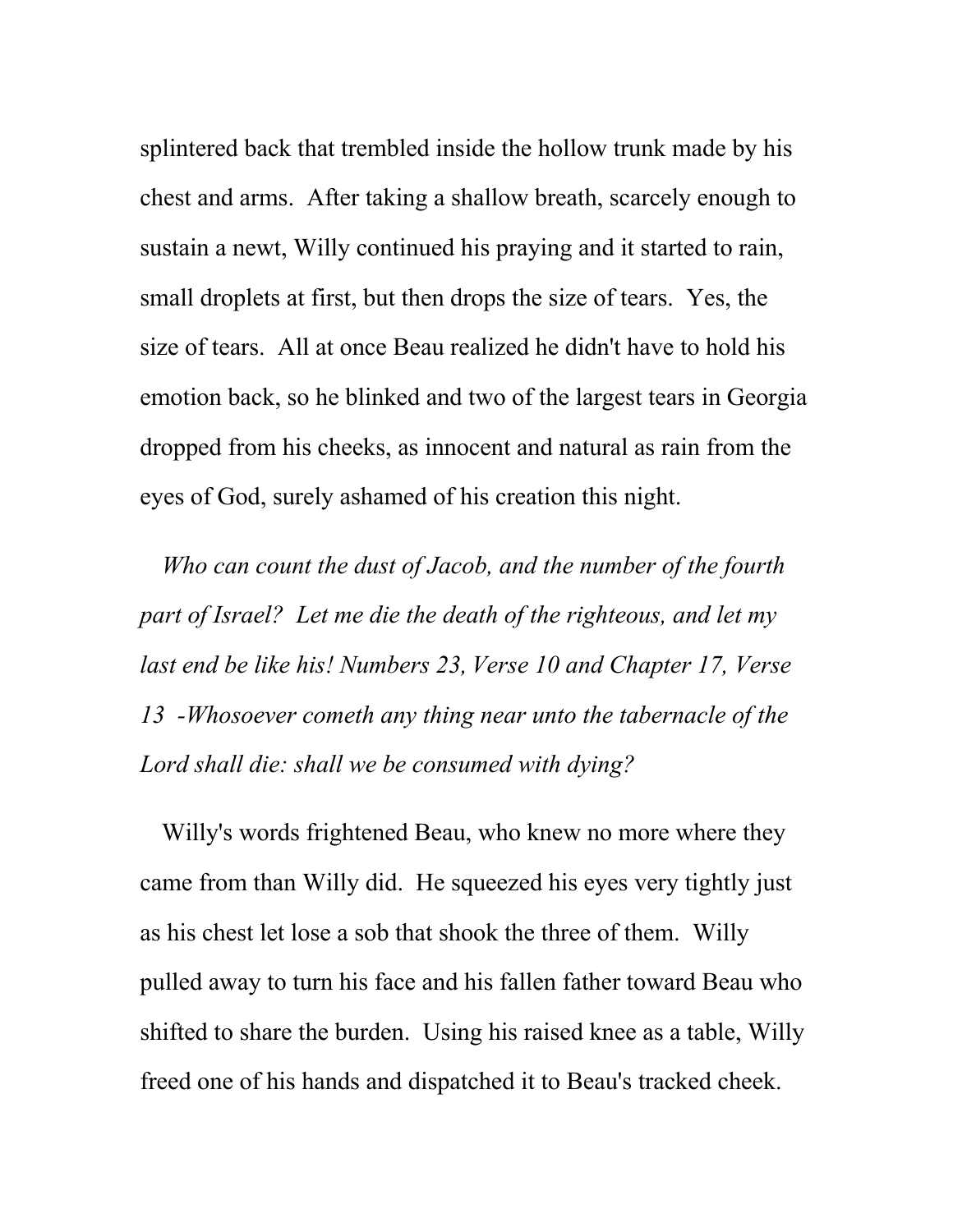He captured a droplet there and brought it back to his mouth tasting salt. "We are not meant to cry, you and I," he said. They stood with the body between them, then walked without saying another word along the far side of the river until they could see the slave quarters at the foot of the other bank. There they entered the trouser deep water and were met half way by the male slaves of the plantation. In this life taking stream they lifted Headman Ben's body high above their heads and with Massa's boy, no longer oddly among them and on Willy's right side, they took that husband home to his prostrate and widowed wife.

*We are not meant to cry, you and I.*

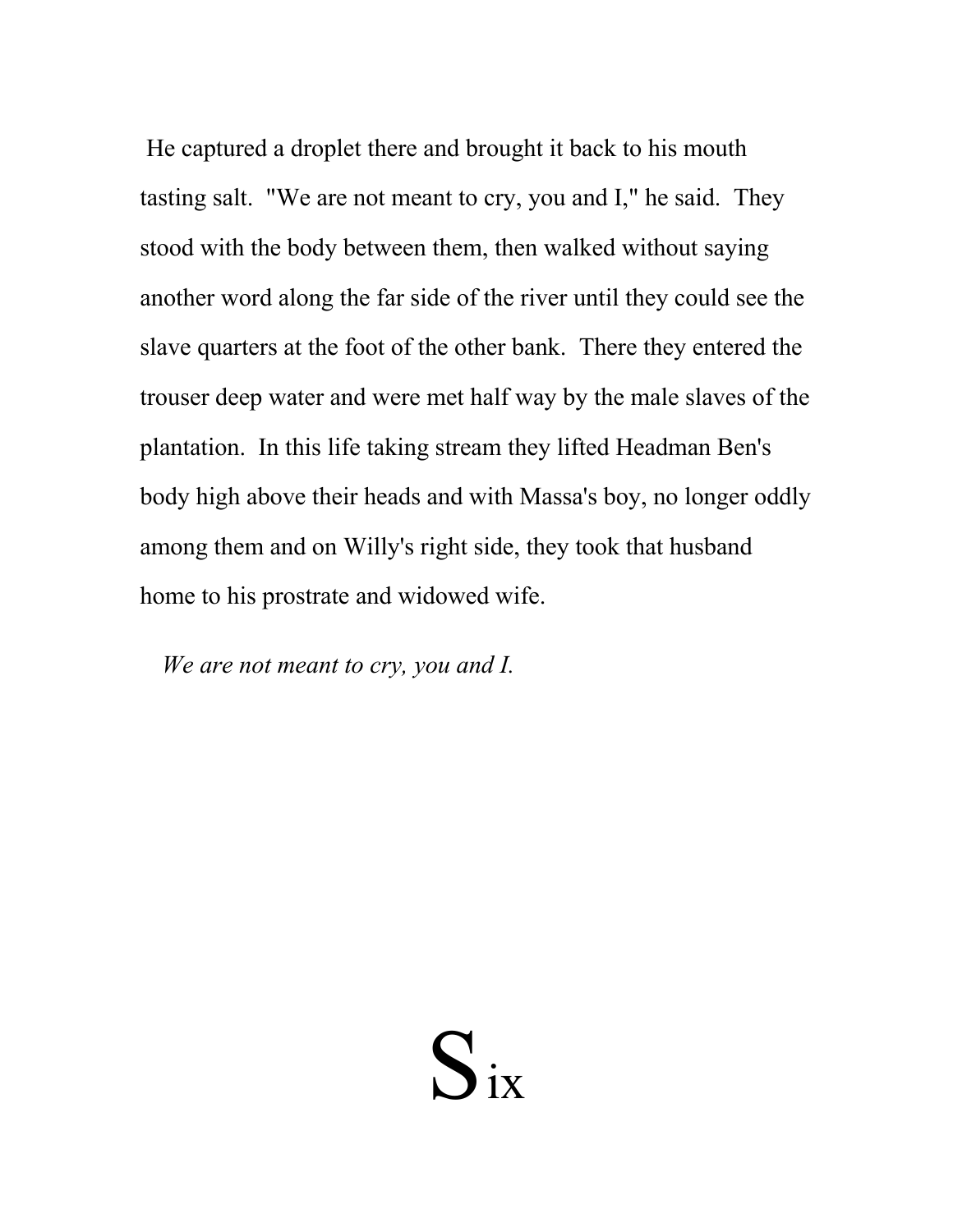As though the sun might plum refuse to rise until things were neat and tidy again around the Bradston-Fayette Plantation, everyone resumed their normal stride as though nothing,

-well, next to it, had happened at all. Beau was one of the first out of bed, having never really spent much time in it once things had finally settled down a bit. He had spent most of the night, -early morning really, staring out his lace curtained bedroom window toward the slave quarters and the Flint River where the moon occasionally elbowed its way between rain clouds to admire itself in the winding waterway. But now that the live oaks and the three story barn were preparing to toss their shadows like a welcome mat on the great lawn, Beau smelled bacon and he smelled coffee, two unmistakable scents of the morning he would forever associate with Reina no matter what became of everyone else. He could hear the barnyard animals snorting and whinnying just like they did this time every morning when Headman Ben did the feeding and tending. He made his bed, pulling the white terry spread all the way to the top like his mama liked to see it done and he stuffed his pillow in the matching terry bag that closed with a draw string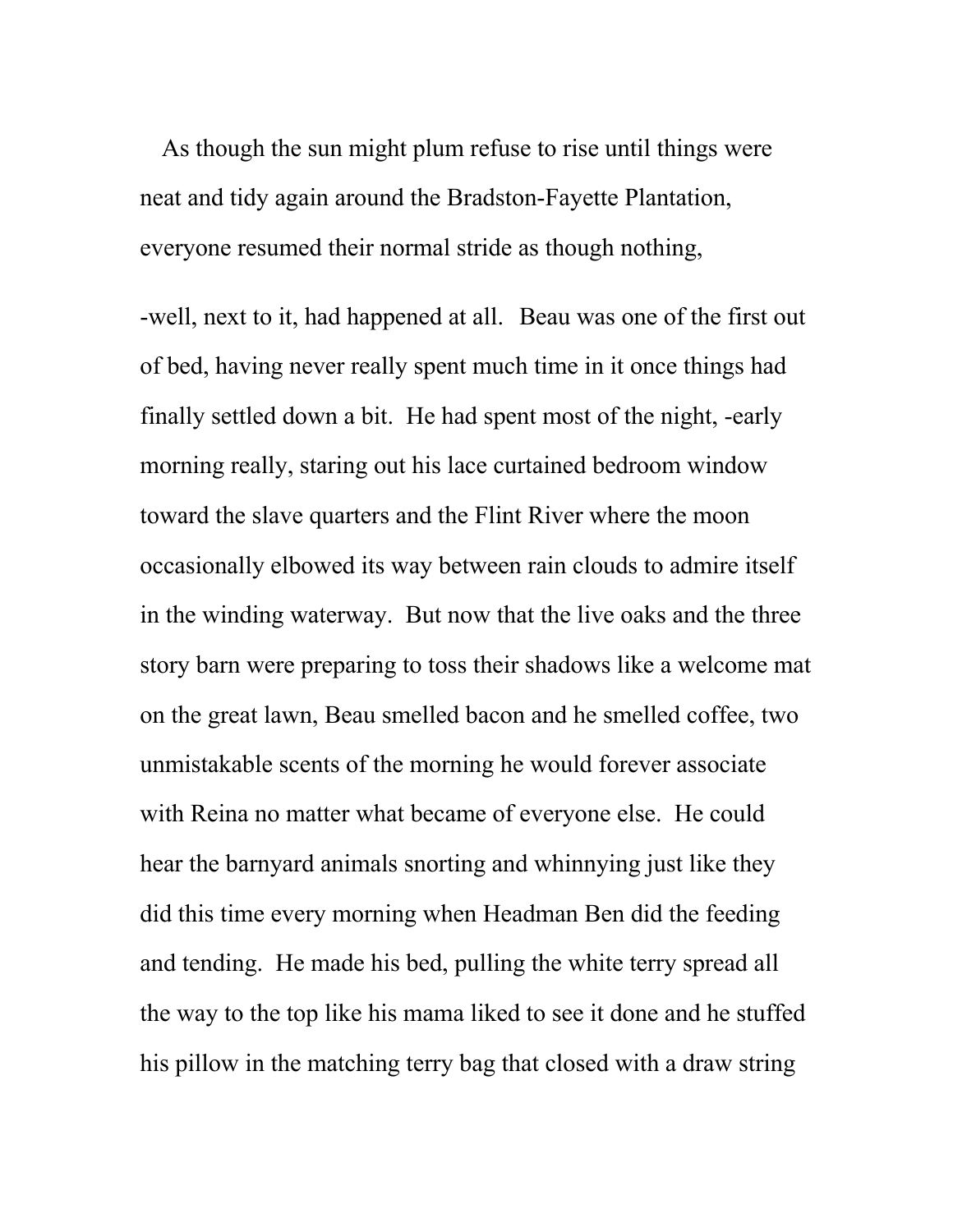on one end. He dipped a comb in the water pitcher that sat in the center of a chipped ceramic basin next to the bedroom door and coaxed his thick red hair into place. Like everyone on the plantation, he imagined, he didn't know quite what to expect from the day but he was pretty sure that a day like the one before could only happen once every fifteen years. He took a lasting breath of relief and bounded down the staircase. He didn't know better.

First matter of business was to follow his nose to the source of bacon nudging out the evidential odors of spilled brandy and spent tobacco *.* Beau had long made habit of swiping the first strips of thick bacon that he gnawed like jerky on the back porch basking in the new day's sun as it filtered through millions of live oak leaves and the vines of Babylon willows along the river's edge. Reina never used crossed words with that boy and usually stepped aside with a *uh-huh* that vibrated her version of *good morning* from behind closed lips. This day was not different in that respect though the rest of her body shook from the events that had overtaken it but a few hours ago. Beau squeezed her shoulders from behind and turned her stricken resolve to face him.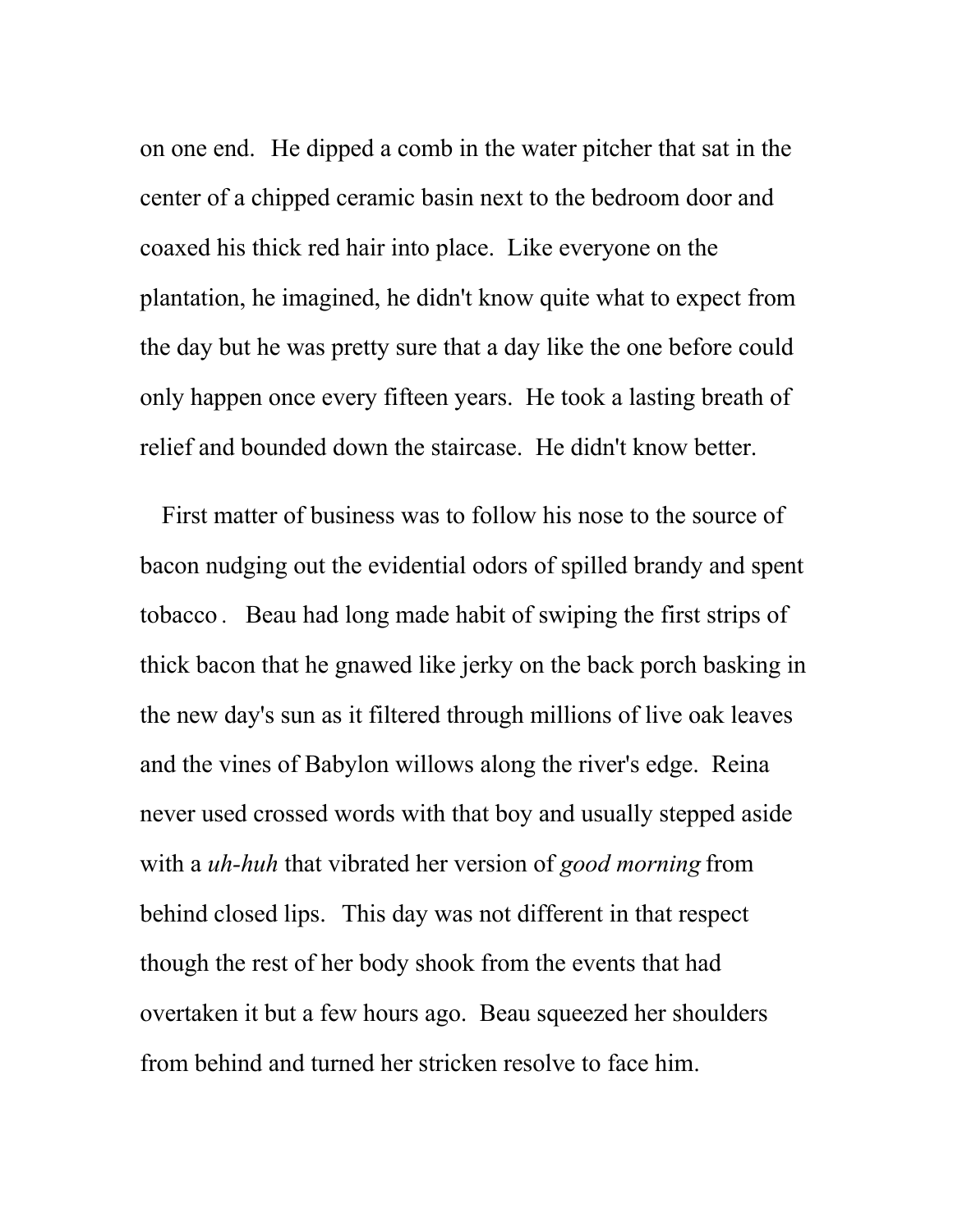"This sickens me," he said barely parting his teeth. "If it were possible, I would bare half your pain. If it were possible, and it would have provided your family peace and freedom, I would have gladly fallen in Ben's place." At that moment his eyes blurred with the makings of tears and he opened them wider to enlarge the bluegreen lakes that surely threatened to overflow into separate and irretrievable streams. Reina could see for herself with those same ironstone eyes she'd given her son, that these words were true and that perhaps he could be trusted to share a bit of her anguish. She patted his cheek with the palm of her bacon greased hand, promptly wiping her mark from his blushing skin.

"Where's Willy? His voice cracked from man to boy then back to man again, revealing just one of the countless struggles he waged.

Reina bit her lip, took a breath to gather her feelings and answered "he's doing his papa's chores." Beau rushed out the back door toward the barn. "But he ain't talkin'," she hollered after him as she looked down to the fresh purple burn on her hand where she had been bare holding the fire-red handle of the bacon skillet.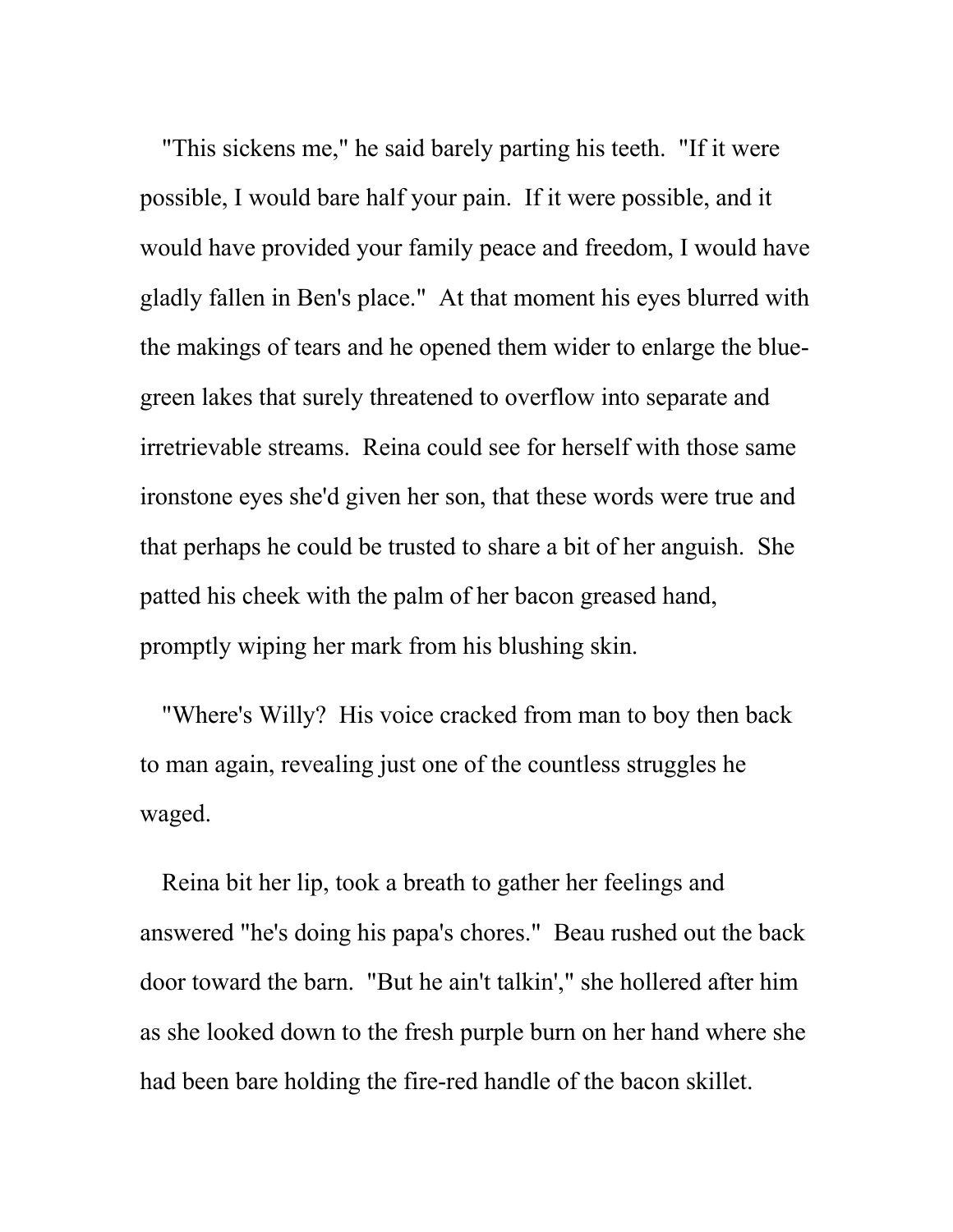Holding that handle had given her pain she could control herself which helped her respect the pain she couldn't while it kept her standing, strong and altogether in the Bradston boy's eyes. Them Bradston's weren't about to see Miss Reina crumble now. She plunged her hand into the wooden fire bucket and closed her eyes real tight. Willy didn't look up from where he was feeding the chickens, even when Beau moved his own legs and feet to stand beneath the scattering grains. "Willy?" he asked repeatedly until he resigned himself to monologue. "There are no words I can give you that will change what happened last night." He kicked his shoe into a clod of dirt that scattered into a hundred pieces sending the chickens into a frenzy. Still, there was no response from Willy. "There is nothing I can do or say that will bring your papa back. I am angry with my family and I think it would be alright for you to be angry with them too. Just don't be angry at me. Hate them, -not me Willy." Beau felt the nagging squeeze of stale tears that seemed as though they would persist until he bid them release, but he remembered the last words Willy had said to him with his papa's body lying dead between them, and he held his tears inside his eyes, for no other good reason than that.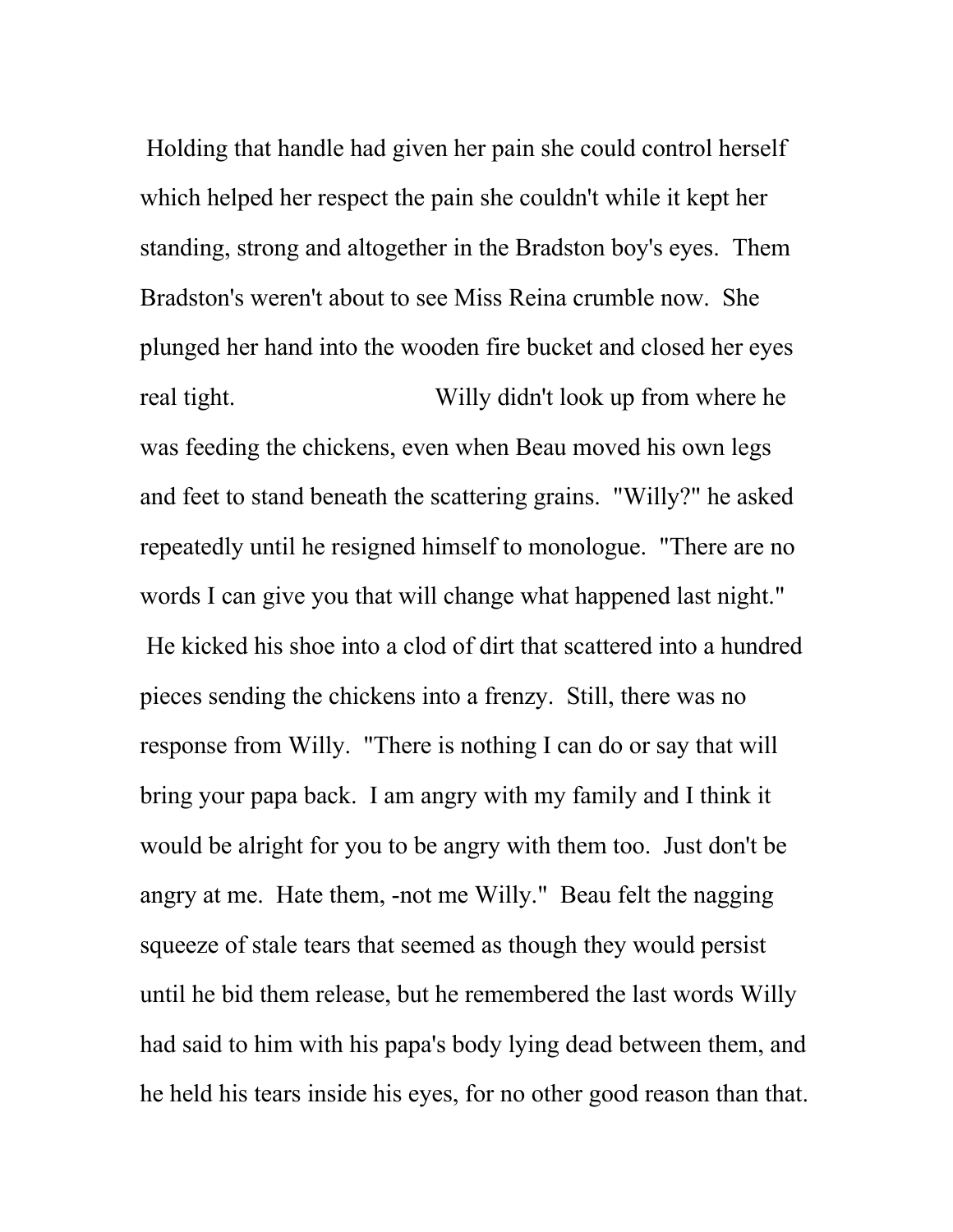"Since we were small," he explained, "I thought it should be my place in this life to protect you. When we were five and you were cold on the porch of my father's house, I gave you my blanket. When we were ten and my uncle nearly killed you, I gave him my body to punish instead. When I learned that my sister's husband had beat you, I declared enemies of my own family. And last night, when firearms were pointed at your back, I would have willed the world to save your father and given my soul to destroy mine, -if I could..." Beau wiped his nose..."but I could not" he admitted, nearly prostrate with grief. Willy moved to the cows and lifted a large armful of straw over the wooden railing fence into their bin. Beau followed closely behind not willing to give up his life's charge. His arms encircled an equal measurement of straw for the horses which he tossed into the next stall, forcing Willy to walk around him to reach the two pigs that had survived the summer's heat. Both men reached for the corn scoop though Beau's hand landed atop Willy's. He slowly, but forcefully raised his hand with the scoop to his chest where it was secured by his free hand. Upon that spot of trampled manure and the dried blood of a recent slaughter, the two young men stood motionless except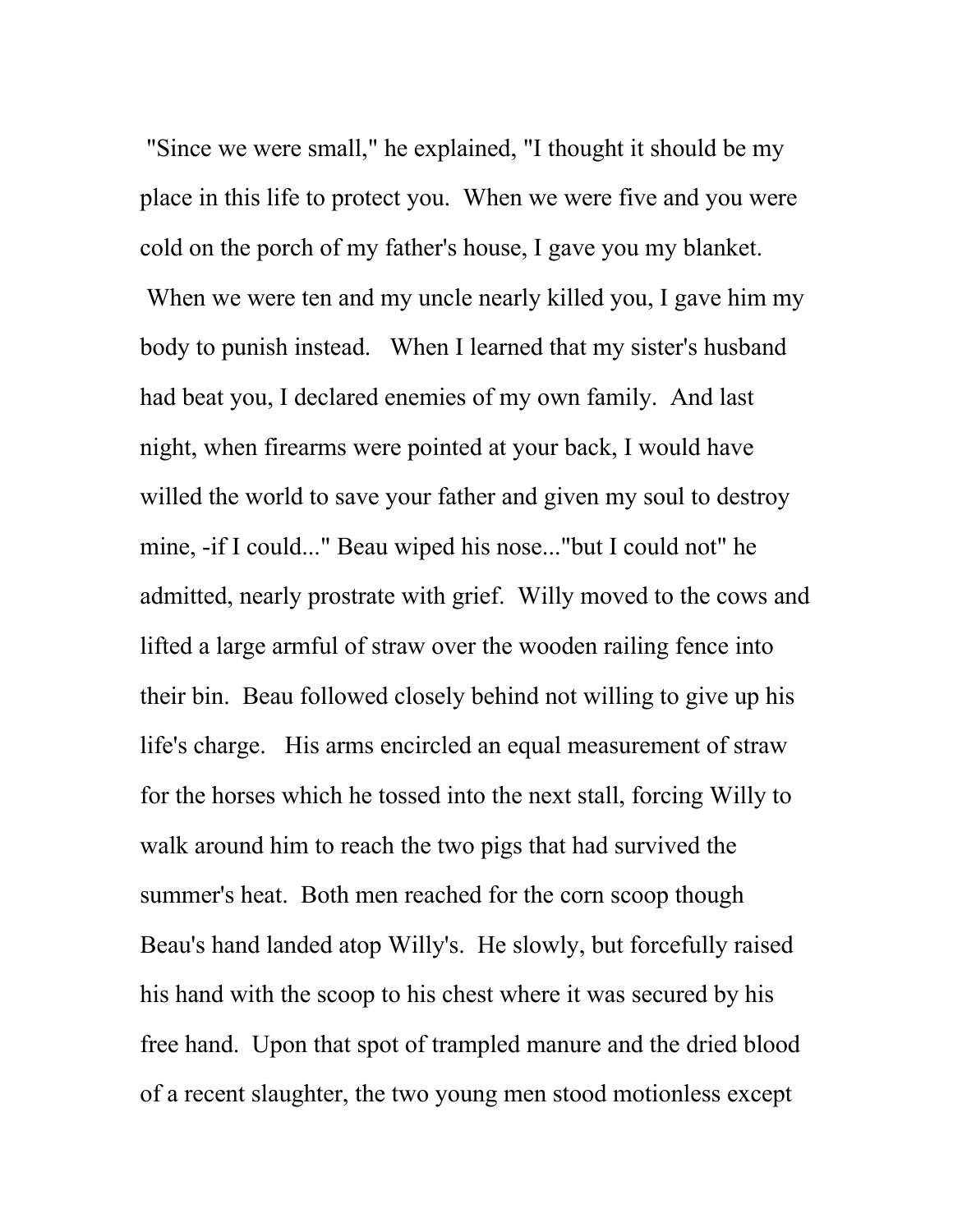for their hearts, steam pushing fear from four nostrils in the silhouette of their tortured lives framed for the moment in the doorway of that crooked barn. Like the sun's labored ascent into the morning sky, Willy raised his head and troubled eyes to look into Beau's.

"How can I show you that I would do anything for you?" Beau asked in a whisper that Willy read on his lips. The lashes from Willy's eyes formed a fringed shadow of darkness on the highest point of his cheeks and Beau struggled for the words that would raise the veil between them forever. "What I feel inside here for you," he thumped their hands and the corn scoop on his chest, "is more than I would feel for a brother. It's more than anything I hold for my family. It's what I imagine should be saved for maybe one person in someone's entire life. That's what I feel inside for you, Willy. Do you understand that?" Beau raised Willy's fist to his lips and kissed his skin just once but with purpose. He watched as Willy's eyes grew shiny as though they were puddles reflecting the sun's orange brilliance and he held his breath. How must all this seem to him, Beau wondered, amid his bewildered and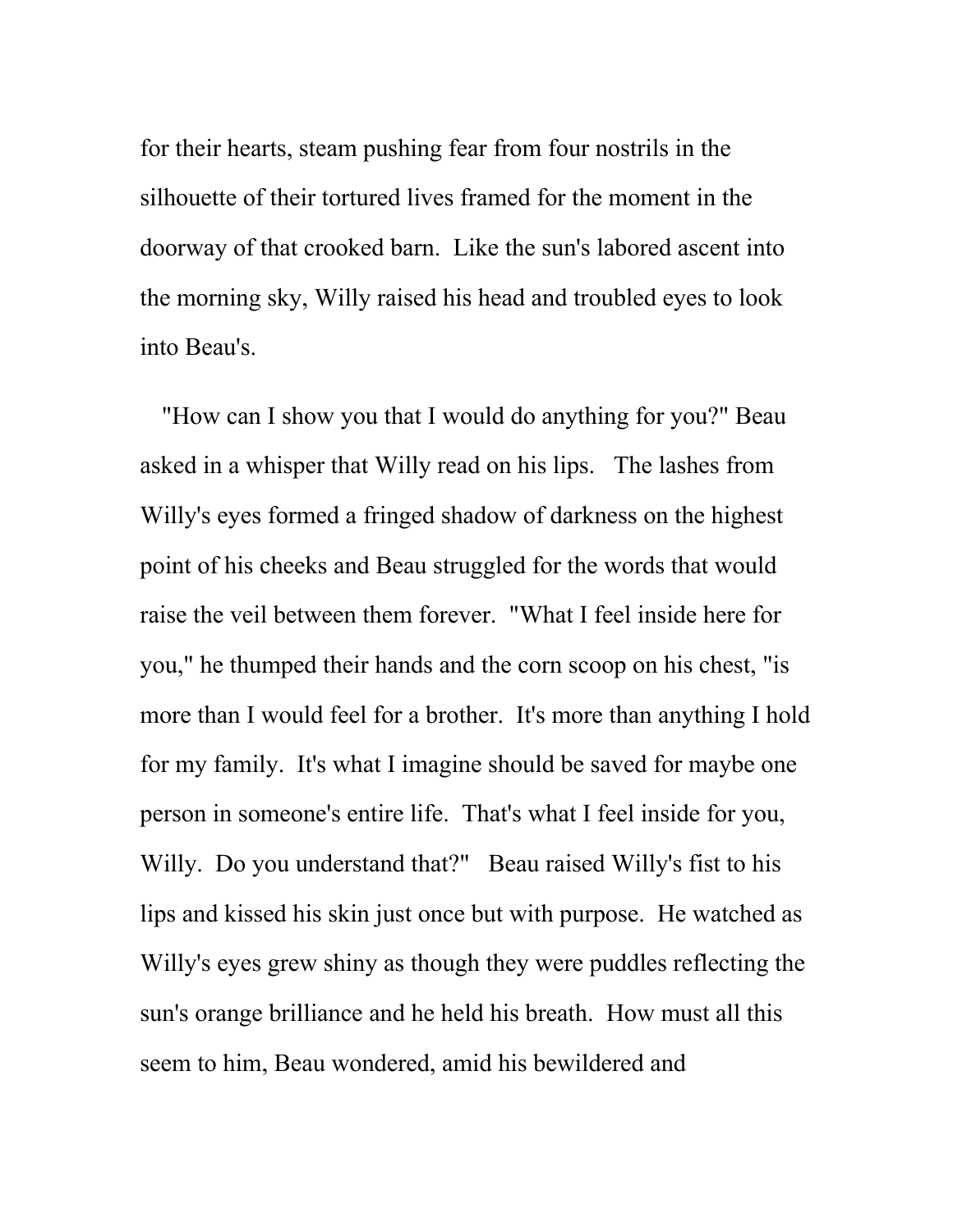overwhelmed state of chaos. He watched his eyes for the slightest clue and as Willy's tears mounted and he blinked them back, Beau whispered "Come now. We are not meant to cry, you and I." Willy looked away from Beau at that moment as a tear tumbled off the eyelashes of his right eye and fell to a parched though concealed cheek. Beau yanked Willy into an embrace to spare him the shame of crying before him and he held him there. Willy did not resist, nor -save for the tear that escaped, did he cry further. He didn't understand how he could feel everything and nothing at precisely the same time. He felt Beau's hands squeezing into the ripped skin on his back and though it pained him greatly, he squeezed back, desperate to let him know that if he were capable of feeling anything at the moment, he would feel the same way somehow. And as much as the situation called for him to speak he found that still, he couldn't and as much as Willy needed to feel, he did not.

As Beau tightened his grip around Willy's back, he felt him flinch slightly and remembered his wounds in that instant. His arms released and he took a step backward in apologetic astonishment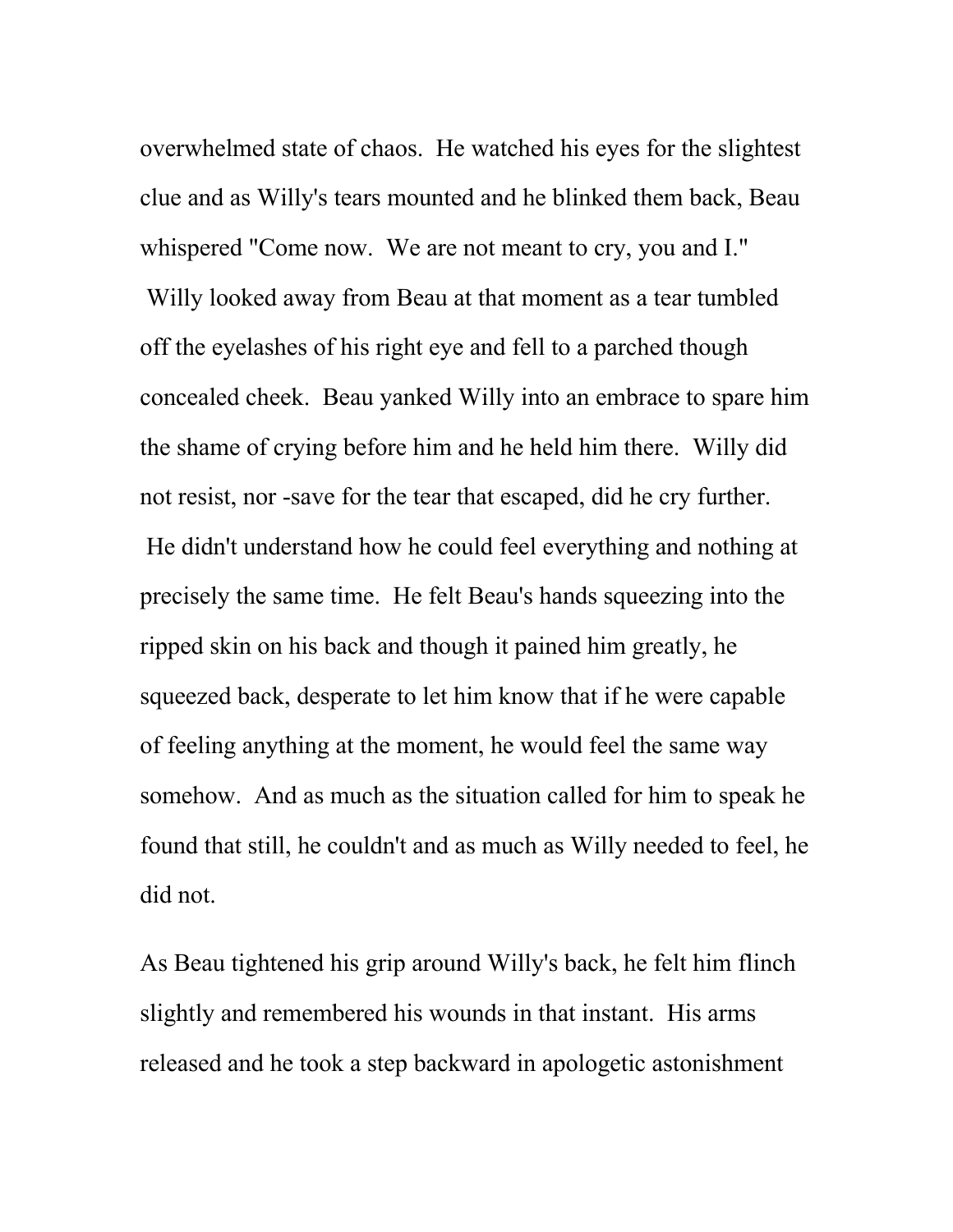but Willy stepped forward without letting go and in fact, held Beau even tighter. Carefully Beau looped his arms back around Willy and nuzzled his neck with his chin and nose. The sheep stirred some but that entire leaning barn could have fallen down and the two likely wouldn't have noticed.

Beau kissed his dusty neck and promised that things would change for them now. He told him how all papas died eventually and that sons were meant to take over the best they could. He said that when his father died he was going to let all the slaves move into the plantation house and he and Willy would live in the cave, after they fixed it up of course. He wanted to feel Willy shake with laughter. He wanted to reach down inside this man that he held to pull the sadness and confusion right out of him. He needed to know that one man could feel this way about another and that the other man could feel the same way back. When he truly thought about it, he wanted that miserable barn to fall over and land square on his uncle and father but alas, these were too many things to arrange in a single day, so they just hugged for the longest time. And the part about those two not noticing should the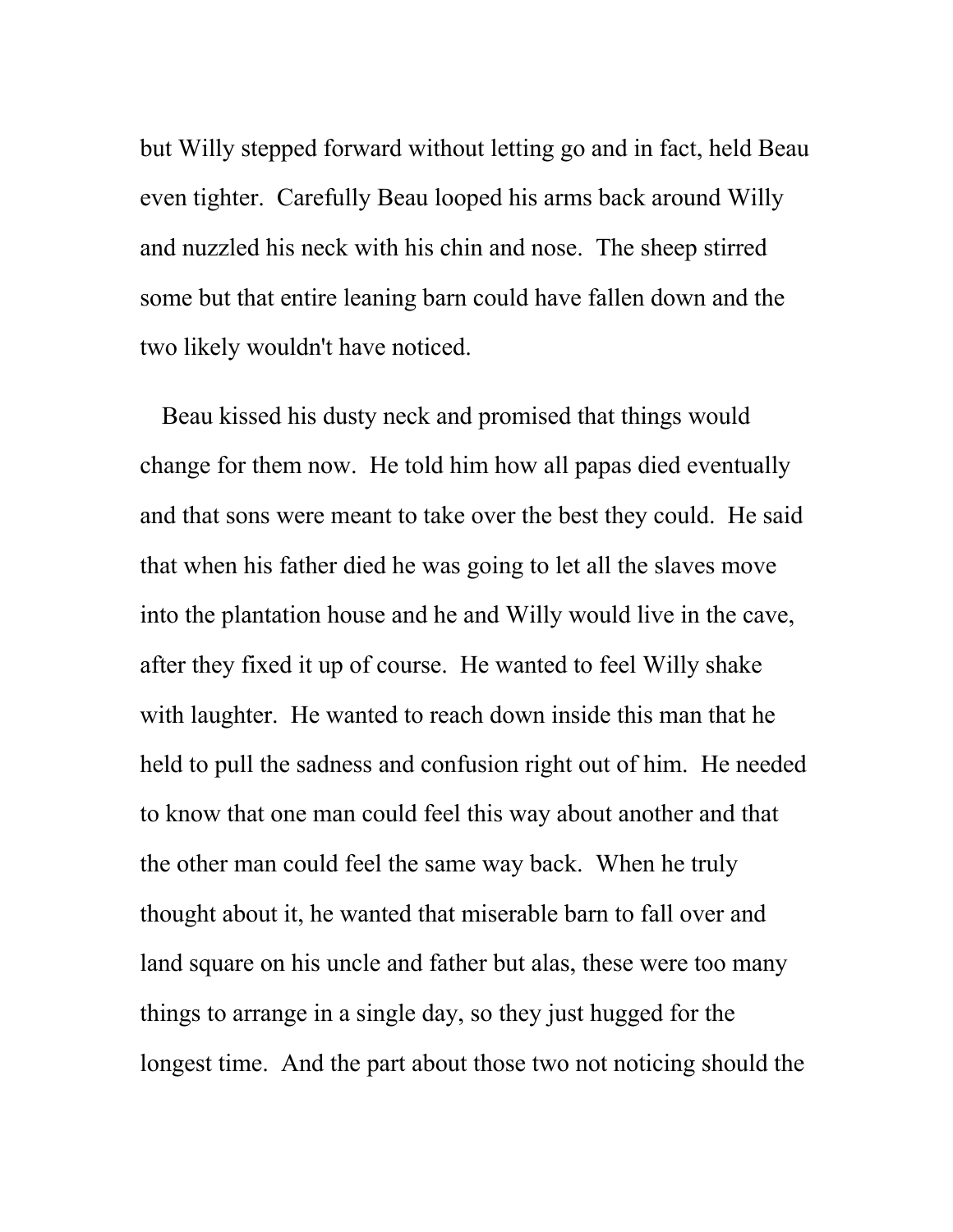barn fall down was true. Those sheep stirred for a reason and the reason was simple: they didn't much care for Beau's uncle James.

Being the Master of a sizeable plantation never really had its good days, though some were better than others and some were just plain bad. Master Bradston knew the kind of day he could expect before his eyes ever opened and he clenched them tightly hoping he could hold the sun off a few minutes longer. Martha had not been an overwhelming source of encouragement when she stated, just before leaving the bedroom, "You have a lot to answer for today, John Bradston." He knew that. Any hope for financial salvation went under in that blasted river and unless he were willing to part with Ben's only boy, he needed to do some quick explaining to the Honorable Vice Governor. He figured he'd let Martha handle the consoling of Reina as consoling was predominantly women's work anyway. But the matter of disciplining his son would fall to him. He shook with the embarrassment he carried like a new appendage having had his own offspring publicly oppose him and intervene in slave matters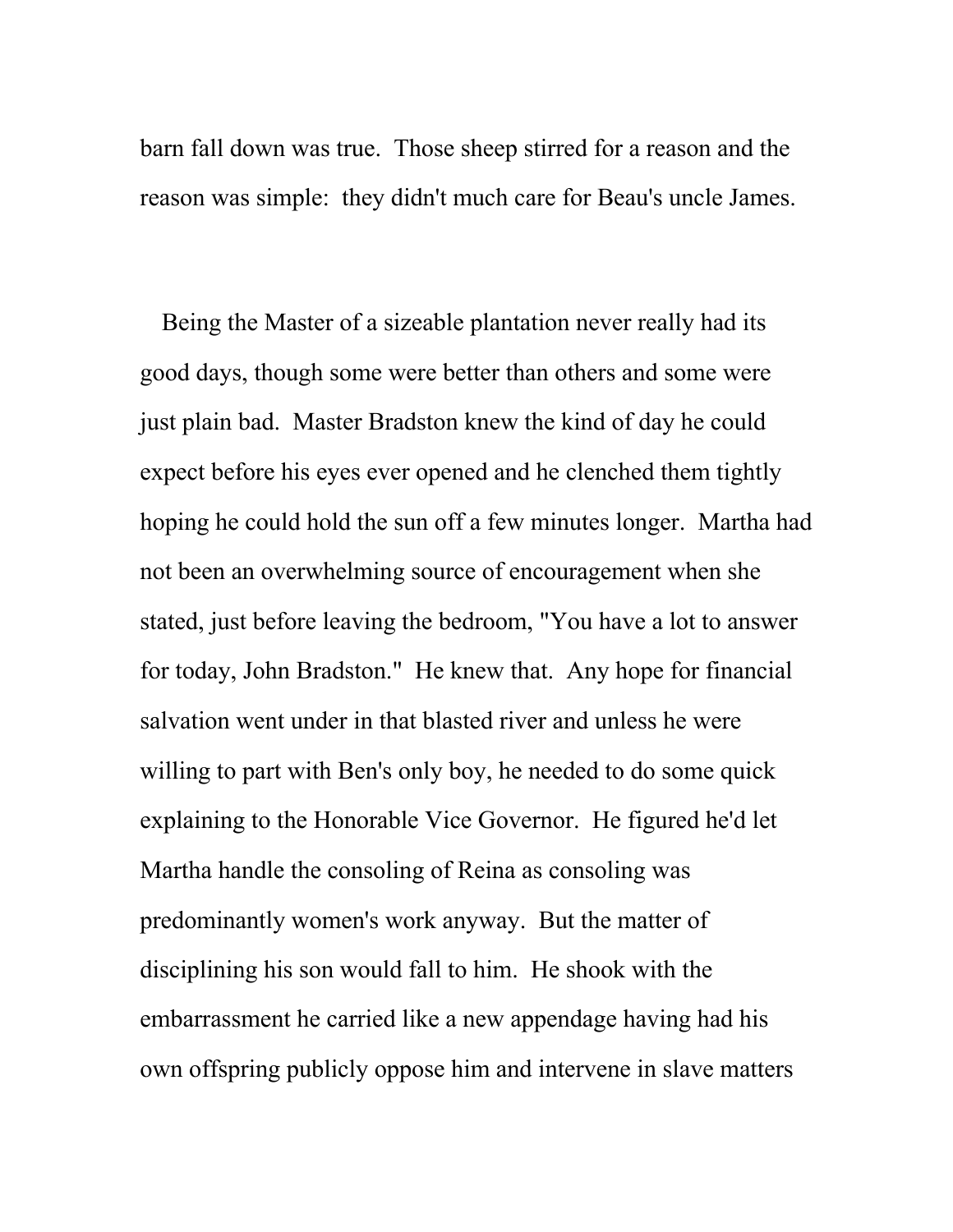on their behalf. Somehow Bradston knew the regretful events of the previous evening could only be made worse by two things, -a disobedient son and the realization that this son had probably been right. None of this sat well with him. None of it. He struggled into the day's clothes and had walked outside on the balcony when he was intercepted by the children's tutor.

"Mr. Bradston, I wondered if I could have a word with you," Magnus asked in a voice deeper and more authoritative than normal. "It's about your son," he added when he thought he might be refused or postponed to another time.

"Make it brief, Mister Telfair. Evidently, I have many to answer to this day, according to God and my wife." He bent at the waist folding his hands in front of him with his elbows lending fulcrum on the railing. But his head did not turn to face the tutor and as the teacher was accustomed to this face to face confrontation as an indication of captured attention, he persisted in engaging him.

"I have grave concerns about Beau's demonstrative behavior of late." He waited for a response.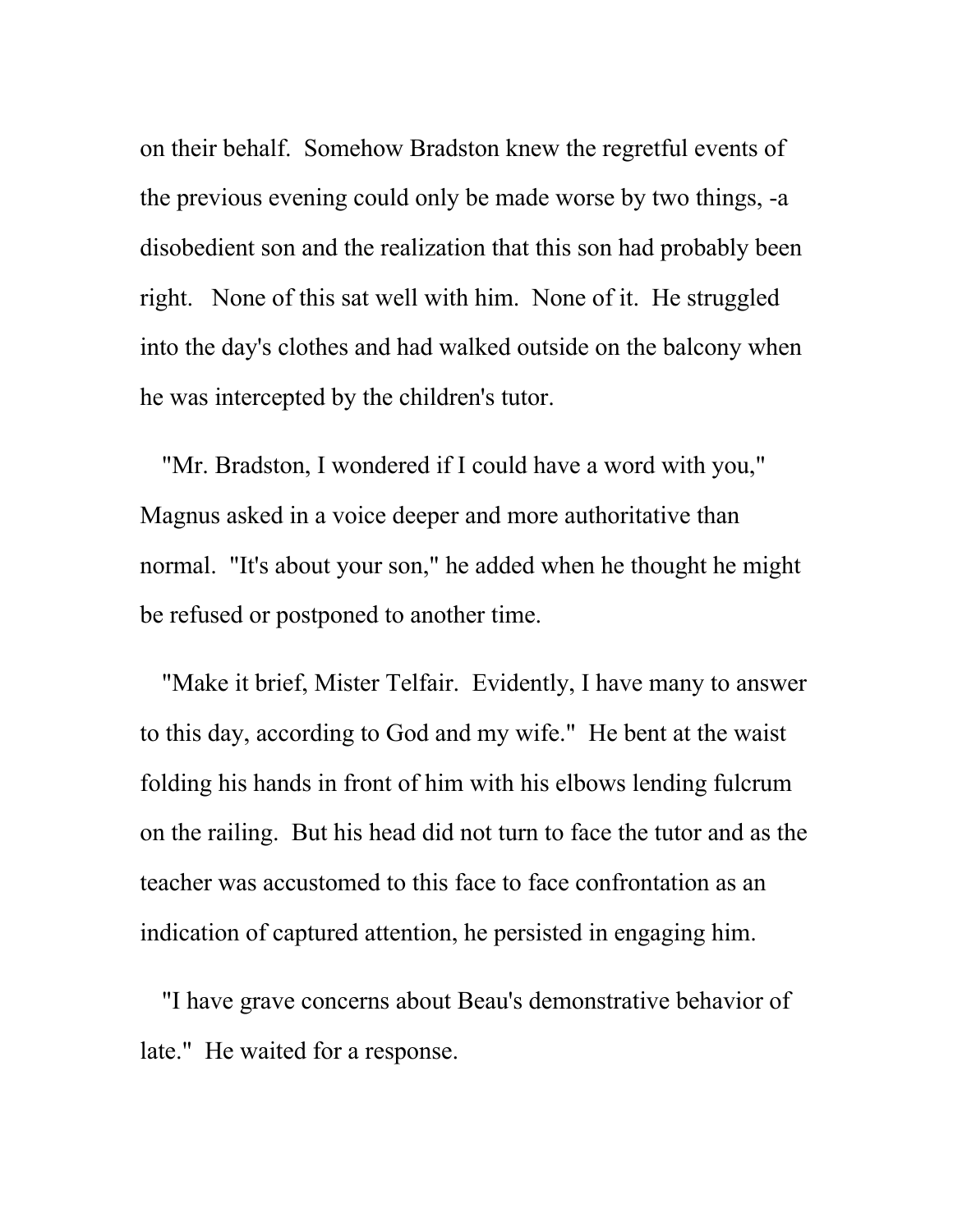"On that matter, Mister Telfair, I must say we agree." He had glanced toward the river when everything suddenly came back to him forcing him to promptly look away with a shudder.

Magnus paused a moment for emphasis. "I am of course referring to his unnatural and socially reckless association with the slave they call *Willy.* " He watched as Master Bradston's face suddenly turned toward him. "Why just yesterday, I discovered the two of them in your son's room in the middle of an embrace and it had appeared in that instant that the two might have been kissing at the lips, though I cannot be sure." Magnus seemed at once to forget his deep register voice amid the high details of sordid drama he played out like Judas at the Last Supper and soon his speech was more clearly reminiscent of his Augusta acquaintance, -the Lady Everlee Chartreuse. He watched as Master Bradston's face boiled in rage and he moved closer to deliver the boy's fate. "I have given it considerable thought and I would like to request that Beau accompany me to Augusta for the winter's lessons where he might be free of distraction and the less than desirable influences he has encountered here. I would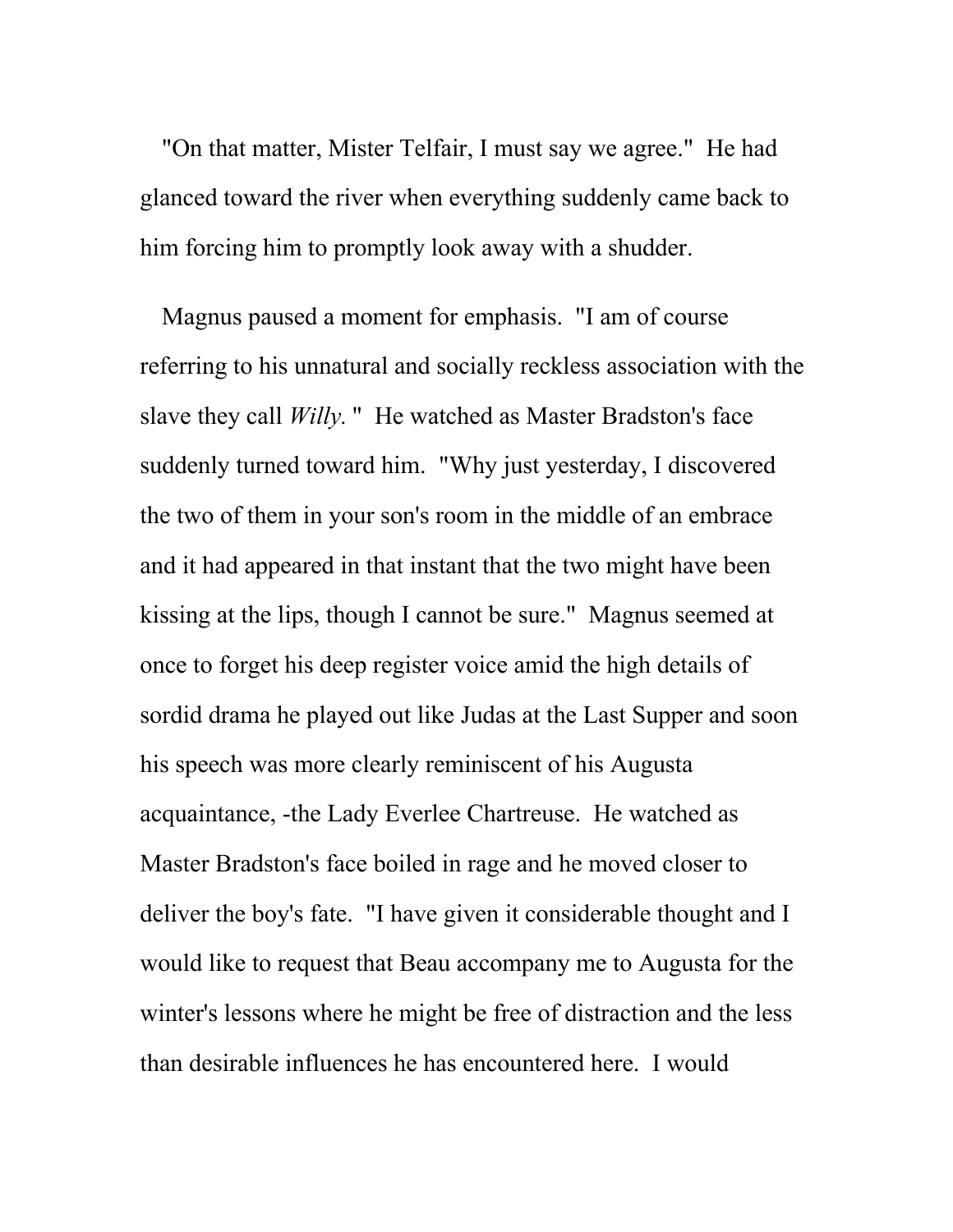personally see to his formal education in a respected school that would more adequately prepare young Bradston for opportunities of higher learning. As for your youngest daughter, Missus Bradston has already expressed a desire to instruct her in the ways of cooking and sewing so that she might better serve a future sonin-law." Magnus knew he was planting seeds of Machiavellian proportion and he moved closer to more adequately water and nourish his evil garden. "In addition, I'm afraid my asthma is complicated by all this interior humidity and my doctor feels I might achieve a stronger constitution by returning to the coast at once. In the boy's best interest..."

"I'll give it my thoughts," Bradston snarled as he excused himself from the landing.

Magnus rubbed his hands and returned to the guest room to drink tea in bed.

William John Bradston II was unhinged by the time he reached the front porch after finding his son's room empty. His brother-inlaw James was returning from one of two outhouses reserved for the family and the Master barked "Have you seen Beau?"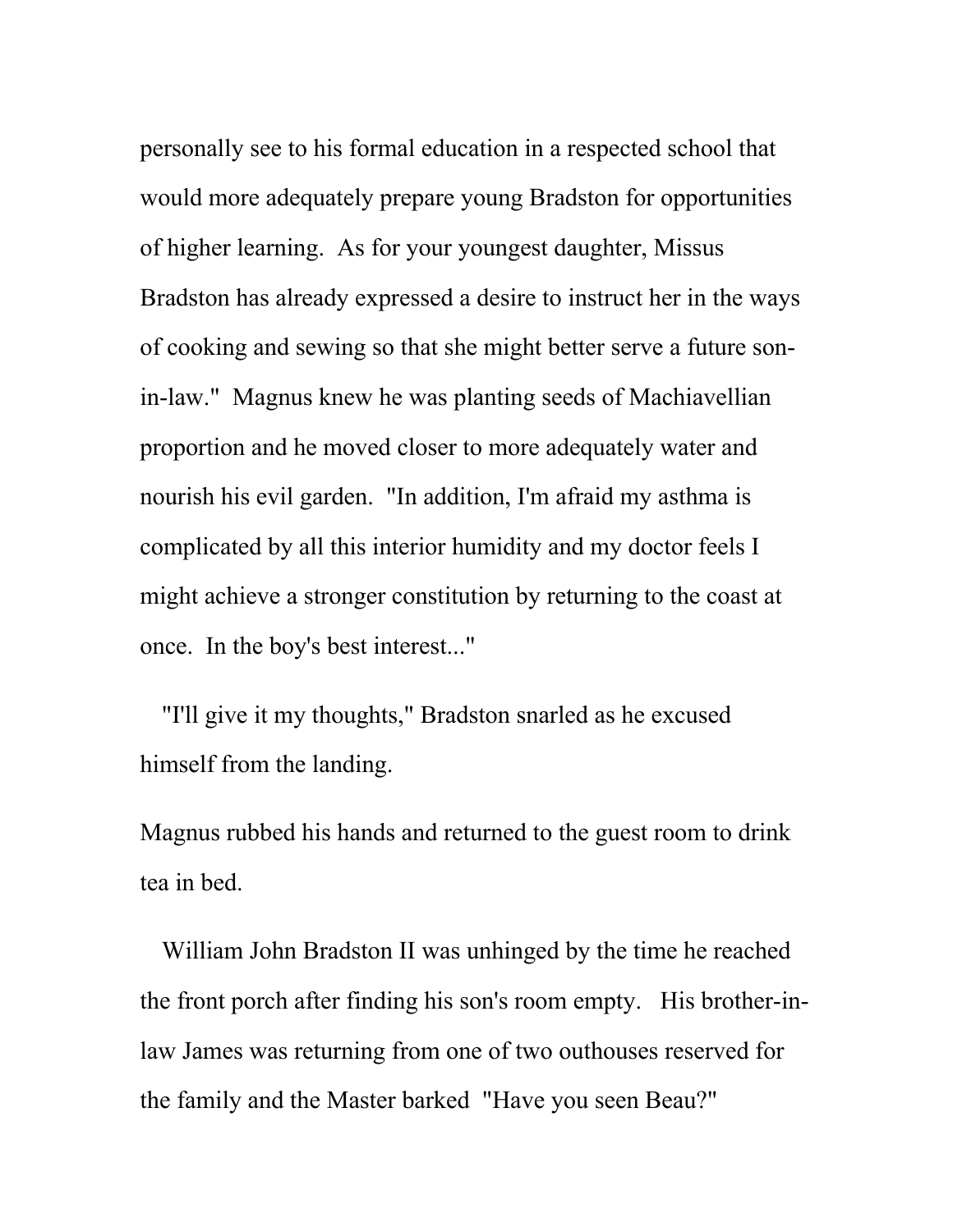"Not since last night but if you're going to give him a whipping, I'll help you find him," he offered enthusiastically. "If it wasn't for his damn nigger lovin' I could have had me two of 'em last night." James usually said or did one thing too much.

"What do you mean when you say his *nigger lovin* ?" The Senior Bradston asked, leaving the porch to hunt down his son.

James galloped a few strides to catch up to his gait that seemed to aim straight for the barn and thought about how his nephew didn't come around for favors anymore. "Yes sir, well you've seen him in the fields working like an everday slave and always as close as he can get to that boy of Headman Ben's, too. I have long suspected he might be going bad," the idiot relation formulated this thought for the first time as the wrath on the face of his sister's husband deepened to maroon. They neared the barn and the sheep became disturbed.

Beau's hands returned to Willy's shattered face to steady him. "I will do better at protecting you," he promised before pressing his lips against Willy's mouth.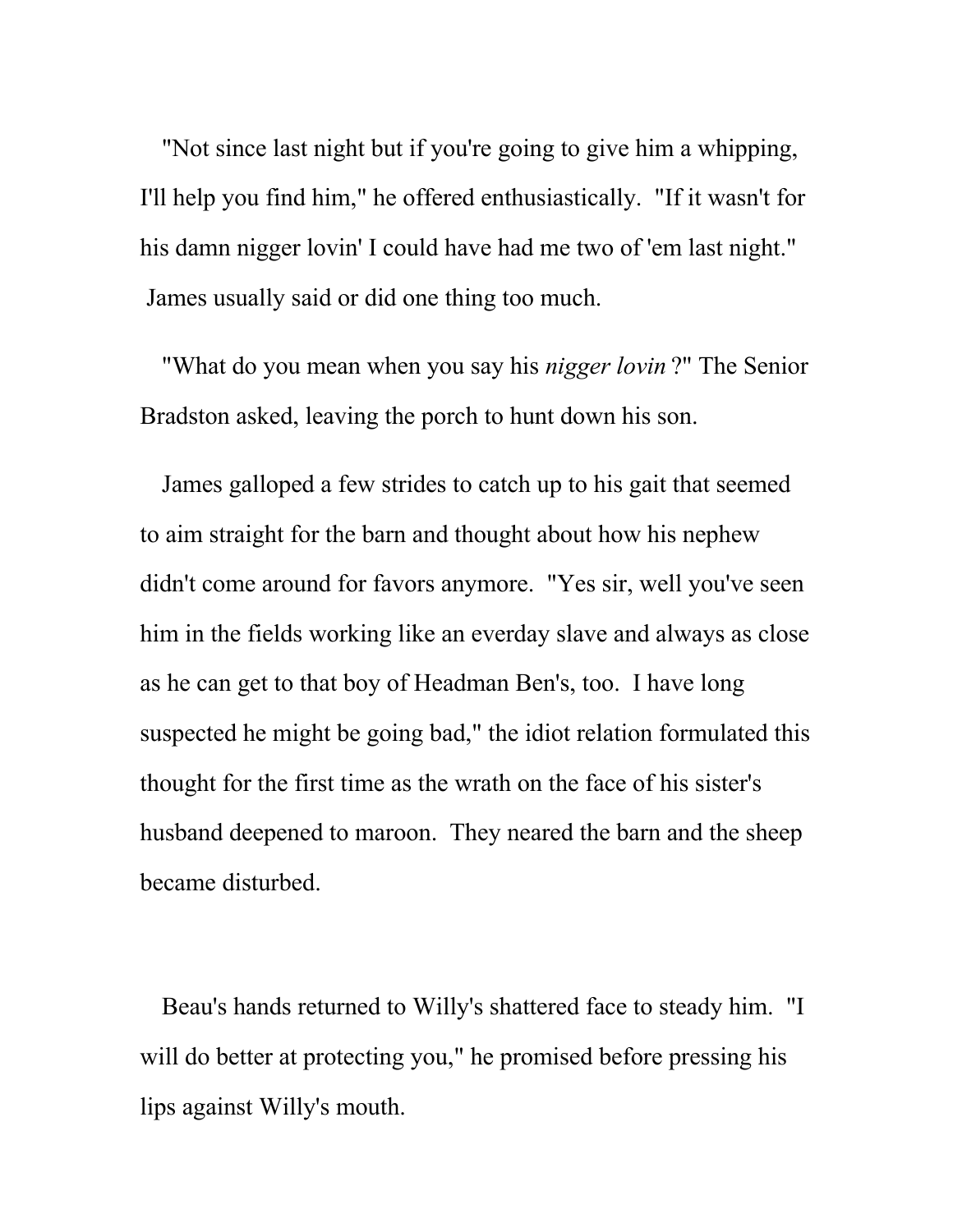"William John!" Massa Bradston yelled in a voice as loud and startling as thunder from an angry god. "Let-the-slave-go," his voice trembled as it paused between each deliberate word. The boys jumped in each others arms and a shake came over Willy that Beau could not stop no matter how tightly he squeezed. At that moment, James yanked Willy away and pushed him to the haystrewn ground. Beau yelled as his body flew through the air to check his uncle's assault on Willy but James turned in anticipation and sent his fist into his nephew's gut. Beau dropped to one knee, his breath bouncing onto the ground before him. He gasped once and then a second time. The next words were his father's.

"Get up!" he commanded, spitting disgust from his pierced mouth. "Get up!" he shouted again when Beau seemed slow to react. Beau accepted his defeat in that moment and rose to his feet to face his father as his uncle lashed Willy's wrists to the corral fence. He watched the red face of his father contort and twitch and finally look away when the appropriate words failed him. James picked up the slack.

"Permission to whip the slave, William?" he asked nearly giving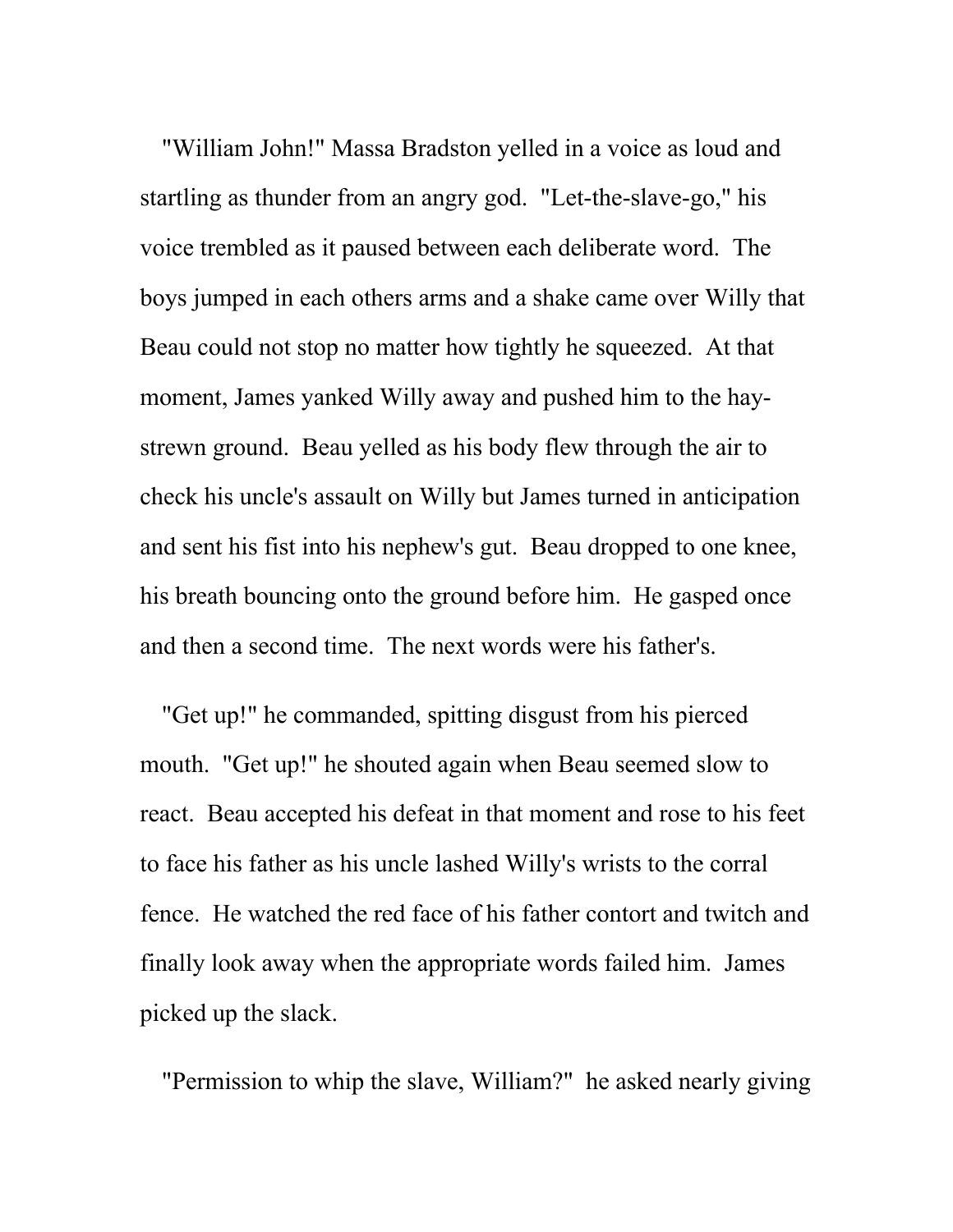away a smile just at the corner of his mouth. Beau turned to intervene if need be and Willy's tender back spasmed all at once. Master Bradston caught his son's arm and squeezed it so tightly that the freckles there, normally the color of rust on a rain barrel, disappeared into the whiteness of his skin.

"Not just yet, James. Whether you whip the nigga or not will be for young William here to decide. -He thinks he's the man of this plantation. Perhaps it's time he did a man's work and made a man's decisions." Beau jerked his arm back and worked the feeling back into it with his right hand. He heard the wind rustle through leaves down by the river and he prayed, which he didn't do often enough to go expectin' a blessing or a miracle today. His father began to walk a circle around him. "Now I suppose some might look at the events of late and wonder where they had gone wrong as a father. Yesterday you attacked your sister's husband in a house full of guests. I learned just this morning that you also hit your tutor during a disagreement and last night, you lunged at me and knocked your uncle to the ground, nearly letting two slaves escape.

Your behavior so confused the situation that now, one of those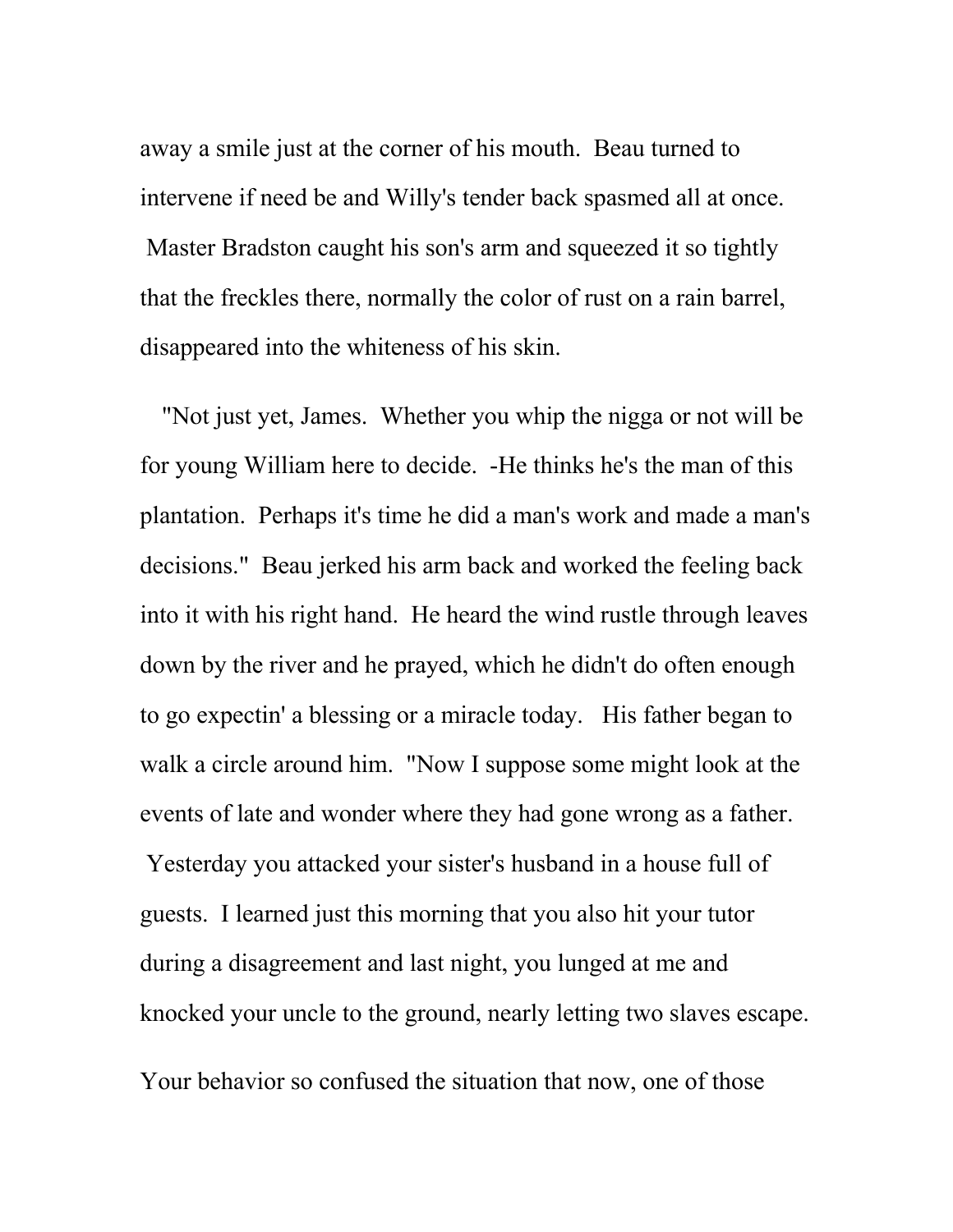slaves, -a fine headman, is dead."

The anger within Beau mounted to flood his eyes with rage, which incensed his father even more. The back of senior Bradston's hand sailed to smash into Beau's cheek and jaw. His head flopped to his shoulder but snapped right back into place should there be more retribution for him to endure.

"Not one tear, dammit! Be a man and take this, I'm warning you!" His father spit through clenched teeth as he spoke. "Now I come here and I see this," he motioned to Willy then back to his son with his head suddenly lowered in revolt. Thunder rolled like a sky locomotive; from far away it tumbled toward them leaving the blackest, sootiest plume of judgement, Beau or Willy had ever seen, across a veiled sky. "I see this," his father repeated, then paused. "...and I am sickened! This-," he referred to their arrangement, "goes against Nature, against the establishment of Georgia and against the laws of this plantation." Again, the sky rumbled.

Beau looked up to the darkened heavens, in case God were getting closer somehow, and prayed again, -this time for lightning. "Yes,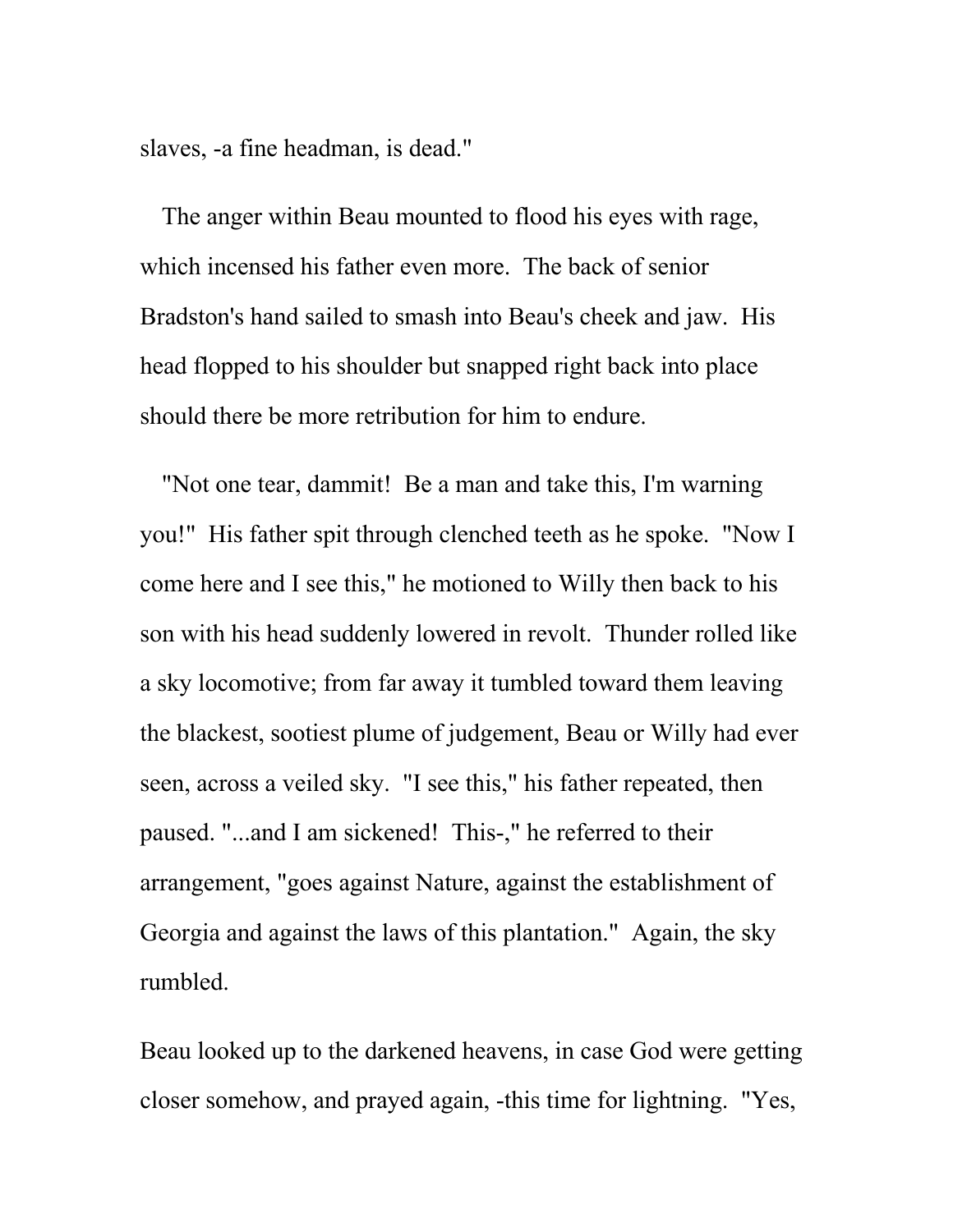most fathers would wonder why, but I, -I have hope and plans for you even now." He stopped his feet after the third time around his son to stand before him. "I have decided that you will accompany your tutor to Augusta where you will spend the winter in studies there, far from the distractions and pressures of this plantation. If I learn of your progress, I will consider bringing you back in time to tend to the orchards come Spring. You leave tomorrow!" he spoke forcefully but inches from his son's head, eyes looking straight into eyes.

Beau's heart made a thud as it dropped into the pan at the bottom of his stomach and his wounded resolve could not control the gasp that hissed from defeated lungs, upon hearing this announcement. Perhaps like Headman Ben, he too would make the assessment that he would be better accounted dead than forcibly removed from the one he loved, or felt he loved. Beau raised his head to look in Willy's direction but instead saw the arresting brown toothed grin of his Satan uncle. In that dark moment, it indeed seemed the easiest possible course to expose his filthy uncle for what he was and what he had done to him all those years of his childhood, as if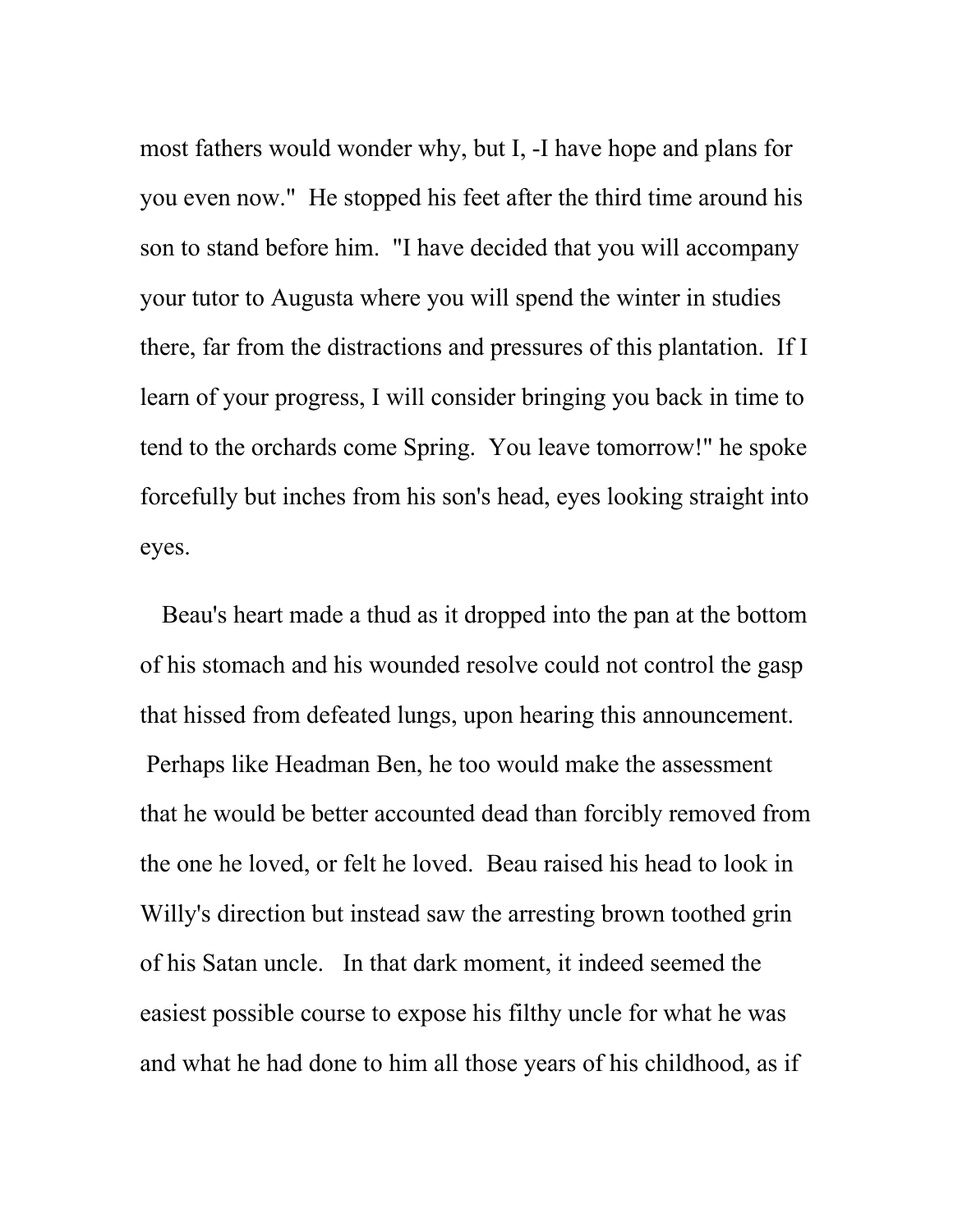that might be explanation enough to satisfy his father's need to blame something. That ploy might just save his hide, but it would only further jeopardize Willy's, so he held his tongue still. Besides, if it came down to it, he might have to sacrifice Magnus to remain on the plantation and his credibility could be weakened by using the same *bad influence* story twice, regardless of the conviction behind it. He reminded himself that he wouldn't do Willy any good in Augusta. -He hadn't done him a lot of good here, the way Willy was about to see things.

"And then there's the bigger problem of Ben's boy here." The Massa walked toward Willy who kept his quivering chin low, trying desperately not to shake above the neck, but he was scared, possibly more afraid than he could ever recall. He clenched his teeth on his lower lip until the taste of blood spread through his mouth. Without a father to intervene on his behalf and the Massa's own son possibly in more trouble than he was, Willy couldn't help but sense doom descending like all of creation about him. A sudden pop of thunder sent him out of his skin; -now if he could only stay there, he thought, as the Driver repeatedly jerked the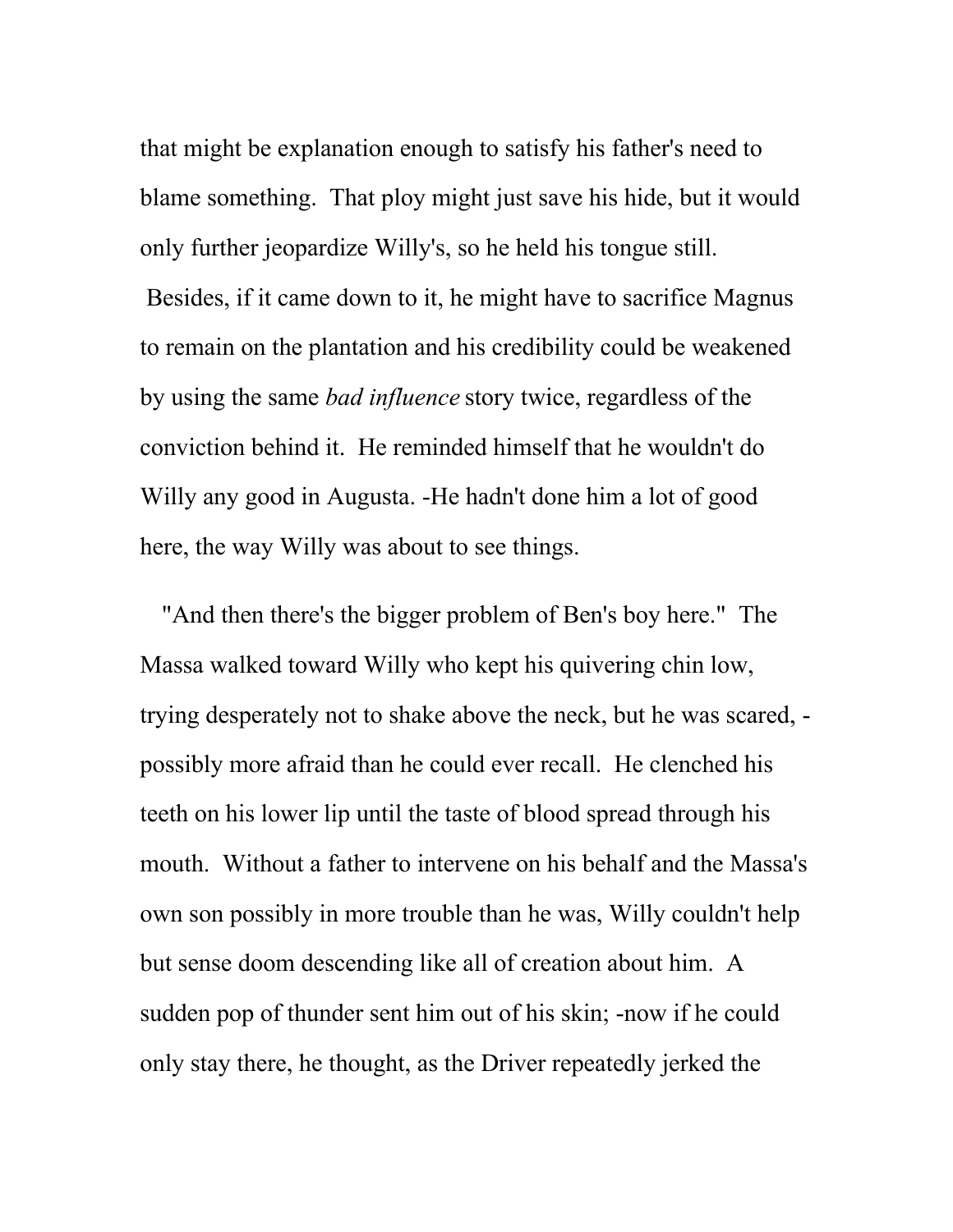ratted whip through his cupped hand. "For thirty-eight years," the Massa spoke, "I've had me slaves on this plantation. And for thirty-eight years, these slaves have understood, every one of them, that I am good and treat them fair as I can. For two generations now, my slaves have understood that nothin' better in this life can be gained by running away from the Fayette-Bradston Plantation 'cause this is the best it gets for a nigger in Georgia. And alas, for thirty-eight years, I have whipped every last brown grub of God who tried to get away in spite of me. Last night I saw you and your papa trying to escape across the river and into the woods on the far side, but I don't have the mind to whip you just yet. Your papa worked real hard for me all these years and you seem to be ready to fill in those footsteps, but you need to be given a lesson now if you're going to turn out right by him. My boy needs a lesson mighty bad too, and that's why he's going to be the one doing the whippin'. If ever he 'spects to be Master himself someday, this will sure be useful and if you ever plan to be a Headman of the slaves, I 'magine you'll learn a thing or two here too. I'll set the lashes to number five as this is your first attempt to escape and my son's first experience at whippin'."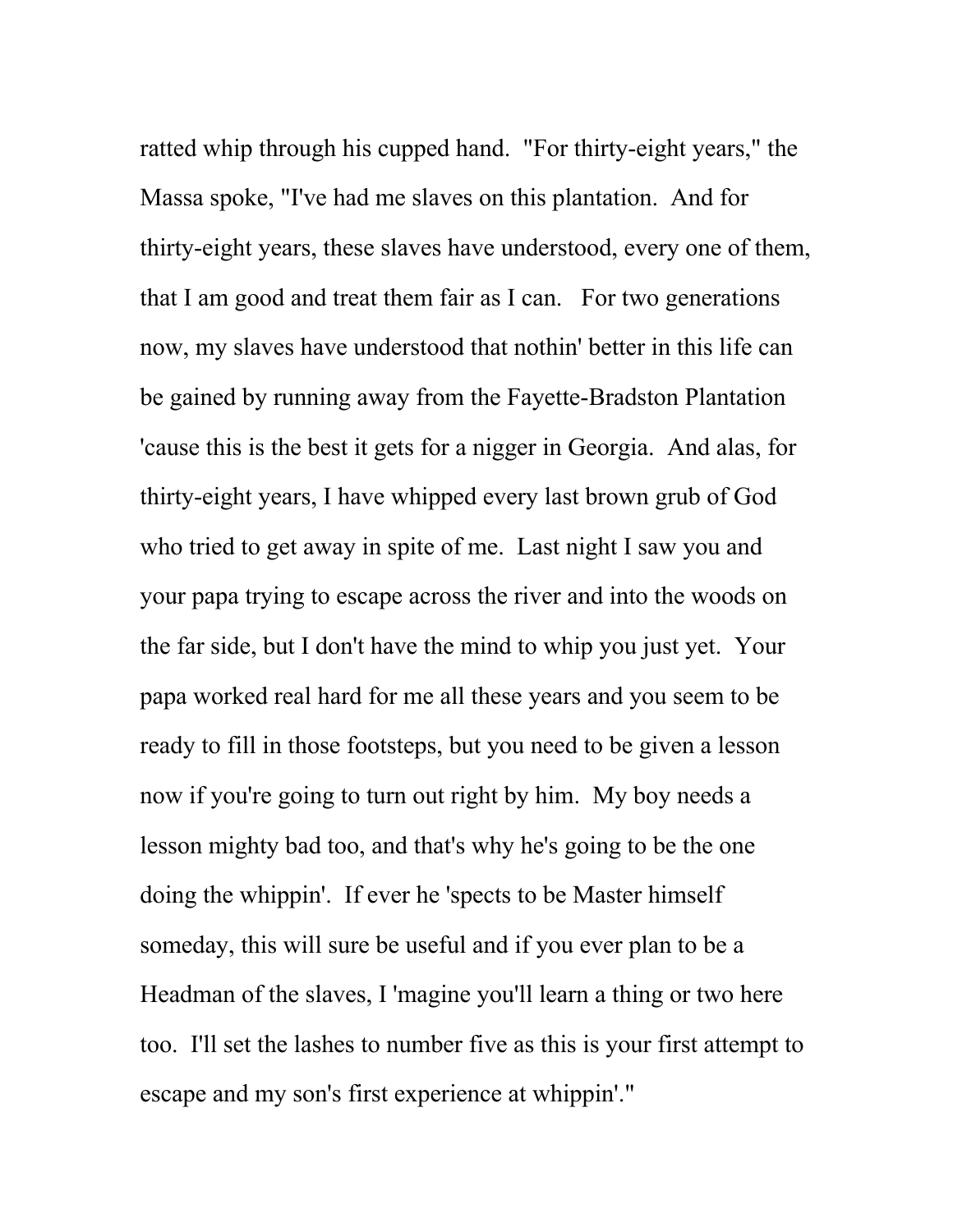Willy's backside tightened and then relaxed as he thought about his whippin' coming from somebody he cared about. It shouldn't have made any difference but it did. His mind thought to argue the charges as he hadn't intended to escape a'tall, but when the guns started popping all he could do was try to get his papa to the trees where he could talk some sense and sobriety into him. He knew he had about as much chance saving his papa as he did convincing the Massa that he wasn't no runaway. 'Sides, Willy thought he might want to become headman of the slaves one day and the way Massa put it, this whipping was part of the process, so what could he do 'bout it anyways?

Beau's freckled face revealed a smile that was hardly an expression of happiness, recognition or joy. It was a genuinely mature reaction of disbelief toward the adults in his life who rather behaved like vengeful children. He would have no part in their experimentation and told them so. "I truly cannot believe that you would suggest such nonsense." He turned to face his father headon. "If ever I inherit your miserable swamp, you can be assured of two things: I will earn the respect of my workers without a whip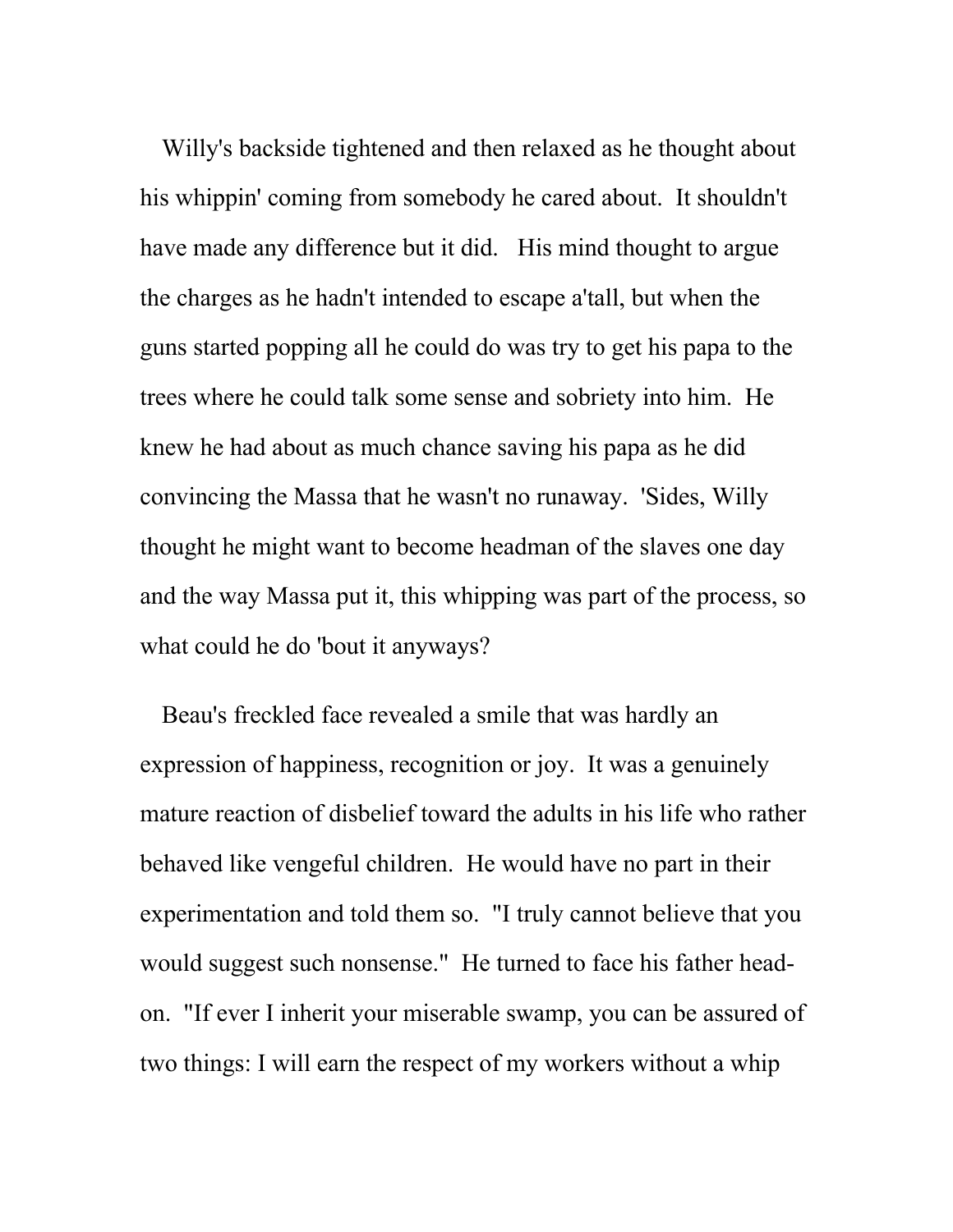and I will not be called anybody's *Master*. I am your son through no fault or choice of my own, but if you want a monster to succeed you, then look to James here or your new son-in-law. They come from stock like yours more than I ever will." He knew his speech called for a hasty exodus but he also knew that any hope Willy had for protection rested solely in his presence, so he stood his ground of manure and clay.

"That tutor of your's has certainly turned you into quite a fancy talker. Perhaps Augusta can turn you into a real man." His father grumbled while his uncle burst out with a short laugh. Beau ground his teeth and squinted one eye at him with more disdain than a shrew has for a water moccasin. "Hand him the whip, Jim," his father barked.

James held out the ratted leather strap and Willy closed his eyes. For a minute, Beau did not move, his father was still, even James resembled more of a statue than a mental case. Willy trembled, wondering how much more his splintered back could take; the wounds from his previous whipping had not yet closed together. At last, Beau took the whip from his uncle's hand and examined it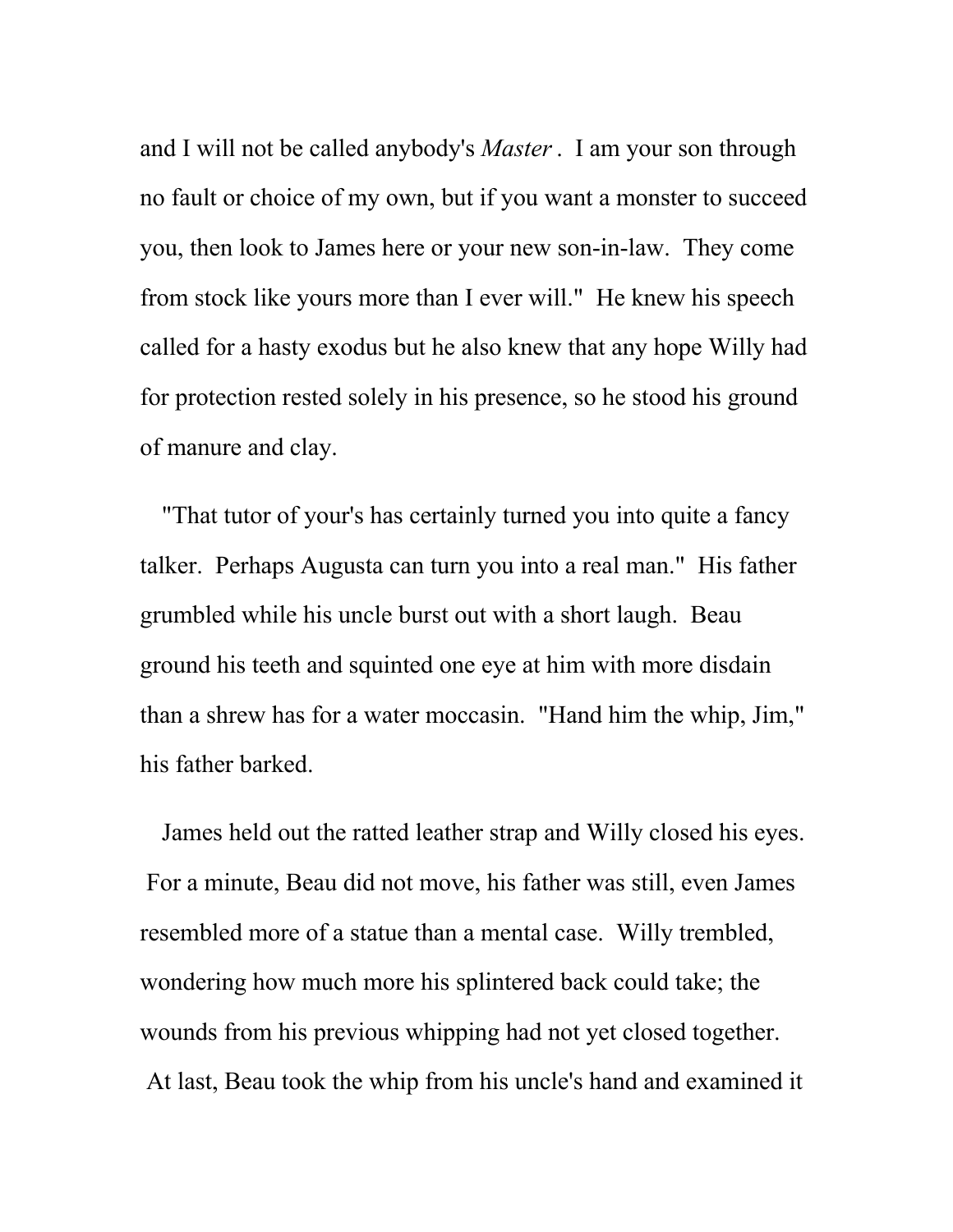closely turning it over and over, threading it through his hand. *If only Willy's punishment could have included a gun* , Beau thought quietly to himself, he could have turned it on his father and uncle and been done with it. Somehow he knew a whip in an inexperienced hand wouldn't have amounted to a very impressive defense. "I won't do this," he looked up at his father, extending his arm. "First, Ben's son wasn't trying to escape. He was trying to get his father out of harm's way," *-which is more than I would ever do for the likes of you,* he knew to shut his mouth even though his tongue was still moving. "And second, Willy is my friend and all that his mother has left. I would sooner carry him to Atlanta and back before my hand would send this whip across his backside." He hoped his father would find challenge in his words and devise an alternative punishment for him rather than take out all the aggressions of the South on Willy. His father stirred, disturbed by such abhorrent compassion between a slave owner's son and a slave. His face turned red with rage. He jerked the whip from his boy's hands.

"Either you will give this slave five lashes with this whip or I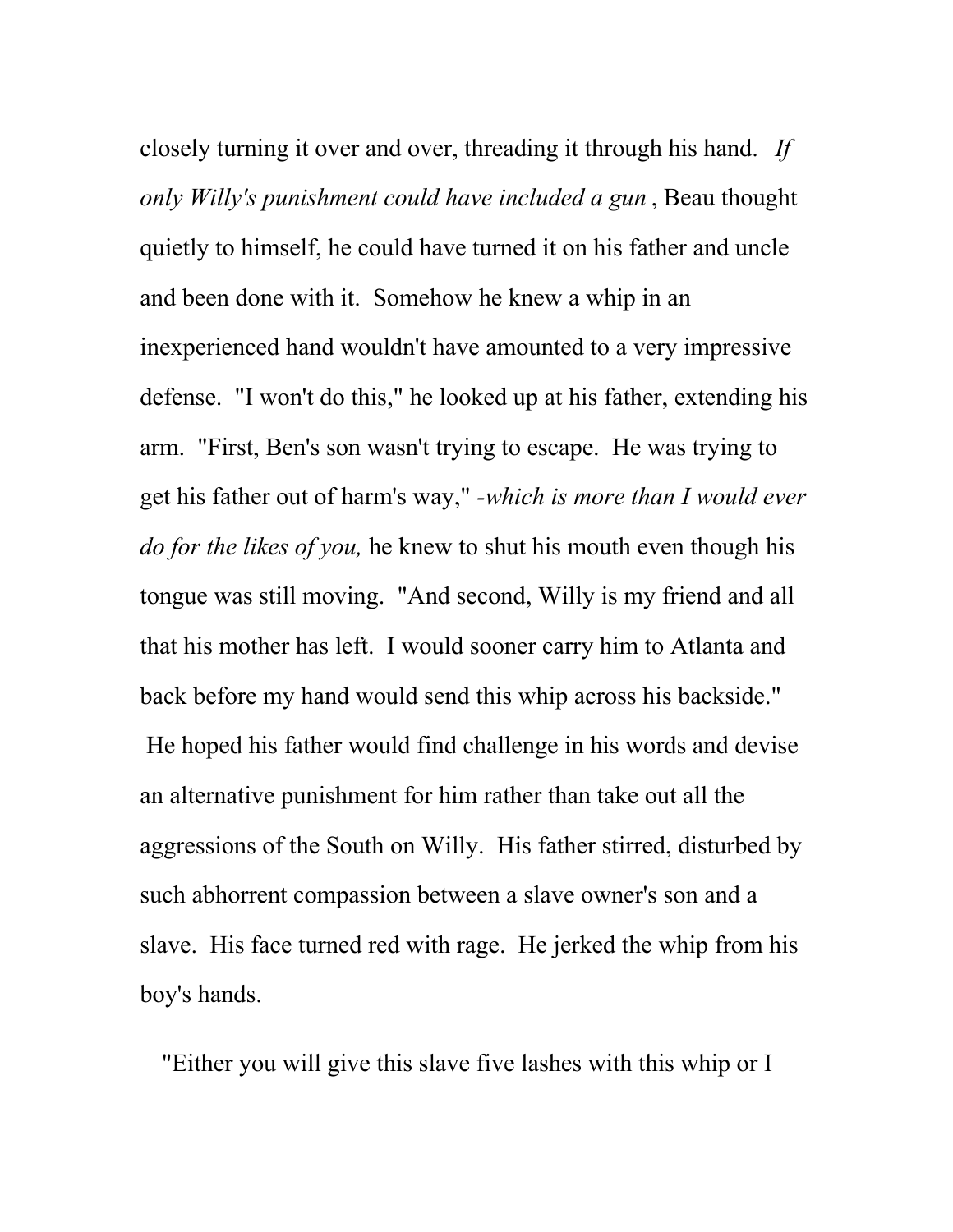will have James give him ten. You want to save this nigger? Take the whip!" He extended it abruptly speaking through clenched teeth. Beau took it from his father's shaking hands. The Master walked to Willy and ripped the thin shirt straight from his back so fast that Willy scarcely felt a tug. But he was already sinking numb in anticipation of the frayed strap of leather that would slice a jagged trench to his soul. He dared not look at Beau now and run the chance of lessening his resolve. He needed Beau to deliver the penalty. It would serve neither of them if Beau were to cave in to principles. Five lashes from a hero surely won over ten lashes from his darkest foe. Willy tried to control his wobbly legs.

Master Bradston took one look at Willy's back and demanded an explanation. "Where is that blood coming from?" He took the rag of a torn shirt, still in his hand and dabbed the backside of his young slave. Beau looked at Willy's back which flowed spontaneously with fresh blood like a Spring bubbling up from mossy rocks. Beau stepped closer and heard Willy begin to praymumble, like he had the night before and like he had done for weeks after James had plundered him at the age of ten. His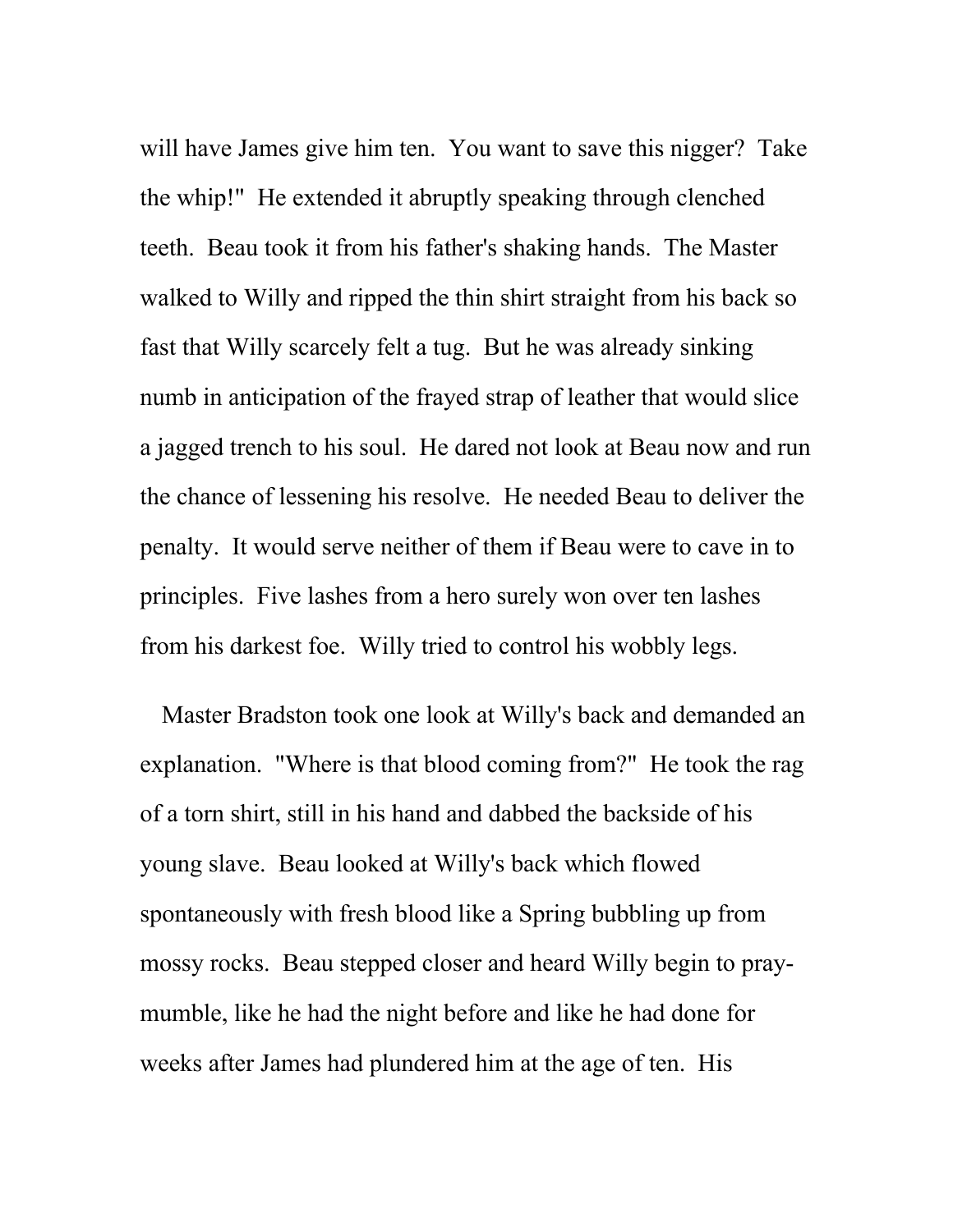wounds, already three days old from the incident with Wilkontny, had opened to reveal the travesty there. "Who did this to you?" the Master shouted into Willy's ear. "What were these whippings for?" Spittle flew from Bradston's angry mouth.

Willy continued to pray as the blood still trickled in zig-zags down his open back. "James! Did you do this to him?" Bradston hollered.

"No sir!" James yelped like a Basset Hound, afraid of revealing the incident in the woods.

He shot a glance at his nephew to see if he would be betrayed.

Again, the Master of the plantation yelled directly into Willy's ear, with words he shouted slowly and distinctly. "Where-didthese-marks-come-from?"

Willy was heard to utter more loudly than before, " *...from the precious blood of the lamb.* "

Beau stepped forward as his father raised his hand to strike Willy, most likely across the back of the head. "I gave them to him, -this morning!" Beau nearly choked on his lie. He looked to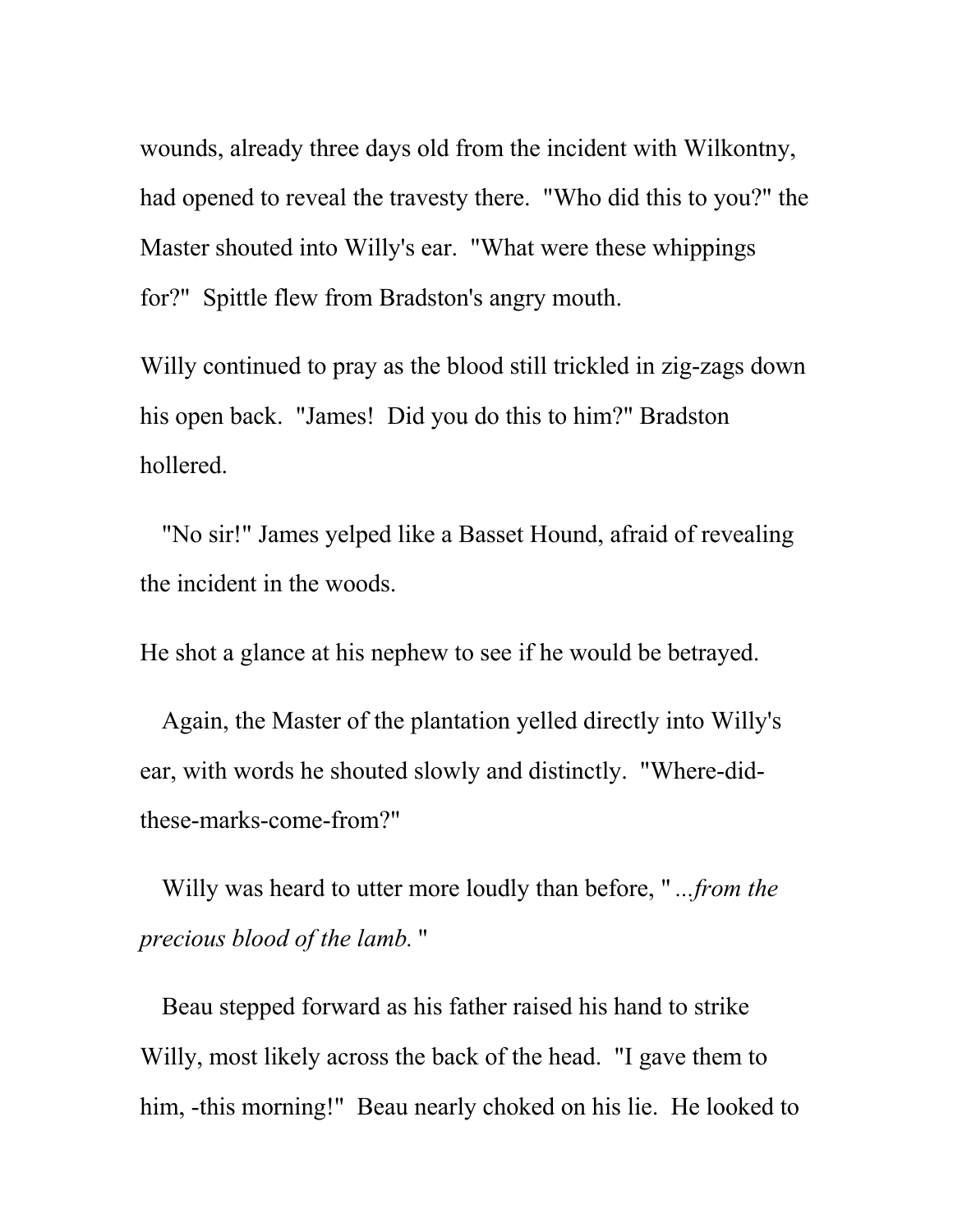his uncle who breathed again with relief. "I gave them to Ben's son this morning for trying to escape from the Bradston-Fayette Plantation last night. I knew they would be coming from somewhere and since I had interfered with the manner in which you and Uncle had preferred to handle matters with your rifles, I thought the lashings should come from me.

I am not proud of this but it is done." He lowered his head dramatically, holding out the whip.

His father's mouth gaped open and Willy's praying subsided. "Go home, Willy. Rest today and we will put this behind us," he said in a voice so calming, one would have thought that Willy was his prized son. "James, put this away!" He tossed the coiled whip into his brother-in- law's stomach. "I want it secured this time," he warned. James trotted off despondently toward the plantation house. The senior Bradston turned to walk past his triumphant son. "You are such a rotten liar," he said in passing barely parting his teeth.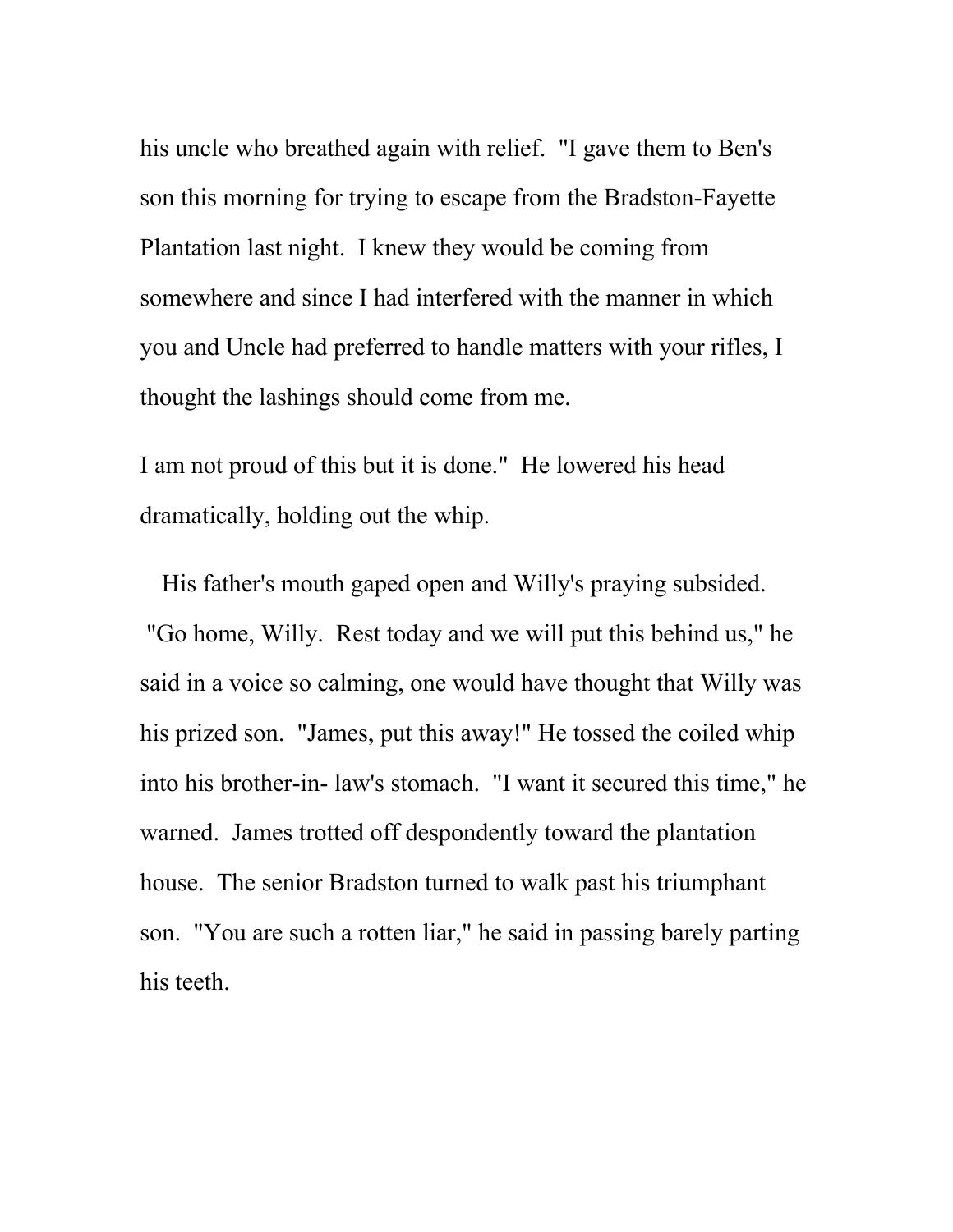

Augusta, Georgia. It wasn't at all how he'd imagined and it ultimately didn't turn out to be as terrible as he had thought it was going to be in the beginning of his consignment there. Of course, Beau should have realized that rarely was anything quite as it first appeared. There seemed to be no one in all the South who had nearly as much experience with that disappointment as he had. This was 1860 already, the beginning of his second year in exile.

His childhood had dried up like the morning fog on the Savannah River around noon time, and he was on his way to becoming a man if he could only forget how to keep from looking back.

Magnus would have liked to have taken the credit for the erasure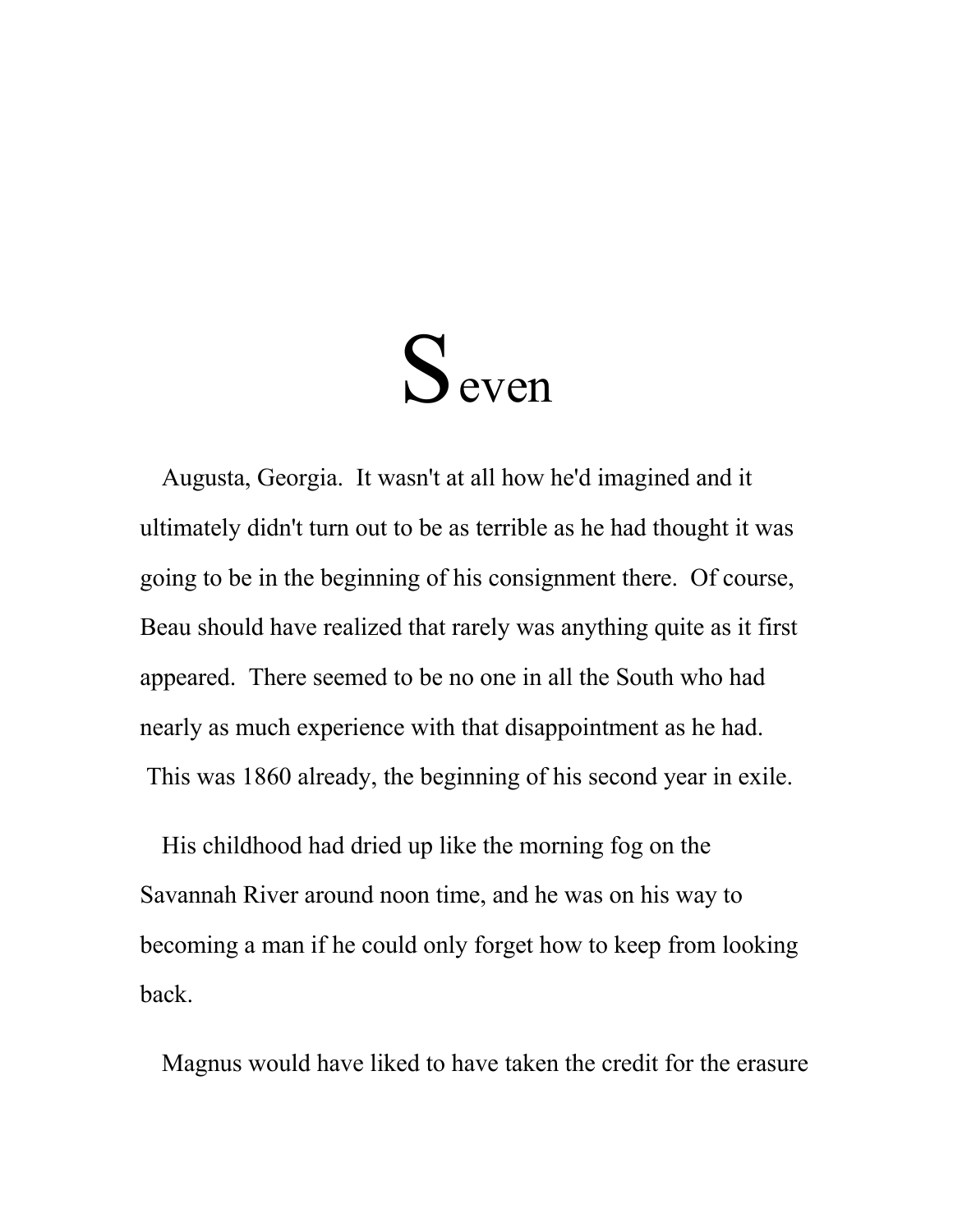of all plantation life memory and the emergence of refinement in the young man, but Beau had already developed a grand capacity for grieving just under the surface where he held on to everything. His heart had felt like an anvil wedged between his ribs those first weeks in Augusta and it seemed scarcely all he could do to transport his depression and the anvil from one chair to another where he would sit for hours, looking out another window during yet another rainstorm. He didn't speak to Magnus for three days, slept upright in one of his many chairs until his posture, a favorite stickler on his tutor's list of immediate and necessary improvements, gave in to the floor or the fainting couch in the parlour of the flat above the mercantile next to the foundry only recently converted to munitions storage. Beau had watched steam race out the windows there on the third floor and from pipes sticking out the brick sided walls to fill the street with a haze that was indistiguishable from the fog and he knew somehow that the building wasn't what it seemed either.

Eventually, loneliness and the late fall rainy nights that sent an endless draft scooting across the narrow plank floors, likewise sent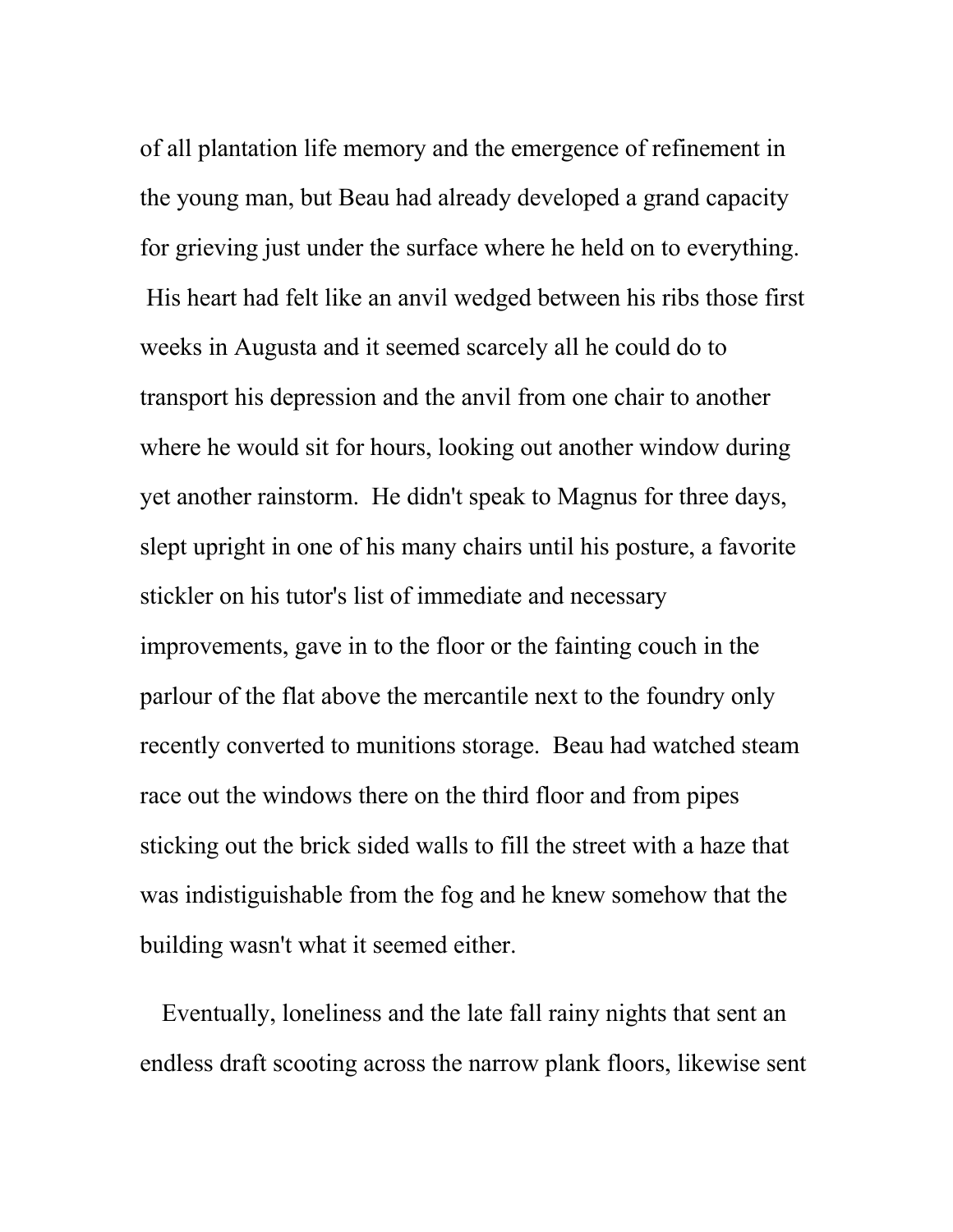Beau to warmer corners of the abode and a reconicliation, although most certainly temporary, with the abductor, his tutor. Magnus had tried to hold him that night but a solitary grunt had persuaded him to settle for the lesser victory of adjacency. In time, Beau had begun to nudge his tutor, under the auspices of sleep and soon all out engaged him as before, usually stirring into a dramatized wakened state about the time Magnus manipulated the expulsion of white tar from between Beau's still growing groin. Beau usually feigned some display of disgust as Magnus lay with a smile that knew better, at his heaving side.

Within the week, Augusta had provided Beau his first environment with human contact outside the realm of his family and their slave holdings. And though Magnus was a hurricane of confusion trying to be father, mother, suitor-in-waiting and tutor, all in one, Beau was well taken care of and receiving the education of his life, for the most part, in the classroom of one Lady Everlee Chartreuse who had taken the young Bradston on as her personal salvation project. *We cannot afford to dally when it comes to reversing those tragic years of interior isolation* , she had carefully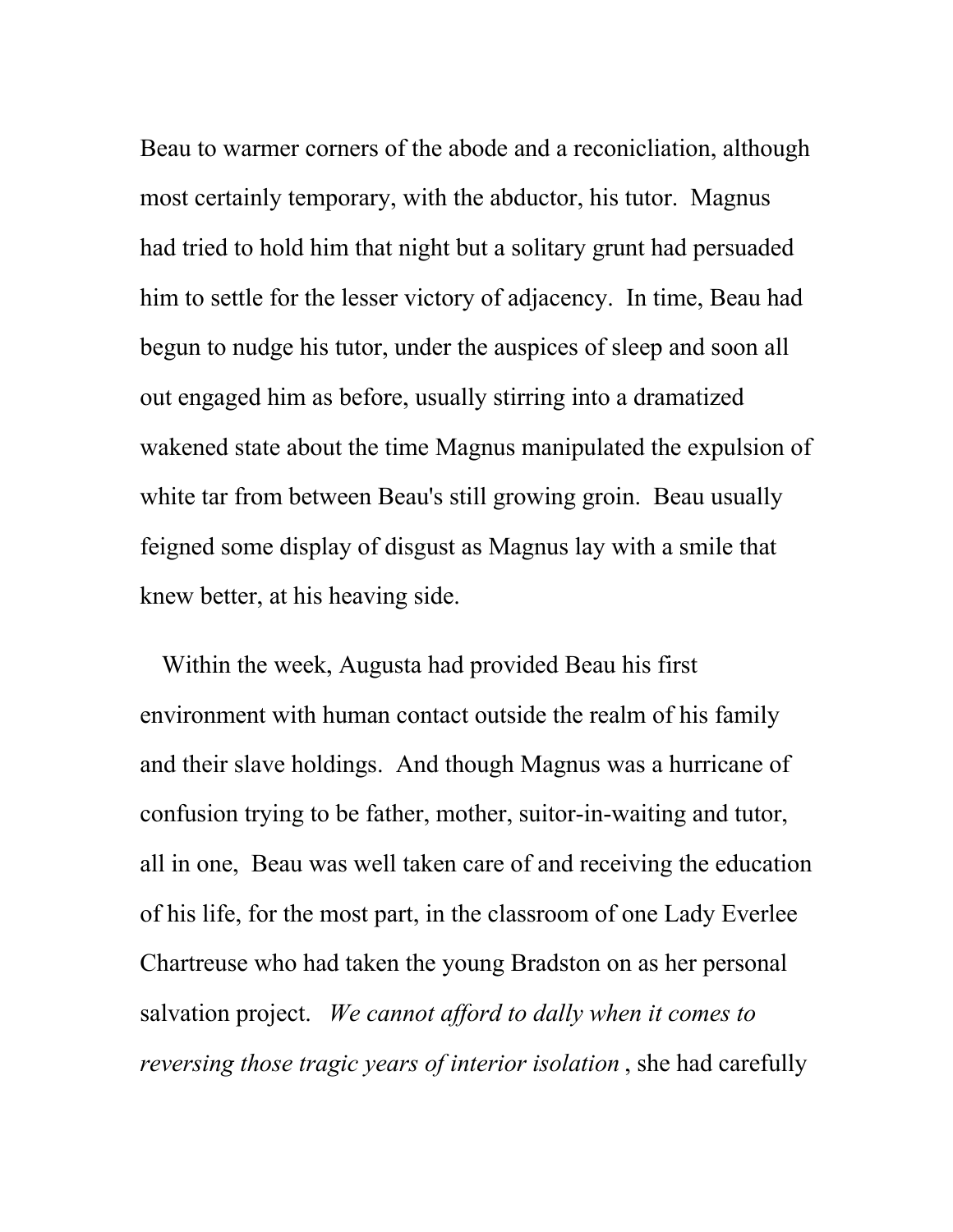articulated the second time they had spoken. A week earlier, his first words, (because he was a *he* ) had been undone by the fluster brought on with Beau's handshake and the innocent sparkle in his green and blue eyes. And rather than saying *it is a pleasure to meet you* , he had tripped all over the words and stated *meet to pleasure you* , and the two of them had a grand laugh at that one. In the months that followed, Magnus became madly jealous at the closeness between Beau and Lady Everlee which was also a source of endless and cruel amusement between the two oddly matched friends. *Lee* , as he was called during the daylight by his employer, the only baker in Augusta, was only two years older than Beau, compared to Magnus who was an even four. It was only natural that Beau would find more in common with Lee and aside from the fact that Lee mostly pretended to be a girl, Beau grew to cherish this companionship. While it never entered Beau's head to ever dress like a girl, he was fascinated by Lee's almost nightly transformation before suppertime, which Magnus, Beau, Lady Everlee and The Dresser, always took together in the house Lee's widowed mother left him when she died a year ago, herself. Anyone who had spent anytime around Lee could tell you that the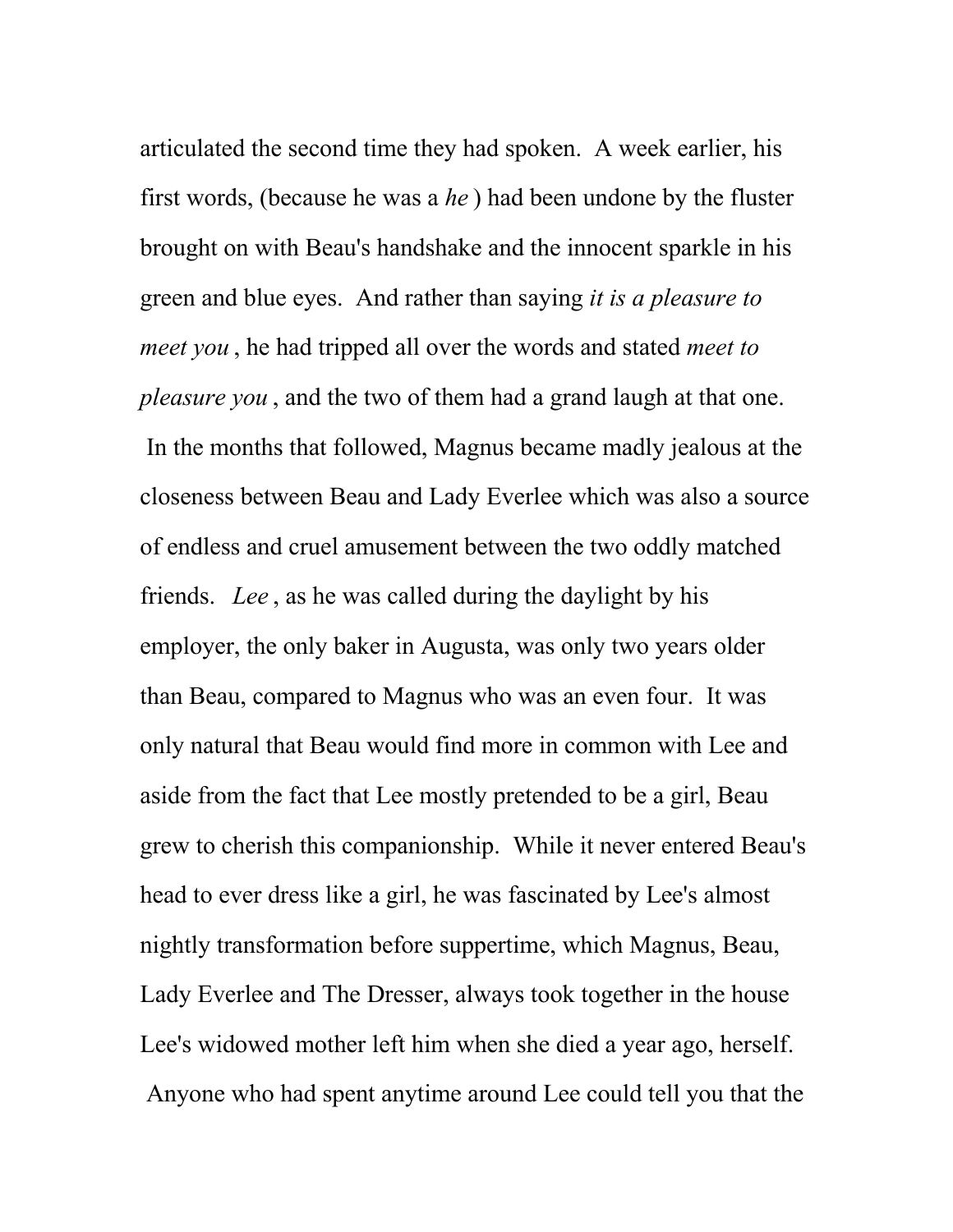over sized house was secondary to those blessed closets bulging with generations of fine Southern fashion. That was his inheritance, that was his mother's legacy. And with those closets, came The Dresser, a poor orphaned boy whose body too quickly developed into a man's before his tiny brain had a chance to grow with it. Magnus had once told Beau that The Dresser was twentynine years old and had dressed Lee's mother for the last fourteen years of her life; didn't know how to do anything else. Lee and The Dresser were practically brothers since the time Lee was six years old. Just before her last breath, she had made her son promise to take care of The Dresser because he couldn't well take care of himself and there wasn't any of his own family to take over. Lee had promised, not so much because The Dresser couldn't take care of himself but because, somewhere, deep inside the goodness that was his own soul, Lee recognized that he simply could not cynch a bustle alone. The arrangement between the two was christened whereupon seeing his mother in her box with the lid removed, wearing her favorite lavender lace procession hoop with matching brocade cape, that Lee was able to communicate, with one raised eyebrow and the slightest lift of a smile, that wish or no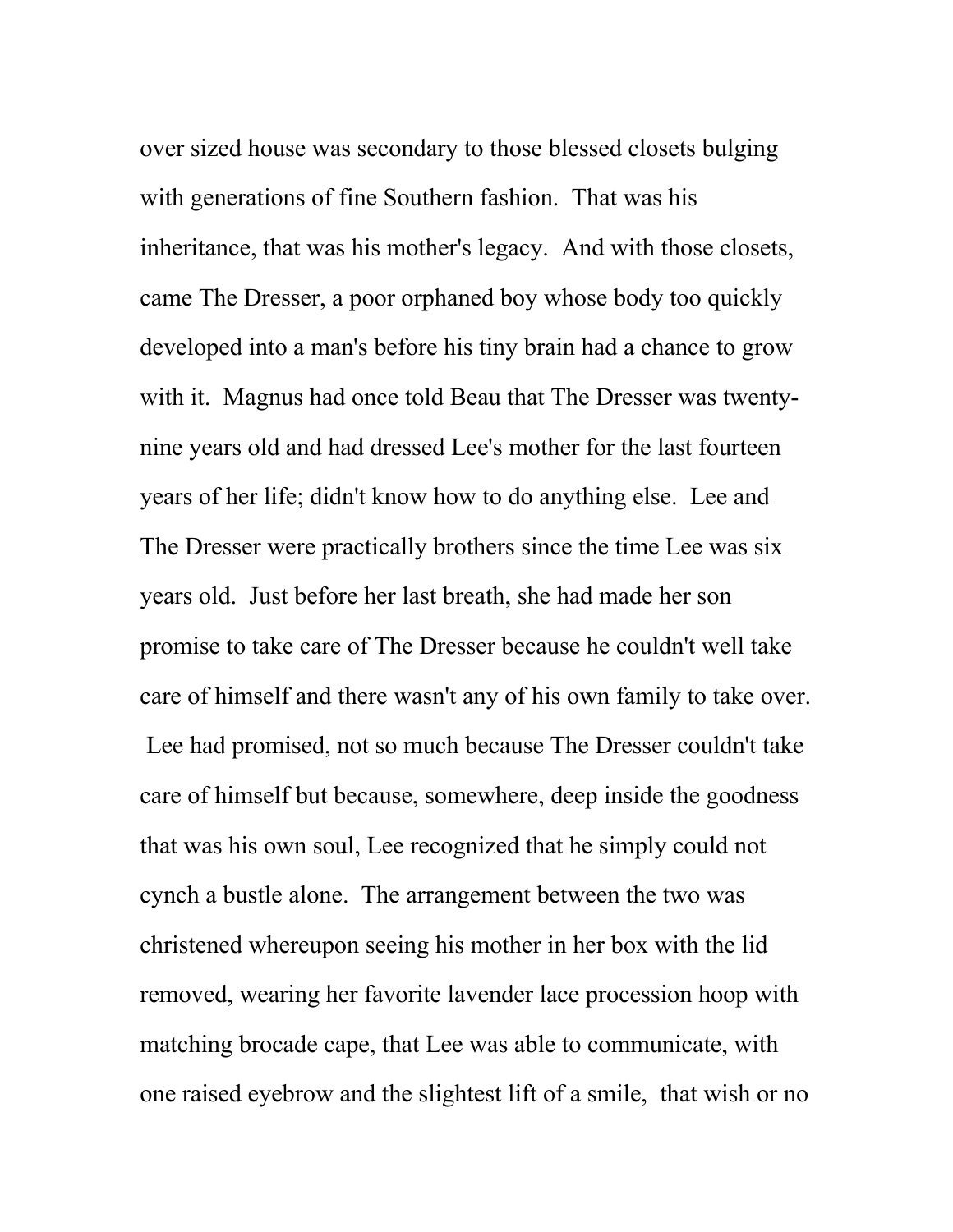wish, that dress would not be buried. The Dresser wrestled it off her later that same evening and had it pressed and hanging in the heir apparent's closet by dawn. Magnus reports that they could both be seen walking double-time back from the cemetery on the hill outside of town. Rumors flying like angry crows behind the raised black gloves on that particular sunny afternoon had it that the orphaned Dresser wasn't an orphan at all but the bastard son of Lee's choleric aunt, his mother's sister and the product of his own father's anxiously strayed seed. The aunt had died from what ailed her long before Lee came along and Lee's father refused to turn the child over to strangers. Lee's mother went understandably crazed with rage at hearing the explanation from her suddenly not-sodevout husband and exclaimed that the house would not be big enough for her, the bastard and his guilt, but the leading hand prevailed and The Dresser came to live with and be raised by them. If The Dresser had a name, she never used it. Once, while she was beginning to dress she caught him, all of five years, watching her through a crack in the door. She screamed pulling him inside by the collar and dragging him into her ample closet. *See these* , she slapped her naked breasts. *Your mother had these and nice*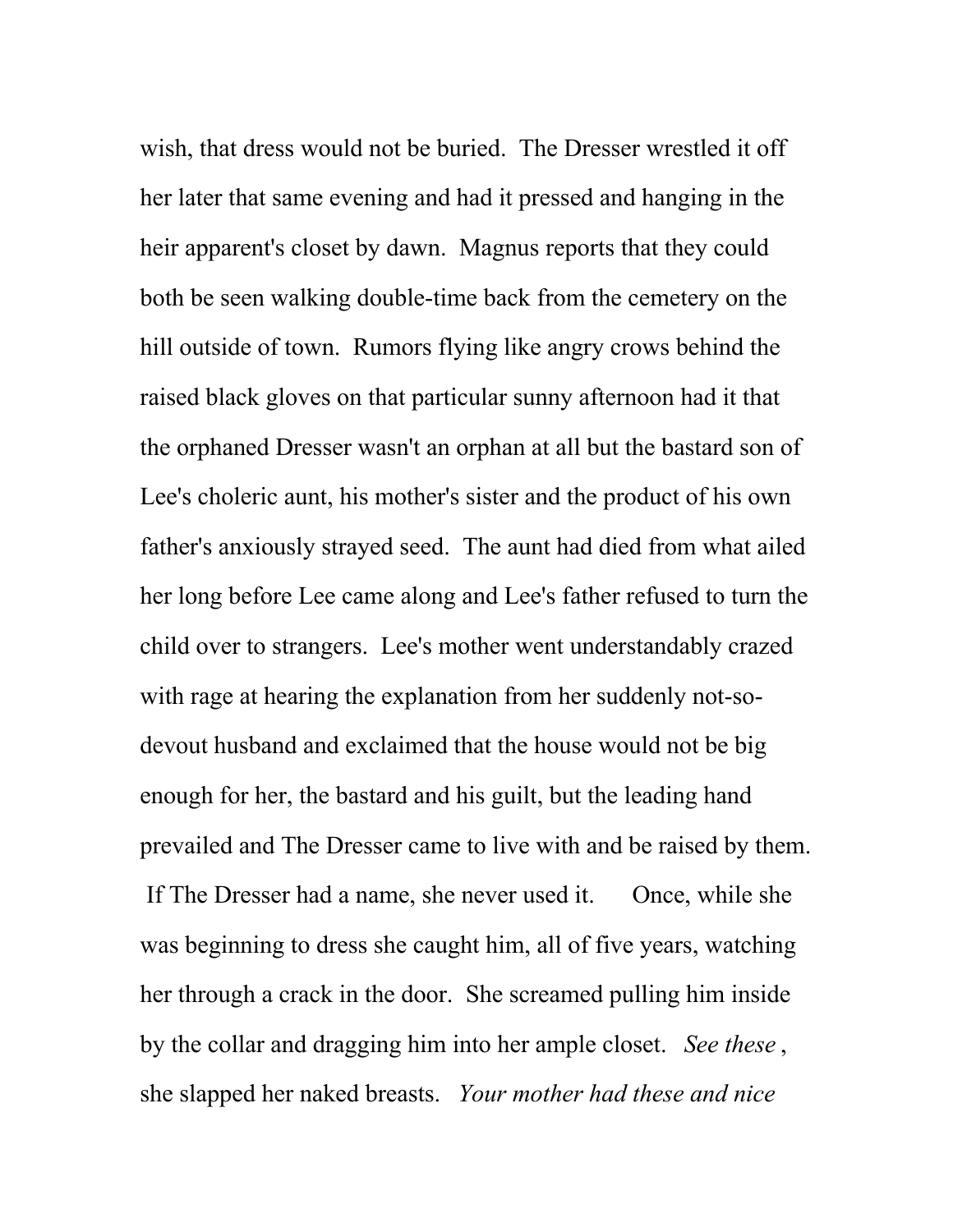*ones too. And this,* she grabbed the boy's tiny head and forced it between her legs nearly suffocating him, *is where you should have come from* , before she broke into horrendous sobs falling to the floor before him. He stood there, not shaking, not afraid, and began to rub her head, smoothing down her hair and trying to calm her. When she started to shiver in her nakedness, he reached for her clothes and began dressing her, somehow understanding that he could put her back together again.

Still, she never used his name and when her own child came some years later, he was introduced as *Dresser*. Lee had called him *Dress* his whole life and it wasn't until after his mother died, that the name was elevated to an official and well deserved title though it was quite possible The Dresser never understood why.

He was a grown man when Beau met him, his real name, if he ever had one, had gone to three different graves and if he knew the secrets he carried, he couldn't share them with anyone. He laughed when others around him laughed, often at his expense, and he was silent when he worked whether it was dressing Lady Everlee Chartreuse or preparing the evening supper where she made her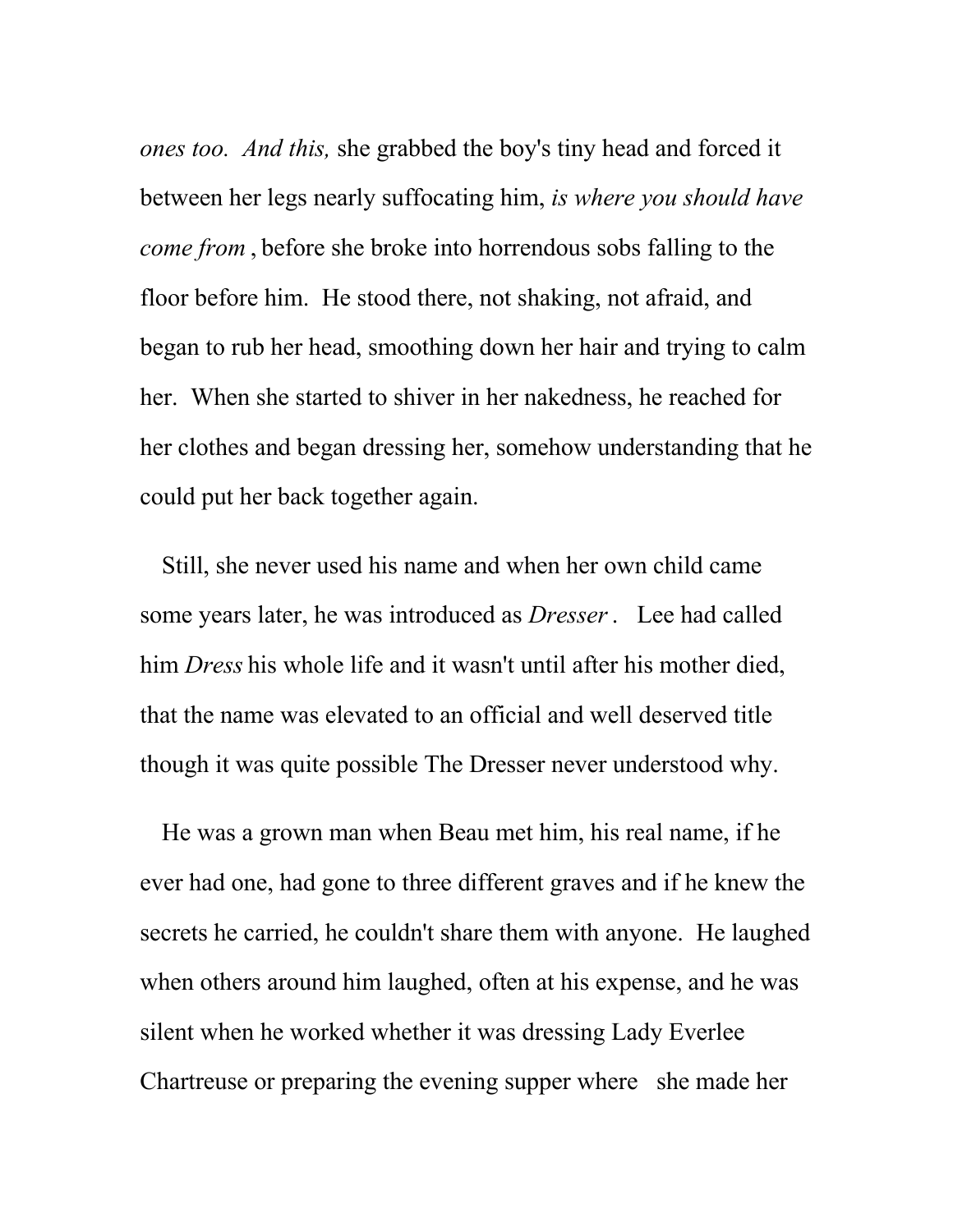nightly appearance from atop the rug lined stairs. As Lee and Beau grew closer, she even confided that The Dresser made a remarkable lover, though he didn't talk then either, *work* as it must have been, Beau had reasoned.

It wasn't that Lee couldn't be made to be beautiful because when she was Lady Everlee, she was powdered, curled and radiant, but as a man, Beau found him awkward, skinny, and desperately unhappy and the thought of pressing his body into all those miserable bones made little hairs raise on his freckled arms. But he liked holding her in those big dresses while she taught him to dance around the parlour or before he and Magnus would leave at night for the flat above the mercantile. It was grace and affection he hadn't known with his mother, or his father,

-with anyone when he thought hard about it, except for Willy.

The never-changing Bradston/Fayette Plantation had changed and was changing still. Willy, a new father resulting from that forced incident in the woods, could see it with his eyes closed. He tasted it, almost like blood in the back of his mouth. He felt it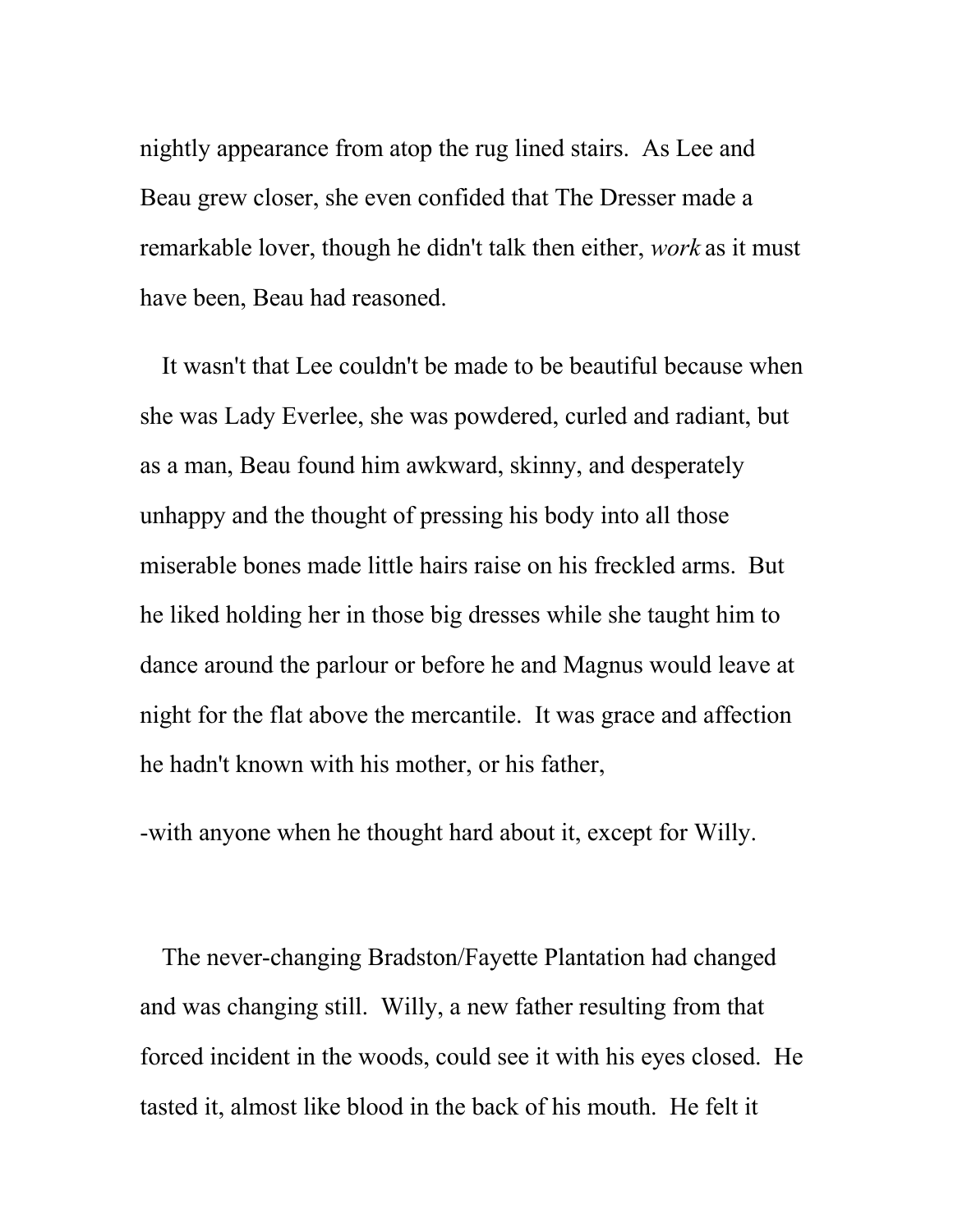when he hugged his mama to get her to stop shaking when she had gotten lonely for her dead Headman. He smelled it in the rain as it splashed in the sour clay about his bare feet. But more than any of these, he heard change, soft at first, a rumble just beyond the trees of Massa Bradston's property line, but getting louder. Getting closer. He was having dreams that gave him fevers too, dreams about rivers swelling wider than a plantation is long with Beau on one shore and him yelling without making any noise on the other. He didn't know how far away the tutor had taken Beau but he knew it was beyond the trees of that property line and he knew that Beau was changing there, too.

The girl in the forest hadn't insisted she marry him when the baby boy was born with Willy's unmistakeable orange eyes. He wouldn't have thought he was even inside her long enough to make no baby but there it was staring back at him. She had accepted that it wasn't love that grew inside her and she had told him one day in the cotton field that iffin it was a nigger baby and not a monster put in there by the young white massa, she would keep the secret if he didn't think he could learn to love her. They both knew better that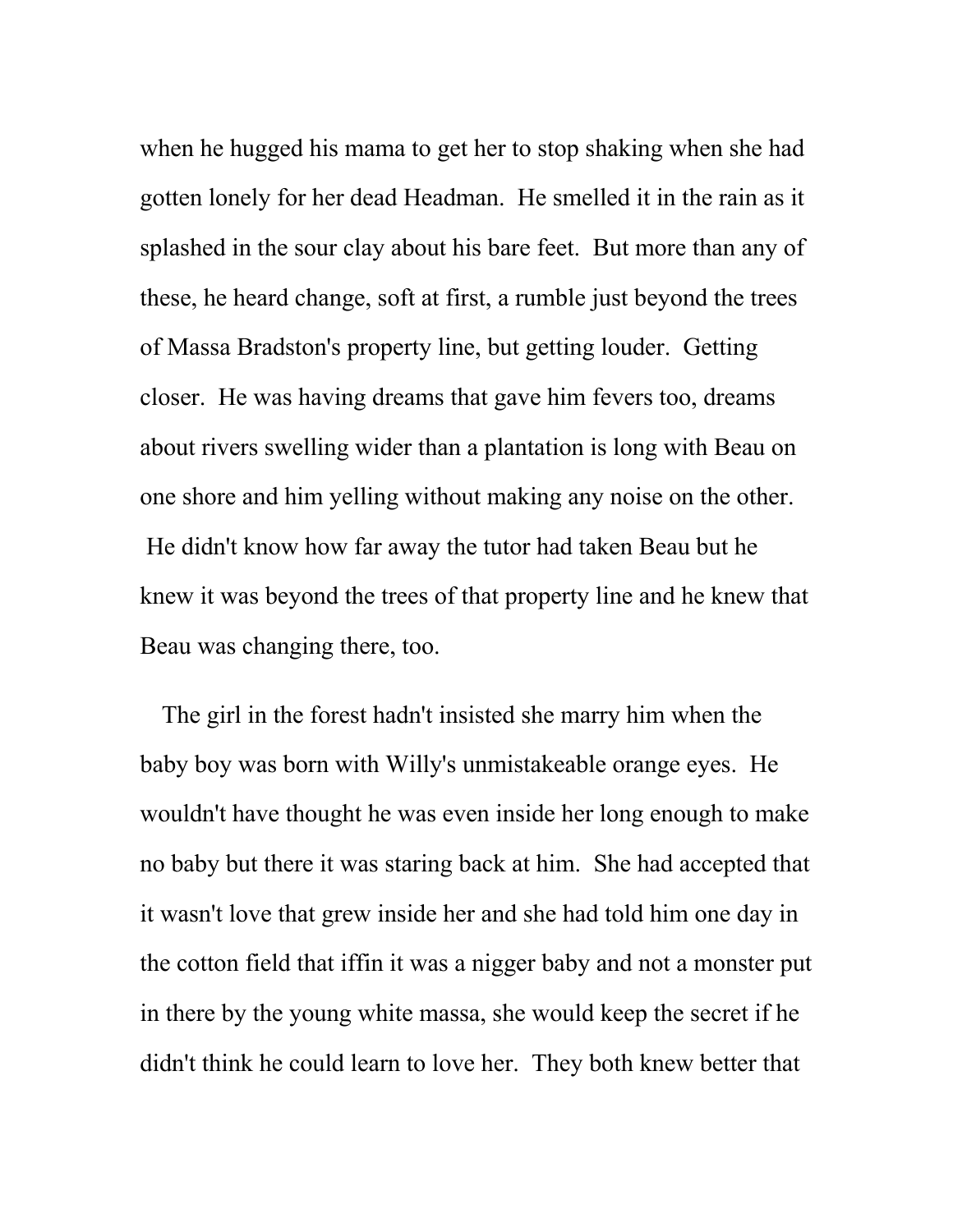if the families discovered the truth, a marriage would be forced on them too, and they had already been cut out of one decision. It was such that Julia was almost two years younger than Willy and a mother at the age of sixteen. Willy had not known her well before the baby came along though the two were becoming good friends, but in the end despite his sense of obligation, it was true, Willy could not learn to love her and she did not hold him accountable.

The boy, which Julia had named after her new friend and called *Little Will* , was a strong baby and as it grew and as Willy took a father's, though not a husband's, interest in the boy, he became more and more like him. Julia often warned Willy about being too rough on the baby and Willy would answer back saying he was just getting it ready for a world that was going to be rough on him. He thought it best to remove some of the uglier surprises in life. Reina badgered him at least once a week and usually after he returned from Julia's family quarters about cutting in on some other buck's territory. *Unless yous the one planted that bastard,* she'd preach, *ain't no bizness o' yours, no bizness a'tall.* Willy reckoned she knew from the day Lil Will came into this world called Georgia,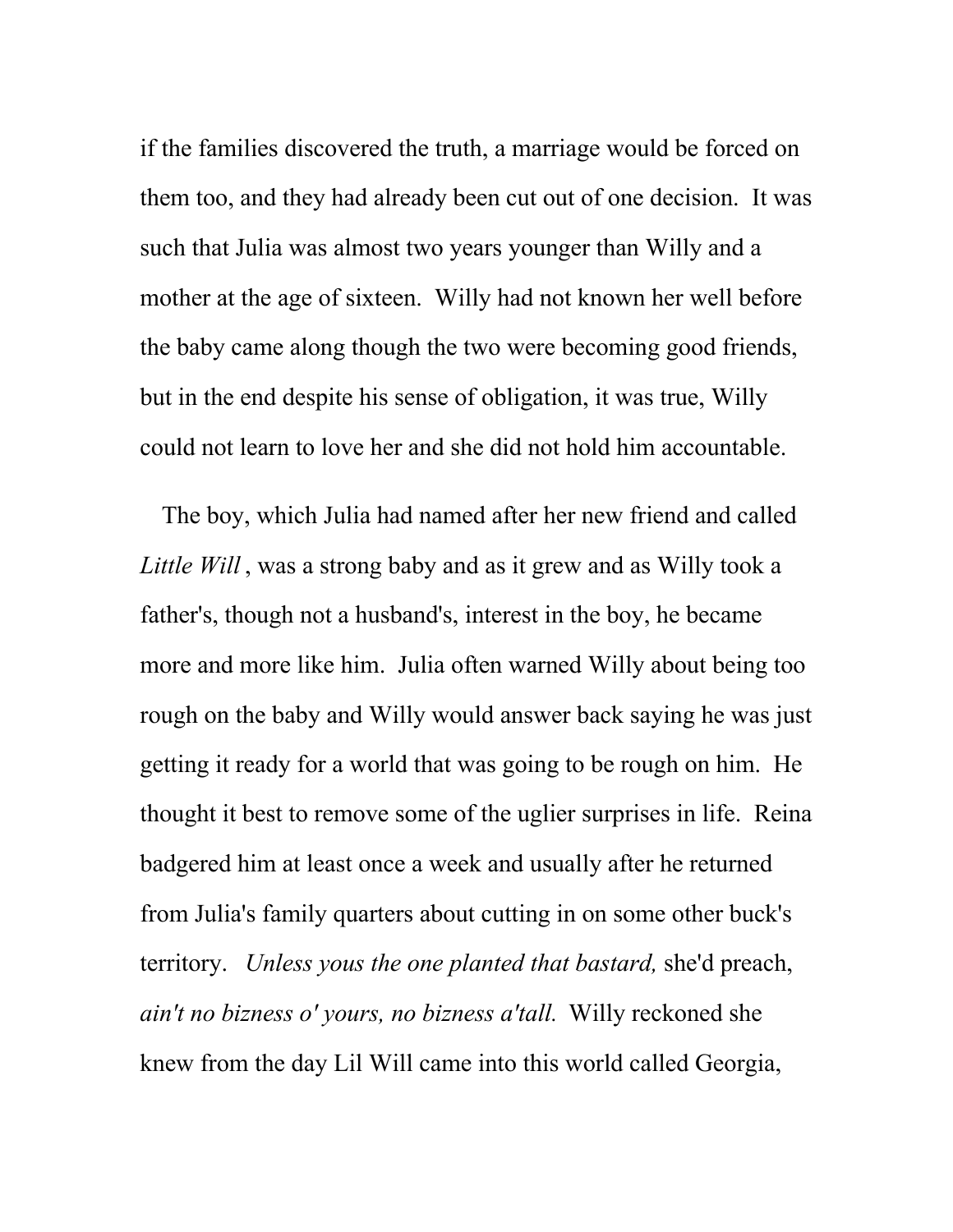who the planter was, but she didn't let on. His father would have 'proached matters quite differently and Willy imagined it would have been with the back of his hand. He missed his father and was relieved to have him put down at the same time. His back would not have held many more seasons in the fields even if Massa had decided to keep him on at Fayette. In God's way, Willy figured his papa was spared a few of the uglier surprises too.

And he missed Beau watching out for him, eventhough he was big enough now to watch out for himself. That made Willy chuckle when he thought about it. He had always been big enough to take care of himself though it seemed to give Massa's boy something to do with his spare time. Now, he just missed him. He didn't understand the feelings that seemed to live just inside his chest, but knew that he held them there for Beau. He was sure Massa's boy would come home for Christmas the year before eventhough he'd only left the plantation two months earlier but Willy remembered his disappointment when Massa's wife, Martha had told him that *William John* would not be coming home for the holidays. He understood that when slaves get sold to Massa's far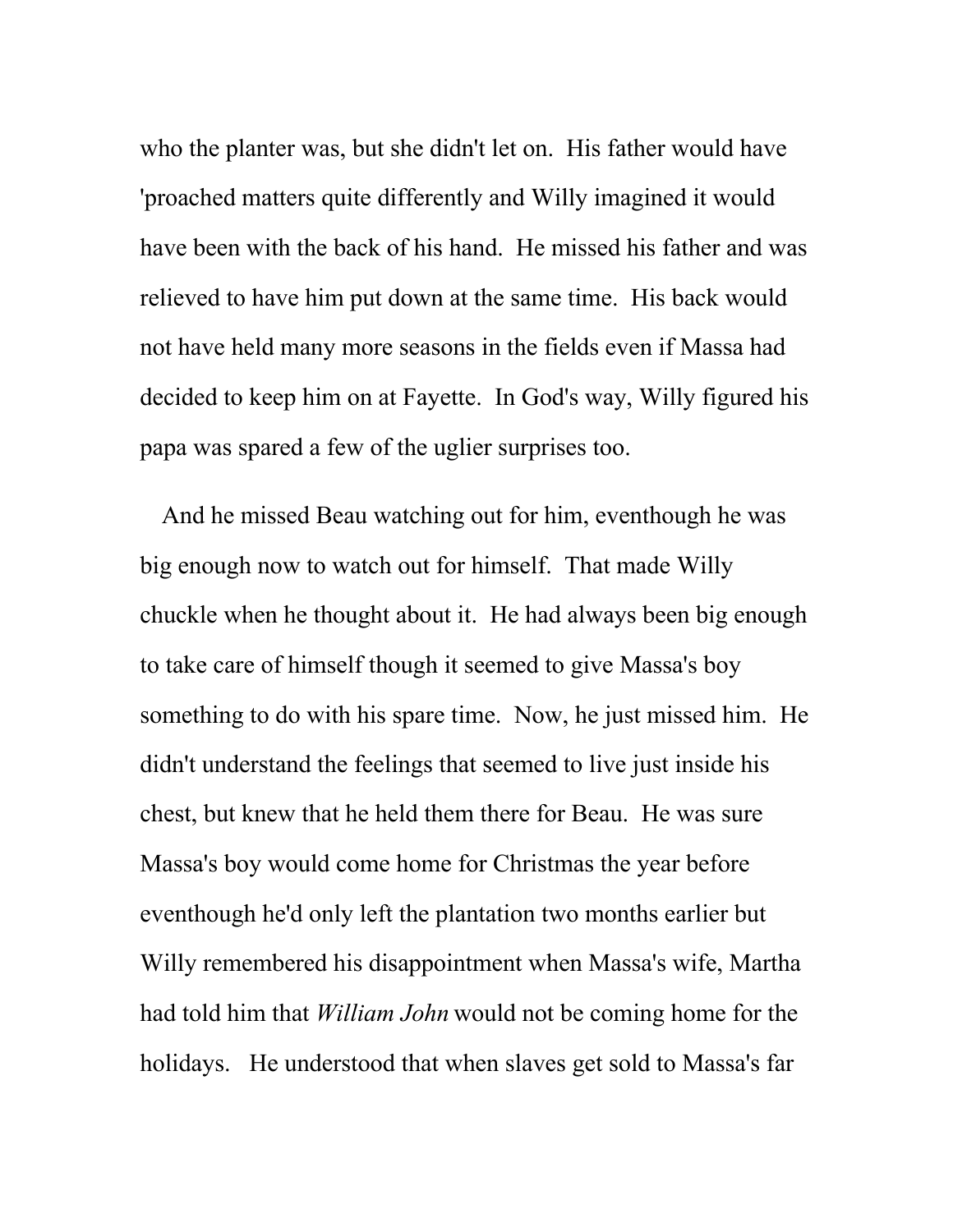away, they don't never come back, but it seemed to Willy that the white man, who could go any place that pleased him, should want to come home every now and then. And everytime Willy thought this way, he had to wonder if maybe the Lil' Massa just didn't want to come back. That hurt those feelings living just inside his chest, more than his disappearance from the plantation. It was one thing to think Beau was sold further down the river without any say, it was quite another thing to think he ran away. Nobody in Willy's life could explain this to him in words or feelings he could understand. He talked to his mama about Massa's family but she was very particular when it came to questions about *that boy* . He sometimes mentioned a rumor or piece of news he had overheard concerning Beau in Augusta to Julia and while she wanted to understand Willy's interest, she mostly wanted him to love her, so acted as though she understood when it was plain for Willy to see that she didn't. Lil Will was the only one on the plantation who seemed to care what Willy was talkin about, so Willy talked to him most all the time. Early evenings after suppertime, with both of their bellies bulging, and before the sun tucked itself in for the night amongst the mighty sour berry bushes and leaning willow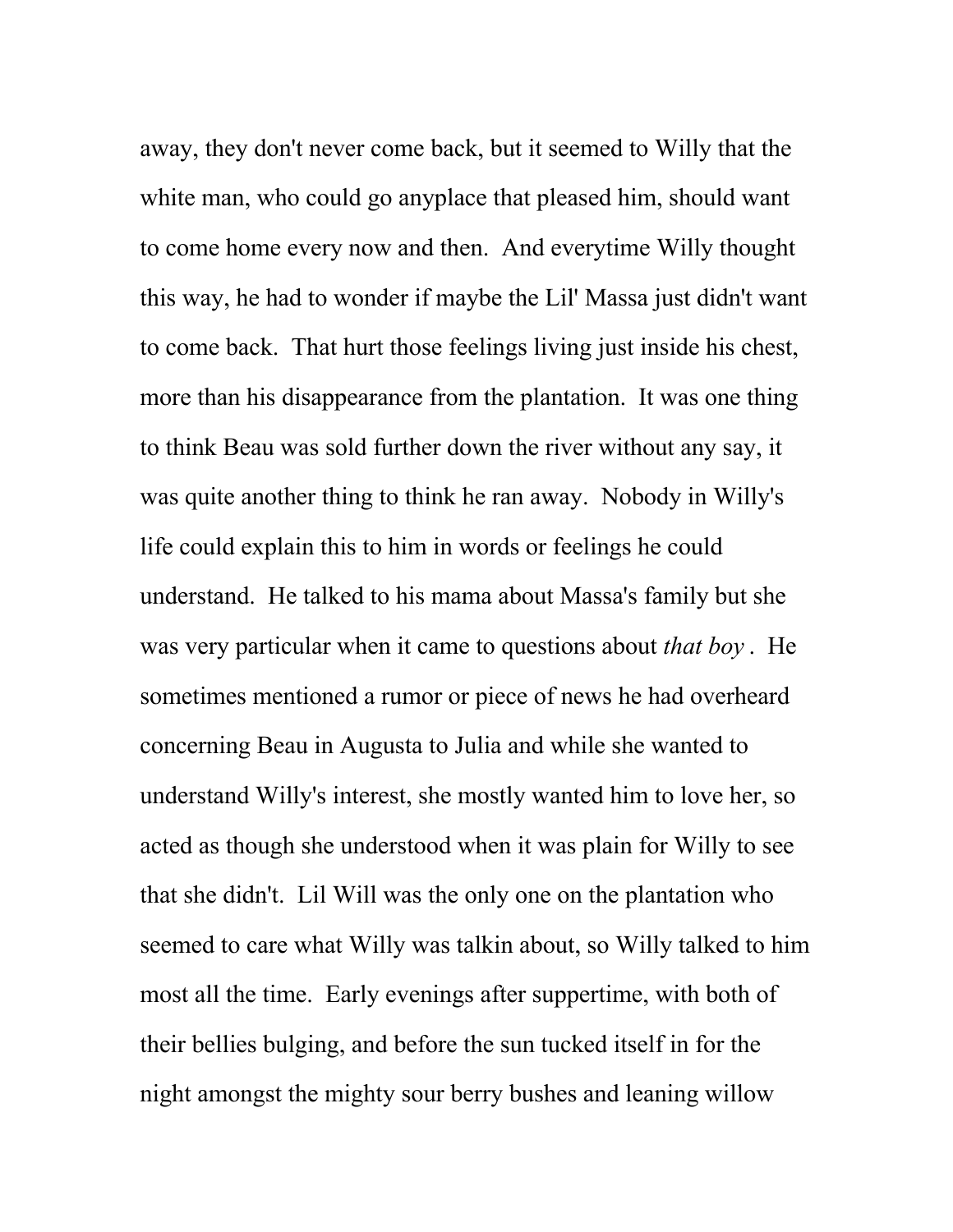trees beyond Line Creek, was the best time for this sort of papa to son talks as far as Willy was concerned.

"Somedays I couldn't tell you, Lil' Will, if I was going to come through this storm or not. There is days, -there *are* days," he corrected himself for the edification of his child, "when my heart is so empty. When I miss Massa's boy even more than the day before or the memory of your grandpa thrashing like a gator in this river. Then I see you or get to hold you and I feel the storm almost breaking. *Almost* ," Willy stressed. "No matter how many times I hold you or find myself laughing at something somebody told me or a good memory that comes back, I'm still a slave. I know my place. And I am angry, -all the time. That's a terrible way to live your life. My papa had promised me change in my lifetime. He said I'd see the day when slaves were no more. He didn't get to see it in his life and the older I get, I think it's best to start passing that dream on down to you. I know things gots to change one day cause really they can get no worse, but I'm afraid I'm out of patience, through with putting up with the white ways and taking the white whippings. If it weren't for you Lil' Will, I might just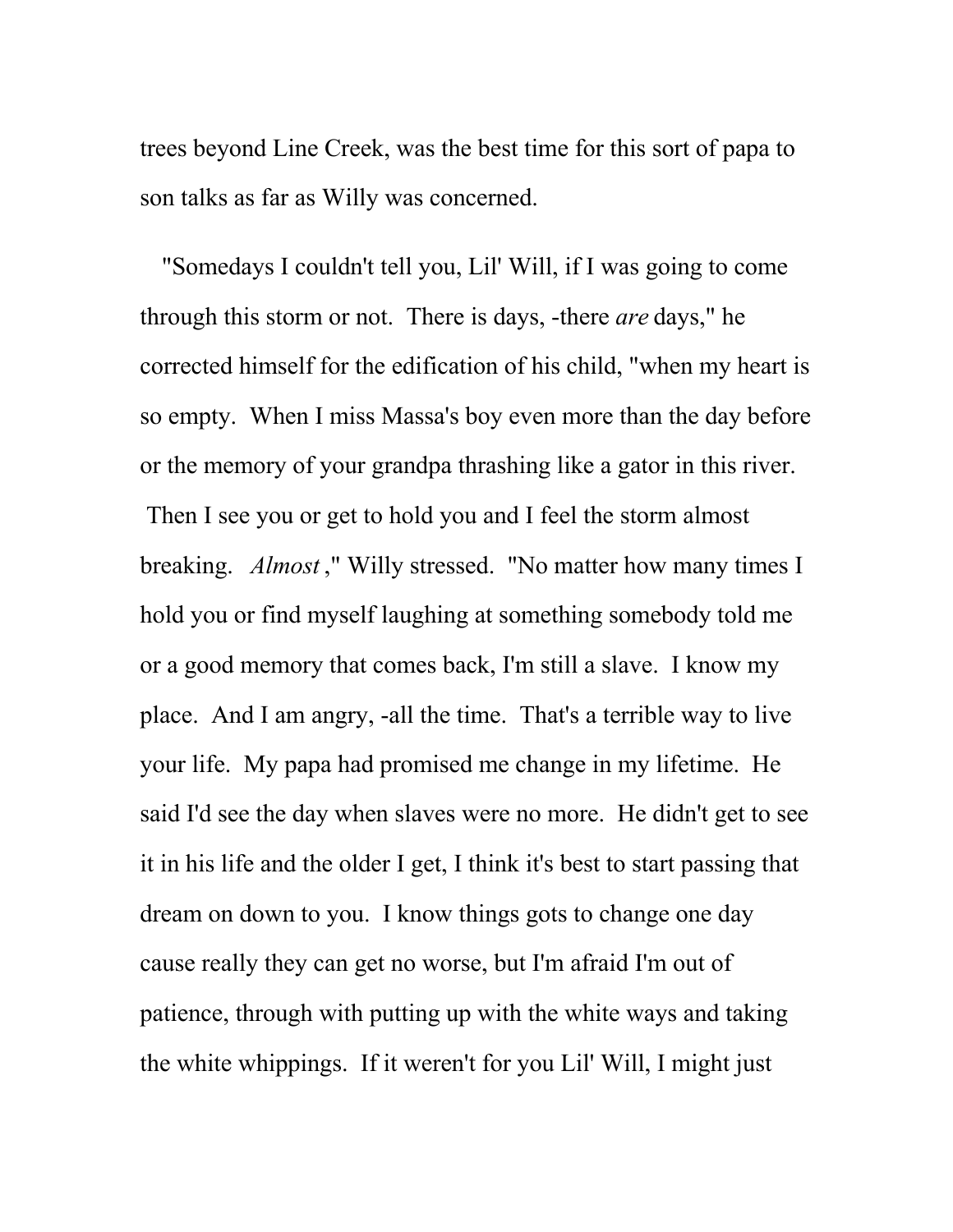plain be through with living if the good Lord gave me a choice. But the Lord don't see it that way, I reckon. Accordin' to the Lord, I'm supposed to be forgiving the Slave Driver for the beatings he gives me, Massa for the work he expects from me, Beau for leaving me...that's a lot of forgiving for one slave to manage by hiself...by *himself* . Himself," Willy repeated slowly, determined to practice the language the way he heard the white folks speak it and the way his mama had helped him every time he asked. "If Massa's boy ever comes home, we'll show him what he's missing and how we be getting along just fine without him. If Massa's boy ever comes home," Willy whispered the words again as a tear jumped from his pumpkin colored eye to splash on the dry cheek of his boy. He squeezed his eyes together real tight then looked up into the purple twilight sky. "If Beau ever comes back," he took a deep breath, "he sure won't catch the two of us weeping after him," He proclaimed, biting down on his lip. Lil' Will threw a pebble into the water and laughed, jumping up and down, already searching for his next stone. Willy had to laugh with his boy, mostly because his boy was too young to have forgotten how.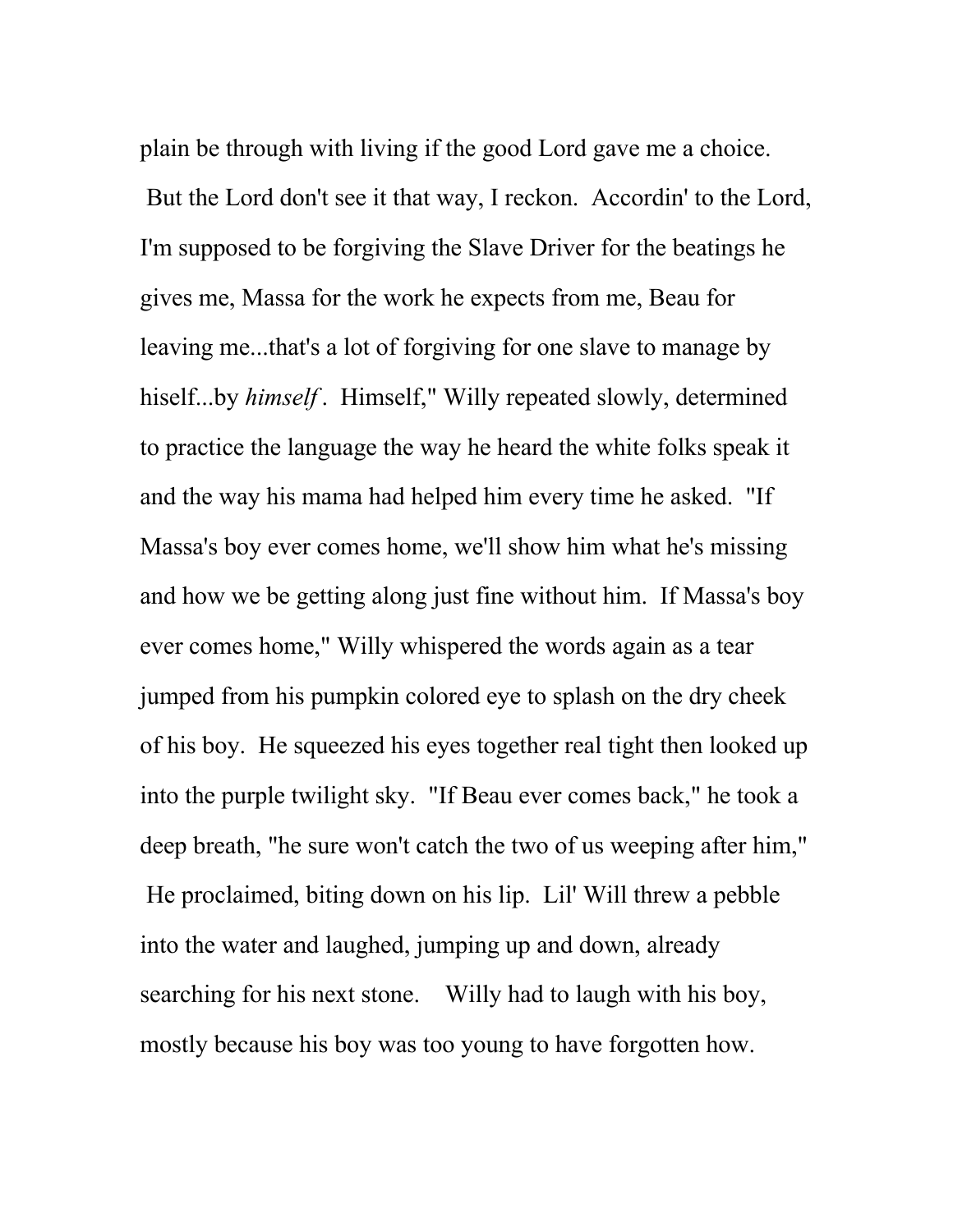Round about the first part of October, Beau received a letter from his mother as he had each of the thirteen months he had been away from the Bradston/Fayette Plantation. But this letter was different from the twelve others somehow and he read it over and over again.

## *7, October 1860, Sunday Afternoon*

## *My dearest Beau,*

*It startles and confuses me to think that a year has managed to creep past us with not so much as a note or visit from you. I realize you must be bitter toward your father and possibly toward me as well for not being able to stand up to the man. My head tells my heart that I have to understand this, though I do not.* 

*Fortunately we have received regular correspondence regarding your development and studies from Mr. Telfair, who assures us that he was correct in suggesting your relocation to Augusta. For some reason that is supposed to be sufficient to still my worries but I am a mother, after all, and usually need to see or hear things for myself. It seems lately that I am not able to get beyond the realization that I gave birth to two sons without somehow feeling I*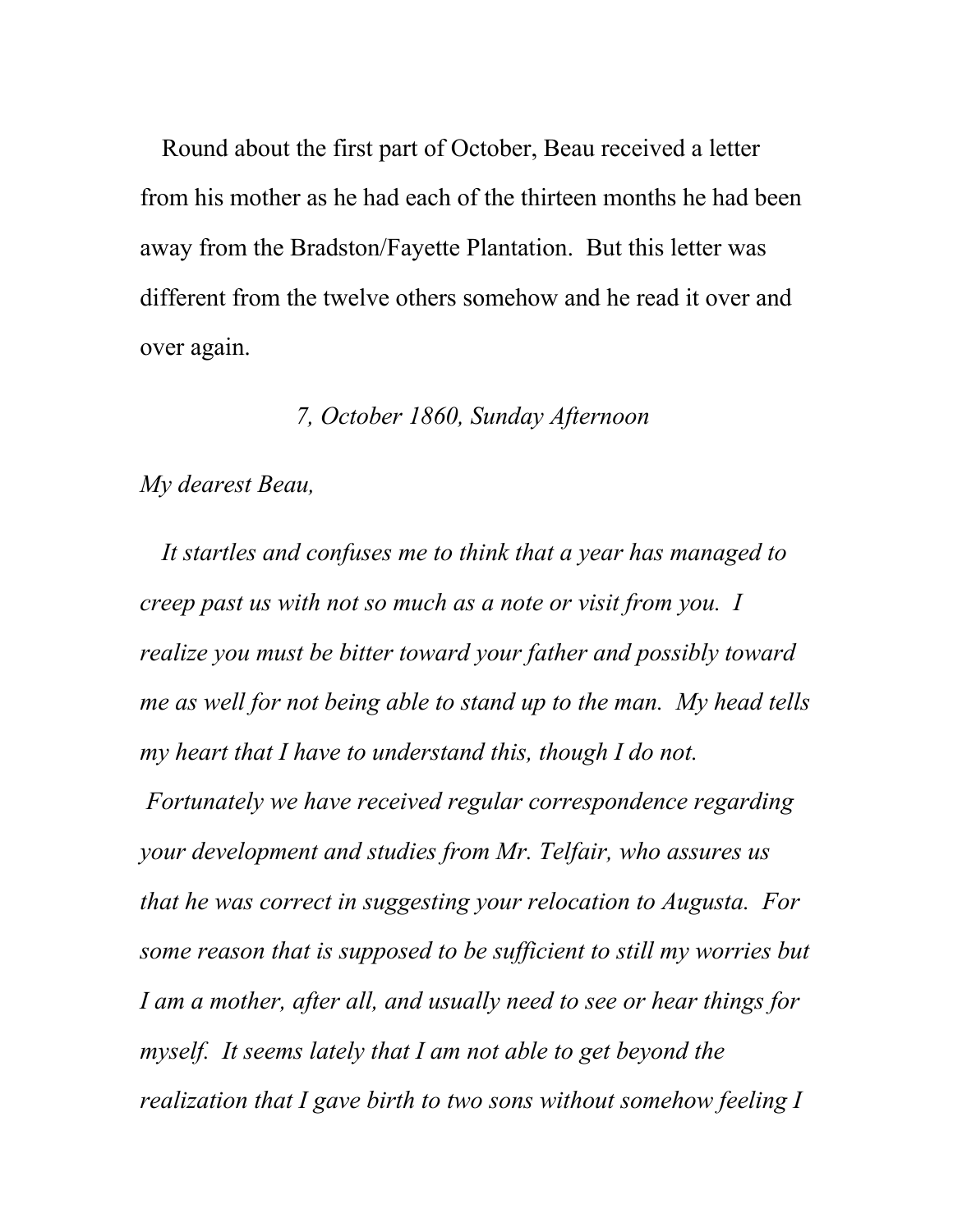*have lost both of them. Please forgive us for being parents and insisting this one last time on what we thought would be best for you before we sent you into the world to make that decision for yourself. You will be a father one day and then you will understand the necessity of your father's actions, but you will never be a mother and for this I pray you will be spared the heartache that only I can know. Like an olde friend, she looks back at me from the mirror on my dressing room table. She is watching me now.*

*You will understand if I repeat myself from letter to letter as things seldom change here. It becomes a renewed challenge to find excuses to write you beyond a mother's longing for her son and I hope you will not find my letters an unpleasant intrusion in your new life. The cotton failed us and did not come in this year. Like me, I am afraid, the ground is exhausted and simply not capable of holding a seed any longer. In my situation I must say I am relieved to be finally rendered unfertile but the soil could be the disaster your father has predicted would befall him, his entire life. As you can well imagine, failed cotton means a new emphasis*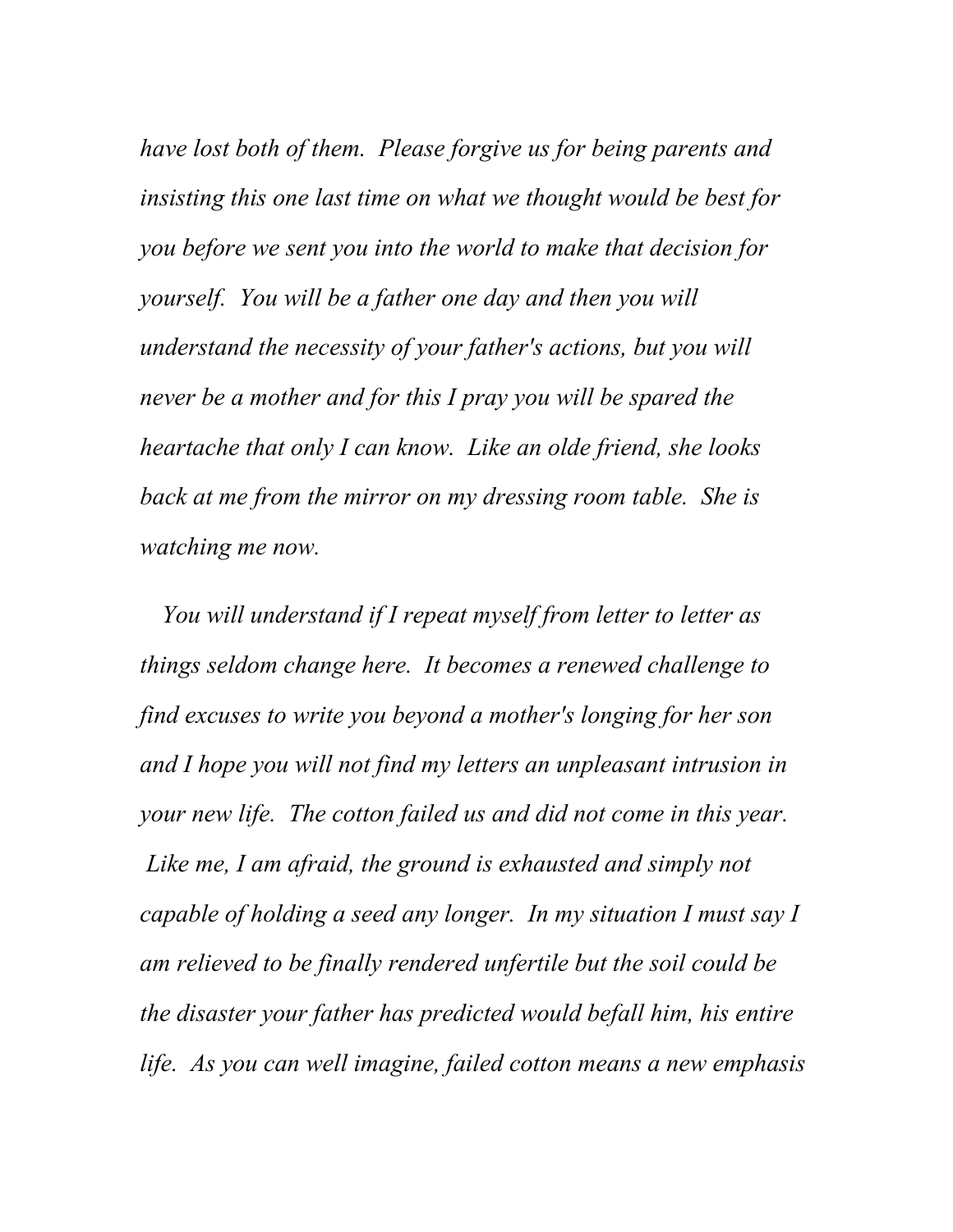*on the fruit orchards, and as you also know your father, I do not have to tell you that this emphasis falls more to consumption than production. I worry so, but I am a wife after all, and while it seems too horrible at times to believe, I see and hear the affects of his efforts to escape this life of troubles, around the clock. I do so miss having a man around the plantation. With my brother acting as your father's best bottle mate, I am afraid we Southern ladies (and I speak of your blossoming younger sister) are helpless and vulnerable. It is my every hope that I have inspired some higher duty for you to return home with haste to safeguard our fragile welfare. For your consideration, we would like you to know that we will be feeling most defenseless three weeks hence this coming Friday as fifty to eighty people converge at the plantation house to celebrate...YOUR SEVENTEENTH BIRTHDAY! I have made arrangements with Mr. Telfair to release you from studies the Thursday prior so that you and he may travel at your leisure. The party is scheduled to commence at Noon on Friday the 26th and I hope you will be willing to put aside your personal anger or resentment long enough to visit your mother. The party, you see, is not for you, but for a mother who is in desperate straits to see her*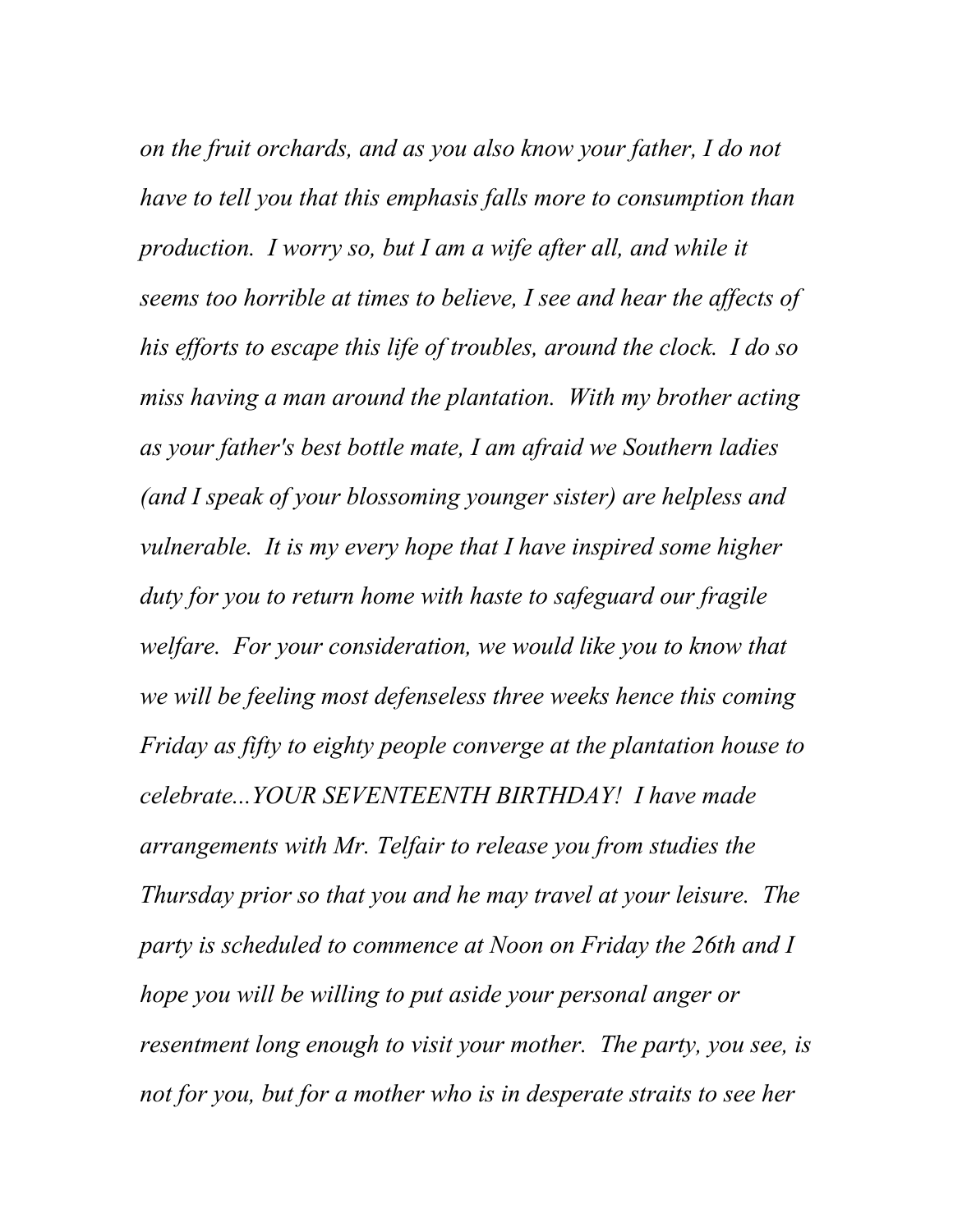*son. Please do not disappoint us as we have surely disappointed you oh these seventeen years.*

## *-Your Loving Mother*

Martha believed that should do the trick as she fashioned an envelope to put it in. A year had been too long to have gone without seeing her boy. She didn't blame her son for the resentment he must surely hold for his father as she clenched a piece of that too, especially when he was drinking which was more often than not, but a mother should see her son every now and then if she could, despite the wedge it would drive between she and the boy's father. She lit the candle for a drop or two of sealing wax and bundled this letter together with the monthly letter she had written the day before for her other son, Beauregard. William Bradston would have liked to think his wife crazy for writing letters every month to her dead boy but he delivered them all the same. For twenty some odd years now, he had promised his wife to take letters to a cemetery she couldn't bring herself to visit, and there he placed them in a box under a rock next to the headstone that listed the dates of Beauregard's birth and death, exemplifying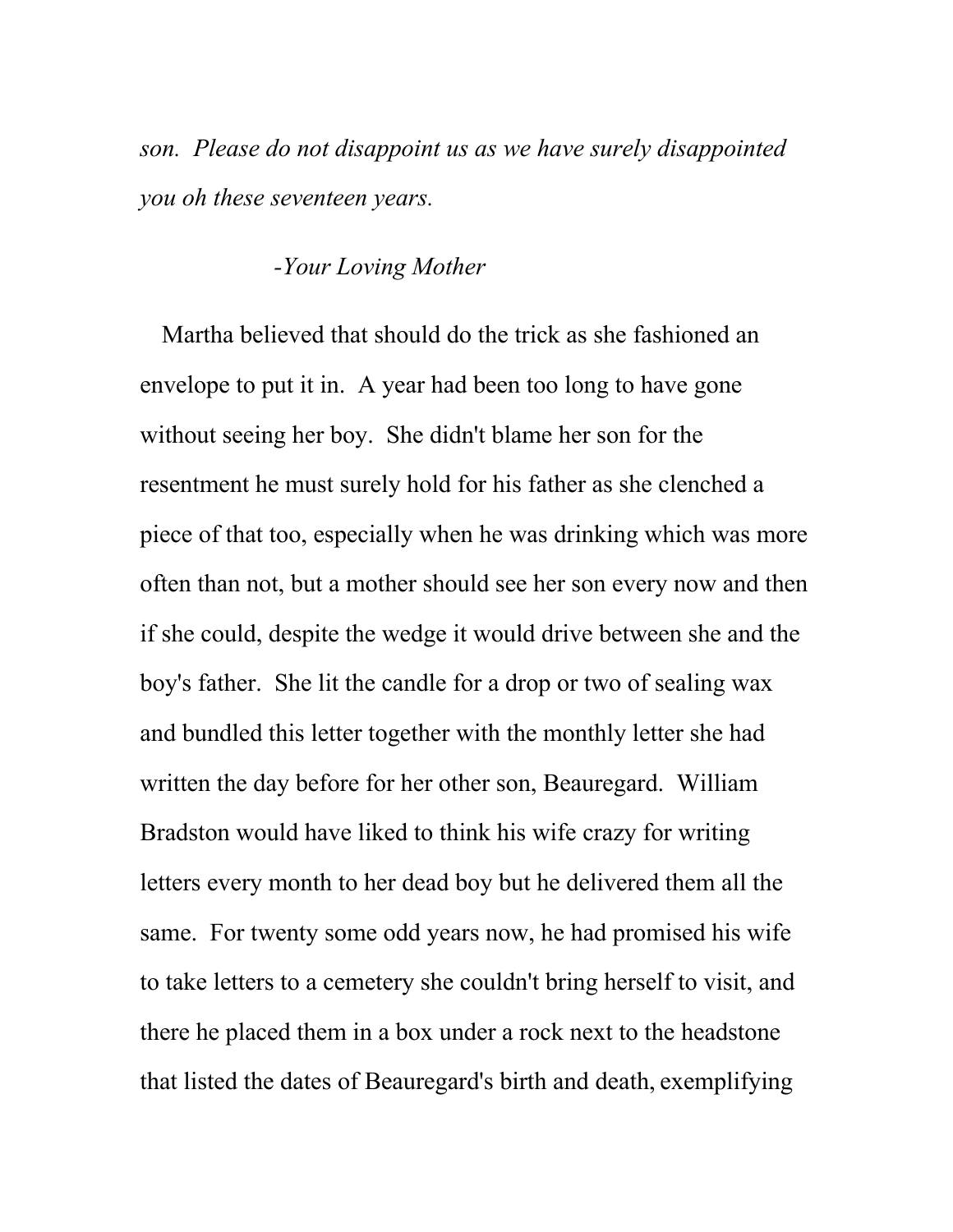the tragically short interval that had happened to occur in between. And in this box that had been regularly enlarged to the proportions of a small crate were stuffed some three hundred letters chronicling a plantation that never changed and a variety of excuses to write here and there, beyond a mother's longing for her son.

This day, of all days preceding it, Martha's inebriated husband chose to make issue of her ritual and today, of all days preceding it, as he quickly learned, was not the wisest day to challenge his wife.

"Woman, it's been over thirty years of this nonsense. For two and a half decades I have buried these letters with the bones of our son, but I tell you now, I have delivered my last letter. If you want him to keep getting this drivel, you are going to have to claw at the cold, cold ground yourself! I have more important uses for my time." For the briefest of moments, Bradston may have thought he had succeeded with his latest ultimatum, though he couldn't see his wife's eyes from where he stood gazing out the window.

And in his stupor she clutched the shoulder of his shirt and spun him around to look into her white face and devil-red eyes and she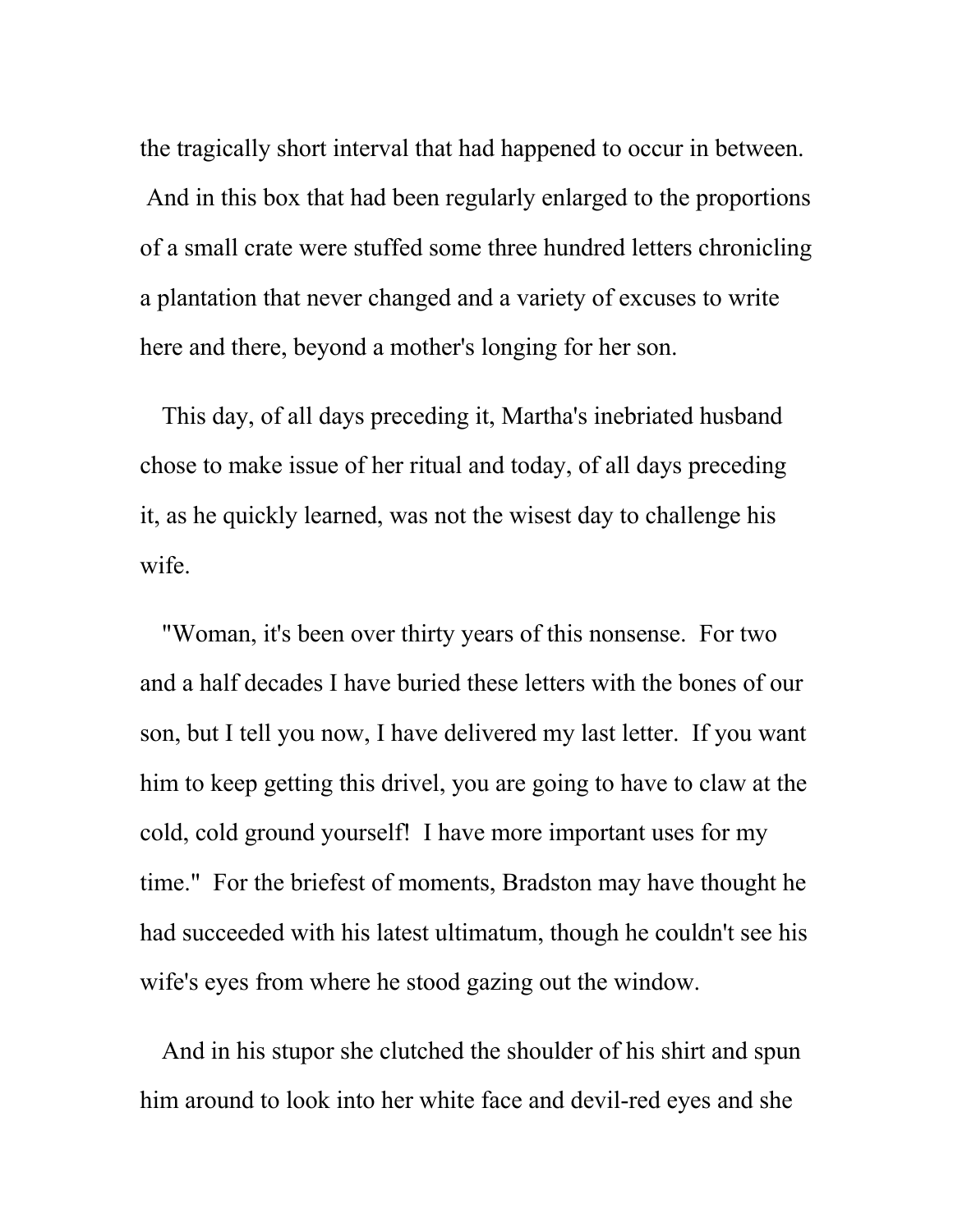said "Writing letters to my sons, dead and missing, provides me the only happiness I know on this God-forsaken expanse of clay you call a plantation. If you take this away from me, you might as well put me into your cold, cold ground because our marriage is just one more of those meaningless things in life that has gone on for three and a half decades too many!"

Of course, Bradston's hand flew because that's what men did in those days when words, crops, women, sons, civility and sobriety had failed them.

Martha faltered some, reaching for the arm of the chair to steady herself, but she refused to fall. She slowly straightened her back, hands naturally attending to her hair, and managed to look her husband in his own bloodshot eyes and said "if you will excuse me," before she turned to leave the side parlor.

"And this other letter," he persisted, waving the envelope in the air. "If this one is inviting William John home for his birthday, I hope you have already taken care of the conditions we discussed," he steadily raised his voice to accompany her into the kitchen.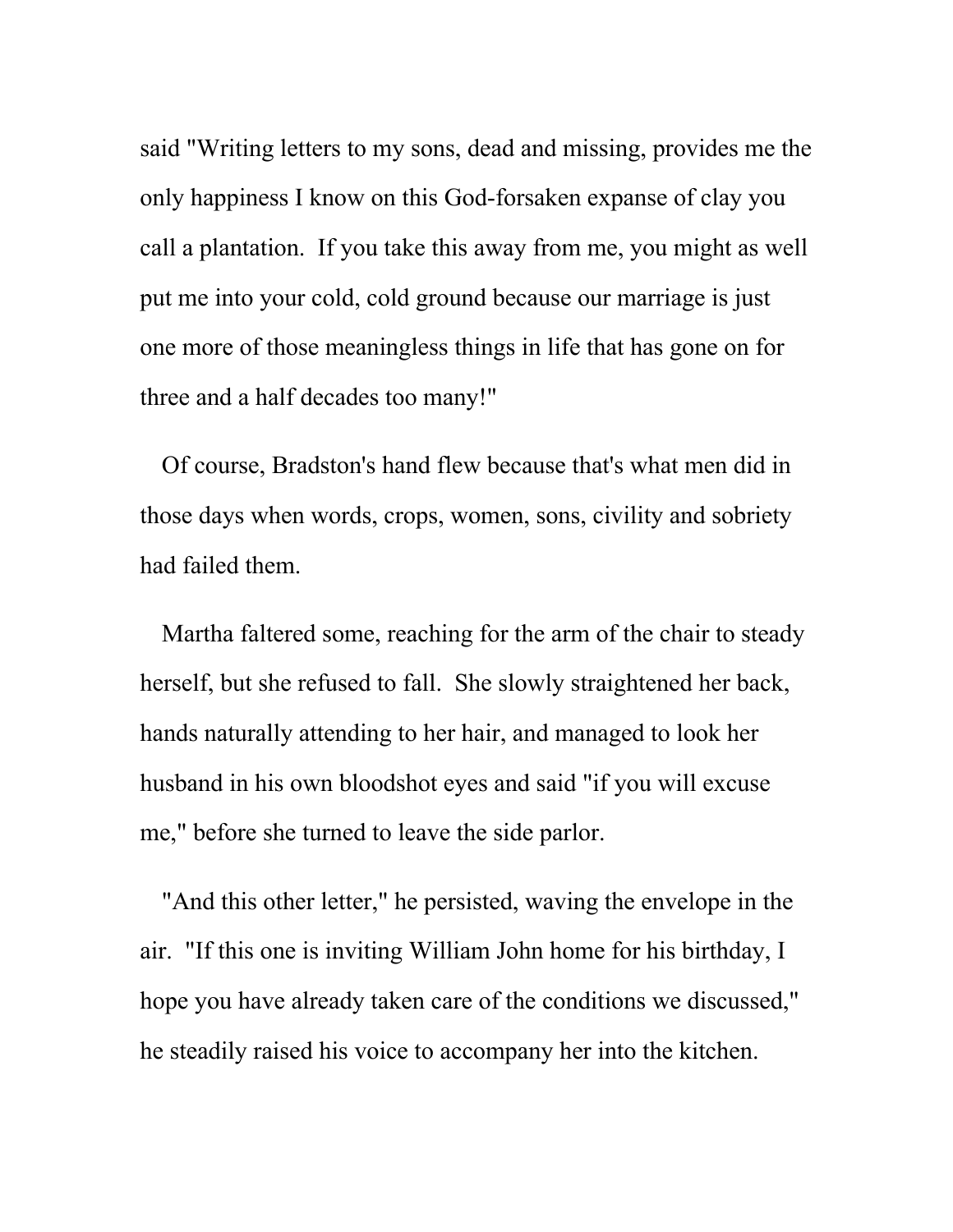She plopped into a chair at the small table directly across from the cooking hearth, her stinging face cradled in her magnolia petal hands. At least he would not follow her in here, she thought, preparing to take consolation from Reina who would try not to let on as though she'd heard the full exchange.

"Miss Martha, have yourself a sip of this fresh lemonade here," Reina spoke tenderly while really having no more feelings for the Massa's wife than she had for the dirt clod at the bottom of the back porch stairs, but pretending just the same.

"Thank you, Reina." Miss Martha always managed decency which called for respect between women if not between their races. "Why don't you take a load off your feet and talk with me a spell," she suggested, revealing the trace of a slight smile between her gradually opening fingers. Reina did as she was told, suggestion or otherwise. "It is sure mighty warm for October, I say."

"Plenty warm," Reina agreed, fully prepared for the worst, which is all the Bradston's had ever given her any reason to expect from them anyway. And bad news from Massa's wife done always followed some passing comment about the weather which was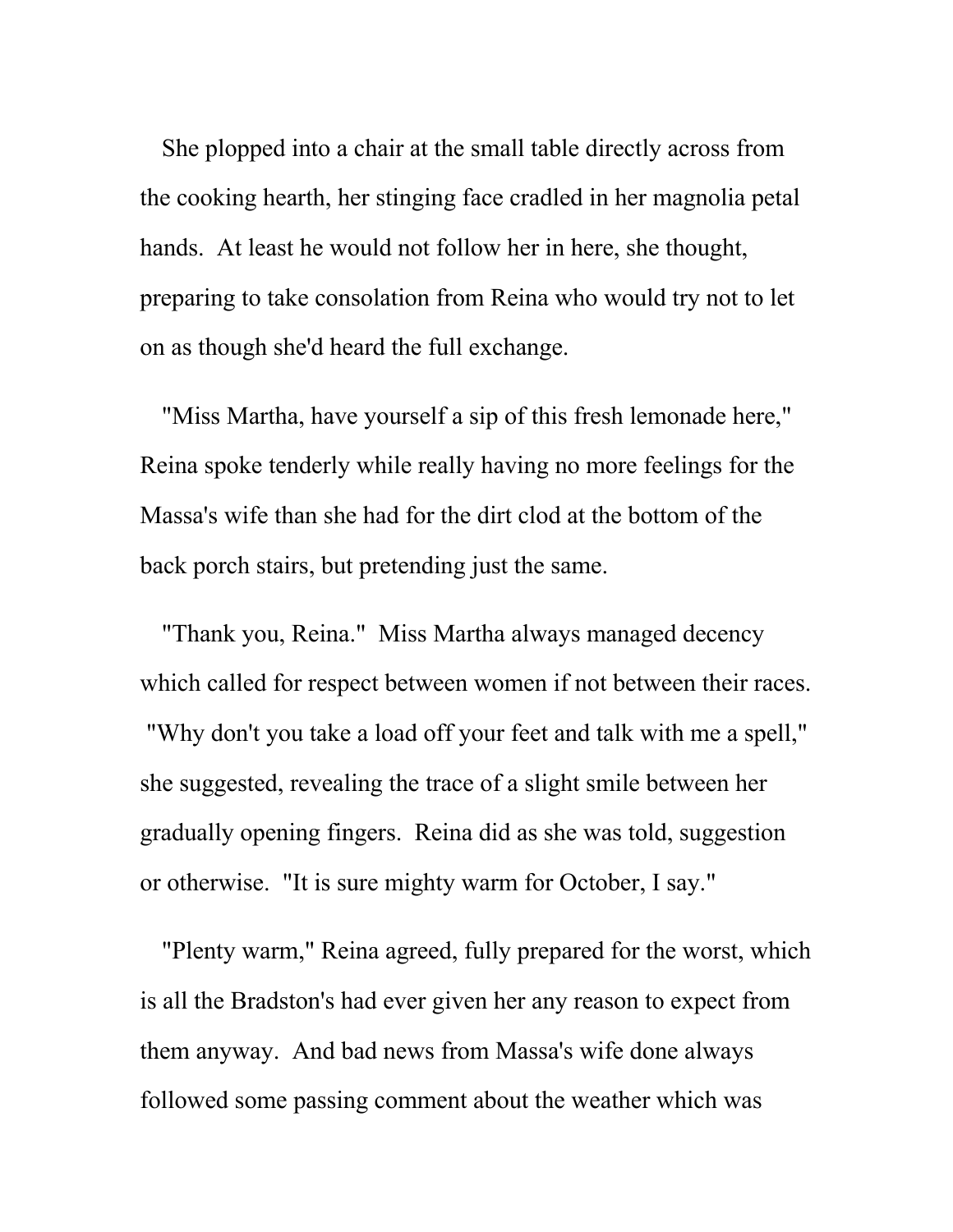truly the only thing they could ever hope to have in common. Reina thought back to that night just over a year ago when she was screaming face down in the grass after hearing those shots down by the river. Miss Martha came up to her then, kneeled down beside her and said *oh my, this ground is cold tonight.*

"There is going to be a party," Miss Martha announced full of resignation. Reina clasped her hands to her bosom wondering if she was finally going to kill her husband, but alas- "You know that our two boys have a birthday approaching." Miss Martha had disappointed her again and all Reina could do was nod her head. "Well, we have asked Beau to come home for that weekend so we can celebrate together, as a family, with our friends. Of course, this is going to be so much work for you and what with it being Willy's birthday too..." she paused. Reina thought of Willy, not because they would have to work on his special day but because he seemed so fond of Massa's boy for reasons she would never understand. It would do that troubled heart of his good to see his friend. Massa's wife continued. "...Master William and I would like you to talk to Willy, on our behalf of course, and explain that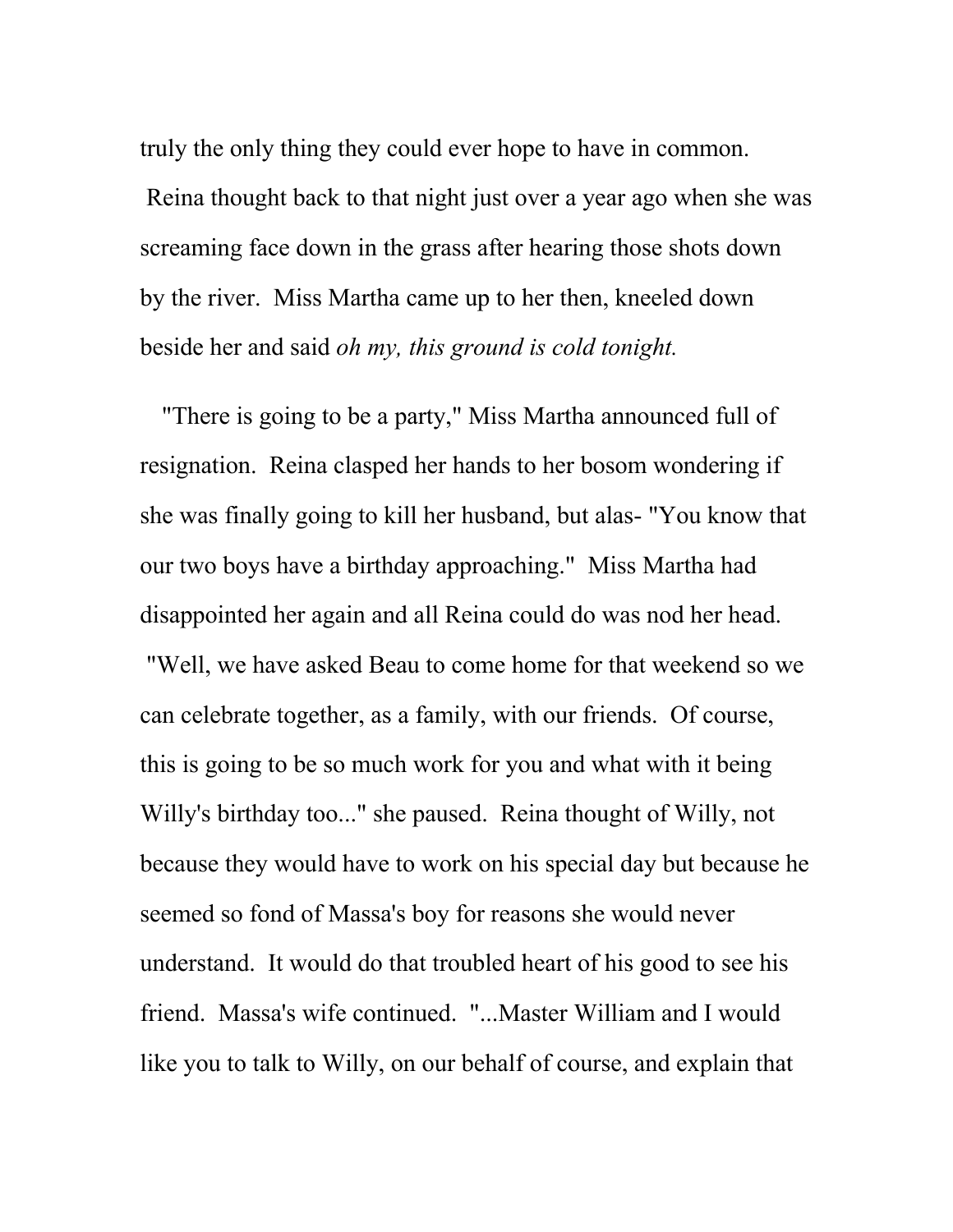we will be sending him to the old McPartlin Plantation to help the new owner with his cotton harvest. Now, this is only temporary measures Reina, before you go off fretting that we're going to be selling your boy." Reina raised her ashen, bony hand to her mouth.

"Reina, you know better than most that this has been a terrible year for us. Loaning Willy to our neighbors who have harvests to get in is the only way we can keep him. Certainly you can see that he is the only hope we have for a Headman next season. Do not think we fail to recognize this." Martha stroked the side of her face that still stung from her husband's blow. She didn't know where she was going with all these promises that kept coming into her head. She had never been much good at playing the strong arm of her husband's law, not with her children, not with the help. At that moment she despised her husband and her life that had been consumed and confined by this plantation for over thirty years. Her mother, God rest her murdered soul, had always said she could have done worse than William John Bradston which Martha had always taken to mean she could have certainly done much better too. It was days like these that conspired to prove her mother wrong. She looked at Reina's drawn and worried face and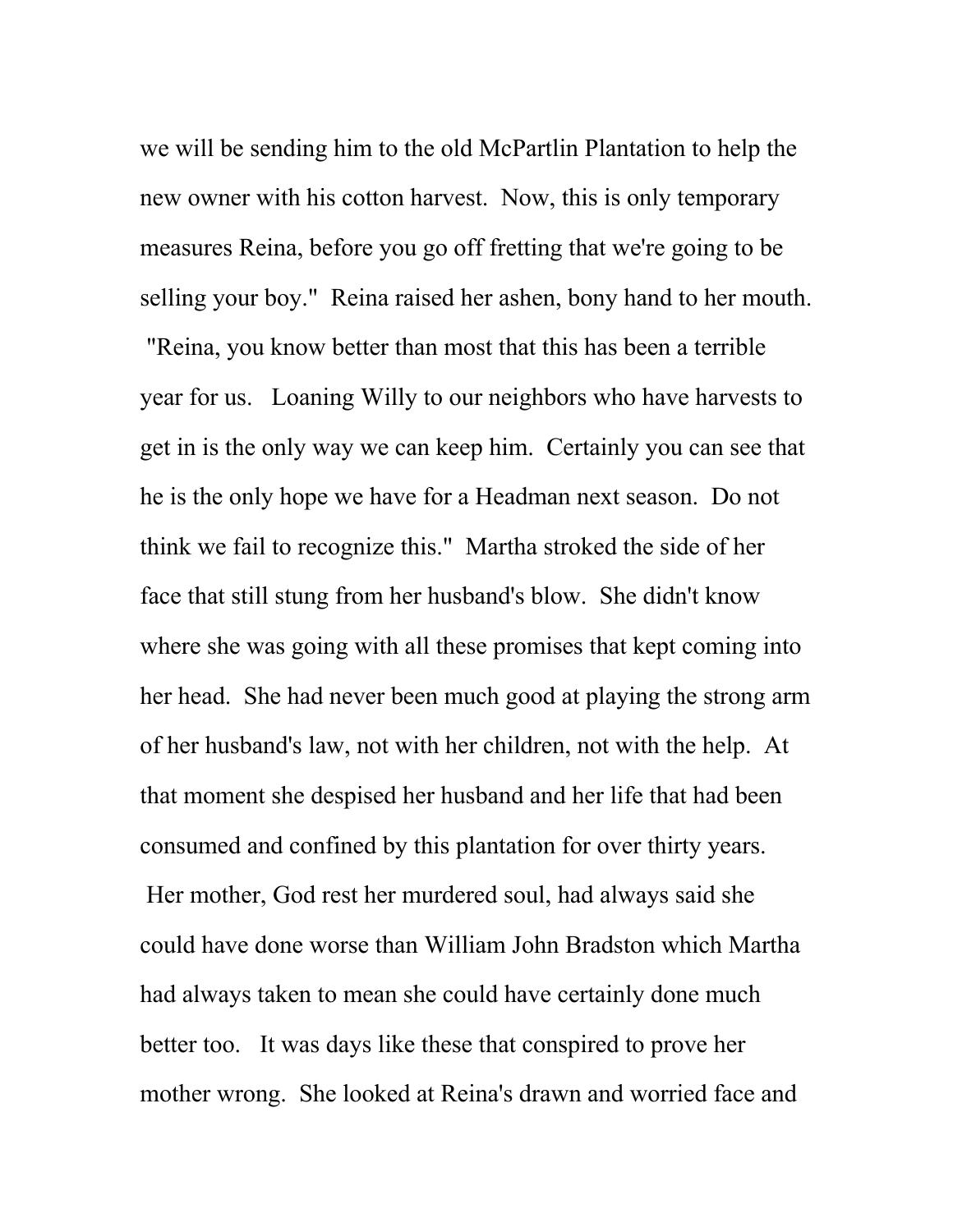decided that this condition needed a woman's touch. "And when Willy has finished harvest at Mr. Ashton's plantation, you can celebrate his birthday here, -in the kitchen of the big house." Martha smiled though it hurt the side of her face. Of all the conditions she was expected to pass down and uphold, she particularly liked this last invention of her own the most.

Reina did not know what to say. She was too old to pretend she was not fooled by their white lies no matter how many layers of promise they came wrapped up in. For the time being she would just have to believe they were not planning to sell her boy remembering from her tortured past how quickly all that could change. "I will let Willy know, Miss Martha," she managed, having to clear her throat in the middle.

"You know, Reina, it probably would be best if you did not mention to Willy that Beau was coming home. Everybody has enough on their minds with this failed harvest to be fretting about something else, don't you think?" Martha stood, her deed complete.

"Yes'um," Reina bowed her head and nervously stirred the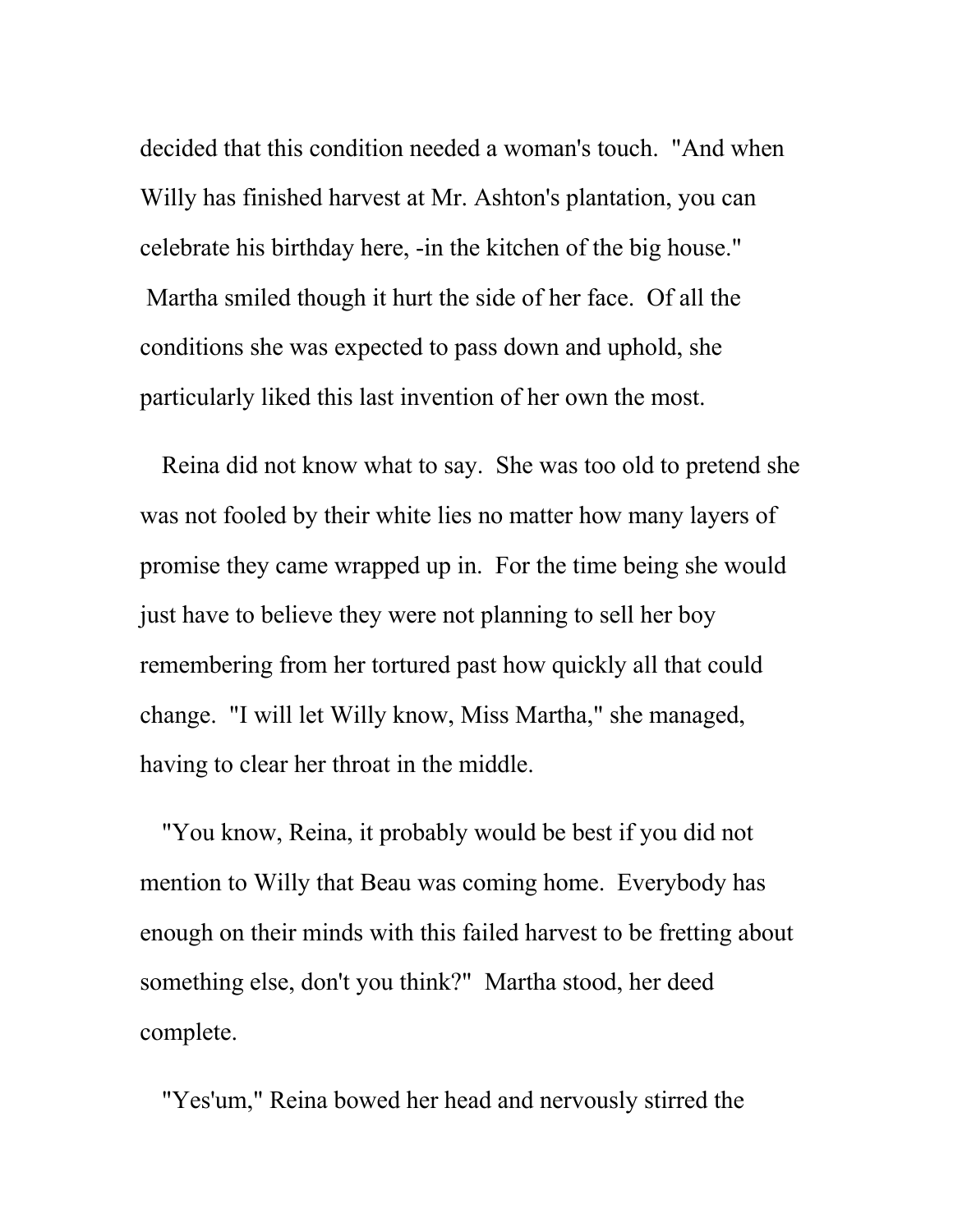lemonade.

Now, Master Stephen Ashton was a young English man, and new to plantation living and even though he purchased the old McPartlin place for the most criminal of prices since the Yazoo Land swindle, he did not know what to rightly do with it. Not wholly convinced that all the indians had been removed from the interior of Georgia, his newly betrothed wife had chosen to spend the first year in England with her parents until her passage and safety could be more greatly guaranteed. But he was a determined man after all, willing to go it alone if it meant forging a new life. His dependence on the small family of slaves that had been part of the asking price and who had taken care of the McPartlin's before she left with the children and he offed himself, was such that he knew he would have to provide for them first if he was to expect any cooperation in return. It likely does not need to be mentioned here that this was hardly the way successful plantation holders had made a filthy tradition of slavery all these many years and it would be but a matter of time before his neighbors, the land or hardship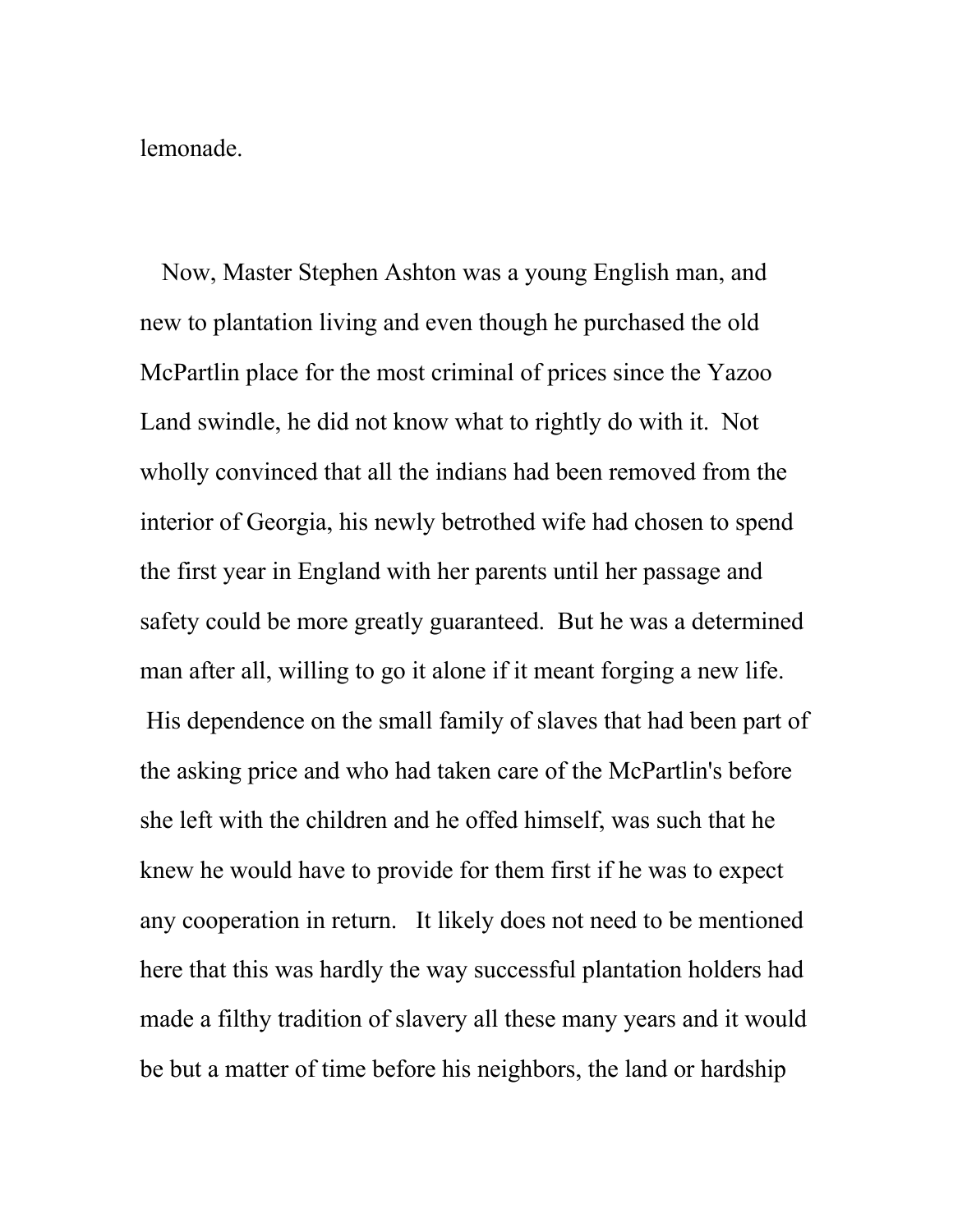changed his ignorant ways. So, even with a crop in the fields so very near to picking time, he set as his first priority the reconstruction of the slave quarters to not only more comfortably accommodate the resident slave family he had purchased but the working slaves he intended to borrow from his less fortuned neighbors. And when the day quickly came for him to fetch Willy from the Bradston's, six miles away, he met him with a shake of his hand and a good long look in the eyes. Willy reckoned he'd only be gone two or three weeks and figured that Li'l Will couldn't grow that much in such a short time. And when the Slave Driver James came running after the horse and wagon as Master Ashton and Willy pulled away from the Bradston barn, asking if he could make use of a Driver to keep his slaves in line during the cotton harvest, Master Ashton grinned and said "I've got Willy here, to do that. Thank you, though." Willy couldn't help but smile and made sure that damned Driver saw him smilin' too, as they rolled over the road toward Line Creek.

At first, Beau did not know what to make of his mama's letter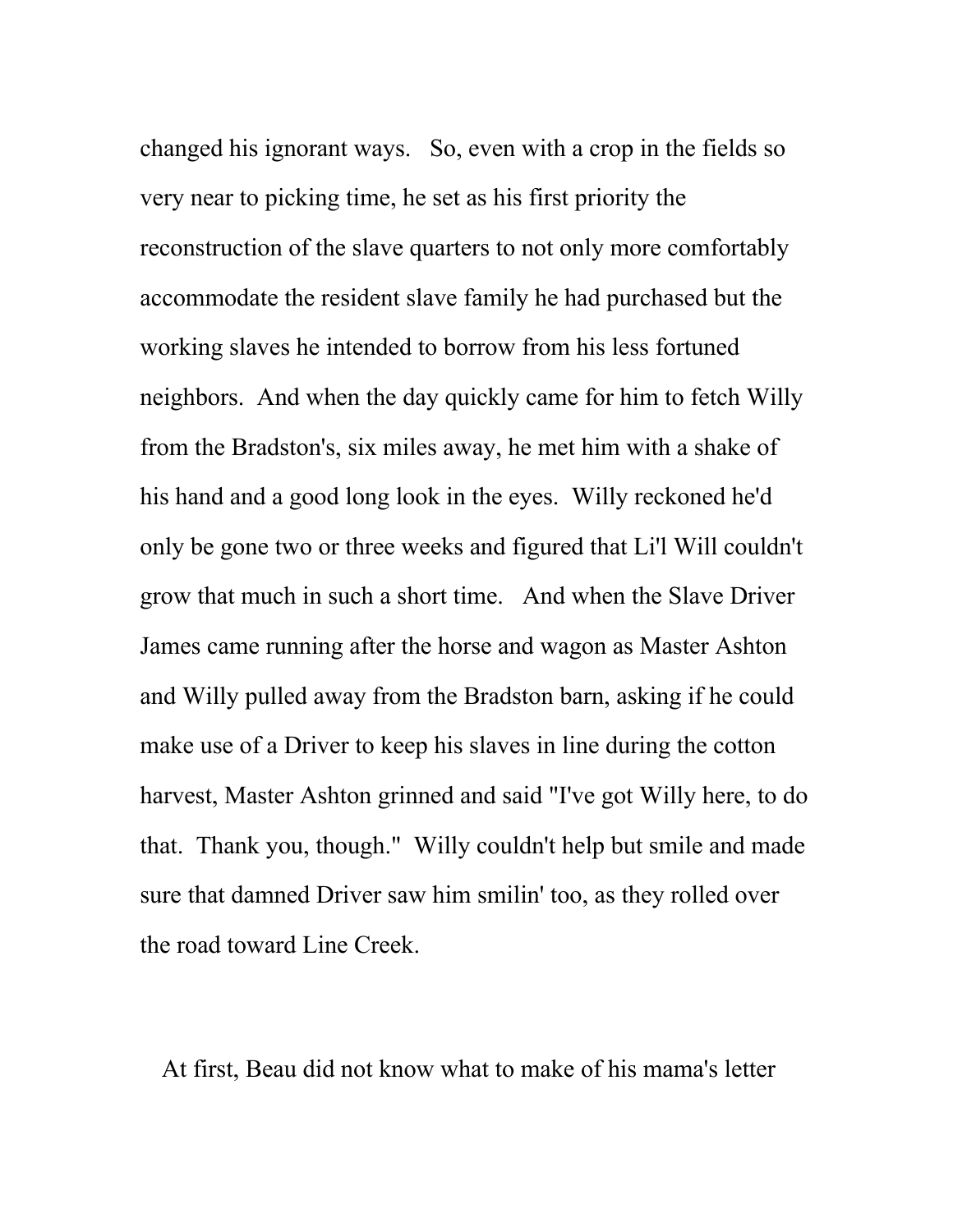inviting him home for his birthday. Christmas had come and gone without an invite, then Easter. Rachel was nearly twelve by now and he feared he didn't know her anymore. And Willy. The only reason he had read every word of her letters was for some mention of his life long friend. In thirteen letters, three hundred and seventy-eight days, there had been none and this letter was to have been no different. But with an invite home, Beau thought quietly to himself while Magnus read a book on the other side of the room, he could finally see Willy for himself. It didn't seem right to ask Magnus to take him home in all these months mostly because it had not occurred to him to even consider going back until they had asked him to. In the first months, his temper was so hot that his father would have had to beg him to return, but time had a way of chiseling back the hard steel edges of resentment. Time and his memories of Willy. If he could have managed even one of the thousand escapes he had daydreamed over and over in his mind, to the cave of discovery where he could touch, yet even embrace his friend once more, Beau would have done anything. He would have walked the distance in his bare feet or slipped away in the night hanging on the under-carriage of a railway car, if he had thought it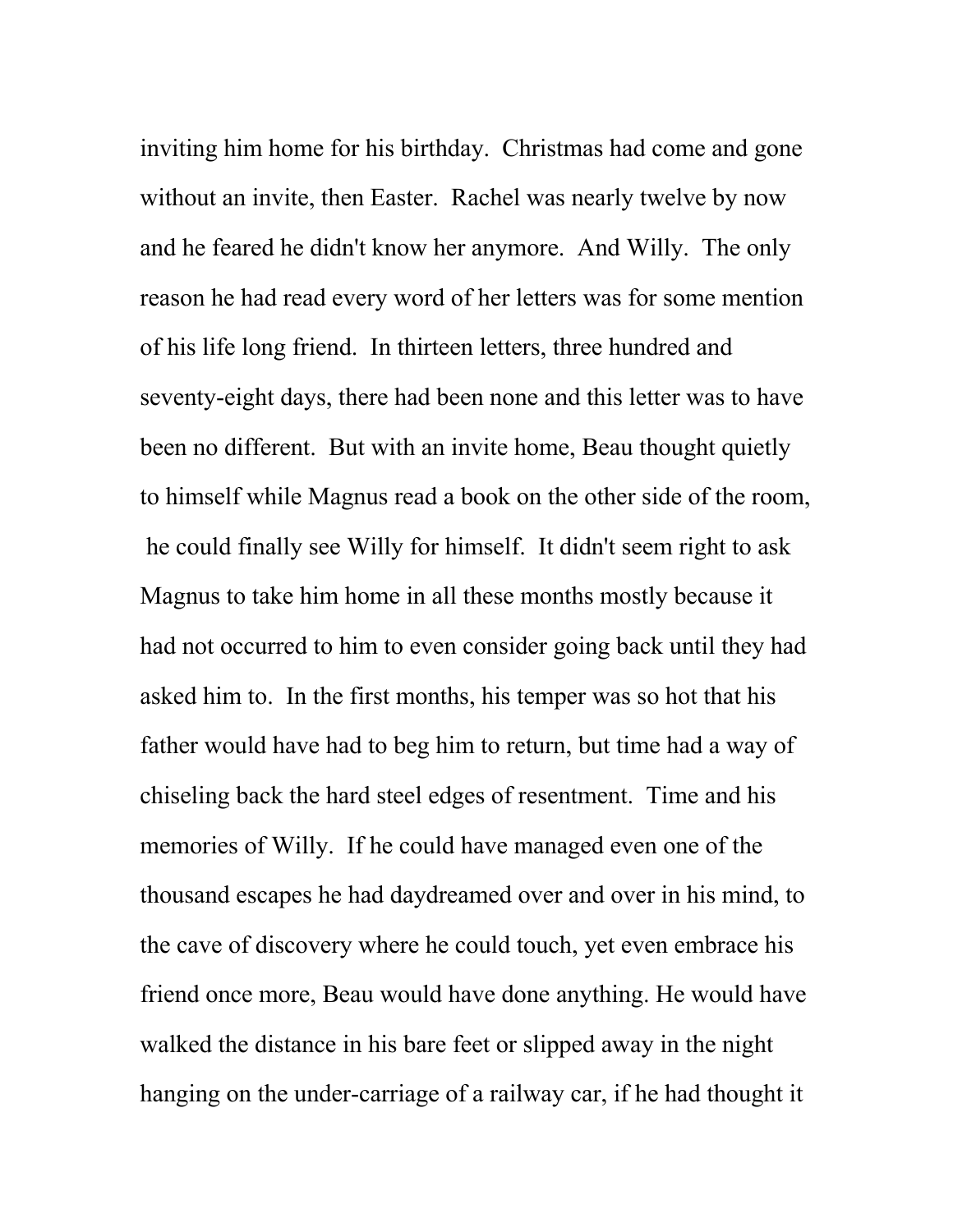would have made any difference in their situation. And just as he prepared to overcome his indifference toward his tutor now as it was clear he would need the accompaniment of Magnus who had access to the carriage and two horses, he realized that in the months ahead, his coming of age would afford him such privileges and responsibilities without the necessity of this go-between. It seemed to Beau that Magnus was already becoming quite aware of the dwindling control he would have over the young Bradston's life after he turned seventeen. Still, Beau's father had made it known that he was not expected back at the plantation until after his eighteenth birthday and if Magnus were to have things his way, Beau would enroll in a fine southern school well within his reach and never go back to the Bradston Plantation at all. Beau rather had his sights on New England if it came down to this. The Lady Everlee Chartreuse had already promised to get him on at the mercantile after his birthday and even help him with the extra expenses in order to get him as far away from the south as she could afford for a decent education. The Lady Everlee despised the very south her character so effectively emulated but she was tied here, by her mother's money and by her grandfather's money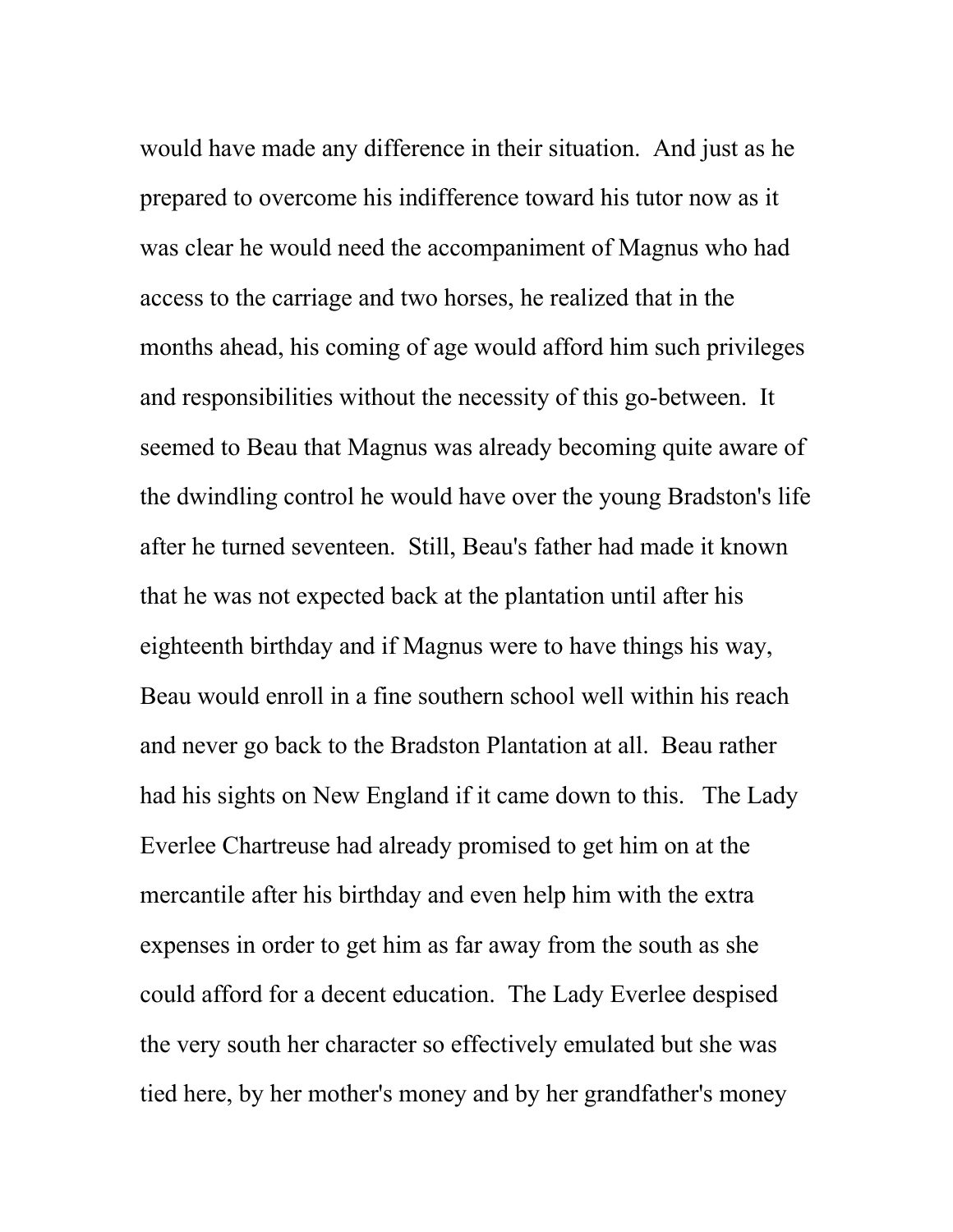before that. She could never leave but through the hopes and aspirations of another. She was very fond of Beau and seemed to know his heart better than others, certainly better than her own friend, Magnus, but that was only because Magnus tried so darn hard and took such matters too seriously. Lady Everlee, who lay claim to having all of Creation figured out, realized from the start that young Beau's heart, surely beat for another and all of the manipulations of a schooled tutor weren't about to change that. She had tried to dissuade Magnus from his designs but knew there was no changing that either. So she held court; listening first to one then the other rant about this or pine for that while attending to the developmental challenges of the Dresser. She was a mother really. That is where her training and destiny converged; -to heal the afflicted. She was doing God's work, charged with raising the outcast orphans of this wretched land they called the gentile south. She had collected herself a family, as naturally as bees gather pollen or live oaks cultivate Spanish moss. Lady Everlee considered herself fortunate while she observed countless others around her who had not found their lots in life quite so effortlessly. Sure, hers was a double life what with the hours *he* put in at the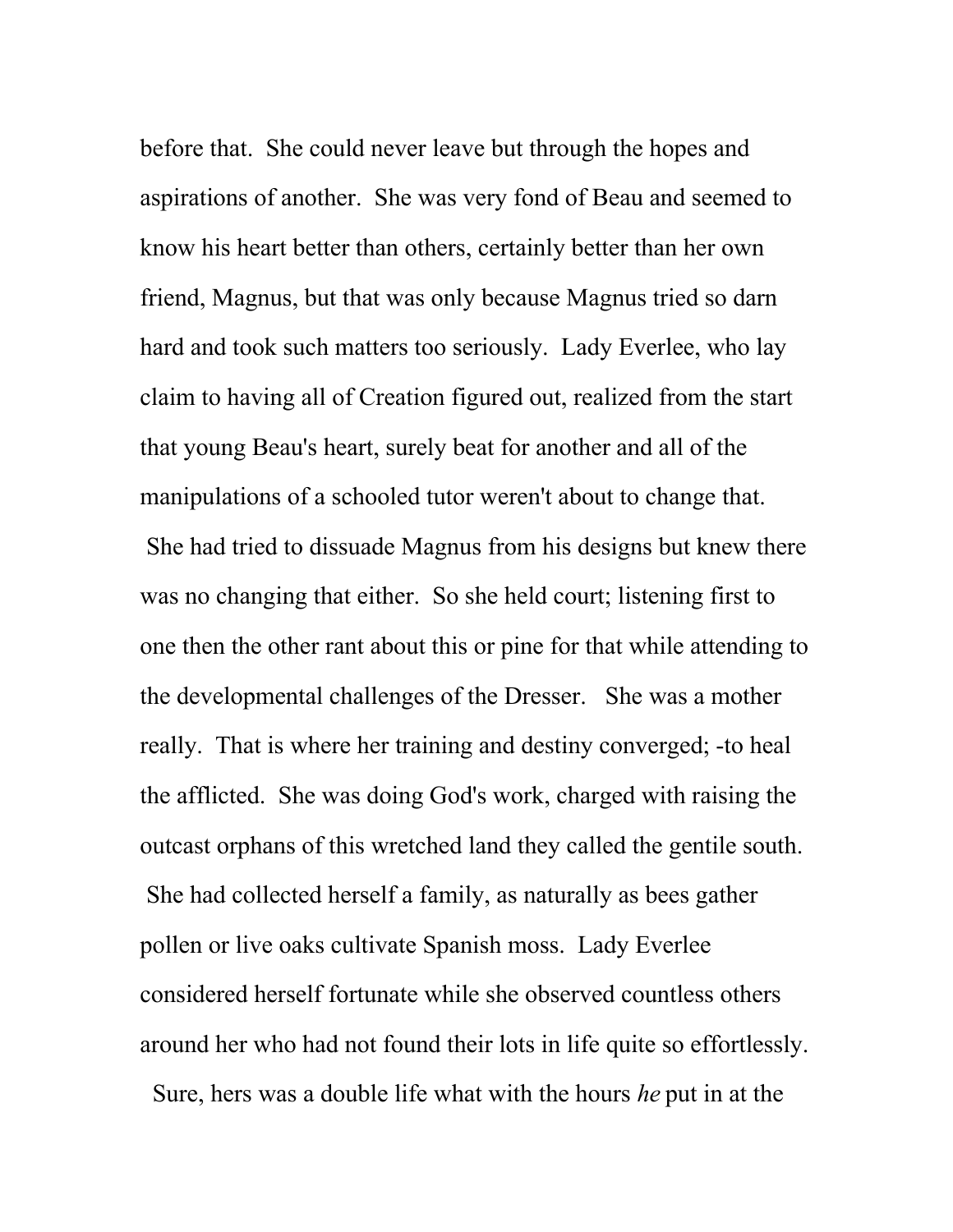Bakery before *she* became the Lady Everlee Chartreuse around suppertime, but she considered that another blessing as well. Most folks she knew were put on this earth to live one life while she managed to cheat Creation out of two.

"I am upstairs," he hollered down to his dinner guest freshly arrived. "I could use a hand with these buttons, too," she whined a bit more lady-like.. Beau took the steps of the grand staircase two at a time. It was only recently that he had been invited up to the *transformation chamber*, as the Lady Everlee liked to refer to her closets. Usually, he had waited downstairs with Magnus while the Dresser made her presentable and the suspense was allowed to build to dramatic southern proportions. She never wore the same dress twice unless it was requested, just like her consummate mother. But more and more, this was becoming their time and Beau treasured it like he idolized her. Clear as he could tell, The Lady Everlee had been judged plenty in her life which was precisely why she took great measure to insure she made no judgement concerning anybody else.

"Hello, Lee!" Beau burst into the dressing room. The Lady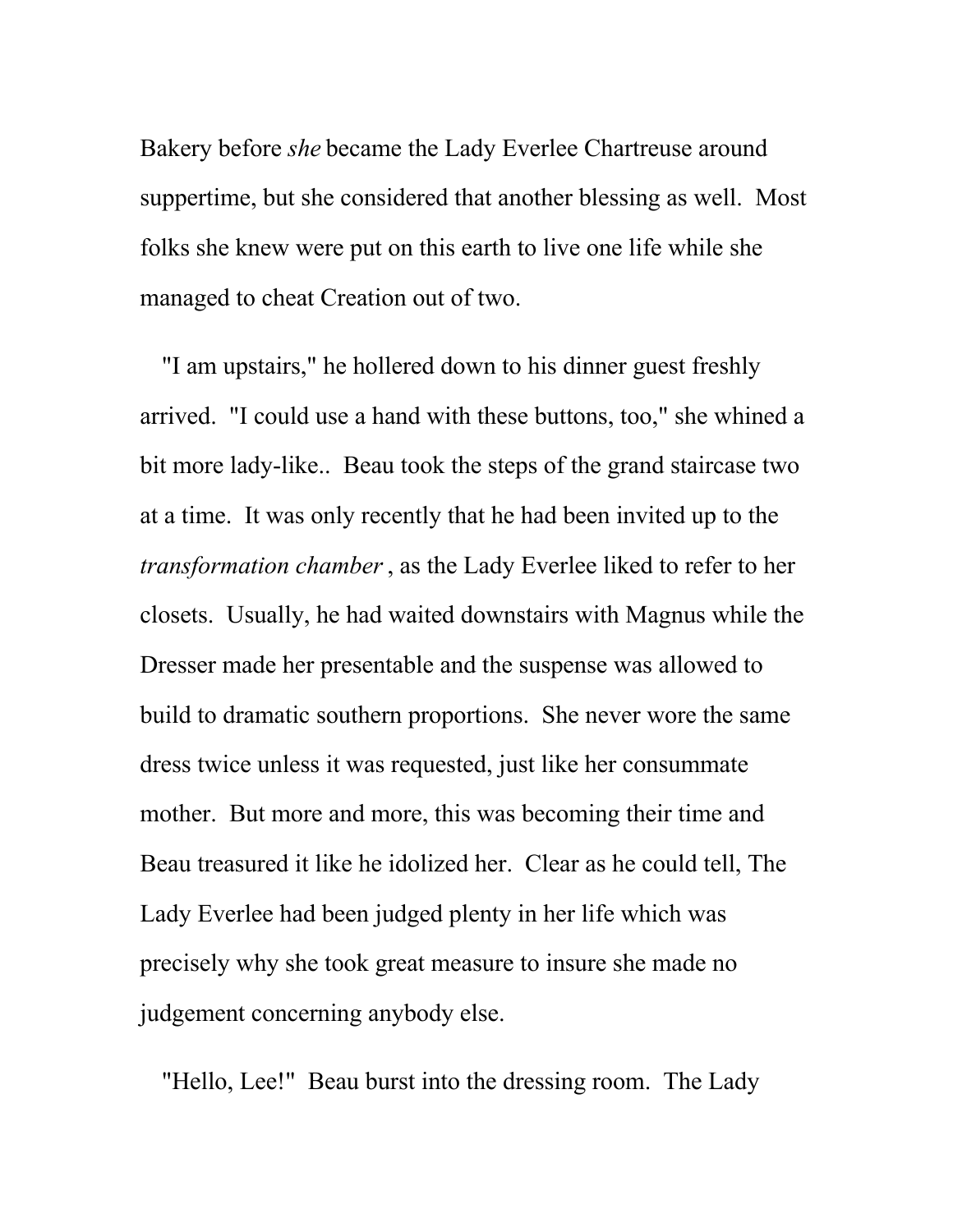cleared her throat indicating she was further along in the transformation. "-I mean *Ever*lee," Beau corrected himself with a bowed head.

"What are you so excited about? I haven't seen this much life in you since you got here."

"That's because I received word from my mother that I can come home. I can leave Augusta," he exclaimed to her obvious dismay "-but only for the weekend" he added quickly to spare her feelings. "It's my seventeenth birthday coming up. There's going to be a party."

"Won't that be fetching," the Lady snarled, having already voiced her disapproval of any father who shirks his responsibility by sending a child away to be raised by somebody else.

"I know," Beau acknowleged his self betrayal, "but I'll get to see Willy," he longed for her approval, lending his hands to the back buttons she couldn't reach.

"And what does Magnus have to say about all this?"

"He grunted but he'll take me. What choice does he have? My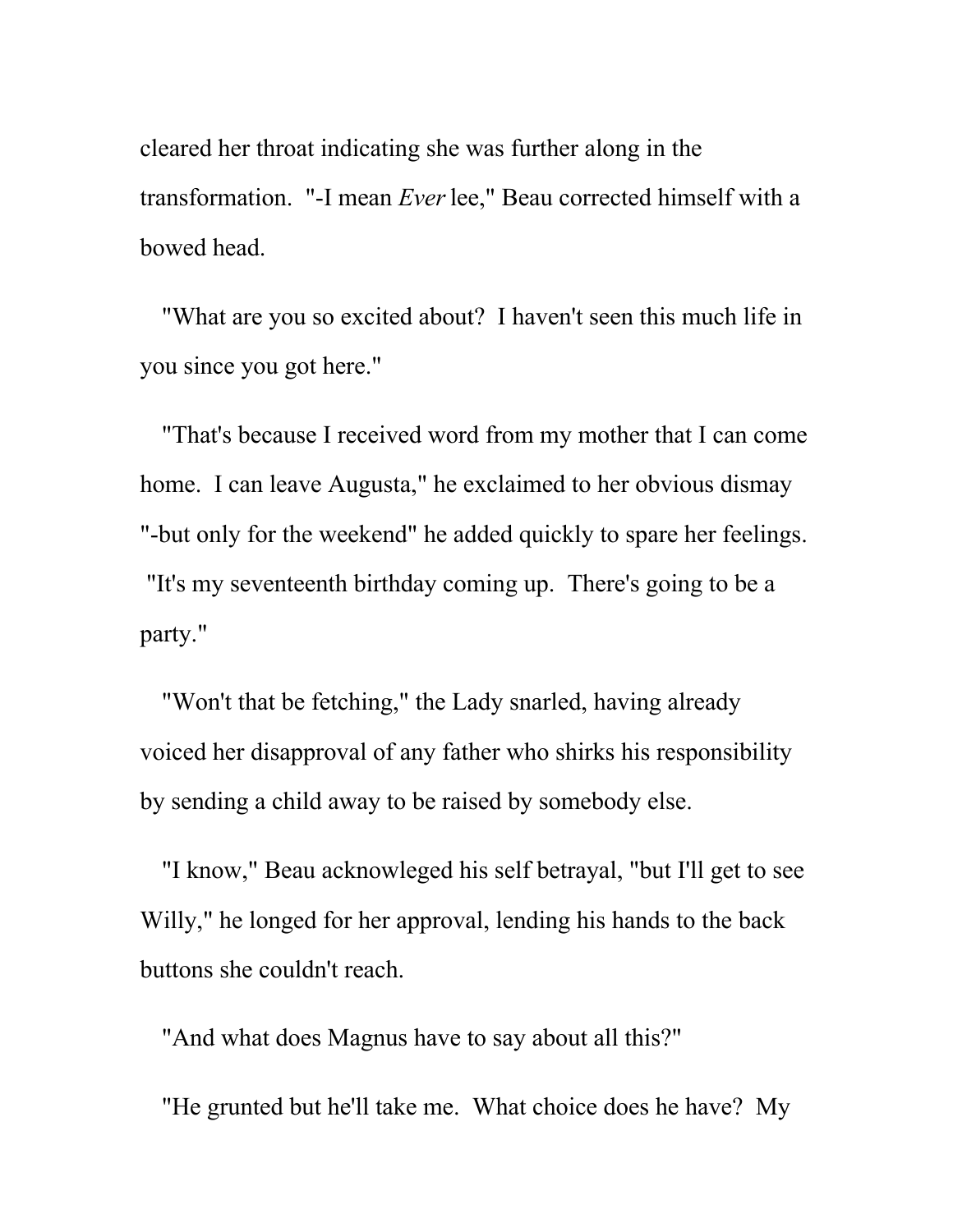parents own him more than they own Willy, which is the biggest reason I could never totally trust him." Beau watched her paint her face as intently as though he were watching a glass blower or a portrait artist. And brush by brush and blow by blow of talc powder, Lee retreated into hiding for the night. "Say, what would you think if we really threw my parents off my scent and I brought a girl home,

-someone I pretended to have an interest in?" Lady Everlee's eyes grew gigantic in the oval mirror on her dressing table. "Seriously! They would think that sending me away had worked and they wouldn't pay me any attention as I snuck off to see Willy. I would be asked home more regularly if it turned out that I was normal after all. You would get out of Augusta every once in a while..."

"Me? Where did that idea come from?" she shreiked. "I am most certainly not dressing up in my finest brocade to visit some backwater drunkards in the middle of Georgia! Inbreds like them find out what Lady Everlee is packing under her corsette and I would not have to worry about tucking it ever again. No thank you." Just then, Magnus arrived downstairs. She tossed him a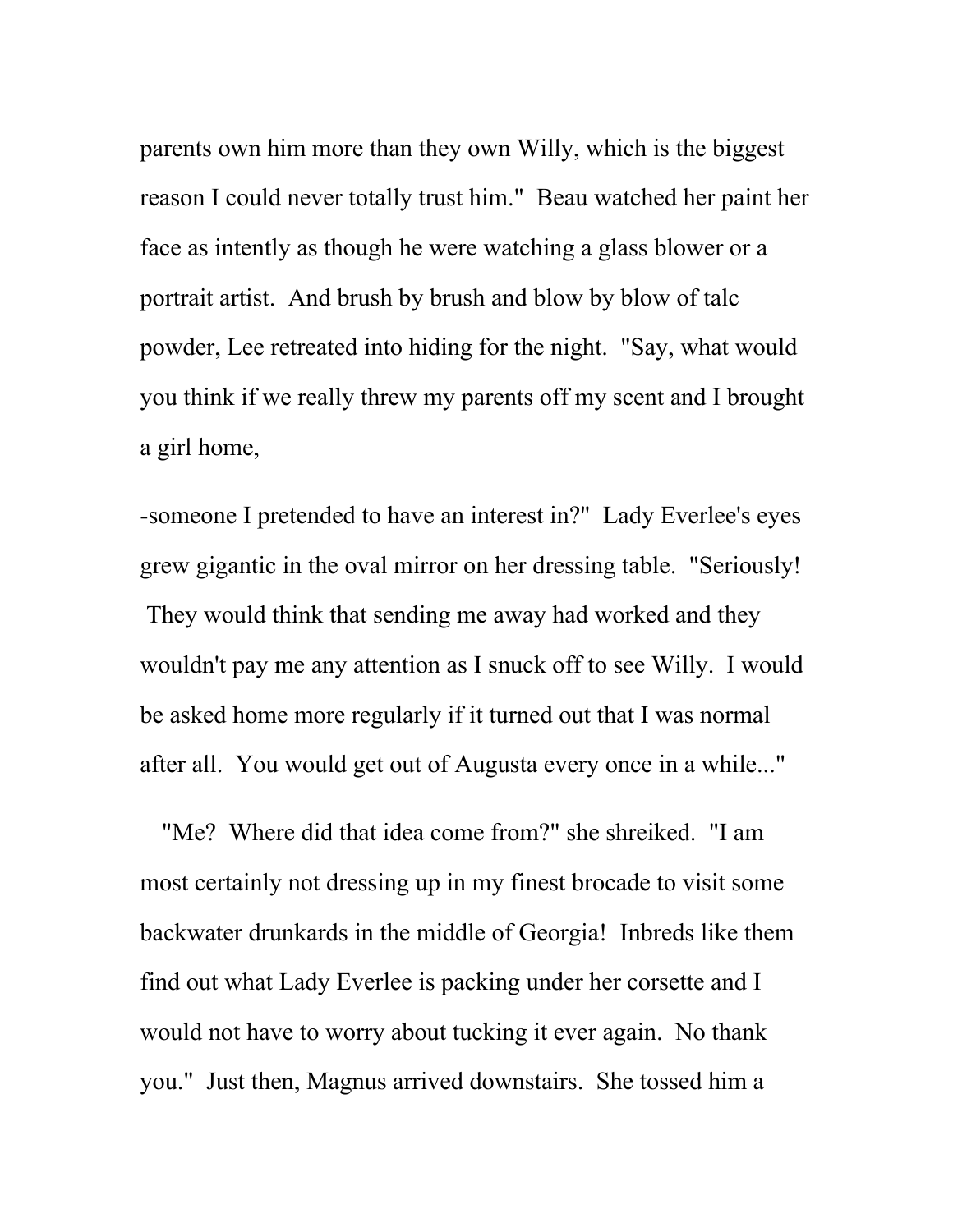verbal detour. "Magnus, we're upstairs but be a gentleman and check on the Dresser in the kitchen for me. He has taken on a very challenging course menu for this evening." Magnus stopped on the third step of the grand staircase, turned and clomped down the steps most dejectedly. She looked at Beau who gave her the most imploring of looks. "Absolutely not!" she announced emphatically to end the discussion. "Beau Bradston, I am warning you to stop looking at me that way or I shall ask you to leave my room at once."

"Where is your sense for adventure?" he crouched down between she and the mirror.

"In the closet, where it belongs!" She pushed him out of her way.

"I am a fine looking man, Everlee. I don't imagine you will get another offer like this the whole year." He smiled so wide you would have thought a photographer was nearby.

"That does it! OUT!" she stammered, throwing her hair brush at him as he scrambled into the hallway.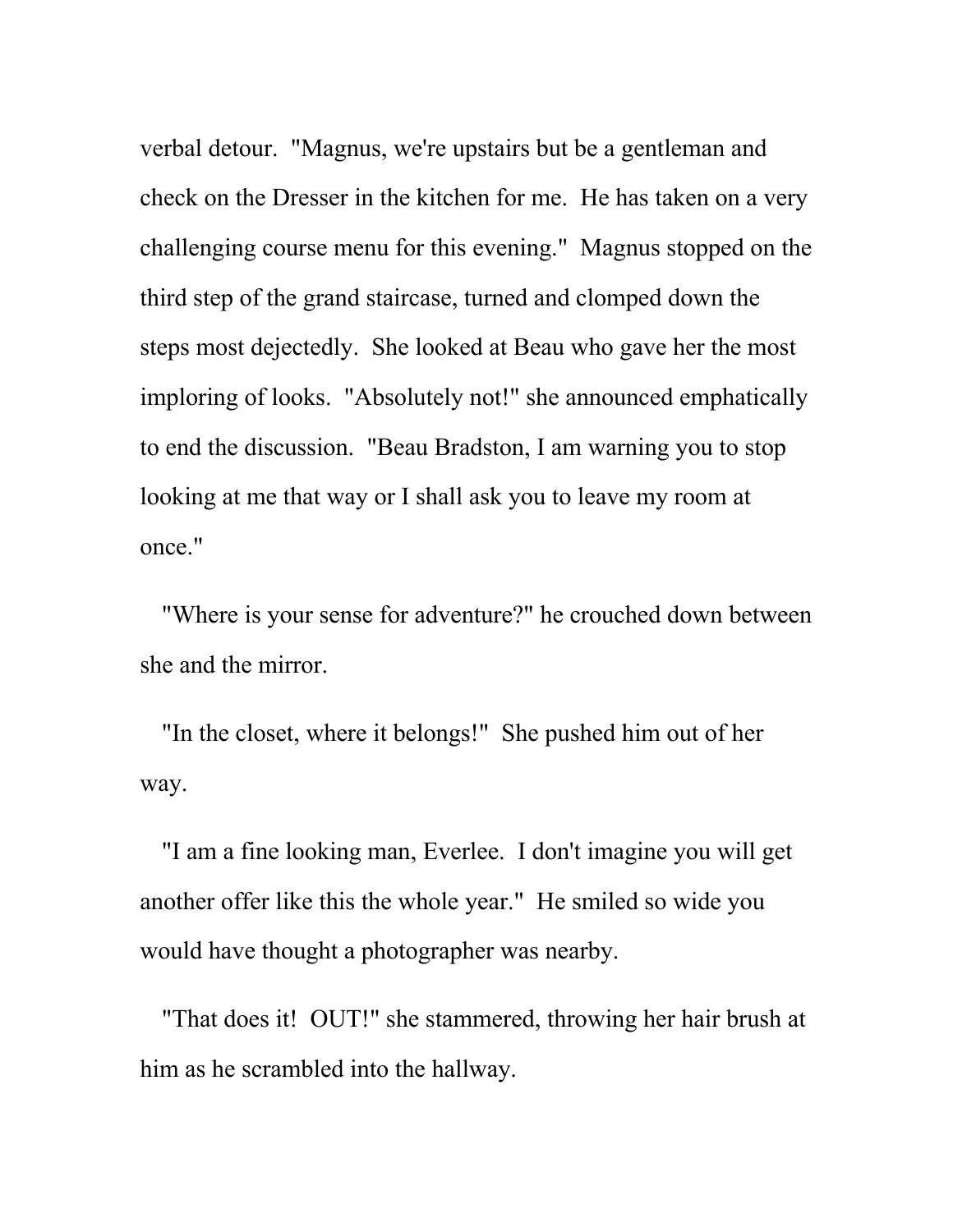Dinner was a tense affair what with Beau all smiles, Magnus upset because he had failed to make him this happy after a year of trying, Everlee still reeling from the arrangement proposed earlier and the Dresser, well, -the Dresser just plain confused as usual. Beau tried to think of the one thing that would win Everlee over to his side. Getting Magnus to take him home was only a piece of the problem. His father would still pull everything in his dominion to keep his son and the slave separate unless Beau managed to convince them he was more interested in something, or rather, someone else. And then there would still be the matter of keeping Magnus out of their reunion as he was surely not willing to retire his role as the living stake driven between them. There was frankly no one more suited than Everlee for this assignment. The trick would be convincing her of that.

"Did Beau tell you, his parents have invited him home to the plantation for his birthday?" Magnus began the round of discussion that three out of four of them had certainly anticipated if not dreaded for the preceeding fifteen minutes of awkward silence,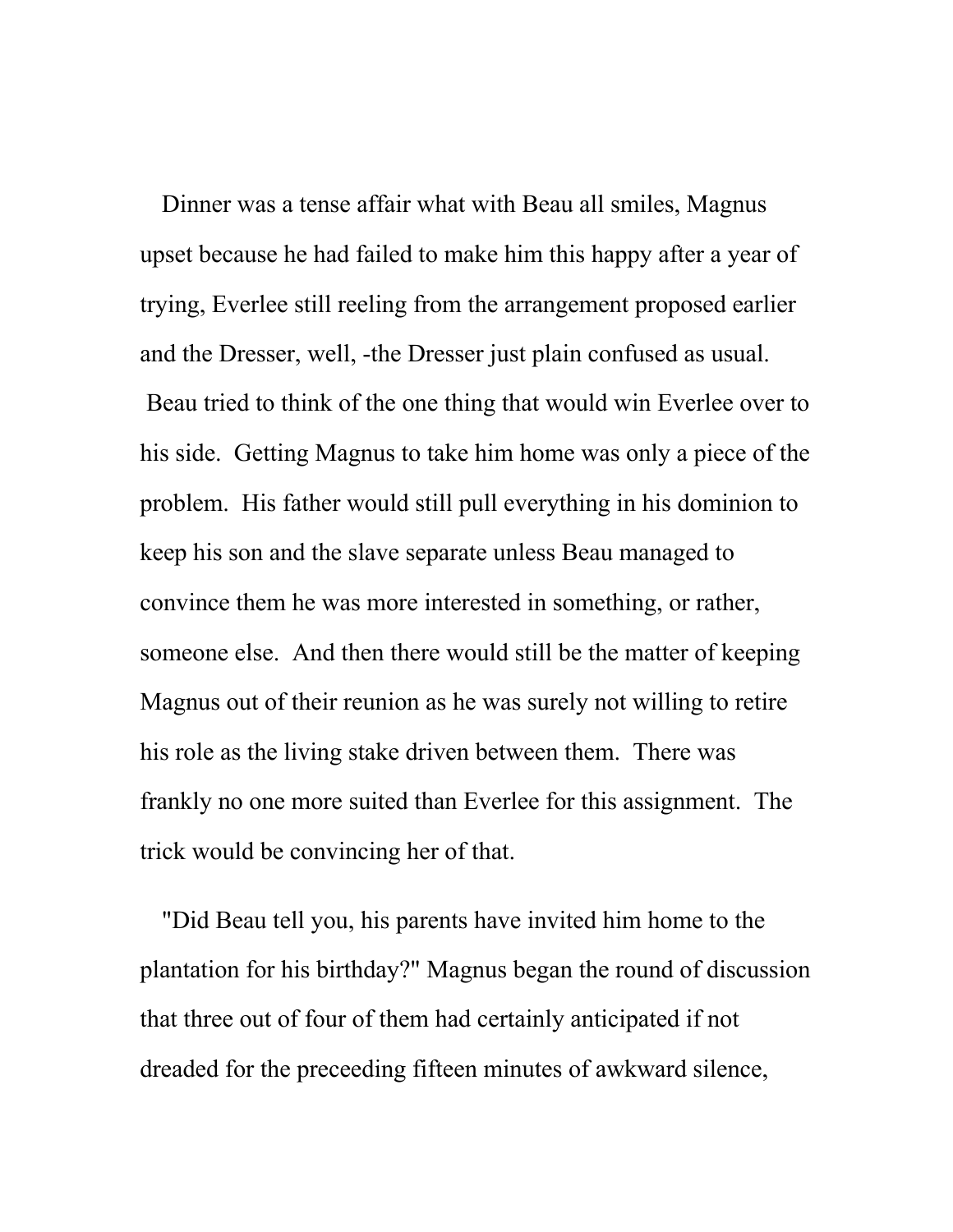save a compliment or two paid to the Dresser for a meal wellexecuted.

"Yes, I understand you will be taking him there," Lady Everlee contributed.

"And bringing him back," Magnus clarified, wishing to eliminate any cause for extended optimism on his pupil's part. "I mean to say, I will be escorting him both ways during this brief break from his studies." Magnus finally took the bite that had been wagging on the end of his fork for over a minute.

"You know," it was time for Beau's move, "Everlee has offered to get me on at the Mercantile in the mornings after my birthday so that I can start earning money for school." Everlee kicked at his leg under the table but he dodged her pointed toes.

"I am Beau's guardian, appointed by Mr. and Mrs. Bradston and I will decide how he spends his mornings, Everlee." Magnus laid the fork down and prepared to do battle.

"Allow me the announcement that after my birthday in a short matter of days, I will be old enough to assume my own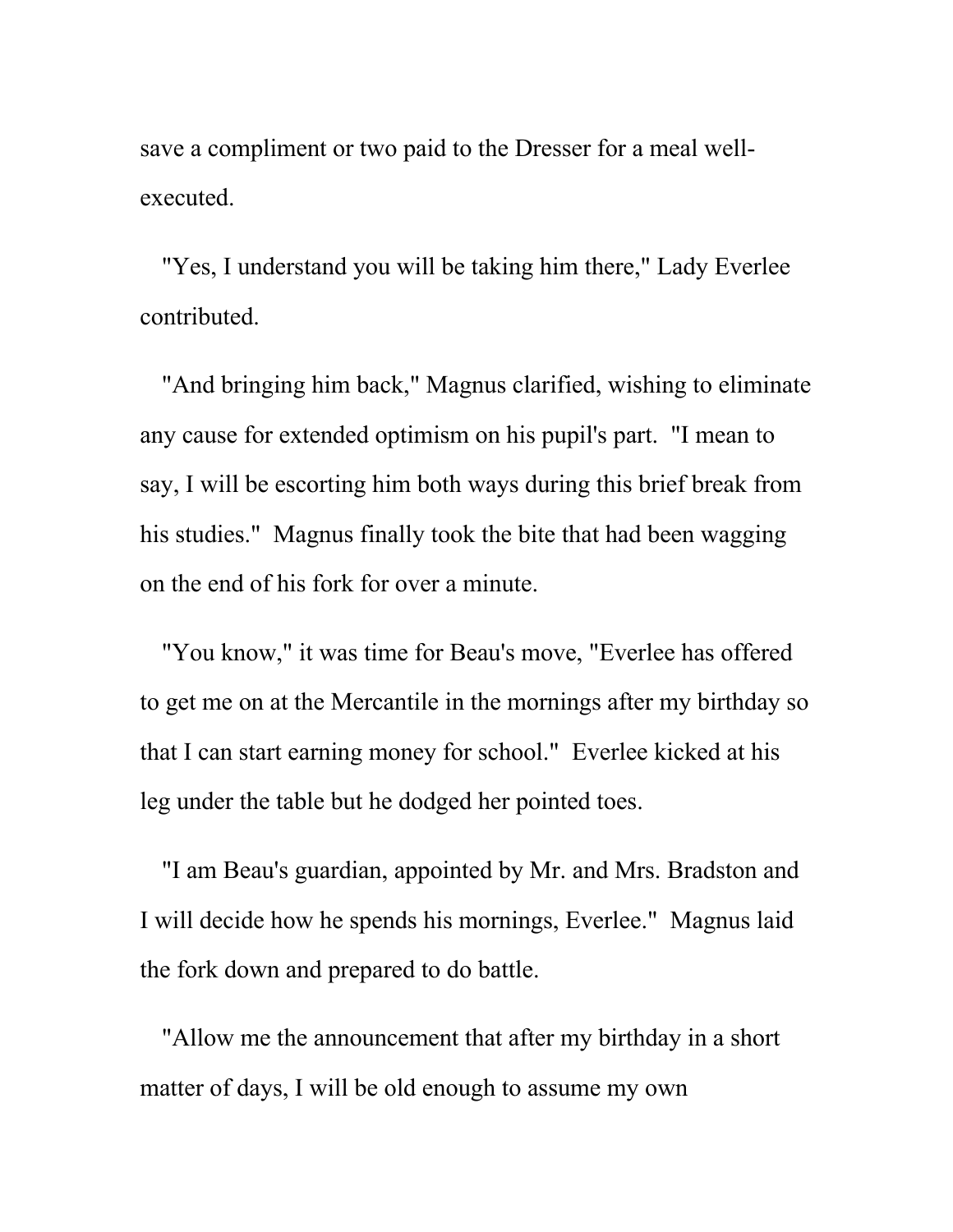guardianship and then *I* will decide how I spend my mornings, afternoons and nights." Beau felt his cheeks turning red.

"It would seem to me," Everlee addressed Magnus, "that the boy does not need a guardian as much as he could use a friend he could trust."

"And just what would you know about friendship these days, Everlee?" Magnus asked most directly. "What with spending all your time filling Beau's head with conspiracies of revolution against his teacher and the abandonment of his studies to earn a living, of all common pursuits." He threw his napkin on the table and prepared to leave while Everlee deliberately chewed her mouthful before responding.

"For your information, Master Telfair, Beau comes to me for advice and companionship when he cannot get these things from you. I listen. You don't. I have concerns about the boy. You have concerns about Magnus. There is a difference between us my friend and yes, dear, I am still your friend," she spoke clearly, then dabbed a napkin to her colored mouth. "-like it or not."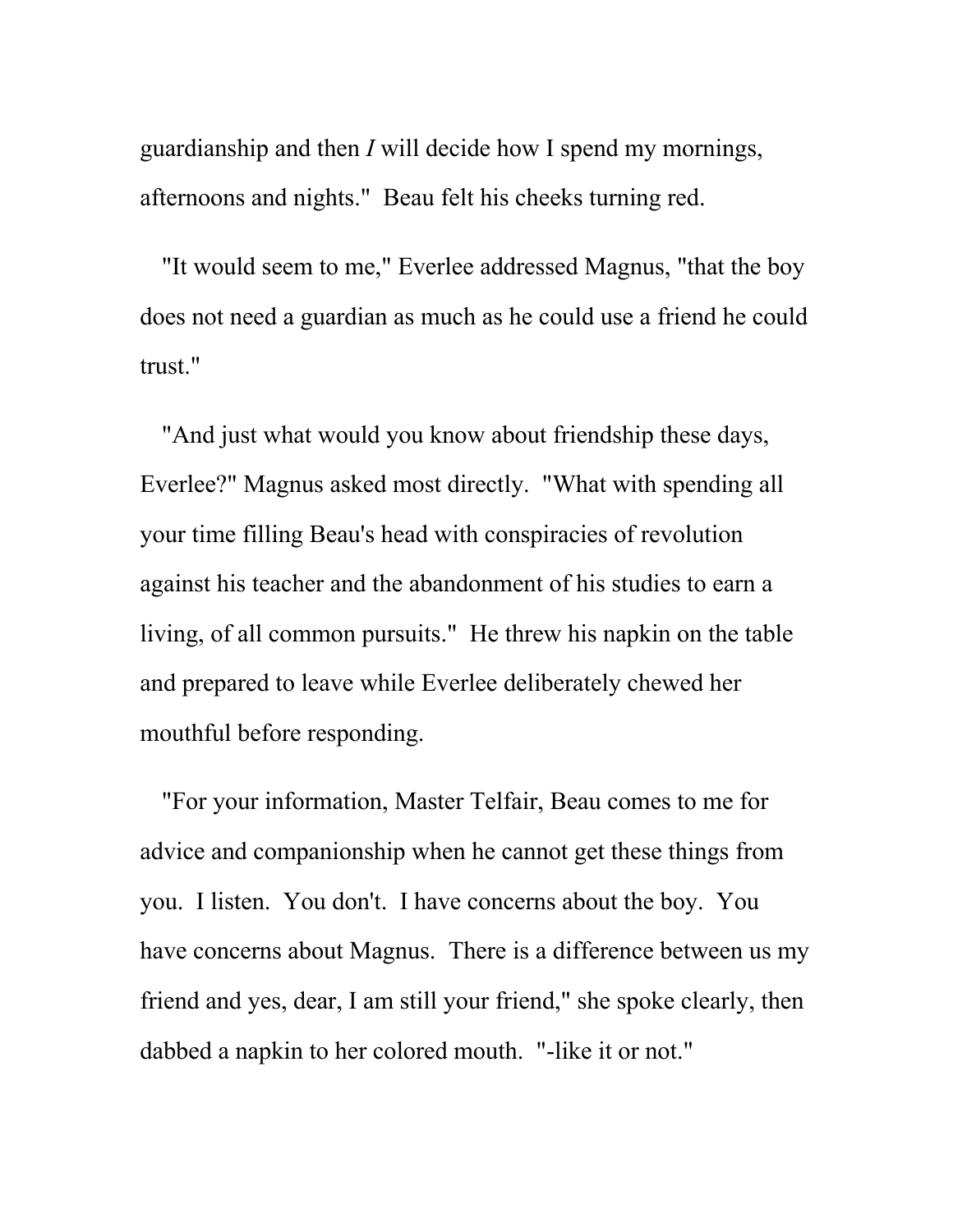Magnus was visibly flustered. "It surprises me that Beau did not come straight to you and ask you to take him home for his birthday, you are so close."

"Do not be surprised then when I tell you he did ask me, not to take him, but to go with you. This is not a contest, Magnus. Beau is not some prize that two friends should be fighting over."

"Are you going then, to the plantation, that is?" Magnus needed to have confirmation of this last betrayal and he could walk away from her house forever. Without it, there would always be a chance he could eventually forgive her meddling and he was just too hurt at that moment to consider this option.

"If it is that important to Beau that I be there, yes," she answered without looking directly at Beau.

 The dining room was silent but for the pounding of victory inside Beau's chest. It was his turn to be a friend and not allow the two of them to destroy each other. He knew that Everlee was right when she said they should not have been fighting over him, but he also knew that Magnus needed to hear some of those things, even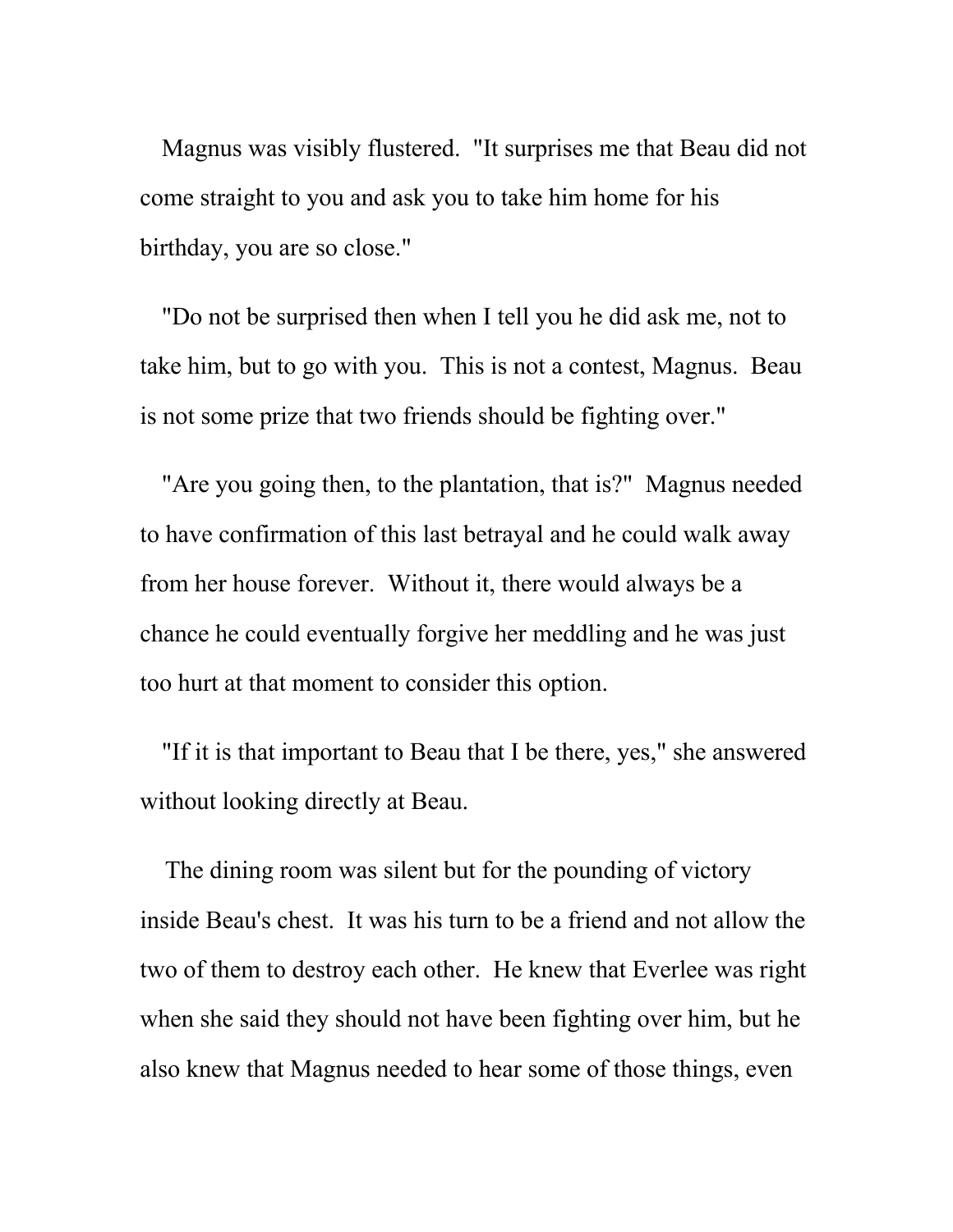though he may not have wanted to.

"Can I say something?" he asked almost shyly. "Going home after all this time is very important to me. I suppose it is selfish of me to want you both there but you will have to trust me that I know my father better than either of you and if I say it takes the three of us to stand up to him, I know what I am talking about. I will need your support as my friends, otherwise I might as well go home to stay." Beau looked at each of them, lowered his head and said "Now, if you'll excuse me, I am going to help the Dresser with the dishes." Beau hit the Dresser in the shoulder who jumped to his feet and began clearing the table.

The Lady Everlee and Magnus did reconcile that evening while the dishes were being washed and all seemed to be going according to Beau's plan until three weeks later when Magnus pulled the carriage in front of Everlee's house and she appeared on the front porch fully made and dressed-up to travel. As Beau scurried to load her many travel cases onto the back of the carriage and as she blew kisses to the Dresser waving from an upstairs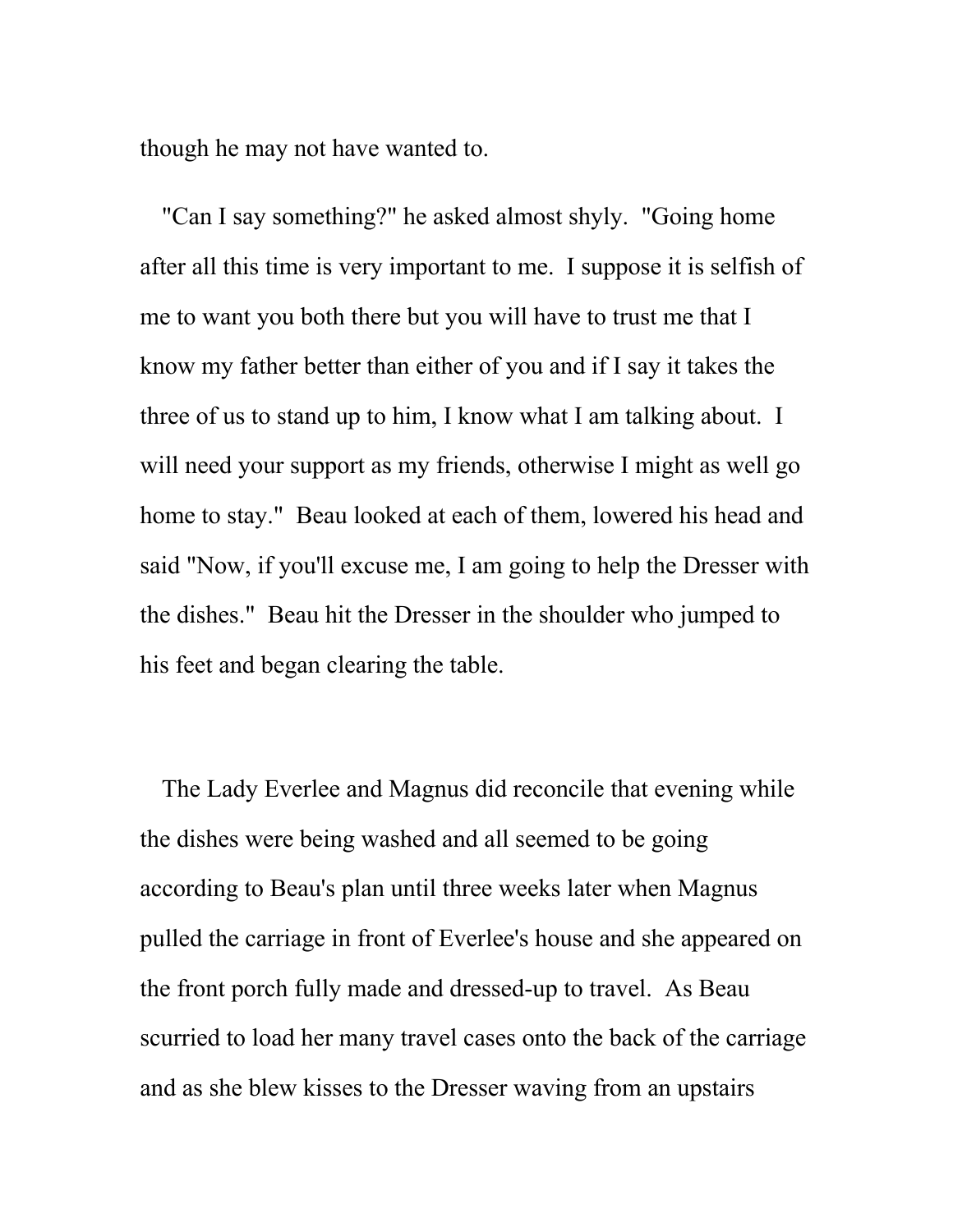window, Magnus held his tongue, or rather *shock* held it for him. It had not been discussed that Lee would be traveling and appearing as Lady Everlee for the first time in public and while Beau should have been the nervous one, Magnus was outside himself with anger. Once Beau helped the Lady Everlee onto the front of the wagon and just as she had positioned herself in the middle of the spring loaded bench, Magnus jumped off and set out walking down the street like the boiler of a steam engine.

"You didn't tell him?" the Lady Everlee shouted before she realized she was already in public for the very first time. She pulled the wide brim of her hat down to cover her face until a more appropriate distance would yield nothing but strangers on the trail. "You didn't tell him?" she repeated in a forceful whisper without moving her lips much. Beau shrugged his shoulders and took off after him.

It had been an exhausting two weeks for Willy, who respected Master Ashton so, that his need to please him seemed tireless. And this admiration, despite Willy's reluctance to believe it true,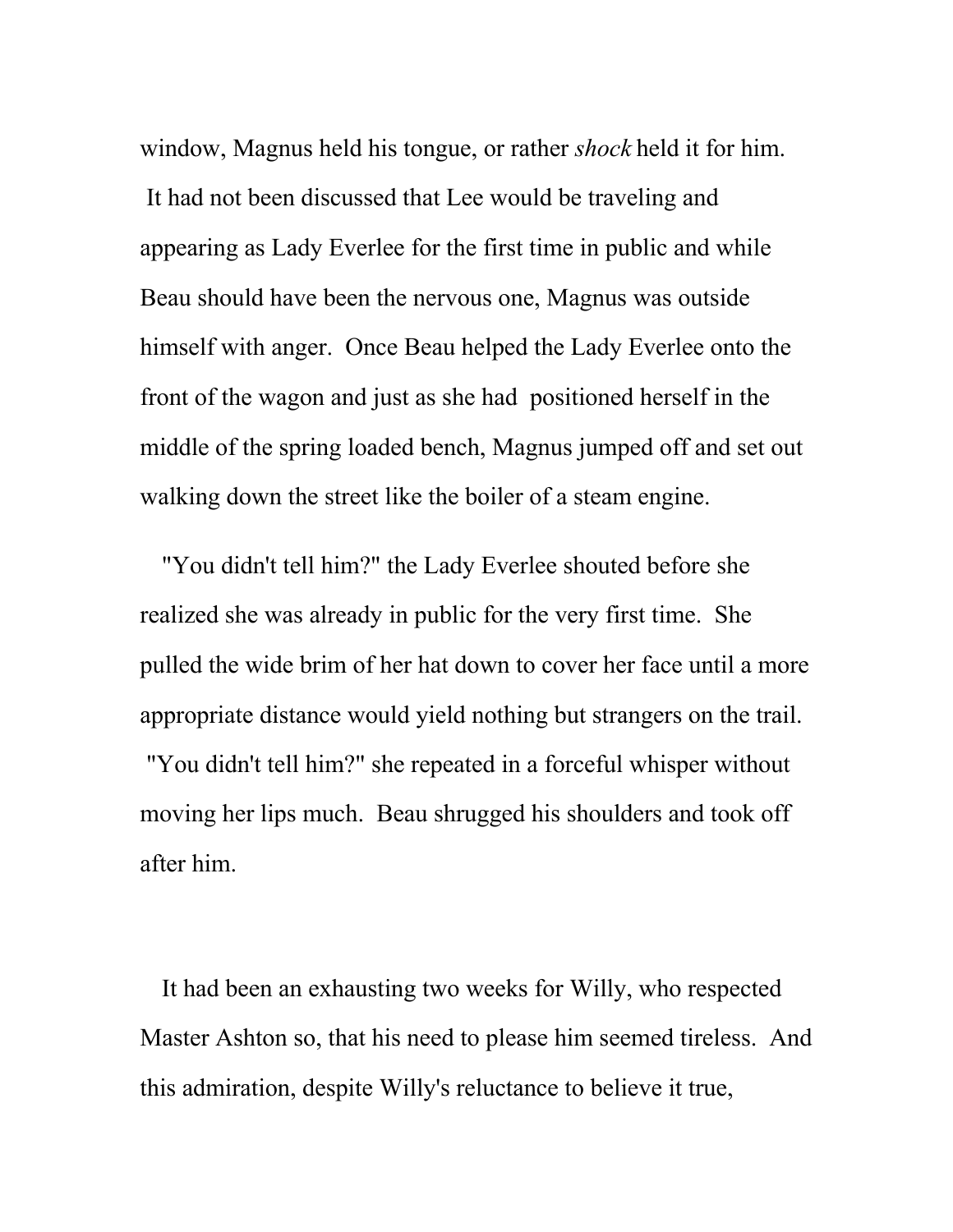appeared to be mutual. Having been installed as Master Ashton's Headman, working the family of twelve slaves from his property and a total of thirteen others from neighboring plantations, Willy had his hands as full as the shoes of his father when it came to directing the long days work. After only three days in the field, Master Ashton had taken him aside and offered his Headman a proper bed in the plantation house but Willy declined, being sure to explain that he appreciated the offer but had to sleep among his workers if he expected to have their respect and cooperation.

 Master Ashton was rightly impressed by that. Rightly impressed indeed.

On the day before Willy's birthday, it had been particularly hot for the end of October and the harvest was but half completed. As Master Ashton was paying for his borrowed labor by the day, the price was beginning to concern him. But he had to get that cotton in. It would be a good year for those who could grow it and get it to market. Master Ashton rolled up his sleeves and worked in the row next to Willy. After some time passed, Willy remembered a trick he'd seen his papa use once when Massa Bradston was in a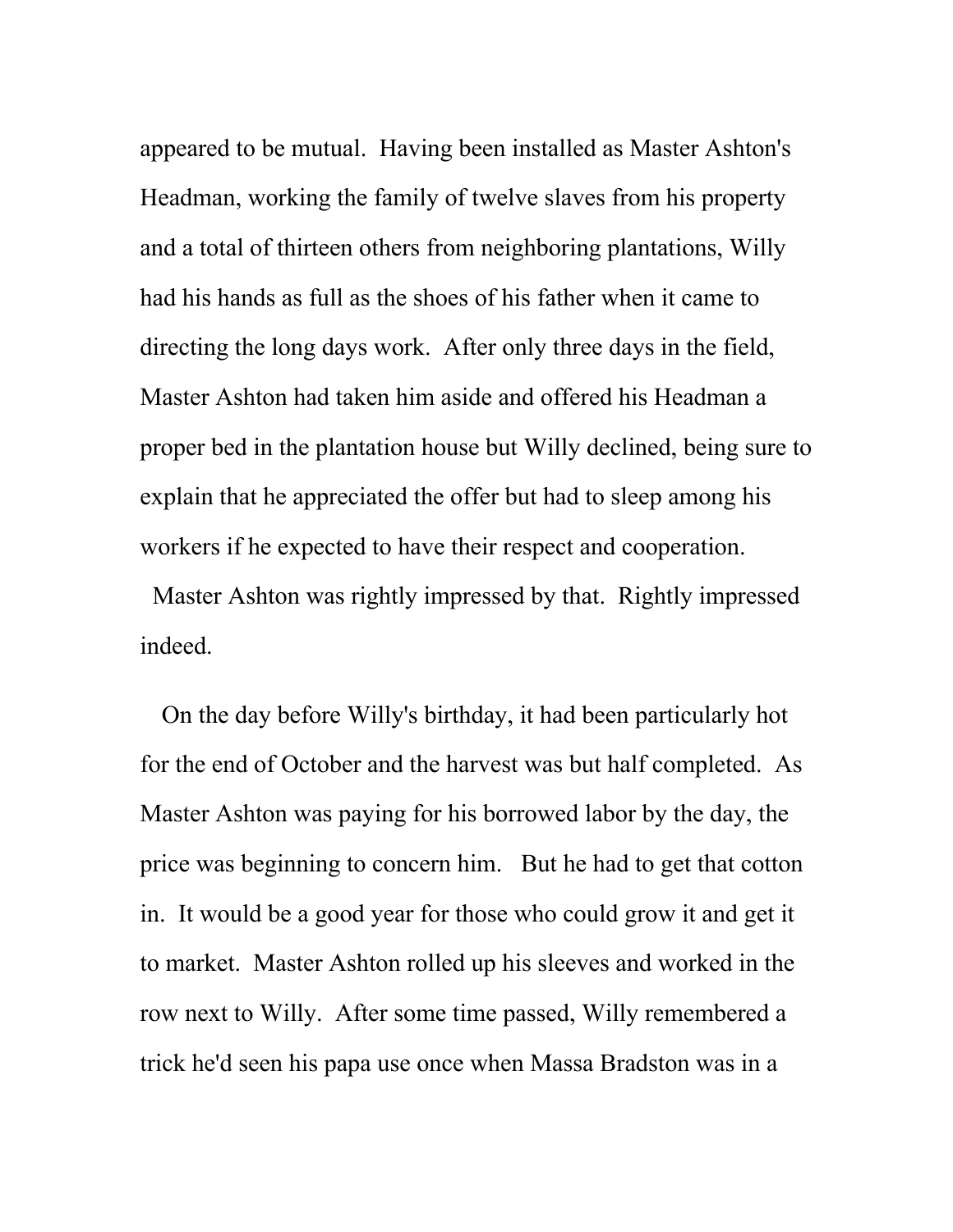good mood. He conferred with Massa Ashton and then gathered the slaves around to make the announcement.

"I know this is the hottest day yet but Massa Ashton says iffin' we make the road up yonder by sundown, he will give us his best hog for Sunday's supper." -It was an easy life for the Headman that worked for Massa Ashton mostly 'cause his slaves did not hate him or want him dead. Willy's papa would have lived a great many years longer working for this man. And by sundown, with Massa Ashton sweating harder than anybody else, they made the road and even crossed to the other side in the light of a full moon that lit up those tufts of cotton like stars in the night sky.

It was on the walk back to the slave quarters from the fields that Massa Ashton said the strangest thing to Willy and while white men didn't usually carry any surprises, Massa Ashton had plenty.

"What makes you happy in this life, Willy?" Massa Ashton's scratched and bleeding hand squeezed Willy's shoulder at the neck.

"Sir?" Willy liked to hear him say things twice, on account of his accent.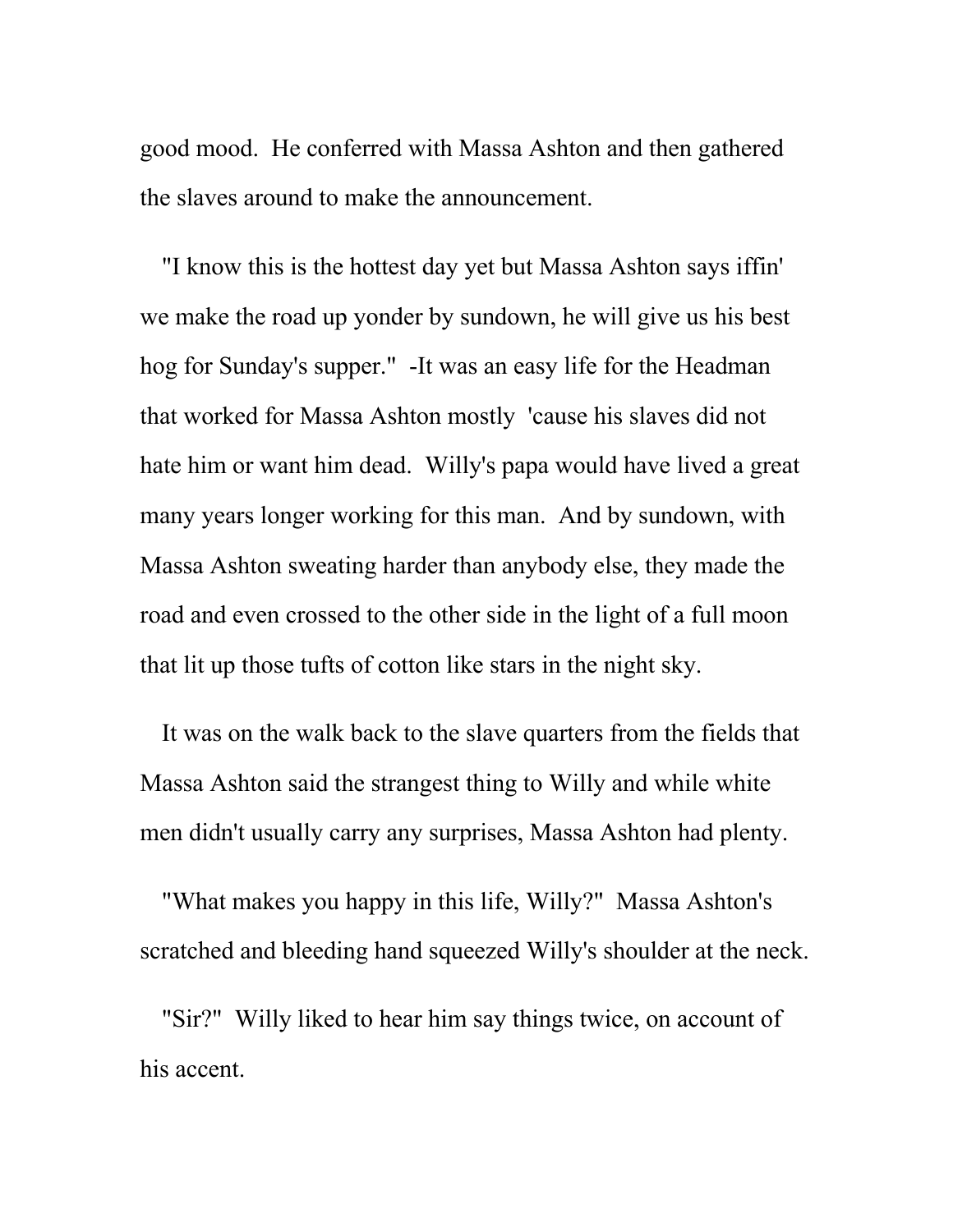"You know. -Happiness," he rephrased it. "What gives you reason to be happy?"

Willy smiled uneasily. "Not much. What do you expect me to say? I am a slave. My life is not my own." Willy looked down at his shoes and kicked at a rock. "I have my son and I have my memories, I suppose."

"Memories of a time when you were happy?" the Englishman prodded.

Willy thought of Beau. "Yes," he answered. Ashton watched as a different smile took over Willy's eyes.

"I see," his temporary Master announced. "I see," he repeated, stroking his chin, as though he too liked the sound of his accent being spoken twice. They arrived at the spot where Willy would turn toward the improved slave quarters and Master Ashton would continue home.

"Before I forget, Willy. I will be traveling to the Bradston's tomorrow morning for the day. Seems their son has come home for a birthday celebration of sorts. May I take any news to your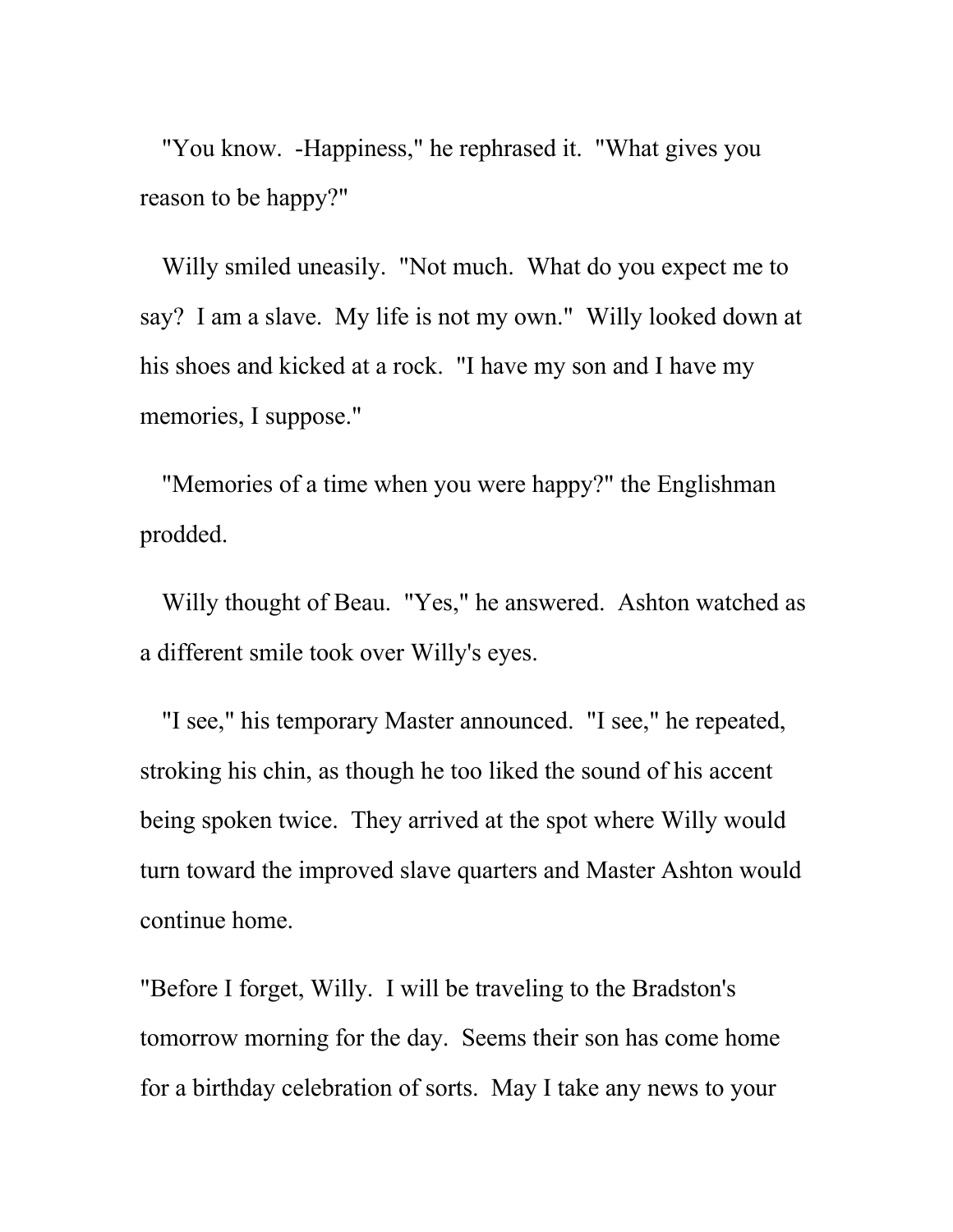## Mother?"

Willy's head shot up to see and hear that announcement again. "What was that?" he asked, a whole new smile ready to light up his face like an amber flaring back into open flame.

Master Ashton waited for that smile to show just behind Willy's eyes. "May I take news to your mother? The Bradston boy is coming home for a birthday celebration." Willy tried to avert his face but Ashton had already recognized the grin. "One of your memories?" he questioned his Headman. Willy could only nod, looking back down at his feet, which, as usual, were stuck in the wrong place. "Let me ask you something, Willy. Seeing as tomorrow happens to be your birthday too-" Willy acted surprised that he knew. "Miss Reina was kind enough to tell me before we left two weeks ago. Now, if you had one wish for your birthday, what would you wish for?"

Willy had given up on wishing years ago. Sometimes the only reason he still prayed was during times of unspeakable suffering, when he could not control it. But he did not have to think about his answer to Massa Ashton's question. He only had to think about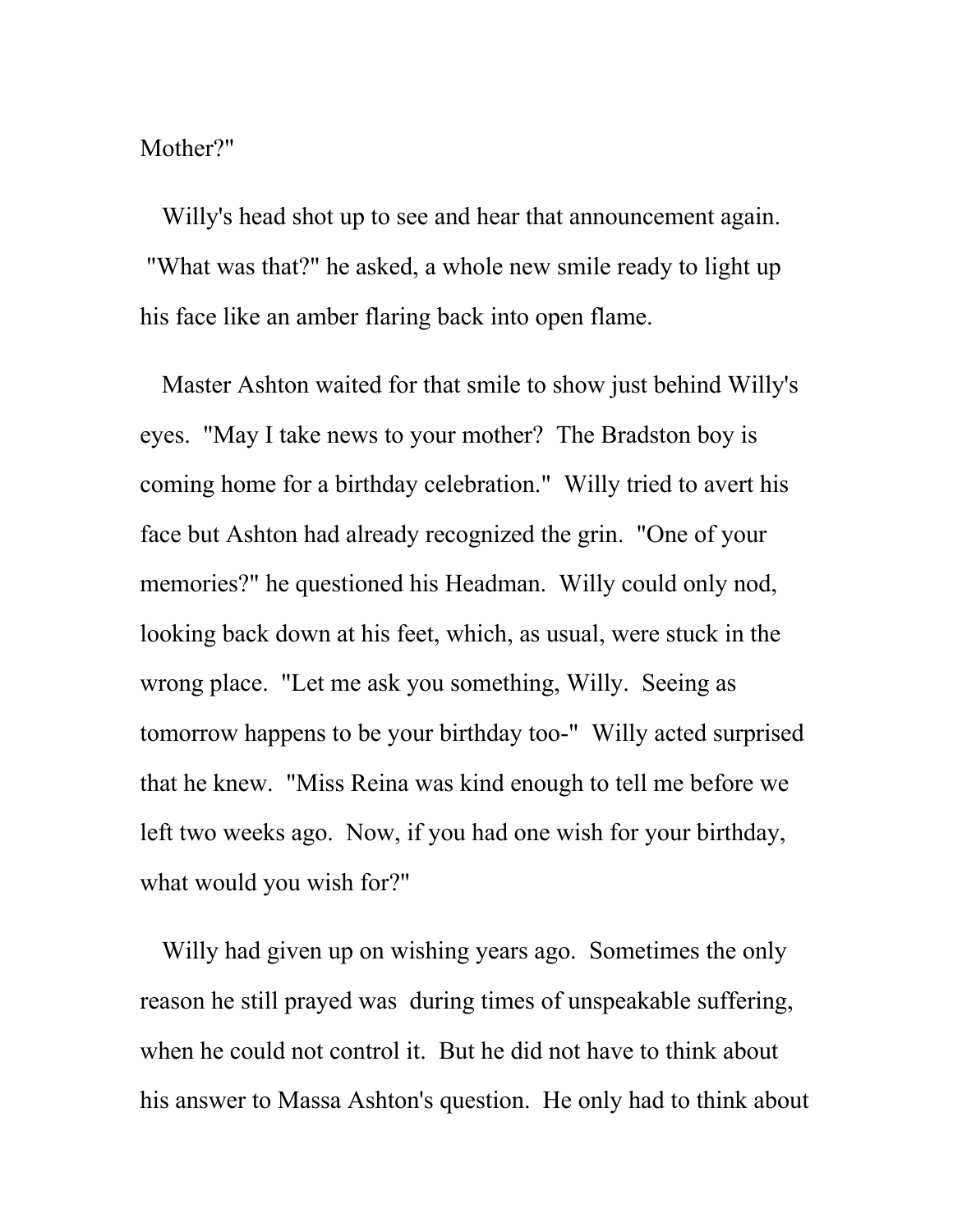whether or not to trust him.

"Well? Come out with it. I don't have all night...well, actually I do," he corrected himself with a chuckle that grabbed Willy's soul and convinced him it was safe to speak the truth.

"It is hard for me to exlain this but I was born on the same day as Massa Bradston's son and we grew up together. I have not seen him in a year and I don't know why but I have been very lonely. My wish would be to see him while he is home. I did not know he was coming." Willy bit his lower lip as a year's worth of feelings threatened to leap from his eyes.

Stephen Ashton understood loneliness even if he didn't readily understand the bond between the two boys. He scarcely knew the wife he was missing in England and had never felt more isolated in his life. He looked a short while at the moon and than at Willy who had made the most of his silence to regret ever having confided anything. "You don't even wish for your own freedom?" he asked, trying to comprehend what he had just heard.

"Why does it matter what I wish for anyway?" Willy looked up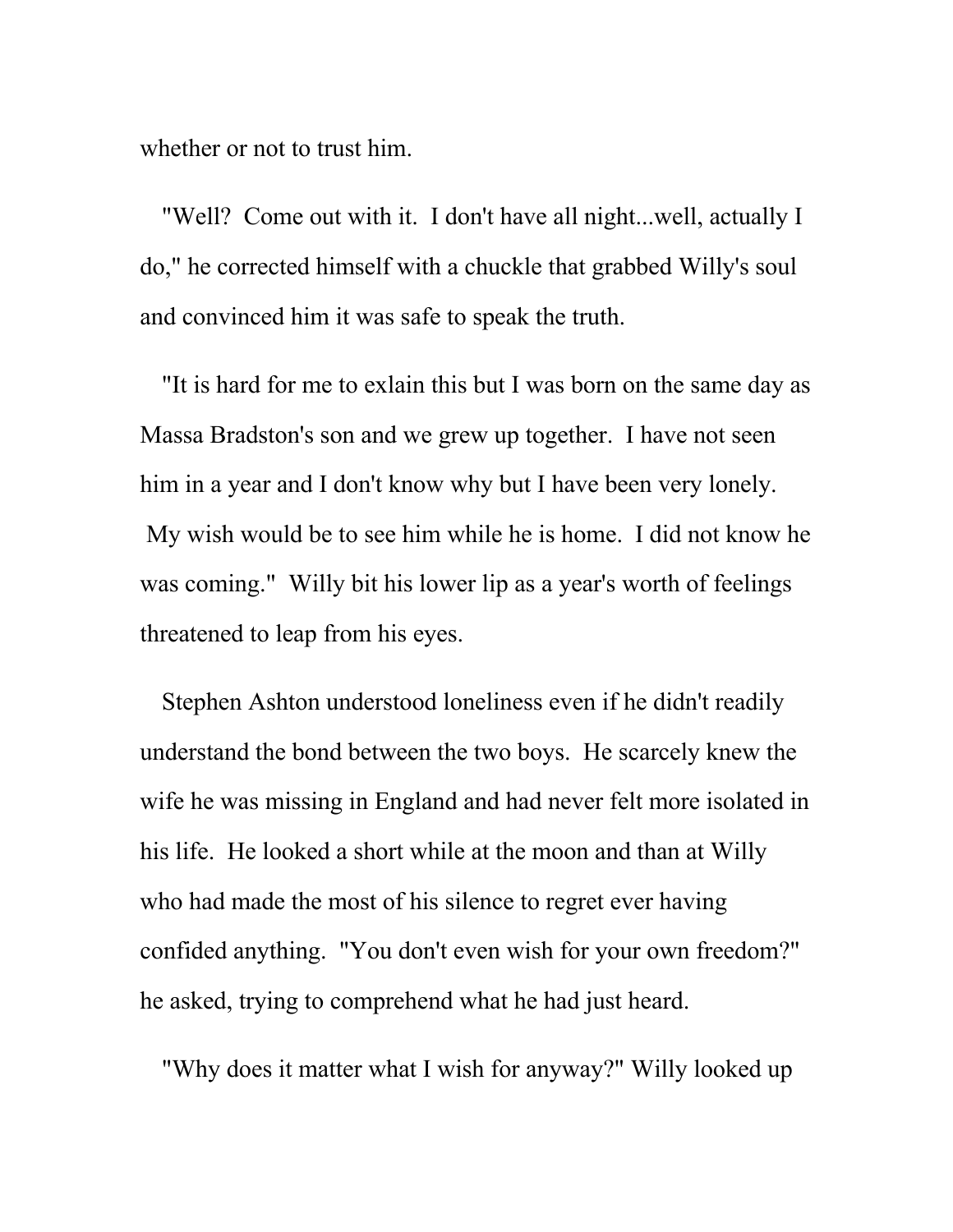at the night as a star flung itself from one horizon to the other, causing him to gasp. Ashton had seen the same star.

"Because wishes come true sometimes, that's why." He turned toward the house leaving Willy alone with his thoughts. "Good night, *Timamalo* ," he tossed his voice like a ball over his shoulder. Willy's proper name sang through the thickets and oaks as clearly as the day it had been given him. Master Ashton had asked him his real name one day and he told him, never thinking he would care one minute to remember it.

Willy stood awhile and watched the sky for more falling stars and debated whether or not to run to the cave. It was at least eight miles to the Bradston House and another two beyond. He wondered what Beau had been told. Had they told him which plantation he had been sent to? Of course not! Willy realized at that moment that Massa Bradston had probably dispatched him on purpose, just like he had sent Beau away a year ago, to keep them separate. *Wishes come true sometimes*, Willy thought outloud. Maybe in Master Ashton's world.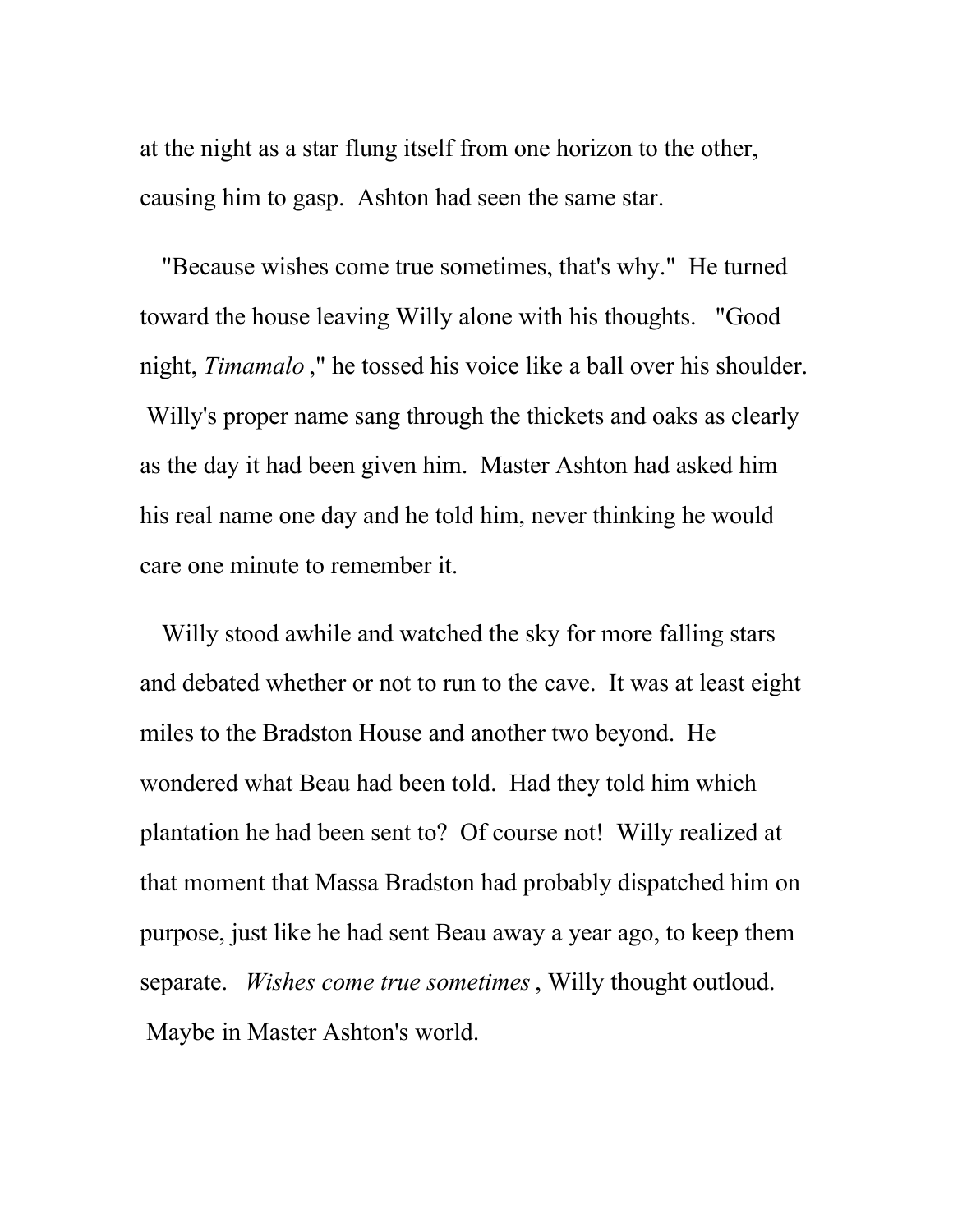Beau jumped from the wagon and offered Lady Everlee a hand down. A martyred Magnus, tended to the horses. Rachel appeared on the front porch and began sceaming her brother's name as she raced toward him. Soon the entire household had assembled to greet the travelers.